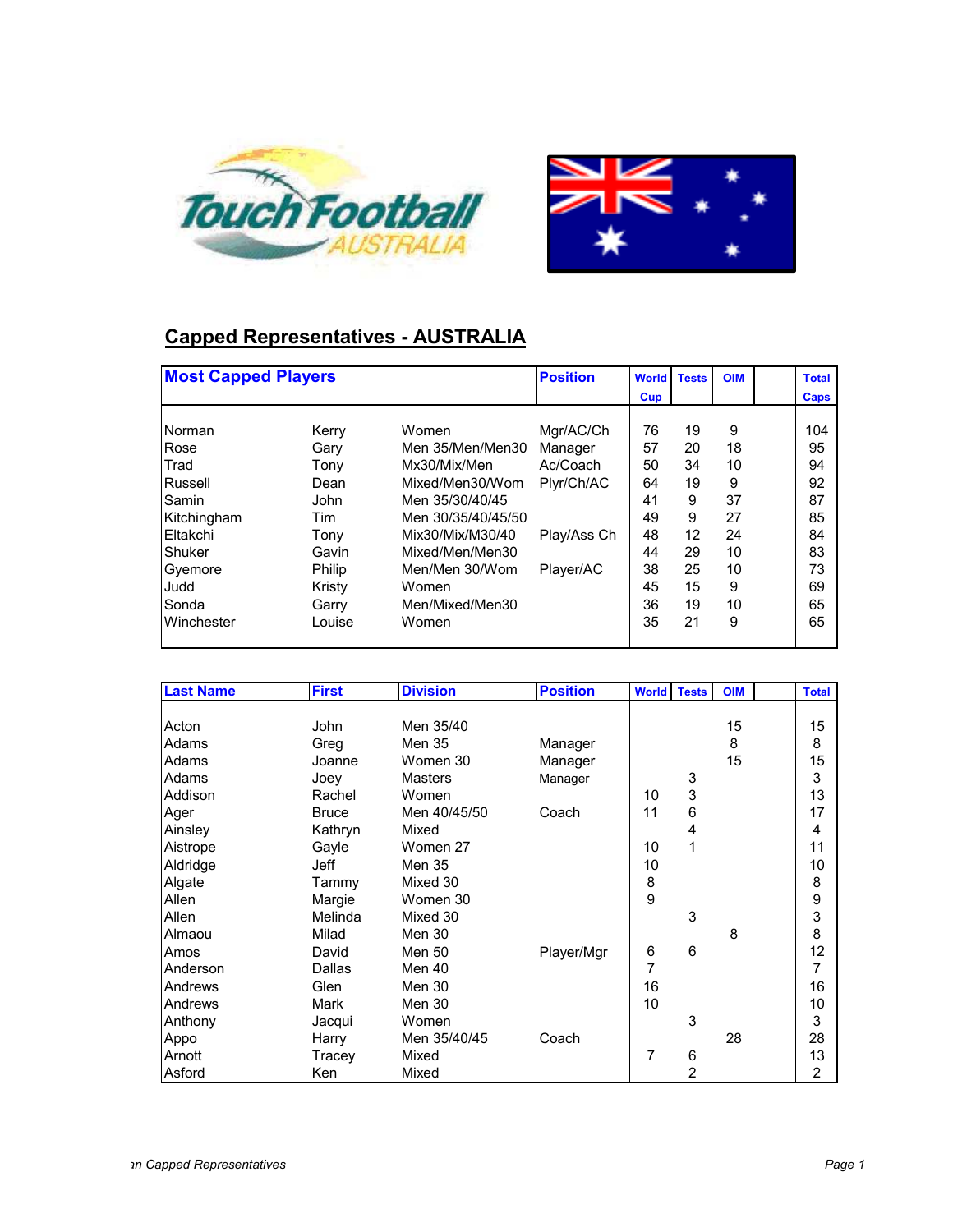| 3<br>Ashley<br>Candice<br>Mixed<br>9<br>12<br>$\overline{\mathbf{c}}$<br>2<br>Auken<br>Women<br>Tarryn<br>3<br>8<br>Ayoub<br><b>Men 50</b><br>5<br>Amir<br>26<br>Ass Coach<br>14<br>40<br>Ayoub<br>Sam<br>Mixed/Men<br>3<br>3<br>Charles<br><b>Masters</b><br>Azzopardi<br>6<br>26<br><b>Baartz</b><br>Don<br>Men 35/40/50<br>20<br>3<br>3<br><b>Baartz</b><br>Michael<br>Mixed<br>12<br>12<br>Andrew<br>Mixed<br>Baggio<br>32<br>18<br>10<br>Men/Mixed<br>Palyer/ AC<br>4<br>Bambury<br>Wayne<br>18<br>9<br>27<br>Bambury (Teskera)<br>Nadina<br>Mixed<br>12<br>3<br><b>Banks</b><br>Mixed/Women<br>Ass Coach<br>15<br>Karley<br>3<br>3<br><b>Barakat</b><br>Rob<br>Men 40<br>6<br>6<br>Don<br>Men 40<br>Barbaro<br>18<br>37<br>Matthew<br>Men 30<br>19<br>Barclay<br>4<br>4<br><b>Barker</b><br>Women 27<br>Kate<br>9<br>15<br><b>Barnwell</b><br>Lyle<br>Men 40<br>6<br>Manager<br>Baron<br>Greg<br>1<br>1<br>Men<br>12<br>Mixed/Women<br>28<br>Barr<br>Angela<br>16<br>16<br>22<br><b>Barr</b><br>Catherine<br>Women<br>6<br>28<br>1<br><b>Barrett</b><br><b>Barbara</b><br>Mixed/Women<br>Manager<br>19<br>8<br>17<br>17<br><b>Barrett</b><br>Women 30/Mixed<br>Suzy<br>11<br>13<br>24<br>Men/Mixed<br>Barton<br>Daniel<br>1<br><b>Barton</b><br>Paul<br>Men<br>1<br>3<br>10<br><b>Basford</b><br>Women<br>$\overline{7}$<br>Laura<br>$\overline{7}$<br>7<br><b>Basile</b><br>Eddie<br>Men<br>14<br>21<br>21<br><b>Bastian</b><br>Men 40/45<br>Ray<br>11<br><b>Batchelor</b><br>Theresa<br>Women 27<br>10<br>1<br>3<br>3<br><b>Beacroft</b><br>Mixed 30<br>Craig<br>3<br>3<br><b>Beale</b><br>Graham<br>Men<br>6<br>21<br>15<br><b>Beale</b><br>Shane<br>Men 35/50<br>10<br>10<br>Beasley<br>Men 30<br>Alex<br>1<br>Beauchamp<br>Pat<br>Men 30<br>1<br>11<br><b>Beck</b><br>Nicole<br>10<br>1<br>Women<br>3<br>10<br>Master/Men40<br>$\overline{7}$<br>Beeby<br>Paul<br>3<br>14<br><b>Behnke</b><br>27<br>Robert<br>Men 40/45/50<br>10<br>10<br>1<br>11<br><b>Beitzel</b><br>Kathy<br>Women 27<br>Bell<br>36<br>21<br>Peter<br>Women<br>Coach<br>57<br>3<br>10<br><b>Bellings</b><br>Women<br>$\overline{7}$<br>Dianne<br>10<br>10<br>20<br>Benbow<br>Jayden<br>Men/Mixed<br><b>Benfield</b><br>Christopher<br>Men 30/40<br>16<br>3<br>8<br>27<br>Benson<br>Mixed<br>Manager<br>11<br>11<br>Jenny<br>1<br>Berry<br>Mixed<br>1<br>Judy<br>9<br>9<br>Best<br>Ricki<br>Mixed<br>5<br>5<br>Carlie<br>Women 27<br>Bevan | <b>Last Name</b> | <b>First</b> | <b>Division</b> | <b>Position</b> | <b>World</b> | <b>Tests</b> | <b>OIM</b> | <b>Total</b> |
|-------------------------------------------------------------------------------------------------------------------------------------------------------------------------------------------------------------------------------------------------------------------------------------------------------------------------------------------------------------------------------------------------------------------------------------------------------------------------------------------------------------------------------------------------------------------------------------------------------------------------------------------------------------------------------------------------------------------------------------------------------------------------------------------------------------------------------------------------------------------------------------------------------------------------------------------------------------------------------------------------------------------------------------------------------------------------------------------------------------------------------------------------------------------------------------------------------------------------------------------------------------------------------------------------------------------------------------------------------------------------------------------------------------------------------------------------------------------------------------------------------------------------------------------------------------------------------------------------------------------------------------------------------------------------------------------------------------------------------------------------------------------------------------------------------------------------------------------------------------------------------------------------------------------------------------------------------------------------------------------------------------------------------------------------------------------------------------------------------------------------------------------------------------------------------------------------------------------------------------------------------------------------------------------------------------------------------------------------------------------------------------------------------------------------|------------------|--------------|-----------------|-----------------|--------------|--------------|------------|--------------|
|                                                                                                                                                                                                                                                                                                                                                                                                                                                                                                                                                                                                                                                                                                                                                                                                                                                                                                                                                                                                                                                                                                                                                                                                                                                                                                                                                                                                                                                                                                                                                                                                                                                                                                                                                                                                                                                                                                                                                                                                                                                                                                                                                                                                                                                                                                                                                                                                                         |                  |              |                 |                 |              |              |            |              |
|                                                                                                                                                                                                                                                                                                                                                                                                                                                                                                                                                                                                                                                                                                                                                                                                                                                                                                                                                                                                                                                                                                                                                                                                                                                                                                                                                                                                                                                                                                                                                                                                                                                                                                                                                                                                                                                                                                                                                                                                                                                                                                                                                                                                                                                                                                                                                                                                                         |                  |              |                 |                 |              |              |            |              |
|                                                                                                                                                                                                                                                                                                                                                                                                                                                                                                                                                                                                                                                                                                                                                                                                                                                                                                                                                                                                                                                                                                                                                                                                                                                                                                                                                                                                                                                                                                                                                                                                                                                                                                                                                                                                                                                                                                                                                                                                                                                                                                                                                                                                                                                                                                                                                                                                                         |                  |              |                 |                 |              |              |            |              |
|                                                                                                                                                                                                                                                                                                                                                                                                                                                                                                                                                                                                                                                                                                                                                                                                                                                                                                                                                                                                                                                                                                                                                                                                                                                                                                                                                                                                                                                                                                                                                                                                                                                                                                                                                                                                                                                                                                                                                                                                                                                                                                                                                                                                                                                                                                                                                                                                                         |                  |              |                 |                 |              |              |            |              |
|                                                                                                                                                                                                                                                                                                                                                                                                                                                                                                                                                                                                                                                                                                                                                                                                                                                                                                                                                                                                                                                                                                                                                                                                                                                                                                                                                                                                                                                                                                                                                                                                                                                                                                                                                                                                                                                                                                                                                                                                                                                                                                                                                                                                                                                                                                                                                                                                                         |                  |              |                 |                 |              |              |            |              |
|                                                                                                                                                                                                                                                                                                                                                                                                                                                                                                                                                                                                                                                                                                                                                                                                                                                                                                                                                                                                                                                                                                                                                                                                                                                                                                                                                                                                                                                                                                                                                                                                                                                                                                                                                                                                                                                                                                                                                                                                                                                                                                                                                                                                                                                                                                                                                                                                                         |                  |              |                 |                 |              |              |            |              |
|                                                                                                                                                                                                                                                                                                                                                                                                                                                                                                                                                                                                                                                                                                                                                                                                                                                                                                                                                                                                                                                                                                                                                                                                                                                                                                                                                                                                                                                                                                                                                                                                                                                                                                                                                                                                                                                                                                                                                                                                                                                                                                                                                                                                                                                                                                                                                                                                                         |                  |              |                 |                 |              |              |            |              |
|                                                                                                                                                                                                                                                                                                                                                                                                                                                                                                                                                                                                                                                                                                                                                                                                                                                                                                                                                                                                                                                                                                                                                                                                                                                                                                                                                                                                                                                                                                                                                                                                                                                                                                                                                                                                                                                                                                                                                                                                                                                                                                                                                                                                                                                                                                                                                                                                                         |                  |              |                 |                 |              |              |            |              |
|                                                                                                                                                                                                                                                                                                                                                                                                                                                                                                                                                                                                                                                                                                                                                                                                                                                                                                                                                                                                                                                                                                                                                                                                                                                                                                                                                                                                                                                                                                                                                                                                                                                                                                                                                                                                                                                                                                                                                                                                                                                                                                                                                                                                                                                                                                                                                                                                                         |                  |              |                 |                 |              |              |            |              |
|                                                                                                                                                                                                                                                                                                                                                                                                                                                                                                                                                                                                                                                                                                                                                                                                                                                                                                                                                                                                                                                                                                                                                                                                                                                                                                                                                                                                                                                                                                                                                                                                                                                                                                                                                                                                                                                                                                                                                                                                                                                                                                                                                                                                                                                                                                                                                                                                                         |                  |              |                 |                 |              |              |            |              |
|                                                                                                                                                                                                                                                                                                                                                                                                                                                                                                                                                                                                                                                                                                                                                                                                                                                                                                                                                                                                                                                                                                                                                                                                                                                                                                                                                                                                                                                                                                                                                                                                                                                                                                                                                                                                                                                                                                                                                                                                                                                                                                                                                                                                                                                                                                                                                                                                                         |                  |              |                 |                 |              |              |            |              |
|                                                                                                                                                                                                                                                                                                                                                                                                                                                                                                                                                                                                                                                                                                                                                                                                                                                                                                                                                                                                                                                                                                                                                                                                                                                                                                                                                                                                                                                                                                                                                                                                                                                                                                                                                                                                                                                                                                                                                                                                                                                                                                                                                                                                                                                                                                                                                                                                                         |                  |              |                 |                 |              |              |            |              |
|                                                                                                                                                                                                                                                                                                                                                                                                                                                                                                                                                                                                                                                                                                                                                                                                                                                                                                                                                                                                                                                                                                                                                                                                                                                                                                                                                                                                                                                                                                                                                                                                                                                                                                                                                                                                                                                                                                                                                                                                                                                                                                                                                                                                                                                                                                                                                                                                                         |                  |              |                 |                 |              |              |            |              |
|                                                                                                                                                                                                                                                                                                                                                                                                                                                                                                                                                                                                                                                                                                                                                                                                                                                                                                                                                                                                                                                                                                                                                                                                                                                                                                                                                                                                                                                                                                                                                                                                                                                                                                                                                                                                                                                                                                                                                                                                                                                                                                                                                                                                                                                                                                                                                                                                                         |                  |              |                 |                 |              |              |            |              |
|                                                                                                                                                                                                                                                                                                                                                                                                                                                                                                                                                                                                                                                                                                                                                                                                                                                                                                                                                                                                                                                                                                                                                                                                                                                                                                                                                                                                                                                                                                                                                                                                                                                                                                                                                                                                                                                                                                                                                                                                                                                                                                                                                                                                                                                                                                                                                                                                                         |                  |              |                 |                 |              |              |            |              |
|                                                                                                                                                                                                                                                                                                                                                                                                                                                                                                                                                                                                                                                                                                                                                                                                                                                                                                                                                                                                                                                                                                                                                                                                                                                                                                                                                                                                                                                                                                                                                                                                                                                                                                                                                                                                                                                                                                                                                                                                                                                                                                                                                                                                                                                                                                                                                                                                                         |                  |              |                 |                 |              |              |            |              |
|                                                                                                                                                                                                                                                                                                                                                                                                                                                                                                                                                                                                                                                                                                                                                                                                                                                                                                                                                                                                                                                                                                                                                                                                                                                                                                                                                                                                                                                                                                                                                                                                                                                                                                                                                                                                                                                                                                                                                                                                                                                                                                                                                                                                                                                                                                                                                                                                                         |                  |              |                 |                 |              |              |            |              |
|                                                                                                                                                                                                                                                                                                                                                                                                                                                                                                                                                                                                                                                                                                                                                                                                                                                                                                                                                                                                                                                                                                                                                                                                                                                                                                                                                                                                                                                                                                                                                                                                                                                                                                                                                                                                                                                                                                                                                                                                                                                                                                                                                                                                                                                                                                                                                                                                                         |                  |              |                 |                 |              |              |            |              |
|                                                                                                                                                                                                                                                                                                                                                                                                                                                                                                                                                                                                                                                                                                                                                                                                                                                                                                                                                                                                                                                                                                                                                                                                                                                                                                                                                                                                                                                                                                                                                                                                                                                                                                                                                                                                                                                                                                                                                                                                                                                                                                                                                                                                                                                                                                                                                                                                                         |                  |              |                 |                 |              |              |            |              |
|                                                                                                                                                                                                                                                                                                                                                                                                                                                                                                                                                                                                                                                                                                                                                                                                                                                                                                                                                                                                                                                                                                                                                                                                                                                                                                                                                                                                                                                                                                                                                                                                                                                                                                                                                                                                                                                                                                                                                                                                                                                                                                                                                                                                                                                                                                                                                                                                                         |                  |              |                 |                 |              |              |            |              |
|                                                                                                                                                                                                                                                                                                                                                                                                                                                                                                                                                                                                                                                                                                                                                                                                                                                                                                                                                                                                                                                                                                                                                                                                                                                                                                                                                                                                                                                                                                                                                                                                                                                                                                                                                                                                                                                                                                                                                                                                                                                                                                                                                                                                                                                                                                                                                                                                                         |                  |              |                 |                 |              |              |            |              |
|                                                                                                                                                                                                                                                                                                                                                                                                                                                                                                                                                                                                                                                                                                                                                                                                                                                                                                                                                                                                                                                                                                                                                                                                                                                                                                                                                                                                                                                                                                                                                                                                                                                                                                                                                                                                                                                                                                                                                                                                                                                                                                                                                                                                                                                                                                                                                                                                                         |                  |              |                 |                 |              |              |            |              |
|                                                                                                                                                                                                                                                                                                                                                                                                                                                                                                                                                                                                                                                                                                                                                                                                                                                                                                                                                                                                                                                                                                                                                                                                                                                                                                                                                                                                                                                                                                                                                                                                                                                                                                                                                                                                                                                                                                                                                                                                                                                                                                                                                                                                                                                                                                                                                                                                                         |                  |              |                 |                 |              |              |            |              |
|                                                                                                                                                                                                                                                                                                                                                                                                                                                                                                                                                                                                                                                                                                                                                                                                                                                                                                                                                                                                                                                                                                                                                                                                                                                                                                                                                                                                                                                                                                                                                                                                                                                                                                                                                                                                                                                                                                                                                                                                                                                                                                                                                                                                                                                                                                                                                                                                                         |                  |              |                 |                 |              |              |            |              |
|                                                                                                                                                                                                                                                                                                                                                                                                                                                                                                                                                                                                                                                                                                                                                                                                                                                                                                                                                                                                                                                                                                                                                                                                                                                                                                                                                                                                                                                                                                                                                                                                                                                                                                                                                                                                                                                                                                                                                                                                                                                                                                                                                                                                                                                                                                                                                                                                                         |                  |              |                 |                 |              |              |            |              |
|                                                                                                                                                                                                                                                                                                                                                                                                                                                                                                                                                                                                                                                                                                                                                                                                                                                                                                                                                                                                                                                                                                                                                                                                                                                                                                                                                                                                                                                                                                                                                                                                                                                                                                                                                                                                                                                                                                                                                                                                                                                                                                                                                                                                                                                                                                                                                                                                                         |                  |              |                 |                 |              |              |            |              |
|                                                                                                                                                                                                                                                                                                                                                                                                                                                                                                                                                                                                                                                                                                                                                                                                                                                                                                                                                                                                                                                                                                                                                                                                                                                                                                                                                                                                                                                                                                                                                                                                                                                                                                                                                                                                                                                                                                                                                                                                                                                                                                                                                                                                                                                                                                                                                                                                                         |                  |              |                 |                 |              |              |            |              |
|                                                                                                                                                                                                                                                                                                                                                                                                                                                                                                                                                                                                                                                                                                                                                                                                                                                                                                                                                                                                                                                                                                                                                                                                                                                                                                                                                                                                                                                                                                                                                                                                                                                                                                                                                                                                                                                                                                                                                                                                                                                                                                                                                                                                                                                                                                                                                                                                                         |                  |              |                 |                 |              |              |            |              |
|                                                                                                                                                                                                                                                                                                                                                                                                                                                                                                                                                                                                                                                                                                                                                                                                                                                                                                                                                                                                                                                                                                                                                                                                                                                                                                                                                                                                                                                                                                                                                                                                                                                                                                                                                                                                                                                                                                                                                                                                                                                                                                                                                                                                                                                                                                                                                                                                                         |                  |              |                 |                 |              |              |            |              |
|                                                                                                                                                                                                                                                                                                                                                                                                                                                                                                                                                                                                                                                                                                                                                                                                                                                                                                                                                                                                                                                                                                                                                                                                                                                                                                                                                                                                                                                                                                                                                                                                                                                                                                                                                                                                                                                                                                                                                                                                                                                                                                                                                                                                                                                                                                                                                                                                                         |                  |              |                 |                 |              |              |            |              |
|                                                                                                                                                                                                                                                                                                                                                                                                                                                                                                                                                                                                                                                                                                                                                                                                                                                                                                                                                                                                                                                                                                                                                                                                                                                                                                                                                                                                                                                                                                                                                                                                                                                                                                                                                                                                                                                                                                                                                                                                                                                                                                                                                                                                                                                                                                                                                                                                                         |                  |              |                 |                 |              |              |            |              |
|                                                                                                                                                                                                                                                                                                                                                                                                                                                                                                                                                                                                                                                                                                                                                                                                                                                                                                                                                                                                                                                                                                                                                                                                                                                                                                                                                                                                                                                                                                                                                                                                                                                                                                                                                                                                                                                                                                                                                                                                                                                                                                                                                                                                                                                                                                                                                                                                                         |                  |              |                 |                 |              |              |            |              |
|                                                                                                                                                                                                                                                                                                                                                                                                                                                                                                                                                                                                                                                                                                                                                                                                                                                                                                                                                                                                                                                                                                                                                                                                                                                                                                                                                                                                                                                                                                                                                                                                                                                                                                                                                                                                                                                                                                                                                                                                                                                                                                                                                                                                                                                                                                                                                                                                                         |                  |              |                 |                 |              |              |            |              |
|                                                                                                                                                                                                                                                                                                                                                                                                                                                                                                                                                                                                                                                                                                                                                                                                                                                                                                                                                                                                                                                                                                                                                                                                                                                                                                                                                                                                                                                                                                                                                                                                                                                                                                                                                                                                                                                                                                                                                                                                                                                                                                                                                                                                                                                                                                                                                                                                                         |                  |              |                 |                 |              |              |            |              |
|                                                                                                                                                                                                                                                                                                                                                                                                                                                                                                                                                                                                                                                                                                                                                                                                                                                                                                                                                                                                                                                                                                                                                                                                                                                                                                                                                                                                                                                                                                                                                                                                                                                                                                                                                                                                                                                                                                                                                                                                                                                                                                                                                                                                                                                                                                                                                                                                                         |                  |              |                 |                 |              |              |            |              |
|                                                                                                                                                                                                                                                                                                                                                                                                                                                                                                                                                                                                                                                                                                                                                                                                                                                                                                                                                                                                                                                                                                                                                                                                                                                                                                                                                                                                                                                                                                                                                                                                                                                                                                                                                                                                                                                                                                                                                                                                                                                                                                                                                                                                                                                                                                                                                                                                                         |                  |              |                 |                 |              |              |            |              |
|                                                                                                                                                                                                                                                                                                                                                                                                                                                                                                                                                                                                                                                                                                                                                                                                                                                                                                                                                                                                                                                                                                                                                                                                                                                                                                                                                                                                                                                                                                                                                                                                                                                                                                                                                                                                                                                                                                                                                                                                                                                                                                                                                                                                                                                                                                                                                                                                                         |                  |              |                 |                 |              |              |            |              |
|                                                                                                                                                                                                                                                                                                                                                                                                                                                                                                                                                                                                                                                                                                                                                                                                                                                                                                                                                                                                                                                                                                                                                                                                                                                                                                                                                                                                                                                                                                                                                                                                                                                                                                                                                                                                                                                                                                                                                                                                                                                                                                                                                                                                                                                                                                                                                                                                                         |                  |              |                 |                 |              |              |            |              |
|                                                                                                                                                                                                                                                                                                                                                                                                                                                                                                                                                                                                                                                                                                                                                                                                                                                                                                                                                                                                                                                                                                                                                                                                                                                                                                                                                                                                                                                                                                                                                                                                                                                                                                                                                                                                                                                                                                                                                                                                                                                                                                                                                                                                                                                                                                                                                                                                                         |                  |              |                 |                 |              |              |            |              |
|                                                                                                                                                                                                                                                                                                                                                                                                                                                                                                                                                                                                                                                                                                                                                                                                                                                                                                                                                                                                                                                                                                                                                                                                                                                                                                                                                                                                                                                                                                                                                                                                                                                                                                                                                                                                                                                                                                                                                                                                                                                                                                                                                                                                                                                                                                                                                                                                                         |                  |              |                 |                 |              |              |            |              |
|                                                                                                                                                                                                                                                                                                                                                                                                                                                                                                                                                                                                                                                                                                                                                                                                                                                                                                                                                                                                                                                                                                                                                                                                                                                                                                                                                                                                                                                                                                                                                                                                                                                                                                                                                                                                                                                                                                                                                                                                                                                                                                                                                                                                                                                                                                                                                                                                                         |                  |              |                 |                 |              |              |            |              |
|                                                                                                                                                                                                                                                                                                                                                                                                                                                                                                                                                                                                                                                                                                                                                                                                                                                                                                                                                                                                                                                                                                                                                                                                                                                                                                                                                                                                                                                                                                                                                                                                                                                                                                                                                                                                                                                                                                                                                                                                                                                                                                                                                                                                                                                                                                                                                                                                                         |                  |              |                 |                 |              |              |            |              |
|                                                                                                                                                                                                                                                                                                                                                                                                                                                                                                                                                                                                                                                                                                                                                                                                                                                                                                                                                                                                                                                                                                                                                                                                                                                                                                                                                                                                                                                                                                                                                                                                                                                                                                                                                                                                                                                                                                                                                                                                                                                                                                                                                                                                                                                                                                                                                                                                                         |                  |              |                 |                 |              |              |            |              |
|                                                                                                                                                                                                                                                                                                                                                                                                                                                                                                                                                                                                                                                                                                                                                                                                                                                                                                                                                                                                                                                                                                                                                                                                                                                                                                                                                                                                                                                                                                                                                                                                                                                                                                                                                                                                                                                                                                                                                                                                                                                                                                                                                                                                                                                                                                                                                                                                                         |                  |              |                 |                 |              |              |            |              |
| 3<br><b>Bhullar</b><br>Men 40<br>Ass Coach<br>3<br>Jassy                                                                                                                                                                                                                                                                                                                                                                                                                                                                                                                                                                                                                                                                                                                                                                                                                                                                                                                                                                                                                                                                                                                                                                                                                                                                                                                                                                                                                                                                                                                                                                                                                                                                                                                                                                                                                                                                                                                                                                                                                                                                                                                                                                                                                                                                                                                                                                |                  |              |                 |                 |              |              |            |              |
| 13<br>12<br><b>Biddolph</b><br>Debbie<br>Mixed<br>$\mathbf{1}$                                                                                                                                                                                                                                                                                                                                                                                                                                                                                                                                                                                                                                                                                                                                                                                                                                                                                                                                                                                                                                                                                                                                                                                                                                                                                                                                                                                                                                                                                                                                                                                                                                                                                                                                                                                                                                                                                                                                                                                                                                                                                                                                                                                                                                                                                                                                                          |                  |              |                 |                 |              |              |            |              |
| $\overline{7}$<br>$\overline{7}$<br>Bieck<br>Men 45<br>Greg                                                                                                                                                                                                                                                                                                                                                                                                                                                                                                                                                                                                                                                                                                                                                                                                                                                                                                                                                                                                                                                                                                                                                                                                                                                                                                                                                                                                                                                                                                                                                                                                                                                                                                                                                                                                                                                                                                                                                                                                                                                                                                                                                                                                                                                                                                                                                             |                  |              |                 |                 |              |              |            |              |
| <b>Bird</b><br>3<br>13<br>Matt<br>Men<br>10                                                                                                                                                                                                                                                                                                                                                                                                                                                                                                                                                                                                                                                                                                                                                                                                                                                                                                                                                                                                                                                                                                                                                                                                                                                                                                                                                                                                                                                                                                                                                                                                                                                                                                                                                                                                                                                                                                                                                                                                                                                                                                                                                                                                                                                                                                                                                                             |                  |              |                 |                 |              |              |            |              |
| 28<br>William<br>Men/Men 30<br>18<br>Bishop<br>10                                                                                                                                                                                                                                                                                                                                                                                                                                                                                                                                                                                                                                                                                                                                                                                                                                                                                                                                                                                                                                                                                                                                                                                                                                                                                                                                                                                                                                                                                                                                                                                                                                                                                                                                                                                                                                                                                                                                                                                                                                                                                                                                                                                                                                                                                                                                                                       |                  |              |                 |                 |              |              |            |              |
| $\overline{7}$<br>6<br>13<br><b>Biskup</b><br>Men 35/40<br>Joseph                                                                                                                                                                                                                                                                                                                                                                                                                                                                                                                                                                                                                                                                                                                                                                                                                                                                                                                                                                                                                                                                                                                                                                                                                                                                                                                                                                                                                                                                                                                                                                                                                                                                                                                                                                                                                                                                                                                                                                                                                                                                                                                                                                                                                                                                                                                                                       |                  |              |                 |                 |              |              |            |              |
| $\mathbf{1}$<br>1<br><b>Black</b><br>Men<br>Jamie                                                                                                                                                                                                                                                                                                                                                                                                                                                                                                                                                                                                                                                                                                                                                                                                                                                                                                                                                                                                                                                                                                                                                                                                                                                                                                                                                                                                                                                                                                                                                                                                                                                                                                                                                                                                                                                                                                                                                                                                                                                                                                                                                                                                                                                                                                                                                                       |                  |              |                 |                 |              |              |            |              |
| 9<br>9<br>Blackwood<br>Mixed<br>James                                                                                                                                                                                                                                                                                                                                                                                                                                                                                                                                                                                                                                                                                                                                                                                                                                                                                                                                                                                                                                                                                                                                                                                                                                                                                                                                                                                                                                                                                                                                                                                                                                                                                                                                                                                                                                                                                                                                                                                                                                                                                                                                                                                                                                                                                                                                                                                   |                  |              |                 |                 |              |              |            |              |
| 10<br><b>Bloomfield</b><br>Jeff<br>Men 40<br>10                                                                                                                                                                                                                                                                                                                                                                                                                                                                                                                                                                                                                                                                                                                                                                                                                                                                                                                                                                                                                                                                                                                                                                                                                                                                                                                                                                                                                                                                                                                                                                                                                                                                                                                                                                                                                                                                                                                                                                                                                                                                                                                                                                                                                                                                                                                                                                         |                  |              |                 |                 |              |              |            |              |
| 25<br>12<br>37<br><b>Boland</b><br>Mark<br>Men                                                                                                                                                                                                                                                                                                                                                                                                                                                                                                                                                                                                                                                                                                                                                                                                                                                                                                                                                                                                                                                                                                                                                                                                                                                                                                                                                                                                                                                                                                                                                                                                                                                                                                                                                                                                                                                                                                                                                                                                                                                                                                                                                                                                                                                                                                                                                                          |                  |              |                 |                 |              |              |            |              |
| Boland<br>Michelle<br>Mixed<br>1<br>1                                                                                                                                                                                                                                                                                                                                                                                                                                                                                                                                                                                                                                                                                                                                                                                                                                                                                                                                                                                                                                                                                                                                                                                                                                                                                                                                                                                                                                                                                                                                                                                                                                                                                                                                                                                                                                                                                                                                                                                                                                                                                                                                                                                                                                                                                                                                                                                   |                  |              |                 |                 |              |              |            |              |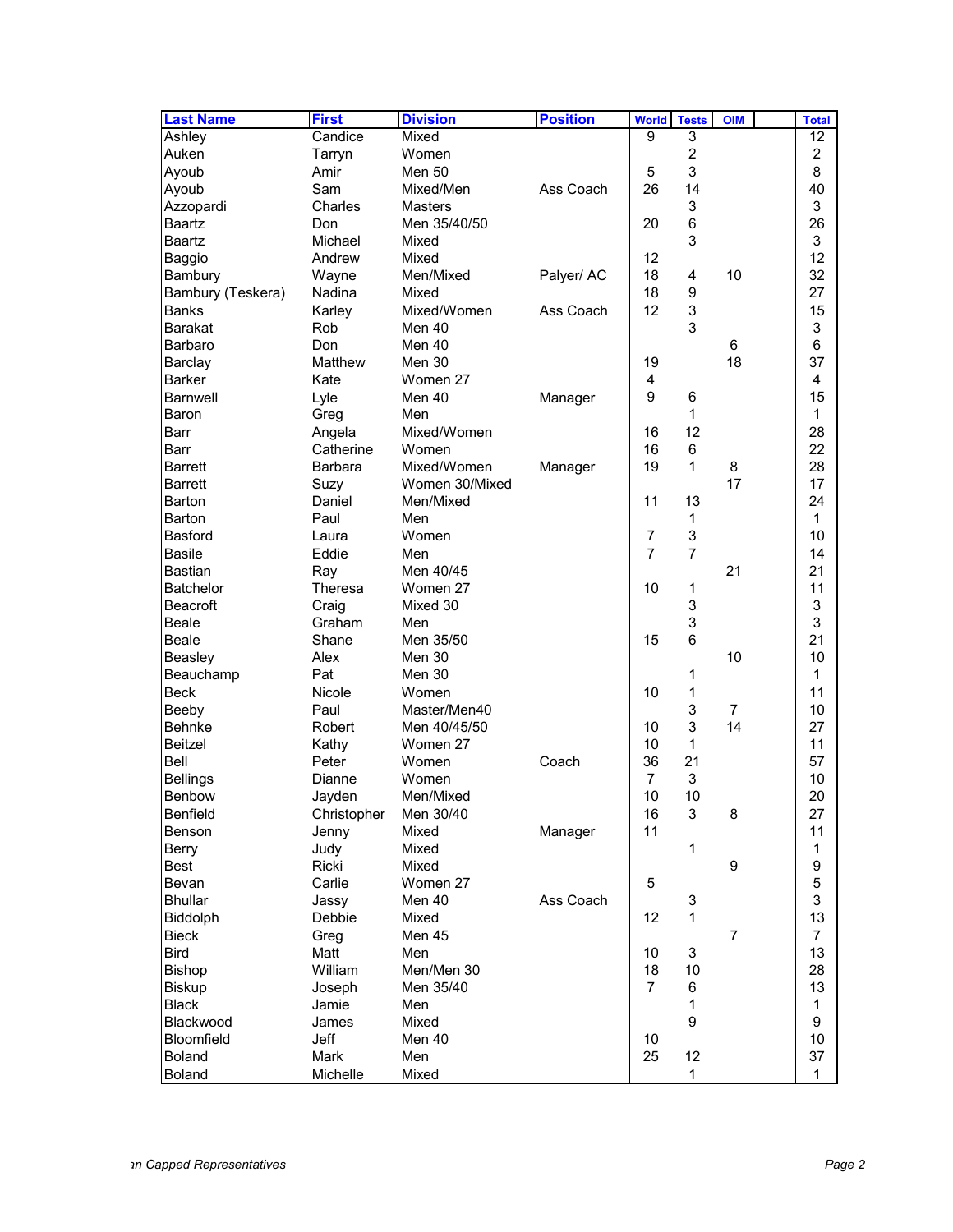| <b>Last Name</b>  | <b>First</b>      | <b>Division</b>    | <b>Position</b> | <b>World</b>   | <b>Tests</b>              | <b>OIM</b>     | <b>Total</b>   |
|-------------------|-------------------|--------------------|-----------------|----------------|---------------------------|----------------|----------------|
| Bonaventura       | Mitch             | Men 35/40          |                 | 14             |                           |                | 14             |
| Bond              | Colin             | Men 35             |                 | 10             |                           |                | 10             |
| <b>Bond</b>       | Greg              | Mixed 30/Men30     |                 |                |                           | 14             | 14             |
| Borg              | Charles           | Men 30             | Ass Coach       |                |                           | 8              | 8              |
| <b>Boss</b>       | Kristin           | Mixed/Women        |                 | 19             | 10                        |                | 29             |
| <b>Boston</b>     | Craig             | Men 30             |                 | 8              |                           |                | 8              |
| <b>Boston</b>     | Karon             | Women              | Manager         | 10             | 3                         |                | 13             |
| <b>Bourke</b>     | Michael           | <b>Men 35</b>      |                 | 9              |                           |                | 9              |
| <b>Bourne</b>     | Amanda            | Mixed 30/Wom30     |                 | 8              | $\ensuremath{\mathsf{3}}$ |                | 11             |
| <b>Bowring</b>    | Andrea            | Women              |                 | $\overline{7}$ | 6                         |                | 13             |
| <b>Bradley</b>    | Chris             | Men 35/30          |                 | 8              |                           | 8              | 16             |
| <b>Brandon</b>    | Mark              | Men 40             |                 | 8              |                           |                | 8              |
| Brannighan        | Arthur            | <b>Masters</b>     |                 |                | 3                         |                | 3              |
| <b>Breaden</b>    | Karen             | Women 27           |                 | 10             | 1                         |                | 11             |
| <b>Breen</b>      | Michelle          | Men 30/Mix30       | Mgr/Play        | 10             |                           | 8              | 18             |
| <b>Brennan</b>    | Kristy            | Mixed              |                 |                | $\overline{7}$            |                | 7              |
| <b>Brennan</b>    | Wayne             | Men 40/45/50       |                 | 10             | $\overline{7}$            | $\overline{7}$ | 24             |
| <b>Bretherton</b> | Danny             | Mixed 30           |                 | 17             |                           |                | 17             |
| <b>Brien</b>      | Robbie            | Men 30             |                 | 10             |                           |                | 10             |
| <b>Brierty</b>    | <b>Stuart</b>     | Men                |                 | 21             | 24                        |                | 45             |
| <b>Brindell</b>   | Laurie            | Men 30             |                 | $\overline{7}$ |                           |                | $\overline{7}$ |
| <b>Brindell</b>   | Robert            | Men                |                 | 35             | 10                        |                | 45             |
| <b>Brisby</b>     | <b>Mark</b>       | Men                |                 |                | 3                         |                | 3              |
| <b>Brisby</b>     | Samuel            | Men/Mixed          |                 | 15             | 10                        |                | 25             |
| <b>Brown</b>      | <b>Brian</b>      | <b>Men 35</b>      |                 |                |                           | 8              | 8              |
| <b>Brown</b>      | Debra             | <b>Women 27/30</b> |                 | 20             | 1                         |                | 21             |
| <b>Brown</b>      | John              | Men                |                 |                | 3                         |                | 3              |
| <b>Brown</b>      | Mitchel           | Mixed 30           |                 | 6              |                           |                | 6              |
| <b>Brown</b>      | <b>Natalie</b>    | Mixed              |                 | 9              |                           |                | 9              |
| <b>Browne</b>     | Christian         | Men 35/40          |                 | 11             | 3                         |                | 14             |
| <b>Bruce</b>      | Rod               | Men 40             | Ass Coach       | 17             |                           |                | 17             |
| <b>Bucholz</b>    | Karen             | Women              |                 | $\overline{7}$ | $\ensuremath{\mathsf{3}}$ |                | 10             |
| <b>Buckland</b>   | Peter             | Master             |                 | 5              | 3                         |                | 8              |
| <b>Buckley</b>    | Scott             | Men/Mixed          |                 | 21             | 24                        |                | 45             |
| <b>Buckmaster</b> | Julian            | Mixed/Men          |                 | 19             | $\overline{4}$            |                | 23             |
| <b>Buhagiar</b>   | Emmanuel          | Men 30/35/50       | Ac/Coach        | 25             | 3                         |                | 28             |
| <b>Bundy</b>      | Scott             | Mixed/Men          |                 | 10             | 14                        |                | 24             |
| <b>Bunt</b>       | Geoff             | <b>Men 35</b>      |                 | 8              |                           |                | 8              |
| <b>Burdett</b>    | Amanda            | Women 30/Mixed 30  |                 | 7              | 3                         |                | 10             |
| <b>Burgess</b>    |                   | Mixed              |                 | 17             |                           |                | 17             |
| <b>Burke</b>      | Elisha<br>Michael | Men                |                 |                | 1                         |                | 1              |
| <b>Burns</b>      | Jonathon          | Men 30             |                 | 8              | 1                         |                | 9              |
|                   |                   | Master             |                 |                | 3                         |                | 3              |
| <b>Butler</b>     | Paul              |                    | Manager         | 12             | 1                         |                | 13             |
| Butt              | Robert            | Men 35             |                 |                |                           |                |                |
| <b>Byrne</b>      | Rachel            | Mixed 30           |                 | 8              |                           |                | 8              |
| <b>Byrne</b>      | Rod               | Men 40             |                 | 10             |                           |                | 10             |
| Callahan          | Simon             | Men 40<br>Men 30   |                 |                |                           | 8              | 8              |
| Callanan          | Tony              |                    |                 |                | 1                         |                | 1              |
| Campbell          | Elizabeth         | Women              |                 | 8              | 13                        | $\overline{2}$ | 23             |
| Cannon            | Samantha          | Women 30           |                 |                | 3                         |                | 3              |
| Cant              | Derrick           | Mixed 30           |                 |                | $\mathsf 3$               |                | 3              |
| Carberry          | Dennis            | Master             |                 | 5              | 3                         |                | 8              |
| Carroll           | Patrick           | Men 40             | Ass Coach       | 8              |                           |                | 8              |
| Carroll           | Sue               | Women 30           |                 | 9              |                           |                | 9              |
| Carson            | D.                | Masters            |                 |                | 3                         |                | 3              |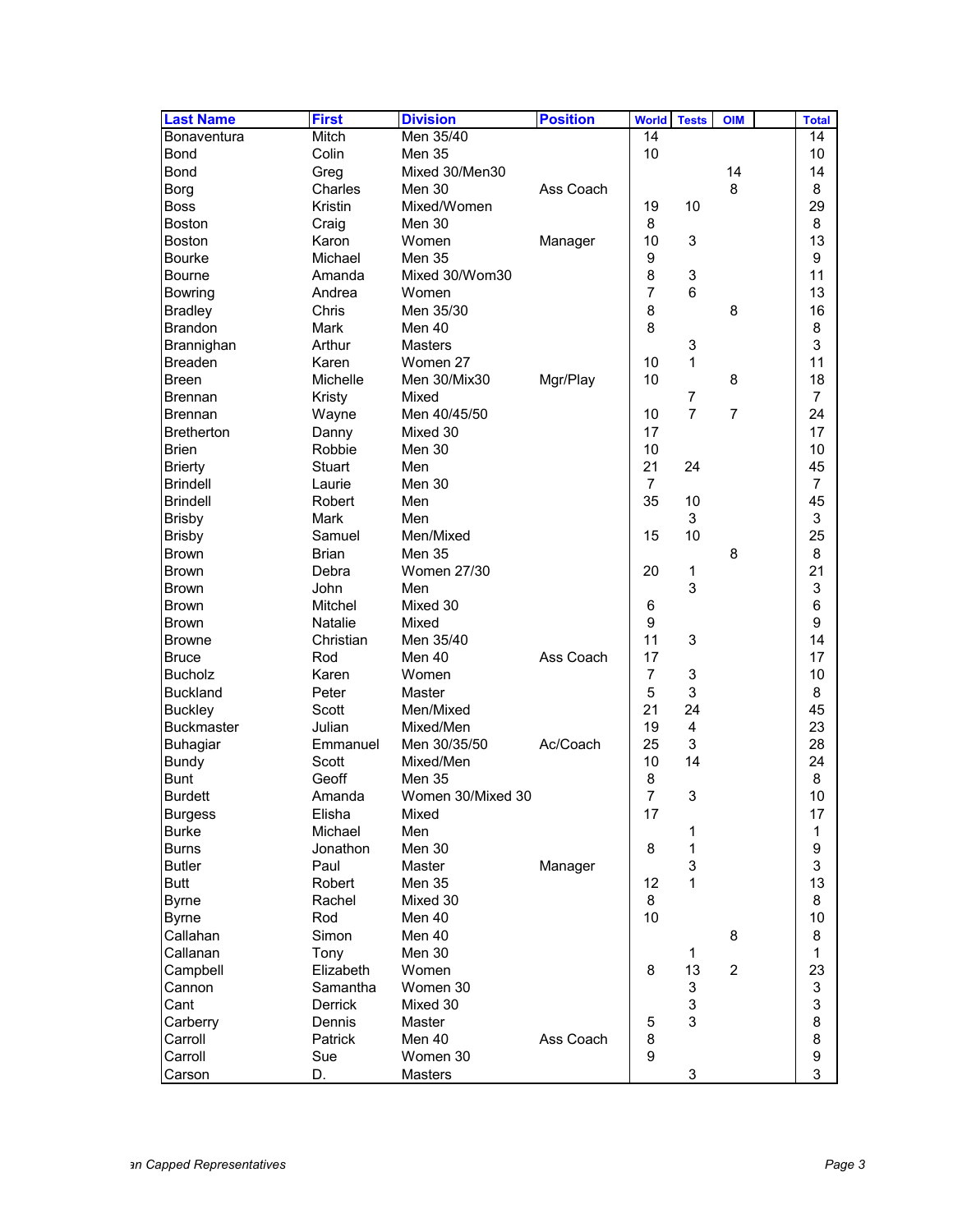| <b>Last Name</b> | <b>First</b>   | <b>Division</b>    | <b>Position</b> | <b>World</b><br><b>Tests</b> | <b>OIM</b>     | <b>Total</b>   |
|------------------|----------------|--------------------|-----------------|------------------------------|----------------|----------------|
| Carter           | Michael        | Mixed 30           |                 |                              | 8              | 8              |
| Carulli          | Danny          | Men 40             |                 |                              | 11             | 11             |
| Caslick          | Charlotte      | Women              |                 | 6                            |                | 6              |
| Castle           | Karina         | Mixed/Women        |                 | 11<br>19                     |                | 30             |
| Cato             | Marcus         | Men 40             |                 |                              | 13             | 13             |
| Cattell          | John           | Men 35/40          |                 | 31<br>1                      |                | 32             |
| Chaffey          | Jason          | Mixed              |                 | 3<br>8                       |                | 11             |
| Chan             | Jamie          | Mixed              |                 | 8<br>15                      |                | 23             |
| Chan             | William        | Men 30/35          |                 | 18                           |                | 18             |
| Chapman          | Michael        | Mixed              |                 | 5                            |                | 5              |
| Chelephy         | Yvonne         | Women 30           |                 |                              | 9              | 9              |
| Chenhall         | Barry          | Mixed              |                 | 2<br>17                      |                | 19             |
| Cherry           | Emilee         | Women              |                 | 10<br>5                      |                | 15             |
| Chesher          | Glen           | Men 30             |                 | 8<br>1                       |                | 9              |
| Chessell         | <b>Belinda</b> | Mixed 30           |                 |                              | 8              | 8              |
| Chesterton       | Rebecca        | Mixed              |                 | 10                           |                | 10             |
| Cheung           | David          | Men 30/35/40/45/50 |                 | 39<br>6                      | 11             | 56             |
| Cheung           | Jeff           | Men 35/40/45/50    |                 | 14<br>6                      | $\overline{7}$ | 27             |
| Cheung           | Michael        | Mixed 30/Men35/40  |                 | 30                           | 19             | 49             |
| Chilby           | Ron            | Men 35/40          |                 | 27<br>1                      |                | 28             |
| Choy             | Moses          | Mixed/Mix30        | Manager         | 8                            | 8              | 16             |
| Christopher      | John           | Men                |                 | 5                            |                | 5              |
| Christopher      | Michael        | Men                |                 | $\overline{\mathbf{4}}$      |                | 4              |
| Christostomos    | Charles        | Men 40             |                 |                              | 8              | 8              |
| Clancy           | Graeme         | Men 30             |                 | 8<br>3                       |                | 11             |
| Clarence         | Elisabeth      | Women 27           |                 |                              | 3              | 3              |
| Clark            | John           | Men 40             |                 | 11                           |                | 11             |
| Clark            | Troy           | Men 35             |                 | $\overline{7}$               |                | 7              |
| Clarke           | Dave           | Mixed              |                 | 5                            |                | 5              |
| Clarke           | Garry          | Men 35/40          |                 | 28<br>1                      | 15             | 44             |
| Clements         | <b>Steve</b>   | Men 30             |                 | 1                            |                | 1              |
| Clifford         | Tayla          | Women              |                 | 6                            |                | 6              |
| Clune            | John           | <b>Men 35</b>      |                 |                              | 8              | 8              |
| Cobham           | Paul           | Women              | Ass Coach       | 3                            |                | 3              |
|                  | David          | Men 35             |                 | 21                           |                | 22             |
| Coe              | Dennis         | Mast/Men 30/40     | Manager         | 1<br>3<br>21                 | 26             | 50             |
| Coffey           |                |                    | Player/Ch       | 10                           |                | 10             |
| Coghlan          | Kim            | Women 30           |                 |                              |                |                |
| Cole             | Willy          | <b>Men 35</b>      |                 |                              | 6              | 6              |
| Collins          | Adam           | Mixed 30/Men30     | Mgr/AC          | 15                           |                | 15             |
| Collins          | Craig          | Men 30             | Manager         | 16                           |                | 16             |
| Collins          | David          | <b>Men 30</b>      | Coach           |                              | 8              | 8              |
| Collins          | John           | Mixed 30/Wom30     | Ac/Coach        | 8                            | $\overline{7}$ | 15             |
| Collins          | Judy           | Women 30           |                 |                              | $\overline{7}$ | 7              |
| Collins          | Mark           | Men 30             | Manager         |                              | 8              | 8              |
| Collins          | Scott          | <b>Men 50</b>      |                 | 3                            |                | 3              |
| Collins          | Steve          | Men 40             |                 |                              | 14             | 14             |
| Congoo           | Kristian       | Mixed              |                 | 3                            |                | 3              |
| Connolly         | Ron            | Men 30/35          | Manager         | 3<br>18                      |                | 21             |
| Conry            | Tracey         | Women 35           |                 |                              | 8              | 8              |
| Coombes          | Karyn          | Women              |                 | 1                            |                | $\mathbf{1}$   |
| Cooms            | Traci Ann      | Mixed              |                 | 1<br>12                      |                | 13             |
| Cooper           | Shane          | Men 30/40          |                 | 11                           | 16             | 27             |
| Corby            | Graeme         | Men 35             |                 |                              | 14             | 14             |
| Corkeron         | Philip         | Men 35             |                 | $\overline{7}$               |                | $\overline{7}$ |
| Corti            | Sylvana        | Mixed 30/Wom30     |                 | 10                           | $\overline{7}$ | 17             |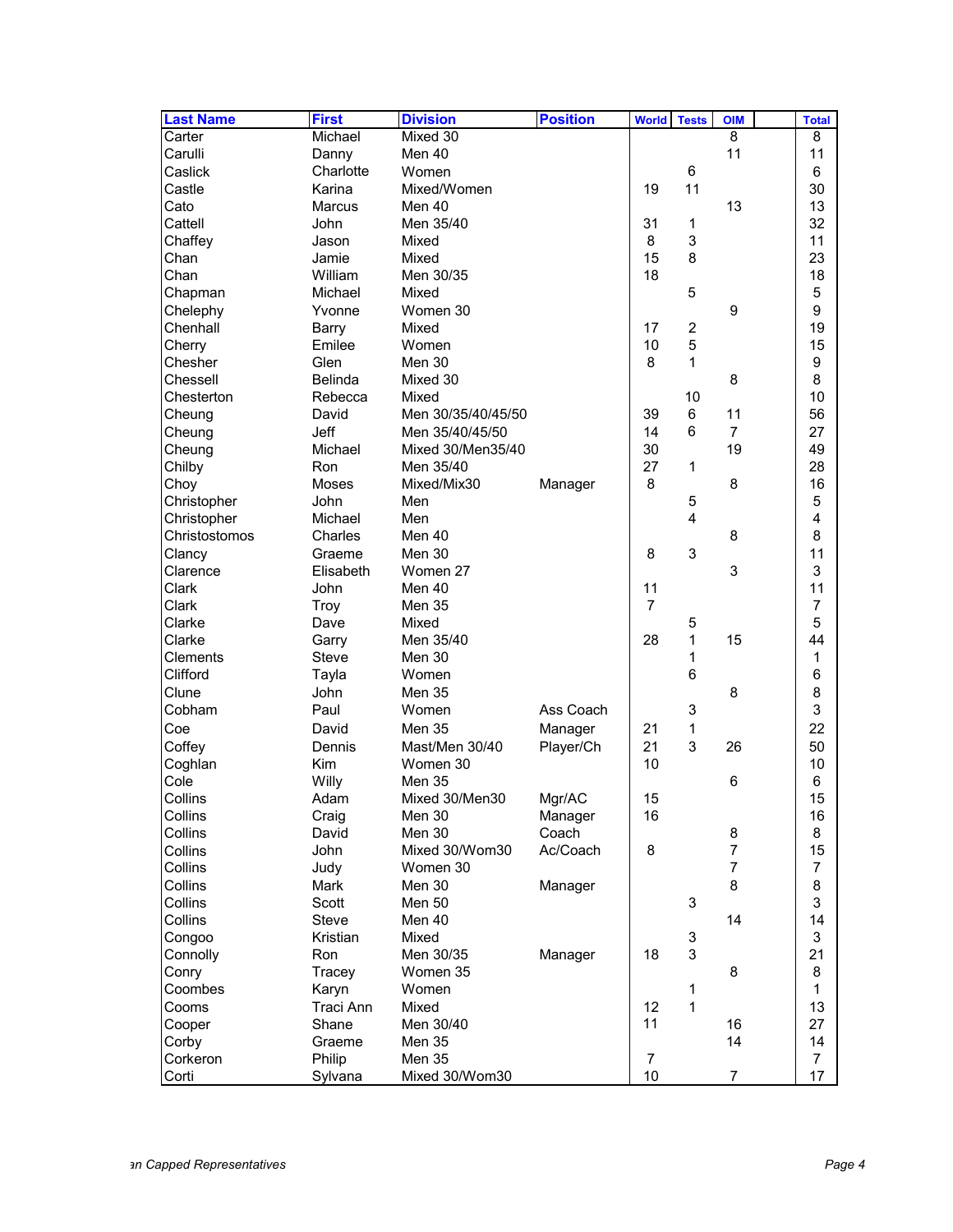| <b>Last Name</b> | <b>First</b>      | <b>Division</b>    | <b>Position</b> | <b>World</b>   | <b>Tests</b>   | <b>OIM</b>     | <b>Total</b>   |
|------------------|-------------------|--------------------|-----------------|----------------|----------------|----------------|----------------|
| Costello         | Justin            | Mixed              |                 |                | 6              |                | 6              |
| Coward           | Anthony           | <b>Masters</b>     |                 |                | 3              |                | 3              |
| Cox              | Khanui            | Men 30             |                 |                | 3              |                | 3              |
| Cox              | Russell           | Men 30/35          |                 | 17             | 1              | 8              | 26             |
| Cranage          | <b>Brooke</b>     | Women 27           |                 | 6              |                |                | 6              |
| Creighton        | Justin            | Mixed/Mixed 30     | Coach/Ac        | 21             | 14             |                | 35             |
| Cridland         | Justin            | Mixed              |                 |                | $\overline{2}$ |                | $\overline{c}$ |
| Cross            | Lance             | Men 30             |                 |                |                | 10             | 10             |
| Crossley         | Kylie             | Women 35           |                 |                |                | $\overline{7}$ | 7              |
| Crowe            | Madison           | Women              |                 |                | 4              | $\overline{c}$ | 6              |
| Cullen           | Stephen           | <b>Men 35</b>      |                 |                |                | 6              | 6              |
| Cummins          | <b>Brady</b>      | Men 35             |                 |                |                | 8              | 8              |
| Curran           | Maree             | Women 30           |                 |                |                | $\overline{7}$ | $\overline{7}$ |
| Curran           | Matthew           | Mixed/Men/Men 30   |                 | 25             | 14             | 10             | 49             |
| Currie           | Darren            | Men                |                 | 8              | 5              |                | 13             |
| Curtis           | Dominique         | Women              |                 | $\overline{7}$ | $\mathbf{1}$   |                | 8              |
| Curtis           | Katie             | Mixed/Wom/Mix      |                 | 8              | 11             |                | 19             |
| Dacey-Aiken      | Zoe               | Mixed              |                 | 10             | 6              |                | 16             |
| Daizli           | Ahmad             | Men 30             |                 | 11             |                |                | 11             |
| Dallas           | Paul              | <b>Men 50</b>      |                 |                | 3              |                | 3              |
| Dalton           | John              | Men 30             |                 |                | 3              |                | 3              |
| Daly             | Paul              | Men 30             |                 |                | 1              |                | 1              |
| Danswan          | Scott             | Men 30/35          |                 | 26             | 3              | 8              | 37             |
| Dart             | Paul              | Men/M30's          |                 | 17             | 1              |                | 18             |
| Daskalovski      | Alison            | Women 35           |                 |                |                | $\overline{7}$ | 7              |
| David            | Augustine         | Men 35             | Ass Coach       |                |                | 14             | 14             |
| David            | Sophie            | Mixed 30           |                 |                |                | 8              | 8              |
| Davidson         | Cristin           | Men 40             |                 | 9              |                |                | 9              |
| Davidson         | Trevor            | Men 30             |                 |                | 1              |                | 1              |
| Davies           | Drew              | Men 35             |                 | 6              |                |                | 6              |
| Davis            | Alan              | Men 45             |                 |                |                | 7              | 7              |
| Davis            | Danielle          | Women              |                 | 10             | 13             | 1              | 24             |
| Davis            |                   | Mixed 30           |                 |                |                | 8              | 8              |
| Davis            | Megan<br>Rachelle | Women              |                 |                | 10             | $\mathbf{1}$   | 11             |
|                  | Phil              |                    |                 |                |                | 8              | 8              |
| Dawson           |                   | Mixed 30           | Coach           |                |                | 7              | 7              |
| Dawson           | Troy              | Mixed 30           |                 |                |                | $\overline{7}$ |                |
| Day              | Allison           | Women 35           |                 |                |                |                | 7              |
| Day              | Len               | Men 35             | Coach           | 8              |                |                | 8<br>3         |
| Day              | Robin             | Men 50             |                 |                | 3              |                |                |
| Dayberg-Muir     | Drumayne          | Mixed/Men          |                 | 28             | 12             | 10             | 50             |
| De La Cruz       | Bo                | Women/Wom 27       |                 | 20             | 12             | 12             | 44             |
| Deegan           | Terry             | Men                |                 | 10             | 11             |                | 21             |
| Dennis           | Melinda           | Women 27           |                 |                |                | 3              | 3              |
| Desbois          | Heather           | <b>Women 30/35</b> |                 |                |                | 24             | 24             |
| <b>Devitt</b>    | Greg              | Men                |                 |                | 1              |                | 1              |
| Devonshire       | Michael           | Men 30             |                 | 1              | 3              |                | 4              |
| <b>Dixon</b>     | <b>John</b>       | Men 30             | Coach           |                | 1              |                | 1              |
| Dobbins          | Ashleigh          | Women              |                 | 11             | 3              |                | 14             |
| Donohoe          | Noel              | Men 35/45/Mix30    | Manager         | 9              | 6              |                | 15             |
| Dorset           | Karamea           | Women 30/Mixed     | Manager         | 25             | 9              |                | 34             |
| Dowling          | Graham            | Men 35             |                 | 12             | 1              |                | 13             |
| Doyle            | Kerrie            | Mixed/Women30      |                 |                |                | 18             | 18             |
| Doyle (Daley)    | Angela            | Mixed              |                 | 16             | 1              |                | 17             |
| <b>Draws</b>     | <b>Barry</b>      | Men 40/45          |                 |                |                | 21             | 21             |
| Draws            | Corey             | Men 30             | Manager         |                |                | 18             | 18             |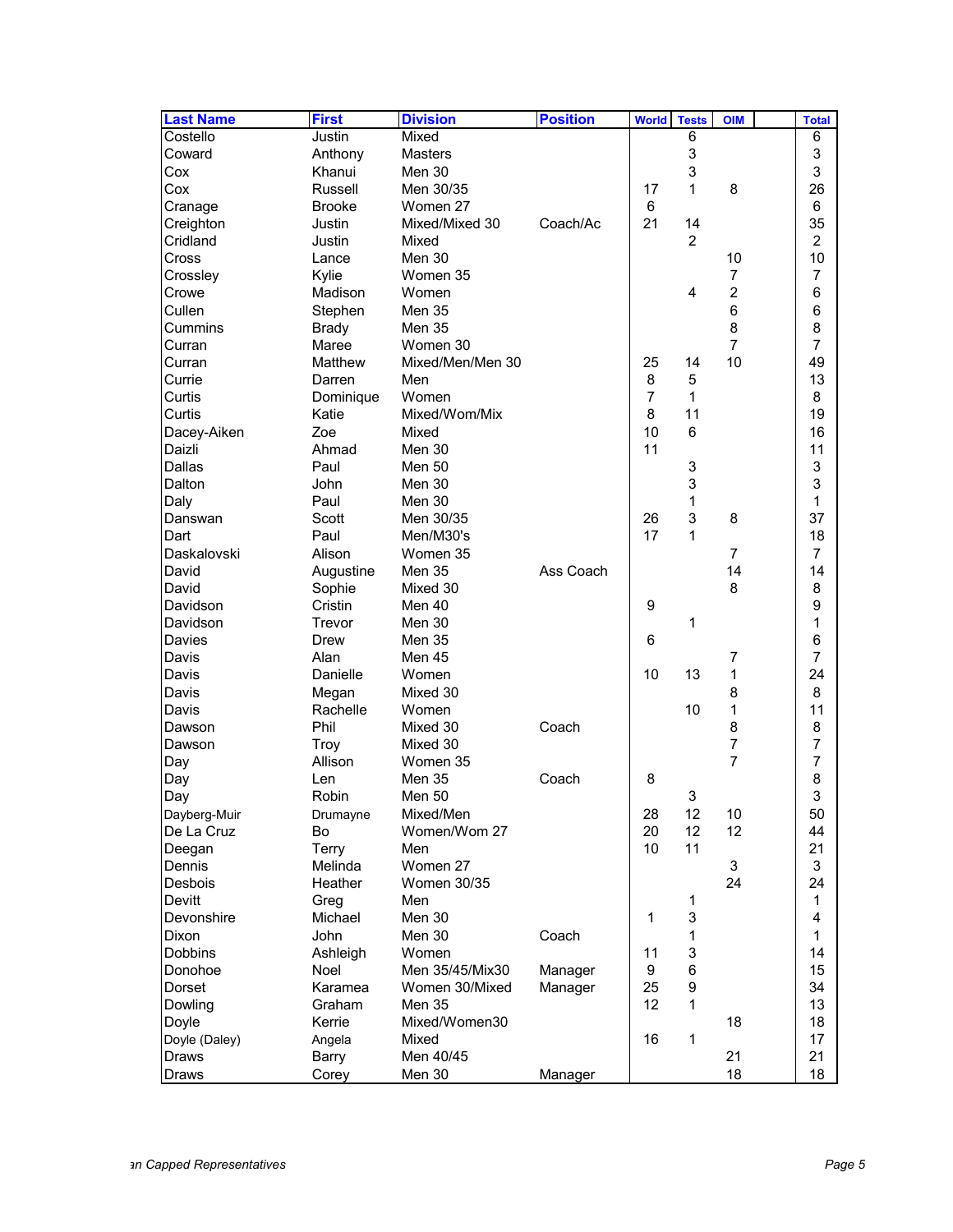| <b>Last Name</b>        | <b>First</b> | <b>Division</b>       | <b>Position</b> | <b>World</b>   | <b>Tests</b>     | <b>OIM</b>     | <b>Total</b>   |
|-------------------------|--------------|-----------------------|-----------------|----------------|------------------|----------------|----------------|
| <b>Drinkwater</b>       | Anne         | Mixed 30              |                 | 18             |                  |                | 18             |
| <b>Duckett</b>          | Paul         | Men 40                |                 | 8              |                  |                | 8              |
| <b>Dudeck</b>           | Anthony      | Men 30/35/40          |                 | 15             | 6                | 10             | 31             |
| Duell                   | Shane        | Men                   |                 |                | 3                |                | 3              |
| Duff                    | Gordon       | Men 30                | Manager         |                | 1                |                | 1              |
| Duguid                  | <b>Derek</b> | M30/Mx30/M35/40/45/50 |                 | 33             | 6                |                | 39             |
| Duncan                  | Craig        | Mixed 30              |                 |                |                  | 8              | 8              |
| Duncan                  | Greg         | <b>Men 35</b>         |                 | 17             |                  |                | 17             |
| Dwyer                   | Michael      | Men/Wom               | Ac/Coach        | $\overline{7}$ | 6                |                | 13             |
| <b>Dyball</b>           | Hannah       | Women                 |                 | 9              | 11               | $\overline{2}$ | 22             |
| Edwards                 | Mark         | <b>Men 35</b>         | Ac/Coach        | 27             |                  |                | 27             |
| Egan                    | Debby        | Women                 |                 | 12             | $\overline{c}$   |                | 14             |
| Egan                    | Mark         | Women                 | Coach           | 12             | $\overline{c}$   |                | 14             |
| Elliott                 | David        | Men 35/45             |                 |                | 3                | $\overline{7}$ | 10             |
| Elliott                 | Tina         | Women                 |                 |                | $6\phantom{1}$   |                | 6              |
| Eltakchi                | Tony         | Mix30/Mix/M30/40      | Play/Ass Ch     | 48             | 12               | 24             | 84             |
| English                 | Greg         | Mixed/Men35           |                 | 29             | $\overline{4}$   | $\overline{7}$ | 40             |
| English (Collins)       | Jody         | Women/Women30         |                 | 28             | 8                | 7              | 43             |
| Englund                 | <b>Neil</b>  | Master                | Manager         | 5              | 3                |                | 8              |
| Etherden                | Ron          | Mixed/Veteran         | Manager         | 15             | 3                |                | 18             |
| Etheridge               | Gemma        | Mixed                 |                 |                | $\overline{c}$   |                | $\overline{c}$ |
| Etheridge               | Nikki        | Mixed                 |                 |                | $6\phantom{1}6$  |                | 6              |
| Evans                   | Michelle     | Mixed 30/Wom 27       |                 | 7              |                  | 3              | 10             |
| Evans                   | Phil         | <b>Men 35</b>         |                 | 10             |                  |                | 10             |
| Eyles                   | Tom          | Men 30                |                 | 8              | 3                |                | 11             |
| Fahim                   | Adam         | Men 30                |                 | 16             | $\boldsymbol{9}$ |                | 25             |
| Farah                   | Paul         | Men                   | Manager         |                | 3                |                | 3              |
| Farhat                  | Michael      | Men 30                |                 |                |                  | 8              | 8              |
| Farmer                  | Peter        | Master                |                 |                | 3                |                | 3              |
| Farrow                  | Ashley       | Men                   |                 | 10             | 3                | 10             | 23             |
| Farrow                  | Chris        | Men                   |                 | 17             | $\boldsymbol{9}$ | 10             | 36             |
| Faull                   | Tracey       | Women                 |                 |                | 3                |                | 3              |
| Feldman                 | Kevin        | Men 35/40             |                 | 37             | 1                |                | 38             |
| Feldman                 | Lucas        | Men 35                |                 | 5              |                  |                | 5              |
| Ferguson                | Chris        | Men 35                |                 | $\overline{7}$ |                  |                | $\overline{7}$ |
| Ferro                   | Alex         | Men 40/45             |                 | 10             | 3                |                | 13             |
| Field                   | Cheryl-Lea   | Mixed                 | Manager         | 19             | 7                |                | 26             |
| Fielding                | John         | Master                |                 |                | 3                |                | 3              |
| Fielding-Smith          | Alison       | Mixed 30              |                 | 8              |                  |                | 8              |
| Finn                    | Eva          | Women 30              |                 |                |                  | 9              | 9              |
| Fisher                  | Lawrence     | Mixed 30              |                 |                |                  | 8              | 8              |
| Fisher                  | Mary-Anne    | Women 30              |                 |                |                  | $\overline{7}$ | $\overline{7}$ |
|                         | <b>Brian</b> | Men 30/40             |                 |                |                  | 29             | 29             |
| Fitzroy                 | Julie        | Women 30              | Ass Coach       |                |                  | 9              | 9              |
| Fitzroy                 |              |                       |                 |                |                  | 9              |                |
| Fitzsimmons<br>Fletcher | Lisa<br>Evan | Women 30<br>Men 40    |                 | 10             |                  |                | 9<br>10        |
| Fletcher                | Martin       |                       |                 | 12             |                  |                | 13             |
|                         |              | Men 35                |                 |                | 1                |                |                |
| Flett                   | <b>Kevin</b> | Men 35/45             |                 |                |                  | 21             | 21             |
| <b>Flowers</b>          | Phil         | Men 45                |                 |                |                  | $\overline{7}$ | $\overline{7}$ |
| Fong                    | Amy          | Mixed                 |                 | 12             |                  | 9              | 21             |
| Forlonge                | Carol        | Women 30/35           |                 |                |                  | 16             | 16             |
| Forno                   | Darryl       | Women                 | Ass Coach       | 12             | 1                |                | 13             |
| Forrester               | Paul         | Mixed                 |                 |                | 6                |                | 6              |
| Forrester               | Peter        | Men                   | Ass Coach       | 11             | 6                |                | 17             |
| Forward                 | Darren       | Men                   |                 |                | 3                |                | 3              |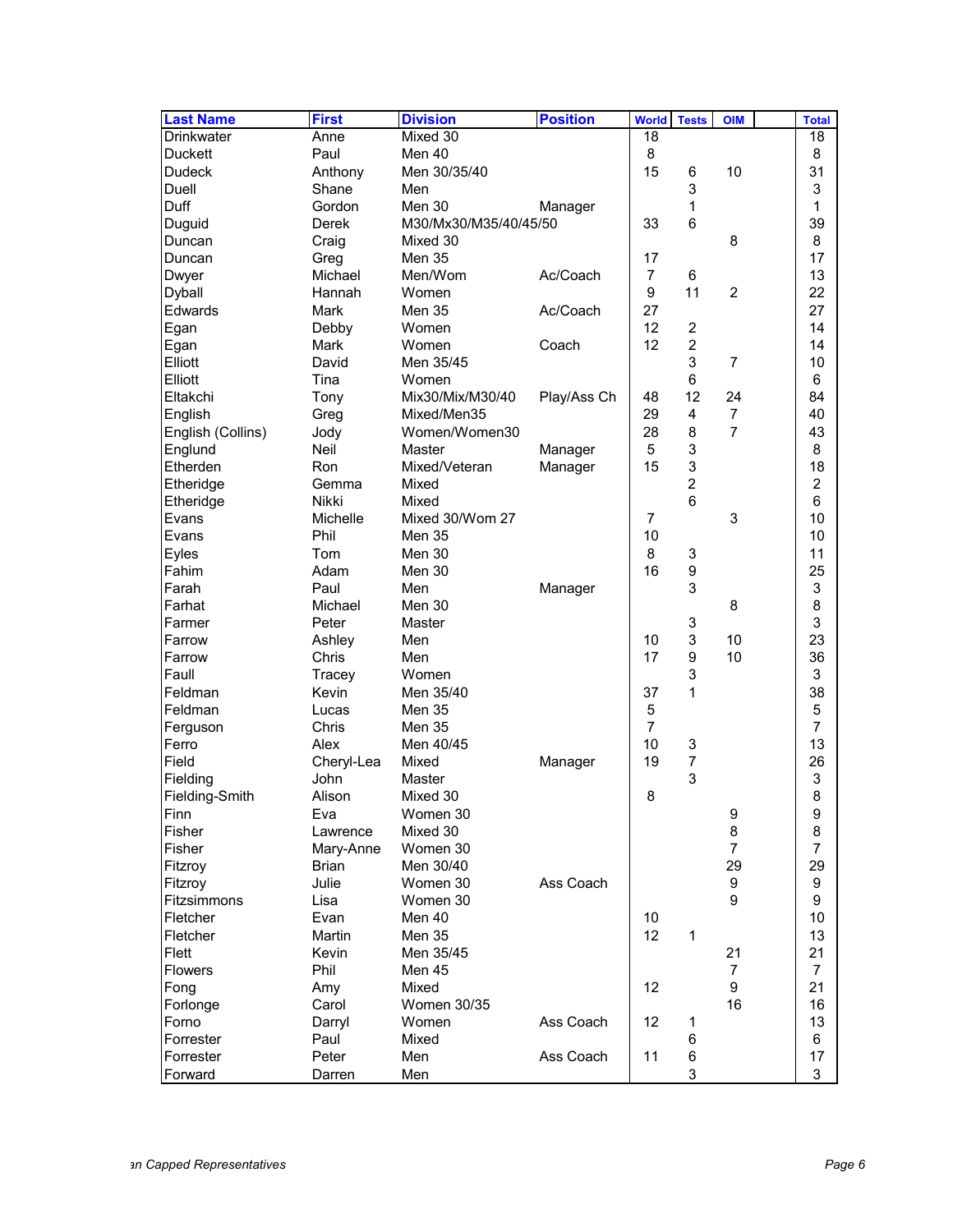| Bob<br>Women 30<br>Coach<br>19<br>19<br>Mixed/Men<br>22<br>4<br>26<br>Foster<br>Corey<br>Foxe<br>7<br>Charles<br>Men 45<br>7<br>18<br>18<br>Francey<br>Mixed 30<br>Darryl<br>13<br>13<br>Francis<br>Shaun<br>Men<br>24<br>Fraser<br>Women 30/Mixed30<br>24<br>Donna<br>6<br>Fraser<br>Renee<br>Women 27<br>6<br>30<br>Shane<br>24<br>Fredricksen<br>Mixed/Men<br>6<br>3<br>8<br>11<br>Freshwater (Madders)<br>Sharyn<br>Mixed/Women<br>$\overline{2}$<br>$\overline{c}$<br>Friend<br>Kirsten<br>Women 30<br>3<br>3<br>Fritsch<br>Megan<br>Women 30<br>3<br>12<br>Mixed 30/Wom 30<br>Frizzell<br>Jodie<br>9<br>6<br>21<br>Frost<br>15<br>Christian<br>Mixed<br>29<br>29<br>Women 30<br>Gage<br>Theresa<br>25<br>9<br>34<br>Mixed/Men<br>Galea<br>Andrew<br>6<br>6<br>Galetto<br>Davina<br>Mixed 30<br>$\overline{7}$<br>7<br>Gallagher<br>Michael<br>Men 45<br>Gallen<br>15<br>15<br>Men 40/45<br>Player/Ch<br>Garry<br>21<br>31<br>Gander<br>Russell<br>M30/Mx30/M40<br>Ac/Mgr<br>10<br>30<br>Ac/Coach<br>8<br>22<br>Gann<br>Steve<br>Men 35/Mix30<br>Gardiner<br>Janice<br>Mixed<br>1<br>Manager<br>1<br>3<br>3<br>Garlick<br>Terry<br>Masters<br>5<br>Clint<br>5<br>Gaughan<br><b>Men 35</b><br>24<br>17<br>$\overline{7}$<br>Gavin<br>Kieran<br>Men 40<br>11<br>11<br>Geiger<br>Matt<br>Men 30<br>8<br>8<br>Geldhart<br>Mixed 30<br>Rebecca<br>3<br>3<br>Gendron<br>Eddie<br>Master<br>$\overline{7}$<br>Georgiou<br>John<br>Men 35<br>7<br>8<br>8<br>Geracitano<br>Gino<br>Men 35<br>10<br>Al<br>10<br>Gersbach<br>Mixed 30<br>Mgr<br>Men 35/40<br>$\overline{7}$<br>13<br>Gibson<br>6<br>Barry<br>$\overline{7}$<br>4<br>11<br>Giebel<br>Mark<br>Men<br>11<br>9<br>20<br>Gilbertson<br>Mathew<br>Mixed<br>Manager<br>20<br>21<br>Ass Coach<br>1<br>Giles<br><b>Women 27/30</b><br>Garry<br>9<br>24<br>Gillard<br>15<br><b>Brett</b><br>Men 40/45/50<br>3<br>3<br>Giteau<br>Kristy<br>Women 27<br>10<br>10<br>Cody<br>Men 30<br>Giumelli<br>Warren<br>3<br>Glanville<br>3<br>Masters<br>Manager<br>4<br>4<br>Tim<br>Glazebrook<br>Mixed<br>Wayne<br>Men 30/40/Mix30<br>3<br>8<br>28<br>17<br>Gleeson<br>24<br>24<br>Goetsch<br>Neil<br>M30/Mix30/M35<br>8<br>Golding<br>Steven<br>Men 30<br>8<br>20<br>42<br>Good<br>Nicholas<br>Men<br>22<br>$\overline{2}$<br>$\overline{c}$<br>Good<br>Tim<br>Men<br>9<br>Danny<br>Women 27<br>Coach<br>6<br>3<br>Goodwin<br>3<br>9<br>Kelly<br>6<br>Goodwin<br>Women 27<br>$\overline{7}$<br>10<br>3<br>Gorman<br>Cathy<br>Mixed<br>$\overline{7}$<br>Men 40<br>Gorton<br>Colin<br>$\overline{7}$<br>Peter<br>$\ensuremath{\mathsf{3}}$<br>10<br>Graham<br><b>Women 30/35</b><br>Manager<br>$\overline{7}$<br>10<br>10<br>Grant<br>Tim<br>Men 30<br>8<br>8<br>Mixed 30<br>Ch/Play<br>16<br>Grant<br>Wayne | <b>Last Name</b> | <b>First</b> | <b>Division</b> | <b>Position</b> | <b>World</b> | <b>Tests</b>   | <b>OIM</b> | <b>Total</b> |
|---------------------------------------------------------------------------------------------------------------------------------------------------------------------------------------------------------------------------------------------------------------------------------------------------------------------------------------------------------------------------------------------------------------------------------------------------------------------------------------------------------------------------------------------------------------------------------------------------------------------------------------------------------------------------------------------------------------------------------------------------------------------------------------------------------------------------------------------------------------------------------------------------------------------------------------------------------------------------------------------------------------------------------------------------------------------------------------------------------------------------------------------------------------------------------------------------------------------------------------------------------------------------------------------------------------------------------------------------------------------------------------------------------------------------------------------------------------------------------------------------------------------------------------------------------------------------------------------------------------------------------------------------------------------------------------------------------------------------------------------------------------------------------------------------------------------------------------------------------------------------------------------------------------------------------------------------------------------------------------------------------------------------------------------------------------------------------------------------------------------------------------------------------------------------------------------------------------------------------------------------------------------------------------------------------------------------------------------------------------------------------------------------------------------------------------------------------------------------------------------------------------------------------------------------------------------------------------------------------------------------------------------------------------------------------------------------------------------------------------------------|------------------|--------------|-----------------|-----------------|--------------|----------------|------------|--------------|
|                                                                                                                                                                                                                                                                                                                                                                                                                                                                                                                                                                                                                                                                                                                                                                                                                                                                                                                                                                                                                                                                                                                                                                                                                                                                                                                                                                                                                                                                                                                                                                                                                                                                                                                                                                                                                                                                                                                                                                                                                                                                                                                                                                                                                                                                                                                                                                                                                                                                                                                                                                                                                                                                                                                                                   | Foster           |              |                 |                 |              |                |            |              |
|                                                                                                                                                                                                                                                                                                                                                                                                                                                                                                                                                                                                                                                                                                                                                                                                                                                                                                                                                                                                                                                                                                                                                                                                                                                                                                                                                                                                                                                                                                                                                                                                                                                                                                                                                                                                                                                                                                                                                                                                                                                                                                                                                                                                                                                                                                                                                                                                                                                                                                                                                                                                                                                                                                                                                   |                  |              |                 |                 |              |                |            |              |
|                                                                                                                                                                                                                                                                                                                                                                                                                                                                                                                                                                                                                                                                                                                                                                                                                                                                                                                                                                                                                                                                                                                                                                                                                                                                                                                                                                                                                                                                                                                                                                                                                                                                                                                                                                                                                                                                                                                                                                                                                                                                                                                                                                                                                                                                                                                                                                                                                                                                                                                                                                                                                                                                                                                                                   |                  |              |                 |                 |              |                |            |              |
|                                                                                                                                                                                                                                                                                                                                                                                                                                                                                                                                                                                                                                                                                                                                                                                                                                                                                                                                                                                                                                                                                                                                                                                                                                                                                                                                                                                                                                                                                                                                                                                                                                                                                                                                                                                                                                                                                                                                                                                                                                                                                                                                                                                                                                                                                                                                                                                                                                                                                                                                                                                                                                                                                                                                                   |                  |              |                 |                 |              |                |            |              |
|                                                                                                                                                                                                                                                                                                                                                                                                                                                                                                                                                                                                                                                                                                                                                                                                                                                                                                                                                                                                                                                                                                                                                                                                                                                                                                                                                                                                                                                                                                                                                                                                                                                                                                                                                                                                                                                                                                                                                                                                                                                                                                                                                                                                                                                                                                                                                                                                                                                                                                                                                                                                                                                                                                                                                   |                  |              |                 |                 |              |                |            |              |
|                                                                                                                                                                                                                                                                                                                                                                                                                                                                                                                                                                                                                                                                                                                                                                                                                                                                                                                                                                                                                                                                                                                                                                                                                                                                                                                                                                                                                                                                                                                                                                                                                                                                                                                                                                                                                                                                                                                                                                                                                                                                                                                                                                                                                                                                                                                                                                                                                                                                                                                                                                                                                                                                                                                                                   |                  |              |                 |                 |              |                |            |              |
|                                                                                                                                                                                                                                                                                                                                                                                                                                                                                                                                                                                                                                                                                                                                                                                                                                                                                                                                                                                                                                                                                                                                                                                                                                                                                                                                                                                                                                                                                                                                                                                                                                                                                                                                                                                                                                                                                                                                                                                                                                                                                                                                                                                                                                                                                                                                                                                                                                                                                                                                                                                                                                                                                                                                                   |                  |              |                 |                 |              |                |            |              |
|                                                                                                                                                                                                                                                                                                                                                                                                                                                                                                                                                                                                                                                                                                                                                                                                                                                                                                                                                                                                                                                                                                                                                                                                                                                                                                                                                                                                                                                                                                                                                                                                                                                                                                                                                                                                                                                                                                                                                                                                                                                                                                                                                                                                                                                                                                                                                                                                                                                                                                                                                                                                                                                                                                                                                   |                  |              |                 |                 |              |                |            |              |
|                                                                                                                                                                                                                                                                                                                                                                                                                                                                                                                                                                                                                                                                                                                                                                                                                                                                                                                                                                                                                                                                                                                                                                                                                                                                                                                                                                                                                                                                                                                                                                                                                                                                                                                                                                                                                                                                                                                                                                                                                                                                                                                                                                                                                                                                                                                                                                                                                                                                                                                                                                                                                                                                                                                                                   |                  |              |                 |                 |              |                |            |              |
|                                                                                                                                                                                                                                                                                                                                                                                                                                                                                                                                                                                                                                                                                                                                                                                                                                                                                                                                                                                                                                                                                                                                                                                                                                                                                                                                                                                                                                                                                                                                                                                                                                                                                                                                                                                                                                                                                                                                                                                                                                                                                                                                                                                                                                                                                                                                                                                                                                                                                                                                                                                                                                                                                                                                                   |                  |              |                 |                 |              |                |            |              |
|                                                                                                                                                                                                                                                                                                                                                                                                                                                                                                                                                                                                                                                                                                                                                                                                                                                                                                                                                                                                                                                                                                                                                                                                                                                                                                                                                                                                                                                                                                                                                                                                                                                                                                                                                                                                                                                                                                                                                                                                                                                                                                                                                                                                                                                                                                                                                                                                                                                                                                                                                                                                                                                                                                                                                   |                  |              |                 |                 |              |                |            |              |
|                                                                                                                                                                                                                                                                                                                                                                                                                                                                                                                                                                                                                                                                                                                                                                                                                                                                                                                                                                                                                                                                                                                                                                                                                                                                                                                                                                                                                                                                                                                                                                                                                                                                                                                                                                                                                                                                                                                                                                                                                                                                                                                                                                                                                                                                                                                                                                                                                                                                                                                                                                                                                                                                                                                                                   |                  |              |                 |                 |              |                |            |              |
|                                                                                                                                                                                                                                                                                                                                                                                                                                                                                                                                                                                                                                                                                                                                                                                                                                                                                                                                                                                                                                                                                                                                                                                                                                                                                                                                                                                                                                                                                                                                                                                                                                                                                                                                                                                                                                                                                                                                                                                                                                                                                                                                                                                                                                                                                                                                                                                                                                                                                                                                                                                                                                                                                                                                                   |                  |              |                 |                 |              |                |            |              |
|                                                                                                                                                                                                                                                                                                                                                                                                                                                                                                                                                                                                                                                                                                                                                                                                                                                                                                                                                                                                                                                                                                                                                                                                                                                                                                                                                                                                                                                                                                                                                                                                                                                                                                                                                                                                                                                                                                                                                                                                                                                                                                                                                                                                                                                                                                                                                                                                                                                                                                                                                                                                                                                                                                                                                   |                  |              |                 |                 |              |                |            |              |
|                                                                                                                                                                                                                                                                                                                                                                                                                                                                                                                                                                                                                                                                                                                                                                                                                                                                                                                                                                                                                                                                                                                                                                                                                                                                                                                                                                                                                                                                                                                                                                                                                                                                                                                                                                                                                                                                                                                                                                                                                                                                                                                                                                                                                                                                                                                                                                                                                                                                                                                                                                                                                                                                                                                                                   |                  |              |                 |                 |              |                |            |              |
|                                                                                                                                                                                                                                                                                                                                                                                                                                                                                                                                                                                                                                                                                                                                                                                                                                                                                                                                                                                                                                                                                                                                                                                                                                                                                                                                                                                                                                                                                                                                                                                                                                                                                                                                                                                                                                                                                                                                                                                                                                                                                                                                                                                                                                                                                                                                                                                                                                                                                                                                                                                                                                                                                                                                                   |                  |              |                 |                 |              |                |            |              |
|                                                                                                                                                                                                                                                                                                                                                                                                                                                                                                                                                                                                                                                                                                                                                                                                                                                                                                                                                                                                                                                                                                                                                                                                                                                                                                                                                                                                                                                                                                                                                                                                                                                                                                                                                                                                                                                                                                                                                                                                                                                                                                                                                                                                                                                                                                                                                                                                                                                                                                                                                                                                                                                                                                                                                   |                  |              |                 |                 |              |                |            |              |
|                                                                                                                                                                                                                                                                                                                                                                                                                                                                                                                                                                                                                                                                                                                                                                                                                                                                                                                                                                                                                                                                                                                                                                                                                                                                                                                                                                                                                                                                                                                                                                                                                                                                                                                                                                                                                                                                                                                                                                                                                                                                                                                                                                                                                                                                                                                                                                                                                                                                                                                                                                                                                                                                                                                                                   |                  |              |                 |                 |              |                |            |              |
|                                                                                                                                                                                                                                                                                                                                                                                                                                                                                                                                                                                                                                                                                                                                                                                                                                                                                                                                                                                                                                                                                                                                                                                                                                                                                                                                                                                                                                                                                                                                                                                                                                                                                                                                                                                                                                                                                                                                                                                                                                                                                                                                                                                                                                                                                                                                                                                                                                                                                                                                                                                                                                                                                                                                                   |                  |              |                 |                 |              |                |            |              |
|                                                                                                                                                                                                                                                                                                                                                                                                                                                                                                                                                                                                                                                                                                                                                                                                                                                                                                                                                                                                                                                                                                                                                                                                                                                                                                                                                                                                                                                                                                                                                                                                                                                                                                                                                                                                                                                                                                                                                                                                                                                                                                                                                                                                                                                                                                                                                                                                                                                                                                                                                                                                                                                                                                                                                   |                  |              |                 |                 |              |                |            |              |
|                                                                                                                                                                                                                                                                                                                                                                                                                                                                                                                                                                                                                                                                                                                                                                                                                                                                                                                                                                                                                                                                                                                                                                                                                                                                                                                                                                                                                                                                                                                                                                                                                                                                                                                                                                                                                                                                                                                                                                                                                                                                                                                                                                                                                                                                                                                                                                                                                                                                                                                                                                                                                                                                                                                                                   |                  |              |                 |                 |              |                |            |              |
|                                                                                                                                                                                                                                                                                                                                                                                                                                                                                                                                                                                                                                                                                                                                                                                                                                                                                                                                                                                                                                                                                                                                                                                                                                                                                                                                                                                                                                                                                                                                                                                                                                                                                                                                                                                                                                                                                                                                                                                                                                                                                                                                                                                                                                                                                                                                                                                                                                                                                                                                                                                                                                                                                                                                                   |                  |              |                 |                 |              |                |            |              |
|                                                                                                                                                                                                                                                                                                                                                                                                                                                                                                                                                                                                                                                                                                                                                                                                                                                                                                                                                                                                                                                                                                                                                                                                                                                                                                                                                                                                                                                                                                                                                                                                                                                                                                                                                                                                                                                                                                                                                                                                                                                                                                                                                                                                                                                                                                                                                                                                                                                                                                                                                                                                                                                                                                                                                   |                  |              |                 |                 |              |                |            |              |
|                                                                                                                                                                                                                                                                                                                                                                                                                                                                                                                                                                                                                                                                                                                                                                                                                                                                                                                                                                                                                                                                                                                                                                                                                                                                                                                                                                                                                                                                                                                                                                                                                                                                                                                                                                                                                                                                                                                                                                                                                                                                                                                                                                                                                                                                                                                                                                                                                                                                                                                                                                                                                                                                                                                                                   |                  |              |                 |                 |              |                |            |              |
|                                                                                                                                                                                                                                                                                                                                                                                                                                                                                                                                                                                                                                                                                                                                                                                                                                                                                                                                                                                                                                                                                                                                                                                                                                                                                                                                                                                                                                                                                                                                                                                                                                                                                                                                                                                                                                                                                                                                                                                                                                                                                                                                                                                                                                                                                                                                                                                                                                                                                                                                                                                                                                                                                                                                                   |                  |              |                 |                 |              |                |            |              |
|                                                                                                                                                                                                                                                                                                                                                                                                                                                                                                                                                                                                                                                                                                                                                                                                                                                                                                                                                                                                                                                                                                                                                                                                                                                                                                                                                                                                                                                                                                                                                                                                                                                                                                                                                                                                                                                                                                                                                                                                                                                                                                                                                                                                                                                                                                                                                                                                                                                                                                                                                                                                                                                                                                                                                   |                  |              |                 |                 |              |                |            |              |
|                                                                                                                                                                                                                                                                                                                                                                                                                                                                                                                                                                                                                                                                                                                                                                                                                                                                                                                                                                                                                                                                                                                                                                                                                                                                                                                                                                                                                                                                                                                                                                                                                                                                                                                                                                                                                                                                                                                                                                                                                                                                                                                                                                                                                                                                                                                                                                                                                                                                                                                                                                                                                                                                                                                                                   |                  |              |                 |                 |              |                |            |              |
|                                                                                                                                                                                                                                                                                                                                                                                                                                                                                                                                                                                                                                                                                                                                                                                                                                                                                                                                                                                                                                                                                                                                                                                                                                                                                                                                                                                                                                                                                                                                                                                                                                                                                                                                                                                                                                                                                                                                                                                                                                                                                                                                                                                                                                                                                                                                                                                                                                                                                                                                                                                                                                                                                                                                                   |                  |              |                 |                 |              |                |            |              |
|                                                                                                                                                                                                                                                                                                                                                                                                                                                                                                                                                                                                                                                                                                                                                                                                                                                                                                                                                                                                                                                                                                                                                                                                                                                                                                                                                                                                                                                                                                                                                                                                                                                                                                                                                                                                                                                                                                                                                                                                                                                                                                                                                                                                                                                                                                                                                                                                                                                                                                                                                                                                                                                                                                                                                   |                  |              |                 |                 |              |                |            |              |
|                                                                                                                                                                                                                                                                                                                                                                                                                                                                                                                                                                                                                                                                                                                                                                                                                                                                                                                                                                                                                                                                                                                                                                                                                                                                                                                                                                                                                                                                                                                                                                                                                                                                                                                                                                                                                                                                                                                                                                                                                                                                                                                                                                                                                                                                                                                                                                                                                                                                                                                                                                                                                                                                                                                                                   |                  |              |                 |                 |              |                |            |              |
|                                                                                                                                                                                                                                                                                                                                                                                                                                                                                                                                                                                                                                                                                                                                                                                                                                                                                                                                                                                                                                                                                                                                                                                                                                                                                                                                                                                                                                                                                                                                                                                                                                                                                                                                                                                                                                                                                                                                                                                                                                                                                                                                                                                                                                                                                                                                                                                                                                                                                                                                                                                                                                                                                                                                                   |                  |              |                 |                 |              |                |            |              |
|                                                                                                                                                                                                                                                                                                                                                                                                                                                                                                                                                                                                                                                                                                                                                                                                                                                                                                                                                                                                                                                                                                                                                                                                                                                                                                                                                                                                                                                                                                                                                                                                                                                                                                                                                                                                                                                                                                                                                                                                                                                                                                                                                                                                                                                                                                                                                                                                                                                                                                                                                                                                                                                                                                                                                   |                  |              |                 |                 |              |                |            |              |
|                                                                                                                                                                                                                                                                                                                                                                                                                                                                                                                                                                                                                                                                                                                                                                                                                                                                                                                                                                                                                                                                                                                                                                                                                                                                                                                                                                                                                                                                                                                                                                                                                                                                                                                                                                                                                                                                                                                                                                                                                                                                                                                                                                                                                                                                                                                                                                                                                                                                                                                                                                                                                                                                                                                                                   |                  |              |                 |                 |              |                |            |              |
|                                                                                                                                                                                                                                                                                                                                                                                                                                                                                                                                                                                                                                                                                                                                                                                                                                                                                                                                                                                                                                                                                                                                                                                                                                                                                                                                                                                                                                                                                                                                                                                                                                                                                                                                                                                                                                                                                                                                                                                                                                                                                                                                                                                                                                                                                                                                                                                                                                                                                                                                                                                                                                                                                                                                                   |                  |              |                 |                 |              |                |            |              |
|                                                                                                                                                                                                                                                                                                                                                                                                                                                                                                                                                                                                                                                                                                                                                                                                                                                                                                                                                                                                                                                                                                                                                                                                                                                                                                                                                                                                                                                                                                                                                                                                                                                                                                                                                                                                                                                                                                                                                                                                                                                                                                                                                                                                                                                                                                                                                                                                                                                                                                                                                                                                                                                                                                                                                   |                  |              |                 |                 |              |                |            |              |
|                                                                                                                                                                                                                                                                                                                                                                                                                                                                                                                                                                                                                                                                                                                                                                                                                                                                                                                                                                                                                                                                                                                                                                                                                                                                                                                                                                                                                                                                                                                                                                                                                                                                                                                                                                                                                                                                                                                                                                                                                                                                                                                                                                                                                                                                                                                                                                                                                                                                                                                                                                                                                                                                                                                                                   |                  |              |                 |                 |              |                |            |              |
|                                                                                                                                                                                                                                                                                                                                                                                                                                                                                                                                                                                                                                                                                                                                                                                                                                                                                                                                                                                                                                                                                                                                                                                                                                                                                                                                                                                                                                                                                                                                                                                                                                                                                                                                                                                                                                                                                                                                                                                                                                                                                                                                                                                                                                                                                                                                                                                                                                                                                                                                                                                                                                                                                                                                                   |                  |              |                 |                 |              |                |            |              |
|                                                                                                                                                                                                                                                                                                                                                                                                                                                                                                                                                                                                                                                                                                                                                                                                                                                                                                                                                                                                                                                                                                                                                                                                                                                                                                                                                                                                                                                                                                                                                                                                                                                                                                                                                                                                                                                                                                                                                                                                                                                                                                                                                                                                                                                                                                                                                                                                                                                                                                                                                                                                                                                                                                                                                   |                  |              |                 |                 |              |                |            |              |
|                                                                                                                                                                                                                                                                                                                                                                                                                                                                                                                                                                                                                                                                                                                                                                                                                                                                                                                                                                                                                                                                                                                                                                                                                                                                                                                                                                                                                                                                                                                                                                                                                                                                                                                                                                                                                                                                                                                                                                                                                                                                                                                                                                                                                                                                                                                                                                                                                                                                                                                                                                                                                                                                                                                                                   |                  |              |                 |                 |              |                |            |              |
|                                                                                                                                                                                                                                                                                                                                                                                                                                                                                                                                                                                                                                                                                                                                                                                                                                                                                                                                                                                                                                                                                                                                                                                                                                                                                                                                                                                                                                                                                                                                                                                                                                                                                                                                                                                                                                                                                                                                                                                                                                                                                                                                                                                                                                                                                                                                                                                                                                                                                                                                                                                                                                                                                                                                                   |                  |              |                 |                 |              |                |            |              |
|                                                                                                                                                                                                                                                                                                                                                                                                                                                                                                                                                                                                                                                                                                                                                                                                                                                                                                                                                                                                                                                                                                                                                                                                                                                                                                                                                                                                                                                                                                                                                                                                                                                                                                                                                                                                                                                                                                                                                                                                                                                                                                                                                                                                                                                                                                                                                                                                                                                                                                                                                                                                                                                                                                                                                   |                  |              |                 |                 |              |                |            |              |
|                                                                                                                                                                                                                                                                                                                                                                                                                                                                                                                                                                                                                                                                                                                                                                                                                                                                                                                                                                                                                                                                                                                                                                                                                                                                                                                                                                                                                                                                                                                                                                                                                                                                                                                                                                                                                                                                                                                                                                                                                                                                                                                                                                                                                                                                                                                                                                                                                                                                                                                                                                                                                                                                                                                                                   |                  |              |                 |                 |              |                |            |              |
|                                                                                                                                                                                                                                                                                                                                                                                                                                                                                                                                                                                                                                                                                                                                                                                                                                                                                                                                                                                                                                                                                                                                                                                                                                                                                                                                                                                                                                                                                                                                                                                                                                                                                                                                                                                                                                                                                                                                                                                                                                                                                                                                                                                                                                                                                                                                                                                                                                                                                                                                                                                                                                                                                                                                                   |                  |              |                 |                 |              |                |            |              |
|                                                                                                                                                                                                                                                                                                                                                                                                                                                                                                                                                                                                                                                                                                                                                                                                                                                                                                                                                                                                                                                                                                                                                                                                                                                                                                                                                                                                                                                                                                                                                                                                                                                                                                                                                                                                                                                                                                                                                                                                                                                                                                                                                                                                                                                                                                                                                                                                                                                                                                                                                                                                                                                                                                                                                   |                  |              |                 |                 |              |                |            |              |
|                                                                                                                                                                                                                                                                                                                                                                                                                                                                                                                                                                                                                                                                                                                                                                                                                                                                                                                                                                                                                                                                                                                                                                                                                                                                                                                                                                                                                                                                                                                                                                                                                                                                                                                                                                                                                                                                                                                                                                                                                                                                                                                                                                                                                                                                                                                                                                                                                                                                                                                                                                                                                                                                                                                                                   |                  |              |                 |                 |              |                |            |              |
|                                                                                                                                                                                                                                                                                                                                                                                                                                                                                                                                                                                                                                                                                                                                                                                                                                                                                                                                                                                                                                                                                                                                                                                                                                                                                                                                                                                                                                                                                                                                                                                                                                                                                                                                                                                                                                                                                                                                                                                                                                                                                                                                                                                                                                                                                                                                                                                                                                                                                                                                                                                                                                                                                                                                                   |                  |              |                 |                 |              |                |            |              |
|                                                                                                                                                                                                                                                                                                                                                                                                                                                                                                                                                                                                                                                                                                                                                                                                                                                                                                                                                                                                                                                                                                                                                                                                                                                                                                                                                                                                                                                                                                                                                                                                                                                                                                                                                                                                                                                                                                                                                                                                                                                                                                                                                                                                                                                                                                                                                                                                                                                                                                                                                                                                                                                                                                                                                   |                  |              |                 |                 |              |                |            |              |
|                                                                                                                                                                                                                                                                                                                                                                                                                                                                                                                                                                                                                                                                                                                                                                                                                                                                                                                                                                                                                                                                                                                                                                                                                                                                                                                                                                                                                                                                                                                                                                                                                                                                                                                                                                                                                                                                                                                                                                                                                                                                                                                                                                                                                                                                                                                                                                                                                                                                                                                                                                                                                                                                                                                                                   |                  |              |                 |                 |              |                |            |              |
|                                                                                                                                                                                                                                                                                                                                                                                                                                                                                                                                                                                                                                                                                                                                                                                                                                                                                                                                                                                                                                                                                                                                                                                                                                                                                                                                                                                                                                                                                                                                                                                                                                                                                                                                                                                                                                                                                                                                                                                                                                                                                                                                                                                                                                                                                                                                                                                                                                                                                                                                                                                                                                                                                                                                                   |                  |              |                 |                 |              |                |            |              |
|                                                                                                                                                                                                                                                                                                                                                                                                                                                                                                                                                                                                                                                                                                                                                                                                                                                                                                                                                                                                                                                                                                                                                                                                                                                                                                                                                                                                                                                                                                                                                                                                                                                                                                                                                                                                                                                                                                                                                                                                                                                                                                                                                                                                                                                                                                                                                                                                                                                                                                                                                                                                                                                                                                                                                   |                  |              |                 |                 |              |                |            |              |
|                                                                                                                                                                                                                                                                                                                                                                                                                                                                                                                                                                                                                                                                                                                                                                                                                                                                                                                                                                                                                                                                                                                                                                                                                                                                                                                                                                                                                                                                                                                                                                                                                                                                                                                                                                                                                                                                                                                                                                                                                                                                                                                                                                                                                                                                                                                                                                                                                                                                                                                                                                                                                                                                                                                                                   |                  |              |                 |                 |              |                |            |              |
|                                                                                                                                                                                                                                                                                                                                                                                                                                                                                                                                                                                                                                                                                                                                                                                                                                                                                                                                                                                                                                                                                                                                                                                                                                                                                                                                                                                                                                                                                                                                                                                                                                                                                                                                                                                                                                                                                                                                                                                                                                                                                                                                                                                                                                                                                                                                                                                                                                                                                                                                                                                                                                                                                                                                                   | Gray             | Leanne       | Mixed           |                 |              | $\overline{7}$ |            | 7            |
| Women 30<br>$\overline{7}$<br>Gray<br>Sharon<br>$\overline{7}$                                                                                                                                                                                                                                                                                                                                                                                                                                                                                                                                                                                                                                                                                                                                                                                                                                                                                                                                                                                                                                                                                                                                                                                                                                                                                                                                                                                                                                                                                                                                                                                                                                                                                                                                                                                                                                                                                                                                                                                                                                                                                                                                                                                                                                                                                                                                                                                                                                                                                                                                                                                                                                                                                    |                  |              |                 |                 |              |                |            |              |
| 9<br>12<br>21<br>Belinda<br>Mixed<br>Grech                                                                                                                                                                                                                                                                                                                                                                                                                                                                                                                                                                                                                                                                                                                                                                                                                                                                                                                                                                                                                                                                                                                                                                                                                                                                                                                                                                                                                                                                                                                                                                                                                                                                                                                                                                                                                                                                                                                                                                                                                                                                                                                                                                                                                                                                                                                                                                                                                                                                                                                                                                                                                                                                                                        |                  |              |                 |                 |              |                |            |              |
| 9<br>9<br>Cherie<br>Women 30<br>Green                                                                                                                                                                                                                                                                                                                                                                                                                                                                                                                                                                                                                                                                                                                                                                                                                                                                                                                                                                                                                                                                                                                                                                                                                                                                                                                                                                                                                                                                                                                                                                                                                                                                                                                                                                                                                                                                                                                                                                                                                                                                                                                                                                                                                                                                                                                                                                                                                                                                                                                                                                                                                                                                                                             |                  |              |                 |                 |              |                |            |              |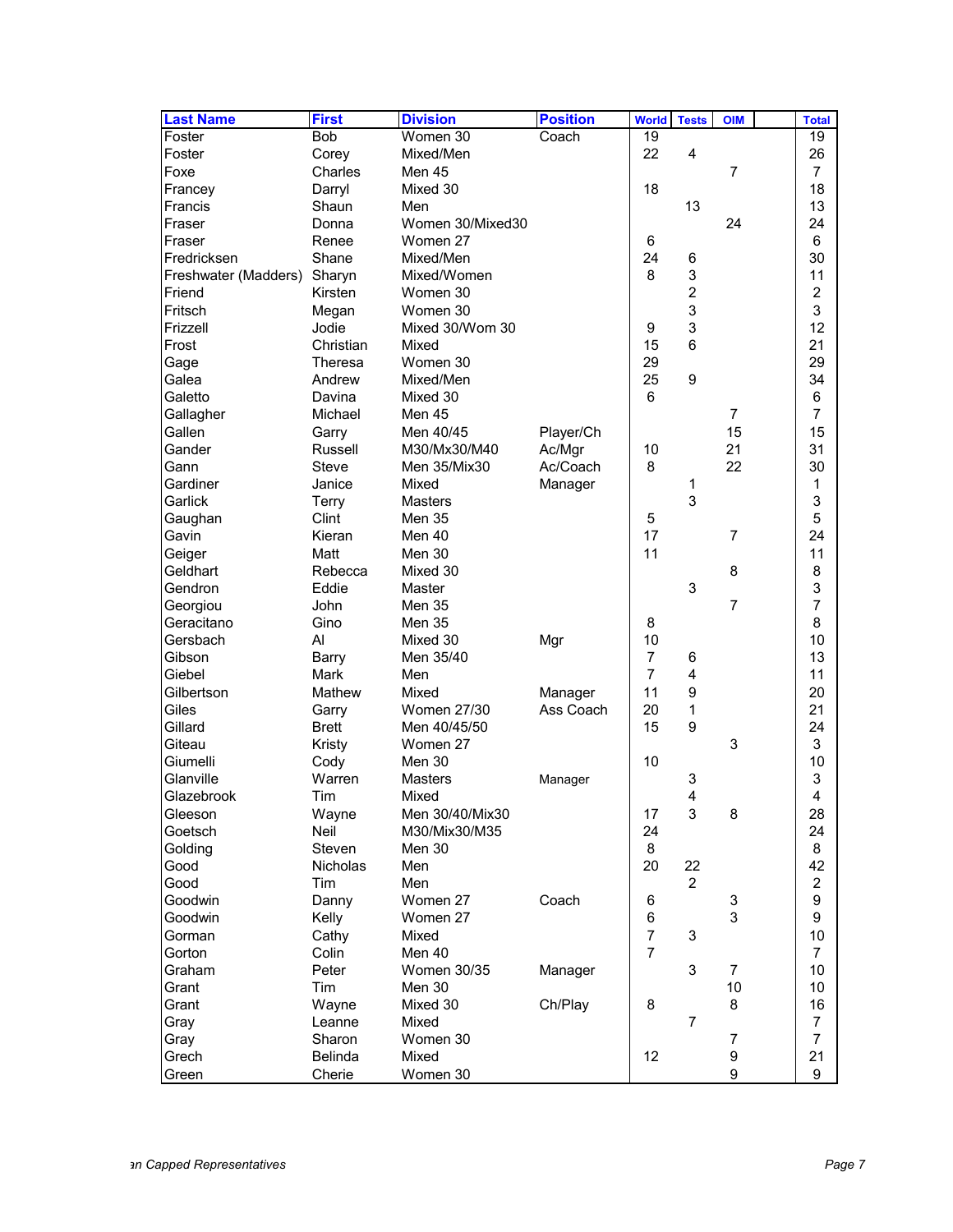| <b>Last Name</b>  | <b>First</b>   | <b>Division</b>   | <b>Position</b> | <b>World</b>   | <b>Tests</b>   | <b>OIM</b>     | <b>Total</b>            |
|-------------------|----------------|-------------------|-----------------|----------------|----------------|----------------|-------------------------|
| Green             | Cody           | Men               |                 |                | 4              |                | 4                       |
| Green             | Craig          | Mixed 30/Men30    |                 | 8              |                | 18             | 26                      |
| Greenwood         | Cherie         | Women 35          |                 |                |                | 8              | 8                       |
| Greenwood         | <b>Natalie</b> | Mixed 30          |                 |                |                | $\overline{7}$ | 7                       |
| Gregory           | Stacey         | Mixed/Women30     |                 | 38             | 9              |                | 47                      |
| Grehan            | Patrick        | Men               |                 | 27             | $\overline{c}$ |                | 29                      |
| Grey              | <b>Mick</b>    | Mix 30/Wom 30/27  | Ass Coach       | 10             | 3              | 3              | 16                      |
| Griffith          | Kevin          | Men 40            |                 |                |                | 14             | 14                      |
| Grigg             | Ray            | Master            |                 | 5              | 3              |                | 8                       |
| Grogan            | Haylene        | Mixed 30          |                 | 18             |                |                | 18                      |
| Grundy            | Kym            | Women             |                 | $\overline{7}$ | 3              |                | 10                      |
| Gyemore           | Philip         | Men/Men 30/Wom    | Player/AC       | 38             | 25             | 10             | 73                      |
| Hagarty           | Anita          | Women 30          | Ass Coach       |                | 3              |                | 3                       |
| Hall              | Alison         | Mixed             |                 |                | $\overline{2}$ |                | $\overline{2}$          |
| Hall              | Cameron        | Mixed             |                 |                | 1              |                | 1                       |
| Haller            | Kurt           | Men 30            |                 |                |                | 10             | 10                      |
| Halpin            | Stephanie      | Women             |                 | 10             | $\overline{c}$ |                | 12                      |
| Hammett           | <b>Belinda</b> | Women 27          |                 |                |                | 3              | 3                       |
| Hancock           | Steve          | <b>Men 35</b>     |                 | 10             |                |                | 10                      |
| Hannon            | Rebecca        | Women 27          |                 | 6              |                |                | 6                       |
| Hanson            | <b>Brain</b>   | Men 45            |                 |                |                | 7              | $\overline{7}$          |
| Hanson            | Fran           | Women             | Manager         |                | 3              |                | 3                       |
| Hanson            | Lars           | Men 30/40         |                 | 18             | 3              |                | 21                      |
| Hanson            | Ron            | Masters           |                 |                | 3              |                | 3                       |
| Harb              | Ferno          | <b>Men 35</b>     |                 | 7              |                |                | $\overline{7}$          |
| Hardy             | Lynelle        | Women             |                 | 19             | $\overline{c}$ |                | 21                      |
| Hargrave          | Michael        | Men 40            |                 |                |                | 11             | 11                      |
| Harling           | Graham         | Women 30          | Coach           | 10             |                |                | 10                      |
| Harling           | Kay            | Women 30          |                 | 10             |                |                | 10                      |
| Harriman          | Sharlene       | Mixed/Women       |                 | 8              | 3              | 9              | 20                      |
| Harrington        | Adrian         | Mixed 30/Men30/50 |                 | 15             | 3              |                | 18                      |
| Harrington        | Gregory        | Men 30            |                 |                | 3              |                | 3                       |
| Harrington        | <b>Mark</b>    | Mixed             | Manager         |                | 8              |                | 8                       |
| Harrington        | Peter          | Men 30            |                 |                | $\overline{2}$ |                | $\overline{\mathbf{c}}$ |
| Harris            | Dean           | Mixed 30          | Manager         | 7              |                |                | $\overline{7}$          |
| <b>Harris</b>     | Grant          | Men 40            |                 |                |                | 6              | 6                       |
| Harrison          | Terry          | Men 40            |                 | 8              |                |                | 8                       |
| Harris-Walker     | Keith          | Mast/Men35/30     | Ac/Coach        | 43             | 5              |                | 48                      |
| Hart              | Jodie          | Women 30          |                 | 9              |                |                | 9                       |
| Hart              | Reg            | Mixed/Men35       | Ass Coach       | 21             | 1              |                | 22                      |
| Hartley           | <b>Mark</b>    | Mixed 30          |                 | 8              |                |                | 8                       |
| Hartmann          | David          | Men 35            |                 | 8              |                |                | 8                       |
| Harvey            | Terry          | Men 35            |                 | 8              |                |                | 8                       |
| Haslem            | Glenn          | Mixed             |                 |                | 1              |                | 1                       |
| Hastie            | Kate           | Mixed             |                 |                | 1              |                | 1                       |
| Hastie            | Troy           | Men 30/35/40      |                 |                | 3              | 17             | 20                      |
| Hatfield          | Robert         | Men 40            |                 |                |                | 11             | 11                      |
| Hawes             | Peter          | Men 35/40/45/50   |                 |                | 3              | 28             | 31                      |
| Hawthorn (Dec.)   | Phil           | Master            | Ass Coach       | 5              | 3              |                | 8                       |
|                   | Glenn          | Men               | Manager         |                | 5              |                | $\mathbf 5$             |
| Hayes<br>Hearnden | Mark           | Mixed/Men30/40/50 |                 | 32             | 5              |                | 37                      |
| Hegedus           | Karen          | Women 35          |                 |                |                | $\overline{7}$ | $\overline{7}$          |
| Heiniger          | Ashley         | Men/M30's         |                 | 26             |                |                | 27                      |
| Henderson         | Renee          | Mixed             |                 |                | 1<br>3         |                |                         |
|                   | Debbie         | Women 35          |                 |                |                | 8              | 3<br>8                  |
| Hennessey         |                |                   |                 |                |                |                |                         |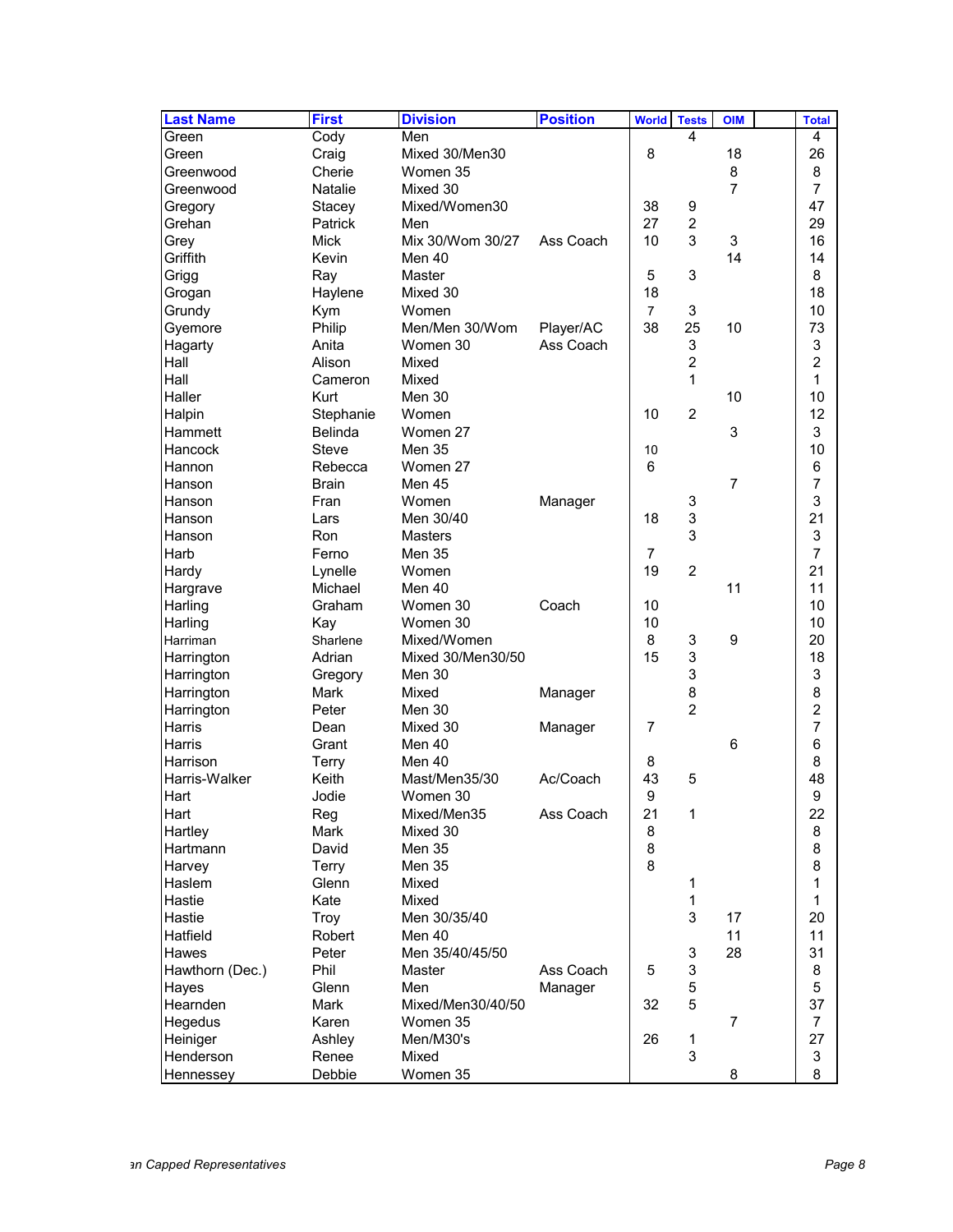| <b>Last Name</b> | <b>First</b>  | <b>Division</b>    | <b>Position</b> | <b>World</b>            | <b>Tests</b>   | <b>OIM</b>     | <b>Total</b>            |
|------------------|---------------|--------------------|-----------------|-------------------------|----------------|----------------|-------------------------|
| Hennessey        | Dylan         | Men                |                 | 18                      | 22             |                | 40                      |
| Hennessey        | Emily         | Women              |                 | 10                      | 6              | $\overline{c}$ | 18                      |
| Henry            | <b>Neil</b>   | Men                |                 |                         | 1              |                | 1                       |
| Hickey           | Kevin         | Men 35/50          |                 | 19                      | 6              |                | 25                      |
| Hilder (Lambert) | Kylie         | Women/Mixed        |                 | 41                      | 12             |                | 53                      |
| Hill             | Christopher   | Men 30             |                 | 9                       |                |                | 9                       |
| Hill             | Leanne        | Mixed              |                 |                         | 1              |                | 1                       |
| Hipperson        | Rhonda        | Mixed 30           | Manager         |                         |                | 8              | 8                       |
| <b>Hitch</b>     | Jenna         | Women              |                 |                         | 1              |                | 1                       |
| Hoch             | Cormac        | Men                |                 |                         | 5              |                | 5                       |
| Hoch             | Lachlan       | Mixed              |                 |                         | 3              |                | 3                       |
| Hodges           | Benny         | Women 30           | Ass Coach       | 10                      |                |                | 10                      |
| Hodkinson        | Paul          | <b>Men 35</b>      |                 |                         |                | 8              | 8                       |
| Holden           | <b>Brad</b>   | Mixed              |                 | 12                      | 5              |                | 17                      |
|                  |               |                    |                 |                         |                |                |                         |
| Holden           | Rachel        | Women              |                 | 10                      |                | 9              | 19                      |
| Holdsworth       | Chris         | Mixed              |                 |                         | 1              |                | 1                       |
| Holdsworth       | Les           | Master             |                 |                         | 3              |                | 3                       |
| <b>Hollis</b>    | Amanda        | Mixed 30           |                 |                         | 3              |                | 3                       |
| Hope             | Amy           | Mixed              |                 |                         | 3              |                | 3                       |
| Hopkin           | Emily         | Women              |                 | 9                       | 4              |                | 13                      |
| Hopkin           | Samantha      | Women              |                 | 8                       | 10             |                | 18                      |
| Horder           | Laurie        | Mixed 30/Men30     |                 | 8                       |                | 8              | 16                      |
| Hornery          | Cristy        | Women 30           |                 |                         |                | $\overline{7}$ | 7                       |
| Hornery          | <b>Mark</b>   | Men                |                 |                         | 1              |                | 1                       |
| House            | Tammy         | Women 35           |                 |                         |                | $\overline{7}$ | 7                       |
| Howard           | John          | Men 40/30          | Coach           | 26                      |                | 8              | 34                      |
| Howard           | Sue           | Men 30/40          | Manager         | 9                       |                | $\overline{7}$ | 16                      |
| Howard           | Tony          | Mixed/Men30        |                 | 20                      | 1              |                | 21                      |
| Hudson           | Leanne        | Women 27           |                 | 10                      | 1              |                | 11                      |
| Hughes           | <b>Brett</b>  | Mixed              |                 | 10                      | 6              |                | 16                      |
| Hughes           | Sandra        | Mixed              | Manager         |                         | 3              |                | 3                       |
| Hughes           | Steven        | Men 30/35          |                 | 25                      |                | 6              | 31                      |
| <b>Hunt</b>      | Jason         | Mixed              |                 | 9                       | 6              |                | 15                      |
| Hunter           | John          | Men                |                 | 7                       | 3              |                | 10                      |
| Hunter           | Michael       | Mixed/Men30        |                 | 19                      | 5              |                | 24                      |
| <b>Hurst</b>     | <b>Jeff</b>   | Men 40             |                 |                         |                | 8              | 8                       |
| Hutchinson       | Terry         | Men                |                 |                         | 2              |                | $\overline{2}$          |
| lannella         | Tony          | <b>Men 35</b>      |                 |                         |                | 7              | 7                       |
| Inglis           | Kirsty        | <b>Women 30/35</b> |                 | 10                      |                | $\overline{7}$ | 17                      |
| Ingram           | Melinda       | Women 27           |                 | $\overline{\mathbf{4}}$ |                |                | 4                       |
| Inskip           | Jenny         | Women              |                 |                         | 4              |                | 4                       |
| Ireland          | Judith        | Mixed              |                 | 12                      | 1              |                | 13                      |
| Irvine           | Michael       | Men 30             |                 | 17                      | 6              |                | 23                      |
| Ison             | Aaron         | Mixed 30           |                 | 8                       |                |                | 8                       |
| Jacks            | Donna         | Women              |                 |                         | 1              |                | $\mathbf{1}$            |
| Jacks            | Terry         | Men                |                 |                         | $\overline{c}$ |                | $\overline{\mathbf{c}}$ |
| Jackson          | Barry         | Men 35             | Ass Coach       | 7                       |                | $\overline{7}$ | 14                      |
| <b>Jackson</b>   | David         | Men 35             |                 | 12                      | 1              |                | 13                      |
| Jackson          | <b>Ron</b>    | Men 40             |                 | 15                      |                |                | 15                      |
| Jacono           | Michael       | Men 30             |                 | 17                      |                |                | 17                      |
| James            | <b>Brooke</b> | Mixed 30/Wom 30    |                 | 10                      | 6              |                | 16                      |
| Jansson          | Mark          | Men 35             |                 |                         |                | 6              | 6                       |
| Jarosz           | Shane         | Mixed              |                 |                         | 3              |                | 3                       |
| Jarrett          | Philip        | Men 30/40          |                 | 16                      | 3              | 16             | 35                      |
| Jeffs            | Rachael       | Women              |                 |                         | $\overline{c}$ |                | $\overline{2}$          |
|                  |               |                    |                 |                         |                |                |                         |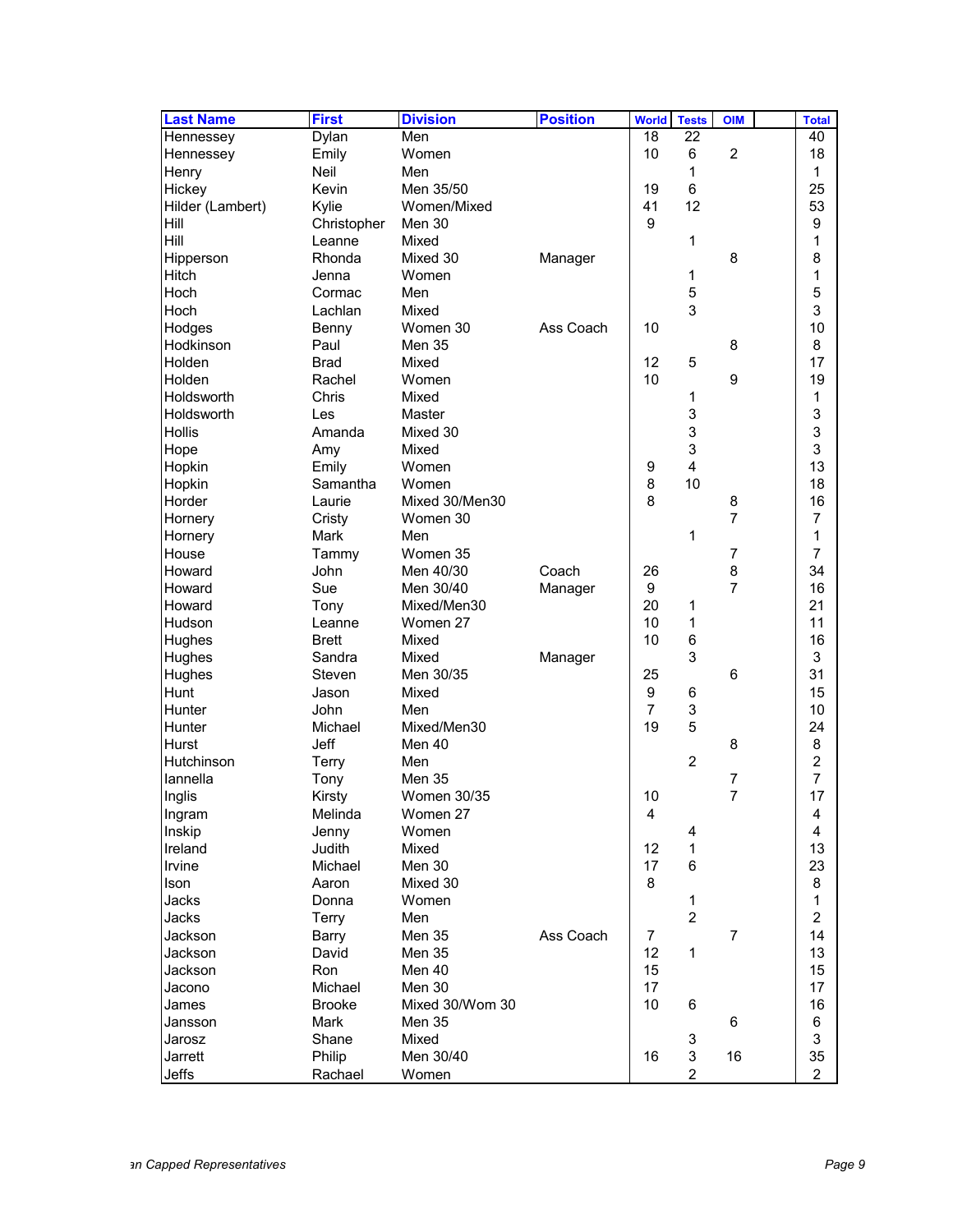| <b>Last Name</b> | <b>First</b>   | <b>Division</b>    | <b>Position</b> | <b>World</b>   | <b>Tests</b>            | <b>OIM</b>     | <b>Total</b>     |
|------------------|----------------|--------------------|-----------------|----------------|-------------------------|----------------|------------------|
| Jenkins          | Kirstie        | Women 27           |                 | 6              |                         |                | 6                |
| Jenkins          | Wade           | Men 35             | Coach/Mgr       | $\overline{7}$ |                         | $\overline{7}$ | 14               |
| Jenkinson        | Colin          | Men 30             | Ass Coach       | 17             |                         |                | 17               |
| Job              | Anthony        | Men/M30's          |                 | 8              | $\overline{\mathbf{c}}$ |                | 10               |
| Johansen         | Terri Lee      | Women              |                 |                | 3                       |                | 3                |
| Johnson          | Chris          | Men 30             |                 |                | 3                       |                | 3                |
| Johnson          | David          | Mixed 30           |                 |                |                         | 7              | 7                |
| Johnson          | Micahel        | Master             |                 | 5              |                         |                | 5                |
| Johnston         | Bill           | Men 30             |                 | 8              |                         |                | 8                |
| Johnston         | Kellie         | Women 30           |                 |                | 3                       |                | 3                |
| Johnston         | Leesa          | Women 30           |                 | 10             |                         |                | 10               |
| Johnston         | Trevor         |                    |                 | 5              | 3                       |                | 8                |
| Johnstone        | Mia            | Master<br>Women    |                 |                | 4                       |                | $\overline{4}$   |
|                  |                |                    |                 |                |                         |                |                  |
| Jolly            | Trevor         | Men 40/45          |                 | 11             | 3                       |                | 14               |
| Jones            | Aaron          | Men 30             |                 | 8              | 6                       |                | 14               |
| Jones            | Darren         | Mixed 30           |                 | 8              |                         |                | 8                |
| Jones            | Nathan         | Men/Men 30         |                 | 20             | 9                       | 9              | 38               |
| Jones            | Nathan         | Mixed 30           |                 | 9              |                         |                | 9                |
| Jonson           | Christopher    | Men 30             |                 | 27             |                         |                | 27               |
| Jonson           | Michael        | Master/Men40       |                 |                | 6                       | 8              | 14               |
| Jonson           | Paul           | Men 30             |                 |                | $\overline{c}$          |                | $\overline{c}$   |
| Jordan           | lan            | Men 30/40          |                 |                | 3                       | 8              | 11               |
| Jory             | Clint          | Mixed              |                 |                | 3                       |                | 3                |
| Judd             | Amanda         | Mixed/Women        | Play/Ach        | 38             | 15                      | 9              | 62               |
| Judd             | Kristy         | Women              |                 | 45             | 15                      | 9              | 69               |
| Judge            | Cyril          | Masters            |                 |                | 3                       |                | 3                |
| Kable            | Warren         | Men 40             |                 |                |                         | 6              | 6                |
| Kafoa            | David          | Men 30/35/40/45/50 |                 | 25             | 6                       | 10             | 41               |
| Kalms            | lan            | Men 35             |                 | 8              |                         |                | 8                |
| Kara             | Ashely         | Mixed              | Manager         |                | 3                       |                | 3                |
| Karki            | Otto           | Men                |                 |                | 1                       |                | 1                |
| Kavanagh         | Peter          | Men 30             |                 | 24             |                         |                | 24               |
| Kavney           | Tamara         | Women 30           | Manager         | 10             |                         |                | 10               |
| Kay              | Alison         | Women/Mixed        |                 | 17             | 9                       |                | 26               |
| Kearney          | Ashleigh       | Women              |                 |                | 9                       | $\overline{c}$ | 11               |
| Kearney          | Doreen         | Women 35           |                 |                |                         | 8              | 8                |
| Keayes           | Andrew         | Men 40             |                 | 6              |                         |                | 6                |
| Keleher          | Ron            | <b>Men 50</b>      |                 |                | 3                       |                | 3                |
| Kelvin           | Dione          | Mixed 30           |                 | 8              |                         |                | 8                |
| Kennedy          | Chris          | Men 35             |                 | 12             | 1                       |                | 13               |
| Kennedy          | Kelly          | Women 27           |                 | 6              |                         | 3              | 9                |
| Kennett          | Barry          | Men 35             |                 | 9              |                         |                | 9                |
| Kent             | Karen          | Women 30           |                 |                |                         | 8              | 8                |
| Ker              |                | Wom/Wom27          |                 |                |                         |                | 18               |
|                  | Gwyne          |                    | Manager         | 17             | 1                       |                |                  |
| Khurshed         | Kamie<br>Robin | <b>Men 35</b>      |                 | 12             | $\mathbf 1$             |                | 13               |
| Kildare          |                | Mix 30/Men 35/40   |                 | 43             | 6                       |                | 49               |
| Kiley            | Ray            | Mixed              |                 | $\overline{7}$ | 3                       |                | 10               |
| Kim              | Sojun          | Men 30             |                 |                |                         | 16             | 16               |
| Kitchingham      | Tim            | Men 30/35/40/45/50 |                 | 49             | 9                       | 27             | 85               |
| Knapp            | Debbie         | Mixed/Women        |                 | 19             | 6                       |                | 25               |
| Knight           | Dave           | Master             |                 | 5              | 3                       |                | 8                |
| Knights          | Graham         | Men 30             |                 |                |                         | 8              | 8                |
| Knowles          | Peter          | Men 50             |                 |                | $\overline{c}$          |                | $\boldsymbol{2}$ |
| Knox             | Ross           | Men 40             |                 |                |                         | $\overline{7}$ | $\overline{7}$   |
| Koch             | Mark           | Men 40             |                 |                |                         | 11             | 11               |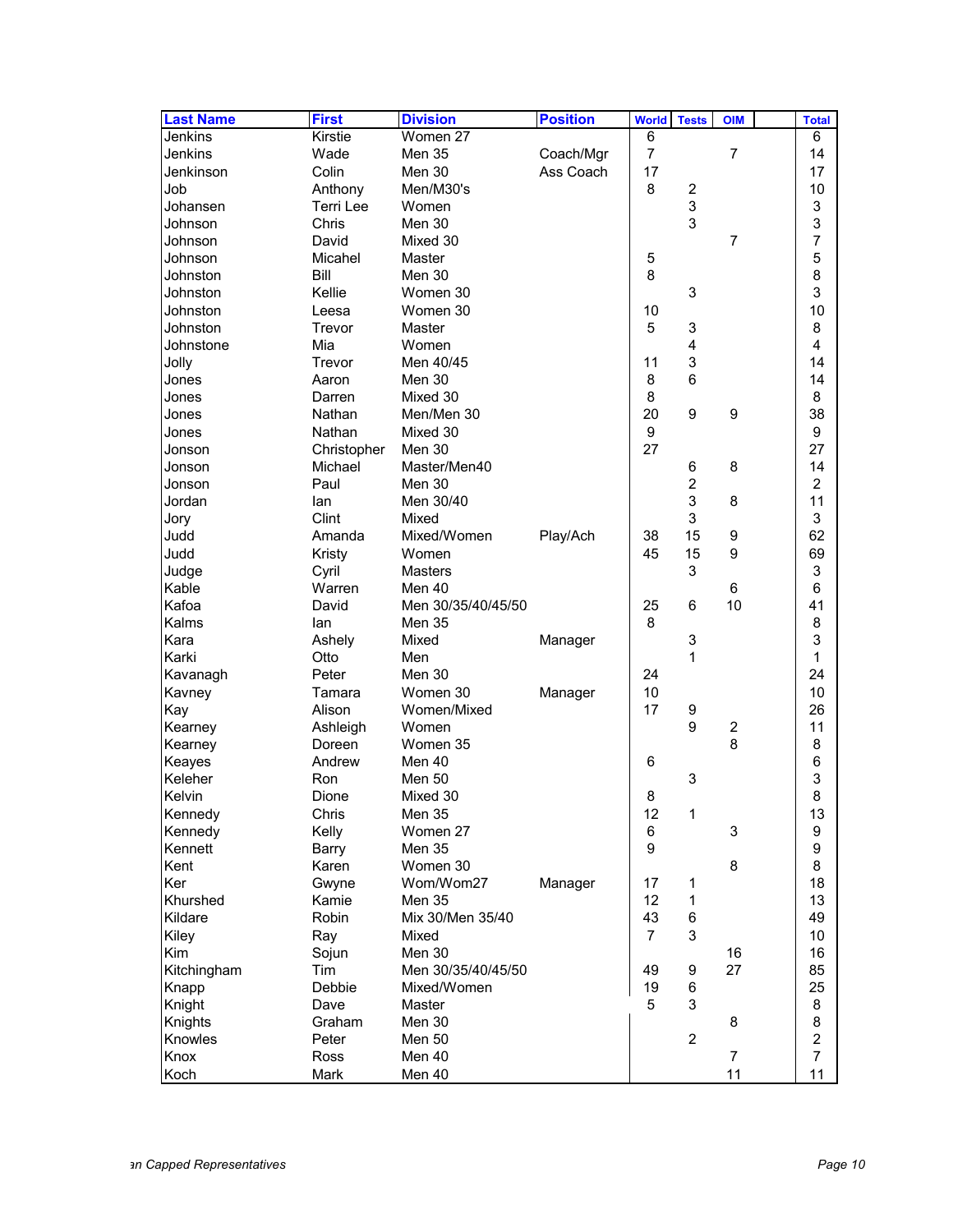| <b>Last Name</b>  | <b>First</b> | <b>Division</b>    | <b>Position</b> | <b>World</b>   | <b>Tests</b>   | <b>OIM</b>     | <b>Total</b>   |
|-------------------|--------------|--------------------|-----------------|----------------|----------------|----------------|----------------|
| Kolenko           | Stephen      | Men 30             |                 | 8              | 1              |                | 9              |
| Kolovos           | Elisha       | Women              |                 |                | 5              |                | 5              |
| Kronk             | Terri        | Women 35           |                 |                |                | $\overline{7}$ | $\overline{7}$ |
| Lacaze            | Anthony      | <b>Men 35</b>      |                 |                |                | 15             | 15             |
| Lam               | Adrian       | Men                |                 | 10             | 1              |                | 11             |
| Lampton           | Lawrence     | Mixed 30           |                 |                |                | 8              | 8              |
| Landsberg         | Daryl        | Master             |                 | 5              | 3              |                | 8              |
| Lane              | Owen         | Men                |                 |                | $\overline{2}$ |                | $\overline{c}$ |
| Lang              | Simon        | Mixed              |                 |                | 12             |                | 12             |
| Langbridge        | Alex         | Mixed              |                 |                | 3              |                | 3              |
| Langbridge        | Sheralee     | <b>Women 30/35</b> |                 | 10             |                | $\overline{7}$ | 17             |
| Langlands         | Sue          | Mixed              | Manager         |                | 1              |                | 1              |
| Lapham            | Stacey       | Mixed/Women        |                 | 29             | 9              | 9              | 47             |
| Larcombe          | Ron          | Men 30             | Coach           |                | 3              |                | 3              |
|                   |              |                    |                 |                |                |                |                |
| Latoa             | Pule         | <b>Men 35</b>      |                 | 7              |                | $\overline{7}$ | 14             |
| Law               | Michael      | Mixed/Men          |                 | 9              | 10             |                | 19             |
| Lawless           | Garry        | Men/M30/35/50      |                 | 41             | 12             |                | 53             |
| Lawrence          | Ray          | Master             |                 | 5              | 6              |                | 11             |
| Lawson            | John         | Men 40             |                 | 8              |                |                | 8              |
| Lazarus           | Peter        | Men 30             |                 |                | $\overline{c}$ |                | $\overline{c}$ |
| Lee               | Janet        | Mixed 30           |                 |                |                | 8              | 8              |
| Lees              | Rod          | Master             |                 |                | 3              |                | 3              |
| Lennon            | Michael      | Men 30             |                 |                |                | 10             | 10             |
| Lennon            | <b>Mick</b>  | Men 35/40          |                 | 7              | 6              |                | 13             |
| Leonard           | Mark         | Men 30/35/40       |                 | 10             | 3              | $\overline{7}$ | 20             |
| Lewis             | <b>Mark</b>  | <b>Men 35</b>      |                 | 10             |                |                | 10             |
| Lewis             | Peter        | Men 30             |                 |                | 1              |                | 1              |
| Lewis             | <b>Rick</b>  | Mixed              |                 |                | 1              |                | 1              |
| Liddell           | Jeff         | Men 30             |                 |                | 1              |                | 1              |
| Listen            | Jack         | Men 40             |                 | 17             |                |                | 17             |
| Loane             | Carmel       | Mixed              |                 |                | 1              |                | 1              |
| Lockhead          | Cathryn      | Mixed              |                 | 7              | $\overline{7}$ |                | 14             |
| Logan             | David        | Men 40             |                 | 8              |                |                | 8              |
| Lollback          | Adam         | Men                |                 |                | 1              |                | 1              |
| Lorger            | Warren       | Men 30             |                 | 11             | 3              |                | 14             |
| Loth              | Chris        | Men 30             | Player/AC       | 19             |                |                | 19             |
| Loughman          | Ana          | Women 30           |                 | 10             |                |                | 10             |
| Loughton          | Colleen      | Women              |                 |                | 3              |                | 3              |
| Love              | Jayden       | Men                |                 |                | 4              |                | 4              |
| Lovett            | Michael      | Wom/Wom30/Mix      | AC/Coach        | 22             | 24             | $\overline{7}$ | 53             |
| Lowe              | Theresa      | Mixed 30           |                 | 8              |                |                | 8              |
| Lugg              | <b>Brad</b>  | Mixed 30           |                 | $6\phantom{a}$ | 3              |                | 9              |
| Lukins            | Chris        | Men                |                 |                | $\overline{2}$ |                | $\overline{c}$ |
| Luland            | Rickey       | Men 45/40/30       | Ass Coach       |                |                | 25             | 25             |
| Lyons             | Cliff        | Men 45             |                 |                | 3              |                | 3              |
| Macalister-Knight | Pepita       | Women 27           |                 | 6              |                |                | 6              |
| MacGregor         | Robbie       | Men 30/Mixed30     |                 |                |                | 15             | 15             |
| Mack              | Michael      | Men 40             |                 |                |                | 11             | 11             |
| Maclean           | Hamish       | Mixed 30           | Ass Coach       | 7              | 3              |                | 10             |
| MacPherson        | Don          | Men 30             |                 | 8              | 1              |                | 9              |
| MacPherson        | Paul         | Men 35             |                 | 9              |                |                | 9              |
| MacPherson        | Tracey       | Women 30           |                 |                |                | 8              | 8              |
| MacRae            | Paul         | Men 30             |                 |                | 1              |                | $\mathbf{1}$   |
| <b>Madders</b>    | <b>Brent</b> | Men/Mixed          |                 |                | 4              |                | 4              |
| Madders           |              | Mixed/Men/M40      |                 | 17             | 12             |                | 29             |
|                   | Craig        |                    |                 |                |                |                |                |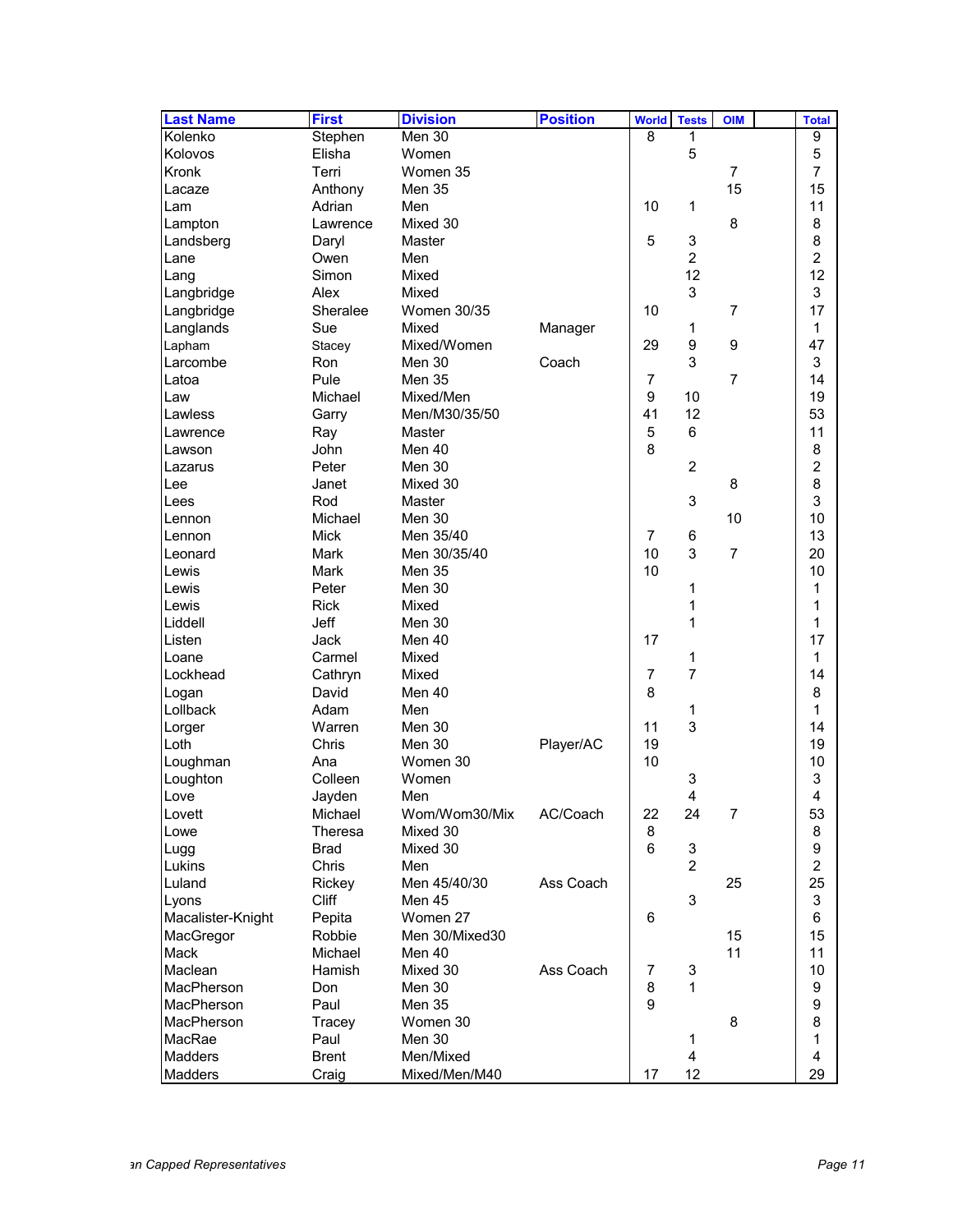| <b>Last Name</b> | <b>First</b>   | <b>Division</b>   | <b>Position</b> | <b>World</b>   | <b>Tests</b>   | <b>OIM</b>     | <b>Total</b>   |
|------------------|----------------|-------------------|-----------------|----------------|----------------|----------------|----------------|
| Madders          | Gary           | Women 30/Mixed    | Ac/Coach        | 22             |                | 9              | 31             |
| <b>Madders</b>   | Jenny          | Women 27/Wom      | Manager         | 19             | 1              |                | 20             |
| <b>Maddick</b>   | Hayley         | Women             |                 |                | 10             | $\overline{c}$ | 12             |
| Maher            | Dominque       | Women             |                 | 10             |                | 9              | 19             |
| Maher            | Jason          | Mixed             |                 |                | 3              |                | 3              |
| Mahoney          | Fiona          | Women 27          |                 | 10             | 1              |                | 11             |
| Mahoney          | Lisa           | Women 30          |                 |                |                | 15             | 15             |
| Major            | <b>Barbara</b> | Men 40/45         | Manager         |                |                | 15             | 15             |
| Major            | <b>Dieter</b>  | Men 40/45         |                 |                |                | 15             | 15             |
| Malcolm          | Judy           | Women/Wom 27      |                 | 17             | 7              |                | 24             |
| Malcolm          | Troy           | Men/Mixed         |                 | 17             | 8              |                | 25             |
| Mann             | Julian         | Mx/Men/M30/35     |                 | 25             | $\overline{c}$ |                | 27             |
| <b>Marinos</b>   | Jim            | Men               |                 | 10             | 1              |                | 11             |
| <b>Marks</b>     | James          | Men 40            |                 | 11             |                |                | 11             |
|                  | Cherie         | Women 30          |                 |                |                |                | 3              |
| Marsh            |                |                   |                 |                | 3              |                | 8              |
| Marshall         | Benji          | Mixed             |                 | 8              |                |                |                |
| Marshall-King    | Jordan         | Men               |                 |                | 13             |                | 13             |
| <b>Martin</b>    | Jason          | Men 30            | Assistant       |                | 3              |                | 3              |
| <b>Martin</b>    | Nathan         | <b>Men 35</b>     |                 | 7              |                |                | 7              |
| <b>Martin</b>    | Sharon         | Women/Mixed       | Play/Mgr        | 20             | 12             |                | 32             |
| <b>Martin</b>    | Stephanie      | Women             |                 |                | 3              |                | 3              |
| Martin (Tirardo) | Giselle        | Wom/Mix/Wom/Wom30 |                 | 16             | 18             |                | 34             |
| Masache          | Madalitso      | Men               |                 |                | $\overline{c}$ |                | $\overline{c}$ |
| Matcham          | Shelley        | Women             | Play/Ach        | 20             | 12             | 9              | 41             |
| <b>Matthews</b>  | Kevin          | Men/M30's         |                 | $\overline{7}$ | 3              |                | 10             |
| May              | Ron            | Masters           |                 |                | 3              |                | 3              |
| Maynard          | Greg           | Mixed             | Ass Coach       |                | 3              |                | 3              |
| Mazzarella       | Julie          | Mixed             |                 | 7              | 6              |                | 13             |
| McAnelly         | Hayley         | Mixed             |                 |                | 4              |                | 4              |
| McCall           | Jessica        | Women             |                 | 18             | 17             | $\overline{c}$ | 37             |
| <b>McCall</b>    | Melissa        | Women 27          |                 | 5              |                | 3              | 8              |
| McCall           | Michael        | Men/M35/40/50     | Play/AC/Ch      | 39             | 12             |                | 51             |
| <b>McCarthy</b>  | Trish          | Women 30          |                 |                | 3              |                | 3              |
| <b>McClay</b>    | Jane           | Mixed 30          |                 |                |                | 8              | 8              |
| McCullen         | Ben            | Mixed             |                 | 12             | 1              | 9              | 22             |
| <b>McDermott</b> | Frank          | Men 30            | Manager         | 8              |                |                | 8              |
| McDonald         | <b>Brandon</b> | Men 35/45         |                 | 8              | 3              |                | 11             |
| McDonald         | David          | Men 50            |                 | 6              | 6              |                | 12             |
| McDonald         | Gavin          | Men               |                 | 8              | 6              |                | 14             |
| McDonald         | Hayley         | Mixed 30          |                 |                | 3              |                | 3              |
| McDonald         | Michael        | Men 35/Mixed 30   | Coach           | 14             | 3              | $\overline{7}$ | 24             |
| McDonald         | Trent          | Men               |                 | 15             | 12             |                | 27             |
| <b>McGennity</b> | Kelly          | Mixed             |                 | 12             | 5              |                | 17             |
| McGhie           | Jeff           | Men 35/40/45      |                 |                |                | 22             | 22             |
| <b>McGill</b>    | Donna          | Men 45            |                 |                |                | $\overline{7}$ | 7              |
| <b>McGovern</b>  | Michael        | Men/Mixed         |                 | 18             | 6              |                | 24             |
| McGovern         | Paul           | Men 40            |                 |                |                | 8              | 8              |
| <b>McGrath</b>   | Michael        | Men 40/30         | Manager         | 8              | 9              |                | 17             |
| <b>McGuire</b>   | Colm           | Men 30            |                 | 10             |                |                | 10             |
| McHugh           | Nicole         | Women             |                 | 10             | 6              |                | 16             |
| McIlveen         | Teena          | Women/Mixed       |                 | 10             | 6              | 9              | 25             |
| McIntyre         | David          | Men 30            |                 | 9              |                |                | 9              |
| McIntyre         | Stephen        | Mixed 30/Men35    |                 | 16             |                |                | 16             |
| McKay            | М.             | <b>Masters</b>    |                 |                | 3              |                | 3              |
| McKee            | Tim            | Men               |                 |                | 3              |                | 3              |
|                  |                |                   |                 |                |                |                |                |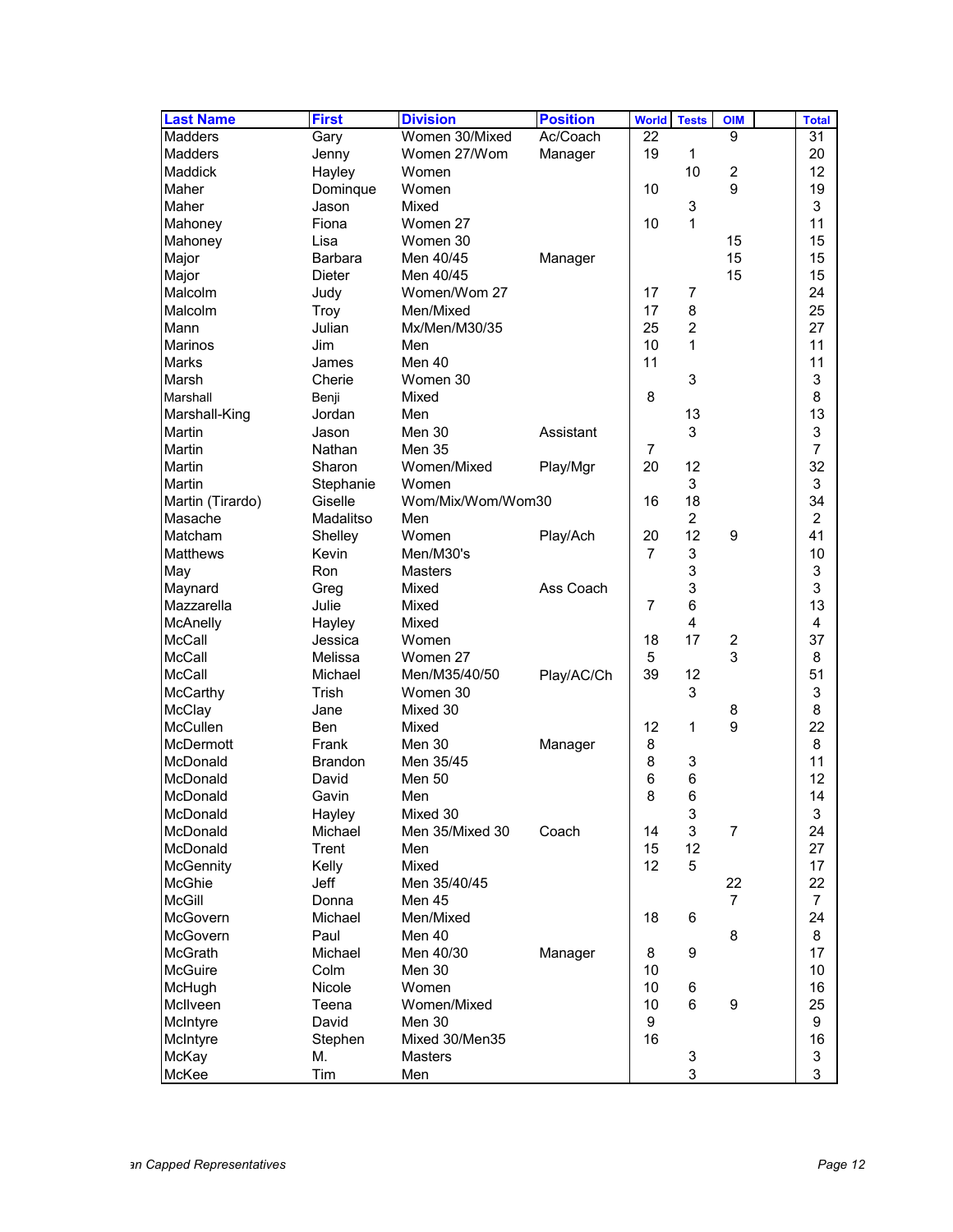| <b>Last Name</b>  | <b>First</b>     | <b>Division</b> | <b>Position</b> | <b>World</b> | <b>Tests</b>                 | <b>OIM</b>     | <b>Total</b>            |
|-------------------|------------------|-----------------|-----------------|--------------|------------------------------|----------------|-------------------------|
| McKenna           | John             | Men 40/50       |                 |              | 3                            | $\overline{7}$ | 10                      |
| McKenzie          | Dean             | Men 30          |                 | 8            |                              |                | 8                       |
| McKenzie          | Wayne            | Men 30          |                 | 11           |                              |                | 11                      |
| McLean            | Alison           | Women           |                 |              | 1                            |                | 1                       |
| McLean            | Dave             | Men 40          |                 |              |                              | 6              | 6                       |
| McLean            | Judy             | Women 27        |                 | 10           | 1                            |                | 11                      |
| McLean            | Mary             | Women 27        |                 |              |                              | 3              | 3                       |
| McLean            | William          | Men 35/45/50    |                 |              | 3                            | 15             | 18                      |
| McLeod            | Corey            | Men 35/40       |                 | 9            |                              | $\overline{7}$ | 16                      |
| McLeod            | Scott            | Men 30          | Play/Ach        | 16           | 4                            |                | 20                      |
| McMah (Guthrie)   | Melinda          | Mixed           |                 |              | 6                            |                | 6                       |
| <b>McMahon</b>    | Terry            | Masters         |                 |              | 3                            |                | 3                       |
| <b>McManus</b>    | Dean             | Men 30/35       |                 | 41           | 1                            |                | 42                      |
| McNamara          | Jason            | Mixed 30        |                 | 8            |                              |                | 8                       |
| McNeven           | Peter            | Men             | Mgr/Ch          | 35           | 16                           |                | 51                      |
| McPherson         | Pam              | Mixed 30        |                 | 8            |                              |                | 8                       |
| <b>McPhillips</b> | Trevor           | Men 35/40/50    |                 | 38           | 4                            |                | 42                      |
| McShane           | Gerard           | Mixed/Men30     |                 | 18           | 5                            |                | 23                      |
| McSpadden         | Darren           | <b>Men 35</b>   |                 | 9            |                              |                | 9                       |
| McTaggart         | Cristie          | Women 30        |                 |              | 3                            |                | 3                       |
| <b>McWhirter</b>  | Maria            | Women           |                 | 7            |                              |                | $\overline{7}$          |
| McWhirter         | Susan            | Women           |                 |              | 1                            |                | 1                       |
| Meakes            | Yasmin           | Mixed           |                 | 10           | $\overline{7}$               |                | 17                      |
| Meally            | Graham           | Women 35        | Manager         |              |                              | 8              | 8                       |
| Melville          | <b>Kim</b>       | Women 30        |                 |              |                              | $\overline{7}$ | 7                       |
| Menegus           | John             | <b>Men 50</b>   |                 | 4            |                              |                | 4                       |
| Merrill           | David            | Mixed 30        |                 |              |                              | 8              | 8                       |
| Messingham        | Chris            | Men             |                 |              | 1                            |                | 1                       |
| Michealopolous    | Patricia         | Mixed           |                 | 9            | 11                           |                | 20                      |
| Millen            | Janine           | Women           |                 | 12           | 2                            |                | 14                      |
| <b>Miller</b>     | Jay              | Mixed 30        |                 | 5            |                              |                | 5                       |
| Miller            | Kristy           | Mixed 30        |                 |              | 3                            |                | 3                       |
| Miller            | Lisa             | Women 35        |                 |              |                              | $\overline{7}$ | 7                       |
| Mills             | <b>Brent</b>     | Mixed 30/Men30  |                 |              |                              | 18             | 18                      |
| <b>Mills</b>      | Jackson          | Mixed           |                 |              | 3                            |                | 3                       |
| Milne             | Ron              | Master          |                 | 5            | 3                            |                | 8                       |
| Minervini         | Carol            | Women           |                 | 12           | 1                            |                | 13                      |
| Minney            | Simon            | Men 30          |                 |              |                              | 8              | 8                       |
| Mitchell          | <b>Brad</b>      | Men 30/40       |                 | 17           | 6                            |                | 23                      |
| Mitchell          | Justin           | Mixed           |                 | 10           | 3                            | 9              | 22                      |
| Mitchell          | Nicole           | Women 30        |                 |              | $\overline{2}$               |                | $\overline{c}$          |
| Mitchell          | Scott            | Men             |                 | 10           |                              | 10             | 20                      |
| Mitchell          | Tanya            | Women 30        |                 |              |                              | 8              | 8                       |
| Mitchell-Cowan    | Sharon           | Women           | Play/Ch/AC      | 17           | 8                            |                | 25                      |
|                   | John             | Mixed           |                 | 12           |                              |                | 13                      |
| Moffatt<br>Moffit |                  | Mixed           |                 |              | 1<br>$\overline{\mathbf{c}}$ |                | $\overline{\mathbf{c}}$ |
| Moran             | Hayden<br>Trevor |                 |                 |              | 3                            |                |                         |
|                   |                  | Men 30          |                 |              |                              |                | 3                       |
| Moran             | Trevor           | Men 30          |                 | 8            |                              |                | 8                       |
| Morgan            | Cobie            | Mixed           |                 |              | $\boldsymbol{2}$             |                | $\overline{c}$          |
| Morgan            | Troy             | Men 30/40       |                 | 30           | 9                            | 8              | 47                      |
| Moroney           | <b>Steve</b>     | Men 35          |                 | 9            |                              |                | $\boldsymbol{9}$        |
| Morris            | <b>Steve</b>     | Men 30          |                 | 8            | 1                            |                | $\boldsymbol{9}$        |
| Morrison          | Bernie           | Mixed           | Ac/Coach        | 20           | 6                            |                | 26                      |
| Morrow            | Craig            | Mixed 30/Wom    | Play/AC         |              | 8                            | 10             | 18                      |
| Morrow            | Deirdre          | Women 27        | Manager         |              |                              | 3              | 3                       |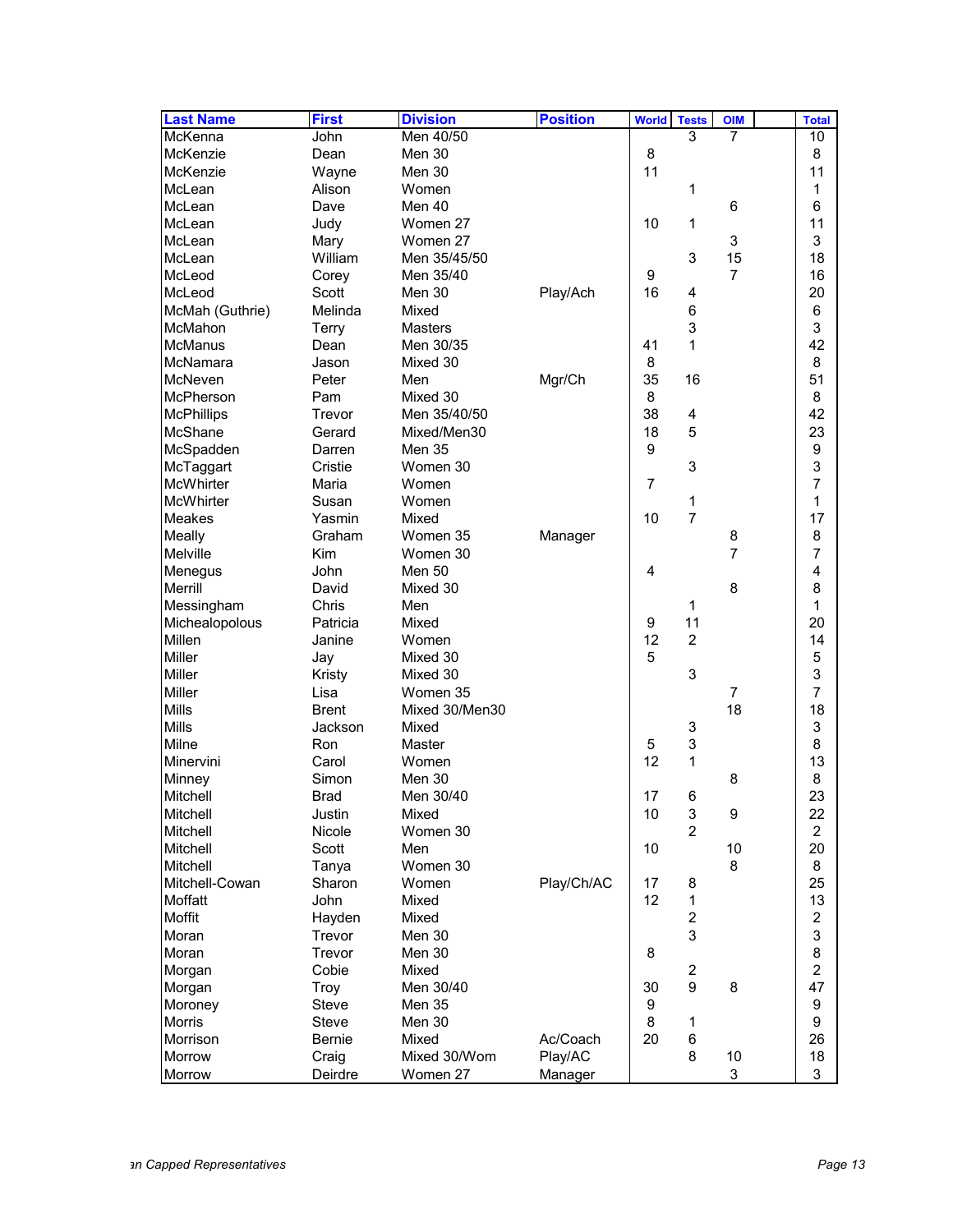| <b>Last Name</b> | <b>First</b>   | <b>Division</b> | <b>Position</b> | <b>World</b>   | <b>Tests</b>              | <b>OIM</b>     | <b>Total</b>   |
|------------------|----------------|-----------------|-----------------|----------------|---------------------------|----------------|----------------|
| Mortimer         | Elin           | Mixed           |                 | 10             | 14                        |                | 24             |
| Mortimer         | Joanne         | Women 30        |                 |                |                           | 8              | 8              |
| <b>Moss</b>      | <b>Brian</b>   | Men 30          | Manager         | 8              | 1                         |                | 9              |
| Moujalli         | John           | <b>Men 35</b>   |                 | 15             |                           | $\overline{7}$ | 22             |
| Mounsey          | Annette        | Women 30/35     |                 | 29             |                           | $\overline{7}$ | 36             |
| Mounsey          | Bianca         | Women           |                 |                | 1                         |                | 1              |
| Moussa           | Michael        | Women           | Ass Coach       |                | 3                         |                | 3              |
| Moussa           | Michael        | Mixed/Women     | Ass Coach       | 11             | 11                        |                | 22             |
| Moylan           | Benjamin       | Mixed/Men       |                 | 20             | 23                        |                | 43             |
| <b>Mueller</b>   | Steven         | Men/M30's       |                 | 19             | 1                         |                | 20             |
| Mulhally         | Chelsey        | Women 30        |                 |                |                           | 9              | 9              |
| Munro            | William        | Men 40          |                 |                |                           | 7              | 7              |
| Murphy           | Dean           | Men 30          |                 | 28             | 6                         |                | 34             |
| Murphy           | Graeme         | Master          |                 |                | 3                         |                | 3              |
| Murphy           | Steve          | Men             |                 | 18             | $\overline{7}$            |                | 25             |
| Murphy (Clarke)  | Renee          | Women           | Player/Mgr      | 26             | 9                         | 9              | 44             |
| Murray           | Gerad          | <b>Men 35</b>   |                 |                |                           | 6              | 6              |
| Mutch            | Dianne         | Mixed           |                 |                | 1                         |                | 1              |
| Nader            | Anthony        | Men 30/Mixed 30 |                 | 11             | $\overline{2}$            |                | 13             |
| Nakhla           | Robert         | Men             |                 | 10             | 16                        |                | 26             |
| Nash             | Sarah          | Mixed 30        |                 | 5              |                           |                | 5              |
| Neal             | Lisa           | Women           |                 | $\overline{7}$ | $\overline{7}$            |                | 14             |
| Neil             | Debbie         | Women           | Manager         |                | 3                         |                | 3              |
| Neilsen          | Rosemary       | Mixed           |                 | 12             | 1                         |                | 13             |
| Nepe             | Erena          | Mixed 30        |                 |                |                           | 7              | 7              |
| Neumann          | Geoff          | Mixed           |                 | 7              | 3                         |                | 10             |
| Newham           | David          | Men 30          |                 | 8              |                           |                | 8              |
| Newman           | Gary           | Men 40          |                 |                |                           | 8              | 8              |
| Newman           | Greg           | Mixed/Tour/M30  | Mgr/AC/Ch       | 16             | 8                         |                | 24             |
| Newman           | Kim            | Women 30        | Manager         | 10             |                           |                | 10             |
| Newton           | Deb            | Mixed 30        | Manager         | 8              |                           |                | 8              |
| <b>Nicholas</b>  | Zara           | Mixed           |                 |                | $\boldsymbol{9}$          |                | 9              |
| <b>Nicholls</b>  | Cameron        | Mixed/Men       |                 | 11             | 16                        |                | 27             |
| <b>Nicholls</b>  | Craig          | Mixed 30/Men35  |                 | 10             |                           | 7              | 17             |
| Nichols          | Mark           | Men 40          |                 |                |                           | 7              | 7              |
| Noble            | Des            | Men 30          | Coach           | 8              | 1                         |                | 9              |
| Nolan            | David          | Men 30          | Player/AC       | 11             | 17                        | 8              | 36             |
| Nolan            | Frank          | Mixed           |                 |                | 3                         |                | 3              |
| Nolan            | Monique        | Mixed 30        |                 |                |                           | $\overline{7}$ | 7              |
| Norford          | Debbie         | Women           |                 | 19             | 4                         |                | 23             |
| Norford          | Mark           | Mixed           |                 | 12             | 1                         |                | 13             |
| Norman           | Greg           | Men/M35/40      |                 | 27             | $\overline{4}$            |                | 31             |
| Norman           | Kerry          | Women           | Mgr/AC/Ch       | 76             | 19                        | 9              | 104            |
| Norman           | Peter          | Mixed/Men       |                 | 10             | 19                        |                | 29             |
| Northey          | Murray         | Men 35          | Manager         | $\overline{7}$ |                           |                | 7              |
| Notley           | Scott          | Men/Men30/40    |                 | 44             | 17                        |                | 61             |
| Nowotny          | Kurt           | Mixed           |                 | 8              | 6                         |                | 14             |
| Nugent           | Tracey         | Women 30        |                 | 10             |                           |                | 10             |
| Oberleuter       | Lawrence       | Mixed           |                 |                | $\ensuremath{\mathsf{3}}$ |                | 3              |
| O'Brien          | Kathy          | Mixed/Women30   |                 | 28             | 8                         |                | 36             |
| O'Brien          | Sandi          | Women 30        | Mgr/AC          | 10             |                           |                | 10             |
| O'Brien          | Tim            | Men             |                 |                |                           |                | 1              |
| O'Connor         | Donna          | Wom 27/30/Wom   |                 | 20             | 1<br>$\overline{7}$       |                | 27             |
| O'Halloran       |                | Mixed 30        | Play/Ach        |                |                           | $\overline{7}$ | $\overline{7}$ |
|                  | <b>Bronwyn</b> |                 |                 | 12             | $\overline{c}$            |                |                |
| O'Keefe          | Alicia         | Women           |                 |                |                           |                | 14             |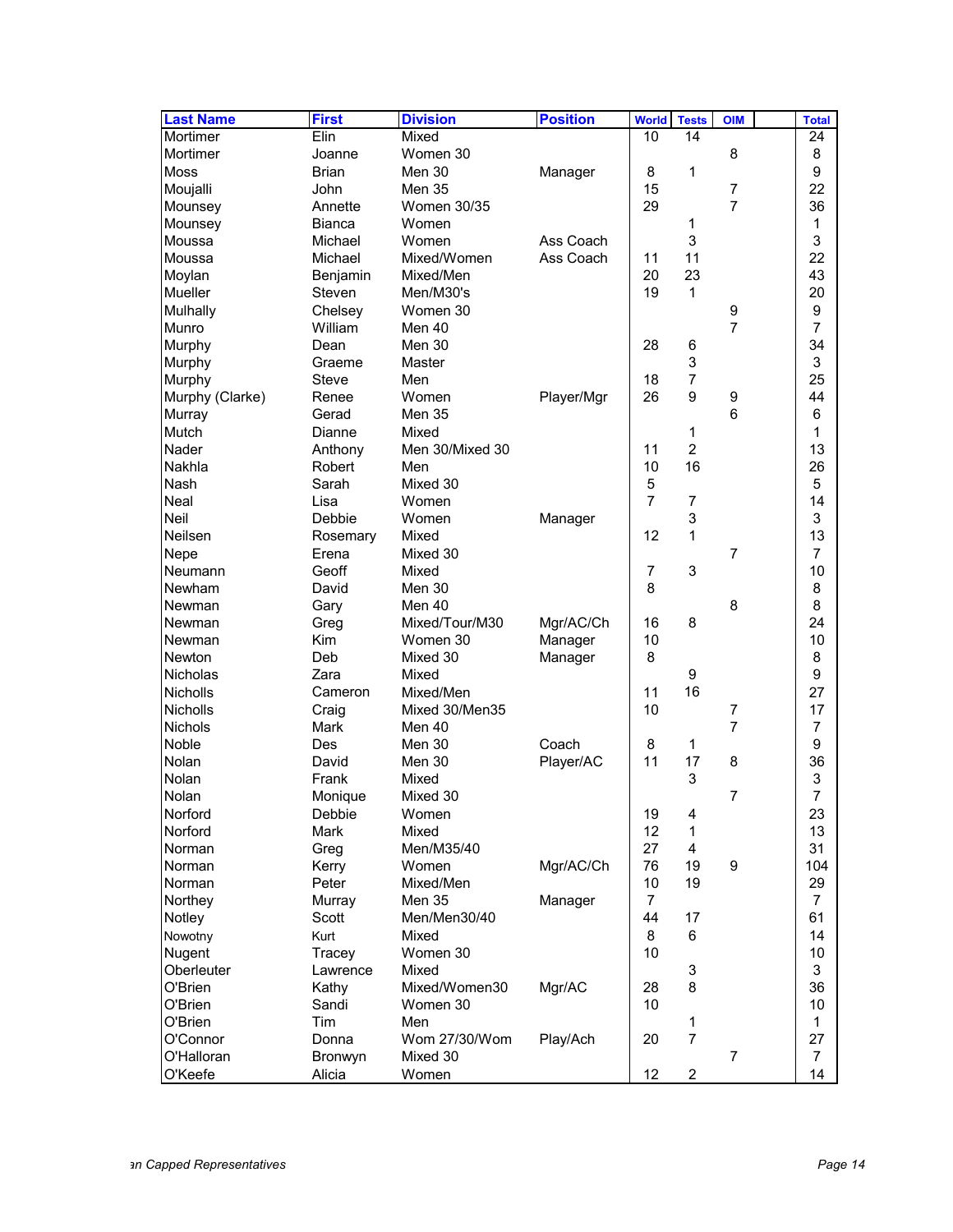| <b>Last Name</b> | <b>First</b>   | <b>Division</b>  | <b>Position</b> | <b>World</b>   | <b>Tests</b>     | <b>OIM</b>     | <b>Total</b>    |
|------------------|----------------|------------------|-----------------|----------------|------------------|----------------|-----------------|
| O'Keeffe         | Gerrard        | Men 30/40        |                 | 19             | 6                | 8              | $\overline{33}$ |
| Oldham           | Paulette       | Women            |                 | 12             | 1                |                | 13              |
| Oliver           | Rebecca        | Women 27         |                 |                |                  | 3              | 3               |
| Opie-Lukins      | Leah           | Mixed            |                 | 8              | $\boldsymbol{9}$ |                | 17              |
| O'Reilly         | Darren         | Men 30           |                 | $\overline{7}$ |                  |                | 7               |
| O'Riley          | Dale           | Men 30           |                 | 9              |                  |                | 9               |
| Ornelas          | George         | Men 35           |                 |                |                  | $\overline{7}$ | $\overline{7}$  |
| Ornelas          | Jorge          | <b>Men 35</b>    |                 | $\overline{7}$ |                  |                | $\overline{7}$  |
| O'Shanessy       | <b>Brenton</b> | Men              |                 | 8              | 5                |                | 13              |
| Ostwald          | <b>Mark</b>    | Men 30           |                 |                | 1                |                | 1               |
| O'Sullivan       | Donna          | Mixed            |                 |                | 3                |                | 3               |
| Otway            | Karen          | Mixed 30         |                 | 10             |                  |                | 10              |
| Page             | <b>Barrie</b>  | Men 30           |                 | 8              | 1                |                | 9               |
| Paine            | Kerry          | Mixed            |                 |                | 1                |                | 1               |
| Palau            | Jonathan       | Men              |                 | 19             | 11               |                | 30              |
| Parker           | Paige          | Mixed            |                 |                | $\overline{7}$   |                | 7               |
| Parkes           | Janelle        | Women            | Manager         |                | 3                |                | 3               |
| Pashley          | Jeff           | Men              |                 | $\overline{7}$ | 3                |                | 10              |
| Patman           | Michael        | <b>Men 35</b>    |                 | $\overline{7}$ |                  |                | 7               |
| Paton            | Anthony        | Mixed 30         |                 |                |                  | 8              | 8               |
| Patrick          | Jacky          | Mixed 30         |                 |                |                  | 15             | 15              |
| Patterson        | Linda          | Women 30/35      |                 | 9              |                  | 16             | 25              |
| Patterson        | P              | <b>Masters</b>   |                 |                | 3                |                | 3               |
| Paul             | Healey         | Men 40           |                 |                |                  | 6              | 6               |
| Paul             | <b>Kim</b>     | Mixed 30         |                 |                |                  | $\overline{7}$ | $\overline{7}$  |
| Paxton           | Sue            | Women            |                 |                | 1                |                | 1               |
| Peace            | Geoff          | Mixed 30         |                 |                |                  | $\overline{7}$ | $\overline{7}$  |
| Pearl            | Cathy          | Women 30         |                 | 10             |                  |                | 10              |
| Pearsall         | Michael        | Men 45/50        |                 |                | 3                | $\overline{7}$ | 10              |
| Peattie          | Laura          | Mixed/Women      |                 | 10             | 11               | 1              | 22              |
| Peattie          | Sarah          | Mixed            |                 | 8              | $\boldsymbol{7}$ |                | 15              |
| Penfold          | Murray         | Masters          |                 |                | 3                |                | 3               |
| Penny-Wilbow     | Liz            | Women 30         |                 |                | 3                |                | 3               |
| Percy            | Leah           | Women/Mixed      |                 | 7              | 17               |                | 24              |
| Peters           | Melissa        | Women            |                 |                | 3                |                | 3               |
| Pierce           | Craig          | Men              |                 | 28             | 9                |                | 37              |
| Pierce           | Lachlan        | Men              |                 |                | 5                |                | 5               |
| Pierce           | Scott          | Men 30           |                 | $\overline{7}$ |                  |                | 7               |
| Pilz             | Neil           | Men 45           |                 |                |                  | $\overline{7}$ | 7               |
| Pitfield (Galea) | Melissa        | Mixed/Women      |                 | 28             | 14               | 9              | 51              |
| Plath            | Alison         | Women 30         |                 |                | 3                |                | 3               |
| Pollock          | Ryan           | Mixed            |                 | 18             | 6                |                | 24              |
| Pomponio         | Giulio         | Men 40/45        |                 |                |                  | 13             | 13              |
| Potter           | Gary           | Men 40           |                 |                |                  | 8              | 8               |
| Potts            | Debbie         | Women 35         |                 |                |                  | $\overline{7}$ | $\overline{7}$  |
| Powell           | <b>Brent</b>   | Mixed            |                 | 14             |                  |                | 14              |
| Powell           | Jason          | Mixed 30 /Men 35 |                 | 9              |                  | 8              | 17              |
| Prasad           | Rohit          | Mixed/Mix 30     |                 | 17             | 6                |                | 23              |
| Pratt            | Rod            | Master           |                 | 5              | 3                |                | 8               |
| Prichard         | Robert         | Men 30           |                 |                | 1                |                | $\mathbf{1}$    |
| Prince           | Scott          | Men 30           |                 | 8              | 3                |                | 11              |
| Prince           | Stephen        | Mixed 30         |                 |                | 3                |                | 3               |
| Prowse           | Matthew        | Men              |                 | 20             | 22               |                | 42              |
| Prowse           | Michael        | Men 40/45        |                 |                |                  | 14             | 14              |
| Pryde            | Adam           | Mixed/Men        |                 |                | 7                |                | $\overline{7}$  |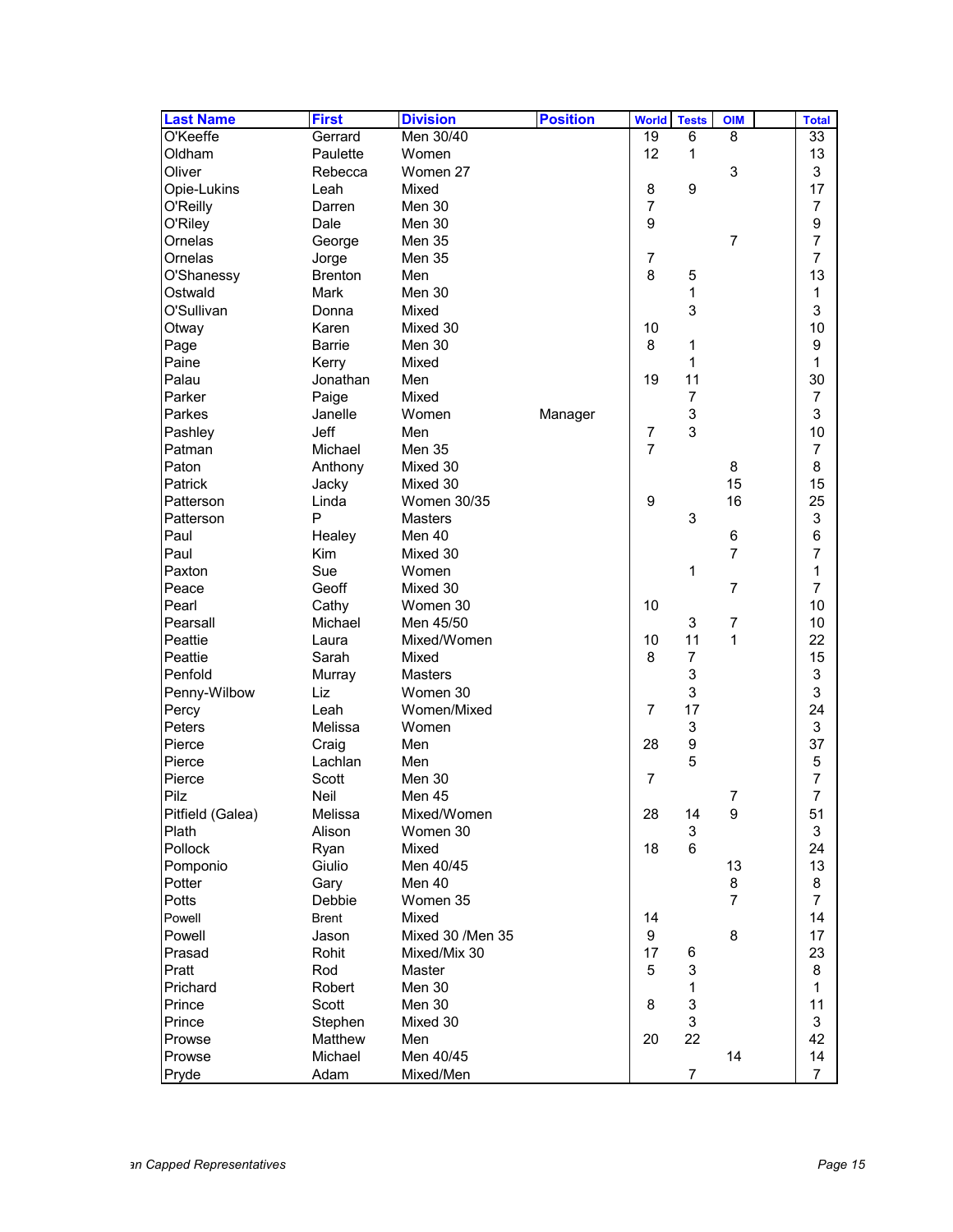| <b>Last Name</b> | <b>First</b> | <b>Division</b>     | <b>Position</b> | <b>World</b>   | <b>Tests</b> | <b>OIM</b>     | <b>Total</b>   |
|------------------|--------------|---------------------|-----------------|----------------|--------------|----------------|----------------|
| Pugliese         | Ross         | Men 35              | Ass Coach       | 9              |              |                | 9              |
| Purdy            | Anne         | Mixed               |                 | 7              | 3            |                | 10             |
| Quince           | Kirsty       | Women               |                 | 10             | 6            |                | 16             |
| Quinlan          | Ashleigh     | Women               |                 | 9              | 8            |                | 17             |
| Quinlivan        | Tommy        | Men 30              |                 |                | 3            |                | 3              |
| Quirk            | Alicia       | Women               |                 | 11             | 8            |                | 19             |
| Randall          | Renee        | Women 30            |                 |                |              | 7              | $\overline{7}$ |
| Raper            | Dave         | Men/M35's           |                 | 7              | 3            |                | 10             |
| Reardon          | Jarrad       | Men 40              |                 |                | 3            |                | 3              |
| Reid             | Andy         | Men 35              |                 | 8              |              |                | 8              |
| Reid             | Peter        | Men 30              | Manager         |                | 1            |                | 1              |
| Reid             | Rachael      | Mixed               |                 |                | 3            |                | 3              |
| Rey              | Sebastian    | Mixed               |                 | 8              | 12           |                | 20             |
| Reynolds         | Barry        | <b>Masters</b>      |                 |                | 3            |                | 3              |
| Reynolds         | Warren       | Men                 |                 | 7              | 4            |                | 11             |
| Reynoldson       | Darren       | Men 40              |                 |                | 3            |                | 3              |
| <b>Richards</b>  | Glenn        | Men 30              |                 | 8              | 1            |                | 9              |
| Ridder           | Paul         | Men 35/40           |                 | 6              |              | 6              | 12             |
| <b>Rigby</b>     | Shane        | Men/Men 40          |                 | 20             | 6            |                | 26             |
| Ring             | Cathy        | Mixed 30/Wom30      |                 | 8              |              | 7              | 15             |
| Roberts          | Ben          | Mixed/Men           |                 | 12             |              | 10             | 22             |
| <b>Roberts</b>   | Bev          | Women               | Manager         |                | 1            |                | 1              |
| Roberts          | David        | Mixed/Men 30/40     |                 | 18             | 9            | 8              | 35             |
| <b>Roberts</b>   | Lindy        | <b>Women 30/35</b>  |                 |                |              | 25             | 25             |
| <b>Roberts</b>   | Stephen      | Mixed/Men           |                 | 39             | 15           |                | 54             |
| Robertson        | Juleen       | Women 30            |                 | 9              |              |                | 9              |
| Robinson         | Ben          | Men/Mixed           |                 | 27             | 6            | 10             | 43             |
| Robinson         | Peter        | Men                 | Ass Coach       | 10             |              |                | 10             |
| Robinson         | Reginald     | Masters             |                 |                | 3            |                | 3              |
| Rodgers          | Samantha     | Mixed/Women         |                 | 10             | 11           | $\overline{c}$ | 23             |
| Rogers           | Graham       | Men                 | Coach           | 7              | 4            |                | 11             |
| Rogers           | lan          | Men                 | Manager         | 28             | 8            |                | 36             |
| Rogers           | Ken          | Master              |                 | 5              | 3            |                | 8              |
| Rogers           | Tony         | Men 30              |                 | $\overline{7}$ |              |                | 7              |
| Rogerson         | Hayley       | Mixed               |                 | 12             |              |                | 12             |
| Rogerson         | Peta         | Women               |                 | 30             | 15           | 9              | 54             |
| Rooke            | Barbara      | Women               |                 |                | 3            |                | 3              |
| Rooney           | Brian        | Master              | Coach           | 5              | 6            |                | 11             |
| Rose             | Gary         | Men 35/Men/Men30    | Manager         | 57             | 20           | 18             | 95             |
| Rose             | Jann         | Women 30/35         |                 |                |              | 16             | 16             |
| Rose (Maher)     | Gabrielle    | Mixed/Women         |                 | 19             | 17           |                | 36             |
| Ross             | Greg         | Mixed               |                 |                | 5            |                | 5              |
| Roth             | Andrea       | Women 30/Mix30      |                 | 20             |              |                | 20             |
| Rovelli          | Swain        | Women               | AC/Coach        | 10             | 17           | $\overline{2}$ | 29             |
| Ruscoe           | <b>Mark</b>  |                     |                 | $\overline{7}$ |              |                |                |
| Rushworth        | Daniel       | Men 40<br>Men/Mixed |                 | 25             |              | 9              | 7<br>34        |
| <b>Russ</b>      |              | Women               |                 | $\overline{7}$ |              |                | 10             |
|                  | Kerrie       |                     |                 |                | 3            |                |                |
| Russell          | Corey        | Mixed               |                 |                | 3            |                | 3              |
| Russell          | Dean         | Mixed/Men30/Wom     | Plyr/Ch/AC      | 64             | 19           | 9              | 92             |
| Russell          | Grant        | Men 30              |                 | 8              |              |                | 8              |
| Russell          | Matthew      | Men 30              |                 | 19             |              |                | 19             |
| Ryan             | Anthony      | <b>Men 50</b>       |                 |                | 3            |                | 3              |
| Ryan             | John         | Men 45              | Ass Coach       |                | 3            |                | 3              |
| Ryan             | Lenny        | Men 30/35/40        |                 | 52             | 3            | $\overline{7}$ | 62             |
| Ryan             | Tony         | Men 35              |                 | 18             |              |                | 18             |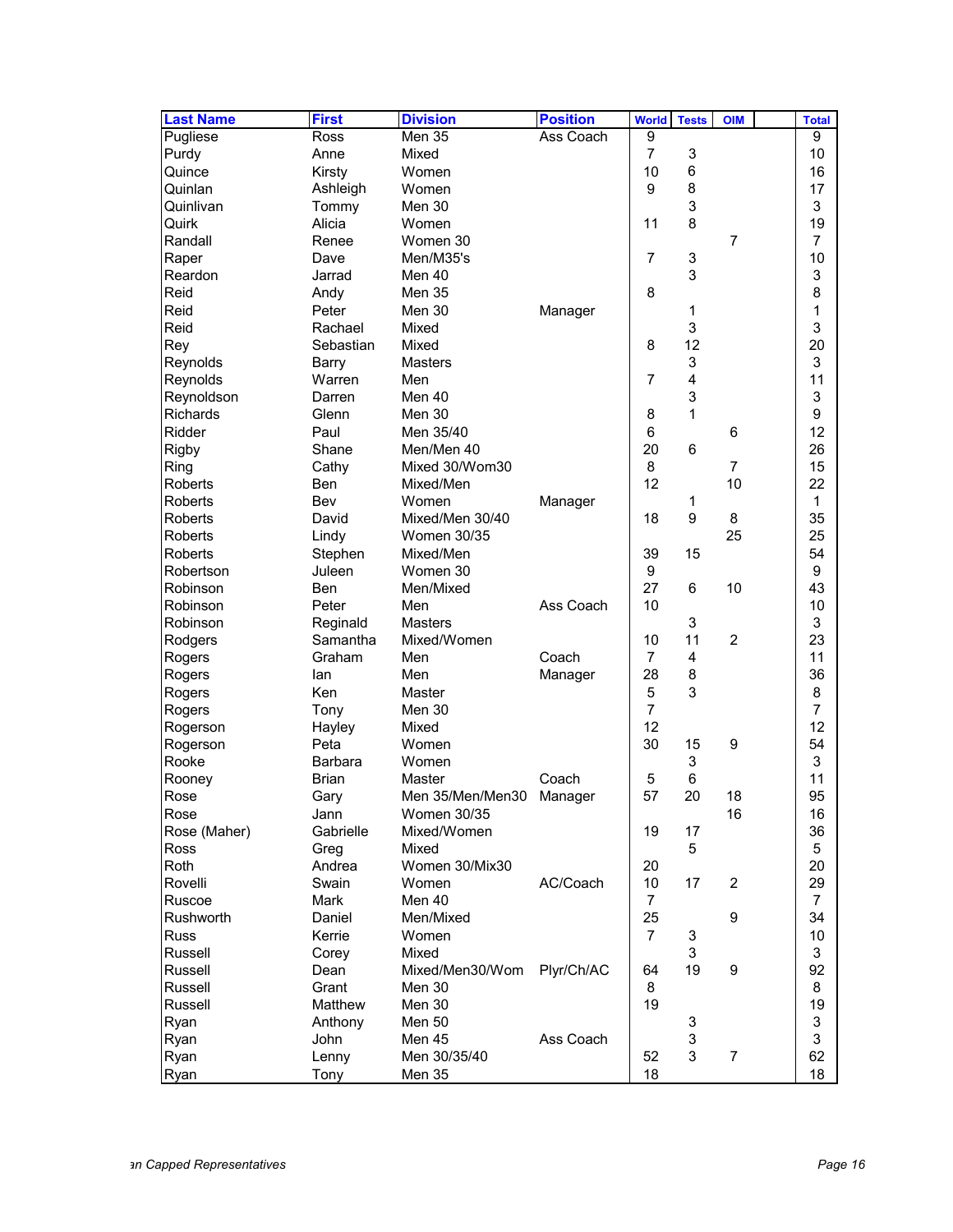| <b>Last Name</b> | <b>First</b> | <b>Division</b>    | <b>Position</b> | <b>World</b>   | <b>Tests</b>   | <b>OIM</b>     | <b>Total</b>     |
|------------------|--------------|--------------------|-----------------|----------------|----------------|----------------|------------------|
| Saldern          | Paul         | Men 40             |                 | 10             |                |                | 10               |
| Salisbury        | Meg          | Women              |                 | $\overline{7}$ | 6              |                | 13               |
| Salter           | Suzanne      | Men 35/Wom30/35    | Mgr/Coach       | 14             | 6              | 32             | 52               |
| Salvestro        | Wayne        | Men 30/40          |                 | 8              | $\overline{2}$ |                | 10               |
| Samin            | John         | Men 35/30/40/45    |                 | 41             | 9              | 37             | 87               |
| Sanders          | Peter        | Men 30             |                 | 19             |                |                | 19               |
| Sargent          | Catherine    | Women              |                 |                | 8              | $\overline{2}$ | 10               |
| Satchell         | Alan         | Men                | Coach/AC        | 10             | 5              |                | 15               |
| Saunders         | lan          | Men 40             |                 |                |                | 6              | 6                |
| Saunders         | Mark         | Men                |                 |                | 3              |                | 3                |
| Savvoudis        | Athanasia    | Women 30           |                 |                |                | $\overline{7}$ | $\overline{7}$   |
| Sawyer           | Matt         | Mixed              |                 |                | 3              |                | 3                |
| Scharenguivel    | Jason        | Men 30             |                 |                | 9              | 8              | 17               |
| Scharer          | Craig        | Men 40             |                 | 8              |                |                | 8                |
| Schembri         | <b>John</b>  | Men 30/35/45       |                 |                | 3              | 14             | 17               |
| <b>Schlitter</b> | Janelle      | Mixed 30           |                 |                |                | 8              | 8                |
| Schweitzer       | Joe          | Men 40/50          | Ass Coach       | 17             | 9              |                | 26               |
| Scott            | Marc         | Men/M30/35         |                 | 24             | $\overline{7}$ |                | 31               |
| Searle           | Bill         | Mixed 30           |                 |                |                | $\overline{7}$ | $\overline{7}$   |
| Sedgman          | Donna        | Women 27           |                 | 10             | 1              |                | 11               |
| Sewter           | Tanya        | Women              |                 | 7              | $\overline{7}$ |                | 14               |
| Sfeir            | Paul         | Men                | AC/Mgr          | 22             | 25             |                | 47               |
| Sharman          | Fran         | Women 30           |                 | 9              |                |                | 9                |
| Sharman          | <b>Steve</b> | Mixed              | Coach           | 19             | 5              |                | 24               |
| Sharpe           | Melissa      | Mixed 30           |                 | 7              |                |                | $\overline{7}$   |
| Shaw             | Jessica      | Women              |                 | 8              |                |                | 8                |
| Shaw             | Kerry        | Men 30             |                 |                | 1              |                | 1                |
| Shefford         | Peter        | Mixed 30/Men 40    | Ass Coach       | 9              |                | 8              | 17               |
| Shelley          | Darren       | Men/Mixed          |                 | 19             | 11             |                | 30               |
| Sherman          | Jeff         | Men 30/Mix30       |                 | 27             |                |                | 27               |
| Shipman          | Anne-Maree   | Women 35           |                 |                |                | $\overline{7}$ | $\overline{7}$   |
| Short            | Karen        | Mixed 30           |                 |                | 3              |                | 3                |
| Shuker           | Gavin        | Mixed/Men/Men30    |                 | 44             | 29             | 10             | 83               |
| Shute            | James        | Men                |                 |                | $\overline{c}$ |                | $\overline{c}$   |
| Silvestro        | <b>Nick</b>  | Men 30             | Coach           |                | 1              |                | 1                |
| Simmons          | Garry        | Mixed/Men35/45     |                 | 17             | 3              | $\overline{7}$ | 27               |
| Simms            | Cate         | Women 35           |                 |                |                | 8              | 8                |
| Simpson          | Tracey       | Women 30           |                 | 29             |                |                | 29               |
| Sinclair-Smith   | Robert       | Men 40             |                 | 11             | 3              |                | 14               |
| Singh            | John         | Men 40/30          | Mgr/AC/Ch       | 42             | 9              | 11             | 62               |
| Singh            | Michael      | Mixed/Men          |                 | 9              | 15             |                | 24               |
| Skwarko          | Amanda       | Women 27           |                 |                |                | 3              | 3                |
| Slattery         | Peter        | Master             |                 |                | 3              |                | 3                |
| Slavin           | Craig        | Mixed 30           |                 | 8              |                |                | 8                |
| Slinger          | Sean         | Men 35             |                 |                |                | 7              | $\boldsymbol{7}$ |
| Small            | Kylie        | Women 30           |                 |                |                | $\overline{7}$ | $\overline{7}$   |
| Smidt            | Michelle     | <b>Women 30/35</b> |                 |                |                | 25             | 25               |
| Smith            | Allan        | Master             |                 |                | 3              |                | 3                |
| Smith            | Amy          | Mixed 30/Wom 30    |                 | 10             | 6              |                | 16               |
| Smith            | Andrew       | Mixed 30           |                 |                |                | 8              | 8                |
| Smith            | Ben          | Men 30             |                 | 9              |                |                | 9                |
| Smith            | Holly        | Mixed 30/Wom 30    |                 | 10             | 6              |                | 16               |
| Smith            | Justine      | Women/Mixed        |                 | 15             | 6              |                | 21               |
| Smith            | Karen        | Women              |                 | 19             | 8              |                | 27               |
| Smith            | Kellie       | Women              |                 | 12             | $\overline{2}$ |                | 14               |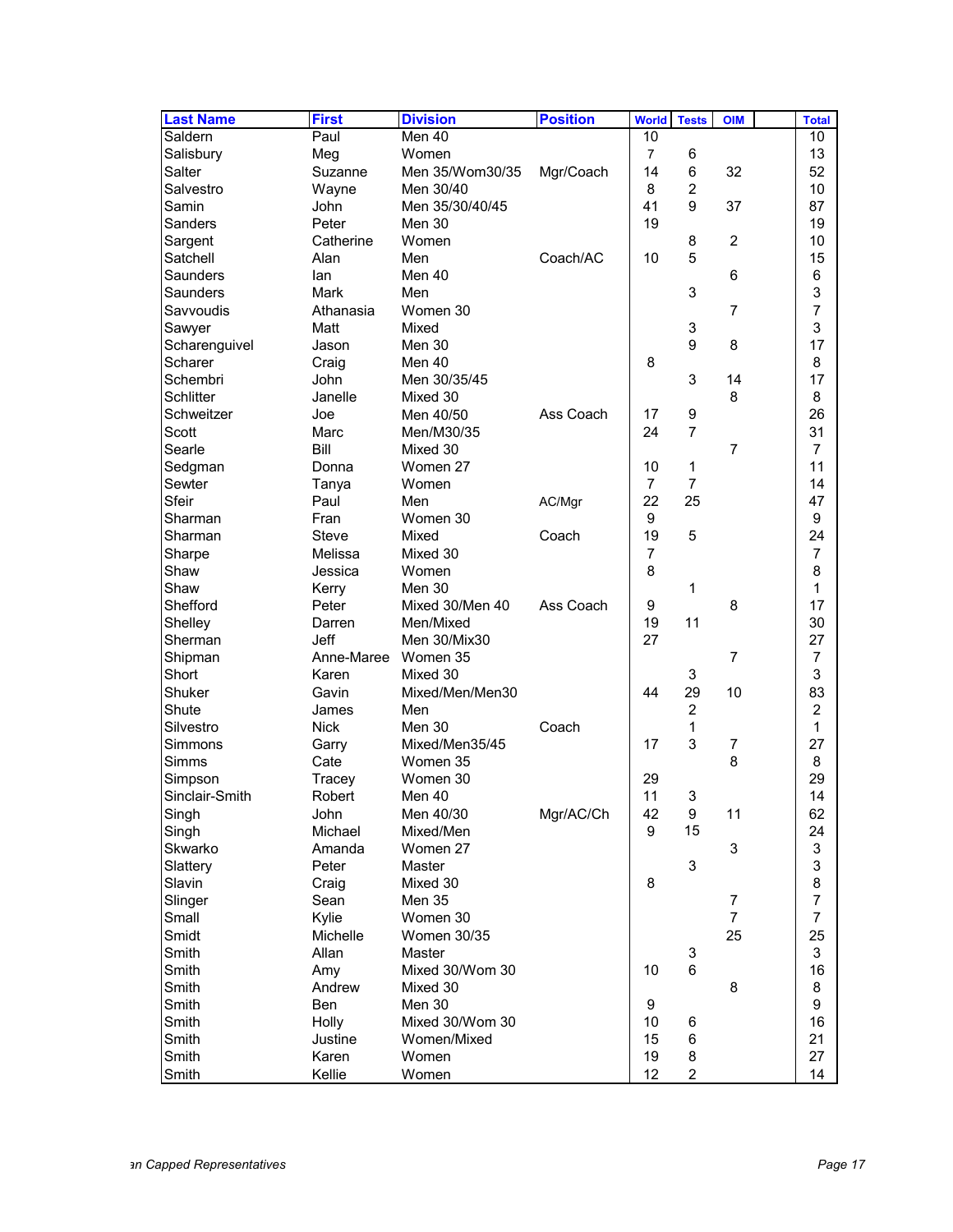| <b>Last Name</b>    | <b>First</b>   | <b>Division</b> | <b>Position</b> | <b>World</b>   | <b>Tests</b>     | <b>OIM</b>     | <b>Total</b>            |
|---------------------|----------------|-----------------|-----------------|----------------|------------------|----------------|-------------------------|
| Smith               | Ray            | Men 30          |                 |                |                  | 8              | 8                       |
| Snook               | Greg           | Men 40/45       |                 |                |                  | 15             | 15                      |
| Solman              | Kim            | Mixed 30/Wom    | Play/Mgr/AC     |                | 15               |                | 15                      |
| Sommerville         | Ray            | Men             |                 | 10             | $\mathbf{1}$     |                | 11                      |
| Sonda               | Garry          | Men/Mixed/Men30 |                 | 36             | 19               | 10             | 65                      |
| Sonda               | Maria          | Women 30/Mix30  |                 | 20             |                  | 7              | 27                      |
| Sorrensen           | Stephanie      | Mixed           |                 | 12             |                  | 9              | 21                      |
| Spacie              | Sarah          | Mixed/Women     |                 | 19             | 13               |                | 32                      |
| Spargo              | Peter          | Men             |                 |                | 1                |                | 1                       |
| Sparke              | Joshua         | Mixed 30        |                 | 15             | 3                |                | 18                      |
| Sparks              | Michael        | Mixed/Veterans  | PI/AC/CH        | 15             | 6                |                | 21                      |
| Spear               | Therese        | Women 30        |                 |                |                  | 9              | 9                       |
| Springfield         | Dean           | Men/Mixed       |                 | 10             | 10               |                | 20                      |
| Springfield         | Mark           | Men 30          |                 |                |                  | 8              | 8                       |
| Sproule             | Michael        | Men 50          |                 |                | 3                |                | 3                       |
| Squires             | <b>Brad</b>    | Men 40          |                 | 10             | 3                |                | 13                      |
| Staff               | Kerry          | Women 27        |                 | 10             | 1                |                | 11                      |
| Stampa              | Frank          | Men 40          |                 | 10             |                  |                | 10                      |
| Stanford            | Megan          | Women 30        |                 |                |                  | 17             | 17                      |
| Stanley             | lan            | Men             | Ac/Coach        | 15             | 12               |                | 27                      |
| Stanley             | Nikki          | Women 27        |                 | 5              |                  | 3              | 8                       |
| Stanton             | Jason          | Mixed/Men       |                 | 18             | 6                | 10             | 34                      |
| Stanton             | Matthew        | Men 35          |                 | 15             |                  |                | 15                      |
| <b>Starr</b>        | Terry          | Mixed           |                 |                | 1                |                | 1                       |
| Staunton            | Kathy          | Mixed           |                 | 12             | 1                |                | 13                      |
| Steedman            | Warren         | <b>Men 35</b>   |                 |                |                  | 6              | 6                       |
| Steele              | Mary           | Mixed/Women     |                 | 22             |                  | 9              | 31                      |
| Steinhardt          | Deborah        | Women 30/Mix30  |                 | 9              | 3                | 8              | 20                      |
| Stergio             | Andrew         | Men 30          |                 |                |                  | 8              | 8                       |
| Sterling            | Chris          | Women 35        |                 |                |                  | 8              | 8                       |
| Stevens             | Katherine      | Mixed           |                 |                | $\boldsymbol{7}$ |                | $\overline{7}$          |
| Stoddart            | Peter          | Men             |                 | 17             | 3                | 10             | 30                      |
| Stowe               | Jamie          | Men             |                 | 27             | 11               | 10             | 48                      |
| Strachan            | Trevor         | Men 40          |                 | 6              |                  | 11             | 17                      |
| Strasser            | Kerry          | Women 30        |                 | 10             |                  |                | 10                      |
| Studdon             | Maddie         | Women           |                 |                | 3                |                | 3                       |
| Stunt               | <b>Bob</b>     | Men 40          | Manager         |                |                  | 6              | 6                       |
| Sue See             | Kimberley      | Women           |                 | 8              | 14               | $\overline{c}$ | 24                      |
| Sutton              | Steve          | Mixed           |                 | $\overline{7}$ | 4                |                | 11                      |
| Swain               | Darren         | Men 40          |                 | 8              | 3                |                | 11                      |
| Sykes               | Emma           | Women           |                 |                | $\overline{2}$   |                | $\overline{\mathbf{c}}$ |
| Syles               | Julie          | Women 35        |                 |                |                  | 7              | $\overline{7}$          |
| Sylvester           | Terry          | Men 35/Mixed30  |                 |                |                  | 15             | 15                      |
| Synnott             | Ashley         | Men 40          |                 |                |                  | 11             | 11                      |
| Syron               | <b>Stewart</b> | Men 30          | Manager         |                |                  | 8              | 8                       |
| <b>Szutowicz</b>    | Jurgen         | Master          |                 | 5              | 3                |                | 8                       |
| Tagliaferro         | Victor         | Men 30          |                 | 8              | 1                |                | 9                       |
| Takchi              | Steven         | Men 30          |                 | 8              | 3                |                | 11                      |
| Tandek (Winchester) | Claire         | Women           |                 | 10             | 9                | 9              | 28                      |
| Tarlinton           | Chris          | Men 30          |                 | 6              | 3                |                | 9                       |
| Tavo                | Rebecca        | Mixed/Women     |                 | 22             | 3                |                | 25                      |
| Taylor              | Andrew         | Men 35          |                 |                |                  | 6              | 6                       |
| Taylor              | Ashley         | Men 40          |                 | 6              |                  | 11             | 17                      |
| Taylor              | Christie       | Mixed 30        |                 | 10             |                  |                | 10                      |
| Taylor              | Dean           | Men 30/40       |                 | 14             | 9                | 8              | 31                      |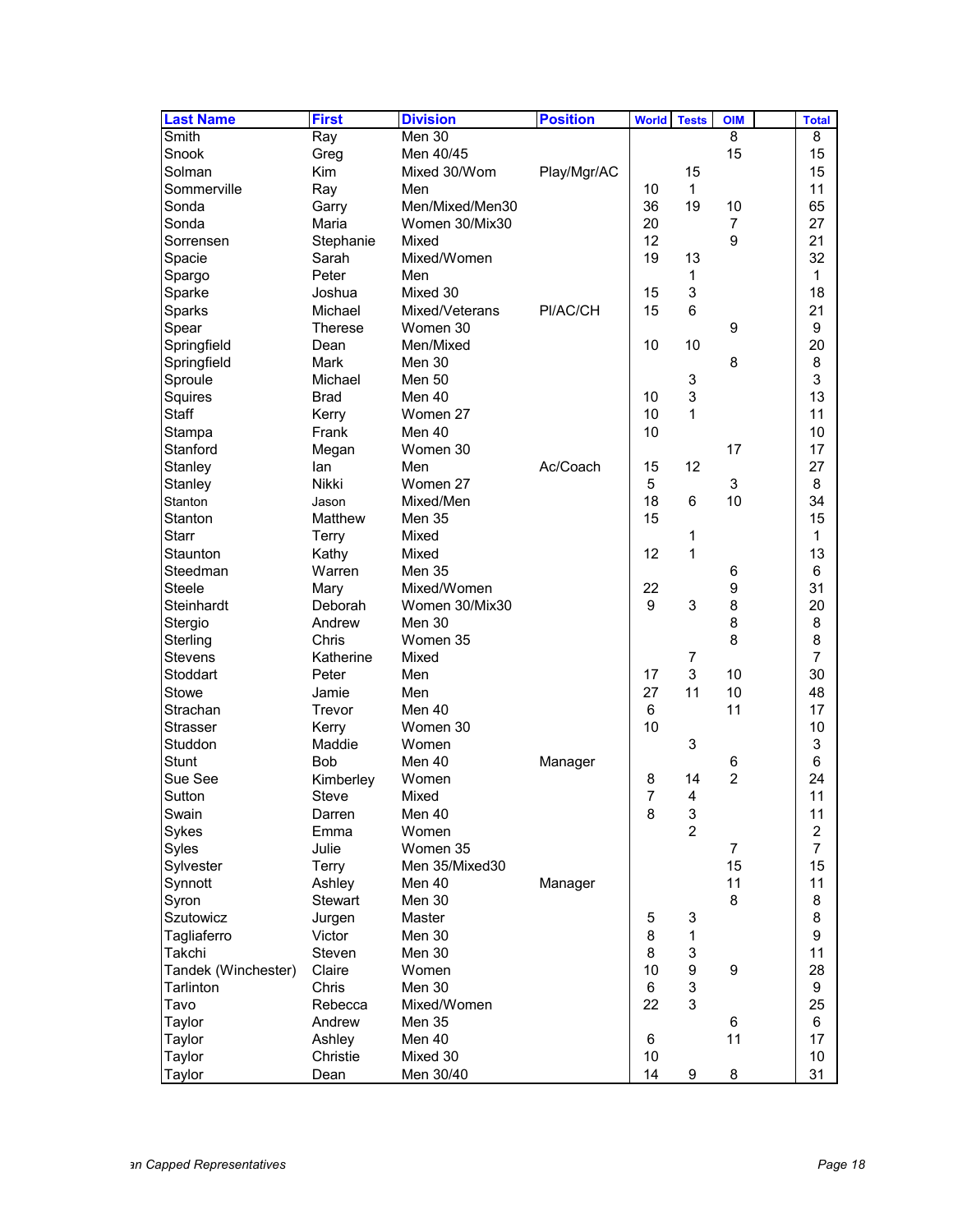| <b>Last Name</b>         | <b>First</b> | <b>Division</b> | <b>Position</b> | <b>World</b>     | <b>Tests</b>              | <b>OIM</b>     | <b>Total</b>   |
|--------------------------|--------------|-----------------|-----------------|------------------|---------------------------|----------------|----------------|
| Taylor                   | Erin         | Women 30        |                 |                  | 3                         |                | 3              |
| Taylor                   | Gai          | Women/Women30   |                 | 26               | $\overline{\mathbf{4}}$   |                | 30             |
| Taylor                   | Greg         | Women 30        | Manager         |                  | 3                         |                | 3              |
| Taylor                   | Helen        | Women           |                 | 7                | $\ensuremath{\mathsf{3}}$ |                | 10             |
| Taylor                   | John         | Women           | Ass Coach       | $\overline{7}$   | 3                         |                | 10             |
| Taylor                   | Michael      | Mixed 30/Men35  |                 | 16               |                           |                | 16             |
| Tempest                  | Garry        | Men 45          |                 |                  |                           | 7              | 7              |
| Tennent                  | Karen        | Women 35        |                 |                  |                           | 8              | 8              |
| Thirkell                 | <b>Norm</b>  | Men 45          |                 |                  |                           | $\overline{7}$ | $\overline{7}$ |
| Thoars                   | Mike         | <b>Men 50</b>   |                 |                  | 6                         |                | 6              |
| Thomas                   | Craig        | <b>Men 35</b>   |                 | 10               |                           |                | 10             |
| Thommason                | Paul         | Men 35/40       |                 | $\overline{7}$   | 3                         |                | 10             |
| Thompson                 | Cary         | Men 40/50       | Manager         | 11               | 3                         |                | 14             |
| Thompson                 | Dylan        | Mixed           |                 | 21               | 16                        |                | 37             |
| Thompson                 | Lee          | Men 35/Mixed    | Coach           | 29               | 13                        |                | 42             |
| Thorburn                 | Janelle      | Women 30        |                 | 20               |                           |                | 20             |
| Thorne                   | Lauren       | Women 27        |                 | 5                |                           |                | 5              |
| Thornton                 | Selene       | Mixed           |                 | 12               |                           |                | 12             |
| Thorogood                | Rodney       | Men/Mixed       |                 | 12               | 4                         |                | 16             |
| Thouard                  | Leasha       | Women 30        |                 |                  | 3                         |                | 3              |
| <b>Tibbits</b>           | <b>Mark</b>  | Mixed 30/Men 30 |                 | 10               | $\overline{2}$            |                | 12             |
| Tipper                   | Christine    | Mixed 30        |                 | 18               |                           |                | 18             |
| Toby                     | Jason        | Men 35          |                 | 9                |                           |                | 9              |
| Tomlin                   | Maree        | Mixed 30        | Manager         | 10               |                           |                | 10             |
| Tomlin                   | <b>Steve</b> | <b>Men 35</b>   |                 |                  |                           | 8              | 8              |
| Toner                    | Ciaran       | Mixed/Men       |                 |                  | $\overline{7}$            |                | 7              |
| Tong                     | Peter        | Men 30          |                 | 10               |                           |                | 10             |
| Tooher                   | Tracey       | Mixed           | Ass Mgr         |                  | 3                         |                | 3              |
| Tooher                   | William      | Mixed           | Manager         |                  | 3                         |                | 3              |
| Toohey                   | Gary         | Men/M30's       |                 | 31               | 3                         |                | 34             |
| Toohey (Maher)           | Katrina      | Women           |                 | 28               | $\boldsymbol{9}$          |                | 37             |
| Tope                     | Chris        | Master          |                 | 5                | 3                         |                | 8              |
| Tope                     | Matthew      | Mixed           |                 | 21               | 6                         | 9              | 36             |
| Touma                    | Trent        | Men/Mixed       |                 | 6                | 13                        |                | 19             |
| Townson                  | Jared        | Mixed           |                 |                  | 3                         |                | 3              |
| Trad                     | Tony         | Mx30/Mix/Men    | Ac/Coach        | 50               | 34                        | 10             | 94             |
| Tranberg                 | John         | <b>Men 35</b>   |                 | $\boldsymbol{9}$ |                           |                | 9              |
| Trenerry                 | Keith        | Mixed           |                 | $\overline{7}$   | 3                         |                | 10             |
| Trickett                 | Phil         | Master          |                 |                  | 3                         |                | 3              |
| Tump                     | Jarrod       | Mixed           |                 | 12               | 4                         | 9              | 25             |
| Turner                   | Erin         | Mixed           |                 | 8                | 3                         |                | 11             |
| Upton                    | Tamika       | Women           |                 |                  | 6                         | $\overline{2}$ | 8              |
| Upton                    | Tracey       | Women 30        |                 |                  | 3                         |                | 3              |
|                          |              |                 |                 |                  |                           | 8              | 8              |
| Urry                     | Desley       | Women 35        |                 |                  |                           |                |                |
| Van der Kwast<br>Vassalo | Elijah       | Men 30          |                 | 19               | $\ensuremath{\mathsf{3}}$ |                | 3              |
|                          | Paula        | Women           |                 |                  | $\mathbf 1$               |                | 20             |
| Vawden                   | Ray          | <b>Masters</b>  | Coach           |                  | 3                         |                | 3              |
| Velo                     | Peter        | Men 40          |                 |                  |                           | 11             | 11             |
| Vickery                  | Erin         | Women           |                 | 12               | 1                         |                | 13             |
| Viellaris                | Craig        | Men 30          |                 |                  |                           | 10             | 10             |
| Villaba                  | Tim          | Men             |                 | 10               | 7                         |                | 17             |
| Vincent                  | Anita        | Mixed           |                 | $\overline{7}$   | $\overline{\mathbf{4}}$   |                | 11             |
| Vincent                  | Peter        | Men 35/40       | Play/Ach/Ch     | 40               | $\overline{7}$            |                | 47             |
| Wakefield                | Gary         | Master          |                 | 5                | $\sqrt{3}$                |                | 8              |
| Wakely                   | Kirstie      | Mixed 30/Wom 30 |                 | 17               | 3                         |                | 20             |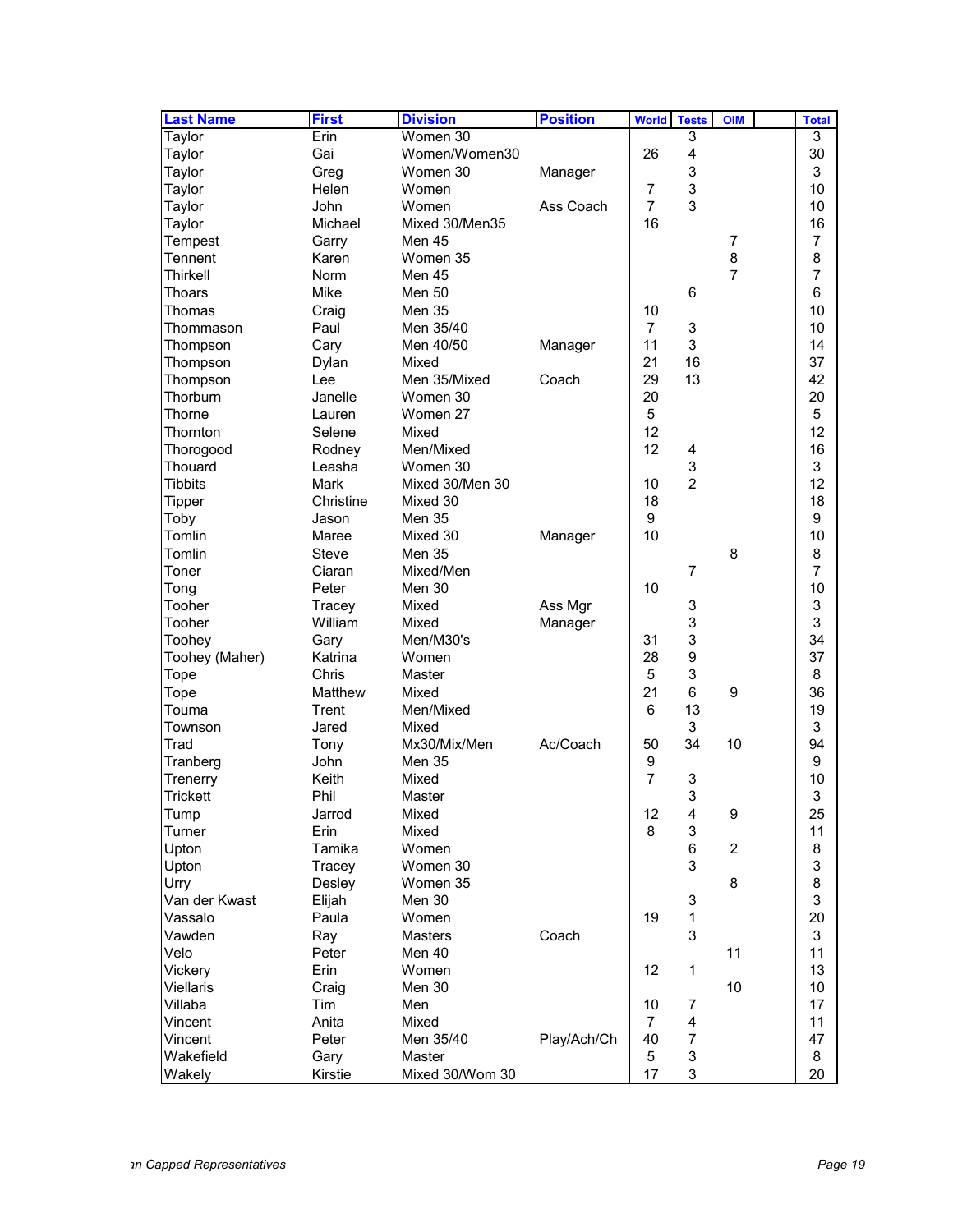| <b>Last Name</b>   | <b>First</b>                     | <b>Division</b>  | <b>Position</b> | <b>World</b>   | <b>Tests</b>            | <b>OIM</b>     | <b>Total</b>        |
|--------------------|----------------------------------|------------------|-----------------|----------------|-------------------------|----------------|---------------------|
| Wakely             | Manu                             | Mixed 30/Men30   | Player/AC       | 22             | 9                       |                | 31                  |
| Walkerden          | John                             | Men 40           |                 | 11             |                         |                | 11                  |
| Wall               | <b>Ron</b>                       | Mast/Men30/35/40 |                 | 42             | 6                       |                | 48                  |
| Walsh              | Carly                            | Women 27         |                 | 5              |                         | 3              | 8                   |
| Walsh              | David                            | Mixed 30         |                 |                | $\overline{c}$          |                | $\overline{c}$      |
| Walsh              | Jade                             | Mixed            |                 | 8              |                         |                | 8                   |
| Walters            | Andrea                           | Women            | Manager         | 22             | 3                       | 9              | 34                  |
| Wandl              | Lisa                             | Women 30         |                 | 10             |                         |                | 10                  |
| Wandl              | Peter                            | Men 35/40        |                 | 19             | 3                       | 11             | 33                  |
| Ward               | Dean                             | Men 30           |                 | 8              | 1                       |                | 9                   |
| Ward               | Neil                             | Men              |                 | 15             | 12                      |                | 27                  |
| Wardrobe           | Kylie                            | Mixed            |                 |                | 3                       |                | 3                   |
| Waring             | James                            | <b>Men 50</b>    |                 | 4              |                         |                | 4                   |
| Warren             | Shannon                          | Mixed 30         |                 | 17             | 3                       |                | 20                  |
| Wastell            | Clynton                          | Mixed 30         |                 | 8              |                         |                | 8                   |
| Watego             | Marikki                          | Women            |                 | 10             | 17                      | $\overline{2}$ | 29                  |
| Watkins            | Peter                            | Mixed            |                 |                | 3                       |                | 3                   |
| Watson             | Michael                          | Mixed 30         |                 | 6              |                         |                | 6                   |
| Watts              | Allan                            | Mixed 30         |                 | 8              |                         | 8              | 16                  |
| Way (Dec.)         | Phil                             | Men 40           |                 | $\overline{7}$ |                         |                | 7                   |
| Weatherill         | Robert                           | Men 35           |                 |                |                         | $\overline{7}$ | 7                   |
| Wecker             | Pam                              | Women 27         |                 | 10             | 1                       |                | 11                  |
| Wellington         | Jeff                             | Mixed            |                 |                | 1                       |                | 1                   |
|                    |                                  | Women 30         |                 |                |                         |                | 9                   |
| Wesche<br>Wheatley | Lynette<br>Vicki                 | Women 30         |                 | 9<br>10        |                         |                | 10                  |
| White              | <b>Bob</b>                       | Mixed/Women      | Coach           | $\overline{7}$ | $\overline{7}$          |                | 14                  |
| White              |                                  | Men 40           |                 | 8              |                         |                | 8                   |
|                    | George<br>Matthew                | Mixed 30         |                 | 9              |                         |                | 9                   |
| Wigg<br>Wilbow     | Dean                             | Mixed/Men30      |                 | 14             | 6                       | 9              | 29                  |
| Wiles              | <b>Kim</b>                       | Women 30         |                 |                |                         | 9              | 9                   |
| Wilkinson          |                                  | Women            |                 |                |                         |                | 1                   |
| Wilkinson          | <b>Bobette</b><br><b>Natalie</b> | Mixed            | Manager         |                | 1                       |                |                     |
| Willard            |                                  |                  |                 |                | 6                       |                | 6                   |
|                    | Graham                           | Master           |                 |                | 3                       |                | 3                   |
| Williams           | Adam                             | Men 30           |                 |                |                         | 8              | 8<br>$\overline{a}$ |
| Williams           | Fiona                            | Women 30         |                 |                | $\overline{\mathbf{c}}$ |                |                     |
| Williams           | Jenne                            | Women/Mixed      |                 | 9              | 6                       |                | 15                  |
| Williams           | Sharyn                           | Women/Wom 30     |                 | 36             | 18                      | 9              | 63                  |
| Williamson         | Tracey                           | Mixed 30         |                 | 8              |                         |                | 8                   |
| Williamson         | Vicki                            | Women            |                 |                | 1                       |                | 1                   |
| Willoughby         | Joel                             | Men              |                 | 10             | 3                       |                | 13                  |
| Wilson             | Debbie                           | Mixed 30         |                 | 8              |                         |                | 8                   |
| Wilson             | lan                              | Men 40           |                 |                |                         | 8              | 8                   |
| Wilson             | Joe                              | Men 35           |                 | 9              |                         |                | $\boldsymbol{9}$    |
| Wilson             | Ray                              | Men 40           |                 | 15             |                         |                | 15                  |
| Winchester         | Louise                           | Women            |                 | 35             | 21                      | 9              | 65                  |
| Winder             | Roxanne                          | Women            |                 | 10             | 3                       | 9              | 22                  |
| Windsor            | Andrew                           | Men 35           |                 | 9              |                         |                | 9                   |
| Withers            | Daniel                           | Men              |                 | 19             | 11                      |                | 30                  |
| Witt               | Doug                             | Men 40           |                 | 10             |                         |                | 10                  |
| Womersley          | Stephen                          | Men 50           |                 |                | 3                       |                | 3                   |
| Wondergem          | John                             | Men 40           |                 |                |                         | 6              | $\,6$               |
| Wong               | Nathan                           | Mixed            |                 | 10             |                         |                | 10                  |
| Wong               | Joanne                           | Women            |                 | 19             | 5                       |                | 24                  |
| Woods              | Kelly                            | Women            |                 | 20             | 12                      | 9              | 41                  |
| Woodward           | Mel                              | Women 30         |                 |                | 3                       |                | 3                   |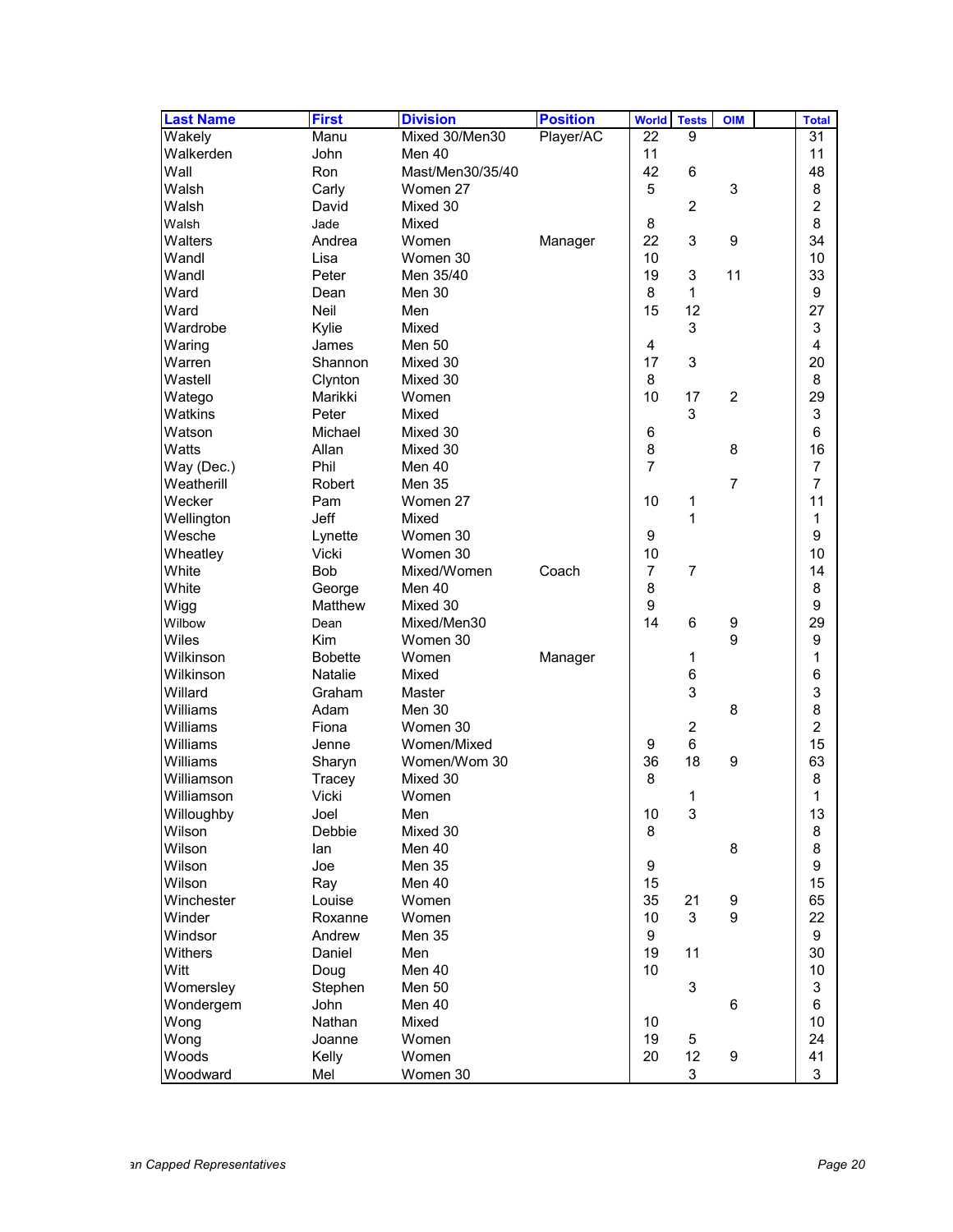| <b>Last Name</b> | <b>First</b> | <b>Division</b> | <b>Position</b> | <b>World Tests</b> |    | <b>OIM</b> | <b>Total</b> |
|------------------|--------------|-----------------|-----------------|--------------------|----|------------|--------------|
| Woolcock (Coe)   | Glenys       | Women           |                 |                    | 4  |            | 4            |
| <b>Worters</b>   | Dianne       | Women           | Manager         | 11                 | 3  |            | 14           |
| Yabsley          | <b>Bob</b>   | Men 35          | Ass Coach       | 8                  |    |            | 8            |
| Yates            | <b>Brett</b> | Men/Mixed       |                 | 7                  | 7  |            | 14           |
| Yee              | Jason        | Mixed/Men30     |                 |                    | 3  | 8          | 11           |
| Yiangou          | Andy         | Mast/Men/30/35  |                 | 24                 | 7  |            | 31           |
| Young            | Greg         | Men/Men50       |                 | 5                  | 8  |            | 13           |
| Zabielo          | Jason        | Men             |                 | 15                 | 12 |            | 27           |
| <b>Zalunardo</b> | Michael      | Men             |                 | 10                 |    |            | 11           |
| <b>Zanette</b>   | David        | Men 30          |                 | 8                  | 3  |            | 11           |
| Zaremski         | Cara         | Mixed           |                 | 11                 | 3  |            | 14           |
| Ziade            | Anthony      | Men             |                 | 27                 | 12 | 10         | 49           |
| <b>Zitha</b>     | Michael      | Men 40          | Ass Coach       |                    | 3  |            | 3            |
|                  |              |                 |                 |                    |    |            |              |



The great **Kerry Norman** became the second person and first female to reach 100 Representative Caps for her country. The feat was achieved at the Seventh World Cup held in Edinburgh, Scotland on Friday 24th June 2011 when Australia's Women Open team played Singapore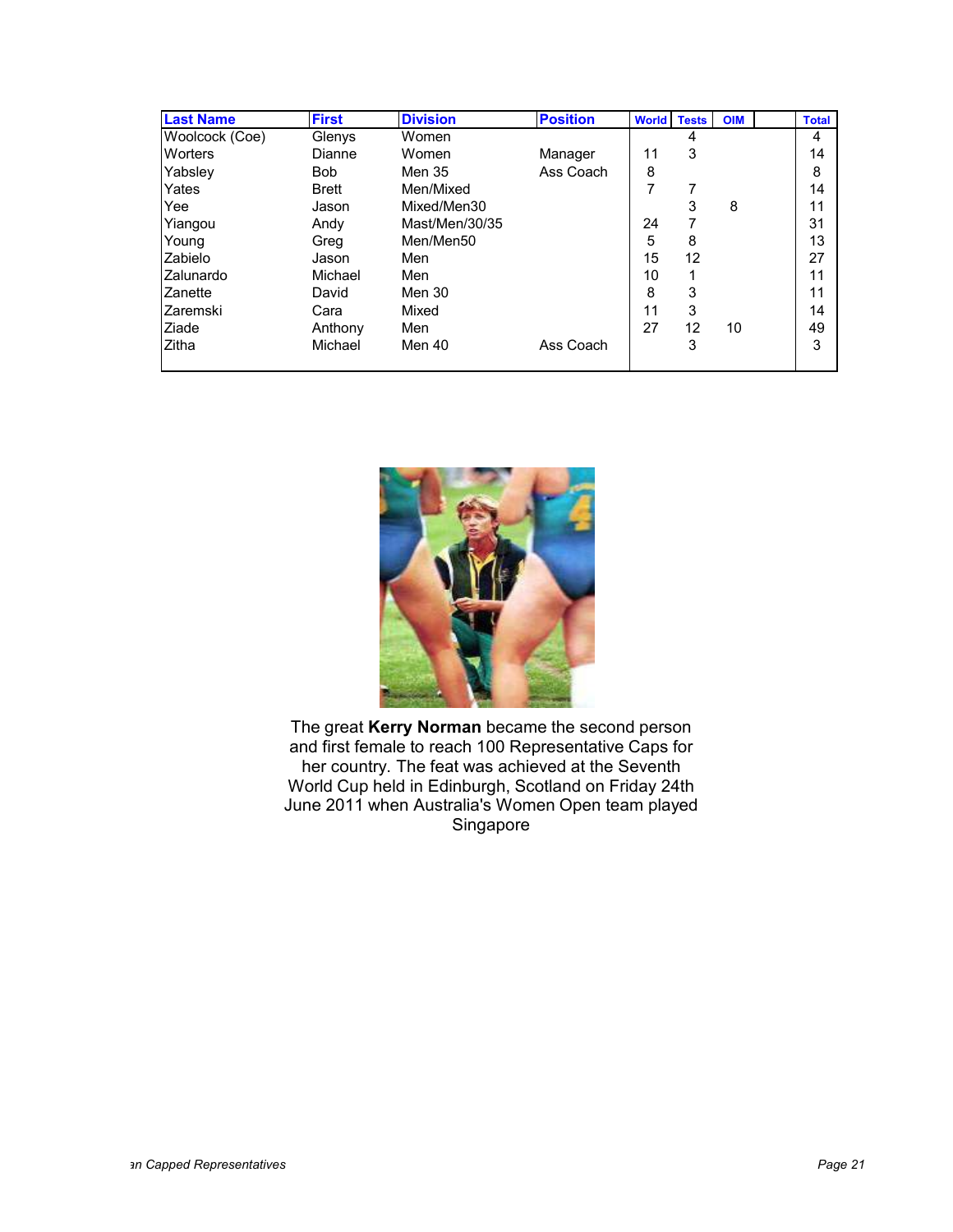## **Australia World Cup Caps**

- 1988 Australia Men, Women, Mixed, Masters
- 1991 New Zealand Men Women, Mixed, M30, W27, M35
- 1995 USA Men Women, Mixed, M30, W27, M35
- 1997 Australia Men30, Women30, Mixed30, Men35, Men40
- 1999 Australia Men, Women, Mixed
- 1999 Australia Men30, Women30, Mixed30, Men35, Men40
- 2003 Japan Men, Women, Mixed, Men30, Men35
- 
- 
- 2007 South Africa Men, Women, Mixed 2007 South Africa Men30, Mixed30, Men35, Men40
	-
- 
- 2011 Scotland Men, Women, Mixed 2011 Scotland Men30, Mixed30, Men35, Men40 2015 - Coffs Harbour - Women 27, Men30/35/40/50, Mixed Snr
- *Leading World Cup Representatives Position <sup>88</sup> <sup>91</sup> <sup>95</sup> <sup>97</sup> <sup>99</sup> <sup>03</sup> <sup>07</sup> <sup>11</sup> <sup>15</sup>* **#** Norman Kerry Women/Wom30 Pl/AC/Ch <sup>7</sup> <sup>10</sup> <sup>9</sup> <sup>19</sup> <sup>10</sup> <sup>10</sup> <sup>11</sup> <sup>76</sup> Russell Dean Mixed/Mix30 Plyr/Ch/AC <sup>7</sup> <sup>12</sup> <sup>8</sup> <sup>8</sup> <sup>8</sup> <sup>10</sup> <sup>11</sup> <sup>64</sup> Rose Gary Men 35/Men Manager <sup>10</sup> <sup>8</sup> <sup>7</sup> <sup>10</sup> <sup>11</sup> <sup>11</sup> <sup>57</sup> Ryan Lenny Men 30/35/50 <sup>8</sup> <sup>9</sup> <sup>7</sup> <sup>8</sup> <sup>7</sup> <sup>8</sup> <sup>5</sup> <sup>52</sup> Trad Tony Mx30/Mx.Men AC/ Coach <sup>10</sup> <sup>8</sup> <sup>10</sup> <sup>11</sup> <sup>11</sup> <sup>50</sup> Kitchingham Tim Men 35/40/50 <sup>10</sup> <sup>8</sup> <sup>8</sup> <sup>6</sup> <sup>11</sup> <sup>6</sup> <sup>49</sup> Eltakchi Tony Mixed30/Mix/M40 Play/AC <sup>10</sup> <sup>8</sup> <sup>12</sup> <sup>11</sup> <sup>7</sup> <sup>48</sup> Judd Kristy Women <sup>7</sup> <sup>9</sup> <sup>10</sup> <sup>10</sup> <sup>9</sup> <sup>45</sup> Shuker Gavin Mixed/Men/Men30 <sup>8</sup> <sup>7</sup> <sup>10</sup> <sup>11</sup> <sup>8</sup> <sup>44</sup> Notley Scott Men/Men30 <sup>7</sup> <sup>10</sup> <sup>10</sup> <sup>9</sup> <sup>8</sup> <sup>44</sup> Harris-Walker Keith Mas/M35/M30 AC/ Coach <sup>5</sup> <sup>12</sup> <sup>10</sup> <sup>9</sup> <sup>7</sup> <sup>43</sup> Kildare Robin Mx30/M35/40 <sup>8</sup> <sup>10</sup> <sup>8</sup> <sup>6</sup> <sup>11</sup> <sup>43</sup>

| <b>last name</b> | first        | <b>Division</b> | <b>Position</b> | $\mathbf{Q}$ |    | <b>OF</b> | - 07 | 99 | 03 |  | 15 <sub>15</sub> |                |
|------------------|--------------|-----------------|-----------------|--------------|----|-----------|------|----|----|--|------------------|----------------|
|                  |              |                 |                 |              |    |           |      |    |    |  |                  |                |
| Addison          | Rachel       | Women           |                 |              |    |           |      |    | 10 |  |                  | 10             |
| Ager             | <b>Bruce</b> | Men 40          | Coach           |              |    |           |      |    |    |  |                  | $\overline{A}$ |
| Aistrope         | Gavle        | Women 27        |                 |              | 10 |           |      |    |    |  |                  | 10             |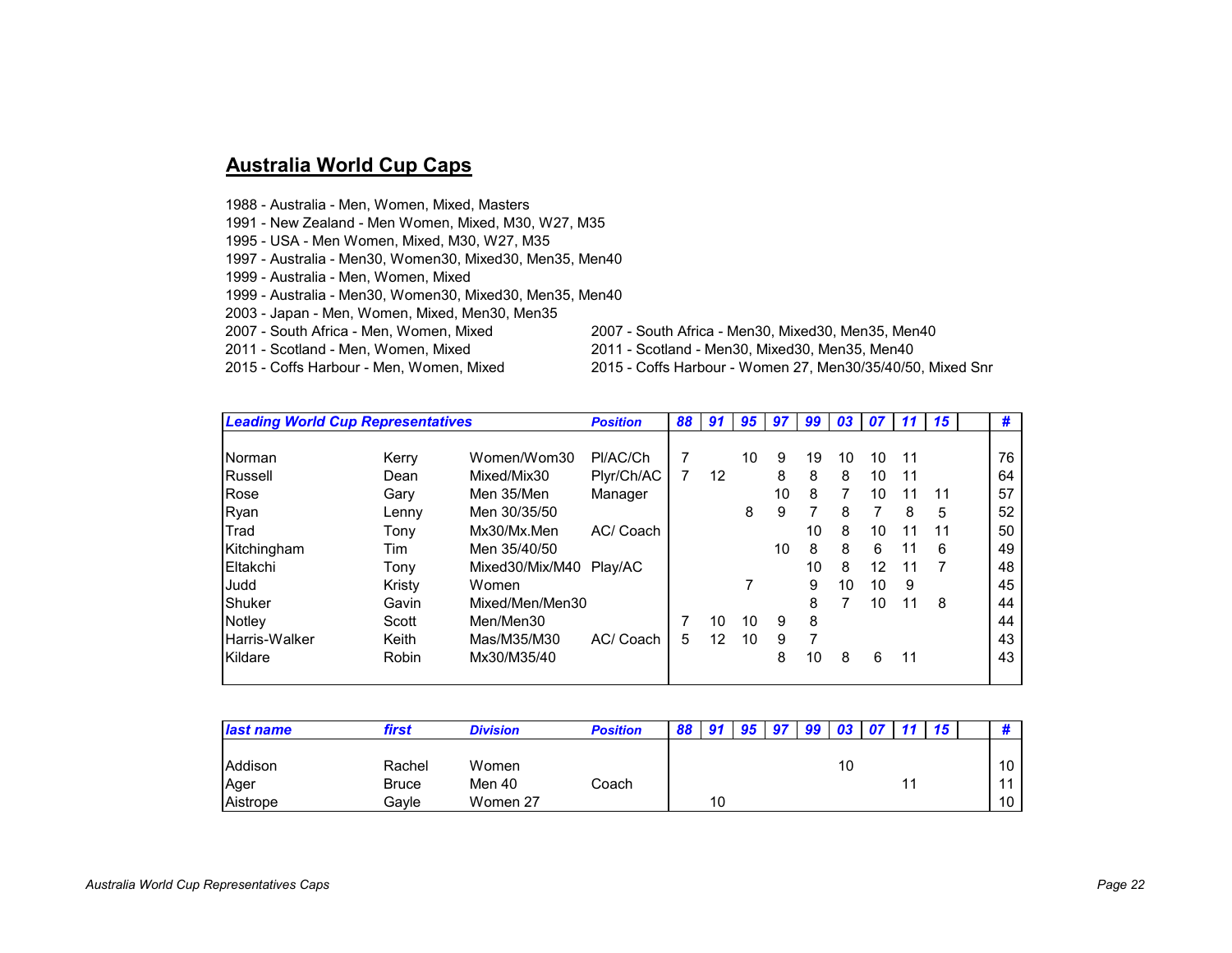| last name        | first         | <b>Division</b> | <b>Position</b> | 88             | 91 | 95             | 97             | 99             | 03 | 07 | 11 | 15             | #               |
|------------------|---------------|-----------------|-----------------|----------------|----|----------------|----------------|----------------|----|----|----|----------------|-----------------|
| Aldridge         | Jeff          | <b>Men 35</b>   |                 |                |    |                | 10             |                |    |    |    |                | $\overline{10}$ |
| Algate           | Tammy         | Mixed 30        |                 |                |    |                | 8              |                |    |    |    |                | 8               |
| Allen            | Margie        | Women 30        |                 |                |    |                | 9              |                |    |    |    |                | 9               |
| Amos             | David         | Men 50          | Manager         |                |    |                |                |                |    |    |    | 6              | 6               |
| Anderson         | Dallas        | Men 40          |                 |                |    |                | $\overline{7}$ |                |    |    |    |                | 7               |
| Andrews          | Glen          | Men 30          |                 |                |    |                | 9              | $\overline{7}$ |    |    |    |                | 16              |
| Andrews          | Mark          | Men 30          |                 |                |    |                |                |                | 10 |    |    |                | 10              |
| Arnott           | Tracey        | Mixed           |                 | $\overline{7}$ |    |                |                |                |    |    |    |                | 7               |
| Ashley           | Candice       | Mixed           |                 |                |    |                |                |                |    |    | 9  |                | 9               |
| Ayoub            | Amir          | Men 50          |                 |                |    |                |                |                |    |    |    | 5              | 5               |
| Ayoub            | Sam           | Mixed/Men       | Ass Ch          | $\overline{7}$ | 12 |                |                |                | 7  |    |    |                | 26              |
| Baartz           | Don           | Men 35/40       |                 |                |    |                | 10             | 10             |    |    |    |                | 20              |
| Baggio           | Andrew        | Mixed           |                 |                |    |                |                |                |    | 12 |    |                | 12              |
| Bambury          | Nadina        | Mixed           |                 |                |    |                |                | 10             | 8  |    |    |                | 18              |
| Bambury          | Wayne         | Men/Mixed       |                 |                |    | 10             |                | 8              |    |    |    |                | 18              |
| <b>Banks</b>     | Karley        | Mixed           | Ass Ch          |                |    |                |                |                |    | 12 |    |                | 12              |
| Barclay          | Matthew       | Men 30          |                 |                |    |                |                |                | 10 | 9  |    |                | 19              |
| <b>Barker</b>    | Kate          | Women 27        |                 |                |    |                |                |                |    |    |    | 4              | 4               |
| <b>Barnwell</b>  | Lyle          | Men 40          | Manager         |                |    |                |                |                |    |    |    | 9              | 9               |
| Barr             | Angela        | Women           |                 |                |    | 7              |                | 9              |    |    |    |                | 16              |
| Barr             | Catherine     | Women           |                 |                |    | 7              |                | 9              |    |    |    |                | 16              |
| <b>Barrett</b>   | <b>Barbra</b> | Mixed/Woman     | Manager         |                | 12 | $\overline{7}$ |                |                |    |    |    |                | 19              |
| Barton           | Daniel        | Mixed           |                 |                |    |                |                |                |    |    |    | 11             | 11              |
| <b>Basford</b>   | Laura         | Women           |                 | 7              |    |                |                |                |    |    |    |                | $\overline{7}$  |
| <b>Basile</b>    | Eddie         | Men             |                 | $\overline{7}$ |    |                |                |                |    |    |    |                | 7               |
| <b>Batchelor</b> | Theresa       | Women 27        |                 |                | 10 |                |                |                |    |    |    |                | 10              |
| <b>Beale</b>     | Shane         | Men 35/50       |                 |                |    |                | 10             |                |    |    |    | 5              | 15              |
| <b>Beck</b>      | Nicole        | Women           |                 |                |    |                |                |                |    |    | 10 |                | 10              |
| <b>Behnke</b>    | Robert        | Men 40          |                 |                |    |                |                | 10             |    |    |    |                | 10              |
| <b>Beitzel</b>   | Kathy         | Women 27        |                 |                | 10 |                |                |                |    |    |    |                | 10              |
| Bell             | Peter         | Women           | Coach           |                |    | $\overline{7}$ |                | 9              | 10 |    |    | 10             | 36              |
| <b>Bellings</b>  | Dianne        | Women           |                 | $\overline{7}$ |    |                |                |                |    |    |    |                | $\overline{7}$  |
| <b>Benbow</b>    | Jayden        | Mixed           |                 |                |    |                |                |                |    |    |    | 10             | 10              |
| Benfield         | Christopher   | Men 30/40       |                 |                |    |                |                |                |    | 9  |    | $\overline{7}$ | 16              |
| Benson           | Jenny         | Mixed           | Manager         |                |    |                |                |                |    |    | 11 |                | 11              |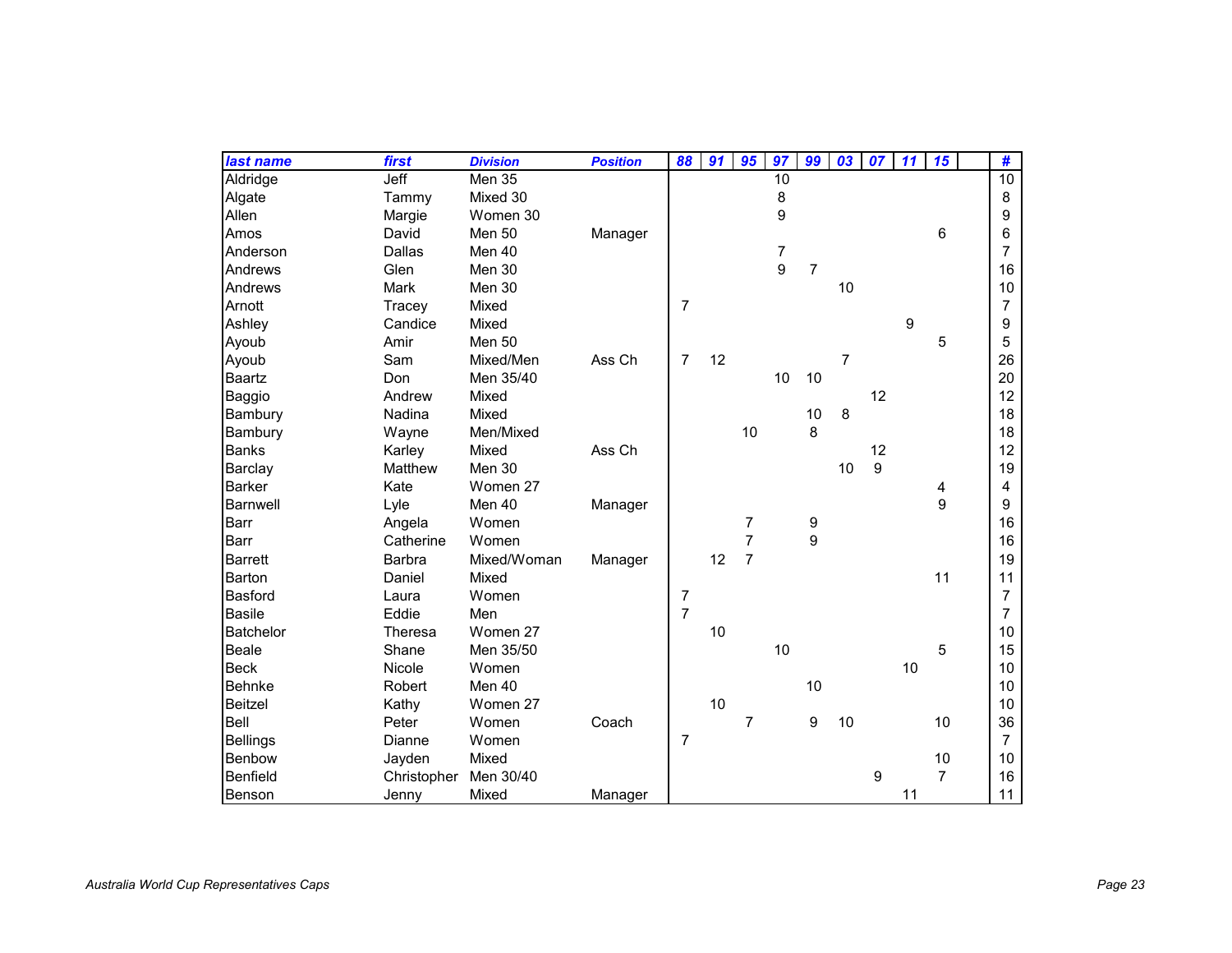| last name          | first         | <b>Division</b>    | <b>Position</b> | 88             | 91 | 95               | 97             | 99 | 03 | 07             | 11 | 15 | #                |
|--------------------|---------------|--------------------|-----------------|----------------|----|------------------|----------------|----|----|----------------|----|----|------------------|
| Bevan              | Carlie        | Women 27           |                 |                |    |                  |                |    |    |                |    | 5  | $\overline{5}$   |
| Biddolph           | Debbie        | Mixed              |                 |                | 12 |                  |                |    |    |                |    |    | 12               |
| <b>Bird</b>        | Matt          | Men                |                 |                |    |                  |                |    |    |                | 10 |    | 10               |
| Bishop             | William       | Men 30             |                 |                |    |                  |                |    |    |                | 10 | 8  | 18               |
| <b>Biskup</b>      | Joseph        | Men 35             |                 |                |    |                  |                |    |    | 7              |    |    | $\overline{7}$   |
| Bloomfield         | Jeff          | Men 40             |                 |                |    |                  |                | 10 |    |                |    |    | 10               |
| <b>Boland</b>      | Mark          | Men                |                 | $\overline{7}$ |    | 10               |                | 8  |    |                |    |    | 25               |
| <b>Bonaventura</b> | Mitch         | Men 35/40          |                 |                |    |                  |                |    | 8  | 6              |    |    | 14               |
| <b>Bond</b>        | Colin         | Men 35             |                 |                |    |                  | 10             |    |    |                |    |    | 10               |
| <b>Boss</b>        | Kristin       | Mixed/Women        |                 |                |    |                  |                |    |    |                | 9  | 10 | 19               |
| <b>Boston</b>      | Craig         | Men 30             |                 |                |    |                  |                |    |    |                |    | 8  | 8                |
| <b>Boston</b>      | Karon         | Women              | Manager         |                |    |                  |                |    |    | 10             |    |    | 10               |
| <b>Bourke</b>      | Michael       | Men 35             |                 |                |    | $\boldsymbol{9}$ |                |    |    |                |    |    | $\boldsymbol{9}$ |
| <b>Bourne</b>      | Amanda        | Mixed 30           |                 |                |    |                  |                |    |    | 8              |    |    | 8                |
| Bowring            | Andrea        | Women              |                 | $\overline{7}$ |    |                  |                |    |    |                |    |    | $\overline{7}$   |
| <b>Bradley</b>     | Chris         | Men 35             |                 |                |    |                  |                |    | 8  |                |    |    | 8                |
| <b>Brandon</b>     | Mark          | Men 40             |                 |                |    | 8                |                |    |    |                |    |    | 8                |
| <b>Breaden</b>     | Karen         | Women 27           |                 |                | 10 |                  |                |    |    |                |    |    | 10               |
| <b>Breen</b>       | Michelle      | Men 30             | Manager         |                |    |                  |                |    | 10 |                |    |    | 10               |
| <b>Brennan</b>     | Wayne         | Men 40             |                 |                |    |                  |                | 10 |    |                |    |    | 10               |
| <b>Bretherton</b>  | Danny         | Mixed 30           |                 |                |    |                  |                |    |    | 8              | 9  |    | 17               |
| <b>Brien</b>       | Robbie        | Men 30             |                 |                |    |                  |                |    | 10 |                |    |    | 10               |
| <b>Brierty</b>     | <b>Stuart</b> | Men                |                 |                |    |                  |                |    |    |                | 10 | 11 | 21               |
| <b>Brindell</b>    | Laurie        | Men 30             |                 |                |    |                  |                | 7  |    |                |    |    | $\overline{7}$   |
| <b>Brindell</b>    | Robert        | Men                |                 | $\overline{7}$ | 10 | 10               |                | 8  |    |                |    |    | 35               |
| <b>Brisby</b>      | Samuel        | Men                |                 |                |    |                  |                |    |    |                | 9  | 6  | 15               |
| <b>Brown</b>       | Debra         | <b>Women 27/30</b> |                 |                | 10 | 10               |                |    |    |                |    |    | 20               |
| <b>Brown</b>       | Mitchel       | Mixed 30           |                 |                |    |                  |                |    |    |                |    | 6  | $6\phantom{1}$   |
| <b>Brown</b>       | Natalie       | Mixed              |                 |                |    | 9                |                |    |    |                |    |    | 9                |
| <b>Browne</b>      | Christian     | Men 35/40          |                 |                |    |                  |                |    |    | $\overline{7}$ |    | 4  | 11               |
| <b>Bruce</b>       | Rod           | Men 40             | Ass Ch          |                |    |                  | $\overline{7}$ | 10 |    |                |    |    | 17               |
| <b>Bucholz</b>     | Karen         | Women              |                 | $\overline{7}$ |    |                  |                |    |    |                |    |    | 7                |
| <b>Buckland</b>    | Peter         | Master             |                 | 5              |    |                  |                |    |    |                |    |    | 5                |
| <b>Buckley</b>     | Scott         | Men                |                 |                |    |                  |                |    |    |                | 10 | 11 | 21               |
| <b>Buckmaster</b>  | Julian        | Mixed              |                 | 7              | 12 |                  |                |    |    |                |    |    | 19               |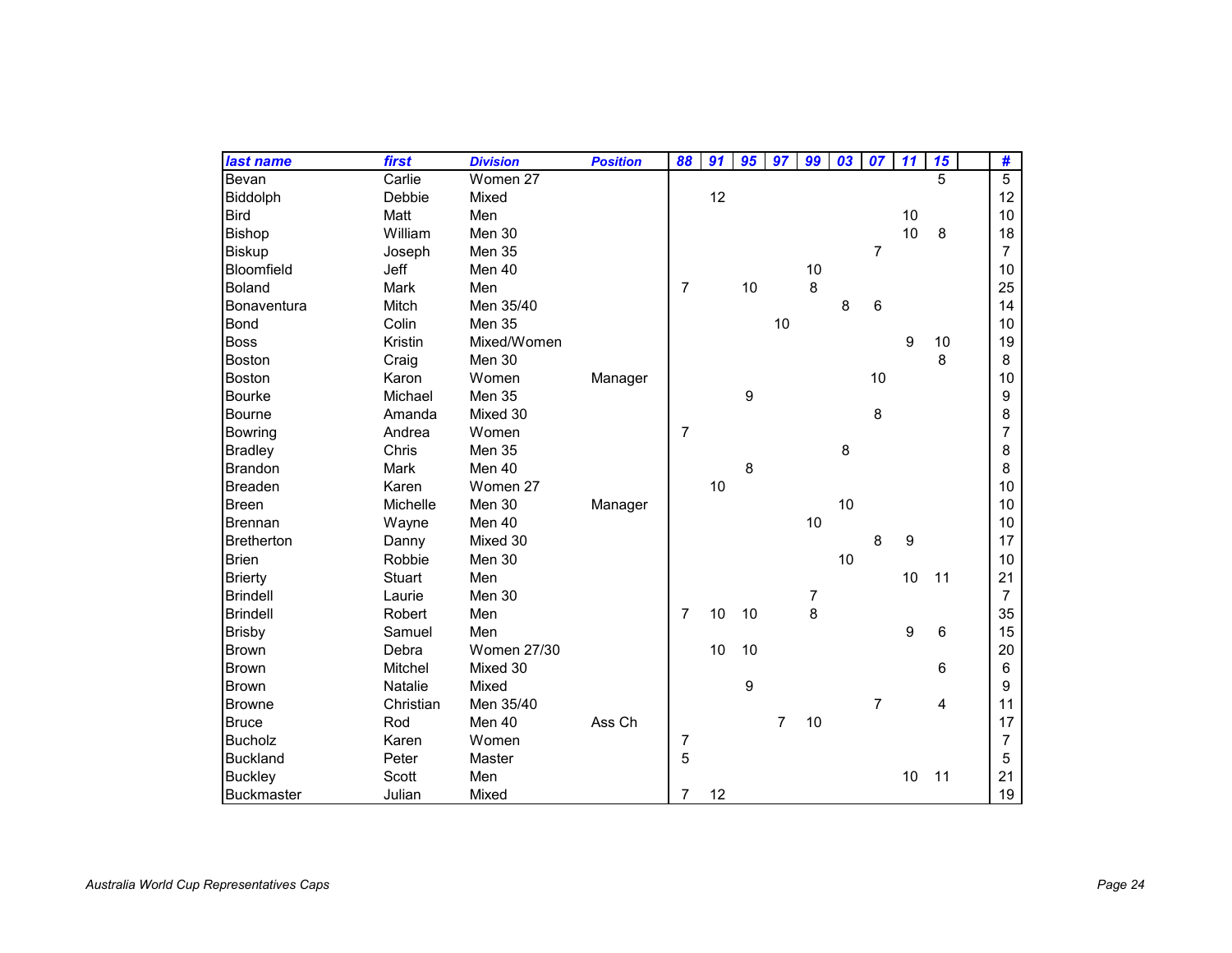| last name       | first        | <b>Division</b> | <b>Position</b> | 88 | 91 | 95               | 97               | 99               | 03 | 07 | 11 | 15             | #               |
|-----------------|--------------|-----------------|-----------------|----|----|------------------|------------------|------------------|----|----|----|----------------|-----------------|
| <b>Buhagiar</b> | Emmanuel     | Men 30/35       | AC/ Coach       |    |    |                  |                  |                  |    | 9  | 9  | $\overline{7}$ | $\overline{25}$ |
| Bundy           | Scott        | Mixed           |                 |    |    |                  |                  |                  |    |    |    | 10             | 10              |
| <b>Bunt</b>     | Geoff        | <b>Men 35</b>   |                 |    |    |                  |                  | 8                |    |    |    |                | 8               |
| <b>Burdett</b>  | Amanda       | Mixed 30        |                 |    |    |                  |                  |                  |    |    |    | $\overline{7}$ | $\overline{7}$  |
| <b>Burgess</b>  | Elisha       | Mixed           |                 |    |    | 9                |                  | 8                |    |    |    |                | 17              |
| <b>Burns</b>    | Jonathon     | Men 30          |                 |    | 8  |                  |                  |                  |    |    |    |                | 8               |
| <b>Butt</b>     | Robert       | Men 35          |                 |    | 12 |                  |                  |                  |    |    |    |                | 12              |
| <b>Byrne</b>    | Rachel       | Mixed 30        |                 |    |    |                  |                  |                  |    | 8  |    |                | 8               |
| <b>Byrne</b>    | Rod          | Men 40          |                 |    |    |                  |                  | 10               |    |    |    |                | 10              |
| Campbell        | Elizabeth    | Women           |                 |    |    |                  |                  |                  |    |    |    | 8              | 8               |
| Carberry        | Dennis       | Master          |                 | 5  |    |                  |                  |                  |    |    |    |                | 5               |
| Carroll         | Patrick      | Men 40          | Ass Ch          |    |    | 8                |                  |                  |    |    |    |                | 8               |
| Carroll         | Sue          | Women 30        |                 |    |    |                  | $\boldsymbol{9}$ |                  |    |    |    |                | 9               |
| Castle          | Karina       | Women           |                 |    |    |                  |                  | $\boldsymbol{9}$ | 10 |    |    |                | 19              |
| Cattell         | John         | Men 35/40       |                 |    | 12 | 9                |                  | 10               |    |    |    |                | 31              |
| Chaffey         | Jason        | Mixed           |                 |    |    |                  |                  | 8                |    |    |    |                | 8               |
| Chan            | Jamieson     | Mixed/Mix30     |                 |    |    |                  |                  |                  |    |    | 9  | 6              | 15              |
| Chan            | William      | Men 30/35       |                 |    |    |                  |                  |                  |    | 9  | 9  |                | 18              |
| Chenhall        | Barry        | Mixed           |                 |    |    | $\boldsymbol{9}$ |                  | 8                |    |    |    |                | 17              |
| Cherry          | Emilee       | Women           |                 |    |    |                  |                  |                  |    |    | 10 |                | 10              |
| Chesher         | Glen         | Men 30          |                 |    | 8  |                  |                  |                  |    |    |    |                | 8               |
| Cheung          | David        | Men 30/35/50    |                 |    |    | 8                | 10               | 8                | 8  |    |    | 5              | 39              |
| Cheung          | Jeff         | Men 35/40       |                 |    |    |                  |                  |                  | 8  | 6  |    |                | 14              |
| Cheung          | Michael      | Mix30/M35/40    |                 |    |    |                  | 8                | 8                | 8  | 6  |    |                | 30              |
| Chilby          | Ron          | Men 35/40       |                 |    | 12 | 8                | $\overline{7}$   |                  |    |    |    |                | 27              |
| Choy            | <b>Moses</b> | Mixed 30        | Manager         |    |    |                  |                  |                  |    | 8  |    |                | 8               |
| Clancy          | Graeme       | Men 30          |                 |    |    |                  |                  |                  |    |    |    | 8              | 8               |
| Clark           | John         | Men 40          |                 |    |    |                  |                  |                  |    |    | 11 |                | 11              |
| Clark           | Troy         | Men 35          |                 |    |    |                  |                  |                  |    |    |    | 7              | $\overline{7}$  |
| Clarke          | Garry        | Men 35/40       |                 |    | 12 | $\boldsymbol{9}$ | $\overline{7}$   |                  |    |    |    |                | 28              |
| Coe             | David        | Men 35          | Manager         |    | 12 | 9                |                  |                  |    |    |    |                | 21              |
| Coffey          | Dennis       | Mast/Men 30/40  | Play Coach      | 5  |    |                  |                  |                  | 10 | 6  |    |                | 21              |
| Coghlan         | Kim          | Women 30        |                 |    |    | 10               |                  |                  |    |    |    |                | 10              |
| Collins         | Adam         | Mixed 30/Men30  | Mgr/AC          |    |    |                  | 8                | $\overline{7}$   |    |    |    |                | 15              |
| Collins         | Craig        | Men 30          | Manager         |    |    |                  | 9                | $\overline{7}$   |    |    |    |                | 16              |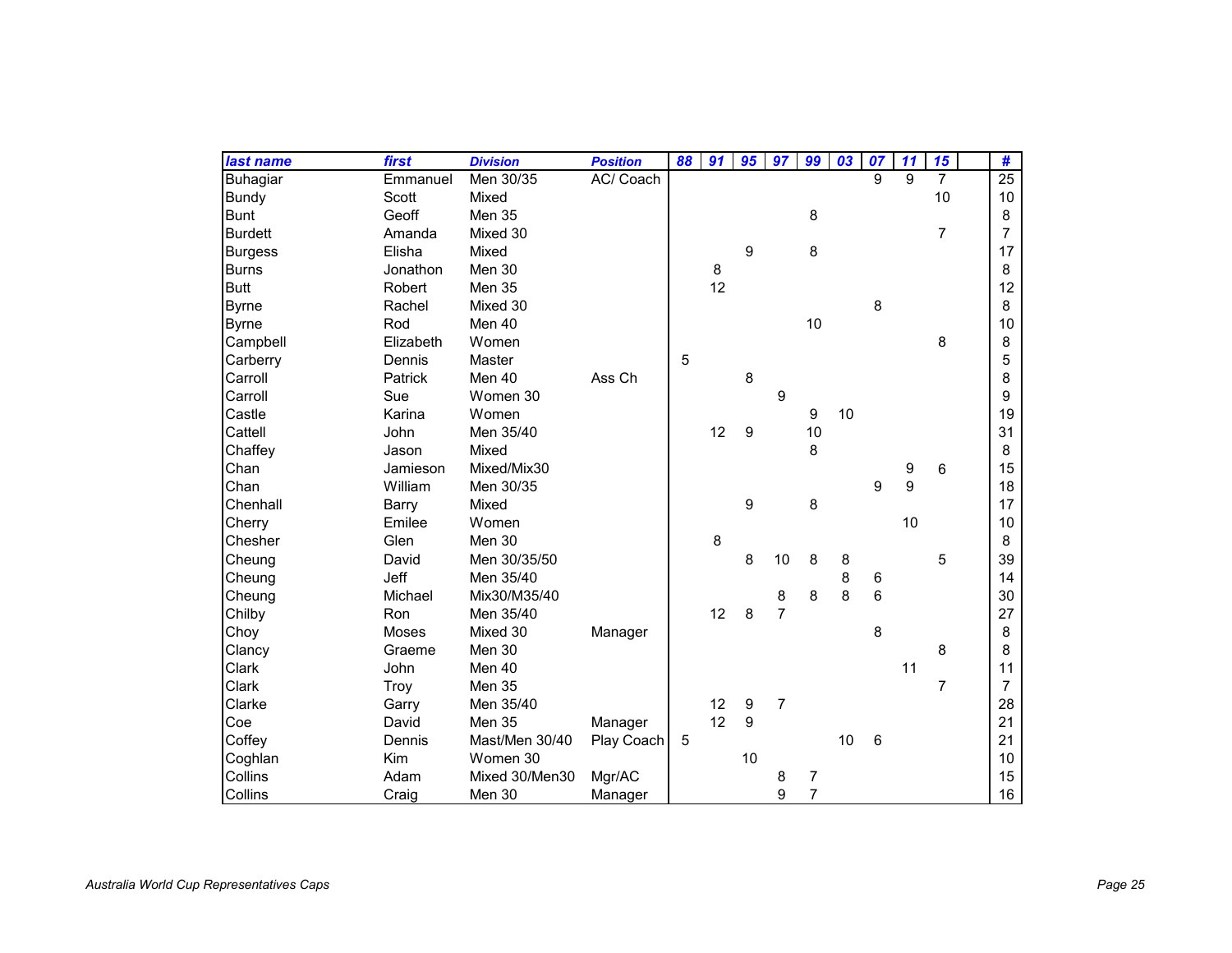| last name         | first            | <b>Division</b> | <b>Position</b> | 88 | 91 | 95             | 97 | 99             | $\overline{03}$ | 07             | 11             | 15 | #              |
|-------------------|------------------|-----------------|-----------------|----|----|----------------|----|----------------|-----------------|----------------|----------------|----|----------------|
| Collins           | John             | Mixed 30        | Ass Ch          |    |    |                |    |                |                 | 8              |                |    | $\overline{8}$ |
| Connolley         | Ron              | Men 35          | Manager         |    |    |                |    |                |                 | $\overline{7}$ | 11             |    | 18             |
| Cooms             | <b>Traci Ann</b> | Mixed           |                 |    | 12 |                |    |                |                 |                |                |    | 12             |
| Cooper            | Shane            | Men 40          |                 |    |    |                |    |                |                 |                | 11             |    | 11             |
| Corkeron          | Philip           | Men 35          |                 |    |    |                |    |                |                 |                | $\overline{7}$ |    | $\overline{7}$ |
| Corti             | Sylvana          | Mixed 30        |                 |    |    |                |    | 10             |                 |                |                |    | 10             |
| Cox               | Russell          | Men 30/35       |                 |    |    |                |    |                | 10              | $\overline{7}$ |                |    | 17             |
| Cranage           | <b>Brooke</b>    | Women 27        |                 |    |    |                |    |                |                 |                |                | 6  | 6              |
| Creighton         | Justin           | Mixed 30/Mix    | Coach/AC        |    |    |                |    |                |                 |                | 10             | 11 | 21             |
| Curran            | Matthew          | Mixed/Men       |                 |    |    |                |    | 8              | $\overline{7}$  | 10             |                |    | 25             |
| Currie            | Darren           | Men             |                 |    |    |                |    | 8              |                 |                |                |    | 8              |
| Curtis            | Dominique        | Women           |                 |    |    | $\overline{7}$ |    |                |                 |                |                |    | $\overline{7}$ |
| Curtis            | Katie            | Mixed           |                 |    |    |                |    | 8              |                 |                |                |    | 8              |
| Dacey-Aiken       | Zoe              | Mixed           |                 |    |    |                |    |                |                 |                | 10             |    | 10             |
| Daizli            | Ahmad            | Men 30          |                 |    |    |                |    |                |                 |                | 11             |    | 11             |
| Danswan           | Scott            | Men 30/35/40    |                 |    |    |                |    |                |                 | 9              | 9              | 8  | 26             |
| Dart              | Paul             | Men/Men30       |                 |    |    | 10             |    | $\overline{7}$ |                 |                |                |    | 17             |
| Davidson          | Cristin          | Men 40          |                 |    |    |                |    |                |                 |                |                | 9  | 9              |
| Davies            | <b>Drew</b>      | Men 35          |                 |    |    |                |    |                |                 |                |                | 6  | 6              |
| Davis             | Danielle         | Women           |                 |    |    |                |    |                |                 |                |                | 10 | 10             |
| Day               | Len              | Men 35          | Coach           |    |    |                |    |                | 8               |                |                |    | 8              |
| Dayberg-Muir      | Drumayne         | Mixed/Men       |                 |    |    |                |    |                | 8               | 10             |                | 10 | 28             |
| De La Cruz        | Bo               | Women           |                 |    |    |                |    |                | 10              | 10             |                |    | 20             |
| Deegan            | Terry            | Men             |                 |    |    |                |    |                |                 |                | 10             | 10 | 20             |
| Devonshire        | Michael          | Men 30          |                 |    |    |                |    |                |                 |                |                | 1  | $\mathbf{1}$   |
| <b>Dobbins</b>    | Ashleigh         | Women           |                 |    |    |                |    |                |                 |                | 11             |    | 11             |
| Donohue           | Noel             | Men 35          | Manager         |    |    |                |    |                |                 |                | 9              |    | 9              |
| Dorset            | Karamea          | Women 30/Mixed  | Manager         |    |    |                | 9  | 8              | 8               |                |                |    | 25             |
| Dowling           | Graham           | Men 35          |                 |    | 12 |                |    |                |                 |                |                |    | 12             |
| Doyle (Daley)     | Angela           | Mixed           |                 |    |    |                |    | 8              | 8               |                |                |    | 16             |
| <b>Drinkwater</b> | Anne             | Mixed 30        |                 |    |    |                | 8  | 10             |                 |                |                |    | 18             |
| <b>Duckett</b>    | Paul             | Men 40          |                 |    |    | 8              |    |                |                 |                |                |    | 8              |
| Dudeck            | Anthony          | Men 35/40       |                 |    |    |                |    |                |                 | 7              |                | 8  | 15             |
| Duguid            | <b>Derek</b>     | M30/Mx30/M35/40 |                 |    |    |                | 9  | 10             | 8               | 6              |                |    | 33             |
| Duncan            | Greg             | Men 35          |                 |    |    | 9              |    | 8              |                 |                |                |    | 17             |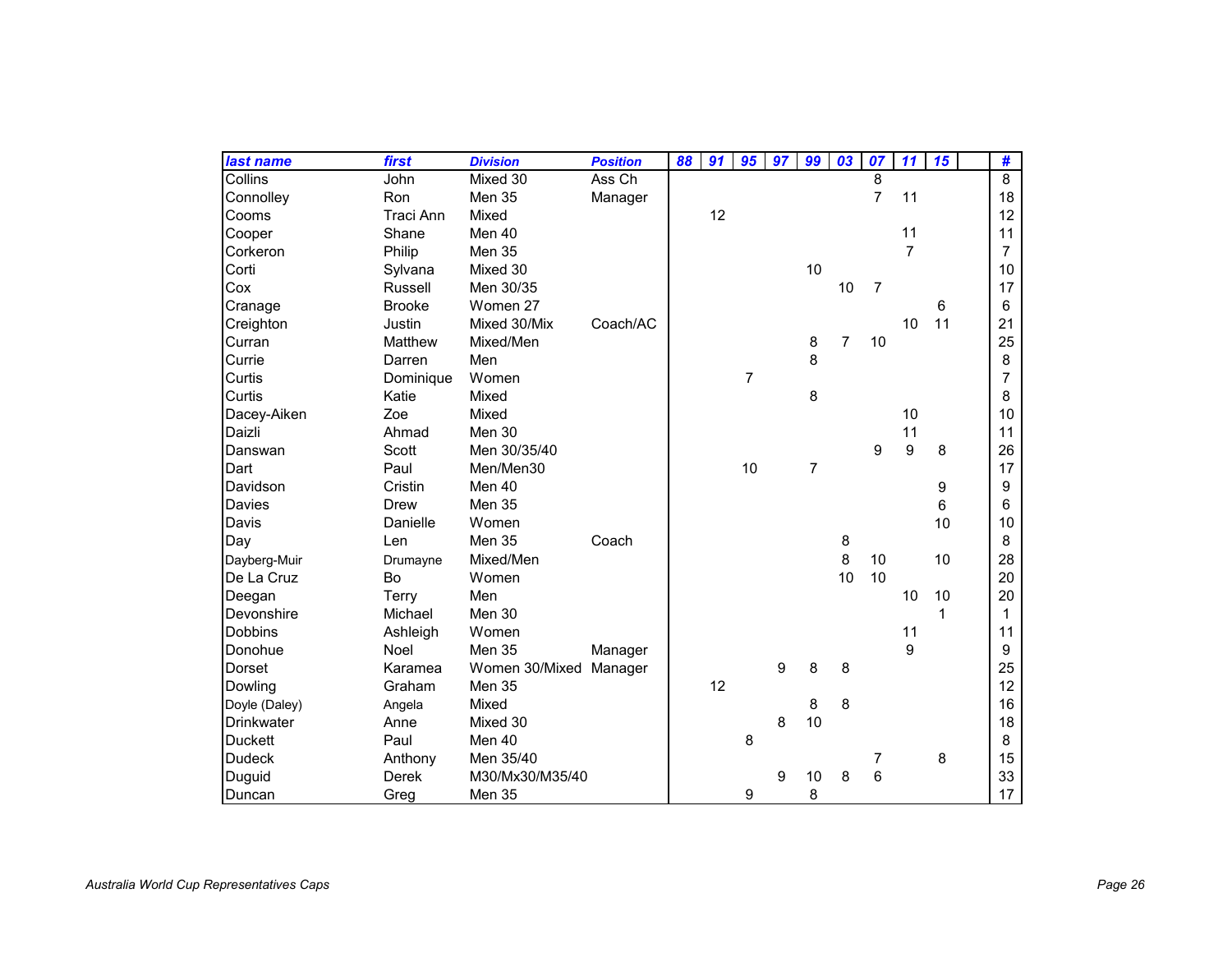| last name         | first       | <b>Division</b> | <b>Position</b> | 88             | 91 | 95             | 97             | 99 | 03             | 07             | 11 | 15             | #              |
|-------------------|-------------|-----------------|-----------------|----------------|----|----------------|----------------|----|----------------|----------------|----|----------------|----------------|
| Dwyer             | Michael     | Men             | Ass Ch          | $\overline{7}$ |    |                |                |    |                |                |    |                | $\overline{7}$ |
| Dyball            | Hannah      | Women           |                 |                |    |                |                |    |                |                |    | 9              | 9              |
| Edwards           | <b>Mark</b> | Men 35          | AC/ Coach       |                |    | 9              | 10             | 8  |                |                |    |                | 27             |
| Egan              | Debby       | Women           |                 |                | 12 |                |                |    |                |                |    |                | 12             |
| Egan              | Mark        | Women           | Coach           |                | 12 |                |                |    |                |                |    |                | 12             |
| Eltakchi          | Tony        | Mixed30/Mix/M40 | Play/AC         |                |    |                |                | 10 | 8              | 12             | 11 | $\overline{7}$ | 48             |
| English           | Greg        | Mixed           |                 |                | 12 | 9              |                | 8  |                |                |    |                | 29             |
| English (Collins) | Jody        | Women           |                 |                | 12 | $\overline{7}$ |                | 9  |                |                |    |                | 28             |
| Englund           | Neil        | Master          | Manager         | 5              |    |                |                |    |                |                |    |                | 5              |
| Etherden          | Ron         | Mixed/Veteran   | Manager         | $\overline{7}$ |    | 8              |                |    |                |                |    |                | 15             |
| Evans             | Michelle    | Mixed 30        |                 |                |    |                |                |    |                |                |    | $\overline{7}$ | $\overline{7}$ |
| Evans             | Phil        | Men 35          |                 |                |    |                | 10             |    |                |                |    |                | 10             |
| <b>Eyles</b>      | Tom         | Men 30          |                 |                |    |                |                |    |                |                |    | 8              | 8              |
| Fahim             | Adam        | Men 30/35       |                 |                |    |                |                |    |                | 9              |    | $\overline{7}$ | 16             |
| Farrow            | Ashley      | Men             |                 |                |    |                |                |    |                | 10             |    |                | 10             |
| Farrow            | Chris       | Men             |                 |                |    |                |                |    | $\overline{7}$ | 10             |    |                | 17             |
| Feldman           | Kevin       | Men 35/40       |                 |                | 12 | 8              | $\overline{7}$ | 10 |                |                |    |                | 37             |
| Feldman           | Lucas       | Men 35          |                 |                |    |                |                |    |                |                |    | 5              | 5              |
| Ferguson          | Chris       | Men 35          |                 |                |    |                |                |    |                | $\overline{7}$ |    |                | $\overline{7}$ |
| Ferro             | Alex        | Men 40          |                 |                |    |                |                |    |                |                | 10 |                | 10             |
| Field             | Cheryl-Lea  | Mixed           | Manager         | $\overline{7}$ | 12 |                |                |    |                |                |    |                | 19             |
| Fielding-Smith    | Alison      | Mixed 30        |                 |                |    |                | 8              |    |                |                |    |                | 8              |
| Fletcher          | Evan        | Men 40          |                 |                |    |                |                | 10 |                |                |    |                | 10             |
| Fletcher          | Martin      | Men 35          |                 |                | 12 |                |                |    |                |                |    |                | 12             |
| Fong              | Amy         | Mixed           |                 |                |    |                |                |    |                | 12             |    |                | 12             |
| Forno             | Darryl      | Women           | Ass Ch          |                | 12 |                |                |    |                |                |    |                | 12             |
| Forrester         | Peter       | Men             | Ass Ch          |                |    |                |                |    |                |                | 11 |                | 11             |
| Foster            | <b>Bob</b>  | Women 30        | Coach           |                |    |                | 9              | 10 |                |                |    |                | 19             |
| Foster            | Corey       | Mixed/Men       |                 |                | 12 | 10             |                |    |                |                |    |                | 22             |
| Francey           | Darryl      | Mixed 30        |                 |                |    |                | 8              | 10 |                |                |    |                | 18             |
| Fraser            | Renee       | Women 27        |                 |                |    |                |                |    |                |                |    | 6              | 6              |
| Fredricksen       | Shane       | Mixed/Men       |                 |                |    | 9              |                | 8  | $\overline{7}$ |                |    |                | 24             |
| Freshwater        | Sharyn      | Mixed           |                 |                |    |                |                | 8  |                |                |    |                | 8              |
| Frizzel           | Jodie       | Mixed 30        |                 |                |    |                |                |    |                |                | 9  |                | 9              |
| Frost             | Christian   | Mixed/Mix30     |                 |                |    |                |                |    |                |                | 9  | 6              | 15             |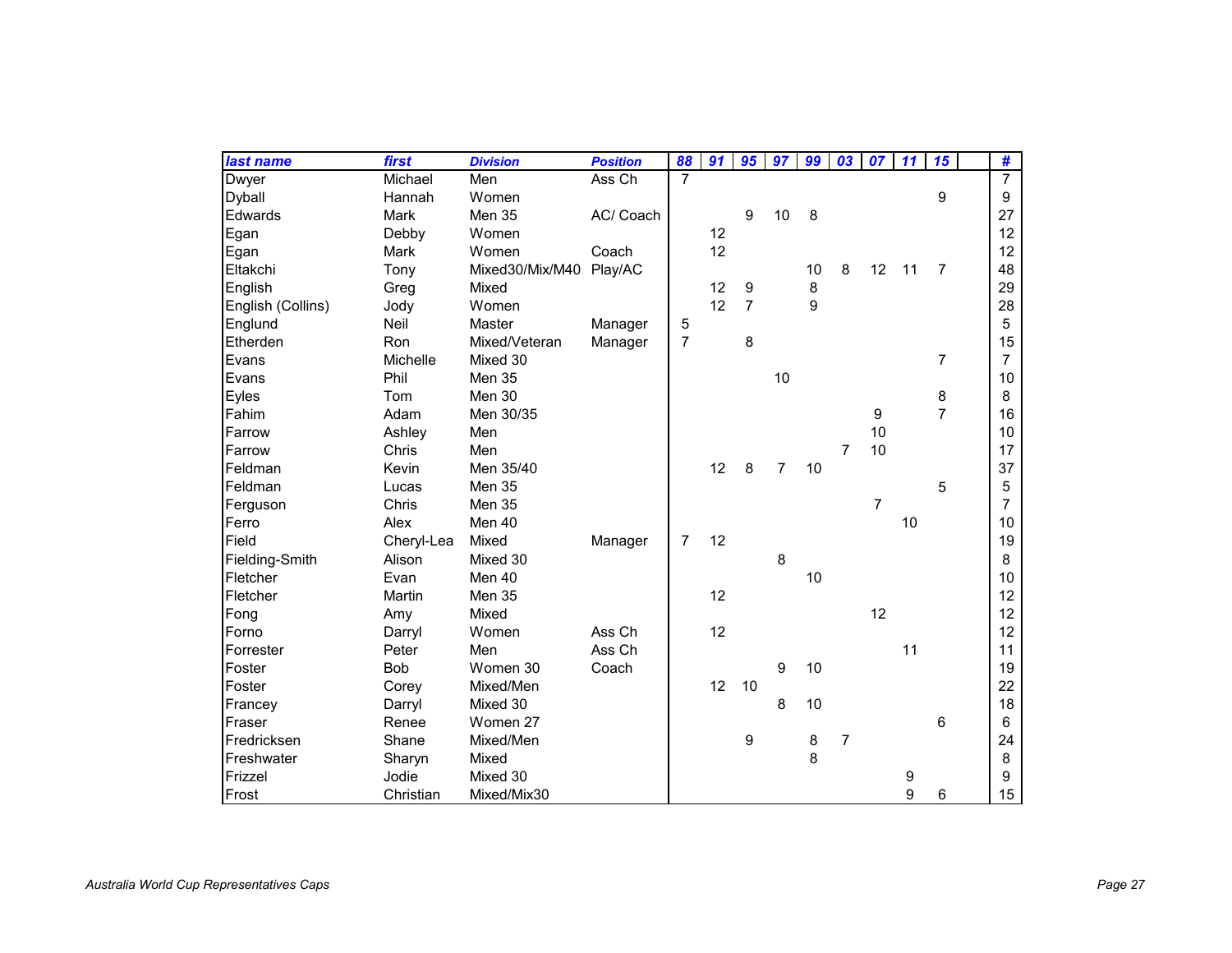| last name  | first           | <b>Division</b>       | <b>Position</b> | 88             | 91 | 95 | 97             | 99             | 03             | 07             | 11 | 15 | #               |
|------------|-----------------|-----------------------|-----------------|----------------|----|----|----------------|----------------|----------------|----------------|----|----|-----------------|
| Gage       | Theresa         | Women 30              |                 |                |    | 10 | 9              | 10             |                |                |    |    | $\overline{29}$ |
| Galea      | Andrew          | Men                   |                 |                |    | 10 |                | 8              | $\overline{7}$ |                |    |    | 25              |
| Galetto    | Davina          | Mixed 30              |                 |                |    |    |                |                |                |                |    | 6  | 6               |
| Gander     | Russell         | Men 30                | Ass Ch          |                |    |    |                |                | 10             |                |    |    | 10              |
| Gann       | <b>Steve</b>    | Men 35                | Ass Ch          |                |    |    |                |                | 8              |                |    |    | 8               |
| Gaughan    | Clint           | Men 35                |                 |                |    |    |                |                |                |                |    | 5  | 5               |
| Gavin      | Kieran          | Men 40                |                 |                |    |    | $\overline{7}$ | 10             |                |                |    |    | 17              |
| Geiger     | Matt            | Men 30                |                 |                |    |    |                |                |                |                | 11 |    | 11              |
| Geracitano | Gino            | Men 35                |                 |                |    |    |                |                |                |                | 8  |    | 8               |
| Gersbach   | Al              | Mixed 30              | Manager         |                |    |    |                |                |                |                | 10 |    | 10              |
| Gibson     | Barry           | Men 35                |                 |                |    |    |                |                |                | $\overline{7}$ |    |    | $\overline{7}$  |
| Giebel     | Mark            | Men                   |                 | $\overline{7}$ |    |    |                |                |                |                |    |    | $\overline{7}$  |
| Gilbertson | Mathew          | Mixed                 | Manager         |                |    |    |                |                |                |                |    | 11 | 11              |
| Giles      | Garry           | <b>Women 27/30</b>    | Ass Ch          |                | 10 | 10 |                |                |                |                |    |    | 20              |
| Gillard    | <b>Brett</b>    | Men 40/50             |                 |                |    |    |                |                |                |                | 10 | 5  | 15              |
| Giumelli   | Cody            | Men 30                |                 |                |    |    |                |                | 10             |                |    |    | 10              |
| Gleeson    | Wayne           | Men 30/40             |                 |                |    |    |                |                |                | 9              |    | 8  | 17              |
| Goetsch    | Neil            | M30/Mix30/M35         |                 |                |    | 8  | 8              | 8              |                |                |    |    | 24              |
| Golding    | Steven          | Men 30                |                 |                |    | 8  |                |                |                |                |    |    | 8               |
| Good       | <b>Nicholas</b> | Men                   |                 |                |    |    |                |                |                |                | 10 | 10 | 20              |
| Goodwin    | Danny           | Women 27              | Coach           |                |    |    |                |                |                |                |    | 6  | 6               |
| Goodwin    | Kelly           | Women 27              |                 |                |    |    |                |                |                |                |    | 6  | 6               |
| Gorman     | Cathy           | Mixed                 |                 | $\overline{7}$ |    |    |                |                |                |                |    |    | $\overline{7}$  |
| Gorton     | Colin           | Men 40                |                 |                |    |    | $\overline{7}$ |                |                |                |    |    | 7               |
| Grant      | Wayne           | Mixed 30              | Coach           |                |    |    |                |                |                | 8              |    |    | 8               |
| Gray       | Michael         | Women 27              | Ass Ch          |                |    |    |                |                |                |                |    | 6  | 6               |
| Grech      | <b>Belinda</b>  | Mixed                 |                 |                |    |    |                |                |                | 12             |    |    | 12              |
| Green      | Craig           | Mixed 30              |                 |                |    |    |                |                |                | 8              |    |    | 8               |
| Gregory    | Stacey          | Mixed/Wom30           |                 | $\overline{7}$ | 12 | 9  |                | 10             |                |                |    |    | 38              |
| Grehan     | Patrick         | Men                   |                 |                | 10 | 10 |                | $\overline{7}$ |                |                |    |    | 27              |
| Grey       | <b>Mick</b>     | Mixed 30              | Ass Ch          |                |    |    |                |                |                |                | 10 |    | 10              |
| Grigg      | Ray             | Master                |                 | 5              |    |    |                |                |                |                |    |    | 5               |
| Grogan     | Haylene         | Mixed 30              |                 |                |    |    | 8              | 10             |                |                |    |    | 18              |
| Grundy     | Kym             | Women                 |                 | $\overline{7}$ |    |    |                |                |                |                |    |    | $\overline{7}$  |
| Gyemore    | Philip          | Men/Men 30/Wom Ass Ch |                 |                |    |    |                |                | $\overline{7}$ | 10             | 11 | 10 | 38              |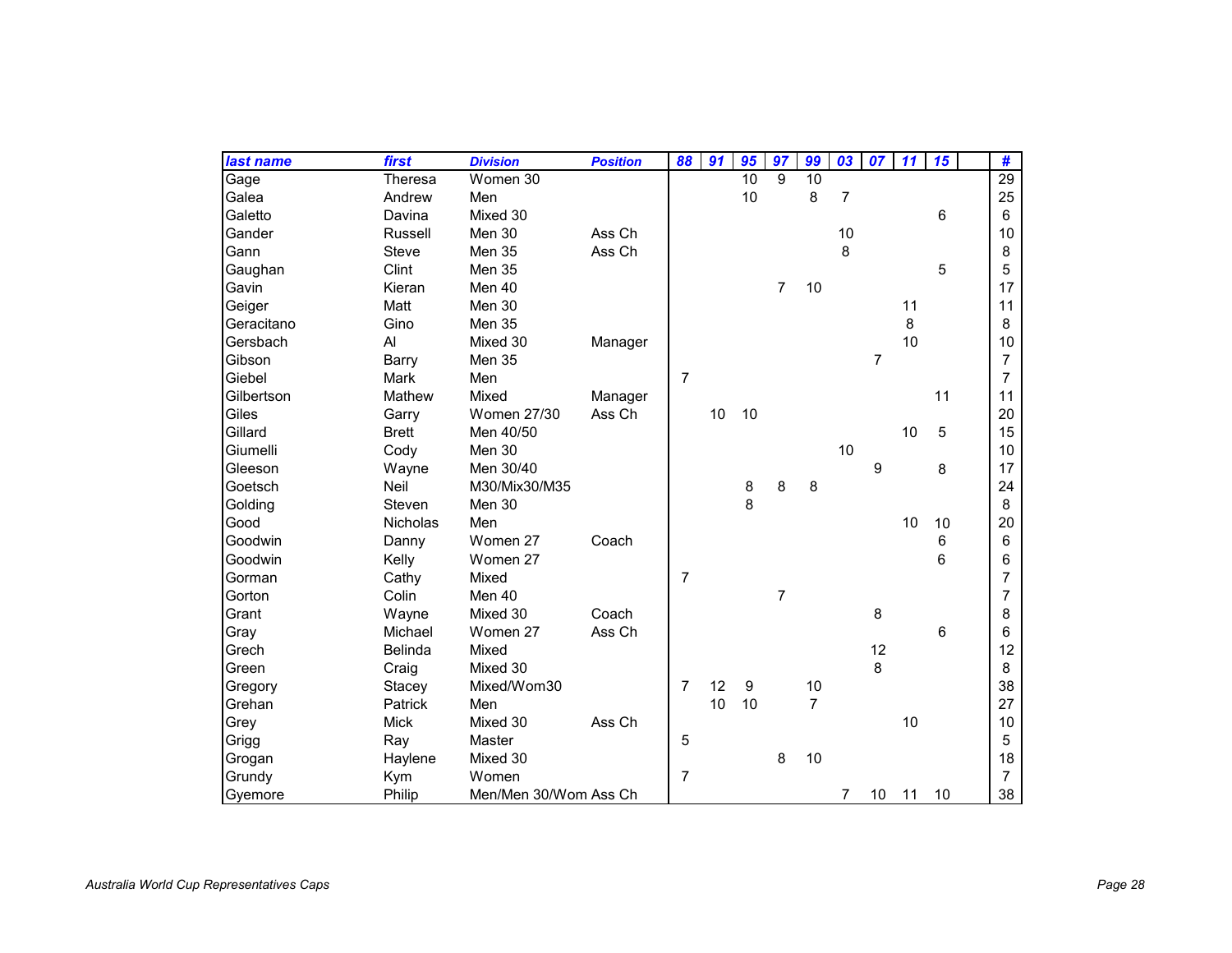| last name        | first        | <b>Division</b> | <b>Position</b> | 88 | 91 | 95             | 97               | 99             | 03 | 07             | 11 | 15             | #               |
|------------------|--------------|-----------------|-----------------|----|----|----------------|------------------|----------------|----|----------------|----|----------------|-----------------|
| <b>Halpin</b>    | Stephanie    | Women           |                 |    |    |                |                  |                |    |                | 10 |                | $\overline{10}$ |
| Hancock          | <b>Steve</b> | Men 35          |                 |    |    |                | 10               |                |    |                |    |                | 10              |
| Hannon           | Rebecca      | Women 27        |                 |    |    |                |                  |                |    |                |    | 6              | 6               |
| Hanson           | Lars         | Men 30/40       |                 |    |    |                |                  |                |    | 9              |    | 9              | 18              |
| Harb             | Ferno        | Men 35          |                 |    |    |                |                  |                |    | $\overline{7}$ |    |                | $\overline{7}$  |
| Hardy            | Lynelle      | Women           |                 |    | 12 | $\overline{7}$ |                  |                |    |                |    |                | 19              |
| Harling          | Graham       | Women 30        | Coach           |    |    | 10             |                  |                |    |                |    |                | 10              |
| Harling          | Kay          | Women 30        |                 |    |    | 10             |                  |                |    |                |    |                | 10              |
| Harriman         | Sharlene     | Mixed           |                 |    |    |                |                  |                | 8  |                |    |                | 8               |
| Harrington       | Adrian       | Mixed 30/Men30  |                 |    |    |                | 8                | 7              |    |                |    |                | 15              |
| Harris           | Dean         | Mixed 30        | Manager         |    |    |                |                  |                |    |                |    | $\overline{7}$ | $\overline{7}$  |
| Harrison         | Terry        | Men 40          |                 |    |    | 8              |                  |                |    |                |    |                | 8               |
| Harris-Walker    | Keith        | Mas/M35/M30     | AC/ Coach       | 5  | 12 | 10             | $\boldsymbol{9}$ | $\overline{7}$ |    |                |    |                | 43              |
| Hart             | Jodie        | Women 30        |                 |    |    |                | 9                |                |    |                |    |                | 9               |
| Hart             | Reg          | Mixed/Men35     | Ass Ch          |    | 12 | 9              |                  |                |    |                |    |                | 21              |
| Hartley          | <b>Mark</b>  | Mixed 30        |                 |    |    |                |                  |                |    | 8              |    |                | 8               |
| Hartmann         | David        | Men 35          |                 |    |    |                |                  |                |    |                | 8  |                | 8               |
| Harvey           | Terry        | Men 35          |                 |    |    |                |                  | 8              |    |                |    |                | 8               |
| Hawthorn (Dec.)  | Phil         | Master          | Ass Ch          | 5  |    |                |                  |                |    |                |    |                | 5               |
| Hearnden         | <b>Mark</b>  | Mix/Men30/40/50 |                 |    | 12 | 8              |                  |                |    | 6              |    | 6              | 32              |
| Heiniger         | Ashley       | Men/Men30       |                 |    |    | 10             | 9                | $\overline{7}$ |    |                |    |                | 26              |
| Hennessey        | Dylan        | Men             |                 |    |    |                |                  |                |    |                | 9  | 9              | 18              |
| Hennessey        | Emily        | Women           |                 |    |    |                |                  |                |    |                |    | 10             | 10              |
| Hickey           | Kevin        | Men 35          |                 |    |    | 9              | 10               |                |    |                |    |                | 19              |
| Hilder (Lambert) | Kylie        | Women/Mixed     |                 |    |    |                |                  |                | 10 | 10             | 11 | 10             | 41              |
| Hill             | Christopher  | Men 30          |                 |    |    |                |                  |                |    | 9              |    |                | 9               |
| Hodges           | Benny        | Women 30        | Ass Ch          |    |    | 10             |                  |                |    |                |    |                | 10              |
| Holden           | <b>Brad</b>  | Mixed           |                 |    |    |                |                  |                |    | 12             |    |                | 12              |
| Holden           | Rachel       | Women           |                 |    |    |                |                  |                |    | 10             |    |                | 10              |
| Hopkin           | Emily        | Women           |                 |    |    |                |                  |                |    |                | 9  |                | 9               |
| Hopkin           | Samantha     | Women           |                 |    |    |                |                  |                |    |                |    | 8              | 8               |
| Horder           | Laurie       | Mixed 30        |                 |    |    |                | 8                |                |    |                |    |                | 8               |
| Howard           | John         | Men 40/30       | Coach           |    |    |                | $\overline{7}$   | 10             |    | 9              |    |                | 26              |
| Howard           | Sue          | Men 30          | Manager         |    |    |                |                  |                |    | 9              |    |                | $9\,$           |
| Howard           | Tony         | Mixed/Men30     |                 |    | 12 | 8              |                  |                |    |                |    |                | 20              |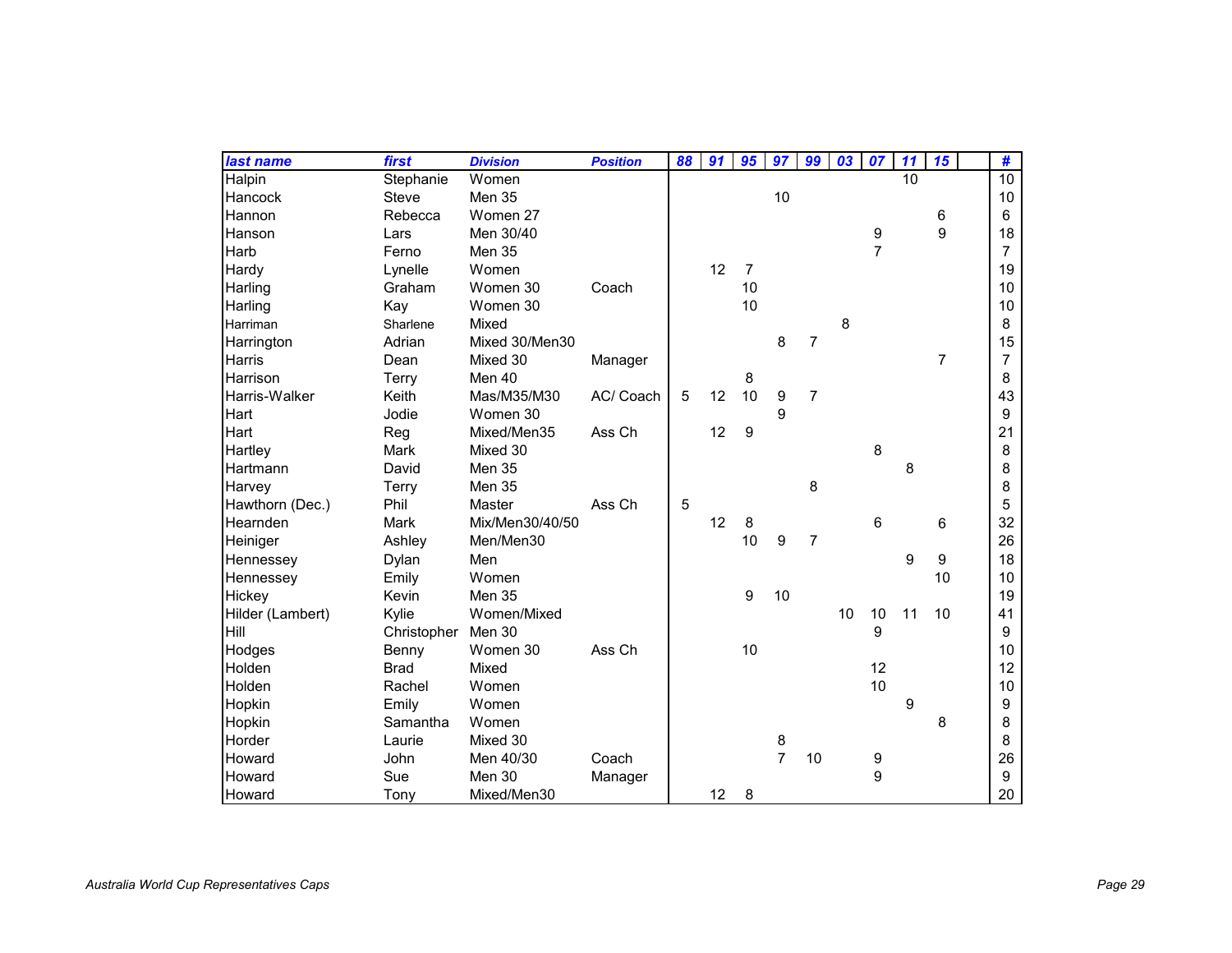| last name | first                 | <b>Division</b> | <b>Position</b> | 88             | 91              | 95             | 97             | 99 | 03 | 07             | 11               | 15             | #                |
|-----------|-----------------------|-----------------|-----------------|----------------|-----------------|----------------|----------------|----|----|----------------|------------------|----------------|------------------|
| Hudson    | Leanne                | Women 27        |                 |                | $\overline{10}$ |                |                |    |    |                |                  |                | $\overline{10}$  |
| Hughes    | <b>Brett</b>          | Mixed           |                 |                |                 |                |                |    |    |                | 10               |                | 10               |
| Hughes    | Steven                | Men 30/35       |                 |                |                 | 8              | 9              | 8  |    |                |                  |                | 25               |
| Hunt      | Jason                 | Mixed           |                 |                |                 | 9              |                |    |    |                |                  |                | $\boldsymbol{9}$ |
| Hunter    | John                  | Men             |                 | $\overline{7}$ |                 |                |                |    |    |                |                  |                | $\overline{7}$   |
| Hunter    | Michael               | Mixed/Mix30     |                 |                |                 | 9              |                | 10 |    |                |                  |                | 19               |
| Inglis    | Kirsty                | Women 30        |                 |                |                 |                |                | 10 |    |                |                  |                | 10               |
| Ingram    | Melinda               | Women 27        |                 |                |                 |                |                |    |    |                |                  | 4              | 4                |
| Ireland   | Judith                | Mixed           |                 |                | 12              |                |                |    |    |                |                  |                | 12               |
| Irvine    | Michael               | Men 30/35       |                 |                |                 |                |                |    |    |                | 11               | 6              | 17               |
| Ison      | Aaron                 | Mixed 30        |                 |                |                 |                |                |    |    |                | 8                |                | 8                |
| Jackson   | Barry                 | Men 35          | Ass Ch          |                |                 |                |                |    |    | $\overline{7}$ |                  |                | $\overline{7}$   |
| Jackson   | David                 | Men 35          |                 |                | 12              |                |                |    |    |                |                  |                | 12               |
| Jackson   | Ron                   | Men 40          |                 |                |                 | 8              | $\overline{7}$ |    |    |                |                  |                | 15               |
| Jacono    | Michael               | Men 30/35       |                 |                |                 |                |                |    |    |                | 11               | 6              | 17               |
| James     | <b>Brooke</b>         | Mixed 30        |                 |                |                 |                |                |    |    |                | 10               |                | 10               |
| Jarrett   | Philip                | Men 30/40       |                 |                |                 |                |                |    | 10 |                |                  | 6              | 16               |
| Jenkins   | Kirstie               | Women 27        |                 |                |                 |                |                |    |    |                |                  | 6              | 6                |
| Jenkins   | Wade                  | Men 35          | Coach           |                |                 |                |                |    |    |                |                  | $\overline{7}$ | 7                |
| Jenkinson | Colin                 | Men 30          | Ass Ch          |                |                 | 8              | 9              |    |    |                |                  |                | 17               |
| Job       | Anthony               | Men 30          |                 |                | 8               |                |                |    |    |                |                  |                | 8                |
| Johnson   | Micahel               | Master          |                 | 5              |                 |                |                |    |    |                |                  |                | 5                |
| Johnston  | Bill                  | Men 30          |                 |                |                 | 8              |                |    |    |                |                  |                | 8                |
| Johnston  | Leesa                 | Women 30        |                 |                |                 | 10             |                |    |    |                |                  |                | 10               |
| Johnston  | Trevor                | Master          |                 | 5              |                 |                |                |    |    |                |                  |                | 5                |
| Jolly     | Trevor                | Men 40/50       |                 |                |                 |                |                |    |    | 6              |                  | 5              | 11               |
| Jones     | Aaron                 | Men 30          |                 |                |                 |                |                |    |    |                |                  | 8              | 8                |
| Jones     | Darren                | Mixed 30        |                 |                |                 |                |                |    |    | 8              |                  |                | 8                |
| Jones     | Nathan                | Men/Men 30      |                 |                |                 |                |                |    |    | 10             | $\boldsymbol{9}$ | 1              | 20               |
| Jones     | Nathan                | Mixed 30        |                 |                |                 |                |                |    |    |                | $\boldsymbol{9}$ |                | $\boldsymbol{9}$ |
| Jonson    | Christopher Men 30/35 |                 |                 |                |                 |                |                |    |    | 9              | 11               | $\overline{7}$ | 27               |
| Judd      | Amanda                | Mixed/Woman     |                 |                |                 | 9              |                | 9  | 10 | 10             |                  |                | 38               |
| Judd      | Kristy                | Women           |                 |                |                 | $\overline{7}$ |                | 9  | 10 | 10             | $\boldsymbol{9}$ |                | 45               |
| Kafoa     | David                 | Men 35/40/50    |                 |                |                 |                |                |    | 8  | 6              | 5                | 6              | 25               |
| Kalms     | lan                   | Men 35          |                 |                |                 |                |                |    |    |                | 8                |                | 8                |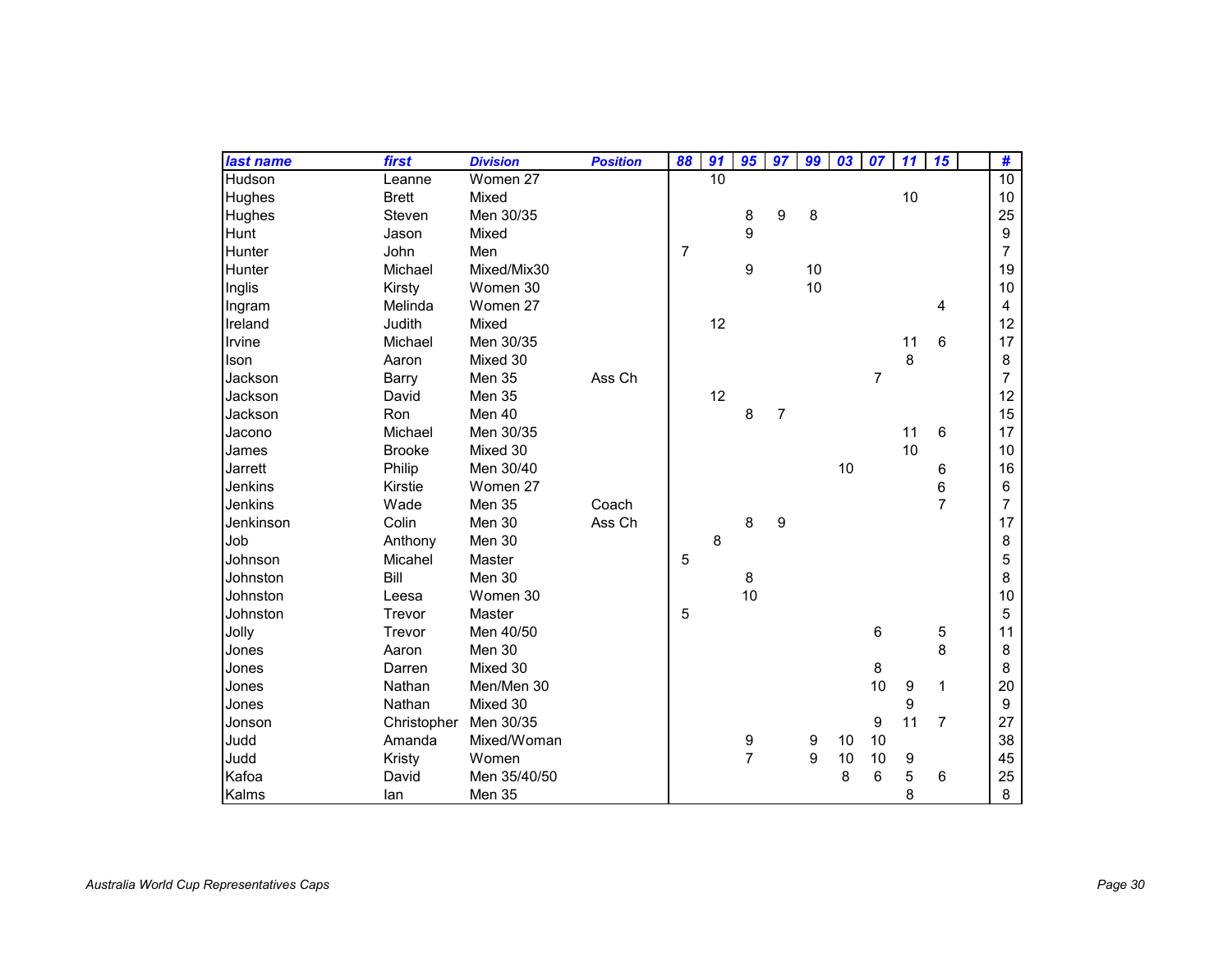| last name   | first        | <b>Division</b> | <b>Position</b> | 88             | 91 | 95 | 97             | 99               | 03 | 07             | 11 | 15 | #               |
|-------------|--------------|-----------------|-----------------|----------------|----|----|----------------|------------------|----|----------------|----|----|-----------------|
| Kavanagh    | Peter        | Men 30          |                 |                |    | 8  | 9              | $\overline{7}$   |    |                |    |    | $\overline{24}$ |
| Kavney      | Tamara       | Women 30        | Manager         |                |    |    |                | 10               |    |                |    |    | 10              |
| Kay         | Alison       | Women/Mixed     |                 |                |    |    |                | $\boldsymbol{9}$ | 8  |                |    |    | 17              |
| Keayes      | Andrew       | Men 40          |                 |                |    |    |                |                  |    | 6              |    |    | 6               |
| Kelvin      | <b>Dione</b> | Mixed 30        |                 |                |    |    |                |                  |    | 8              |    |    | 8               |
| Kennedy     | Chris        | Men 35          |                 |                | 12 |    |                |                  |    |                |    |    | 12              |
| Kennedy     | Kelly        | Women 27        |                 |                |    |    |                |                  |    |                |    | 6  | 6               |
| Kennett     | <b>Barry</b> | Men 35          |                 |                |    | 9  |                |                  |    |                |    |    | 9               |
| Ker         | Gwyne        | Women           | Manager         | 7              | 10 |    |                |                  |    |                |    |    | 17              |
| Khurshed    | Kamie        | Men 35          |                 |                | 12 |    |                |                  |    |                |    |    | 12              |
| Kildare     | Robin        | Mx30/M35/40     |                 |                |    |    | 8              | 10               | 8  | 6              | 11 |    | 43              |
| Kiley       | Ray          | Mixed           |                 | $\overline{7}$ |    |    |                |                  |    |                |    |    | $\overline{7}$  |
| Kitchingham | Tim          | Men 35/40/50    |                 |                |    |    | 10             | 8                | 8  | 6              | 11 | 6  | 49              |
| Knapp       | Debbie       | Women           |                 |                |    |    |                | 9                | 10 |                |    |    | 19              |
| Knight      | Dave         | Master          |                 | 5              |    |    |                |                  |    |                |    |    | 5               |
| Kolenko     | Stephen      | Men 30          |                 |                | 8  |    |                |                  |    |                |    |    | 8               |
| Lam         | Adrian       | Men             |                 |                | 10 |    |                |                  |    |                |    |    | 10              |
| Landsberg   | Daryl        | Master          |                 | 5              |    |    |                |                  |    |                |    |    | 5               |
| Langbridge  | Sheralee     | Women 30        |                 |                |    |    |                | 10               |    |                |    |    | 10              |
| Lapham      | Stacey       | Mix/Wom/Wom27   |                 |                |    |    |                |                  | 8  | 10             | 8  | 3  | 29              |
| Latoa       | Pule         | Men 35          |                 |                |    |    |                |                  |    | $\overline{7}$ |    |    | $\overline{7}$  |
| Law         | Michael      | Men             |                 |                |    |    |                |                  |    |                |    | 9  | 9               |
| Lawless     | Garry        | Men/Men30/35    |                 | 7              | 8  | 8  | 10             | 8                |    |                |    |    | 41              |
| Lawrence    | Ray          | Master          |                 | 5              |    |    |                |                  |    |                |    |    | 5               |
| Lawson      | John         | Men 40          |                 |                |    | 8  |                |                  |    |                |    |    | 8               |
| Lennon      | <b>Mick</b>  | Men 35          |                 |                |    |    |                |                  |    | 7              |    |    | $\overline{7}$  |
| Leonard     | Mark         | Men 30          |                 |                |    |    |                |                  | 10 |                |    |    | 10              |
| Lewis       | Mark         | Men 35          |                 |                |    |    | 10             |                  |    |                |    |    | 10              |
| Listen      | Jack         | Men 40          |                 |                |    |    | $\overline{7}$ | 10               |    |                |    |    | 17              |
| Lockhead    | Cathryn      | Mixed           |                 | 7              |    |    |                |                  |    |                |    |    | $\overline{7}$  |
| Logan       | David        | Men 40          |                 |                |    | 8  |                |                  |    |                |    |    | 8               |
| Lorger      | Warren       | Men 30          |                 |                |    |    |                |                  |    |                | 11 |    | 11              |
| Loth        | Chris        | Men 30          | Play/AC         |                |    |    |                |                  |    |                | 11 | 8  | 19              |
| Loughman    | Ana          | Women 30        |                 |                |    |    |                | 10               |    |                |    |    | 10              |
| Lovett      | Michael      | Women/Mixed     | AC/ Coach       |                |    |    |                |                  |    |                | 11 | 11 | 22              |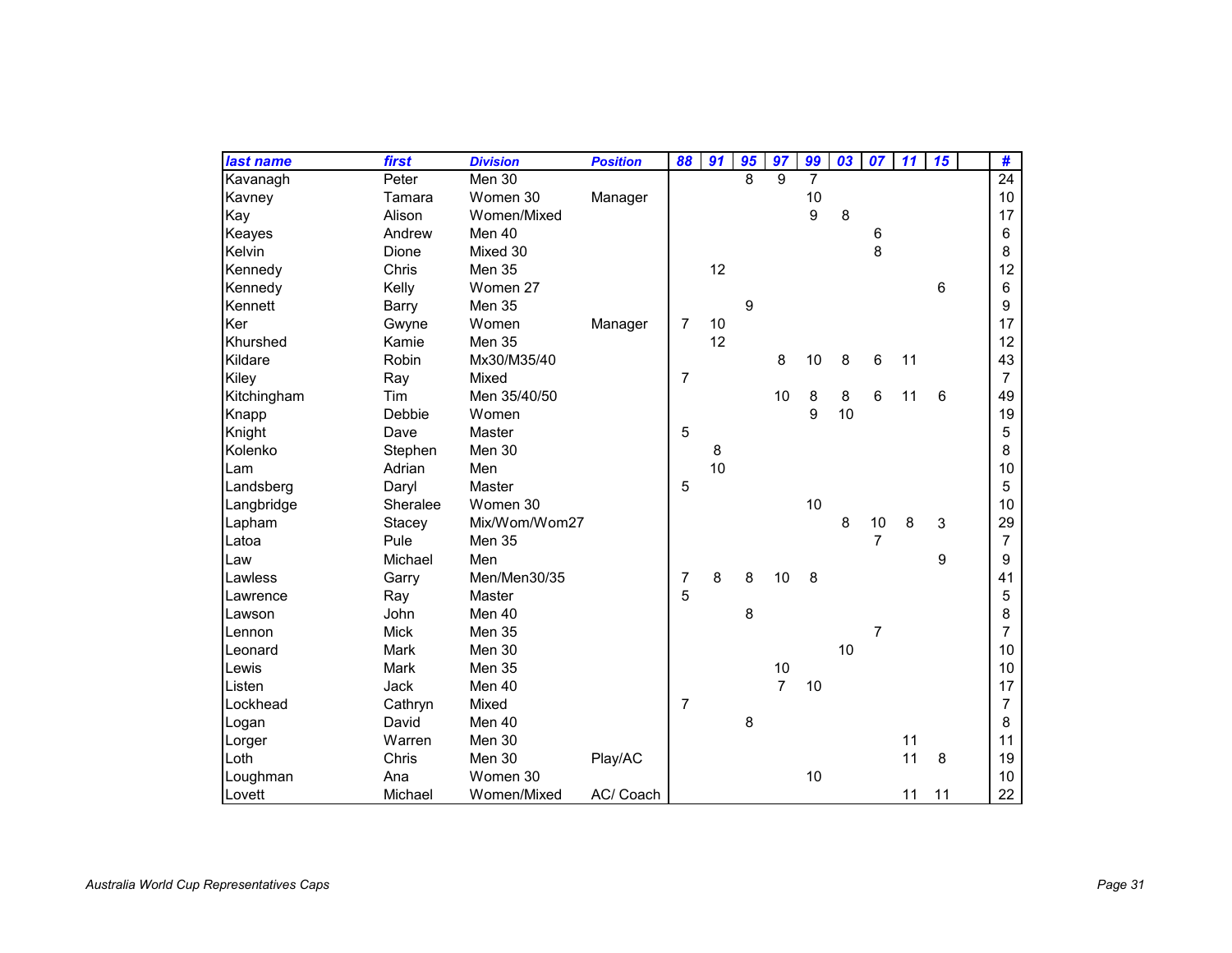| last name         | first          | <b>Division</b>           | <b>Position</b> | 88             | 91 | 95             | 97             | 99             | 03             | 07             | 11 | 15             | #              |
|-------------------|----------------|---------------------------|-----------------|----------------|----|----------------|----------------|----------------|----------------|----------------|----|----------------|----------------|
| Lowe              | Theresa        | Mixed 30                  |                 |                |    |                |                |                |                | 8              |    |                | 8              |
| Lugg              | <b>Brad</b>    | Mixed 30                  |                 |                |    |                |                |                |                |                |    | 6              | 6              |
| Macalister-Knight | Pepita         | Women 27                  |                 |                |    |                |                |                |                |                |    | 6              | 6              |
| Maclean           | Hamish         | Mixed 30                  | Ass Ch          |                |    |                |                |                |                |                |    | $\overline{7}$ | 7              |
| MacPherson        | Don            | Men 30                    |                 |                | 8  |                |                |                |                |                |    |                | 8              |
| MacPherson        | Paul           | Men 35                    |                 |                |    |                |                |                |                |                | 9  |                | 9              |
| <b>Madders</b>    | Craig          | Mixed/Men                 |                 |                |    | 9              |                | 8              |                |                |    |                | 17             |
| <b>Madders</b>    | Gary           | Women 30/Mixed AC/ Coach  |                 |                |    |                |                | 10             |                | 12             |    |                | 22             |
| <b>Madders</b>    | Jenny          | Women 27/Wom              | Manager         |                | 10 |                |                | 9              |                |                |    |                | 19             |
| Maher             | Dominque       | Women                     |                 |                |    |                |                |                |                | 10             |    |                | 10             |
| Mahoney           | Fiona          | Women 27                  |                 |                | 10 |                |                |                |                |                |    |                | 10             |
| Malcolm           | Judy           | Women/Wom 27              |                 | 7              | 10 |                |                |                |                |                |    |                | 17             |
| Malcolm           | Troy           | Men/Mixed                 |                 |                |    |                |                |                | 7              |                | 10 |                | 17             |
| Mann              | Julian         | Men/Men30/35              |                 |                | 10 |                |                | $\overline{7}$ | 8              |                |    |                | 25             |
| <b>Marinos</b>    | Jim            | Men                       |                 |                | 10 |                |                |                |                |                |    |                | 10             |
| <b>Marks</b>      | James          | Men 40                    |                 |                |    |                |                |                |                |                | 11 |                | 11             |
| Marshall          | Benji          | Mixed                     |                 |                |    |                |                |                | 8              |                |    |                | 8              |
| Martin            | Nathan         | Men 35                    |                 |                |    |                |                |                |                |                |    | 7              | $\overline{7}$ |
| Martin            | Sharon         | Women                     | Play/Mgr        |                |    |                |                |                | 10             |                |    | 10             | 20             |
| Martin (Tirado)   | Giselle        | Women                     |                 |                |    | $\overline{7}$ |                | 9              |                |                |    |                | 16             |
| Matcham           | Shelley        | Women                     |                 |                |    |                |                |                | 10             | 10             |    |                | 20             |
| <b>Matthews</b>   | Kevin          | Men                       |                 | 7              |    |                |                |                |                |                |    |                | $\overline{7}$ |
| Mazzarella        | Julie          | Mixed                     |                 | $\overline{7}$ |    |                |                |                |                |                |    |                | $\overline{7}$ |
| <b>McCall</b>     | Jessica        | Women                     |                 |                |    |                |                |                |                |                | 10 | 8              | 18             |
| Mccall            | Melissa        | Women 27                  |                 |                |    |                |                |                |                |                |    | 5              | 5              |
| <b>McCall</b>     | Michael        | Men/Men35/40/50 Player/Ch |                 | $\overline{7}$ |    | 9              | $\overline{7}$ | 10             |                |                |    | 6              | 39             |
| McCullen          | Ben            | Mixed                     |                 |                |    |                |                |                |                | 12             |    |                | 12             |
| McDermott         | Frank          | Men 30                    | Manager         |                |    | 8              |                |                |                |                |    |                | 8              |
| McDonald          | <b>Brandon</b> | Men 35                    |                 |                |    |                |                |                | 8              |                |    |                | 8              |
| McDonald          | David          | Men 50                    |                 |                |    |                |                |                |                |                |    | 6              | 6              |
| McDonald          | Gavin          | Men                       |                 |                |    |                |                | 8              |                |                |    |                | 8              |
| McDonald          | Michael        | Men 35/Mix 30             | Coach           |                |    |                |                |                |                | $\overline{7}$ |    | $\overline{7}$ | 14             |
| McDonald          | Trent          | Men                       |                 |                |    |                |                | 8              | $\overline{7}$ |                |    |                | 15             |
| McGennity         | Kelly          | Mixed                     |                 |                |    |                |                |                |                | 12             |    |                | 12             |
| McGovern          | Michael        | Men/Mixed                 |                 |                |    | 10             |                | 8              |                |                |    |                | 18             |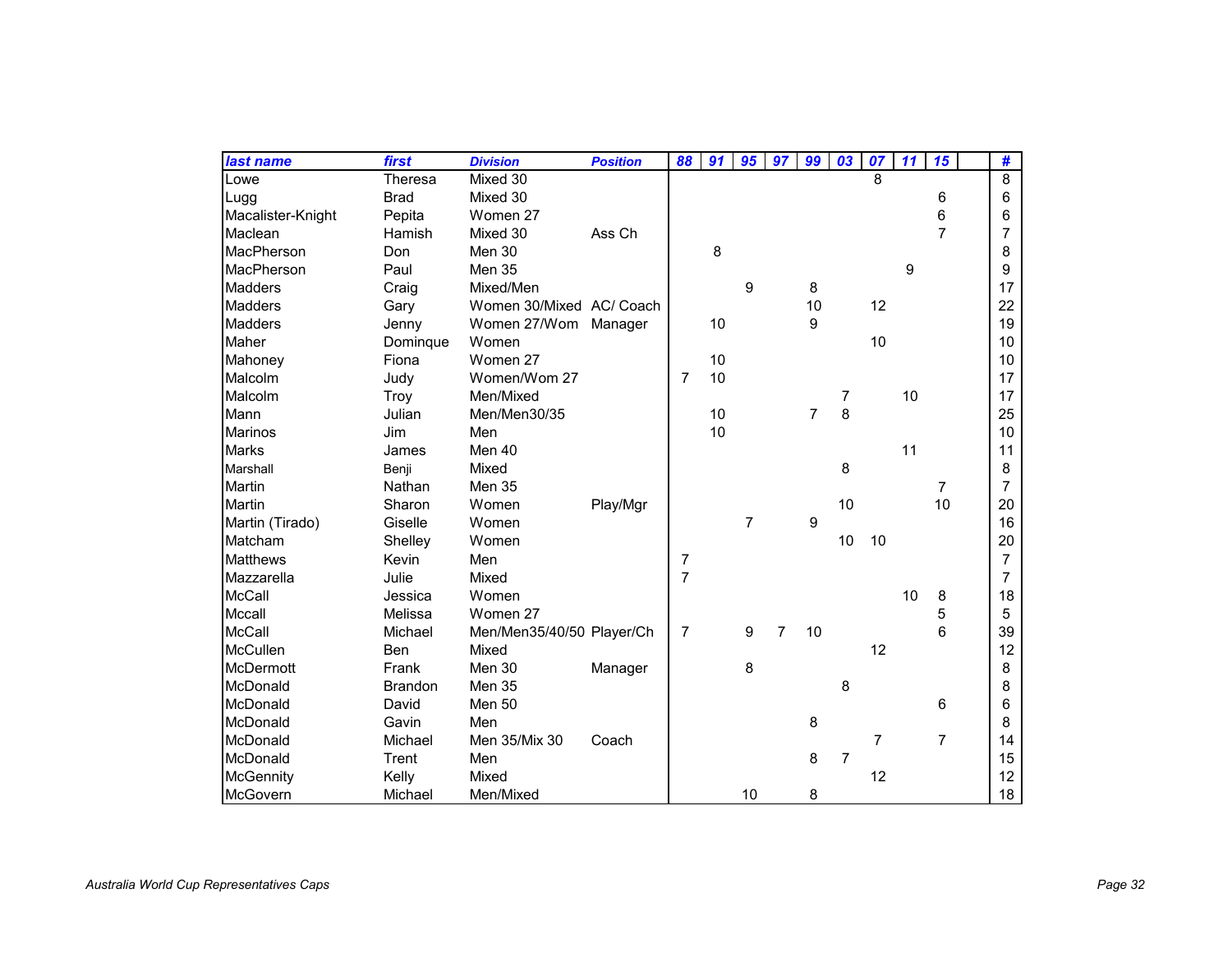| last name         | first       | <b>Division</b> | <b>Position</b> | 88             | 91 | 95               | 97             | 99             | 03 | 07 | 11 | 15 | #              |
|-------------------|-------------|-----------------|-----------------|----------------|----|------------------|----------------|----------------|----|----|----|----|----------------|
| McGrath           | <b>Mick</b> | Men 30          | Manager         |                |    |                  |                |                |    |    |    | 8  | $\overline{8}$ |
| McGuire           | Colm        | Men 30          |                 |                |    |                  |                |                | 10 |    |    |    | 10             |
| McHugh            | Nicole      | Women           |                 |                |    |                  |                |                |    |    | 10 |    | 10             |
| McIlveen          | Teena       | Women           |                 |                |    |                  |                |                |    | 10 |    |    | 10             |
| McIntyre          | David       | Men 30          |                 |                |    |                  | 9              |                |    |    |    |    | 9              |
| McIntyre          | Stephen     | Mixed 30/Men35  |                 |                |    |                  | 8              |                | 8  |    |    |    | 16             |
| McKenzie          | Dean        | Men 30          |                 |                |    |                  |                |                |    |    |    | 8  | 8              |
| McKenzie          | Wayne       | Men 30          |                 |                |    |                  |                |                |    |    | 11 |    | 11             |
| McLean            | Judy        | Women 27        |                 |                | 10 |                  |                |                |    |    |    |    | 10             |
| McLeod            | Corey       | Men 40          |                 |                |    |                  |                |                |    |    |    | 9  | 9              |
| McLeod            | Scott       | Men 30          |                 |                |    |                  | 9              | $\overline{7}$ |    |    |    |    | 16             |
| <b>McManus</b>    | Dean        | Men 30/35/50    |                 |                | 8  | 9                | 10             | 8              |    |    |    | 6  | 41             |
| McNamara          | Jason       | Mixed 30        |                 |                |    |                  |                |                |    | 8  |    |    | 8              |
| McNeven           | Peter       | Men             | Mgr/Coach       | $\overline{7}$ | 10 | 10               |                | 8              |    |    |    |    | 35             |
| McPherson         | Pam         | Mixed 30        |                 |                |    |                  | 8              |                |    |    |    |    | 8              |
| <b>McPhillips</b> | Trevor      | Men 35/40       |                 |                | 12 | $\boldsymbol{9}$ | $\overline{7}$ | 10             |    |    |    |    | 38             |
| McShane           | Gerard      | Mixed/Men30     |                 |                |    | 9                | $\overline{9}$ |                |    |    |    |    | 18             |
| McSpadden         | Darren      | Men 35          |                 |                |    |                  |                |                |    |    | 9  |    | 9              |
| McWhirter         | Maria       | Women           |                 |                |    | $\overline{7}$   |                |                |    |    |    |    | 7              |
| Meakes            | Yasmin      | Mixed           |                 |                |    |                  |                |                |    |    |    | 10 | 10             |
| Menegus           | John        | Men 50          |                 |                |    |                  |                |                |    |    |    | 4  | 4              |
| Michaelopoulos    | Patricia    | Mixed           |                 |                |    |                  |                |                |    |    |    | 9  | 9              |
| Millen            | Janine      | Women           |                 |                | 12 |                  |                |                |    |    |    |    | 12             |
| Miller            | Jay         | Mixed 30        |                 |                |    |                  |                |                |    |    |    | 5  | 5              |
| Milne             | Ron         | Master          |                 | 5              |    |                  |                |                |    |    |    |    | 5              |
| Minervini         | Carol       | Women           |                 |                | 12 |                  |                |                |    |    |    |    | 12             |
| Mitchell          | <b>Brad</b> | Men 30/35       |                 |                |    |                  |                |                |    |    | 11 | 6  | 17             |
| Mitchell          | Justin      | Mixed           |                 |                |    |                  |                |                |    |    |    | 10 | 10             |
| Mitchell          | Scott       | Men             |                 |                |    |                  |                |                |    | 10 |    |    | 10             |
| Mitchell-Cowan    | Sharon      | Women           | Play Coach      | $\overline{7}$ | 10 |                  |                |                |    |    |    |    | 17             |
| Moffatt           | John        | Mixed           |                 |                | 12 |                  |                |                |    |    |    |    | 12             |
| Moran             | Trevor      | Men 30          |                 |                |    |                  |                |                |    |    |    | 8  | 8              |
| Morgan            | <b>Troy</b> | Men 30/40       |                 |                |    |                  |                |                | 10 |    | 11 | 9  | 30             |
| Moroney           | Steve       | Men 35          |                 |                |    | 9                |                |                |    |    |    |    | 9              |
| Morris            | Steve       | Men 30          |                 |                | 8  |                  |                |                |    |    |    |    | 8              |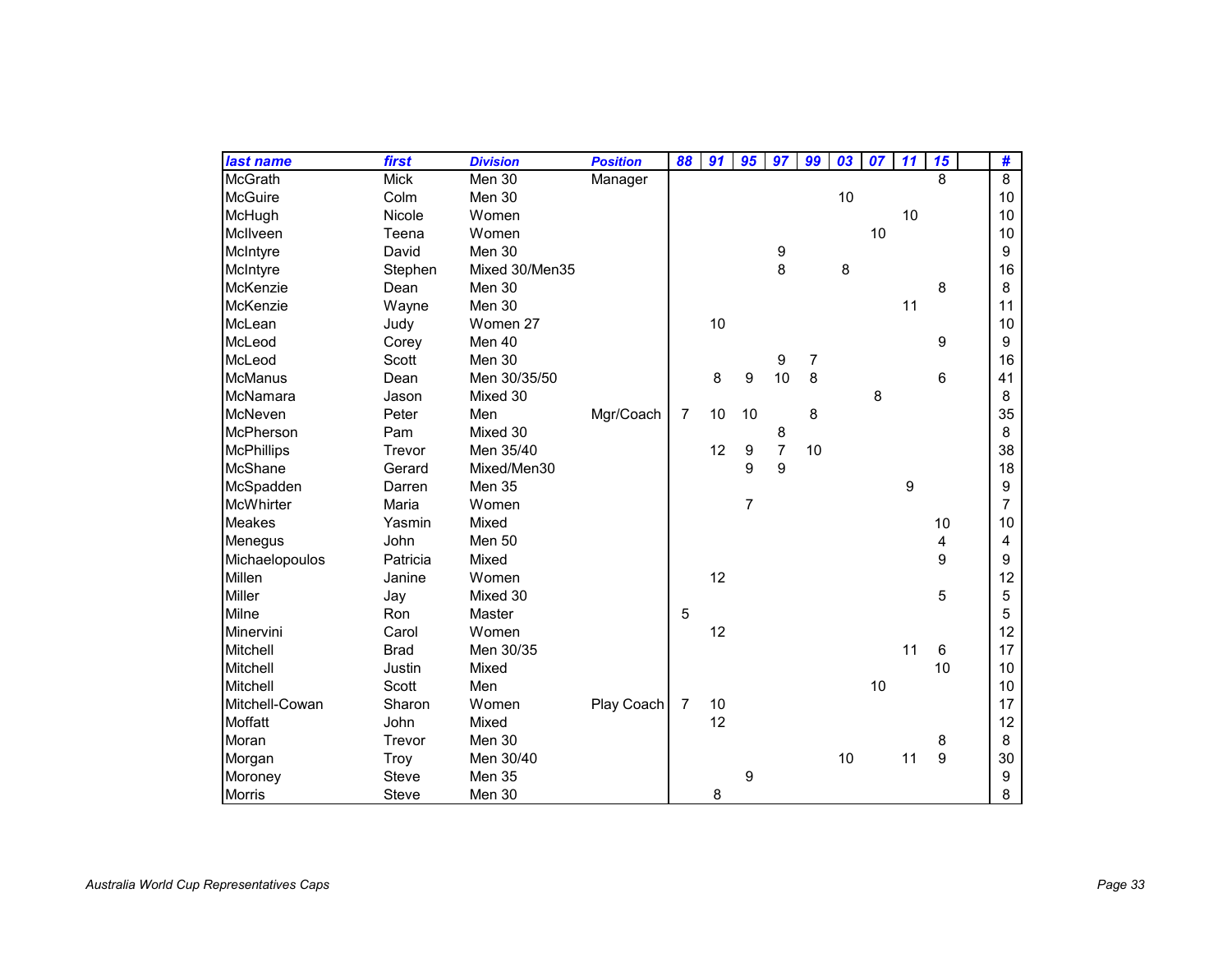| last name       | first         | <b>Division</b> | <b>Position</b> | 88             | 91 | 95             | 97 | 99 | 03 | 07             | 11 | 15             | #              |
|-----------------|---------------|-----------------|-----------------|----------------|----|----------------|----|----|----|----------------|----|----------------|----------------|
| Morrison        | <b>Bernie</b> | Mixed           | AC/ Coach       |                |    | 9              |    |    |    |                | 11 |                | 20             |
| Mortimer        | Elin          | Mixed           |                 |                |    |                |    |    |    |                |    | 10             | 10             |
| Moseley         | Kristie       | Women 27        |                 |                |    |                |    |    |    |                |    | 6              | 6              |
| Moss            | <b>Brian</b>  | Men 30          | Manager         |                | 8  |                |    |    |    |                |    |                | 8              |
| Moujalli        | John          | Men 35          |                 |                |    |                |    |    |    | $\overline{7}$ | 8  |                | 15             |
| Mounsey         | Annette       | Women 30        |                 |                |    | 10             | 9  | 10 |    |                |    |                | 29             |
| Moussa          | Michael       | Mixed           | Ass Ch          |                |    |                |    |    |    |                |    | 11             | 11             |
| Moylan          | <b>Ben</b>    | Men             |                 |                |    |                |    |    |    |                | 10 | 10             | 20             |
| Mueller         | Steven        | Men/Men30       |                 |                | 10 |                | 9  |    |    |                |    |                | 19             |
| Murphy          | Dean          | Men 30/40       |                 |                |    |                |    |    |    | 9              | 11 | 8              | 28             |
| Murphy          | Steve         | Men             |                 |                |    | 10             |    | 8  |    |                |    |                | 18             |
| Murphy (Clarke) | Renee         | Women           |                 |                |    | $\overline{7}$ |    | 9  | 10 |                |    |                | 26             |
| Nader           | Anthony       | Men 30          |                 |                |    |                |    |    |    |                | 11 |                | 11             |
| Nakhla          | Robert        | Men             |                 |                |    |                |    |    |    |                |    | 10             | 10             |
| Nash            | Sarah         | Mixed 30        |                 |                |    |                |    |    |    |                |    | 5              | 5              |
| Neal            | Lisa          | Women           |                 | $\overline{7}$ |    |                |    |    |    |                |    |                | $\overline{7}$ |
| Neilsen         | Rosemary      | Mixed           |                 |                | 12 |                |    |    |    |                |    |                | 12             |
| Neumann         | Geoff         | Mixed           |                 | $\overline{7}$ |    |                |    |    |    |                |    |                | $\overline{7}$ |
| Newham          | David         | Men 30          |                 |                |    | 8              |    |    |    |                |    |                | 8              |
| Newman          | Greg          | Men 30          | AC/ Coach       |                | 8  | 8              |    |    |    |                |    |                | 16             |
| Newman          | Kim           | Women 30        | Manager         |                |    | 10             |    |    |    |                |    |                | 10             |
| <b>Newton</b>   | Deb           | Mixed 30        | Manager         |                |    |                | 8  |    |    |                |    |                | 8              |
| <b>Nicholls</b> | Cameron       | Mixed           |                 |                |    |                |    |    |    |                |    | 11             | 11             |
| Nicholls        | Craig         | Mixed 30        |                 |                |    |                |    | 10 |    |                |    |                | 10             |
| Noble           | Des           | Men 30          | Coach           |                | 8  |                |    |    |    |                |    |                | 8              |
| Nolan           | Dave          | Men             | Ass Ch          |                |    |                |    |    |    |                |    | 11             | 11             |
| Norford         | Debbie        | Women           |                 | $\overline{7}$ | 12 |                |    |    |    |                |    |                | 19             |
| Norford         | Mark          | Mixed           |                 |                | 12 |                |    |    |    |                |    |                | 12             |
| Norman          | Greg          | Men/Men 35/40   |                 | 7              | 12 | $\,8\,$        |    |    |    |                |    |                | 27             |
| Norman          | Kerry         | Women/Wom30     | PI/AC/Ch        | $\overline{7}$ |    | 10             | 9  | 19 | 10 | 10             | 11 |                | 76             |
| Norman          | Peter         | Men             |                 |                |    |                |    |    |    |                |    | 10             | 10             |
| Northey         | Murray        | Men 35          | Manager         |                |    |                |    |    |    |                |    | $\overline{7}$ | $\overline{7}$ |
| Notley          | Scott         | Men/Men30       |                 | 7              | 10 | 10             | 9  | 8  |    |                |    |                | 44             |
| Nowotny         | Kurt          | Mixed           |                 |                |    |                |    |    | 8  |                |    |                | 8              |
| Nugent          | Tracey        | Women 30        |                 |                |    |                |    | 10 |    |                |    |                | 10             |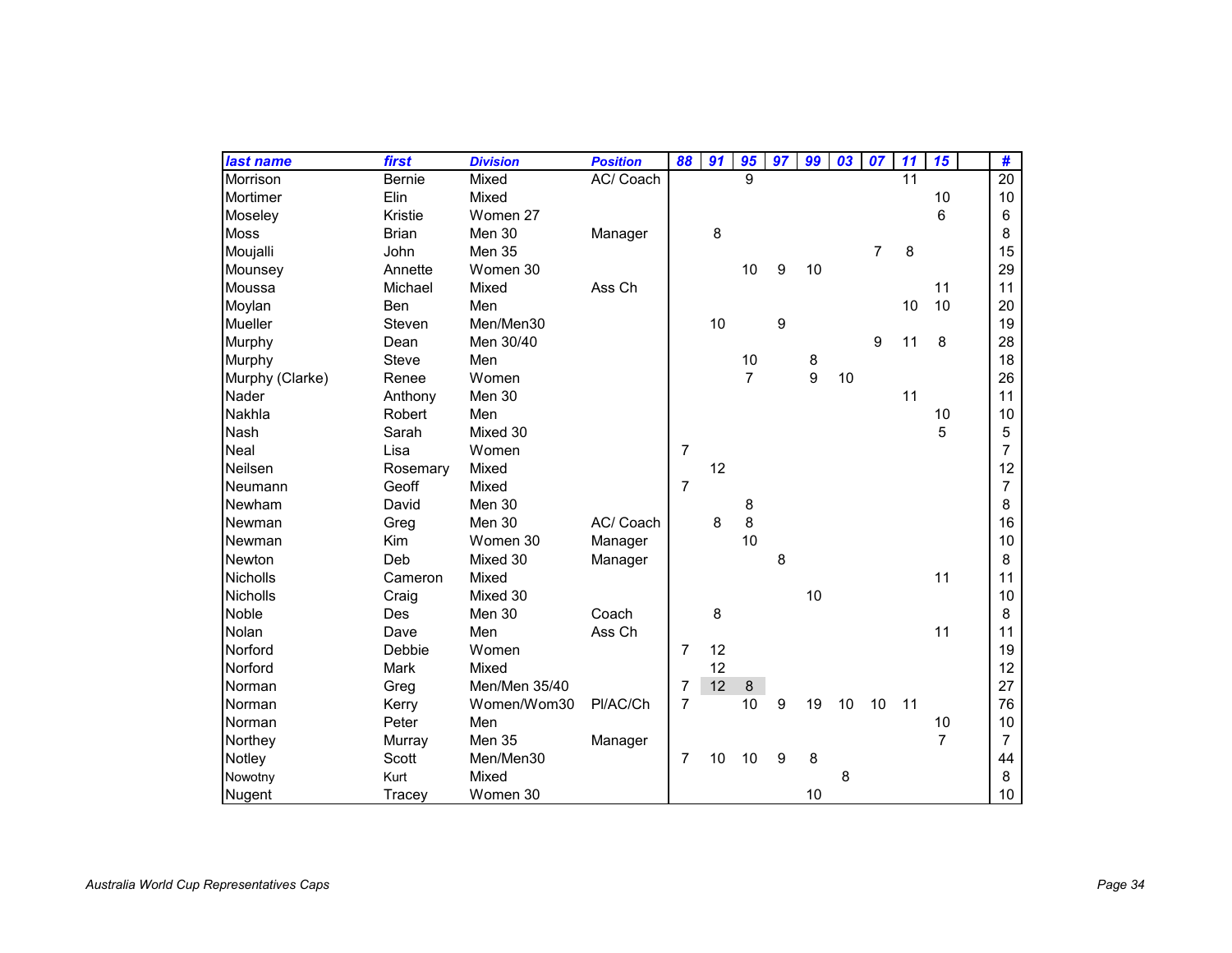| last name  | first          | <b>Division</b>    | <b>Position</b> | 88             | 91 | 95 | 97           | 99             | 03 | 07             | 11               | 15             | #               |
|------------|----------------|--------------------|-----------------|----------------|----|----|--------------|----------------|----|----------------|------------------|----------------|-----------------|
| O'Brien    | Kathy          | Mixed/Wom30        | Mgr/AC          |                |    | 9  | $\mathbf{Q}$ | 10             |    |                |                  |                | $\overline{28}$ |
| O'Brien    | Sandi          | Women 30           |                 |                |    | 10 |              |                |    |                |                  |                | $10$            |
| O'Connor   | Donna          | <b>Women 27/30</b> |                 |                | 10 | 10 |              |                |    |                |                  |                | 20              |
| O'Keefe    | Alicia         | Women              |                 |                | 12 |    |              |                |    |                |                  |                | 12              |
| O'Keeffe   | Gerard         | Men 30/40          |                 |                |    |    |              |                | 10 |                |                  | 9              | 19              |
| Oldham     | Paulette       | Women              |                 |                | 12 |    |              |                |    |                |                  |                | 12              |
| Opie       | Leah           | Mixed              |                 |                |    |    |              |                |    |                |                  | 8              | 8               |
| O'Reilly   | Darren         | Men 30             |                 |                |    |    |              | $\overline{7}$ |    |                |                  |                | $\overline{7}$  |
| O'Riley    | Dale           | Men 30             |                 |                |    |    | 9            |                |    |                |                  |                | 9               |
| Ornelas    | Jorge          | Men 35             |                 |                |    |    |              |                |    | $\overline{7}$ |                  |                | $\overline{7}$  |
| O'Shanessy | <b>Brenton</b> | Men                |                 |                |    |    |              | 8              |    |                |                  |                | 8               |
| Otway      | Karen          | Mixed 30           |                 |                |    |    |              | 10             |    |                |                  |                | 10              |
| Page       | <b>Barrie</b>  | Men 30             |                 |                | 8  |    |              |                |    |                |                  |                | 8               |
| Palau      | Jonathan       | Men                |                 |                |    |    |              |                |    |                | 9                | 10             | 19              |
| Pashley    | Jeff           | Men                |                 | $\overline{7}$ |    |    |              |                |    |                |                  |                | $\overline{7}$  |
| Paterson   | Linda          | Women 30           |                 |                |    |    | 9            |                |    |                |                  |                | 9               |
| Patman     | Michael        | Men 35             |                 |                |    |    |              |                |    |                | $\overline{7}$   |                | $\overline{7}$  |
| Pearl      | Cathy          | Women 30           |                 |                |    | 10 |              |                |    |                |                  |                | 10              |
| Peattie    | Laura          | Women              |                 |                |    |    |              |                |    |                |                  | 10             | 10              |
| Peattie    | Sarah          | Mixed              |                 |                |    |    |              |                |    |                | 8                |                | 8               |
| Percy      | Leah           | Women              |                 |                |    |    |              |                |    |                |                  | $\overline{7}$ | $\overline{7}$  |
| Pierce     | Craig          | Men                |                 |                | 10 | 10 |              | 8              |    |                |                  |                | 28              |
| Pierce     | Scott          | Men 30             |                 |                |    |    |              | $\overline{7}$ |    |                |                  |                | $\overline{7}$  |
| Pitfield   | Melissa        | Mixed/Woman        |                 |                |    | 9  |              | 9              |    | 10             |                  |                | 28              |
| Pollock    | Ryan           | Mixed/Men 30       |                 |                |    |    |              |                |    |                | 10               | 8              | 18              |
| Powell     | <b>Brent</b>   | Mixed/Men 35       |                 |                |    |    |              |                | 8  |                |                  | 6              | 14              |
| Powell     | Jason          | Men 35             |                 |                |    |    |              |                |    |                | $\boldsymbol{9}$ |                | 9               |
| Prasad     | Rohit          | Mixed/Mix 30       |                 |                |    |    |              |                |    |                | 11               | 6              | 17              |
| Pratt      | Rod            | Master             |                 | 5              |    |    |              |                |    |                |                  |                | 5               |
| Prince     | Scott          | Men 30             |                 |                |    |    |              |                |    |                |                  | 8              | 8               |
| Prowse     | Matthew        | Men                |                 |                |    |    |              |                |    |                | 10               | 10             | 20              |
| Pugliese   | <b>Ross</b>    | <b>Men 35</b>      | Ass Ch          |                |    |    |              |                |    |                | 9                |                | 9               |
| Purdy      | Anne           | Mixed              |                 | $\overline{7}$ |    |    |              |                |    |                |                  |                | $\overline{7}$  |
| Quince     | Kirsty         | Women              |                 |                |    |    |              |                |    |                | 10               |                | 10              |
| Quinlan    | Ashleigh       | Women              |                 |                |    |    |              |                |    |                |                  | 9              | 9               |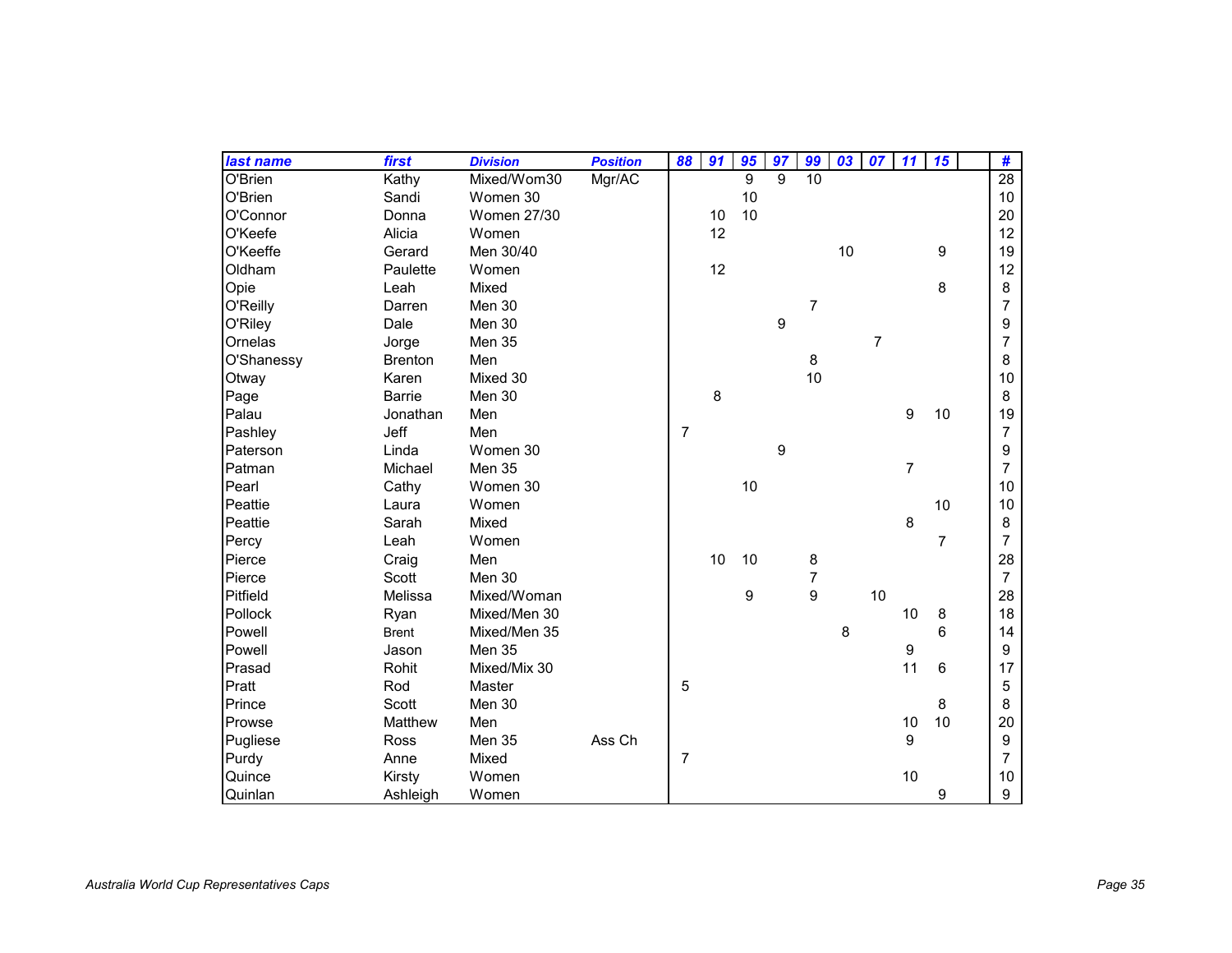| last name       | first        | <b>Division</b> | <b>Position</b> | 88             | 91 | 95 | 97             | 99             | 03             | 07             | 11               | 15 | #               |
|-----------------|--------------|-----------------|-----------------|----------------|----|----|----------------|----------------|----------------|----------------|------------------|----|-----------------|
| Quirk           | Alicia       | Women           |                 |                |    |    |                |                |                |                | 11               |    | $\overline{11}$ |
| Raper           | Dave         | Men 35          |                 |                |    |    |                |                |                | $\overline{7}$ |                  |    | 7               |
| Reid            | Andy         | Men 35          |                 |                |    |    |                | 8              |                |                |                  |    | 8               |
| Rey             | Sebe         | Mixed           |                 |                |    |    |                |                |                |                |                  | 8  | 8               |
| Reynolds        | Warren       | Men             |                 | $\overline{7}$ |    |    |                |                |                |                |                  |    | 7               |
| <b>Richards</b> | Glenn        | Men 30          |                 |                | 8  |    |                |                |                |                |                  |    | 8               |
| Ridder          | Paul         | Men 40          |                 |                |    |    |                |                |                | 6              |                  |    | 6               |
| Rigby           | Shane        | Men             |                 |                | 10 | 10 |                |                |                |                |                  |    | 20              |
| Ring            | Cathy        | Mixed 30        |                 |                |    |    |                |                |                | 8              |                  |    | 8               |
| Roberts         | <b>Ben</b>   | Mixed           |                 |                |    |    |                |                |                | 12             |                  |    | 12              |
| Roberts         | David        | Men 30/40       |                 |                |    |    |                |                |                | 9              |                  | 9  | 18              |
| Roberts         | Stephen      | Mixed/Men       |                 |                |    |    |                |                | 8              | 12             | $\boldsymbol{9}$ | 10 | 39              |
| Robertson       | Juleen       | Women 30        |                 |                |    |    | 9              |                |                |                |                  |    | 9               |
| Robinson        | Ben          | Men/Mixed       |                 |                |    |    |                |                | 7              | 10             | 10               |    | 27              |
| Robinson        | Peter        | Men             | Ass Ch          |                |    |    |                |                |                | 10             |                  |    | 10              |
| Rodgers         | Samantha     | Women           |                 |                |    |    |                |                |                |                |                  | 10 | 10              |
| Rogers          | Graham       | Men             | Coach           | 7              |    |    |                |                |                |                |                  |    | $\overline{7}$  |
| Rogers          | lan          | Men             | Manager         |                | 10 | 10 |                | 8              |                |                |                  |    | 28              |
| Rogers          | Ken          | Master          |                 | 5              |    |    |                |                |                |                |                  |    | 5               |
| Rogers          | Tony         | Men 30          |                 |                |    |    |                | $\overline{7}$ |                |                |                  |    | $\overline{7}$  |
| Rogerson        | Hayley       | Mixed           |                 |                |    |    |                |                |                | 12             |                  |    | 12              |
| Rogerson        | Peta         | Women           |                 |                |    |    |                |                |                | 10             | 10               | 10 | 30              |
| Rooney          | <b>Brian</b> | Master          | Coach           | 5              |    |    |                |                |                |                |                  |    | 5               |
| Rose            | Gary         | Men 35/Men      | Manager         |                |    |    | 10             | 8              | $\overline{7}$ | 10             | 11               | 11 | 57              |
| Rose (Maher)    | Gabby        | Women           |                 |                |    |    |                | 9              | 10             |                |                  |    | 19              |
| Roth            | Andrea       | Women30/Mix30   |                 |                |    | 10 |                | 10             |                |                |                  |    | 20              |
| Rovelli         | Swain        | Women           | Ass Ch          |                |    |    |                |                |                |                |                  | 10 | 10              |
| Ruscoe          | Mark         | Men 40          |                 |                |    |    | $\overline{7}$ |                |                |                |                  |    | $\overline{7}$  |
| Rushworth       | Daniel       | Men/Mix/Mix30   |                 |                |    |    |                |                |                | 10             | 9                | 6  | 25              |
| <b>Russ</b>     | Kerrie       | Women           |                 | 7              |    |    |                |                |                |                |                  |    | $\overline{7}$  |
| Russell         | Dean         | Mixed/Mix30     | Plyr/Ch/AC      | $\overline{7}$ | 12 |    | 8              | 8              | 8              | 10             | 11               |    | 64              |
| Russell         | Grant        | Men 30          |                 |                |    | 8  |                |                |                |                |                  |    | 8               |
| Russell         | Matthew      | Men 30          |                 |                |    |    |                |                | 10             | 9              |                  |    | 19              |
| Ryan            | Lenny        | Men 30/35/50    |                 |                |    | 8  | 9              | $\overline{7}$ | 8              | $\overline{7}$ | 8                | 5  | 52              |
| Ryan            | Tony         | Men 35          |                 |                |    |    | 10             | 8              |                |                |                  |    | 18              |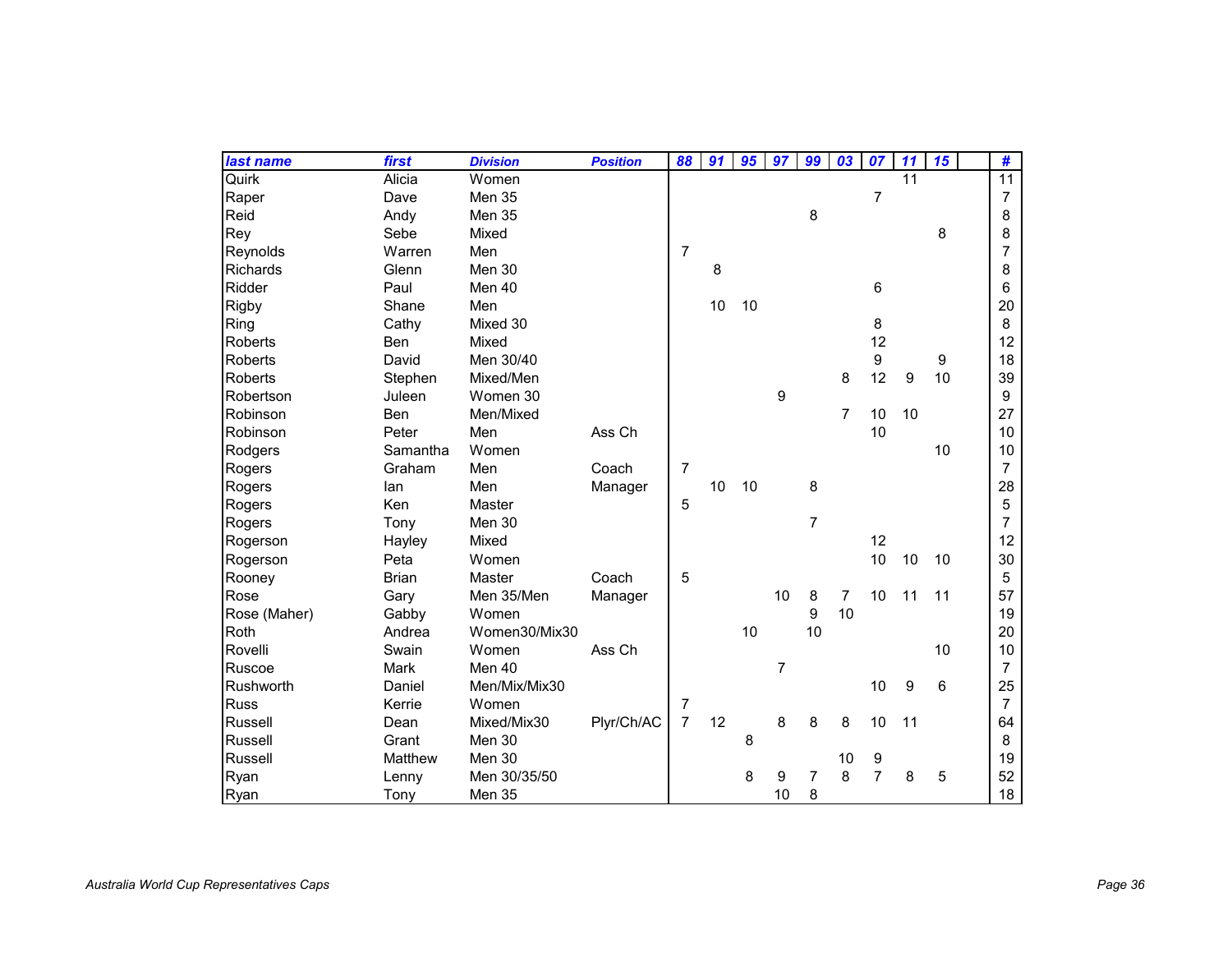| last name      | first       | <b>Division</b> | <b>Position</b> | 88             | 91 | 95             | 97             | 99 | 03             | 07 | 11 | 15 | #               |
|----------------|-------------|-----------------|-----------------|----------------|----|----------------|----------------|----|----------------|----|----|----|-----------------|
| Saldern        | Paul        | Men 40          |                 |                |    |                |                |    |                |    | 10 |    | $\overline{10}$ |
| Salisbury      | Meg         | Women           |                 | $\overline{7}$ |    |                |                |    |                |    |    |    | $\overline{7}$  |
| Salter         | Sue         | Men 35          | Manager         |                |    |                |                |    | 8              | 6  |    |    | 14              |
| Salvestro      | Wayne       | Men 40          |                 |                |    | 8              |                |    |                |    |    |    | 8               |
| Samin          | John        | Men 35/30/40/50 |                 |                |    |                |                | 8  | 10             | 6  | 11 | 6  | 41              |
| Sanders        | Peter       | Men 30          |                 |                |    |                |                |    | 10             | 9  |    |    | 19              |
| Satchell       | Alan        | Men             | Ass Ch          |                | 10 |                |                |    |                |    |    |    | 10              |
| Scharer        | Craig       | Men 40          |                 |                |    |                |                |    |                |    |    | 8  | 8               |
| Schweitzer     | Joe         | Men 40/50       | Ass Ch          |                |    |                |                |    |                |    | 11 | 6  | 17              |
| Scott          | Marc        | Men/M35         |                 | $\overline{7}$ | 8  | 9              |                |    |                |    |    |    | 24              |
| Sedgman        | Donna       | Women 27        |                 |                | 10 |                |                |    |                |    |    |    | 10              |
| Sewter         | Tanya       | Women           |                 |                |    | $\overline{7}$ |                |    |                |    |    |    | 7               |
| Sfier          | Paul        | Men             | Ass Ch          |                |    |                |                |    |                |    | 11 | 11 | 22              |
| Sharman        | Fran        | Women 30        |                 |                |    |                | 9              |    |                |    |    |    | 9               |
| Sharman        | Steve       | Mixed           | Coach           | $\overline{7}$ | 12 |                |                |    |                |    |    |    | 19              |
| Sharpe         | Melissa     | Mixed 30        |                 |                |    |                |                |    |                |    |    | 7  | $\overline{7}$  |
| Shaw           | Jessica     | Women           |                 |                |    |                |                |    |                |    | 8  |    | 8               |
| Shefford       | Peter       | Men 40          | Ass Ch          |                |    |                |                |    |                |    |    | 9  | 9               |
| Shelley        | Darren      | Men/Mixed       |                 |                | 10 | 9              |                |    |                |    |    |    | 19              |
| Sherman        | <b>Jeff</b> | Men 30/Mix30    |                 |                |    | 8              | 9              | 10 |                |    |    |    | 27              |
| Shuker         | Gavin       | Mixed/Men/Men30 |                 |                |    |                |                | 8  | $\overline{7}$ | 10 | 11 | 8  | 44              |
| Simmons        | Garry       | Mixed/Men35     |                 | $\overline{7}$ |    |                | 10             |    |                |    |    |    | 17              |
| Simpson        | Tracey      | Women 30        |                 |                |    | 10             | 9              | 10 |                |    |    |    | 29              |
| Sinclair-Smith | Robert      | Men 40          |                 |                |    |                |                |    |                |    | 11 |    | 11              |
| Singh          | John        | Men 40/30       | Mgr/AC/Coach    |                |    |                | $\overline{7}$ | 10 |                | 6  | 11 | 8  | 42              |
| Singh          | Michael     | Mixed           |                 |                |    |                |                |    |                |    |    | 9  | 9               |
| Slavin         | Craig       | Mixed 30        |                 |                |    |                |                |    |                | 8  |    |    | 8               |
| Smith          | Amy         | Mixed 30        |                 |                |    |                |                |    |                |    | 10 |    | 10              |
| Smith          | Ben         | Men 30          |                 |                |    |                |                |    |                | 9  |    |    | 9               |
| Smith          | Holly       | Mixed 30        |                 |                |    |                |                |    |                |    | 10 |    | 10              |
| Smith          | Justine     | Women/Mixed     |                 |                |    | $\overline{7}$ |                | 8  |                |    |    |    | 15              |
| Smith          | Karen       | Women           |                 | $\overline{7}$ | 12 |                |                |    |                |    |    |    | 19              |
| Smith          | Kellie      | Women           |                 |                | 12 |                |                |    |                |    |    |    | 12              |
| Sommerville    | Ray         | Men             |                 |                | 10 |                |                |    |                |    |    |    | 10              |
| Sonda          | Garry       | Men/Men 30      |                 |                |    |                |                |    | $\overline{7}$ | 10 | 11 | 8  | 36              |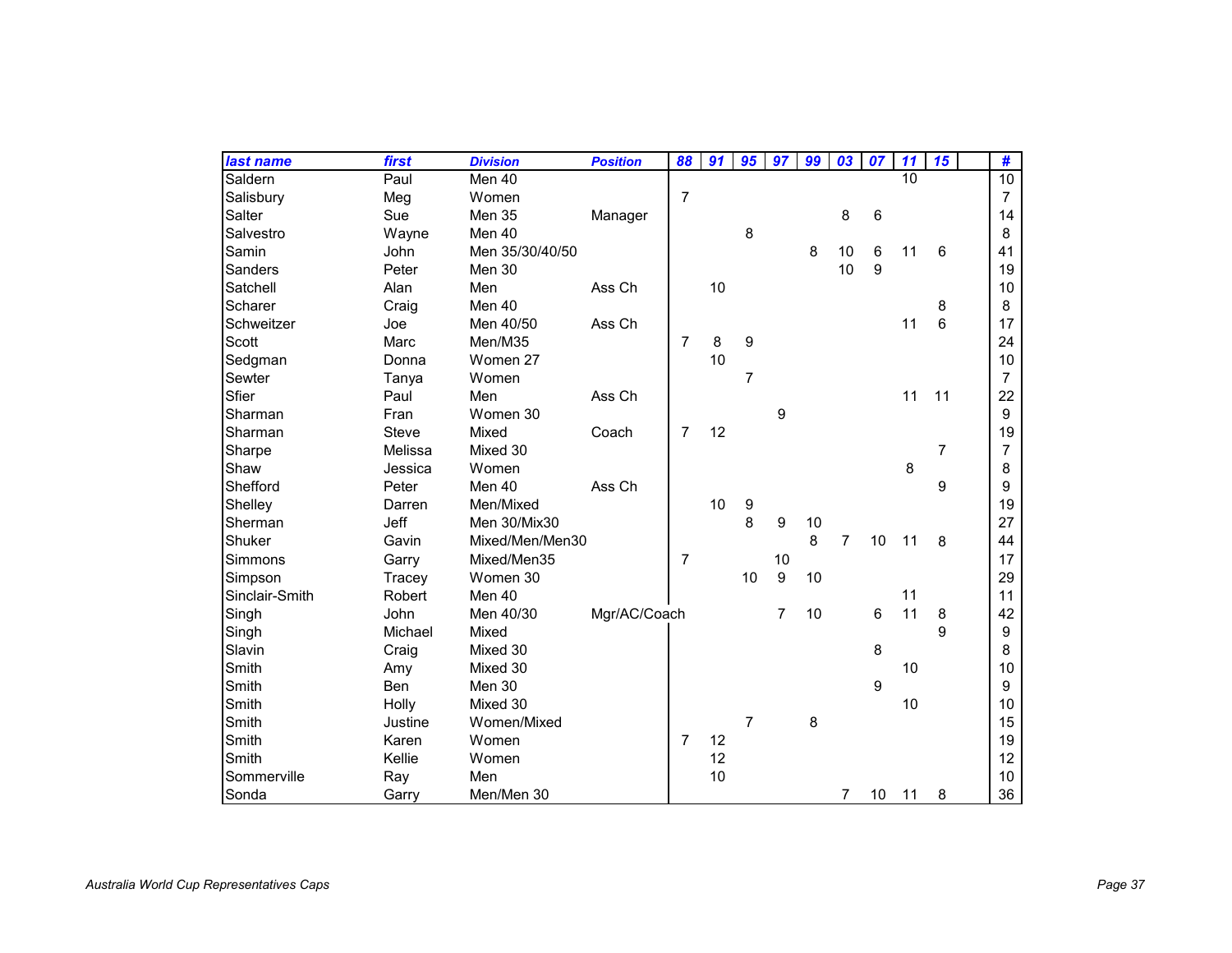| last name           | first       | <b>Division</b> | <b>Position</b> | 88             | 91 | 95 | 97 | 99 | 03             | 07 | 11 | 15 | #                |
|---------------------|-------------|-----------------|-----------------|----------------|----|----|----|----|----------------|----|----|----|------------------|
| Sonda               | Maria       | Women30/Mix30   |                 |                |    | 10 |    | 10 |                |    |    |    | 20               |
| Sorrensen           | Stephanie   | Mixed           |                 |                |    |    |    |    |                | 12 |    |    | 12               |
| Spacie              | Sarah       | Mixed/Women     |                 |                |    |    |    |    |                |    | 9  | 10 | 19               |
| Sparke              | Joshua      | Mixed 30        |                 |                |    |    |    |    |                |    | 9  | 6  | 15               |
| Sparks              | Michael     | Mixed/Veterans  | AC/ Coach       | $\overline{7}$ |    | 8  |    |    |                |    |    |    | 15               |
| Springfield         | Dean        | Mixed           |                 |                |    |    |    |    |                |    |    | 10 | 10               |
| Squires             | <b>Brad</b> | Men 40          |                 |                |    |    |    |    |                |    | 10 |    | 10               |
| Staff               | Kerry       | Women 27        |                 |                | 10 |    |    |    |                |    |    |    | 10               |
| Stampa              | Frank       | Men 40          |                 |                |    |    |    | 10 |                |    |    |    | 10               |
| Stanley             | lan         | Men             | AC/ Coach       |                |    |    |    | 8  | 7              |    |    |    | 15               |
| Stanley             | Nikki       | Women 27        |                 |                |    |    |    |    |                |    |    | 5  | 5                |
| Stanton             | Jason       | Mixed           |                 |                |    |    |    |    | 8              | 10 |    |    | 18               |
| Stanton             | Matthew     | Men 35          |                 |                |    |    |    |    |                |    | 9  | 6  | 15               |
| Staunton            | Kathy       | Mixed           |                 |                | 12 |    |    |    |                |    |    |    | 12               |
| <b>Steele</b>       | Mary        | Mixed/Women     |                 |                |    |    |    |    |                | 12 | 10 |    | 22               |
| Steinhardt          | Deborah     | Mixed 30        |                 |                |    |    |    |    |                |    | 9  |    | $\boldsymbol{9}$ |
| Stoddart            | Peter       | Men             |                 |                |    |    |    |    | 7              | 10 |    |    | 17               |
| Stowe               | Jamie       | Men             |                 |                |    |    |    |    | $\overline{7}$ | 10 | 10 |    | 27               |
| Strahan             | Trevor      | Men 40          |                 |                |    |    |    |    |                | 6  |    |    | 6                |
| <b>Strasser</b>     | Kerry       | Women 30        |                 |                |    |    |    | 10 |                |    |    |    | 10               |
| Sue See             | Kimberley   | Women           |                 |                |    |    |    |    |                |    |    | 8  | 8                |
| Sutton              | Steve       | Mixed           |                 | 7              |    |    |    |    |                |    |    |    | 7                |
| Swain               | Darren      | Men 40          |                 |                |    |    |    |    |                |    |    | 8  | 8                |
| Szutowicz           | Jurgen      | Master          |                 | 5              |    |    |    |    |                |    |    |    | 5                |
| Tagliaferro         | Victor      | Men 30          |                 |                | 8  |    |    |    |                |    |    |    | 8                |
| Takchi              | Steven      | Men 30          |                 |                |    |    |    |    |                |    |    | 8  | 8                |
| Tandek (Winchester) | Claire      | Women           |                 |                |    |    |    |    |                | 10 |    |    | 10               |
| Tarlinton           | Chris       | Men 35          |                 |                |    |    |    |    |                |    |    | 6  | 6                |
| Tavo                | Rebecca     | Mixed/Women     |                 |                |    |    |    |    |                | 12 | 10 |    | 22               |
| Taylor              | Ashley      | Men 40          |                 |                |    |    |    |    |                | 6  |    |    | 6                |
| Taylor              | Christie    | Mixed 30        |                 |                |    |    |    |    |                |    | 10 |    | 10               |
| Taylor              | Dean        | Men 30/35       |                 |                |    |    |    |    |                | 9  |    | 5  | 14               |
| Taylor              | Gai         | Women/Wom30     |                 | $\overline{7}$ |    |    | 9  | 10 |                |    |    |    | 26               |
| Taylor              | Helen       | Women           |                 | 7              |    |    |    |    |                |    |    |    | $\overline{7}$   |
| Taylor              | John        | Women           | Ass Ch          | 7              |    |    |    |    |                |    |    |    | $\overline{7}$   |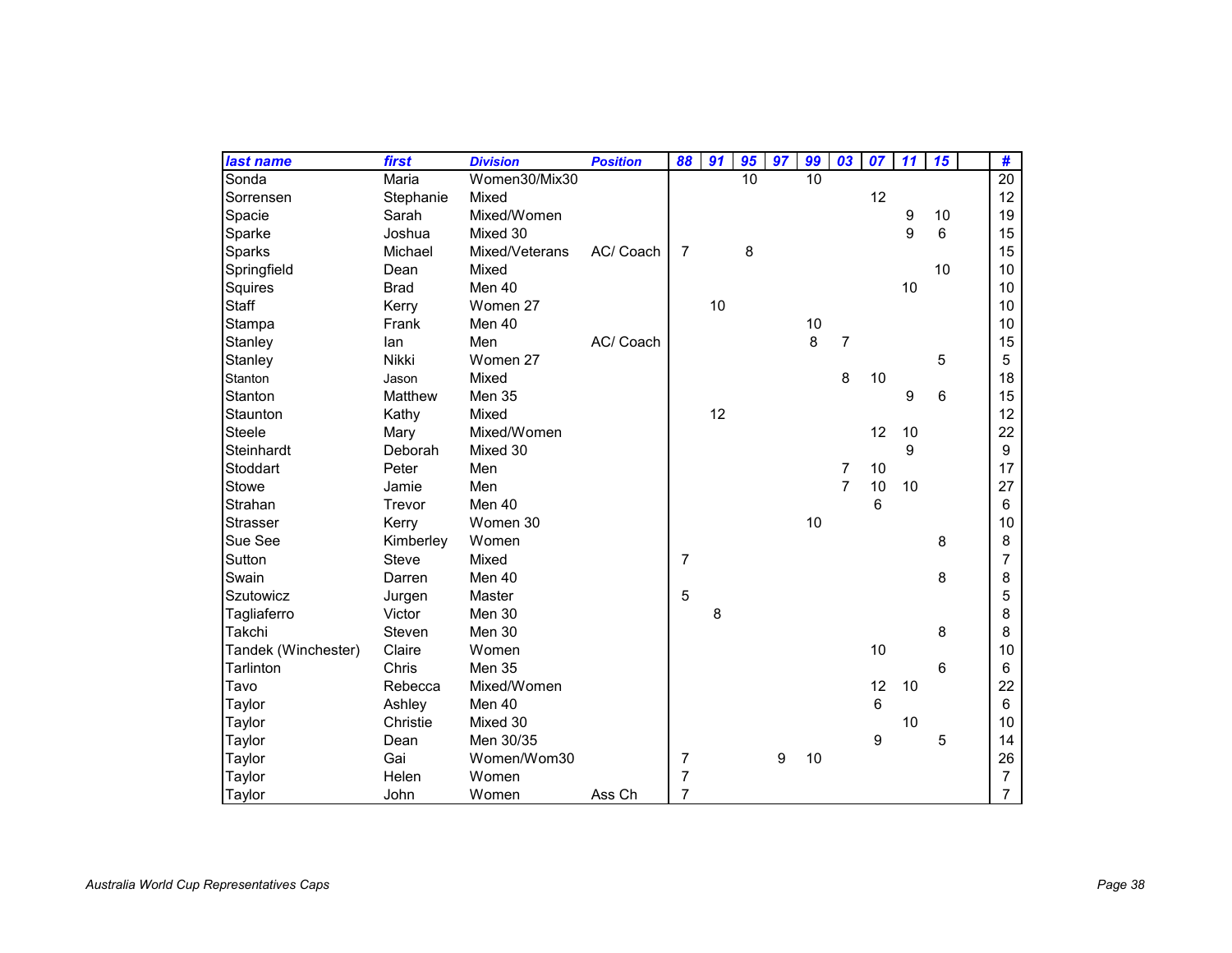| last name      | first       | <b>Division</b> | <b>Position</b> | 88             | 91 | 95             | 97             | 99 | 03 | 07             | 11 | 15             | #              |
|----------------|-------------|-----------------|-----------------|----------------|----|----------------|----------------|----|----|----------------|----|----------------|----------------|
| Taylor         | Michael     | Mixed 30/Men35  |                 |                |    |                | 8              | 8  |    |                |    |                | 16             |
| Thomas         | Craig       | Men 35          |                 |                |    |                | 10             |    |    |                |    |                | 10             |
| Thommason      | Paul        | <b>Men 35</b>   |                 |                |    |                |                |    |    | $\overline{7}$ |    |                | $\overline{7}$ |
| Thompson       | Cary        | Men 40          | Manager         |                |    |                |                |    |    |                | 11 |                | 11             |
| Thompson       | Dylan       | Mixed           |                 |                |    |                |                |    |    |                | 10 | 11             | 21             |
| Thompson       | Lee         | Men 35/Mix      | Coach           |                | 12 | 9              |                | 8  |    |                |    |                | 29             |
| Thorburn       | Janelle     | Women 30        |                 |                |    | 10             |                | 10 |    |                |    |                | 20             |
| Thorne         | Lauren      | Women 27        |                 |                |    |                |                |    |    |                |    | 5              | 5              |
| Thornton       | Selene      | Mixed           |                 |                |    |                |                |    |    | 12             |    |                | 12             |
| Thorogood      | Rodney      | Mixed           |                 |                | 12 |                |                |    |    |                |    |                | 12             |
| <b>Tibbits</b> | <b>Mark</b> | Mixed 30        |                 |                |    |                |                |    |    |                | 10 |                | 10             |
| Tipper         | Christine   | Mixed 30        |                 |                |    |                | 8              | 10 |    |                |    |                | 18             |
| Toby           | Jason       | Men 35          |                 |                |    |                |                |    |    |                | 9  |                | 9              |
| Tomlin         | Maree       | Mixed 30        | Manager         |                |    |                |                | 10 |    |                |    |                | 10             |
| Tong           | Peter       | Men 30          |                 |                |    |                |                |    | 10 |                |    |                | 10             |
| Toohey         | Gary        | Men/Men30       |                 | $\overline{7}$ |    | 8              | 9              | 7  |    |                |    |                | 31             |
| Toohey (Maher) | Katrina     | Women           |                 |                | 12 | $\overline{7}$ |                | 9  |    |                |    |                | 28             |
| Tope           | Chris       | Master          |                 | 5              |    |                |                |    |    |                |    |                | 5              |
| Tope           | Matthew     | Mixed/Men       |                 |                |    |                |                |    |    | 12             |    | 9              | 21             |
| Touma          | Trent       | Mixed           |                 |                |    |                |                |    |    |                |    | 6              | 6              |
| Trad           | Tony        | Mx30/Mx.Men     | AC/ Coach       |                |    |                |                | 10 | 8  | 10             | 11 | 11             | 50             |
| Tranberg       | John        | Men 35          |                 |                |    | 9              |                |    |    |                |    |                | 9              |
| Trenerry       | Keith       | Mixed           |                 | $\overline{7}$ |    |                |                |    |    |                |    |                | $\overline{7}$ |
| Tump           | Jarrod      | Mixed           |                 |                |    |                |                |    |    | 12             |    |                | 12             |
| Turner         | Erin        | Mixed           |                 |                |    |                |                | 8  |    |                |    |                | 8              |
| Vassalo        | Paula       | Women           |                 |                | 12 | $\overline{7}$ |                |    |    |                |    |                | 19             |
| Vickery        | Erin        | Women           |                 |                | 12 |                |                |    |    |                |    |                | 12             |
| Villaba        | Tim         | Men             |                 |                | 10 |                |                |    |    |                |    |                | 10             |
| Vincent        | Anita       | Mixed           |                 | $\overline{7}$ |    |                |                |    |    |                |    |                | $\overline{7}$ |
| Vincent        | Peter       | Men 35/40       | Play/AC/Ch      |                | 12 | 8              |                |    |    |                | 11 | 9              | 40             |
| Wakefield      | Gary        | Master          |                 | 5              |    |                |                |    |    |                |    |                | 5              |
| Wakely         | Kirstie     | Mixed 30        |                 |                |    |                |                |    |    |                | 10 | $\overline{7}$ | 17             |
| Wakely         | Manu        | Mixed 30        |                 |                |    |                |                |    |    | 8              | 8  | 6              | 22             |
| Walkerden      | John        | Men 40          |                 |                |    |                |                |    |    |                | 11 |                | 11             |
| Wall           | Ron         | Master/40       |                 | 5              | 12 | 8              | $\overline{7}$ | 10 |    |                |    |                | 42             |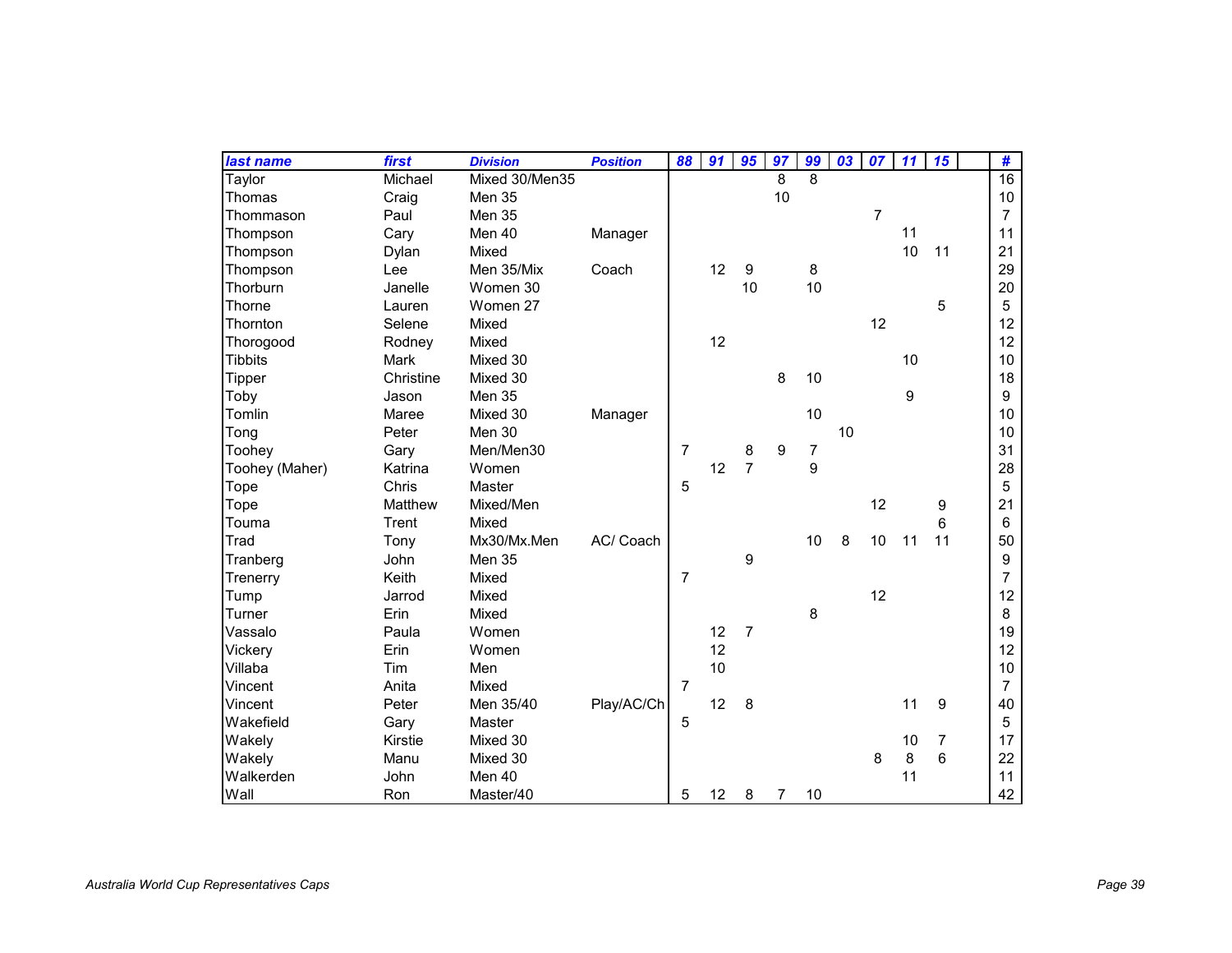| last name  | first      | <b>Division</b> | <b>Position</b> | 88 | 91 | 95             | 97             | 99 | 03             | 07 | 11 | 15             | #              |
|------------|------------|-----------------|-----------------|----|----|----------------|----------------|----|----------------|----|----|----------------|----------------|
| Walsh      | Carly      | Women 27        |                 |    |    |                |                |    |                |    |    | 5              | $\overline{5}$ |
| Walsh      | Jade       | Mixed           |                 |    |    |                |                |    | 8              |    |    |                | 8              |
| Walters    | Andrea     | Women           | Manager         |    |    |                |                |    | 10             | 12 |    |                | 22             |
| Wandl      | Lisa       | Women 30        |                 |    |    |                |                | 10 |                |    |    |                | 10             |
| Wandl      | Peter      | Men 35/40/50    |                 |    |    |                |                |    | 8              | 6  |    | 5              | 19             |
| Ward       | Dean       | Men 30          |                 |    | 8  |                |                |    |                |    |    |                | 8              |
| Ward       | Neil       | Men             |                 |    |    |                |                | 8  | $\overline{7}$ |    |    |                | 15             |
| Waring     | James      | Men 50          |                 |    |    |                |                |    |                |    |    | 4              | $\overline{4}$ |
| Warren     | Shannon    | Mixed 30/Men 35 |                 |    |    |                |                |    |                |    | 10 | $\overline{7}$ | 17             |
| Wastell    | Clynton    | Mixed 30        |                 |    |    |                |                |    |                | 8  |    |                | 8              |
| Watego     | Marikki    | Women           |                 |    |    |                |                |    |                |    |    | 10             | 10             |
| Watson     | Michael    | Mixed 30        |                 |    |    |                |                |    |                |    |    | 6              | 6              |
| Watt       | Courtney   | Women 27        | Manager         |    |    |                |                |    |                |    |    | 6              | 6              |
| Watts      | Allan      | Mixed 30        |                 |    |    |                |                |    |                | 8  |    |                | 8              |
| Way (Dec.) | Phil       | Men 40          |                 |    |    |                | $\overline{7}$ |    |                |    |    |                | $\overline{7}$ |
| Wecker     | Pam        | Women 27        |                 |    | 10 |                |                |    |                |    |    |                | 10             |
| Wesche     | Lynette    | Women 30        |                 |    |    |                | 9              |    |                |    |    |                | 9              |
| Wheatley   | Vicki      | Women 30        |                 |    |    |                |                | 10 |                |    |    |                | 10             |
| White      | <b>Bob</b> | Women           | Coach           | 7  |    |                |                |    |                |    |    |                | $\overline{7}$ |
| White      | George     | Men 40          |                 |    |    | 8              |                |    |                |    |    |                | 8              |
| Wigg       | Matthew    | Mixed 30        |                 |    |    |                |                |    |                |    | 9  |                | 9              |
| Wilbow     | Dean       | Mixed/Men 45    |                 |    |    |                |                |    | 8              |    |    | 6              | 14             |
| Williams   | Jenny      | Mixed           |                 |    |    | 9              |                |    |                |    |    |                | 9              |
| Williams   | Sharyn     | Women           |                 |    |    | $\overline{7}$ |                | 9  | 10             | 10 |    |                | 36             |
| Williamson | Tracey     | Mixed 30        |                 |    |    |                |                |    |                | 8  |    |                | 8              |
| Willoughby | Joel       | Men             |                 |    |    |                |                |    |                | 10 |    |                | 10             |
| Wilson     | Debbie     | Mixed 30        |                 |    |    |                |                |    |                | 8  |    |                | 8              |
| Wilson     | Joe        | Men 35          |                 |    |    | 9              |                |    |                |    |    |                | 9              |
| Wilson     | Ray        | Men 40          |                 |    |    | 8              | $\overline{7}$ |    |                |    |    |                | 15             |
| Winchester | Louise     | Women           |                 |    |    |                |                |    | 10             | 10 | 8  | $\overline{7}$ | 35             |
| Winder     | Roxy       | Women           |                 |    |    |                |                |    |                | 10 |    |                | 10             |
| Windsor    | Andrew     | Men 35          |                 |    |    |                |                |    |                |    | 9  |                | 9              |
| Withers    | Daniel     | Men             |                 |    |    |                |                |    |                |    | 10 | 9              | 19             |
| Witt       | Doug       | Men 40          |                 |    |    |                |                |    |                |    | 10 |                | 10             |
| Wong       | Nathan     | Mixed           |                 |    |    |                |                |    |                |    | 10 |                | 10             |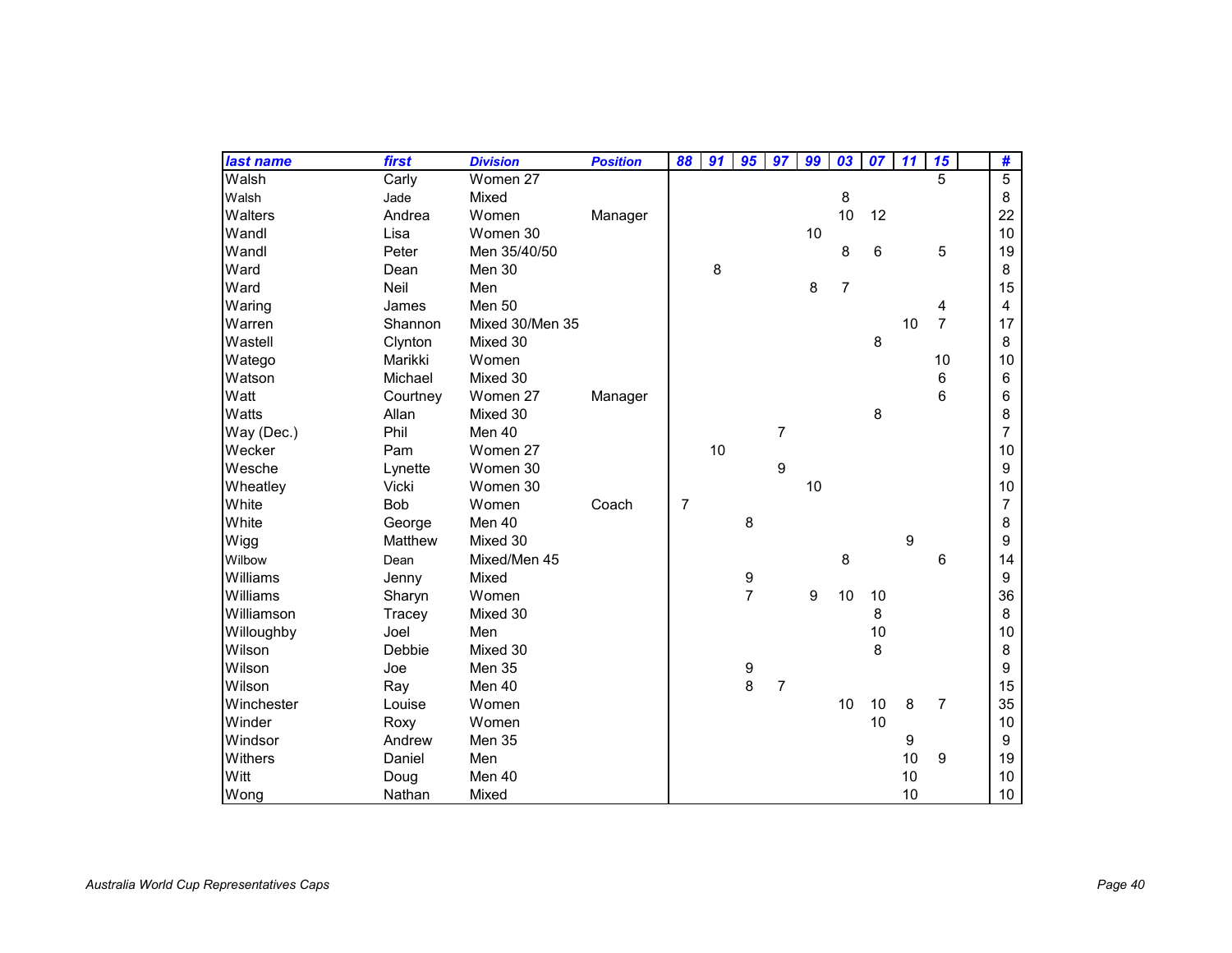| last name      | first        | <b>Division</b> | <b>Position</b> | 88 | 91 | 95 | 97 | 99 | 03 | U 1 |    | 15 | #  |
|----------------|--------------|-----------------|-----------------|----|----|----|----|----|----|-----|----|----|----|
| Wong           | Joanne       | Women           |                 | 7  | 12 |    |    |    |    |     |    |    | 19 |
| Woods          | Kelly        | Women           |                 |    |    |    |    |    | 10 | 10  |    |    | 20 |
| <b>Worters</b> | Dianne       | Women           | Manager         |    |    |    |    |    |    |     | 11 |    | 11 |
| Yabsley        | <b>Bob</b>   | Men 35          | Ass Ch          |    |    |    |    | 8  |    |     |    |    | 8  |
| Yates          | <b>Brett</b> | Mixed           |                 | 7  |    |    |    |    |    |     |    |    |    |
| Yiangou        | Andy         | Men/Men35       |                 |    | 8  | 9  |    |    |    |     |    |    | 24 |
| Young          | Greg         | Men 50          |                 |    |    |    |    |    |    |     |    | 5  | 5  |
| Zabielo        | Jason        | Men             |                 |    |    |    |    | 8  |    |     |    |    | 15 |
| Zalunardo      | Michael      | Men             |                 |    |    | 10 |    |    |    |     |    |    | 10 |
| Zanette        | David        | Men 30          |                 |    |    |    |    |    |    |     |    | 8  | 8  |
| Zaremski       | Cara         | Mixed           |                 |    |    |    |    |    |    |     |    | 11 | 11 |
| Ziade          | Anthony      | Men/Men 30      |                 |    |    |    |    |    |    | 10  | 9  | 8  | 27 |
|                |              |                 |                 |    |    |    |    |    |    |     |    |    |    |

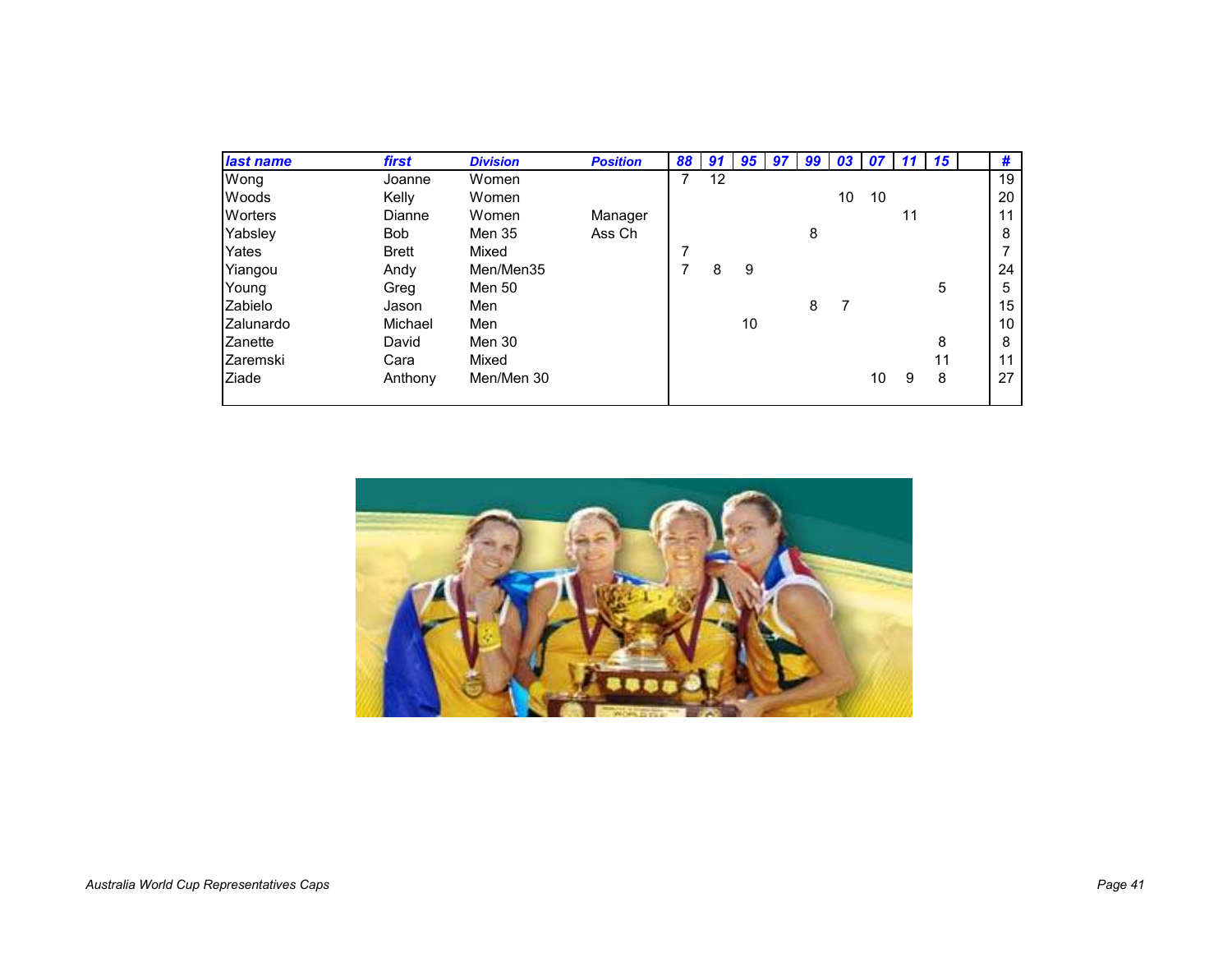# **AUSTRALIAN TEST REPRESENTATIVES CAPS**

| 1976 v New Zealand - Masters                             | 2009 v New Zealand - Men, Women, Mixed                                |
|----------------------------------------------------------|-----------------------------------------------------------------------|
| 1985 v New Zealand - Men, Men30                          | 2010 v New Zealand - Men, Women, Mixed                                |
| 1986 v New Zealand - Men, Women, Mixed, Men30            | 2010 v New Zealand - Men 30 /40 /45/ 50, Women 30                     |
| 1987 v Canada - Men, Women, Mixed, Masters               | 2012 v New Zealand - Men, Women, Mixed                                |
| 1988 v New Zealand & Canada - Men, Women, Mixed, Masters | 2013 v New Zealand - Men, Women, Mixed, Men/Women/Mixed 30, Men 40/50 |
| 1991 v New Zealand - Men, Women, Mixed, Men30, Men35     | 2014 v New Zealand - Men, Women, Mixed                                |
| 1993 v New Zealand - Men, Women, Mixed                   | 2016 v Japan - Men, Women                                             |
| 1995 v Japan & Great Britain - Mixed                     | 2016 v New Zealand - Men, Women, Mixed                                |
| 1997 v New Zealand - Men, Women, Mixed                   | 2017 v Japan - Men                                                    |
| 1998 v New Zealand - Men, Women, Mixed                   | 2017 v New Zealand - Men, Women, Mixed                                |
| 2001 v New Zealand - Men, Women, Mixed                   | 2017 v New Zealand - Men 30, 40, 50                                   |
| 2002 v New Zealand - Men, Women, Mixed                   | 2018 v New Zealand - Men, Women, Mixed                                |
|                                                          |                                                                       |

| <b>Leading Test Representatives</b> |                 |                     | <b>Position</b> | 76 85 86 87      |  | 88 | 91 | 93 | 95           |                   | 97 |             |              |   |   |   |                                             |   |   |   |   |                | 98   01   02   09   10   12   13   14   16   16   17   17   18 |       |    |
|-------------------------------------|-----------------|---------------------|-----------------|------------------|--|----|----|----|--------------|-------------------|----|-------------|--------------|---|---|---|---------------------------------------------|---|---|---|---|----------------|----------------------------------------------------------------|-------|----|
|                                     |                 |                     |                 | NZ NZ NZ Can Can |  |    |    |    | NZ NZ NZ Jap |                   |    |             |              |   |   |   | GB NZ NZ NZ NZ NZ NZ NZ NZ NZ NZ Jap NZ Jap |   |   |   |   |                |                                                                | NZ NZ | #  |
|                                     |                 |                     |                 |                  |  |    |    |    |              |                   |    |             |              |   |   |   |                                             |   |   |   |   |                |                                                                |       |    |
| Trad                                | Tony            | Mixed/Men           | Coach           |                  |  |    |    |    |              |                   |    |             | 3            | 3 | 3 | 3 | 3                                           | 3 | 3 | 2 | 3 | 2              | 3                                                              | -3    | 34 |
| Shuker                              | Gavin           | Mixed/Men/Men 30/40 |                 |                  |  |    |    |    |              | $3\quad 2\quad 3$ |    | 3           | $\mathbf{3}$ | 3 | 3 | 3 |                                             | 3 |   |   |   |                | 3                                                              |       | 29 |
| Sfeir                               | Paul            | Men                 | AC/Mgr*         |                  |  |    |    |    |              |                   |    |             |              |   | 3 | 3 | 3                                           | 3 | 3 | 2 | 3 | $\overline{2}$ | 3                                                              | 3     | 28 |
| Gyemore                             | Philip          | Men/Men30/Wom       | Play /AC        |                  |  |    |    |    |              |                   |    |             |              | 3 |   | 3 |                                             | 3 | 3 | 2 | 3 | $\mathfrak{p}$ | 3                                                              | 3     | 25 |
| Lovett                              | Michael         | Women/Mixed         | AC/Coach        |                  |  |    |    |    |              |                   |    |             |              |   | 3 | 3 | 3                                           | 3 | 3 |   | 3 |                | 3                                                              | 3     | 24 |
| Buckley                             | Scott           | Mixed/Men           |                 |                  |  |    |    |    |              |                   |    |             |              |   | 3 | 2 | 3                                           | 3 | 3 |   | 3 |                |                                                                | 3     | 24 |
| <b>Brierty</b>                      | Stuart          | Men                 |                 |                  |  |    |    |    |              |                   |    |             |              |   | 2 |   |                                             |   | 3 |   |   |                | 3                                                              | 2     | 24 |
| Moylan                              | Benjamin        | Mixed/Men           |                 |                  |  |    |    |    |              |                   |    |             |              |   | 3 | 3 | 3                                           | 2 |   |   | 3 | $\mathcal{P}$  | -3                                                             |       | 23 |
| Good                                | <b>Nicholas</b> | Men                 |                 |                  |  |    |    |    |              |                   |    |             |              |   |   | 3 | 3                                           |   | 3 |   | 3 |                | 3                                                              | 3     | 23 |
| Hennessey                           | Dylan           | Men                 |                 |                  |  |    |    |    |              |                   |    |             |              |   | 3 | 3 | 3                                           | 3 | 3 |   | 3 |                |                                                                | 3     | 22 |
| Prowse                              | Matthew         | Men                 |                 |                  |  |    |    |    |              |                   |    |             |              |   |   | 3 | 3                                           | 3 | 3 |   | 3 | $\mathbf 1$    | 3                                                              |       | 22 |
| Winchester                          | Louise          | Women               |                 |                  |  |    |    |    |              |                   |    |             | 3            | 3 | 3 | 3 | 3                                           | 3 | 3 |   |   |                |                                                                |       | 21 |
| <b>Bell</b>                         | Peter           | Women               | Coach           |                  |  |    |    |    |              |                   | 3  | $3^{\circ}$ | 3            | 3 |   |   | 3                                           | 3 | 3 |   |   |                |                                                                |       | 21 |
| Rose                                | Gary            | Men                 | Manager         |                  |  |    |    |    |              |                   |    |             | 2            | 3 | 3 | 3 | 3                                           | 3 | 3 |   |   |                |                                                                |       | 20 |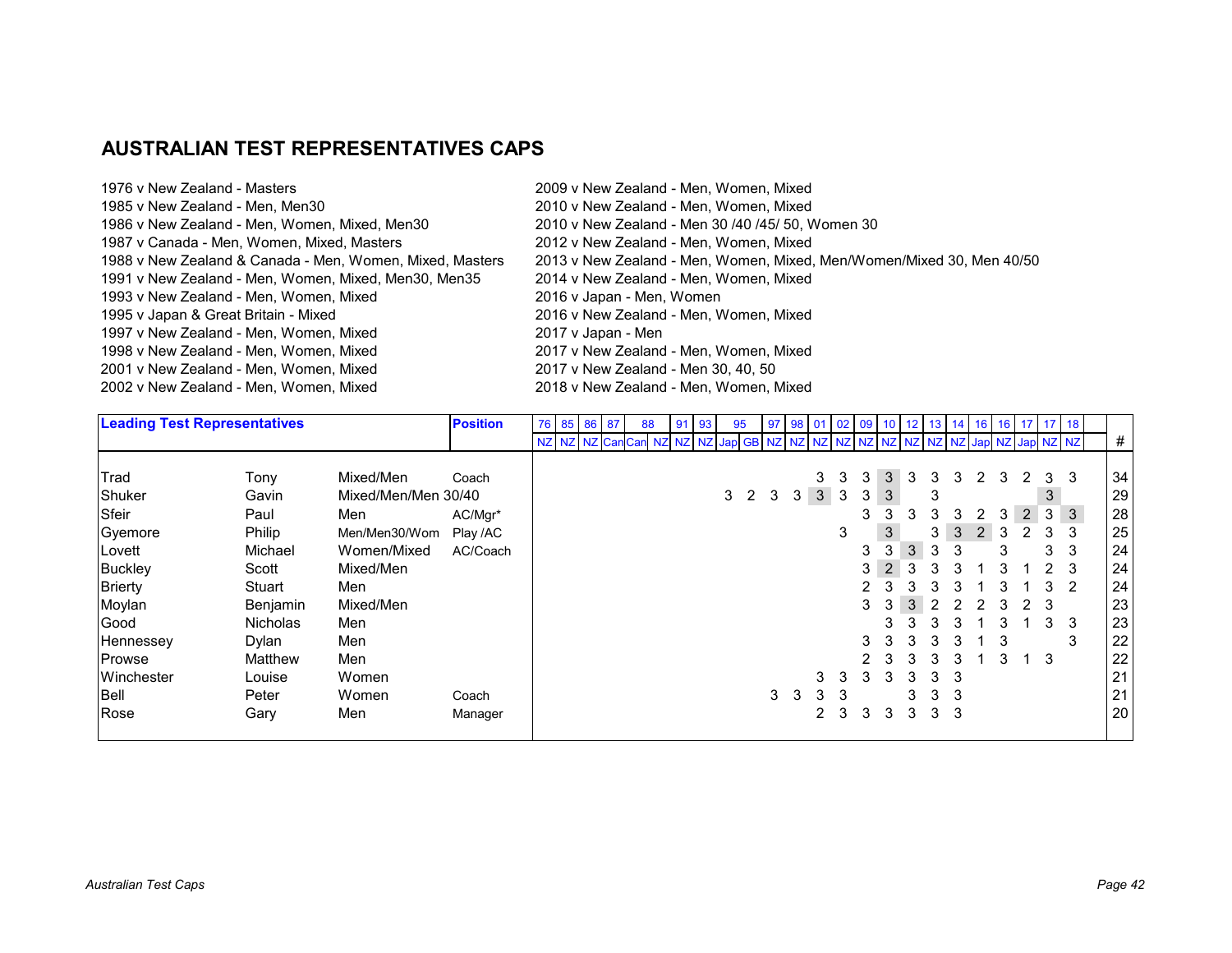| last              | first        | <b>Division</b> | <b>Position</b> | 76             | 85        | 86           | 87                  | 88             |                | 91             | 93        | 95  | 97                           | 98             | 01             | 02             | 09 | 10 <sup>1</sup> | 12        | 13                        | 16<br>14 | 16             |    | 17 <sup>1</sup> | 17 18 |                |                           |
|-------------------|--------------|-----------------|-----------------|----------------|-----------|--------------|---------------------|----------------|----------------|----------------|-----------|-----|------------------------------|----------------|----------------|----------------|----|-----------------|-----------|---------------------------|----------|----------------|----|-----------------|-------|----------------|---------------------------|
| name              | name         |                 |                 | NZ             | <b>NZ</b> | NZ           | Car                 | Can NZ         |                | <b>NZ</b>      | <b>NZ</b> | Jap | <b>NZ</b><br><b>GB</b>       | N <sub>7</sub> | NZ             | <b>NZ</b>      | NZ | <b>NZ</b>       | <b>NZ</b> | <b>NZ</b>                 | Jap      |                | NZ | Jap NZ          |       | <b>NZ</b>      | $\#$                      |
|                   |              |                 |                 |                |           |              |                     |                |                |                |           |     |                              |                |                |                |    |                 |           |                           |          |                |    |                 |       |                |                           |
| Adams             | Joey         | Masters         | Manager         | $\mathfrak{S}$ |           |              |                     |                |                |                |           |     |                              |                |                |                |    |                 |           |                           |          |                |    |                 |       |                | $\ensuremath{\mathsf{3}}$ |
| Addison           | Rachael      | Women           |                 |                |           |              |                     |                |                |                |           |     |                              |                |                |                | 3  |                 |           |                           |          |                |    |                 |       |                | $\ensuremath{\mathsf{3}}$ |
| Ager              | <b>Bruce</b> | Men 45/50       | Coach           |                |           |              |                     |                |                |                |           |     |                              |                |                |                |    | 3               |           | 3                         |          |                |    |                 |       |                | $\,6\,$                   |
| Ainsley           | Kathryn      | Mixed           |                 |                |           | $\mathbf{1}$ | $\mathbf{3}$        |                |                |                |           |     |                              |                |                |                |    |                 |           |                           |          |                |    |                 |       |                | 4                         |
| Aistrope          | Gayle        | Women 27        |                 |                |           |              |                     |                |                | 1              |           |     |                              |                |                |                |    |                 |           |                           |          |                |    |                 |       |                | $\mathbf{1}$              |
| Allen             | Melinda      | Mixed 30        |                 |                |           |              |                     |                |                |                |           |     |                              |                |                |                |    |                 |           | 3                         |          |                |    |                 |       |                | $\ensuremath{\mathsf{3}}$ |
| Amos              | David        | Men 50          | Manager         |                |           |              |                     |                |                |                |           |     |                              |                |                |                |    |                 |           | 3                         |          |                |    |                 | 3     |                | $\,6\,$                   |
| Anthony           | Jacqui       | Women           |                 |                |           |              | 3                   |                |                |                |           |     |                              |                |                |                |    |                 |           |                           |          |                |    |                 |       |                | $\ensuremath{\mathsf{3}}$ |
| Arnott            | Tracey       | Mixed           |                 |                |           |              | 3                   | $\mathbf{1}$   | $\overline{2}$ |                |           |     |                              |                |                |                |    |                 |           |                           |          |                |    |                 |       |                | $\,6\,$                   |
| Asford            | Ken          | Mixed           |                 |                |           | 1            |                     |                |                |                |           |     |                              |                |                |                |    |                 |           |                           |          |                |    |                 |       |                | $\sqrt{2}$                |
| Ashley            | Candice      | Mixed           |                 |                |           |              |                     |                |                |                |           |     |                              |                |                |                | 3  |                 |           |                           |          |                |    |                 |       |                | $\ensuremath{\mathsf{3}}$ |
| Auken             | Tarryn       | Women           |                 |                |           |              |                     |                |                |                |           |     |                              |                |                |                |    |                 |           |                           |          |                |    |                 |       | $\overline{2}$ | $\boldsymbol{2}$          |
| Ayoub             | Amir         | Men 50          |                 |                |           |              |                     |                |                |                |           |     |                              |                |                |                |    |                 |           | 3                         |          |                |    |                 | 3     |                | 6                         |
| Ayoub             | Sam          | Mixed/Men       | Ass Coach       |                |           |              | 3                   | $\overline{1}$ | $\overline{c}$ | $1 \quad 1$    |           |     |                              |                |                | 3 <sup>3</sup> |    |                 |           |                           |          |                |    |                 |       |                | 14                        |
| Azzopardi         | Charles      | <b>Masters</b>  |                 | 3              |           |              |                     |                |                |                |           |     |                              |                |                |                |    |                 |           |                           |          |                |    |                 |       |                | $\mathbf{3}$              |
| Baartz            | Don          | Men 50          |                 |                |           |              |                     |                |                |                |           |     |                              |                |                |                |    | 3               |           | $\mathbf{3}$              |          |                |    |                 |       |                | $\,6\,$                   |
| <b>Baartz</b>     | Michael      | Mixed           |                 |                |           |              |                     |                |                |                |           |     |                              |                |                |                |    | 3               |           |                           |          |                |    |                 |       |                | $\ensuremath{\mathsf{3}}$ |
| Bambury           | Wayne        | Men/Mixed       |                 |                |           |              |                     |                |                |                | 1         |     |                              | $\frac{3}{3}$  |                |                |    |                 |           |                           |          |                |    |                 |       |                | $\overline{\mathbf{4}}$   |
| Bambury (Teskera) | Nadina       | Mixed           |                 |                |           |              |                     |                |                |                |           |     |                              |                | $\mathsf 3$    | $\mathbf{3}$   |    |                 |           |                           |          |                |    |                 |       |                | $\boldsymbol{9}$          |
| <b>Banks</b>      | Karley       | Women           | Ass Coach       |                |           |              |                     |                |                |                |           |     |                              |                |                |                |    |                 |           | $\ensuremath{\mathsf{3}}$ |          |                |    |                 |       |                | $\ensuremath{\mathsf{3}}$ |
| <b>Barakat</b>    | Rob          | Men 40          |                 |                |           |              |                     |                |                |                |           |     |                              |                |                |                |    | 3               |           |                           |          |                |    |                 |       |                | $\ensuremath{\mathsf{3}}$ |
| <b>Barnwell</b>   | Lyle         | Men 40          | Manager         |                |           |              |                     |                |                |                |           |     |                              |                |                |                |    |                 |           | 3                         |          |                |    |                 | 3     |                | $\,6\,$                   |
| Baron             | Greg         | Men             |                 |                | 1         |              |                     |                |                |                |           |     |                              |                |                |                |    |                 |           |                           |          |                |    |                 |       |                | $\mathbf{1}$              |
| <b>Barr</b>       | Angela       | Mixed/Women     |                 |                |           |              |                     |                |                |                |           | 3   | 2 <sup>1</sup><br>$\bigodot$ |                | 3 <sup>1</sup> | $\mathbf{3}$   |    |                 |           |                           |          |                |    |                 |       |                | 12                        |
| <b>Barr</b>       | Catherine    | Women           |                 |                |           |              |                     |                |                |                |           |     | 3                            | 3              |                |                |    |                 |           |                           |          |                |    |                 |       |                | $\,6\,$                   |
| <b>Barrett</b>    | Barbra       | Mixed           | Manager         |                |           |              |                     |                |                | 1              |           |     |                              |                |                |                |    |                 |           |                           |          |                |    |                 |       |                | $\mathbf{1}$              |
| Barton            | Daniel       | Men             |                 |                |           |              |                     |                |                |                |           |     |                              |                |                |                |    |                 | 3         |                           |          | 2 <sub>3</sub> |    | 2 <sub>3</sub>  |       |                | 13                        |
| Barton            | Paul         | Men             |                 |                | 1         |              |                     |                |                |                |           |     |                              |                |                |                |    |                 |           |                           |          |                |    |                 |       |                | $\mathbf{1}$              |
| Basford           | Laura        | Women           |                 |                |           |              |                     | 1              | $\overline{c}$ |                |           |     |                              |                |                |                |    |                 |           |                           |          |                |    |                 |       |                | $\ensuremath{\mathsf{3}}$ |
| <b>Basile</b>     | Eddie        | Mixed/Men       |                 |                |           |              | $1 \quad 3 \quad 1$ |                |                | $\overline{c}$ |           |     |                              |                |                |                |    |                 |           |                           |          |                |    |                 |       |                | $\overline{7}$            |
| <b>Batchelor</b>  | Theresa      | Women 27        |                 |                |           |              |                     |                |                | 1              |           |     |                              |                |                |                |    |                 |           |                           |          |                |    |                 |       |                | $\mathbf{1}$              |
| <b>Beacroft</b>   | Craig        | Mixed 30        |                 |                |           |              |                     |                |                |                |           |     |                              |                |                |                |    |                 |           | 3                         |          |                |    |                 |       |                | $\ensuremath{\mathsf{3}}$ |
| <b>Beale</b>      | Graham       | Men             |                 |                |           |              | 3                   |                |                |                |           |     |                              |                |                |                |    |                 |           |                           |          |                |    |                 |       |                | $\ensuremath{\mathsf{3}}$ |
| <b>Beale</b>      | Shane        | Men 50          |                 |                |           |              |                     |                |                |                |           |     |                              |                |                |                |    |                 |           | 3                         |          |                |    |                 | 3     |                | $\,6\,$                   |
| Beauchamp         | Pat          | Men 30          |                 |                |           |              |                     |                |                |                |           |     |                              |                |                |                |    |                 |           |                           |          |                |    |                 |       |                |                           |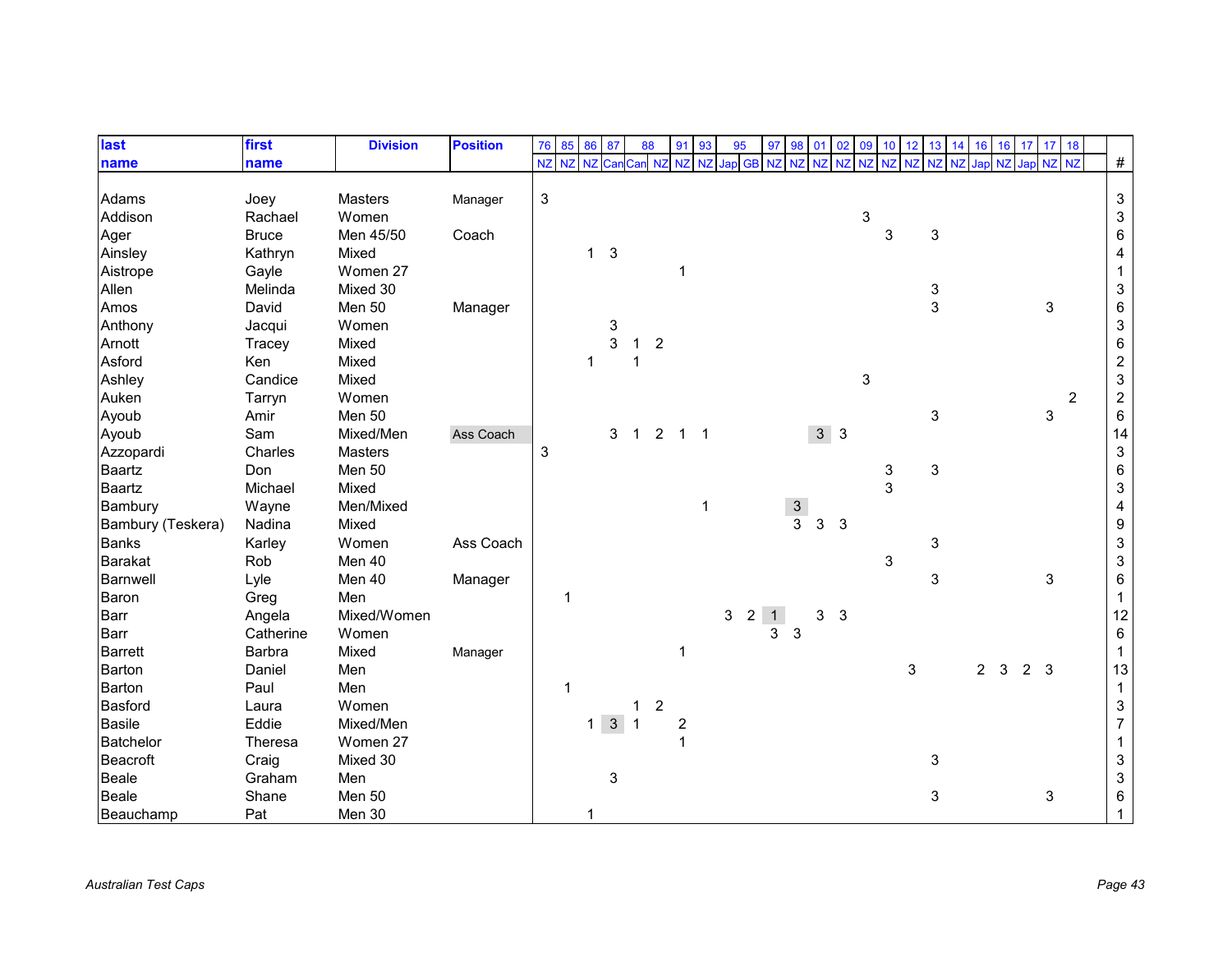| last            | first     | <b>Division</b> | <b>Position</b> | 76 | 85        | 86 87     |              | 88           |                | 91    | 93 | 95     | 97             | 98         | 01       | 02 | 09             | 10 <sup>°</sup> | 12             | 13             | 14                         | 16          | 16             | 17           | 17 18          |             |                           |
|-----------------|-----------|-----------------|-----------------|----|-----------|-----------|--------------|--------------|----------------|-------|----|--------|----------------|------------|----------|----|----------------|-----------------|----------------|----------------|----------------------------|-------------|----------------|--------------|----------------|-------------|---------------------------|
| name            | name      |                 |                 | NZ | <b>NZ</b> | <b>NZ</b> | Can          |              | <b>NZ</b>      | NZ NZ |    | Jap GB | <b>NZ</b>      |            | NZ NZ NZ |    | NZ             |                 | NZ NZ          | <b>NZ</b>      | <b>NZ</b>                  | <b>Jap</b>  | <b>N7</b>      | Jap NZ NZ    |                |             | $\#$                      |
| <b>Beck</b>     | Nicole    | Women           |                 |    |           |           |              |              |                |       |    |        |                |            |          |    |                |                 |                |                |                            |             |                |              |                |             | $\mathbf 1$               |
| Beeby           | Paul      | Master          |                 |    |           |           | $\mathbf{3}$ |              |                |       |    |        |                |            |          |    |                |                 |                |                |                            |             |                |              |                |             | $\ensuremath{\mathsf{3}}$ |
| <b>Behnke</b>   | Bob       | Men 50          |                 |    |           |           |              |              |                |       |    |        |                |            |          |    |                | 3               |                |                |                            |             |                |              |                |             | $\ensuremath{\mathsf{3}}$ |
| <b>Beitzel</b>  | Kathy     | Women 27        |                 |    |           |           |              |              |                |       |    |        |                |            |          |    |                |                 |                |                |                            |             |                |              |                |             | -1                        |
| Bell            | Peter     | Women           | Coach           |    |           |           |              |              |                |       |    |        | 3              | 3          | 3        | 3  |                |                 | 3              | 3              | $\mathbf{3}$               |             |                |              |                |             | 21                        |
| Belling         | Dianne    | Women           |                 |    |           |           |              | $\mathbf{1}$ | $\overline{2}$ |       |    |        |                |            |          |    |                |                 |                |                |                            |             |                |              |                |             | 3                         |
| Benbow          | Jayden    | Men/Mixed*      |                 |    |           |           |              |              |                |       |    |        |                |            |          |    |                |                 |                |                |                            | $\mathbf 1$ | 3              | $\mathbf{1}$ |                | $3\quad2$   | 10                        |
| <b>Benfield</b> | Chris     | Men 40          |                 |    |           |           |              |              |                |       |    |        |                |            |          |    |                |                 |                |                |                            |             |                |              | 3              |             | 3                         |
| <b>Berry</b>    | Judy      | Mixed           |                 |    |           |           |              |              |                |       |    |        |                |            |          |    |                |                 |                |                |                            |             |                |              |                |             |                           |
| <b>Bhullar</b>  | Jassy     | Men 40          | Ass Coach       |    |           |           |              |              |                |       |    |        |                |            |          |    |                |                 |                |                |                            |             |                |              | 3              |             | 3                         |
| Biddolph        | Debbie    | Mixed           |                 |    |           |           |              |              |                |       |    |        |                |            |          |    |                |                 |                |                |                            |             |                |              |                |             | -1                        |
| <b>Bird</b>     | Matt      | Men             |                 |    |           |           |              |              |                |       |    |        |                |            |          |    |                | 3               |                |                |                            |             |                |              |                |             | 3                         |
| <b>Bishop</b>   | Willie    | Men/Men 30      |                 |    |           |           |              |              |                |       |    |        |                |            |          |    |                |                 | 2              | 3              | $\overline{c}$             |             |                |              | 3 <sup>1</sup> |             | 10                        |
| <b>Biskup</b>   | Joe       | Men 40          |                 |    |           |           |              |              |                |       |    |        |                |            |          |    |                | 3               |                | 3              |                            |             |                |              |                |             | 6                         |
| <b>Black</b>    | Jamie     | Men             |                 |    |           |           |              |              |                |       |    |        |                |            |          |    |                |                 |                |                |                            |             |                |              |                |             |                           |
| Black (Gregory) | Stacey    | Mixed           |                 |    |           | 1         | 3            | $\mathbf{1}$ | $\overline{2}$ |       |    |        |                |            |          |    |                |                 |                |                |                            |             |                |              |                |             | 9                         |
| Blackwood       | James     | Mixed/Men       |                 |    |           |           |              |              |                |       |    |        |                |            |          |    |                |                 |                |                |                            |             | $\overline{2}$ | $\mathbf{1}$ |                | $3 \quad 3$ | 9                         |
| <b>Boland</b>   | Mark      | Men             |                 |    |           | 1         | 3            | $\mathbf{1}$ | $\overline{2}$ |       | 1  |        | 1              | $\sqrt{3}$ |          |    |                |                 |                |                |                            |             |                |              |                |             | 12                        |
| <b>Boland</b>   | Michelle  | Mixed           |                 |    |           |           |              |              |                |       |    |        |                |            |          |    |                |                 |                |                |                            |             |                |              |                |             | 1                         |
| <b>Boss</b>     | Kristin   | Mixed/Women     |                 |    |           |           |              |              |                |       |    |        |                |            |          |    |                | 1.              | 3 <sup>1</sup> | 3 <sub>3</sub> |                            |             |                |              |                |             | $10\,$                    |
| <b>Boston</b>   | Karon     | Women           | Manager         |    |           |           |              |              |                |       |    |        |                |            |          |    | 3              |                 |                |                |                            |             |                |              |                |             | $\sqrt{3}$                |
| Bourne          | Amanda    | Women 30        |                 |    |           |           |              |              |                |       |    |        |                |            |          |    |                | 3               |                |                |                            |             |                |              |                |             | $\mathsf 3$               |
| <b>Bowring</b>  | Andrea    | Women           |                 |    |           |           | 3            | $\mathbf{1}$ | $\overline{2}$ |       |    |        |                |            |          |    |                |                 |                |                |                            |             |                |              |                |             | 6                         |
| Brannighan      | Arthur    | <b>Masters</b>  |                 | 3  |           |           |              |              |                |       |    |        |                |            |          |    |                |                 |                |                |                            |             |                |              |                |             | 3                         |
| <b>Breaden</b>  | Karen     | Women 27        |                 |    |           |           |              |              |                |       |    |        |                |            |          |    |                |                 |                |                |                            |             |                |              |                |             |                           |
| <b>Brennan</b>  | Kristy    | Mixed           |                 |    |           |           |              |              |                |       |    |        |                |            |          |    |                |                 | $\overline{2}$ | $\mathbf{3}$   | $\overline{\phantom{0}}^2$ |             |                |              |                |             | $\overline{7}$            |
| Brennan         | Wayne     | Men 50          |                 |    |           |           |              |              |                |       |    |        |                |            |          |    |                | 3               |                |                |                            |             |                |              |                |             | 3                         |
| <b>Brierty</b>  | Stuart    | Men             |                 |    |           |           |              |              |                |       |    |        |                |            |          |    | $\overline{2}$ | 3               | 3              |                | 3                          |             |                |              | 3              | 2           | 24                        |
| <b>Brindell</b> | Robert    | Men             |                 |    |           |           |              | 1            | 2 <sub>1</sub> |       |    |        | 3 <sup>1</sup> | $\sqrt{3}$ |          |    |                |                 |                |                |                            |             |                |              |                |             | $10$                      |
| <b>Brisby</b>   | Mark      | Men             |                 |    |           |           | $\mathbf{3}$ |              |                |       |    |        |                |            |          |    |                |                 |                |                |                            |             |                |              |                |             | $\ensuremath{\mathsf{3}}$ |
| <b>Brisby</b>   | Samuel    | Men/Mixed('13)  |                 |    |           |           |              |              |                |       |    |        |                |            |          |    |                | 2               |                |                | $4 \overline{3}$           |             |                | 1            | $\overline{2}$ |             | 12                        |
| <b>Brown</b>    | Debra     | Women 27        |                 |    |           |           |              |              |                |       |    |        |                |            |          |    |                |                 |                |                |                            |             |                |              |                |             | $\mathbf 1$               |
| <b>Brown</b>    | John      | Men             |                 |    |           |           | 3            |              |                |       |    |        |                |            |          |    |                |                 |                |                |                            |             |                |              |                |             | $\ensuremath{\mathsf{3}}$ |
| <b>Browne</b>   | Christian | Men 40          |                 |    |           |           |              |              |                |       |    |        |                |            |          |    |                |                 |                | 3              |                            |             |                |              |                |             | 3                         |
| <b>Bucholz</b>  | Karen     | Women           |                 |    |           |           |              |              | $\overline{2}$ |       |    |        |                |            |          |    |                |                 |                |                |                            |             |                |              |                |             | 3                         |
| <b>Buckland</b> | Peter     | Master          |                 |    |           |           |              | 1            | $\overline{c}$ |       |    |        |                |            |          |    |                |                 |                |                |                            |             |                |              |                |             | 3                         |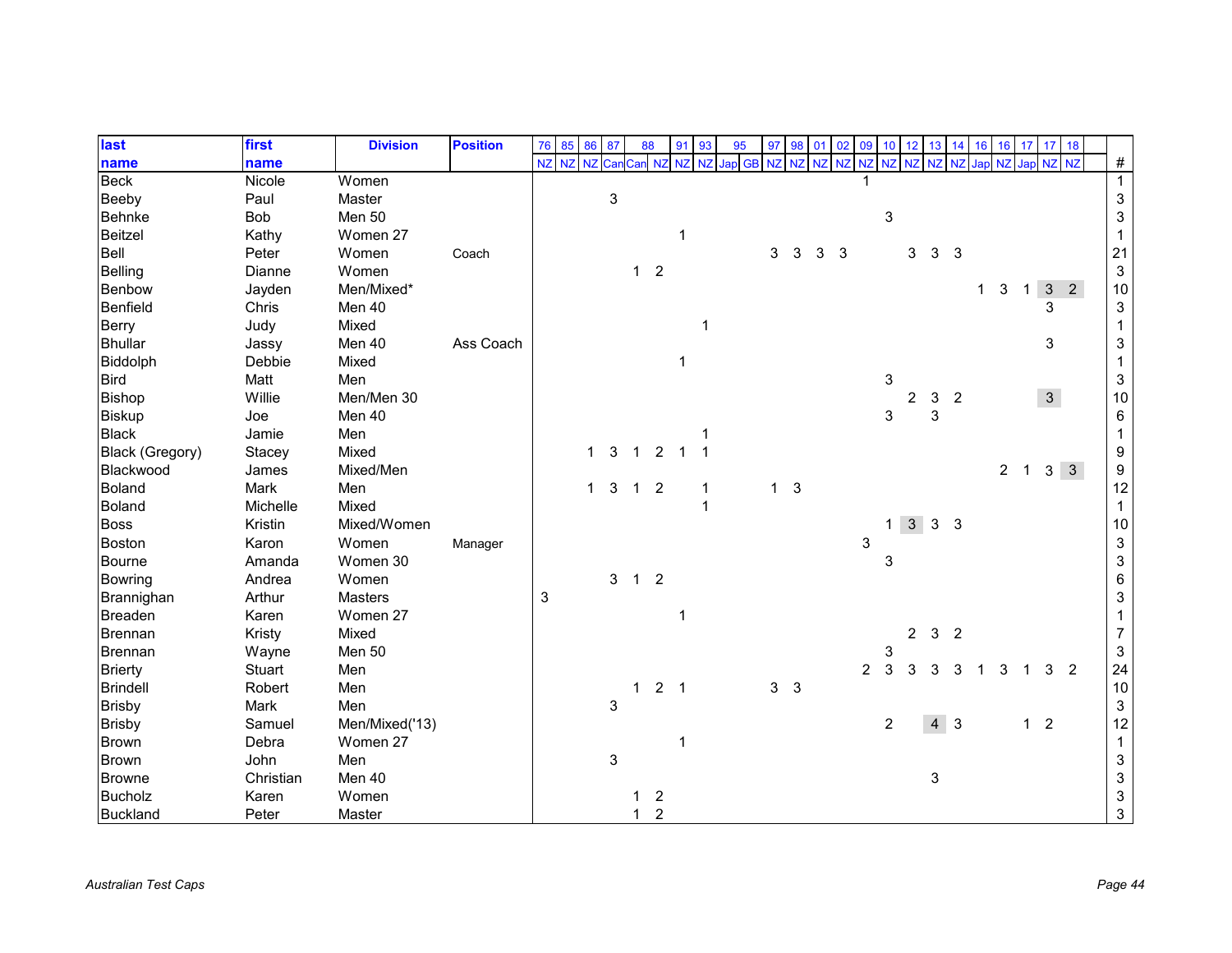| last              | first     | <b>Division</b> | <b>Position</b> | 76        | 85          | 86 87        |              | 88         |                     | 91 93       | 95           |                | 97             | 98                  | 01       | 02             | 09             | 10 <sup>°</sup> | 12                        | 13             | 14             | 16             | 16                          | 17  | 17             | 18             |                           |
|-------------------|-----------|-----------------|-----------------|-----------|-------------|--------------|--------------|------------|---------------------|-------------|--------------|----------------|----------------|---------------------|----------|----------------|----------------|-----------------|---------------------------|----------------|----------------|----------------|-----------------------------|-----|----------------|----------------|---------------------------|
| name              | name      |                 |                 | <b>NZ</b> | <b>NZ</b>   | <b>NZ</b>    | Car          | Can NZ     |                     | NZ NZ       | Jap GB       |                | <b>NZ</b>      |                     | NZ NZ NZ |                | NZ             |                 | NZ NZ                     | <b>NZ</b>      | <b>NZ</b>      | Jap            | <b>NZ</b>                   | Jap | NZ NZ          |                | $\#$                      |
| <b>Buckley</b>    | Scott     | Mixed/Men       |                 |           |             |              |              |            |                     |             |              |                |                |                     |          |                | 3              | $\overline{2}$  | 3                         | 3              | 3              |                | 3                           |     | $\mathcal{P}$  | 3              | 24                        |
| <b>Buckmaster</b> | Julian    | Mixed/Men       |                 |           |             |              |              |            | $1 \quad 2 \quad 1$ |             |              |                |                |                     |          |                |                |                 |                           |                |                |                |                             |     |                |                | 4                         |
| <b>Buhagiar</b>   | Emmanuel  | Men 50          | Coach           |           |             |              |              |            |                     |             |              |                |                |                     |          |                |                | 3               |                           |                |                |                |                             |     |                |                | $\ensuremath{\mathsf{3}}$ |
| <b>Bundy</b>      | Scott     | Mixed/Men       |                 |           |             |              |              |            |                     |             |              |                |                |                     |          |                |                |                 |                           |                |                |                | $3 \quad 1 \quad 2 \quad 2$ |     | 3 <sup>3</sup> |                | 14                        |
| <b>Burdett</b>    | Amanda    | Women 30        |                 |           |             |              |              |            |                     |             |              |                |                |                     |          |                |                | 3               |                           |                |                |                |                             |     |                |                | 3                         |
| <b>Burke</b>      | Michael   | Men             |                 |           |             | 1            |              |            |                     |             |              |                |                |                     |          |                |                |                 |                           |                |                |                |                             |     |                |                |                           |
| <b>Burns</b>      | Jonathon  | Men 30          |                 |           |             |              |              |            |                     |             |              |                |                |                     |          |                |                |                 |                           |                |                |                |                             |     |                |                |                           |
| <b>Butler</b>     | Paul      | Master          | Manager         |           |             |              | 3            |            |                     |             |              |                |                |                     |          |                |                |                 |                           |                |                |                |                             |     |                |                | 3                         |
| <b>Butt</b>       | Robert    | Men 35          |                 |           |             |              |              |            |                     | $\mathbf 1$ |              |                |                |                     |          |                |                |                 |                           |                |                |                |                             |     |                |                |                           |
| Callanan          | Tony      | Men 30          |                 |           |             | $\mathbf 1$  |              |            |                     |             |              |                |                |                     |          |                |                |                 |                           |                |                |                |                             |     |                |                |                           |
| Campbell          | Elizabeth | Women           |                 |           |             |              |              |            |                     |             |              |                |                |                     |          |                |                |                 |                           |                | $\overline{2}$ | $\overline{2}$ | 3                           |     | 3 <sup>1</sup> | $\mathbf{3}$   | 13                        |
| Cannon            | Samantha  | Women 30        |                 |           |             |              |              |            |                     |             |              |                |                |                     |          |                |                |                 |                           | 3              |                |                |                             |     |                |                | $\ensuremath{\mathsf{3}}$ |
| Cant              | Derrick   | Mixed 30        |                 |           |             |              |              |            |                     |             |              |                |                |                     |          |                |                |                 |                           | $\mathbf{3}$   |                |                |                             |     |                |                | $\ensuremath{\mathsf{3}}$ |
| Carberry          | Dennis    | Master          |                 |           |             |              |              | $1\quad 2$ |                     |             |              |                |                |                     |          |                |                |                 |                           |                |                |                |                             |     |                |                | $\ensuremath{\mathsf{3}}$ |
| Carson            | Don       | Masters         |                 | 3         |             |              |              |            |                     |             |              |                |                |                     |          |                |                |                 |                           |                |                |                |                             |     |                |                | $\ensuremath{\mathsf{3}}$ |
| Caslick           | Charlotte | Women           |                 |           |             |              |              |            |                     |             |              |                |                |                     |          |                |                |                 |                           | 3 <sup>3</sup> |                |                |                             |     |                |                | 6                         |
| Castle            | Karina    | Mixed/Women     |                 |           |             |              |              |            |                     |             |              |                |                | $3 \quad 2 \quad 3$ |          | $\overline{3}$ |                |                 |                           |                |                |                |                             |     |                |                | 11                        |
| Cattell           | John      | Men 35          |                 |           |             |              |              |            |                     |             |              |                |                |                     |          |                |                |                 |                           |                |                |                |                             |     |                |                | $\mathbf 1$               |
| Chaffey           | Jason     | Mixed           |                 |           |             |              |              |            |                     |             |              |                | $\mathfrak{S}$ |                     |          |                |                |                 |                           |                |                |                |                             |     |                |                | $\ensuremath{\mathsf{3}}$ |
| Chan              | Jamie     | Mixed           |                 |           |             |              |              |            |                     |             |              |                |                |                     |          |                | $\overline{c}$ | $\mathbf{3}$    | $\ensuremath{\mathsf{3}}$ |                |                |                |                             |     |                |                | 8                         |
| Chapman           | Michael   | Mixed           |                 |           |             |              |              |            |                     |             |              |                |                |                     |          |                |                |                 | 3                         | 2              |                |                |                             |     |                |                | $\mathbf 5$               |
| Chenhall          | Barry     | Mixed           |                 |           |             |              |              |            |                     |             |              |                |                | $\sqrt{2}$          |          |                |                |                 |                           |                |                |                |                             |     |                |                | $\overline{2}$            |
| Cherry            | Emilee    | Women           |                 |           |             |              |              |            |                     |             |              |                |                |                     |          |                |                |                 | 2 <sub>3</sub>            |                |                |                |                             |     |                |                | 5                         |
| Chesher           | Glen      | Men 30          |                 |           |             |              |              |            |                     | 1           |              |                |                |                     |          |                |                |                 |                           |                |                |                |                             |     |                |                | $\mathbf 1$               |
| Chesterton        | Rebecca   | Mixed           |                 |           |             |              |              |            |                     |             | 3            | $\overline{2}$ | $2^{\circ}$    | $\mathbf{3}$        |          |                |                |                 |                           |                |                |                |                             |     |                |                | $10\,$                    |
| Cheung            | David     | Men 45/50       |                 |           |             |              |              |            |                     |             |              |                |                |                     |          |                |                | 3               |                           | $\mathsf 3$    |                |                |                             |     |                |                | 6                         |
| Cheung            | Jeff      | Men 45/50       |                 |           |             |              |              |            |                     |             |              |                |                |                     |          |                |                | 3               |                           | $\mathbf{3}$   |                |                |                             |     |                |                | 6                         |
| Chilby            | Ron       | Men 35          |                 |           |             |              |              |            |                     | 1           |              |                |                |                     |          |                |                |                 |                           |                |                |                |                             |     |                |                |                           |
| Christopher       | John      | Men             |                 |           | $\mathbf 1$ | $\mathbf{1}$ | $\mathbf{3}$ |            |                     |             |              |                |                |                     |          |                |                |                 |                           |                |                |                |                             |     |                |                | $\,$ 5 $\,$               |
| Christopher       | Michael   | Men             |                 |           |             |              | 3            |            |                     |             |              |                |                |                     |          |                |                |                 |                           |                |                |                |                             |     |                |                | 4                         |
| Clancy            | Graeme    | Men 30          |                 |           |             |              |              |            |                     |             |              |                |                |                     |          |                |                |                 |                           |                |                |                |                             |     | 3              |                | 3                         |
| Clark             | Renee     | Women           |                 |           |             |              |              |            |                     |             |              |                | 2 <sub>3</sub> |                     |          |                |                |                 |                           |                |                |                |                             |     |                |                | 6                         |
| Clarke            | Dave      | Mixed           |                 |           |             |              |              |            |                     |             | $\mathbf{3}$ | $\overline{2}$ |                |                     |          |                |                |                 |                           |                |                |                |                             |     |                |                | 5                         |
| Clarke            | Garry     | Men 35          |                 |           |             |              |              |            |                     | 1           |              |                |                |                     |          |                |                |                 |                           |                |                |                |                             |     |                |                |                           |
| <b>Clements</b>   | Steve     | Men 30          |                 |           |             | 1            |              |            |                     |             |              |                |                |                     |          |                |                |                 |                           |                |                |                |                             |     |                |                |                           |
| Clifford          | Tayla     | Women           |                 |           |             |              |              |            |                     |             |              |                |                |                     |          |                |                |                 |                           |                |                |                | 2 <sub>2</sub>              |     |                | $\overline{2}$ | 6                         |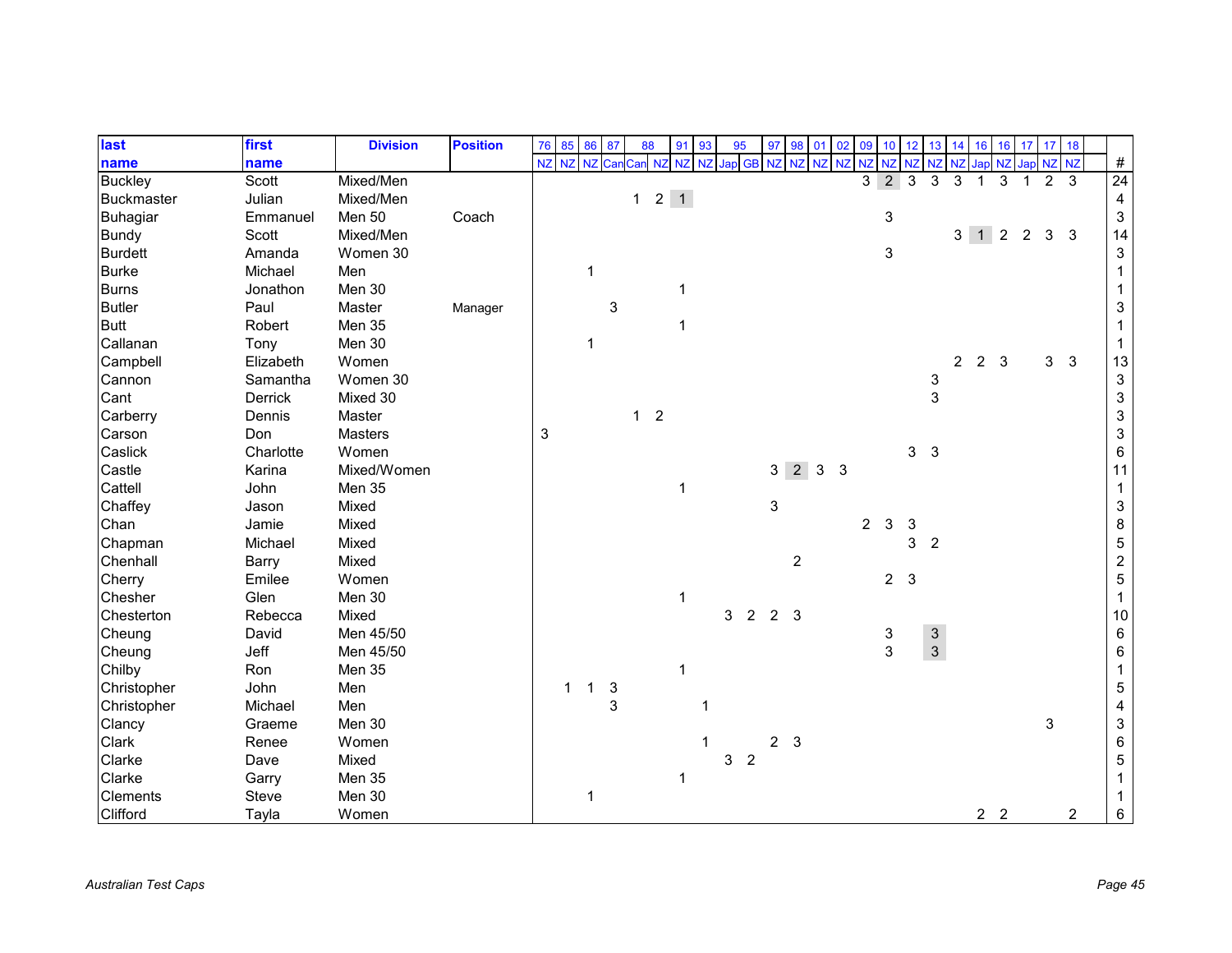| last           | first      | <b>Division</b> | <b>Position</b> | 76 | 85       | 86          | 87  | 88           |                  | 91<br>93     |   | 95               | 97                    | 98             | 01                      | 02          | 09             | 10           | 12             | 13             | 14 | 16             | 16             | 17                  | 17             | 18             |                           |
|----------------|------------|-----------------|-----------------|----|----------|-------------|-----|--------------|------------------|--------------|---|------------------|-----------------------|----------------|-------------------------|-------------|----------------|--------------|----------------|----------------|----|----------------|----------------|---------------------|----------------|----------------|---------------------------|
| name           | name       |                 |                 |    | NZ NZ NZ |             | Car | 1 NZ<br>Car  |                  | NZ<br>NZ     |   | Jap<br><b>GB</b> | <b>NZ</b>             | <b>NZ</b>      | NZ                      | <b>NZ</b>   | NZ             |              | NZ NZ          | NZ             |    |                |                | NZ Jap NZ Jap NZ NZ |                |                | $\#$                      |
| Cobham         | Paul       | Women           | Ass Coach       |    |          |             |     |              |                  |              |   |                  |                       |                |                         |             |                |              |                |                |    |                |                |                     |                | 3              | $\overline{3}$            |
| Coe            | David      | Men 35          | Manager         |    |          |             |     |              |                  |              |   |                  |                       |                |                         |             |                |              |                |                |    |                |                |                     |                |                | $\mathbf{1}$              |
| Coffey         | Dennis     | Master          |                 |    |          |             |     | $\mathbf{1}$ | $\boldsymbol{2}$ |              |   |                  |                       |                |                         |             |                |              |                |                |    |                |                |                     |                |                | $\ensuremath{\mathsf{3}}$ |
| Collins        | Scott      | Men 50          |                 |    |          |             |     |              |                  |              |   |                  |                       |                |                         |             |                |              |                |                |    |                |                |                     | 3              |                | $\ensuremath{\mathsf{3}}$ |
| Congoo         | Kristian   | Mixed           |                 |    |          |             |     |              |                  |              |   |                  |                       |                |                         |             |                |              |                | 3              |    |                |                |                     |                |                | $\ensuremath{\mathsf{3}}$ |
| Connolly       | Ron        | Men 30          | Manager         |    |          |             |     |              |                  |              |   |                  |                       |                |                         |             |                | 3            |                |                |    |                |                |                     |                |                | $\ensuremath{\mathsf{3}}$ |
| Coombes        | Karyn      | Women           |                 |    |          | $\mathbf 1$ |     |              |                  |              |   |                  |                       |                |                         |             |                |              |                |                |    |                |                |                     |                |                | 1                         |
| Cooms          | Traci Ann  | Mixed           |                 |    |          |             |     |              | 1                |              |   |                  |                       |                |                         |             |                |              |                |                |    |                |                |                     |                |                | 1                         |
| Costello       | Justin     | Mixed/Men       |                 |    |          |             |     |              |                  |              |   |                  |                       |                |                         |             |                |              |                |                |    |                |                |                     | 3              | $\mathbf{3}$   | 6                         |
| Coward         | Anthony    | <b>Masters</b>  |                 | 3  |          |             |     |              |                  |              |   |                  |                       |                |                         |             |                |              |                |                |    |                |                |                     |                |                | $\ensuremath{\mathsf{3}}$ |
| Cox            | Khanui     | Men 30          |                 |    |          |             |     |              |                  |              |   |                  |                       |                |                         |             |                |              |                |                |    |                |                |                     | 3              |                | $\sqrt{3}$                |
| Creighton      | Justin     | Mixed           | Ass Coach       |    |          |             |     |              |                  |              |   |                  |                       |                |                         |             |                |              |                |                | 3  |                | 3              | $\overline{2}$      | 3              | $\mathbf{3}$   | 14                        |
| Cridland       | Justin     | Mixed           |                 |    |          |             |     |              |                  |              |   |                  |                       |                |                         |             |                |              |                |                |    |                |                |                     |                | $\overline{2}$ | $\sqrt{2}$                |
| Cronin         | Vince      | Men 30          |                 |    |          | $\mathbf 1$ |     |              |                  |              |   |                  |                       |                |                         |             |                |              |                |                |    |                |                |                     |                |                |                           |
| Crowe          | Madison    | Women           |                 |    |          |             |     |              |                  |              |   |                  |                       |                |                         |             |                |              |                |                |    |                |                |                     | 2 <sup>1</sup> | $\overline{2}$ | 4                         |
| Curran         | Matthew    | Mixed/Men/Men30 |                 |    |          |             |     |              |                  |              | 3 | $\overline{2}$   |                       |                | $3 \overline{\smash)3}$ |             |                |              |                | 3 <sup>1</sup> |    |                |                |                     |                |                | 14                        |
| Currie         | Darren     | Men             |                 |    |          |             |     |              |                  |              |   |                  | $\mathbf{2}^{\prime}$ | 3              |                         |             |                |              |                |                |    |                |                |                     |                |                | $\,$ 5 $\,$               |
| Curtis         | Dominiquie | Women           |                 |    |          |             |     |              |                  | 1            |   |                  |                       |                |                         |             |                |              |                |                |    |                |                |                     |                |                | $\mathbf{1}$              |
| Curtis         | Katie      | Mixed/Women*    |                 |    |          |             |     |              |                  |              |   |                  | 3                     | 3 <sup>1</sup> |                         | $2 \quad 3$ |                |              |                |                |    |                |                |                     |                |                | 11                        |
| Dacey-Aiken    | Zoe        | Mixed           |                 |    |          |             |     |              |                  |              |   |                  |                       |                |                         |             | 3              | 3            |                |                |    |                |                |                     |                |                | $\,6\,$                   |
| Dallas         | Paul       | Men 50          |                 |    |          |             |     |              |                  |              |   |                  |                       |                |                         |             |                | 3            |                |                |    |                |                |                     |                |                | $\ensuremath{\mathsf{3}}$ |
| Dalton         | John       | Men 30          |                 |    |          |             |     |              |                  |              |   |                  |                       |                |                         |             |                | 3            |                |                |    |                |                |                     |                |                | $\ensuremath{\mathsf{3}}$ |
| Daly           | Paul       | Men 30          |                 |    | 1        |             |     |              |                  |              |   |                  |                       |                |                         |             |                |              |                |                |    |                |                |                     |                |                | 1                         |
| Danswan        | Scott      | Men 30          |                 |    |          |             |     |              |                  |              |   |                  |                       |                |                         |             |                | 3            |                |                |    |                |                |                     |                |                | $\ensuremath{\mathsf{3}}$ |
| Dart           | Paul       | Men             |                 |    |          |             |     |              |                  | $\mathbf{1}$ |   |                  |                       |                |                         |             |                |              |                |                |    |                |                |                     |                |                | $\mathbf 1$               |
| Davidson       | Trevor     | Men 30          |                 |    | 1        |             |     |              |                  |              |   |                  |                       |                |                         |             |                |              |                |                |    |                |                |                     |                |                | $\mathbf 1$               |
| Davis          | Danielle   | Women           |                 |    |          |             |     |              |                  |              |   |                  |                       |                |                         |             |                |              |                |                | 3  | 2              | 3              |                     | $\overline{c}$ | $\sqrt{3}$     | 13                        |
| Davis          | Rachelle   | Women           |                 |    |          |             |     |              |                  |              |   |                  |                       |                |                         |             |                |              |                |                |    | $\overline{2}$ | $\overline{2}$ |                     | $\mathbf{3}$   | $\mathbf{3}$   | $10$                      |
| Day            | Robin      | Men 50          |                 |    |          |             |     |              |                  |              |   |                  |                       |                |                         |             |                |              |                |                |    |                |                |                     | 3              |                | $\ensuremath{\mathsf{3}}$ |
| Dayberg-Muir   | Dramayne   | Mixed/Men       |                 |    |          |             |     |              |                  |              |   |                  |                       |                |                         | 3           | 3 <sup>1</sup> | $\mathbf{3}$ |                |                | 3  |                |                |                     |                |                | 12                        |
| De La Cruz     | Bo         | Women           |                 |    |          |             |     |              |                  |              |   |                  |                       |                | 3                       | 3           | 3              | 3            |                |                |    |                |                |                     |                |                | 12                        |
| Deegan         | Terry      | Men             |                 |    |          |             |     |              |                  |              |   |                  |                       |                |                         |             |                | 3            | $\overline{2}$ |                | 3  | $\mathbf 1$    | $\overline{2}$ |                     |                |                | 11                        |
| Devitt         | Greg       | Men             |                 |    |          | 1           |     |              |                  |              |   |                  |                       |                |                         |             |                |              |                |                |    |                |                |                     |                |                | $\mathbf{1}$              |
| Devonshire     | Michael    | Men 30          |                 |    |          |             |     |              |                  |              |   |                  |                       |                |                         |             |                |              |                | 3              |    |                |                |                     |                |                | $\ensuremath{\mathsf{3}}$ |
| Dixon          | John       | Men 30          | Coach           |    |          | 1           |     |              |                  |              |   |                  |                       |                |                         |             |                |              |                |                |    |                |                |                     |                |                |                           |
| <b>Dobbins</b> | Ashleigh   | Women           |                 |    |          |             |     |              |                  |              |   |                  |                       |                |                         |             |                | 3            |                |                |    |                |                |                     |                |                | $\sqrt{3}$                |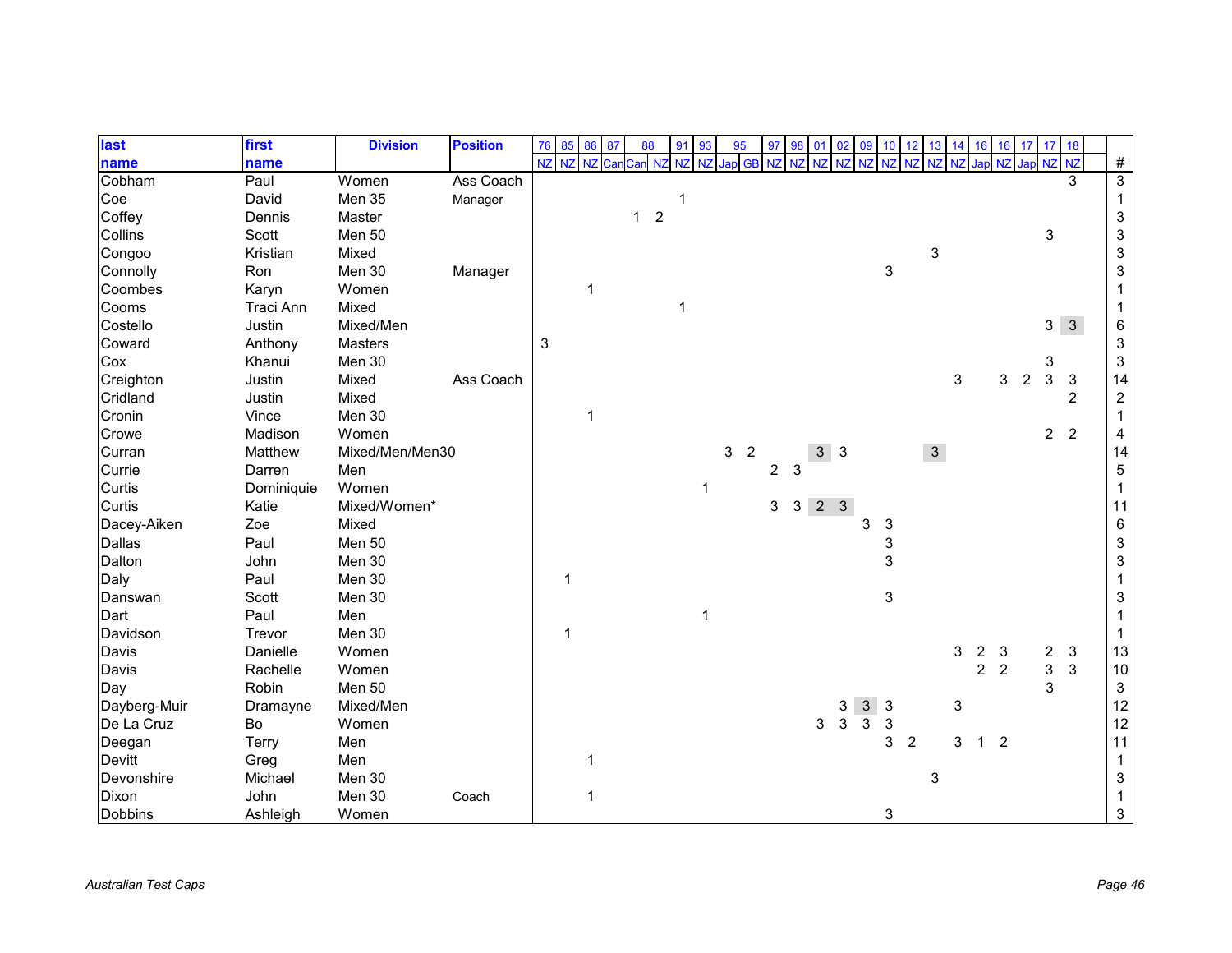| last              | first      | <b>Division</b> | <b>Position</b> | 76 | 85        | 86 87 |                           | 88                |                  | 91 93          |              | 95            | 97        | 98           | 01    | 02           | 09             | 10           | 12             | 13        | 14        | 16             | 16 | 17               | $17 \quad 18$  |              |                           |
|-------------------|------------|-----------------|-----------------|----|-----------|-------|---------------------------|-------------------|------------------|----------------|--------------|---------------|-----------|--------------|-------|--------------|----------------|--------------|----------------|-----------|-----------|----------------|----|------------------|----------------|--------------|---------------------------|
| name              | name       |                 |                 | NZ | NZ NZ Can |       |                           | Can NZ            |                  | NZ NZ          |              | <b>Jap</b> GB | <b>NZ</b> | <b>NZ</b>    | NZ NZ |              | NZ             |              | NZ NZ          | <b>NZ</b> | <b>NZ</b> |                |    | Jap NZ Jap NZ NZ |                |              | $\#$                      |
| Donohoe           | Noel       | Men 45/Mix30    | Manager         |    |           |       |                           |                   |                  |                |              |               |           |              |       |              |                | 3            |                | 3         |           |                |    |                  |                |              | $\overline{6}$            |
| <b>Dorsett</b>    | Karamea    | Mixed           | Manager         |    |           |       |                           |                   |                  |                |              |               | 3         |              | 3     | $\mathbf{3}$ |                |              |                |           |           |                |    |                  |                |              | 9                         |
| Dowling           | Graham     | Men 35          |                 |    |           |       |                           |                   |                  |                |              |               |           |              |       |              |                |              |                |           |           |                |    |                  |                |              |                           |
| Doyle             | Angela     | Mixed           |                 |    |           |       |                           |                   |                  |                |              |               |           |              | 1     |              |                |              |                |           |           |                |    |                  |                |              |                           |
| <b>Dudeck</b>     | Anthony    | Men 40          |                 |    |           |       |                           |                   |                  |                |              |               |           |              |       |              |                | 3            |                | 3         |           |                |    |                  |                |              | 6                         |
| Duell             | Shane      | Men             |                 |    |           |       |                           |                   |                  |                |              |               |           |              | 3     |              |                |              |                |           |           |                |    |                  |                |              | 3                         |
| Duff              | Gordon     | Men 30          | Manager         |    |           |       |                           |                   |                  |                |              |               |           |              |       |              |                |              |                |           |           |                |    |                  |                |              |                           |
| Duguid            | Derek      | Men 45/50       |                 |    |           |       |                           |                   |                  |                |              |               |           |              |       |              |                | 3            |                |           |           |                |    |                  | $\mathbf{3}$   |              | 6                         |
| <b>Dwyer</b>      | Michael    | Men/Women       | Coach/AC        |    |           |       |                           | $3 \mid 1 \mid 2$ |                  |                |              |               |           |              |       |              |                |              |                |           |           |                |    |                  |                |              | 6                         |
| <b>Dyball</b>     | Hannah     | Women           |                 |    |           |       |                           |                   |                  |                |              |               |           |              |       |              |                |              |                |           |           | 2 <sub>3</sub> |    |                  | $\mathbf{3}$   | $\mathbf{3}$ | 11                        |
| Egan              | Debby      | Women           |                 |    |           |       |                           |                   |                  | 1              |              |               |           |              |       |              |                |              |                |           |           |                |    |                  |                |              | $\boldsymbol{2}$          |
| Egan              | Mark       | Women           | Coach           |    |           |       |                           |                   |                  | $\mathbf{1}$   |              |               |           |              |       |              |                |              |                |           |           |                |    |                  |                |              | $\boldsymbol{2}$          |
| Elliott           | David      | Men 45          |                 |    |           |       |                           |                   |                  |                |              |               |           |              |       |              |                | 3            |                |           |           |                |    |                  |                |              | $\ensuremath{\mathsf{3}}$ |
| Elliott           | Tina       | Women           |                 |    |           |       |                           |                   |                  |                |              |               |           |              | 3     | 3            |                |              |                |           |           |                |    |                  |                |              | 6                         |
| Eltakchi          | Tony       | Mixed/Men 40    |                 |    |           |       |                           |                   |                  |                |              |               |           |              |       | 3            | 3              | $\mathbf{3}$ |                |           |           |                |    |                  | 3 <sup>1</sup> |              | 12                        |
| English           | Greg       | Mixed           |                 |    |           |       |                           |                   |                  | 1              |              |               |           | 3            |       |              |                |              |                |           |           |                |    |                  |                |              | 4                         |
| English (Collins) | Jody       | Women           |                 |    |           |       |                           |                   |                  | $\overline{1}$ | $\mathbf{1}$ |               | 3         | $\mathbf{3}$ |       |              |                |              |                |           |           |                |    |                  |                |              | 8                         |
| Englund           | Neil       | Master          | Manager         |    |           |       |                           |                   | $\boldsymbol{2}$ |                |              |               |           |              |       |              |                |              |                |           |           |                |    |                  |                |              | 3                         |
| Etherden          | Ron        | Mixed           | Manager         |    |           |       |                           | $\mathbf{1}$      | $\overline{2}$   |                |              |               |           |              |       |              |                |              |                |           |           |                |    |                  |                |              | 3                         |
| Etheridge         | Gemma      | Mixed           |                 |    |           |       |                           |                   |                  |                |              |               |           |              |       |              |                |              | $\overline{c}$ |           |           |                |    |                  |                |              | $\overline{\mathbf{c}}$   |
| Etheridge         | Nikki      | Mixed           |                 |    |           |       |                           |                   |                  |                |              |               |           |              |       |              | $\overline{c}$ | $\mathbf{1}$ | $\mathbf{3}$   |           |           |                |    |                  |                |              | 6                         |
| Eyles             | Tom        | Men 30          |                 |    |           |       |                           |                   |                  |                |              |               |           |              |       |              |                |              |                |           |           |                |    |                  | 3              |              | $\mathsf 3$               |
| Fahim             | Adam       | Men 30/40       |                 |    |           |       |                           |                   |                  |                |              |               |           |              |       |              |                | 3            |                | 3         |           |                |    |                  | $\overline{3}$ |              | 9                         |
| Farah             | Paul       | Men             | Manager         |    |           |       |                           |                   |                  |                |              |               |           |              |       |              |                |              |                |           |           |                |    |                  |                | 3            | 3                         |
| Farmer            | Peter      | Master          |                 |    |           |       | 3                         |                   |                  |                |              |               |           |              |       |              |                |              |                |           |           |                |    |                  |                |              | 3                         |
| Farrow            | Ash        | Men             |                 |    |           |       |                           |                   |                  |                |              |               |           |              |       |              | 3              |              |                |           |           |                |    |                  |                |              | 3                         |
| Farrow            | Chris      | Men             |                 |    |           |       |                           |                   |                  |                |              |               |           |              | 3     | $\mathbf{3}$ | 3              |              |                |           |           |                |    |                  |                |              | 9                         |
| Faull             | Tracey     | Women           |                 |    |           |       | $\ensuremath{\mathsf{3}}$ |                   |                  |                |              |               |           |              |       |              |                |              |                |           |           |                |    |                  |                |              | 3                         |
| Feldman           | Kevin      | Men 35          |                 |    |           |       |                           |                   |                  | 1              |              |               |           |              |       |              |                |              |                |           |           |                |    |                  |                |              |                           |
| Ferro             | Alex       | Men 45          |                 |    |           |       |                           |                   |                  |                |              |               |           |              |       |              |                | 3            |                |           |           |                |    |                  |                |              | 3                         |
| Field             | Cheryl-Lea | Mixed           | Manager         |    |           |       | 3                         | $\mathbf 1$       | $2^{\circ}$      | $\overline{1}$ |              |               |           |              |       |              |                |              |                |           |           |                |    |                  |                |              | $\overline{7}$            |
| Fielding          | John       | Master          |                 |    |           |       | 3                         |                   |                  |                |              |               |           |              |       |              |                |              |                |           |           |                |    |                  |                |              | 3                         |
| Fletcher          | Martin     | Men 35          |                 |    |           |       |                           |                   |                  |                |              |               |           |              |       |              |                |              |                |           |           |                |    |                  |                |              |                           |
| Forno             | Darryl     | Women           | Ass Coach       |    |           |       |                           |                   |                  |                |              |               |           |              |       |              |                |              |                |           |           |                |    |                  |                |              |                           |
| Forrester         | Paul       | Mixed           |                 |    |           |       |                           |                   |                  |                |              |               |           |              | 3     | 3            |                |              |                |           |           |                |    |                  |                |              | 6                         |
| Forrester         | Peter      | Men             | Ass.Coach       |    |           |       |                           |                   |                  |                |              |               |           |              |       |              | 3 <sub>3</sub> |              |                |           |           |                |    |                  |                |              | 6                         |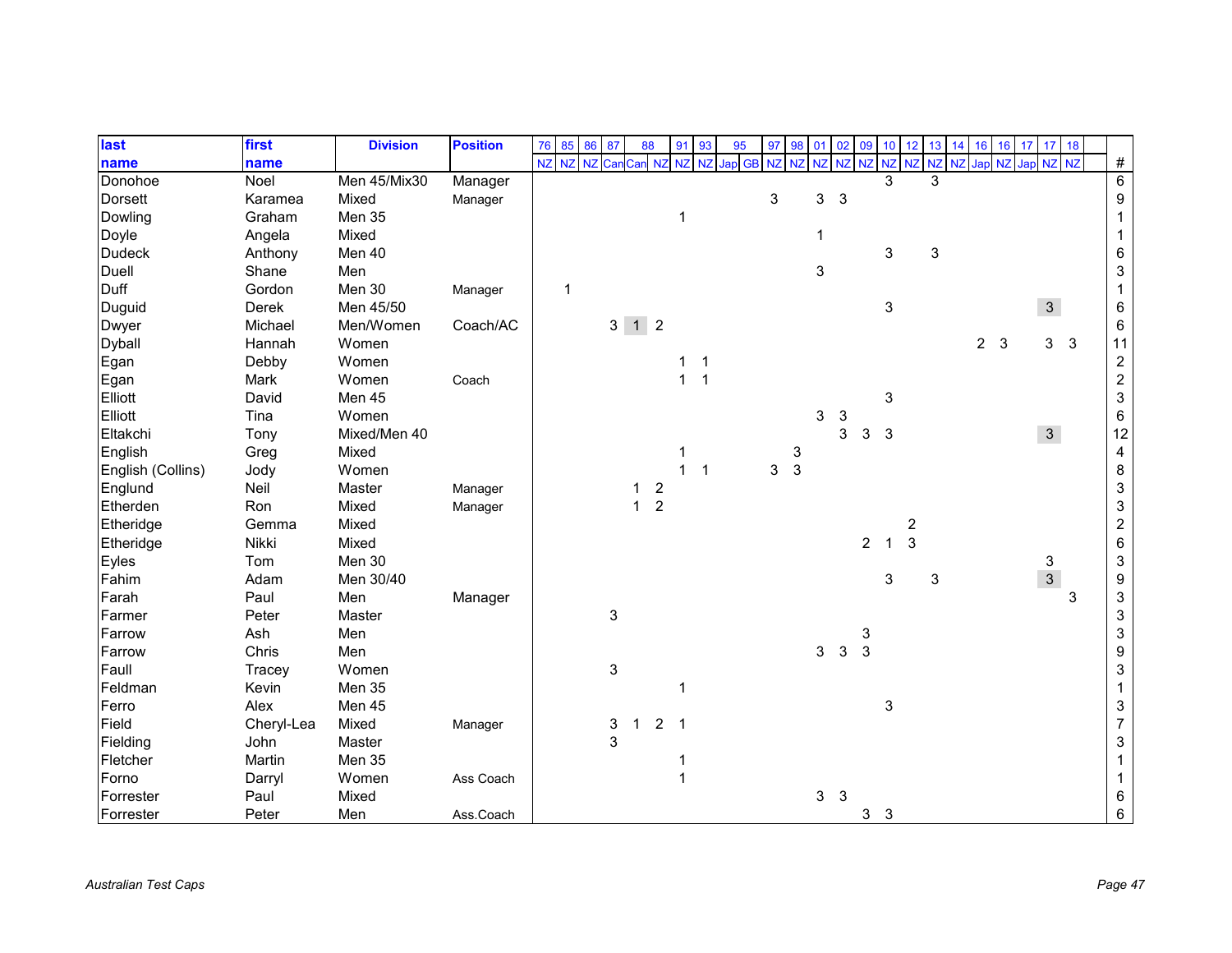| last        | first        | <b>Division</b> | <b>Position</b> | 76           | 85        | 86                   | 87 | 88           |                | 91           | 93             | 95     | 97             | 98             | 01                  | 02        | 09        |                | $10$ 12 | 13               | 14                      | 16             | 16           | 17 <sup>1</sup> | 17 18          |                |                           |
|-------------|--------------|-----------------|-----------------|--------------|-----------|----------------------|----|--------------|----------------|--------------|----------------|--------|----------------|----------------|---------------------|-----------|-----------|----------------|---------|------------------|-------------------------|----------------|--------------|-----------------|----------------|----------------|---------------------------|
| name        | name         |                 |                 | NZ           | NZ NZ Can |                      |    | Can NZ       |                | <b>NZ</b>    | <b>NZ</b>      | Jap GB | <b>NZ</b>      | <b>NZ</b>      | NZ                  | <b>NZ</b> | <b>NZ</b> | NZ NZ          |         | NZ               | N <sub>7</sub>          | Japl           | <b>NZ</b>    | Jap NZ NZ       |                |                | $\#$                      |
| Forward     | Darren       | Men             |                 |              |           |                      |    |              |                |              |                |        |                |                |                     |           |           |                |         |                  |                         |                |              |                 |                |                | $\overline{3}$            |
| Foster      | Corey        | Mixed/Men       |                 |              |           |                      |    |              |                | $1 \mid 1$   |                |        |                | $\overline{c}$ |                     |           |           |                |         |                  |                         |                |              |                 |                |                | $\overline{\mathbf{4}}$   |
| Francis     | Shaun        | Men             |                 |              |           |                      |    |              |                |              |                |        |                |                |                     |           |           |                |         |                  |                         | $\overline{2}$ | $\mathbf{3}$ | $\overline{2}$  | $\mathbf{3}$   | 3              | 13                        |
| Frederiksen | Shane        | Mixed/Men       |                 |              |           |                      |    |              |                |              |                |        |                | $3 \quad 3$    |                     |           |           |                |         |                  |                         |                |              |                 |                |                | $\,6\,$                   |
| Friend      | Kirsten      | Women 30        |                 |              |           |                      |    |              |                |              |                |        |                |                |                     |           |           |                |         | $\boldsymbol{2}$ |                         |                |              |                 |                |                | $\boldsymbol{2}$          |
| Fritsch     | Megan        | Women 30        |                 |              |           |                      |    |              |                |              |                |        |                |                |                     |           |           | 3              |         |                  |                         |                |              |                 |                |                | $\ensuremath{\mathsf{3}}$ |
| Frizzell    | Jodie        | Women 30        |                 |              |           |                      |    |              |                |              |                |        |                |                |                     |           |           | 3              |         |                  |                         |                |              |                 |                |                | $\ensuremath{\mathsf{3}}$ |
| Frost       | Christian    | Mixed           |                 |              |           |                      |    |              |                |              |                |        |                |                |                     |           | 3         | $\mathbf{3}$   |         |                  |                         |                |              |                 |                |                | $\,6\,$                   |
| Galea       | Andrew       | Mixed/Men       |                 |              |           |                      |    |              |                |              |                |        |                |                | $1 \quad 3 \quad 2$ | 3         |           |                |         |                  |                         |                |              |                 |                |                | $\boldsymbol{9}$          |
| Gardiner    | Janice       | Mixed           | Manager         |              |           | 1                    |    |              |                |              |                |        |                |                |                     |           |           |                |         |                  |                         |                |              |                 |                |                | $\mathbf 1$               |
| Garlick     | <b>Terry</b> | <b>Masters</b>  |                 | $\sqrt{3}$   |           |                      |    |              |                |              |                |        |                |                |                     |           |           |                |         |                  |                         |                |              |                 |                |                | $\ensuremath{\mathsf{3}}$ |
| Gendron     | Eddie        | Master          |                 |              |           |                      | 3  |              |                |              |                |        |                |                |                     |           |           |                |         |                  |                         |                |              |                 |                |                | $\ensuremath{\mathsf{3}}$ |
| Gibson      | Barry        | Men 40          |                 |              |           |                      |    |              |                |              |                |        |                |                |                     |           |           | 3              |         | 3                |                         |                |              |                 |                |                | $\,6\,$                   |
| Giebel      | Mark         | Men             |                 |              |           | $\blacktriangleleft$ |    | $\mathbf 1$  | $\overline{2}$ |              |                |        |                |                |                     |           |           |                |         |                  |                         |                |              |                 |                |                | 4                         |
| Gilbertson  | Mathew       | Mixed           | Manager         |              |           |                      |    |              |                |              |                |        |                |                |                     |           |           |                | 3       | 3                | $\overline{\mathbf{3}}$ |                |              |                 |                |                | $\boldsymbol{9}$          |
| Giles       | Garry        | Women 27        | Ass Coach       |              |           |                      |    |              |                |              |                |        |                |                |                     |           |           |                |         |                  |                         |                |              |                 |                |                | $\mathbf{1}$              |
| Gillard     | <b>Brett</b> | Men 45/50       |                 |              |           |                      |    |              |                |              |                |        |                |                |                     |           |           | 3              |         | 3 <sup>1</sup>   |                         |                |              |                 | 3              |                | 9                         |
| Glanville   | Warren       | Masters         | Manager         | $\mathbf{3}$ |           |                      |    |              |                |              |                |        |                |                |                     |           |           |                |         |                  |                         |                |              |                 |                |                | $\sqrt{3}$                |
| Glazebrook  | Tim          | Mixed           |                 |              |           |                      |    |              |                |              |                |        |                |                |                     |           |           |                |         |                  |                         |                |              |                 | $\overline{c}$ | $\overline{2}$ | 4                         |
| Gleeson     | Wayne        | Men 40          |                 |              |           |                      |    |              |                |              |                |        |                |                |                     |           |           |                |         |                  |                         |                |              |                 | 3              |                | $\sqrt{3}$                |
| Good        | Nicholas     | Men             |                 |              |           |                      |    |              |                |              |                |        |                |                |                     |           |           | 3              | 3       | 3                | 3                       |                | 3            | 1               | 3              | $\mathbf{3}$   | 23                        |
| Good        | Tim          | Men             |                 |              |           |                      |    |              |                |              |                |        |                |                |                     |           |           |                |         |                  | $\overline{2}$          |                |              |                 |                |                | $\sqrt{2}$                |
| Gorman      | Cathy        | Mixed           |                 |              |           |                      |    | $1\quad 2$   |                |              |                |        |                |                |                     |           |           |                |         |                  |                         |                |              |                 |                |                | $\ensuremath{\mathsf{3}}$ |
| Graham      | Peter        | Women 30        | Manager         |              |           |                      |    |              |                |              |                |        |                |                |                     |           |           | 3              |         |                  |                         |                |              |                 |                |                | $\ensuremath{\mathsf{3}}$ |
| Gray        | Leanne       | Mixed           |                 |              |           |                      |    |              |                |              |                | 3      | $\overline{2}$ |                | $\sqrt{2}$          |           |           |                |         |                  |                         |                |              |                 |                |                | $\overline{7}$            |
| Gray        | <b>Mick</b>  | Women 30        | Ass Coach       |              |           |                      |    |              |                |              |                |        |                |                |                     |           |           |                |         | 3                |                         |                |              |                 |                |                | $\ensuremath{\mathsf{3}}$ |
| Green       | Cody         | Men             |                 |              |           |                      |    |              |                |              |                |        |                |                |                     |           |           |                |         |                  |                         |                |              | 2 <sub>2</sub>  |                |                | $\overline{\mathbf{4}}$   |
| Grehan      | Patrick      | Men             |                 |              |           |                      |    |              |                | $\mathbf{1}$ | $\overline{1}$ |        |                |                |                     |           |           |                |         |                  |                         |                |              |                 |                |                | $\sqrt{2}$                |
| Grigg       | Ray          | Master          |                 |              |           |                      |    | 1            | $\overline{c}$ |              |                |        |                |                |                     |           |           |                |         |                  |                         |                |              |                 |                |                | $\sqrt{3}$                |
| Grundy      | Kym          | Women           |                 |              |           |                      |    | $\mathbf{1}$ | $\overline{2}$ |              |                |        |                |                |                     |           |           |                |         |                  |                         |                |              |                 |                |                | $\mathsf 3$               |
| Gyemore     | Philip       | Men/Men30/Wom   | Play /AC        |              |           |                      |    |              |                |              |                |        |                |                |                     | 3         |           | $\frac{3}{3}$  |         |                  | $3 \quad 3 \quad 2$     |                | $\mathbf{3}$ | $\overline{2}$  | 3 <sub>3</sub> |                | 25                        |
| Hagarty     | Anita        | Women 30        | Ass.Coach       |              |           |                      |    |              |                |              |                |        |                |                |                     |           |           |                |         |                  |                         |                |              |                 |                |                | $\ensuremath{\mathsf{3}}$ |
| Hall        | Alison       | Mixed           |                 |              |           |                      |    |              |                |              |                |        |                | $\overline{c}$ |                     |           |           |                |         |                  |                         |                |              |                 |                |                | $\boldsymbol{2}$          |
| Hall        | Cameron      | Mixed           |                 |              |           |                      |    |              |                |              | 1              |        |                |                |                     |           |           |                |         |                  |                         |                |              |                 |                |                | $\mathbf{1}$              |
| Halpin      | Stephanie    | Women           |                 |              |           |                      |    |              |                |              |                |        |                |                |                     |           |           | $\overline{2}$ |         |                  |                         |                |              |                 |                |                | $\overline{c}$            |
| Hanson      | Fran         | Women           | Manager         |              |           |                      |    |              |                |              |                |        |                |                | 3                   |           |           |                |         |                  |                         |                |              |                 |                |                | $\mathbf{3}$              |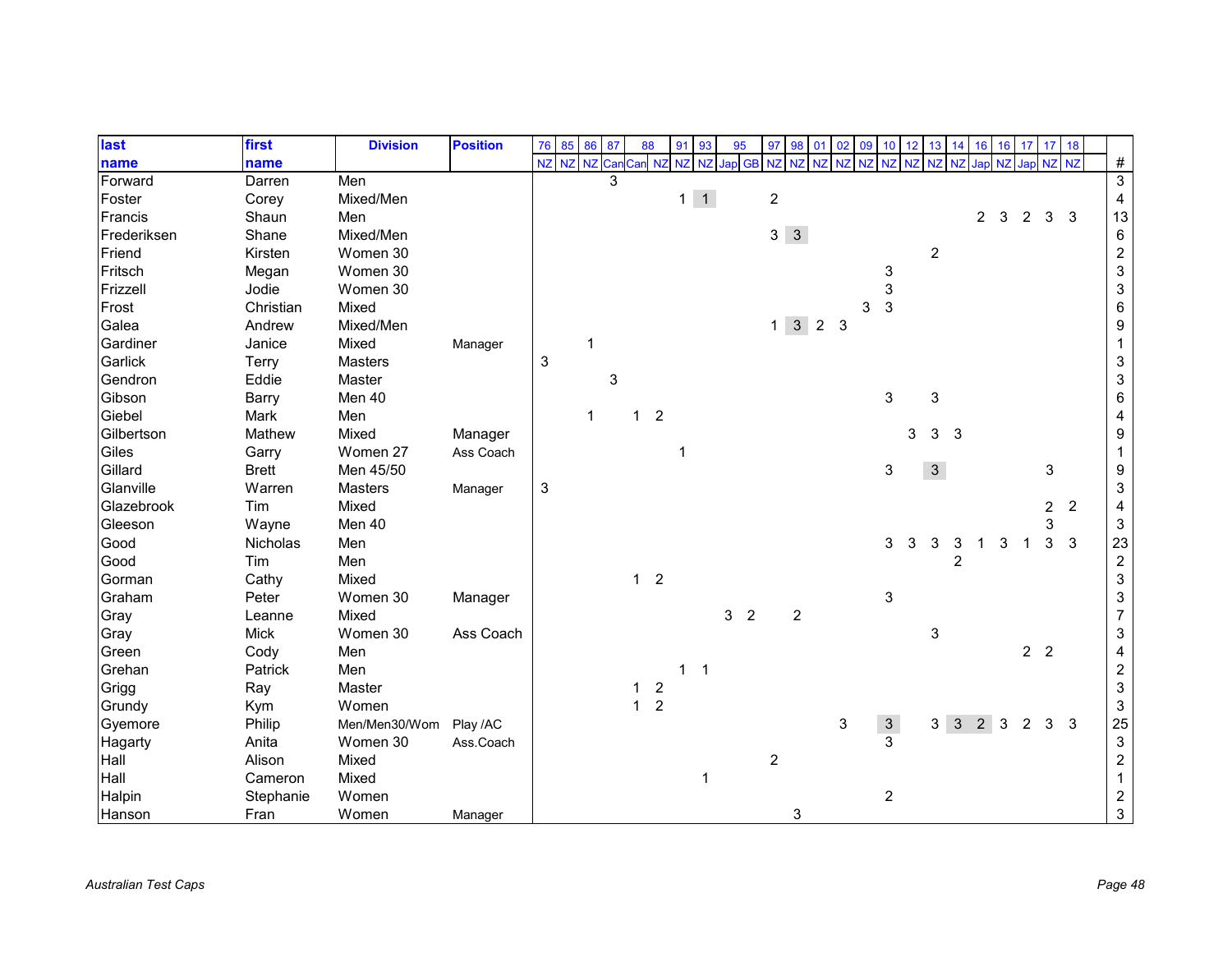| last             | first       | <b>Division</b> | <b>Position</b> | 76             | 85           | 86             | 87  | 88           |                | 91          | 93           | 95        | 97<br>98 | 01 | 02             | 09             |            | $10 \quad 12$ | 13 | 14           | 16             | 16             |                     | 17 17 18     |   |                           |
|------------------|-------------|-----------------|-----------------|----------------|--------------|----------------|-----|--------------|----------------|-------------|--------------|-----------|----------|----|----------------|----------------|------------|---------------|----|--------------|----------------|----------------|---------------------|--------------|---|---------------------------|
| name             | name        |                 |                 | NZ             | NZ           | NZ             | Car | Can NZ       |                | <b>NZ</b>   | NZ           | Jap GB NZ | NZ       | NZ | <b>NZ</b>      | NZ             | NZ NZ      |               | NZ |              |                |                | NZ Jap NZ Jap NZ NZ |              |   | $\#$                      |
| Hanson           | Lars        | Men 40          |                 |                |              |                |     |              |                |             |              |           |          |    |                |                |            |               |    |              |                |                |                     | 3            |   | $\overline{3}$            |
| Hanson           | Ron         | Masters         |                 | $\mathfrak{S}$ |              |                |     |              |                |             |              |           |          |    |                |                |            |               |    |              |                |                |                     |              |   | $\ensuremath{\mathsf{3}}$ |
| Hardy            | Lynelle     | Women           |                 |                |              |                |     |              |                | $1 \quad 1$ |              |           |          |    |                |                |            |               |    |              |                |                |                     |              |   | $\sqrt{2}$                |
| Harriman         | Sharelene   | Mixed           |                 |                |              |                |     |              |                |             |              |           |          |    | 3              |                |            |               |    |              |                |                |                     |              |   | $\ensuremath{\mathsf{3}}$ |
| Harrington       | Adrian      | Men 50          |                 |                |              |                |     |              |                |             |              |           |          |    |                |                |            |               |    |              |                |                |                     | 3            |   | $\ensuremath{\mathsf{3}}$ |
| Harrington       | Gregory     | Men 30          |                 |                |              |                |     |              |                |             |              |           |          |    |                |                |            |               |    |              |                |                |                     | 3            |   | $\ensuremath{\mathsf{3}}$ |
| Harrington       | Mark        | Mixed           | Manager         |                |              |                |     |              |                |             |              |           |          |    |                |                |            |               |    |              |                | 3              | $\overline{c}$      | $\mathbf{3}$ |   | $\bf 8$                   |
| Harrington       | Peter       | Men 30          |                 |                | $\mathbf{1}$ | $\overline{1}$ |     |              |                |             |              |           |          |    |                |                |            |               |    |              |                |                |                     |              |   | $\boldsymbol{2}$          |
| Harris-Walker    | Keith       | Master          | Player/AC       |                |              |                |     | $\mathbf 1$  | $\overline{2}$ | $1 \quad 1$ |              |           |          |    |                |                |            |               |    |              |                |                |                     |              |   | $\sqrt{5}$                |
| Hart             | Reg         | Mixed           | Ass Coach       |                |              |                |     |              |                |             |              |           |          |    |                |                |            |               |    |              |                |                |                     |              |   |                           |
| Haslem           | Glenn       | Mixed           |                 |                |              | -1             |     |              |                |             |              |           |          |    |                |                |            |               |    |              |                |                |                     |              |   |                           |
| Hastie           | Kate        | Mixed           |                 |                |              |                |     |              |                |             |              |           |          |    |                |                |            |               |    |              |                |                |                     |              |   |                           |
| Hastie           | Troy        | Men 40          |                 |                |              |                |     |              |                |             |              |           |          |    |                |                | 3          |               |    |              |                |                |                     |              |   | $\ensuremath{\mathsf{3}}$ |
| <b>Hawes</b>     | Peter       | Men 50          |                 |                |              |                |     |              |                |             |              |           |          |    |                |                | 3          |               |    |              |                |                |                     |              |   | $\ensuremath{\mathsf{3}}$ |
| Hawthorn         | Phil        | Master          | Ass Coach       |                |              |                |     | $\mathbf{1}$ | $\overline{2}$ |             |              |           |          |    |                |                |            |               |    |              |                |                |                     |              |   | $\ensuremath{\mathsf{3}}$ |
| Hayes            | Glenn       | Men             | Manager         |                |              |                |     |              |                |             |              |           |          |    |                |                |            |               |    |              |                | 2 <sub>3</sub> |                     |              |   | $\sqrt{5}$                |
| Hearnden         | Mark        | Mixed/Men 50    |                 |                |              | $\mathbf 1$    |     |              |                |             |              |           |          |    |                |                |            |               |    |              |                |                |                     | $\mathbf{3}$ |   | $\sqrt{5}$                |
| Heiniger         | Ashley      | Men             |                 |                |              |                |     |              |                |             |              |           |          |    |                |                |            |               |    |              |                |                |                     |              |   | $\mathbf{1}$              |
| Henderson        | Renee       | Mixed           |                 |                |              |                |     |              |                |             |              |           |          |    | 3              |                |            |               |    |              |                |                |                     |              |   | $\sqrt{3}$                |
| Hennessey        | Dylan       | Men             |                 |                |              |                |     |              |                |             |              |           |          |    |                | 3              | 3          | 3             | 3  | 3            | 1              | 3              |                     |              | 3 | 22                        |
| Hennessey        | Emily       | Women           |                 |                |              |                |     |              |                |             |              |           |          |    |                |                |            |               | 3  |              |                |                |                     | 3            |   | $\,6$                     |
| Henry            | Neil        | Men             |                 |                |              | $\mathbf 1$    |     |              |                |             |              |           |          |    |                |                |            |               |    |              |                |                |                     |              |   | $\mathbf 1$               |
| Hickey           | Kev         | Men 50          |                 |                |              |                |     |              |                |             |              |           |          |    |                |                | 3          |               |    |              |                |                |                     |              |   | $\mathsf 3$               |
| Hilder (Lambert) | Kylie       | Mixed           |                 |                |              |                |     |              |                |             |              |           |          |    | 3 <sup>3</sup> |                |            | 3             | 3  | $\mathbf{3}$ |                |                |                     |              |   | 15                        |
| Hill             | Leanne      | Mixed           |                 |                |              |                |     |              |                |             | 1            |           |          |    |                |                |            |               |    |              |                |                |                     |              |   | 1                         |
| <b>Hitch</b>     | Jenna       | Women           |                 |                |              |                |     |              |                |             |              |           |          |    |                |                |            | 1             |    |              |                |                |                     |              |   | 1                         |
| Hoch             | Cormac      | Men             |                 |                |              |                |     |              |                |             |              |           |          |    |                |                |            |               |    |              |                |                | 2 <sub>3</sub>      |              |   | $\sqrt{5}$                |
| Hoch             | Lachlan     | Mixed           |                 |                |              |                |     |              |                |             |              |           |          |    |                |                |            |               |    |              |                |                |                     |              | 3 | $\ensuremath{\mathsf{3}}$ |
| Holden           | <b>Brad</b> | Mixed           |                 |                |              |                |     |              |                |             |              |           |          |    | 2 <sub>3</sub> |                |            |               |    |              |                |                |                     |              |   | $\sqrt{5}$                |
| Holdsworth       | Chris       | Mixed           |                 |                |              |                |     |              |                |             | $\mathbf{1}$ |           |          |    |                |                |            |               |    |              |                |                |                     |              |   | $\mathbf{1}$              |
| Holdsworth       | Les         | Master          |                 |                |              |                | 3   |              |                |             |              |           |          |    |                |                |            |               |    |              |                |                |                     |              |   | $\sqrt{3}$                |
| <b>Hollis</b>    | Amanda      | Mixed 30        |                 |                |              |                |     |              |                |             |              |           |          |    |                |                |            |               | 3  |              |                |                |                     |              |   | $\ensuremath{\mathsf{3}}$ |
| Hope             | Amy         | Mixed           |                 |                |              |                |     |              |                |             |              |           |          |    |                | 3              |            |               |    |              |                |                |                     |              |   | $\ensuremath{\mathsf{3}}$ |
| Hopkin           | Emily       | Women           |                 |                |              |                |     |              |                |             |              |           |          |    |                | $\mathbf 1$    | $\sqrt{3}$ |               |    |              |                |                |                     |              |   | 4                         |
| Hopkin           | Samantha    | Women           |                 |                |              |                |     |              |                |             |              |           |          |    |                | $\overline{c}$ |            |               |    | 3            | 2 <sub>3</sub> |                |                     |              |   | 10                        |
| Hornery          | Mark        | Men             |                 |                |              |                |     |              |                |             |              |           |          |    |                |                |            |               |    |              |                |                |                     |              |   | $\overline{1}$            |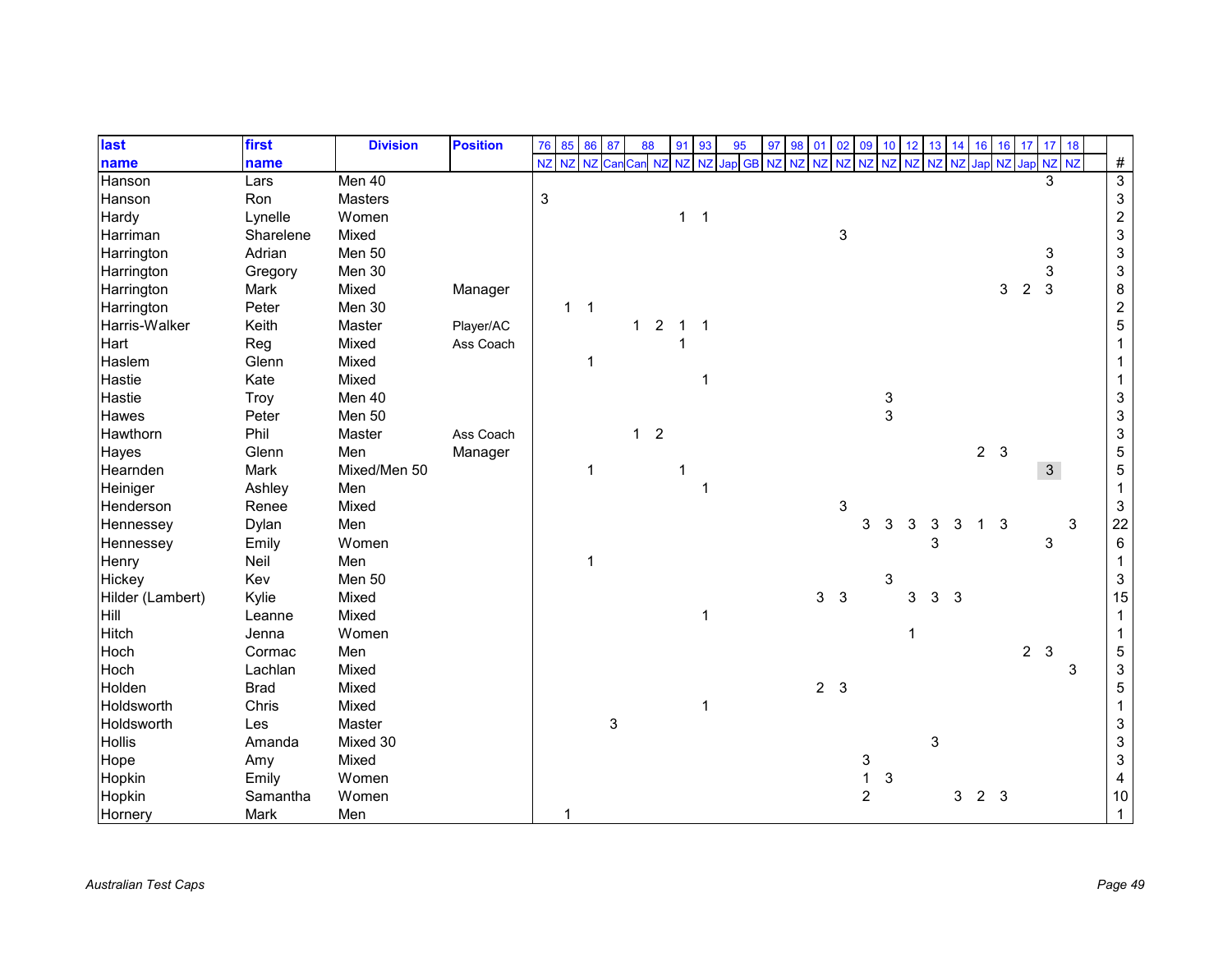| last          | first         | <b>Division</b> | <b>Position</b> | 76 | 85        | 86        | 87                        | 88             |                | 91             | 93           | 95 |                | 97 | 98 | 01        | 02             | 09           | 10             | 12        | 13         | 14 | 16             | 16        | 17 <sup>1</sup> | 17 18         |                |                           |
|---------------|---------------|-----------------|-----------------|----|-----------|-----------|---------------------------|----------------|----------------|----------------|--------------|----|----------------|----|----|-----------|----------------|--------------|----------------|-----------|------------|----|----------------|-----------|-----------------|---------------|----------------|---------------------------|
| name          | name          |                 |                 | NZ | <b>NZ</b> | <b>NZ</b> | Car                       | Can NZ         |                | NZ             | <b>NZ</b>    |    | Jap GB NZ      |    |    | <b>NZ</b> | N <sub>7</sub> | <b>NZ</b>    | N <sub>Z</sub> | <b>NZ</b> | N7         |    | Jap            | <b>NZ</b> | Jap NZ          |               | <b>NZ</b>      | $\#$                      |
| Howard        | Tony          | Mixed           |                 |    |           |           |                           |                |                |                |              |    |                |    |    |           |                |              |                |           |            |    |                |           |                 |               |                | $\overline{1}$            |
| Hudson        | Leanne        | Women 27        |                 |    |           |           |                           |                |                |                |              |    |                |    |    |           |                |              |                |           |            |    |                |           |                 |               |                | $\mathbf{1}$              |
| <b>Hughes</b> | <b>Brett</b>  | Mixed           |                 |    |           |           |                           |                |                |                |              |    |                |    |    |           |                | 3            | $\mathbf{3}$   |           |            |    |                |           |                 |               |                | $\,6\,$                   |
| Hughes        | Sandra        | Mixed           | Manager         |    |           |           |                           |                |                |                |              |    |                |    |    |           |                | 3            |                |           |            |    |                |           |                 |               |                | $\ensuremath{\mathsf{3}}$ |
| Hunt          | Jason         | Mixed           |                 |    |           |           |                           |                |                |                | $\mathbf{1}$ | 3  | $\overline{2}$ |    |    |           |                |              |                |           |            |    |                |           |                 |               |                | $\,6$                     |
| Hunter        | John          | Men             |                 |    |           |           |                           | $\mathbf{1}$   | $\overline{2}$ |                |              |    |                |    |    |           |                |              |                |           |            |    |                |           |                 |               |                | $\ensuremath{\mathsf{3}}$ |
| Hunter        | Michael       | Mixed           |                 |    |           |           |                           |                |                |                |              | 3  | $\overline{2}$ |    |    |           |                |              |                |           |            |    |                |           |                 |               |                | $\sqrt{5}$                |
| Hutchinson    | Terry         | Men             |                 |    | 1         |           |                           |                |                |                |              |    |                |    |    |           |                |              |                |           |            |    |                |           |                 |               |                | $\boldsymbol{2}$          |
| Inskip        | Jenny         | Women           |                 |    |           | 1         | 3                         |                |                |                |              |    |                |    |    |           |                |              |                |           |            |    |                |           |                 |               |                | $\overline{\mathbf{4}}$   |
| Ireland       | Judith        | Mixed           |                 |    |           |           |                           |                |                | 1              |              |    |                |    |    |           |                |              |                |           |            |    |                |           |                 |               |                | -1                        |
| Irvine        | <b>Mick</b>   | Men 30          |                 |    |           |           |                           |                |                |                |              |    |                |    |    |           |                |              | 3              |           | $\sqrt{3}$ |    |                |           |                 |               |                | 6                         |
| Jacks         | Donna         | Women           |                 |    |           |           |                           |                |                |                |              |    |                |    |    |           |                |              |                |           |            |    |                |           |                 |               |                | 1                         |
| Jacks         | Terry         | Men             |                 |    | 1         |           |                           |                |                |                |              |    |                |    |    |           |                |              |                |           |            |    |                |           |                 |               |                | $\sqrt{2}$                |
| Jackson       | David         | Men 35          |                 |    |           |           |                           |                |                | 1              |              |    |                |    |    |           |                |              |                |           |            |    |                |           |                 |               |                |                           |
| James         | <b>Brooke</b> | Women 30        |                 |    |           |           |                           |                |                |                |              |    |                |    |    |           |                |              | 3              |           | 3          |    |                |           |                 |               |                | $\,6\,$                   |
| Jarosz        | Shane         | Mixed           |                 |    |           |           | $\ensuremath{\mathsf{3}}$ |                |                |                |              |    |                |    |    |           |                |              |                |           |            |    |                |           |                 |               |                | $\ensuremath{\mathsf{3}}$ |
| Jarrett       | Philip        | Men 40          |                 |    |           |           |                           |                |                |                |              |    |                |    |    |           |                |              |                |           |            |    |                |           |                 | 3             |                | $\ensuremath{\mathsf{3}}$ |
| Jeffs         | Rachael       | Women           |                 |    |           |           |                           |                |                |                |              |    |                |    |    |           |                |              |                |           |            |    |                |           |                 |               | $\overline{c}$ | $\boldsymbol{2}$          |
| Job           | Anthony       | Men/Men30       |                 |    | 1         |           |                           |                |                | $\overline{1}$ |              |    |                |    |    |           |                |              |                |           |            |    |                |           |                 |               |                | $\sqrt{2}$                |
| Johansen      | Terri Lee     | Women           |                 |    |           |           | 3                         |                |                |                |              |    |                |    |    |           |                |              |                |           |            |    |                |           |                 |               |                | $\ensuremath{\mathsf{3}}$ |
| Johnston      | Kellie        | Women 30        |                 |    |           |           |                           |                |                |                |              |    |                |    |    |           |                |              | 3              |           |            |    |                |           |                 |               |                | $\ensuremath{\mathsf{3}}$ |
| Johnston      | Trevor        | Master          |                 |    |           |           |                           | $\mathbf{1}$   | $\overline{2}$ |                |              |    |                |    |    |           |                |              |                |           |            |    |                |           |                 |               |                | $\ensuremath{\mathsf{3}}$ |
| Johnstone     | Mia           | Women           |                 |    |           |           |                           |                |                |                |              |    |                |    |    |           |                |              |                |           |            |    | 2 <sub>2</sub> |           |                 |               |                | $\overline{\mathbf{4}}$   |
| Jolly         | Trevor        | Men 45          |                 |    |           |           |                           |                |                |                |              |    |                |    |    |           |                |              | 3              |           |            |    |                |           |                 |               |                | $\ensuremath{\mathsf{3}}$ |
| Jones         | Aaron         | Men 30          |                 |    |           |           |                           |                |                |                |              |    |                |    |    |           |                |              |                |           | 3          |    |                |           |                 |               |                | $\,6\,$                   |
| Jones         | Nathan        | Men/Men 30      |                 |    |           |           |                           |                |                |                |              |    |                |    |    |           |                | 3            | $\mathbf{3}$   |           |            |    |                |           |                 | $\frac{3}{3}$ |                | $\boldsymbol{9}$          |
| Jonson        | Chris         | Men 30          |                 |    |           |           |                           |                |                |                |              |    |                |    |    |           |                |              | 3              |           |            |    |                |           |                 |               |                | $\ensuremath{\mathsf{3}}$ |
| Jonson        | Michael       | Master          |                 |    |           |           | 3                         | $\overline{1}$ | $\overline{2}$ |                |              |    |                |    |    |           |                |              |                |           |            |    |                |           |                 |               |                | $\,6$                     |
| Jonson        | Paul          | Men 30          |                 |    | 1         | -1        |                           |                |                |                |              |    |                |    |    |           |                |              |                |           |            |    |                |           |                 |               |                | $\boldsymbol{2}$          |
| Jordan        | lan           | Men 40          |                 |    |           |           |                           |                |                |                |              |    |                |    |    |           |                |              | 3              |           |            |    |                |           |                 |               |                | $\mathsf 3$               |
| Jory          | Clint         | Mixed           |                 |    |           |           | 3                         |                |                |                |              |    |                |    |    |           |                |              |                |           |            |    |                |           |                 |               |                | $\mathbf{3}$              |
| Judd          | Amanda        | Women           | Player/AC       |    |           |           |                           |                |                |                |              |    |                | 3  | 3  | 3         | 3              | $\mathbf{3}$ |                |           |            |    |                |           |                 |               |                | 15                        |
| Judd          | Kristy        | Women           |                 |    |           |           |                           |                |                |                |              |    |                | 3  | 3  | 3         |                | 3            |                | 3         |            |    |                |           |                 |               |                | 15                        |
| Judge         | Cyril         | Masters         |                 | 3  |           |           |                           |                |                |                |              |    |                |    |    |           |                |              |                |           |            |    |                |           |                 |               |                | $\ensuremath{\mathsf{3}}$ |
| Kafoa         | David         | Men 45/50       |                 |    |           |           |                           |                |                |                |              |    |                |    |    |           |                |              | 3              |           |            |    |                |           |                 | $\mathbf{3}$  |                | $\,6$                     |
| Kara          | Ashely        | Mixed           | Manager         |    |           |           |                           |                |                |                |              |    |                |    |    |           |                |              |                |           |            |    |                |           |                 |               | 3              | $\mathfrak{S}$            |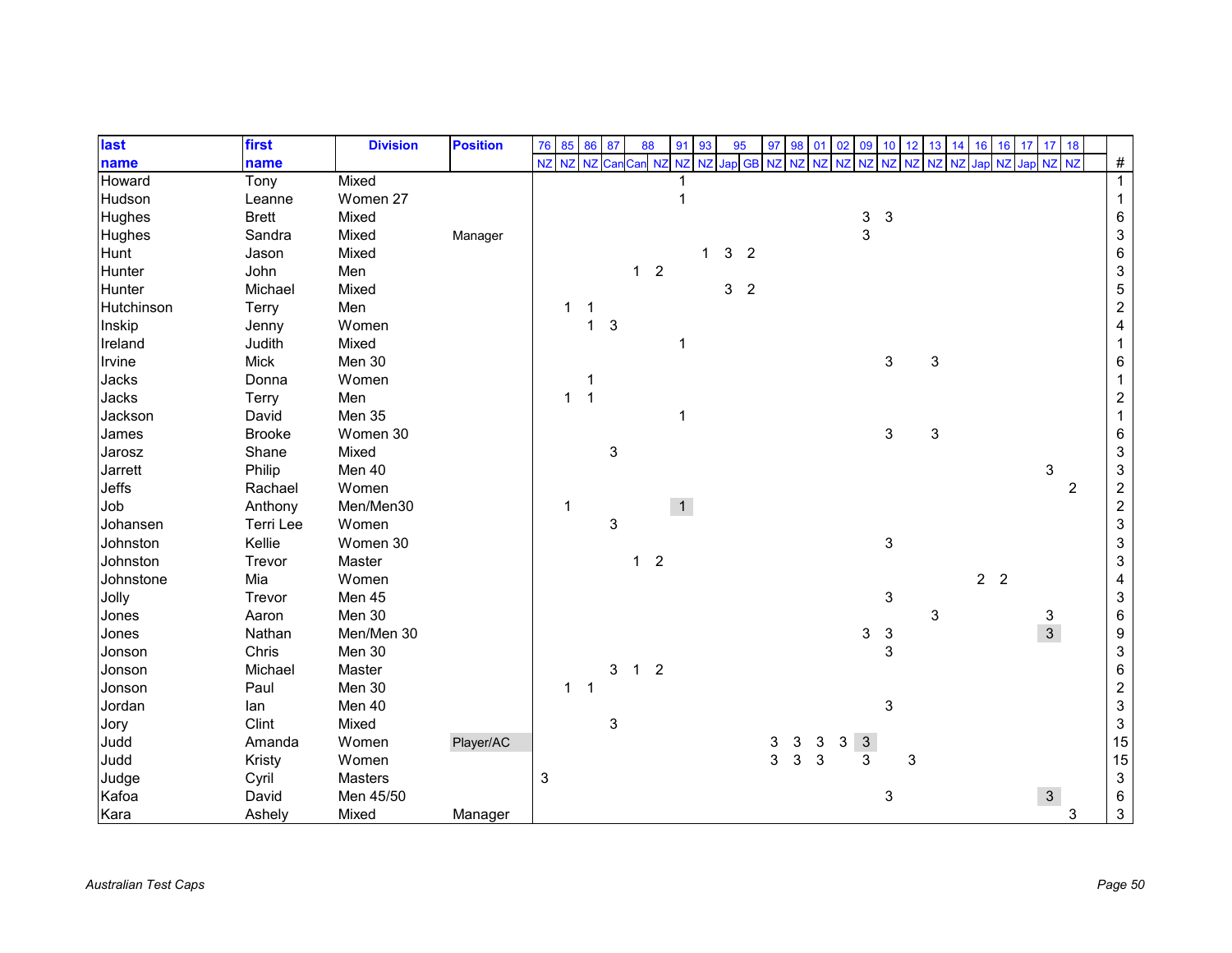| last        | first       | <b>Division</b> | <b>Position</b> | 76 | 85                      | 86             | 87  | 88             |                | 91              | 93        | 95     | 97 | 98             | 01                      | 02        | 09         | 10 <sup>1</sup> | 12             | 13           | 14             | 16             | 16             | 17     | 17 18          |              |                           |
|-------------|-------------|-----------------|-----------------|----|-------------------------|----------------|-----|----------------|----------------|-----------------|-----------|--------|----|----------------|-------------------------|-----------|------------|-----------------|----------------|--------------|----------------|----------------|----------------|--------|----------------|--------------|---------------------------|
| name        | name        |                 |                 | NZ | $\overline{\mathsf{N}}$ | NZ             | Can | Can NZ         |                | NZ              | <b>NZ</b> | Jap GB | NZ | N <sub>7</sub> | NZ                      | <b>NZ</b> | NZ         | <b>NZ</b>       | <b>NZ</b>      | <b>NZ</b>    |                | Japl           | <b>NZ</b>      | Jap NZ |                | <b>NZ</b>    | $\#$                      |
| Karki       | Otto        | Men             |                 |    |                         |                |     |                |                |                 |           |        |    |                |                         |           |            |                 |                |              |                |                |                |        |                |              | $\overline{1}$            |
| Kay         | Alison      | Mixed           |                 |    |                         |                |     |                |                |                 |           |        | 3  | $\mathbf{3}$   | $\overline{\mathbf{3}}$ |           |            |                 |                |              |                |                |                |        |                |              | $\boldsymbol{9}$          |
| Kearney     | Ashleigh    | Women           |                 |    |                         |                |     |                |                |                 |           |        |    |                |                         |           |            |                 |                |              |                | $\overline{2}$ | $\overline{2}$ |        | $\overline{c}$ | $\mathbf{3}$ | $\boldsymbol{9}$          |
| Keleher     | Ron         | Men 50          |                 |    |                         |                |     |                |                |                 |           |        |    |                |                         |           |            |                 |                |              |                |                |                |        | 3              |              | $\ensuremath{\mathsf{3}}$ |
| Kennedy     | Chris       | Men 35          |                 |    |                         |                |     |                |                |                 |           |        |    |                |                         |           |            |                 |                |              |                |                |                |        |                |              |                           |
| Ker         | Gwynne      | Women 27        | Manager         |    |                         |                |     |                |                |                 |           |        |    |                |                         |           |            |                 |                |              |                |                |                |        |                |              |                           |
| Khurshed    | Kamie       | Men 35          |                 |    |                         |                |     |                |                |                 |           |        |    |                |                         |           |            |                 |                |              |                |                |                |        |                |              |                           |
| Kildare     | Robin       | Men 40          |                 |    |                         |                |     |                |                |                 |           |        |    |                |                         |           |            | 3               |                | 3            |                |                |                |        |                |              | $\,6$                     |
| Kiley       | Ray         | Mixed           |                 |    |                         |                |     | $\mathbf{1}$   | $\overline{2}$ |                 |           |        |    |                |                         |           |            |                 |                |              |                |                |                |        |                |              | $\ensuremath{\mathsf{3}}$ |
| Kitchingham | Tim         | Men 45/50       |                 |    |                         |                |     |                |                |                 |           |        |    |                |                         |           |            | 3               |                | $\mathbf{3}$ |                |                |                |        | 3              |              | $\boldsymbol{9}$          |
| Knapp       | Debbie      | Mixed/Women     |                 |    |                         |                |     |                |                |                 |           |        |    |                | $3 \quad 3$             |           |            |                 |                |              |                |                |                |        |                |              | $\,6$                     |
| Knight      | Dave        | Master          |                 |    |                         |                |     | $1\quad 2$     |                |                 |           |        |    |                |                         |           |            |                 |                |              |                |                |                |        |                |              | $\ensuremath{\mathsf{3}}$ |
| Knowles     | Peter       | Men 50          |                 |    |                         |                |     |                |                |                 |           |        |    |                |                         |           |            | $\overline{c}$  |                |              |                |                |                |        |                |              | $\boldsymbol{2}$          |
| Kolenko     | Stephen     | Men 30          |                 |    |                         |                |     |                |                |                 |           |        |    |                |                         |           |            |                 |                |              |                |                |                |        |                |              |                           |
| Kolovos     | Elisha      | Women           |                 |    |                         |                |     |                |                |                 |           |        |    | 2 <sub>3</sub> |                         |           |            |                 |                |              |                |                |                |        |                |              | $\,$ 5 $\,$               |
| Lam         | Adrian      | Men             |                 |    |                         |                |     |                |                |                 |           |        |    |                |                         |           |            |                 |                |              |                |                |                |        |                |              | $\mathbf 1$               |
| Landsberg   | Daryl       | Master          |                 |    |                         |                |     | 1              | $\overline{2}$ |                 |           |        |    |                |                         |           |            |                 |                |              |                |                |                |        |                |              | $\sqrt{3}$                |
| Lane        | Owen        | Men             |                 |    | 1                       |                |     |                |                |                 |           |        |    |                |                         |           |            |                 |                |              |                |                |                |        |                |              | $\mathbf 1$               |
| Lang        | Simon       | Mixed           |                 |    |                         |                |     |                |                |                 |           |        |    |                |                         |           |            |                 |                |              | 3              |                | 3              |        | 3              | $\sqrt{3}$   | 12                        |
| Langbridge  | Alex        | Mixed           |                 |    |                         |                |     |                |                |                 |           |        |    |                |                         |           |            |                 |                |              |                |                |                |        |                | 3            | $\ensuremath{\mathsf{3}}$ |
| Langlands   | Sue         | Mixed           | Manager         |    |                         |                |     |                |                |                 |           |        |    |                |                         |           |            |                 |                |              |                |                |                |        |                |              | $\mathbf 1$               |
| Lapham      | Stacey      | Mixed           |                 |    |                         |                |     |                |                |                 |           |        |    |                |                         | 3         | $\sqrt{3}$ | 3               |                |              |                |                |                |        |                |              | 9                         |
| Larcombe    | Ron         | Men 30          | Coach           |    |                         |                |     |                |                |                 |           |        |    |                |                         |           |            | 3               |                |              |                |                |                |        |                |              | $\sqrt{3}$                |
| Law         | Michael     | Mixed/Men       |                 |    |                         |                |     |                |                |                 |           |        |    |                |                         |           |            |                 | $\overline{c}$ | 3            | $\overline{2}$ |                |                |        |                | 3            | $10\,$                    |
| Lawless     | Garry       | Men/Men30/50    |                 |    | $\mathbf{1}$            | $\overline{1}$ |     | 1              |                | $2 \mid 1 \mid$ |           |        |    |                |                         |           |            | $\mathbf{3}$    |                | 3            |                |                |                |        |                |              | 12                        |
| Lawrence    | Ray         | Master          |                 |    |                         |                | 3   | $\mathbf{1}$   | $\overline{2}$ |                 |           |        |    |                |                         |           |            |                 |                |              |                |                |                |        |                |              | $\,6\,$                   |
| Lazarus     | Peter       | Men 30          |                 |    | 1                       | $\overline{1}$ |     |                |                |                 |           |        |    |                |                         |           |            |                 |                |              |                |                |                |        |                |              | $\boldsymbol{2}$          |
| Lees        | Rod         | Master          |                 |    |                         |                | 3   |                |                |                 |           |        |    |                |                         |           |            |                 |                |              |                |                |                |        |                |              | $\ensuremath{\mathsf{3}}$ |
| Lennon      | <b>Mick</b> | Men 40          |                 |    |                         |                |     |                |                |                 |           |        |    |                |                         |           |            | 3               |                | 3            |                |                |                |        |                |              | $\,6$                     |
| Leonard     | Mark        | Men 40          |                 |    |                         |                |     |                |                |                 |           |        |    |                |                         |           |            | 3               |                |              |                |                |                |        |                |              | $\sqrt{3}$                |
| Lewis       | Peter       | Men 30          |                 |    |                         | 1              |     |                |                |                 |           |        |    |                |                         |           |            |                 |                |              |                |                |                |        |                |              |                           |
| Lewis       | <b>Rick</b> | Mixed           |                 |    |                         |                |     |                |                |                 | 1         |        |    |                |                         |           |            |                 |                |              |                |                |                |        |                |              |                           |
| Liddell     | Jeff        | Men 30          |                 |    |                         |                |     |                |                |                 |           |        |    |                |                         |           |            |                 |                |              |                |                |                |        |                |              |                           |
| Loane       | Carmel      | Mixed           |                 |    |                         |                |     |                |                |                 |           |        |    |                |                         |           |            |                 |                |              |                |                |                |        |                |              |                           |
| Lockhead    | Cathryn     | Mixed           |                 |    |                         |                | 3   | 1 <sub>2</sub> |                |                 |           |        |    |                |                         |           |            |                 |                |              |                |                |                |        |                |              |                           |
| Lollback    | Adam        | Men             |                 |    |                         |                |     |                |                |                 |           |        |    |                |                         |           |            |                 |                |              |                |                |                |        |                |              |                           |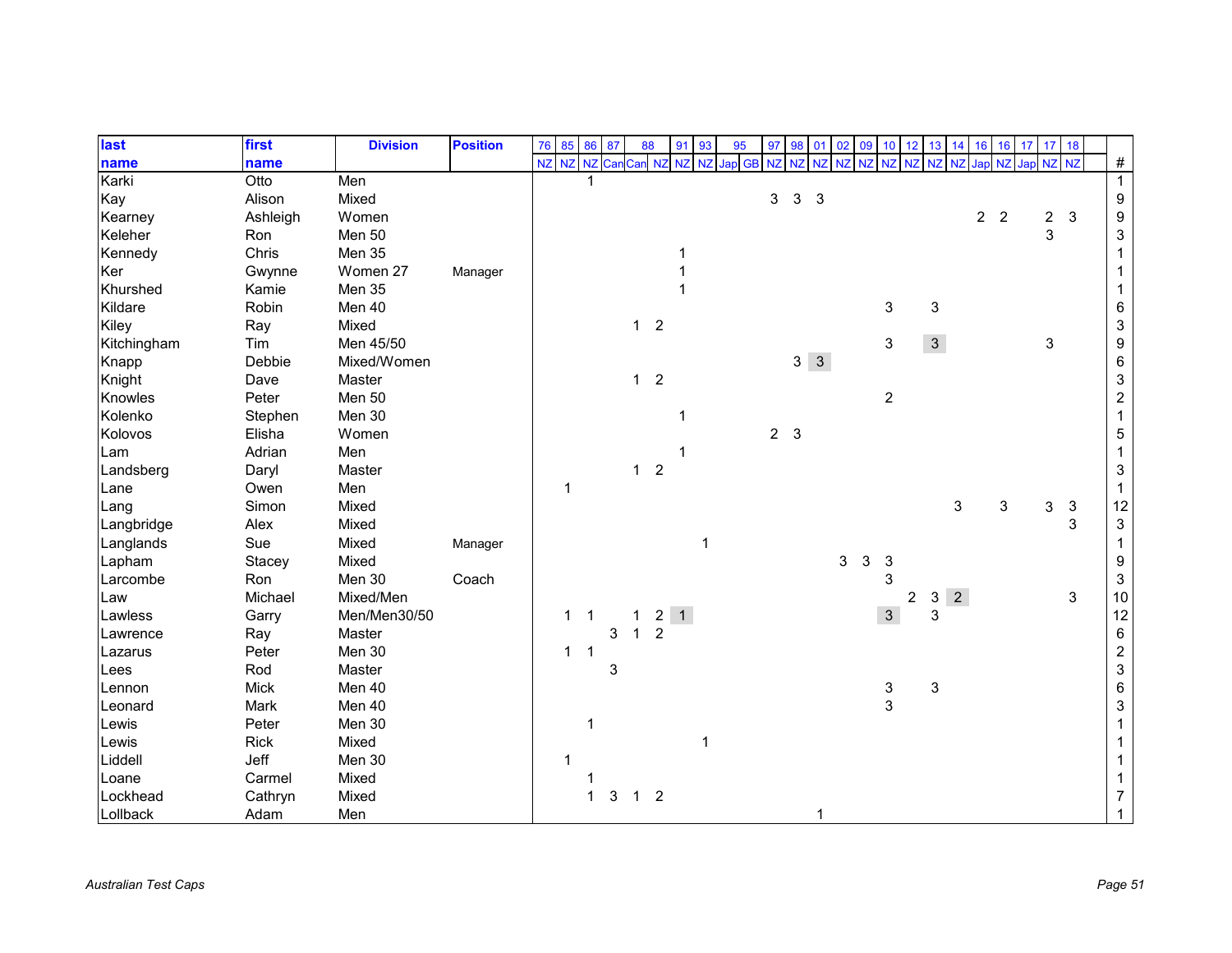| last                        | first        | <b>Division</b> | <b>Position</b> | 76 | 85 | 86          | 87  | 88             |                | 91             | 93          | 95             | 97 | 98             | 01             | 02             | 09          | 10                      | 12             | 13             | 14 | 16             | 16             | 17               | 17             | 18             |                           |
|-----------------------------|--------------|-----------------|-----------------|----|----|-------------|-----|----------------|----------------|----------------|-------------|----------------|----|----------------|----------------|----------------|-------------|-------------------------|----------------|----------------|----|----------------|----------------|------------------|----------------|----------------|---------------------------|
| name                        | name         |                 |                 | NZ | NZ | <b>NZ</b>   | Can | Can NZ         |                | NZ             | <b>NZ</b>   | Jap GB NZ      |    | N <sub>7</sub> | <b>NZ</b>      | <b>NZ</b>      |             |                         | NZ NZ NZ       | NZ             |    |                |                | NZ Jap NZ Jap NZ |                | NZ             | $\#$                      |
| Lorger                      | Warren       | Men 30          |                 |    |    |             |     |                |                |                |             |                |    |                |                |                |             |                         |                | 3              |    |                |                |                  |                |                | $\overline{3}$            |
| Loughton                    | Colleen      | Women           |                 |    |    |             | 3   |                |                |                |             |                |    |                |                |                |             |                         |                |                |    |                |                |                  |                |                | $\sqrt{3}$                |
| Love                        | Jayden       | Men             |                 |    |    |             |     |                |                |                |             |                |    |                |                |                |             |                         |                |                |    | $\overline{c}$ | $\overline{c}$ |                  |                |                | $\overline{\mathbf{4}}$   |
| Lovett                      | Michael      | Women/Mixed     | AC/Coach        |    |    |             |     |                |                |                |             |                |    |                |                |                | 3           | 3                       | $\mathbf{3}$   | $\mathbf{3}$   | 3  |                | 3              |                  | 3              | $\mathbf{3}$   | 24                        |
| Lugg                        | <b>Brad</b>  | Mixed 30        |                 |    |    |             |     |                |                |                |             |                |    |                |                |                |             |                         |                | 3              |    |                |                |                  |                |                | $\ensuremath{\mathsf{3}}$ |
| Lukins                      | Chris        | Men             |                 |    |    |             |     |                |                |                |             |                |    |                |                |                |             | $\overline{\mathbf{c}}$ |                |                |    |                |                |                  |                |                | $\boldsymbol{2}$          |
| Lyons                       | Cliff        | Men 45          |                 |    |    |             |     |                |                |                |             |                |    |                |                |                |             | 3                       |                |                |    |                |                |                  |                |                | $\ensuremath{\mathsf{3}}$ |
| Macpherson                  | Don          | Men 30          |                 |    |    |             |     |                |                | 1              |             |                |    |                |                |                |             |                         |                |                |    |                |                |                  |                |                |                           |
| MacRae                      | Paul         | Men 30          |                 |    |    | $\mathbf 1$ |     |                |                |                |             |                |    |                |                |                |             |                         |                |                |    |                |                |                  |                |                |                           |
| <b>Madders</b>              | <b>Brent</b> | Men/Mixed       |                 |    |    |             |     |                |                |                |             |                |    |                | $\mathbf{1}$   | 3 <sup>1</sup> |             |                         |                |                |    |                |                |                  |                |                | 4                         |
| <b>Madders</b>              | Craig        | Men/Men 40      |                 |    |    |             |     |                |                |                |             |                | 3  | 3              | 3              |                |             |                         |                |                |    |                |                |                  | $\overline{3}$ |                | 12                        |
| <b>Madders</b>              | Jenny        | Women 27        |                 |    |    |             |     |                |                | 1              |             |                |    |                |                |                |             |                         |                |                |    |                |                |                  |                |                | $\mathbf 1$               |
| Madders (Freshwater) Sharyn |              | Women           |                 |    |    |             |     |                |                |                |             |                |    |                |                | 3              |             |                         |                |                |    |                |                |                  |                |                | $\ensuremath{\mathsf{3}}$ |
| Maddick                     | Hayley       | Women           |                 |    |    |             |     |                |                |                |             |                |    |                |                |                |             |                         |                |                |    | 2 <sub>2</sub> |                |                  | 3 <sup>1</sup> | $\mathbf{3}$   | 10                        |
| Maher                       | Jason        | Mixed           |                 |    |    |             | 3   |                |                |                |             |                |    |                |                |                |             |                         |                |                |    |                |                |                  |                |                | $\ensuremath{\mathsf{3}}$ |
| Mahoney                     | Fiona        | Women 27        |                 |    |    |             |     |                |                |                |             |                |    |                |                |                |             |                         |                |                |    |                |                |                  |                |                |                           |
| Malcolm                     | Judy         | Women/Wom27     |                 |    |    |             | 3   | $\mathbf{1}$   | $\overline{c}$ | $\overline{1}$ |             |                |    |                |                |                |             |                         |                |                |    |                |                |                  |                |                | $\overline{7}$            |
| Malcolm                     | Troy         | Men/Mixed       |                 |    |    |             |     |                |                |                |             |                |    |                |                |                | $3 \quad 3$ |                         | $\overline{2}$ |                |    |                |                |                  |                |                | 8                         |
| Mann                        | Julian       | Mixed/Men       |                 |    |    | 1           |     |                |                |                |             |                |    |                |                |                |             |                         |                |                |    |                |                |                  |                |                | $\overline{c}$            |
| <b>Marinos</b>              | Jim          | Men             |                 |    |    |             |     |                |                |                |             |                |    |                |                |                |             |                         |                |                |    |                |                |                  |                |                | $\mathbf{1}$              |
| Marsh                       | Cherie       | Women 30        |                 |    |    |             |     |                |                |                |             |                |    |                |                |                |             | 3                       |                |                |    |                |                |                  |                |                | $\ensuremath{\mathsf{3}}$ |
| Marshall-King               | Jordan       | Men             |                 |    |    |             |     |                |                |                |             |                |    |                |                |                |             |                         |                |                |    | $\overline{2}$ | 3              | $\overline{c}$   | 3              | 3              | 13                        |
| Martin                      | Gizelle      | Wom/Mix/Wom30   |                 |    |    |             |     |                |                |                | $1 \quad 3$ | $\overline{2}$ | 3  | 3              |                |                |             | $\mathbf{3}$            |                | 3              |    |                |                |                  |                |                | $18$                      |
| Martin                      | Jason        | Men 30          | Assistant       |    |    |             |     |                |                |                |             |                |    |                |                |                |             |                         |                |                |    |                |                |                  | 3              |                | $\ensuremath{\mathsf{3}}$ |
| Martin                      | Sharon       | Mixed/Women     | Manager         |    |    |             |     |                |                |                |             |                |    |                | 3 <sup>1</sup> | $\mathbf{3}$   |             |                         |                | 3 <sup>3</sup> |    |                |                |                  |                |                | 12                        |
| Martin                      | Stephanie    | Women           |                 |    |    |             | 3   |                |                |                |             |                |    |                |                |                |             |                         |                |                |    |                |                |                  |                |                | $\ensuremath{\mathsf{3}}$ |
| Masache                     | Madalitso    | Men             |                 |    |    |             |     |                |                |                |             |                |    |                |                |                |             |                         |                |                |    |                |                |                  |                | $\overline{2}$ | $\boldsymbol{2}$          |
| Matcham                     | Shelley      | Women           | Ass Coach       |    |    |             |     |                |                |                |             |                |    |                | 3              | 3              | 3           |                         | 3 <sup>1</sup> |                |    |                |                |                  |                |                | 12                        |
| <b>Matthews</b>             | Kevin        | Men 30          |                 |    |    |             |     | $\mathbf{1}$   | $\overline{2}$ |                |             |                |    |                |                |                |             |                         |                |                |    |                |                |                  |                |                | $\ensuremath{\mathsf{3}}$ |
| May                         | Ron          | Masters         |                 | 3  |    |             |     |                |                |                |             |                |    |                |                |                |             |                         |                |                |    |                |                |                  |                |                | $\ensuremath{\mathsf{3}}$ |
| Maynard                     | Greg         | Mixed           | Ass Coach       |    |    |             |     |                |                |                |             |                | 3  |                |                |                |             |                         |                |                |    |                |                |                  |                |                | $\mathsf 3$               |
| Mazzarella                  | Julie        | Mixed           |                 |    |    |             | 3   | $\mathbf{1}$   | $\overline{2}$ |                |             |                |    |                |                |                |             |                         |                |                |    |                |                |                  |                |                | $\,6\,$                   |
| McAnelly                    | Hayley       | Mixed           |                 |    |    |             |     |                |                |                |             |                |    |                |                |                |             | 3                       |                |                |    |                |                |                  |                |                | 4                         |
| <b>McCall</b>               | Jessica      | Women           |                 |    |    |             |     |                |                |                |             |                |    |                |                |                |             | 3                       | 3              | 3              | 3  |                |                |                  | 2 <sup>7</sup> | $\mathbf{3}$   | 17                        |
| McCall                      | <b>Mick</b>  | Men/Men 50      | AC/Coach        |    |    |             |     | 1 <sub>2</sub> |                |                |             |                |    |                |                |                |             | $\mathfrak{S}$          |                | $\mathbf{3}$   |    |                |                |                  | $\mathbf{3}$   |                | 12                        |
| McCarthy                    | Trish        | Women 30        |                 |    |    |             |     |                |                |                |             |                |    |                |                |                |             |                         |                | 3              |    |                |                |                  |                |                | $\mathfrak{S}$            |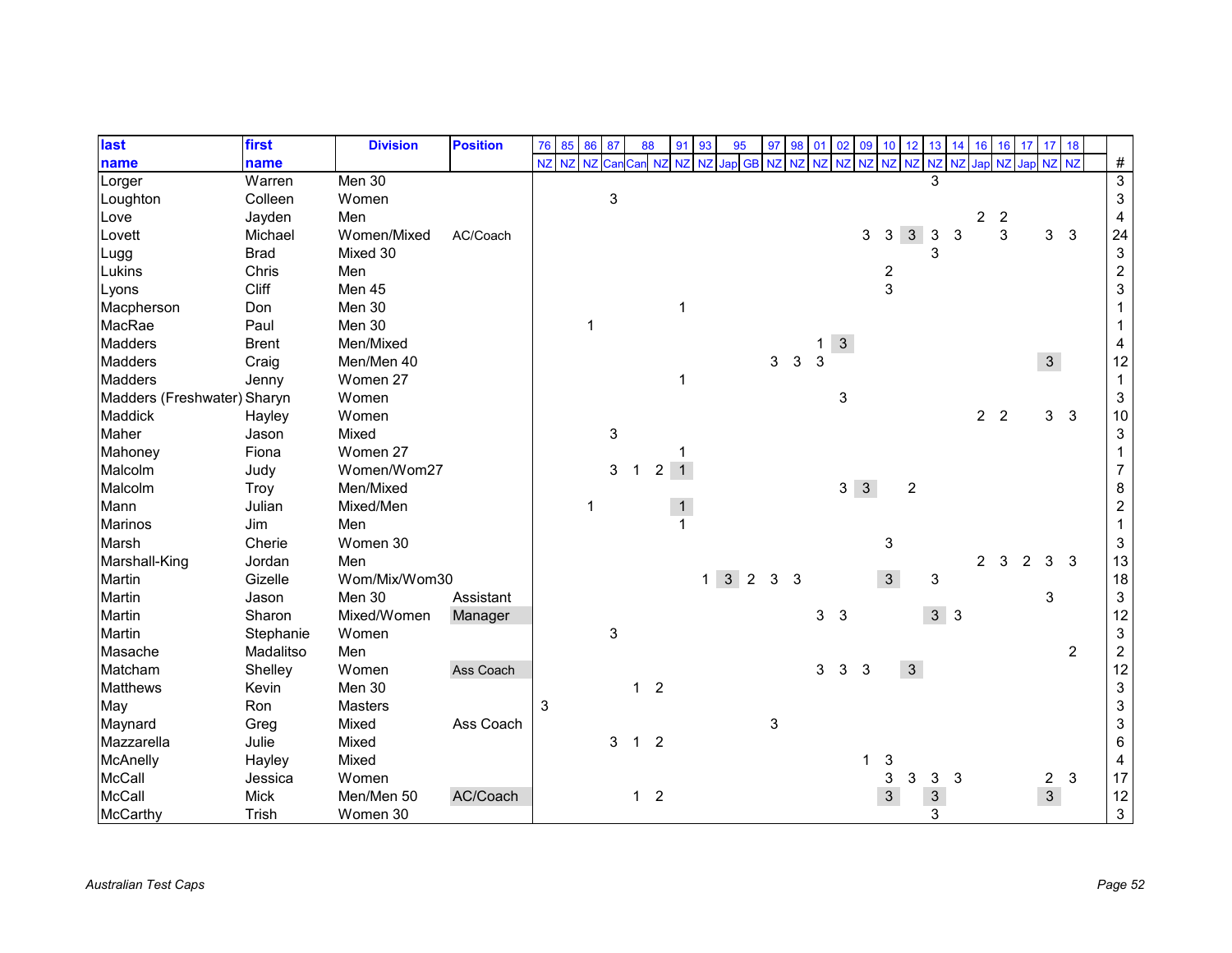| last              | first       | <b>Division</b> | <b>Position</b> | 76           | 85 | 86        | 87  | 88             |                | 91          | 93          | 95 |                | 97 | 98             | 01    | 02 | 09             | 10 <sup>1</sup> | 12 | 13           | 14             | 16          | 16                  | 17 <sup>1</sup> | 17 18     |                           |
|-------------------|-------------|-----------------|-----------------|--------------|----|-----------|-----|----------------|----------------|-------------|-------------|----|----------------|----|----------------|-------|----|----------------|-----------------|----|--------------|----------------|-------------|---------------------|-----------------|-----------|---------------------------|
| name              | name        |                 |                 | NZ           | NZ | <b>NZ</b> | Car | Can NZ         |                | NZ          | NZ          |    | Jap GB NZ      |    | <b>NZ</b>      | NZ NZ |    | NZ             | NZ NZ           |    | NZ           | NZ             | Japl        | <b>NZ</b>           |                 | Jap NZ NZ | $\#$                      |
| <b>McCullen</b>   | Ben         | Mixed           |                 |              |    |           |     |                |                |             |             |    |                |    |                |       |    |                |                 |    |              |                |             |                     |                 |           | $\overline{1}$            |
| McDonald          | Brandon     | Men 45          |                 |              |    |           |     |                |                |             |             |    |                |    |                |       |    |                | 3               |    |              |                |             |                     |                 |           | $\sqrt{3}$                |
| McDonald          | David       | Men 50          |                 |              |    |           |     |                |                |             |             |    |                |    |                |       |    |                |                 |    | 3            |                |             |                     |                 | 3         | $\,6$                     |
| McDonald          | Gavin       | Men             |                 |              |    |           |     |                |                |             |             |    |                |    | 3 <sup>3</sup> |       |    |                |                 |    |              |                |             |                     |                 |           | $\,6$                     |
| McDonald          | Hayley      | Mixed 30        |                 |              |    |           |     |                |                |             |             |    |                |    |                |       |    |                |                 |    | 3            |                |             |                     |                 |           | $\ensuremath{\mathsf{3}}$ |
| McDonald          | <b>Mick</b> | Mixed 30        | Coach           |              |    |           |     |                |                |             |             |    |                |    |                |       |    |                |                 |    | 3            |                |             |                     |                 |           | $\ensuremath{\mathsf{3}}$ |
| McDonald          | Trent       | Men             |                 |              |    |           |     |                |                |             |             |    |                | 3  | 3              | 3     | 3  |                |                 |    |              |                |             |                     |                 |           | 12                        |
| <b>McGennity</b>  | Kelly       | Women           |                 |              |    |           |     |                |                |             |             |    |                |    |                |       |    | 2 <sub>3</sub> |                 |    |              |                |             |                     |                 |           | $\overline{5}$            |
| McGovern          | Michael     | Mixed           |                 |              |    |           |     |                |                |             |             |    |                | 3  | $\mathbf{3}$   |       |    |                |                 |    |              |                |             |                     |                 |           | $\,6\,$                   |
| <b>McGrath</b>    | Michael     | Men 40/30       | Manager         |              |    |           |     |                |                |             |             |    |                |    |                |       |    |                | 3               |    | $\mathbf{3}$ |                |             |                     |                 | 3         | $\boldsymbol{9}$          |
| McHugh            | Nicole      | Women           |                 |              |    |           |     |                |                |             |             |    |                |    |                |       |    |                | 3               | 3  |              |                |             |                     |                 |           | $\,6\,$                   |
| McIlveen          | Teena       | Women           |                 |              |    |           |     |                |                |             |             |    |                |    |                |       |    | 3              | $\mathbf{3}$    |    |              |                |             |                     |                 |           | $\,6\,$                   |
| McKay             | M.          | Masters         |                 | 3            |    |           |     |                |                |             |             |    |                |    |                |       |    |                |                 |    |              |                |             |                     |                 |           | $\ensuremath{\mathsf{3}}$ |
| McKee             | Tim         | Men             |                 |              |    |           | 3   |                |                |             |             |    |                |    |                |       |    |                |                 |    |              |                |             |                     |                 |           | $\ensuremath{\mathsf{3}}$ |
| McKenna           | John        | Men 50          |                 |              |    |           |     |                |                |             |             |    |                |    |                |       |    |                | 3               |    |              |                |             |                     |                 |           | $\ensuremath{\mathsf{3}}$ |
| McLean            | Alison      | Women           |                 |              |    | 1         |     |                |                |             |             |    |                |    |                |       |    |                |                 |    |              |                |             |                     |                 |           | 1                         |
| McLean            | Hamish      | Mixed 30        | Ass Coach       |              |    |           |     |                |                |             |             |    |                |    |                |       |    |                |                 |    | 3            |                |             |                     |                 |           | $\ensuremath{\mathsf{3}}$ |
| McLean            | Judy        | Women 27        |                 |              |    |           |     |                |                | 1           |             |    |                |    |                |       |    |                |                 |    |              |                |             |                     |                 |           | $\mathbf 1$               |
| McLean            | William     | Men 50          |                 |              |    |           |     |                |                |             |             |    |                |    |                |       |    |                |                 |    | 3            |                |             |                     |                 |           | $\ensuremath{\mathsf{3}}$ |
| McLeod            | Scott       | Mixed           | Ass.Coach       |              |    |           |     |                |                |             |             |    |                |    |                |       |    | 3              |                 |    |              |                |             |                     |                 |           | $\overline{\mathbf{4}}$   |
| McMah (Guthrie)   | Melinda     | Mixed           |                 |              |    |           |     |                |                |             |             |    |                | 3  |                | 3     |    |                |                 |    |              |                |             |                     |                 |           | $\,6$                     |
| McMahon           | Terry       | <b>Masters</b>  |                 | $\mathbf{3}$ |    |           |     |                |                |             |             |    |                |    |                |       |    |                |                 |    |              |                |             |                     |                 |           | $\mathsf 3$               |
| <b>McManus</b>    | Dean        | Men 30          |                 |              |    |           |     |                |                |             |             |    |                |    |                |       |    |                |                 |    |              |                |             |                     |                 |           | $\overline{1}$            |
| McNeven           | Peter       | Men             | Mgr/Coach       |              |    |           | 3   | $\mathbf 1$    | $\overline{c}$ |             | $\mathbf 1$ |    |                | 3  | $\mathbf{3}$   |       |    |                |                 |    |              |                |             |                     |                 |           | 16                        |
| <b>McPhillips</b> | Trevor      | Men 35/50       |                 |              |    |           |     |                |                |             |             |    |                |    |                |       |    |                | $\mathbf{3}$    |    |              |                |             |                     |                 |           | $\overline{\mathbf{4}}$   |
| McShane           | Gerald      | Mixed           |                 |              |    |           |     |                |                |             |             | 3  | $\overline{2}$ |    |                |       |    |                |                 |    |              |                |             |                     |                 |           | $\,$ 5 $\,$               |
| McTaggart         | Cristie     | Women 30        |                 |              |    |           |     |                |                |             |             |    |                |    |                |       |    |                |                 |    | 3            |                |             |                     |                 |           | $\ensuremath{\mathsf{3}}$ |
| McWhirter         | Susan       | Women           |                 |              |    | -1        |     |                |                |             |             |    |                |    |                |       |    |                |                 |    |              |                |             |                     |                 |           | 1                         |
| <b>Meakes</b>     | Yasmin      | Mixed/Women     |                 |              |    |           |     |                |                |             |             |    |                |    |                |       |    |                |                 |    |              | 2 <sup>1</sup> | $2^{\circ}$ | -3                  |                 |           | $\overline{7}$            |
| Messingham        | Chris       | Men             |                 |              | 1  |           |     |                |                |             |             |    |                |    |                |       |    |                |                 |    |              |                |             |                     |                 |           |                           |
| Michealopolous    | Patricia    | Mixed/Women*    |                 |              |    |           |     |                |                |             |             |    |                |    |                |       |    |                |                 |    | 3            | $\overline{2}$ |             | $3 \quad 1 \quad 2$ |                 |           | 11                        |
| Millen            | Janine      | Women           |                 |              |    |           |     |                |                | $1 \quad 1$ |             |    |                |    |                |       |    |                |                 |    |              |                |             |                     |                 |           | $\boldsymbol{2}$          |
| Miller            | Kristy      | Mixed 30        |                 |              |    |           |     |                |                |             |             |    |                |    |                |       |    |                |                 |    | 3            |                |             |                     |                 |           | $\ensuremath{\mathsf{3}}$ |
| <b>Mills</b>      | Jackson     | Mixed           |                 |              |    |           |     |                |                |             |             |    |                |    |                |       |    |                |                 |    |              |                |             |                     |                 | 3         | $\ensuremath{\mathsf{3}}$ |
| Milne             | Ron         | Master          |                 |              |    |           |     | 1 <sub>2</sub> |                |             |             |    |                |    |                |       |    |                |                 |    |              |                |             |                     |                 |           | $\ensuremath{\mathsf{3}}$ |
| Minervini         | Carol       | Women           |                 |              |    |           |     |                |                |             |             |    |                |    |                |       |    |                |                 |    |              |                |             |                     |                 |           |                           |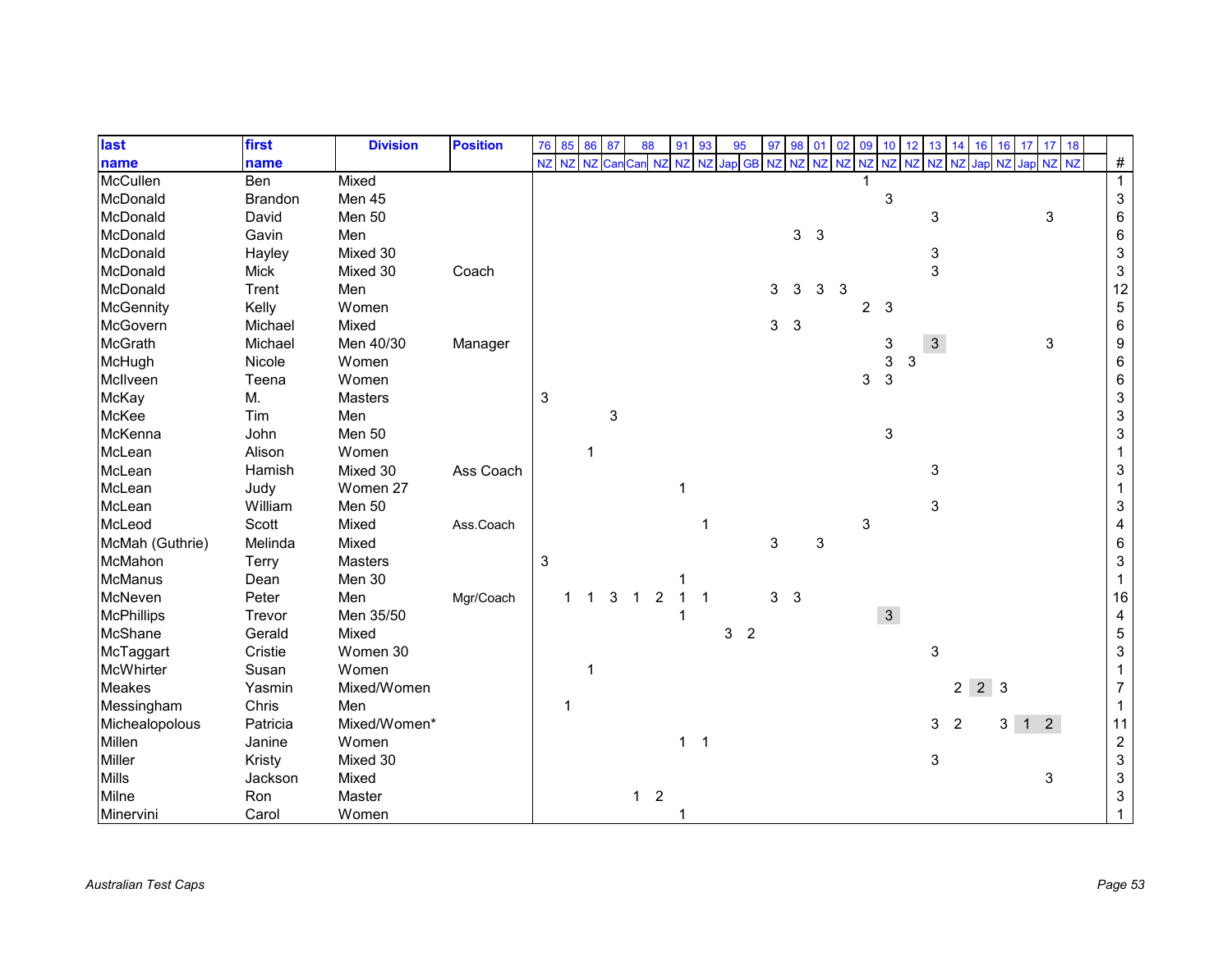| last            | first         | <b>Division</b> | <b>Position</b> | 76 | 85 | 86             | 87                        | 88           |                | 91 | 93             | 95     | 97             | 98             | 01        | 02          | 09             | 10            | 12             | 13                        | 14             | 16             | 16     |                | $17 \quad 17$  | 18             |                  |
|-----------------|---------------|-----------------|-----------------|----|----|----------------|---------------------------|--------------|----------------|----|----------------|--------|----------------|----------------|-----------|-------------|----------------|---------------|----------------|---------------------------|----------------|----------------|--------|----------------|----------------|----------------|------------------|
| name            | name          |                 |                 | NZ | NZ | <b>NZ</b>      | Car                       | Can NZ       |                | NZ | NZ             | Jap GB | <b>NZ</b>      | N <sub>7</sub> | <b>NZ</b> | <b>NZ</b>   | <b>NZ</b>      | NZ NZ         |                | NZ                        | NZ Jap         |                | NZ Jap |                | NZ NZ          |                | $\#$             |
| Mitchell        | <b>Brad</b>   | Men 30/40       |                 |    |    |                |                           |              |                |    |                |        |                |                |           |             |                |               |                | 3                         |                |                |        |                | 3              |                | $\overline{6}$   |
| Mitchell        | Justin        | Mixed           |                 |    |    |                |                           |              |                |    |                |        |                |                |           |             |                |               |                |                           | 3              |                |        |                |                |                | $\sqrt{3}$       |
| Mitchell        | Nicole        | Women 30        |                 |    |    |                |                           |              |                |    |                |        |                |                |           |             |                |               |                | $\overline{c}$            |                |                |        |                |                |                | $\boldsymbol{2}$ |
| Mitchell-Cowan  | Sharon        | Women           | Play/C/AC       |    |    |                |                           | $3$ 1 2 1 1  |                |    |                |        |                |                |           |             |                |               |                |                           |                |                |        |                |                |                | 8                |
| Moffatt         | John          | Mixed           |                 |    |    |                |                           |              |                |    |                |        |                |                |           |             |                |               |                |                           |                |                |        |                |                |                | 1                |
| Moffit          | Hayden        | Mixed           |                 |    |    |                |                           |              |                |    |                |        |                |                |           |             |                |               |                |                           |                |                |        |                |                | $\overline{2}$ | $\overline{c}$   |
| Moran           | Trevor        | Men 30          |                 |    |    |                |                           |              |                |    |                |        |                |                |           |             |                |               |                |                           |                |                |        |                | 3              |                | 3                |
| Morgan          | Cobie         | Mixed           |                 |    |    |                |                           |              |                |    |                |        |                |                |           |             |                | $\frac{2}{3}$ |                |                           |                |                |        |                |                |                | $\overline{c}$   |
| Morgan          | Troy          | Men 40          |                 |    |    |                |                           |              |                |    |                |        |                |                |           |             |                |               |                | 3                         |                |                |        |                | 3              |                | 9                |
| <b>Morris</b>   | Steve         | Men 30          |                 |    |    |                |                           |              |                | 1  |                |        |                |                |           |             |                |               |                |                           |                |                |        |                |                |                | 1                |
| Morrison        | <b>Bernie</b> | Mixed           | Coach           |    |    |                |                           |              |                |    |                |        |                |                |           |             | 3              | 3             |                |                           |                |                |        |                |                |                | 6                |
| <b>Morrow</b>   | Craig         | Women           | AC/Mgr          |    |    |                |                           |              |                |    |                |        |                |                |           |             |                |               |                |                           |                | 2              | 3      |                | $\mathbf{3}$   |                | 8                |
| Mortimer        | Elin          | Mixed           |                 |    |    |                |                           |              |                |    |                |        |                |                |           |             |                |               |                | 3                         | $\overline{2}$ |                | 3      |                | 3              | 3              | 14               |
| <b>Moss</b>     | <b>Brian</b>  | Men 30          | Manager         |    |    |                |                           |              |                | 1  |                |        |                |                |           |             |                |               |                |                           |                |                |        |                |                |                | 1                |
| Mounsey         | <b>Bianca</b> | Women           |                 |    |    |                |                           |              |                |    |                |        |                |                |           |             |                |               |                |                           |                |                |        |                |                |                | 1                |
| Moussa          | Michael       | Mixed/Women     | Ass Coach       |    |    |                |                           |              |                |    |                |        |                |                |           |             |                |               |                | 3                         | 3              | $\overline{c}$ | 3      |                |                | 3              | 14               |
| Moylan          | Benjamin      | Mixed/Men       |                 |    |    |                |                           |              |                |    |                |        |                |                |           |             | 3              | 3             | 3              | $\overline{c}$            | $\overline{c}$ | $\overline{2}$ | 3      | $\overline{2}$ | 3              |                | 23               |
| Mueller         | Steven        | Men             |                 |    |    |                |                           |              |                | 1  |                |        |                |                |           |             |                |               |                |                           |                |                |        |                |                |                | $\mathbf{1}$     |
| Murphy          | Dean          | Men 30          |                 |    |    |                |                           |              |                |    |                |        |                |                |           |             |                | 3             |                | $\ensuremath{\mathsf{3}}$ |                |                |        |                |                |                | $\,6\,$          |
| Murphy          | Graeme        | Master          |                 |    |    |                | $\ensuremath{\mathsf{3}}$ |              |                |    |                |        |                |                |           |             |                |               |                |                           |                |                |        |                |                |                | 3                |
| Murphy          | Steve         | Men             |                 |    |    |                |                           |              |                |    |                |        | 3              | 3              |           |             |                |               |                |                           |                |                |        |                |                |                | $\overline{7}$   |
| Murphy (Clarke) | Renee         | Women           |                 |    |    |                |                           |              |                |    | $\mathbf{1}$   |        | $\overline{a}$ | 3              |           | $\mathsf 3$ |                |               |                |                           |                |                |        |                |                |                | 9                |
| Mutch           | Dianne        | Mixed           |                 |    |    | $\overline{1}$ |                           |              |                |    |                |        |                |                |           |             |                |               |                |                           |                |                |        |                |                |                | 1                |
| Nader           | Anthony       | Mixed 30        |                 |    |    |                |                           |              |                |    |                |        |                |                |           |             |                |               |                | 2                         |                |                |        |                |                |                | $\overline{c}$   |
| Nakhla          | Robert        | Men             |                 |    |    |                |                           |              |                |    |                |        |                |                |           |             | $\overline{c}$ |               | $\overline{c}$ | $\mathbf{3}$              | $\mathbf{3}$   | $\mathbf 1$    | 3      |                |                | $\overline{2}$ | 16               |
| Neal            | Lisa          | Women           |                 |    |    | $\mathbf 1$    | 3                         | $\mathbf{1}$ | $\overline{2}$ |    |                |        |                |                |           |             |                |               |                |                           |                |                |        |                |                |                | $\boldsymbol{7}$ |
| Neil            | Debbie        | Women           | Manager         |    |    |                | 3                         |              |                |    |                |        |                |                |           |             |                |               |                |                           |                |                |        |                |                |                | 3                |
| Neilsen         | Rosemary      | Mixed           |                 |    |    |                |                           |              |                | 1  |                |        |                |                |           |             |                |               |                |                           |                |                |        |                |                |                | 1                |
| Neumann         | Geoff         | Mixed           |                 |    |    |                |                           | 1            | $\overline{c}$ |    |                |        |                |                |           |             |                |               |                |                           |                |                |        |                |                |                | 3                |
| Newman          | Greg          | Mix/Tour        | Mgr/AC          |    |    |                | 3                         |              |                | 1  | $\overline{1}$ |        | 3              |                |           |             |                |               |                |                           |                |                |        |                |                |                | 8                |
| Nicholas        | Zara          | Mixed           |                 |    |    |                |                           |              |                |    |                |        |                |                |           |             |                |               |                |                           |                |                | 3      |                | $\mathbf{3}$   | $\mathbf{3}$   | 9                |
| Nicholls        | Cameron       | Men/Mixed       |                 |    |    |                |                           |              |                |    |                |        |                |                |           |             |                |               | $2^{\circ}$    | $\mathbf{3}$              | 3              |                | 3      |                |                |                | 12               |
| Nicholls        | Cameron       | Mixed           |                 |    |    |                |                           |              |                |    |                |        |                |                |           |             |                |               |                |                           |                |                | 3      |                | 1              | $\mathbf{3}$   | 8                |
| Noble           | Des           | Men 30          | Coach           |    |    |                |                           |              |                | 1  |                |        |                |                |           |             |                |               |                |                           |                |                |        |                |                |                | 1                |
| Nolan           | Dave          | Men30/Men/Mix   | Ass Coach       |    |    |                |                           |              |                |    |                |        |                |                |           |             |                | 3             |                |                           | $\mathbf{3}$   |                |        | $3 \quad 2$    | 3 <sup>1</sup> | $\mathbf{3}$   | 17               |
| Nolan           | Frank         | Mixed           |                 |    |    |                | 3                         |              |                |    |                |        |                |                |           |             |                |               |                |                           |                |                |        |                |                |                | 3                |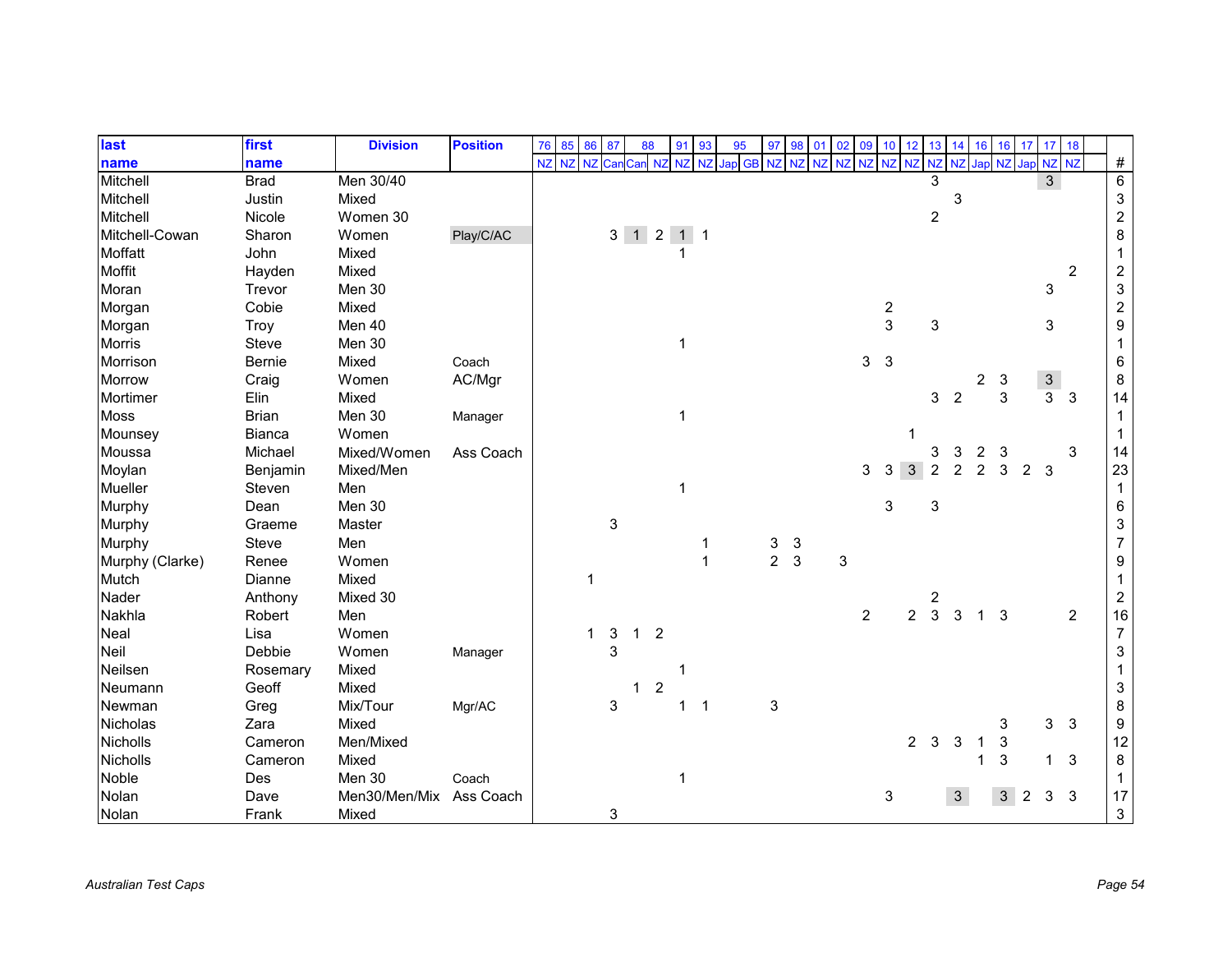| last             | first          | <b>Division</b> | <b>Position</b> | 76                        | 85    | 86 | 87  | 88           |                         | 91                     | 93 | 95 |                | 97             | 98             | 01             | 02 | 09             | 10 <sup>1</sup> | 12             | 13             | 14             | 16                      | 16             | 17 <sup>1</sup> | 17 18          |                |                           |
|------------------|----------------|-----------------|-----------------|---------------------------|-------|----|-----|--------------|-------------------------|------------------------|----|----|----------------|----------------|----------------|----------------|----|----------------|-----------------|----------------|----------------|----------------|-------------------------|----------------|-----------------|----------------|----------------|---------------------------|
| name             | name           |                 |                 | NZ                        | NZ NZ |    | Can |              |                         | Can NZ NZ NZ Jap GB NZ |    |    |                |                | N <sub>7</sub> | NZ             | NZ | NZ             | <b>NZ</b>       | <b>NZ</b>      | <b>NZ</b>      | <b>NZ</b>      | Jap                     | <b>NZ</b>      | Jap NZ NZ       |                |                | $\#$                      |
| Norford          | <b>Debbie</b>  | Women           |                 |                           |       |    |     |              | 2                       |                        |    |    |                |                |                |                |    |                |                 |                |                |                |                         |                |                 |                |                | 4                         |
| Norford          | Mark           | Mixed           |                 |                           |       |    |     |              |                         |                        |    |    |                |                |                |                |    |                |                 |                |                |                |                         |                |                 |                |                | $\mathbf{1}$              |
| Norman           | Greg           | Men/Men35       |                 |                           |       |    |     | 1            | $\overline{\mathbf{c}}$ | $\overline{1}$         |    |    |                |                |                |                |    |                |                 |                |                |                |                         |                |                 |                |                | $\overline{4}$            |
| Norman           | Kerry          | Women           | Mgr/AC/Ch       |                           |       | 1  |     | 1            | $\overline{c}$          |                        |    |    |                | 3              |                | $\mathfrak{S}$ | 3  | $\mathfrak{S}$ | 3               |                |                |                |                         |                |                 |                |                | 19                        |
| Norman           | Peter          | Mixed/Men       |                 |                           |       |    |     |              |                         |                        |    |    |                |                |                |                |    |                | 3               |                | 3              | $\overline{2}$ |                         | 3              | 1               | 3              | 3              | $19$                      |
| Notley           | Scott          | Men/Men 40      |                 |                           |       |    | 3   | $\mathbf{1}$ | 2                       | $1 \quad 1$            |    |    |                | 3              | $\mathbf{3}$   |                |    |                | $\mathfrak{S}$  |                |                |                |                         |                |                 |                |                | 17                        |
| Nowotny          | Kurt           | Mixed           |                 |                           |       |    |     |              |                         |                        |    |    |                |                |                | 3              | 3  |                |                 |                |                |                |                         |                |                 |                |                | $\,6\,$                   |
| Oberleuter       | Lawrence       | Mixed           |                 |                           |       |    |     |              |                         |                        |    |    |                |                |                |                |    |                |                 |                | 3              |                |                         |                |                 |                |                | $\ensuremath{\mathsf{3}}$ |
| O'Brien          | Kathy          | Mixed           | Manager         |                           |       |    |     |              |                         |                        |    | 3  | $\overline{2}$ |                | 3              |                |    |                |                 |                |                |                |                         |                |                 |                |                | $\bf 8$                   |
| O'Brien          | Tim            | Men             |                 |                           | 1     |    |     |              |                         |                        |    |    |                |                |                |                |    |                |                 |                |                |                |                         |                |                 |                |                | 1                         |
| O'Connor         | Donna          | Women 27        | Ass.Coach       |                           |       |    |     |              |                         | $\mathbf{1}$           |    |    |                | 3              | $\sqrt{3}$     |                |    |                |                 |                |                |                |                         |                |                 |                |                | 7                         |
| O'Keefe          | Alicia         | Women/Mixed     |                 |                           |       |    |     |              |                         | $1 \overline{1}$       |    |    |                |                |                |                |    |                |                 |                |                |                |                         |                |                 |                |                | $\boldsymbol{2}$          |
| O'Keeffe         | Gerrard        | Men 40          |                 |                           |       |    |     |              |                         |                        |    |    |                |                |                |                |    |                |                 |                | 3              |                |                         |                |                 | 3              |                | 6                         |
| Oldham           | Paulette       | Women           |                 |                           |       |    |     |              |                         | 1                      |    |    |                |                |                |                |    |                |                 |                |                |                |                         |                |                 |                |                | 1                         |
| Opie-Lukins      | Leah           | Mixed           |                 |                           |       |    |     |              |                         |                        |    |    |                |                |                |                |    |                |                 |                | 3              |                |                         | 1              |                 | $\mathbf{3}$   | $\overline{2}$ | $\boldsymbol{9}$          |
| O'Shanesy        | <b>Brenton</b> | Men             |                 |                           |       |    |     |              |                         |                        |    |    |                | 2 <sub>3</sub> |                |                |    |                |                 |                |                |                |                         |                |                 |                |                | $\sqrt{5}$                |
| Ostwald          | Mark           | Men 30          |                 |                           |       | 1  |     |              |                         |                        |    |    |                |                |                |                |    |                |                 |                |                |                |                         |                |                 |                |                |                           |
| O'Sullivan       | Donna          | Mixed           |                 |                           |       |    | 3   |              |                         |                        |    |    |                |                |                |                |    |                |                 |                |                |                |                         |                |                 |                |                | 3                         |
| Page             | Barrie         | Men 30          |                 |                           |       |    |     |              |                         | 1                      |    |    |                |                |                |                |    |                |                 |                |                |                |                         |                |                 |                |                | 1                         |
| Paine            | Kerry          | Mixed           |                 |                           |       |    |     |              |                         |                        |    |    |                |                |                |                |    |                |                 |                |                |                |                         |                |                 |                |                |                           |
| Palau            | Jonathan       | Men             |                 |                           |       |    |     |              |                         |                        |    |    |                |                |                |                |    |                |                 | 2 <sub>3</sub> |                |                | $\overline{\mathbf{c}}$ |                | 1               | 3              |                | 11                        |
| Parker           | Paige          | Mixed           |                 |                           |       |    |     |              |                         |                        |    |    |                |                |                |                |    |                |                 |                |                |                |                         | $\overline{2}$ |                 | $\overline{2}$ | $\mathbf{3}$   | $\overline{7}$            |
| Parkes           | Janelle        | Women           | Manager         |                           |       |    |     |              |                         |                        |    |    |                |                |                | 3              |    |                |                 |                |                |                |                         |                |                 |                |                | $\ensuremath{\mathsf{3}}$ |
| Pashley          | Jeff           | Men             |                 |                           |       |    |     | $\mathbf{1}$ | $\overline{2}$          |                        |    |    |                |                |                |                |    |                |                 |                |                |                |                         |                |                 |                |                | $\ensuremath{\mathsf{3}}$ |
| Patterson        | P              | <b>Masters</b>  |                 | $\ensuremath{\mathsf{3}}$ |       |    |     |              |                         |                        |    |    |                |                |                |                |    |                |                 |                |                |                |                         |                |                 |                |                | $\ensuremath{\mathsf{3}}$ |
| Paxton           | Sue            | Women           |                 |                           |       | 1  |     |              |                         |                        |    |    |                |                |                |                |    |                |                 |                |                |                |                         |                |                 |                |                | $\mathbf{1}$              |
| Pearsall         | <b>Mick</b>    | Men 50          |                 |                           |       |    |     |              |                         |                        |    |    |                |                |                |                |    |                | 3               |                |                |                |                         |                |                 |                |                | $\sqrt{3}$                |
| Peattie          | Laura          | Mixed/Women     |                 |                           |       |    |     |              |                         |                        |    |    |                |                |                |                |    |                |                 |                |                | 3              | $2 \mid 3$              |                |                 | 3              |                | 11                        |
| Peattie          | Sarah          | Mixed/Women     |                 |                           |       |    |     |              |                         |                        |    |    |                |                |                |                |    |                |                 |                | 3 <sup>3</sup> |                |                         |                |                 |                |                | $\overline{7}$            |
| Penfold          | Murray         | Masters         |                 | 3                         |       |    |     |              |                         |                        |    |    |                |                |                |                |    |                |                 |                |                |                |                         |                |                 |                |                | $\ensuremath{\mathsf{3}}$ |
| Penny-Wilbow     | Liz            | Women 30        |                 |                           |       |    |     |              |                         |                        |    |    |                |                |                |                |    |                | 3               |                |                |                |                         |                |                 |                |                | $\ensuremath{\mathsf{3}}$ |
| Percy            | Leah           | Women/Mixed     |                 |                           |       |    |     |              |                         |                        |    |    |                |                |                |                |    |                |                 | 3              | 3              | $\overline{2}$ | $2^{\circ}$             | -3             |                 | 2 <sup>2</sup> |                | 17                        |
| Peters           | Melissa        | Women           |                 |                           |       |    |     |              |                         |                        |    |    |                |                |                |                |    |                |                 |                | 3              |                |                         |                |                 |                |                | $\ensuremath{\mathsf{3}}$ |
| Pierce           | Craig          | Men             |                 |                           |       |    |     |              |                         | 1                      |    |    |                | 3              | 3              | $\overline{2}$ |    |                |                 |                |                |                |                         |                |                 |                |                | $\boldsymbol{9}$          |
| Pierce           | Lachlan        | Men             |                 |                           |       |    |     |              |                         |                        |    |    |                |                |                |                |    |                |                 |                |                |                | 2 <sub>3</sub>          |                |                 |                |                | $\,$ 5 $\,$               |
| Pitfield (Galea) | Melissa        | Women           |                 |                           |       |    |     |              |                         |                        |    |    |                | $2$ 3 3 3      |                |                |    |                | 3               |                |                |                |                         |                |                 |                |                | 14                        |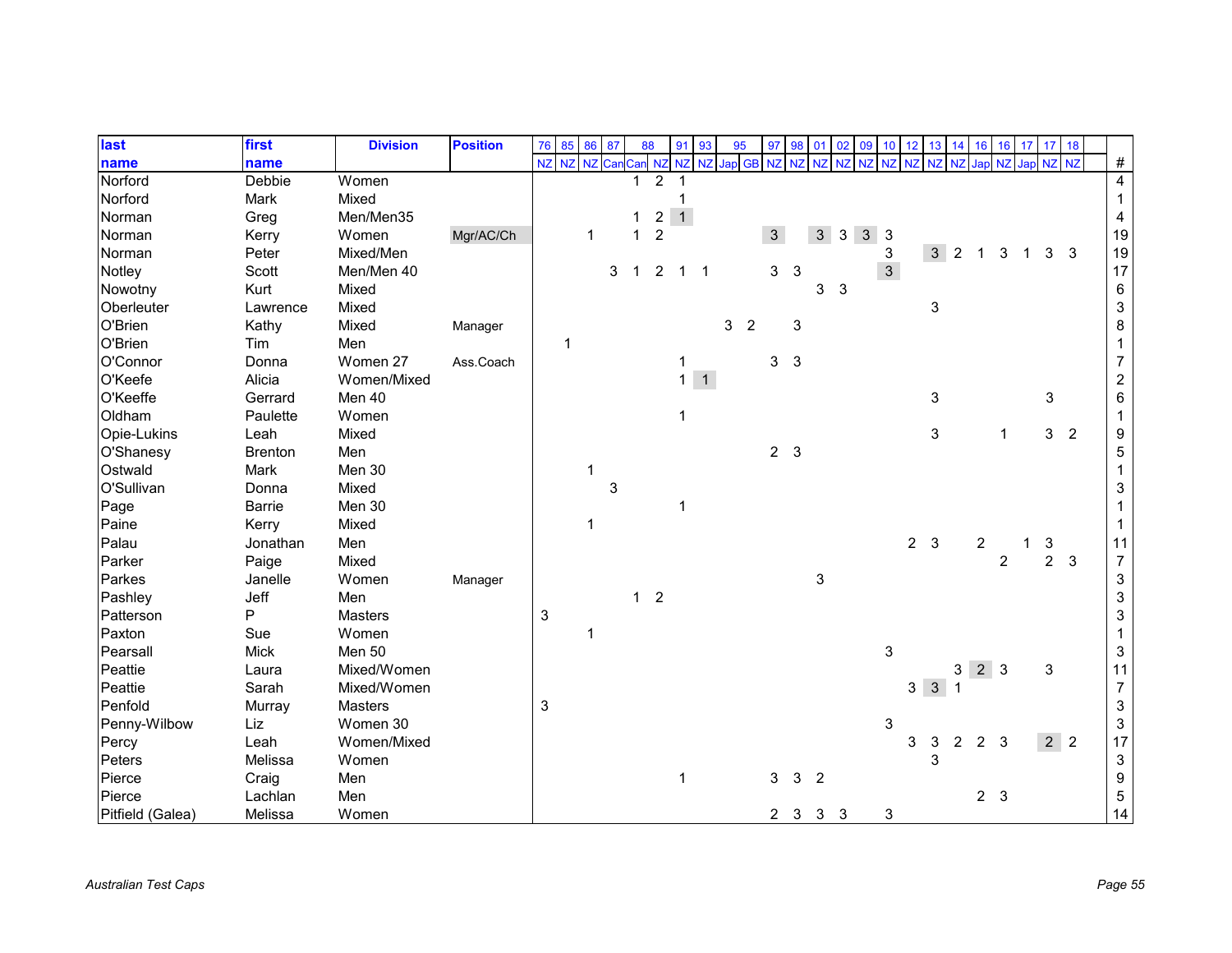| last           | first        | <b>Division</b> | <b>Position</b> | 76                        | 85    | 86          | 87  | 88           |                | 91           | 93             | 95        | 97             | 98             | 01    | 02 | 09             | 10             | 12           | 13             | 14                      | 16 | 16             | 17 | 17             | 18          |                           |
|----------------|--------------|-----------------|-----------------|---------------------------|-------|-------------|-----|--------------|----------------|--------------|----------------|-----------|----------------|----------------|-------|----|----------------|----------------|--------------|----------------|-------------------------|----|----------------|----|----------------|-------------|---------------------------|
| name           | name         |                 |                 | NZ                        | NZ NZ |             | Car | Can NZ       |                | <b>NZ</b>    | <b>NZ</b>      | Jap GB NZ |                | <b>NZ</b>      | NZ NZ |    | NZ NZ NZ       |                |              | <b>NZ</b>      | NZ Jap NZ Jap NZ NZ     |    |                |    |                |             | $\#$                      |
| Plath          | Alison       | Women 30        |                 |                           |       |             |     |              |                |              |                |           |                |                |       |    |                |                |              | 3              |                         |    |                |    |                |             | $\overline{3}$            |
| Pollock        | Ryan         | Mixed           |                 |                           |       |             |     |              |                |              |                |           |                |                |       |    | 3              | $\mathbf{3}$   |              |                |                         |    |                |    |                |             | $\,6\,$                   |
| Prasad         | Rohit        | Mixed           |                 |                           |       |             |     |              |                |              |                |           |                |                |       |    |                |                | 3            | 3              |                         |    |                |    |                |             | $\,6\,$                   |
| Pratt          | Rod          | Master          |                 |                           |       |             |     | $\mathbf{1}$ | $\overline{2}$ |              |                |           |                |                |       |    |                |                |              |                |                         |    |                |    |                |             | $\ensuremath{\mathsf{3}}$ |
| Prichard       | Robert       | Men 30          |                 |                           | 1     |             |     |              |                |              |                |           |                |                |       |    |                |                |              |                |                         |    |                |    |                |             | $\mathbf{1}$              |
| Prince         | Scott        | Men 30          |                 |                           |       |             |     |              |                |              |                |           |                |                |       |    |                |                |              |                |                         |    |                |    | 3              |             | $\ensuremath{\mathsf{3}}$ |
| Prince         | Stephen      | Mixed 30        |                 |                           |       |             |     |              |                |              |                |           |                |                |       |    |                |                |              | 3              |                         |    |                |    |                |             | $\sqrt{3}$                |
| Prowse         | Matthew      | Men             |                 |                           |       |             |     |              |                |              |                |           |                |                |       |    | $\overline{c}$ | 3              | 3            | 3              | 3                       |    |                |    | 3              |             | 22                        |
| Pryde          | Adam         | Mixed           |                 |                           |       |             |     |              |                |              |                |           |                |                |       |    |                |                |              |                |                         |    | $\overline{2}$ |    | 3              | $2^{\circ}$ | $\boldsymbol{7}$          |
| Purdy          | Anne         | Mixed           |                 |                           |       |             |     | $\mathbf{1}$ | $\overline{2}$ |              |                |           |                |                |       |    |                |                |              |                |                         |    |                |    |                |             | $\ensuremath{\mathsf{3}}$ |
| Quince         | Kirsty       | Women           |                 |                           |       |             |     |              |                |              |                |           |                |                |       |    |                |                | 3            | 3              |                         |    |                |    |                |             | 6                         |
| Quinlan        | Ashleigh     | Women           |                 |                           |       |             |     |              |                |              |                |           |                |                |       |    |                |                | 3            | 3              | $\overline{2}$          |    |                |    |                |             | $\,8\,$                   |
| Quinlivan      | Tommy        | Men 30          |                 |                           |       |             |     |              |                |              |                |           |                |                |       |    |                |                |              |                |                         |    |                |    | 3              |             | $\ensuremath{\mathsf{3}}$ |
| Quirk          | Alicia       | Women           |                 |                           |       |             |     |              |                |              |                |           |                |                |       |    |                | $\overline{a}$ | $\mathbf{3}$ | 3              |                         |    |                |    |                |             | $\, 8$                    |
| Raper          | Dave         | Men             |                 |                           |       |             |     |              |                |              |                |           | 3              |                |       |    |                |                |              |                |                         |    |                |    |                |             | $\ensuremath{\mathsf{3}}$ |
| Reardon        | Jarrad       | Men 40          |                 |                           |       |             |     |              |                |              |                |           |                |                |       |    |                |                |              | 3              |                         |    |                |    |                |             | $\ensuremath{\mathsf{3}}$ |
| Reid           | Peter        | Men 30          | Manager         |                           |       | 1           |     |              |                |              |                |           |                |                |       |    |                |                |              |                |                         |    |                |    |                |             | $\mathbf{1}$              |
| Reid           | Rachael      | Mixed           |                 |                           |       |             |     |              |                |              |                |           |                |                |       | 3  |                |                |              |                |                         |    |                |    |                |             | $\sqrt{3}$                |
| Rey            | Sebastian    | Mixed/Men 30    |                 |                           |       |             |     |              |                |              |                |           |                |                |       |    |                |                | 3            | 3              | $\overline{\mathbf{3}}$ |    |                |    | 3 <sup>1</sup> |             | 12                        |
| Reynolds       | Barry        | <b>Masters</b>  |                 | $\ensuremath{\mathsf{3}}$ |       |             |     |              |                |              |                |           |                |                |       |    |                |                |              |                |                         |    |                |    |                |             | $\ensuremath{\mathsf{3}}$ |
| Reynolds       | Warren       | Men             |                 |                           |       | 1           |     | $\mathbf{1}$ | $\overline{2}$ |              |                |           |                |                |       |    |                |                |              |                |                         |    |                |    |                |             | $\overline{\mathbf{4}}$   |
| Reynoldson     | Darren       | Men 40          |                 |                           |       |             |     |              |                |              |                |           |                |                |       |    |                |                |              |                |                         |    |                |    | 3              |             | $\ensuremath{\mathsf{3}}$ |
| Richards       | Glenn        | Men 30          |                 |                           |       |             |     |              |                | 1            |                |           |                |                |       |    |                |                |              |                |                         |    |                |    |                |             | $\mathbf{1}$              |
| <b>Rigby</b>   | Shane        | Men/Men 40      |                 |                           |       |             |     |              |                | $\mathbf{1}$ | $\mathbf 1$    |           | $\overline{c}$ |                |       |    |                | $\overline{2}$ |              |                |                         |    |                |    |                |             | 6                         |
| <b>Roberts</b> | Bev          | Women           | Manager         |                           |       |             |     |              |                |              |                |           |                |                |       |    |                |                |              |                |                         |    |                |    |                |             | $\mathbf{1}$              |
| <b>Roberts</b> | Dave         | Mixed/Men30/40  |                 |                           |       |             |     |              |                |              |                |           |                |                | 3     |    |                | $\sqrt{3}$     |              | $\mathbf{3}$   |                         |    |                |    |                |             | $\boldsymbol{9}$          |
| <b>Roberts</b> | Stephen      | Men             |                 |                           |       |             |     |              |                |              |                |           |                |                |       |    | 3              | $\overline{3}$ | 3            | $\overline{3}$ | 3                       |    |                |    |                |             | 15                        |
| Robinson       | Ben          | Mixed           |                 |                           |       |             |     |              |                |              |                |           |                |                | 3     | 3  |                |                |              |                |                         |    |                |    |                |             | $\,6\,$                   |
| Robinson       | Reginald     | Masters         |                 | 3                         |       |             |     |              |                |              |                |           |                |                |       |    |                |                |              |                |                         |    |                |    |                |             | $\sqrt{3}$                |
| Rodgers        | Samantha     | Mixed/Women     |                 |                           |       |             |     |              |                |              |                |           |                |                |       |    |                |                |              |                | 2                       |    | $\mathbf{3}$   |    | 3              | $\sqrt{3}$  | 11                        |
| Rogers         | Graham       | Men             | Coach           |                           |       | $\mathbf 1$ |     | 1            | $\overline{2}$ |              |                |           |                |                |       |    |                |                |              |                |                         |    |                |    |                |             | $\overline{\mathbf{4}}$   |
| Rogers         | lan          | Men             | Manager         |                           |       |             |     |              |                | 1            | $\overline{1}$ |           |                | 3 <sub>3</sub> |       |    |                |                |              |                |                         |    |                |    |                |             | $\bf 8$                   |
| Rogers         | Ken          | Master          |                 |                           |       |             |     | $\mathbf{1}$ | $\overline{2}$ |              |                |           |                |                |       |    |                |                |              |                |                         |    |                |    |                |             | $\ensuremath{\mathsf{3}}$ |
| Rogerson       | Peta         | Women           |                 |                           |       |             |     |              |                |              |                |           |                |                |       |    | 3              | 3              | 3            | 3 <sub>3</sub> |                         |    |                |    |                |             | 15                        |
| Rooke          | Barbara      | Women           |                 |                           |       |             | 3   |              |                |              |                |           |                |                |       |    |                |                |              |                |                         |    |                |    |                |             | $\ensuremath{\mathsf{3}}$ |
| Rooney         | <b>Brian</b> | Master          | Coach           |                           |       |             | 3   | $\mathbf 1$  | $\overline{2}$ |              |                |           |                |                |       |    |                |                |              |                |                         |    |                |    |                |             | 6                         |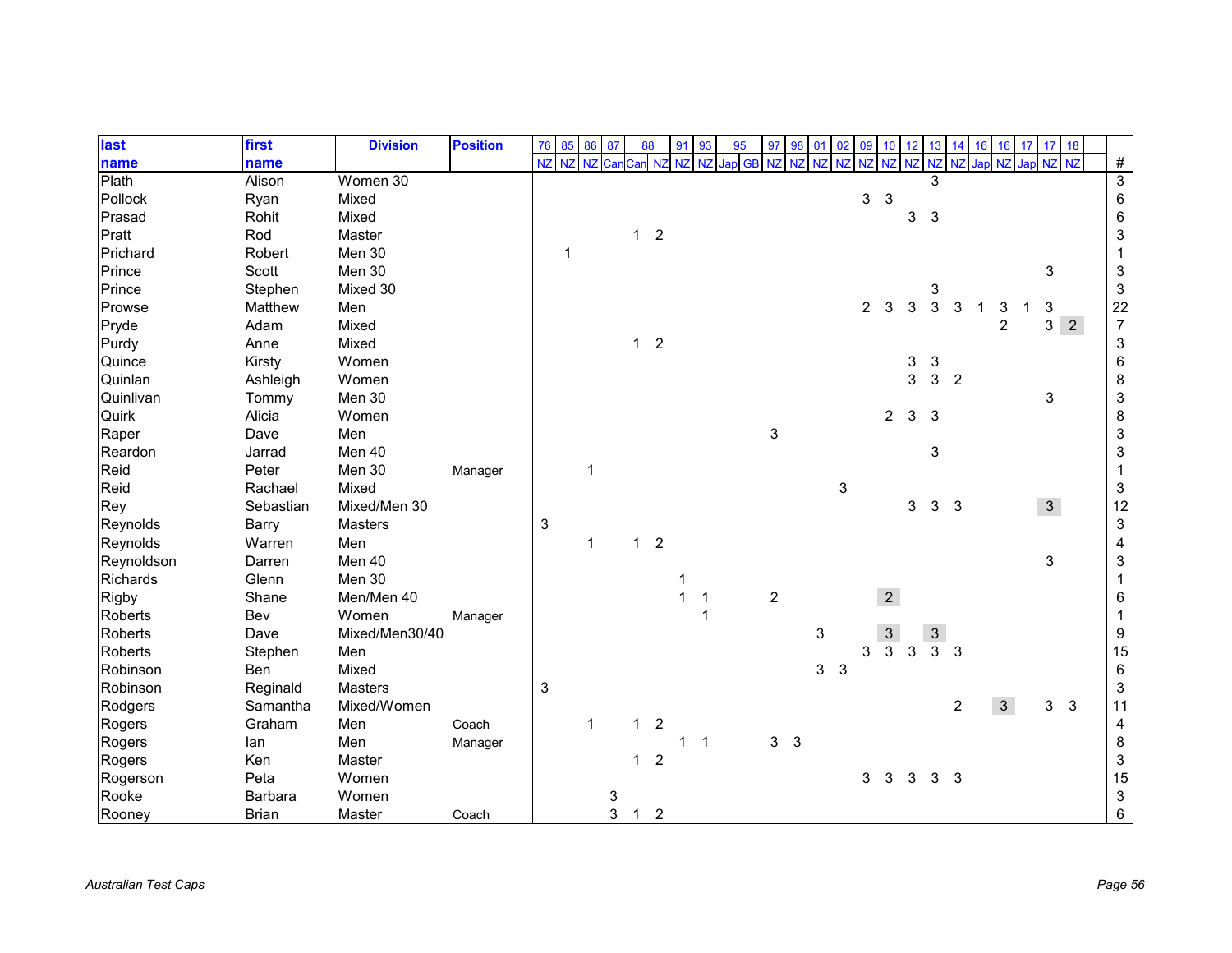| last           | first        | <b>Division</b>     | <b>Position</b> | 76 | 85        | 86             | 87  | 88             |                | 91          | 93           | 95 |                | 97             | 98           | 01             | 02 | 09           | 10 <sup>°</sup> | 12             | 13             | 14 | 16             | 16             | 17                  | 17 18                           |                |                           |
|----------------|--------------|---------------------|-----------------|----|-----------|----------------|-----|----------------|----------------|-------------|--------------|----|----------------|----------------|--------------|----------------|----|--------------|-----------------|----------------|----------------|----|----------------|----------------|---------------------|---------------------------------|----------------|---------------------------|
| name           | name         |                     |                 | NZ | <b>NZ</b> | <b>NZ</b>      | Can | Can            | <b>NZ</b>      | NZ          | NZ           |    | Jap GB NZ      |                | <b>NZ</b>    | NZ NZ          |    | NZ           | NZ NZ           |                | NZ             |    |                |                | NZ Jap NZ Jap NZ NZ |                                 |                | $\#$                      |
| Rose           | Gary         | Men                 | Manager         |    |           |                |     |                |                |             |              |    |                |                |              | $\overline{2}$ | 3  | 3            | 3               | 3              | 3              | 3  |                |                |                     |                                 |                | 20                        |
| Rose (Maher)   | Gabrielle    | Mixed/Women         |                 |    |           |                |     |                |                |             |              | 3  | $\overline{c}$ | 3 <sup>1</sup> | $\mathbf{3}$ | 3              | 3  |              |                 |                |                |    |                |                |                     |                                 |                | 17                        |
| Ross           | Greg         | Mixed               |                 |    |           |                |     |                |                |             |              | 3  | $\overline{2}$ |                |              |                |    |              |                 |                |                |    |                |                |                     |                                 |                | $\sqrt{5}$                |
| Rovelli        | Swain        | Women               | AC/Coach        |    |           |                |     |                |                |             |              |    |                |                |              |                |    |              |                 |                | 3              | 3  | 2 <sup>1</sup> | 3              |                     | 3                               | $\mathbf{3}$   | 17                        |
| <b>Russ</b>    | Kerrie       | Women               |                 |    |           |                |     | $\mathbf{1}$   | $\overline{2}$ |             |              |    |                |                |              |                |    |              |                 |                |                |    |                |                |                     |                                 |                | $\ensuremath{\mathsf{3}}$ |
| Russell        | Corey        | Mixed               |                 |    |           |                |     |                |                |             |              |    |                |                |              |                |    |              |                 |                |                |    |                |                |                     |                                 | 3              | $\ensuremath{\mathsf{3}}$ |
| Russell        | Dean         | Mixed               | Player/AC       |    |           |                |     | $\mathbf{1}$   | 2 <sub>1</sub> |             |              |    |                |                | 3            | 3              | 3  | 3            | 3               |                |                |    |                |                |                     |                                 |                | 19                        |
| Ryan           | Anthony      | Men 50              |                 |    |           |                |     |                |                |             |              |    |                |                |              |                |    |              |                 |                | 3              |    |                |                |                     |                                 |                | $\ensuremath{\mathsf{3}}$ |
| Ryan           | John         | Men 45              | Ass.Coach       |    |           |                |     |                |                |             |              |    |                |                |              |                |    |              | 3               |                |                |    |                |                |                     |                                 |                | $\ensuremath{\mathsf{3}}$ |
| Ryan           | Len          | Men 40              |                 |    |           |                |     |                |                |             |              |    |                |                |              |                |    |              | 3               |                |                |    |                |                |                     |                                 |                | $\ensuremath{\mathsf{3}}$ |
| Salisbury      | Meg          | Women               |                 |    |           |                | 3   | $\overline{1}$ | $\overline{2}$ |             |              |    |                |                |              |                |    |              |                 |                |                |    |                |                |                     |                                 |                | $\,6\,$                   |
| Salter         | Sue          | Women 30            | Coach           |    |           |                |     |                |                |             |              |    |                |                |              |                |    |              | 3               |                | 3              |    |                |                |                     |                                 |                | $\,6\,$                   |
| Salvestro      | Wayne        | Men 30              |                 |    | 1         | $\overline{1}$ |     |                |                |             |              |    |                |                |              |                |    |              |                 |                |                |    |                |                |                     |                                 |                | $\overline{\mathbf{c}}$   |
| Samin          | John         | Men 45/40/50        |                 |    |           |                |     |                |                |             |              |    |                |                |              |                |    |              | 3               |                | 3 <sup>1</sup> |    |                |                |                     | $\frac{3}{2}$                   |                | $\boldsymbol{9}$          |
| Sargent        | Catherine    | Women               |                 |    |           |                |     |                |                |             |              |    |                |                |              |                |    |              |                 |                |                | 3  |                |                |                     |                                 | $\mathbf{3}$   | $\bf 8$                   |
| Satchell       | Allan        | Men                 | Coach/AC        |    | 1         |                | 3   |                |                | $\mathbf 1$ |              |    |                |                |              |                |    |              |                 |                |                |    |                |                |                     |                                 |                | $\sqrt{5}$                |
| Saunders       | Mark         | Men                 |                 |    |           |                | 3   |                |                |             |              |    |                |                |              |                |    |              |                 |                |                |    |                |                |                     |                                 |                | $\ensuremath{\mathsf{3}}$ |
| Sawyer         | Matt         | Mixed               |                 |    |           |                |     |                |                |             |              |    |                | $\sqrt{3}$     |              |                |    |              |                 |                |                |    |                |                |                     |                                 |                | $\ensuremath{\mathsf{3}}$ |
| Scharenguivel  | Jason        | Men 30/40           |                 |    |           |                |     |                |                |             |              |    |                |                |              |                |    |              | 3               |                | 3              |    |                |                |                     | $\mathbf{3}$                    |                | $\boldsymbol{9}$          |
| Schembri       | John         | Men 45              |                 |    |           |                |     |                |                |             |              |    |                |                |              |                |    |              | $\mathsf 3$     |                |                |    |                |                |                     |                                 |                | $\sqrt{3}$                |
| Schweitzer     | Joe          | Men 50/40           | Ass.Coach       |    |           |                |     |                |                |             |              |    |                |                |              |                |    |              | 3               |                | $\mathbf{3}$   |    |                |                |                     | 3                               |                | $\boldsymbol{9}$          |
| Scott          | Marc         | Men/Men30           |                 |    |           |                | 3   | $\mathbf{1}$   | $\overline{2}$ | -1          |              |    |                |                |              |                |    |              |                 |                |                |    |                |                |                     |                                 |                | $\overline{7}$            |
| Sedgman        | Donna        | Women 27            |                 |    |           |                |     |                |                |             |              |    |                |                |              |                |    |              |                 |                |                |    |                |                |                     |                                 |                | $\mathbf 1$               |
| Sewter         | Tanya        | Women               |                 |    |           |                |     |                |                |             |              |    |                | 3              | $\mathbf{3}$ |                |    |              |                 |                |                |    |                |                |                     |                                 |                | $\overline{7}$            |
| Sfeir          | Paul         | Men                 | AC/Mgr*         |    |           |                |     |                |                |             |              |    |                |                |              |                |    | 3            | 3               | 3              | 3              | 3  | 2              | 3              | $2 \quad 3 \quad 3$ |                                 |                | 28                        |
| Sharman        | <b>Steve</b> | Mixed               | Coach           |    |           | 1              |     | $\mathbf{1}$   | 2 <sub>1</sub> |             |              |    |                |                |              |                |    |              |                 |                |                |    |                |                |                     |                                 |                | $\,$ 5 $\,$               |
| Shaw           | Kerry        | Men 30              |                 |    | 1         |                |     |                |                |             |              |    |                |                |              |                |    |              |                 |                |                |    |                |                |                     |                                 |                | $\mathbf{1}$              |
| Shelley        | Darren       | Mixed/Men*          |                 |    |           |                | 3   |                |                | $\mathbf 1$ | $\mathbf{1}$ |    |                | 3              | 3            |                |    |              |                 |                |                |    |                |                |                     |                                 |                | 11                        |
| Short          | Karen        | Mixed 30            |                 |    |           |                |     |                |                |             |              |    |                |                |              |                |    |              |                 |                | 3              |    |                |                |                     |                                 |                | $\sqrt{3}$                |
| Shuker         | Gavin        | Mixed/Men/Men 30/40 |                 |    |           |                |     |                |                |             |              | 3  | $\overline{2}$ | 3              | $\mathbf{3}$ | $\mathfrak{S}$ | 3  | $\mathbf{3}$ | $\mathbf{3}$    |                | 3              |    |                |                |                     | 3 <sup>1</sup>                  |                | 29                        |
| Shute          | James        | Men                 |                 |    |           |                |     |                |                |             |              |    |                |                |              |                |    |              |                 |                |                |    |                |                |                     |                                 | $\overline{2}$ | $\boldsymbol{2}$          |
| Silvestro      | <b>Nick</b>  | Men 30              | Coach           |    | 1         |                |     |                |                |             |              |    |                |                |              |                |    |              |                 |                |                |    |                |                |                     |                                 |                | $\mathbf 1$               |
| Simmons        | Garry        | Mixed               |                 |    |           |                |     | 1              | $\overline{2}$ |             |              |    |                |                |              |                |    |              |                 |                |                |    |                |                |                     |                                 |                | $\sqrt{3}$                |
| Sinclair-Smith | Robert       | Men 40              |                 |    |           |                |     |                |                |             |              |    |                |                |              |                |    |              |                 |                | 3              |    |                |                |                     |                                 |                | $\sqrt{3}$                |
| Singh          | John         | Men 40/30           | Coach           |    |           |                |     |                |                |             |              |    |                |                |              |                |    |              | 3               |                | 3              |    |                |                |                     | 3                               |                | 9                         |
| Singh          | Michael      | Mixed/Men*          |                 |    |           |                |     |                |                |             |              |    |                |                |              |                |    |              |                 | $\overline{2}$ |                | 3  |                | 3 <sup>1</sup> |                     | $3 \overline{\smash{\big)}\ 3}$ |                | 15                        |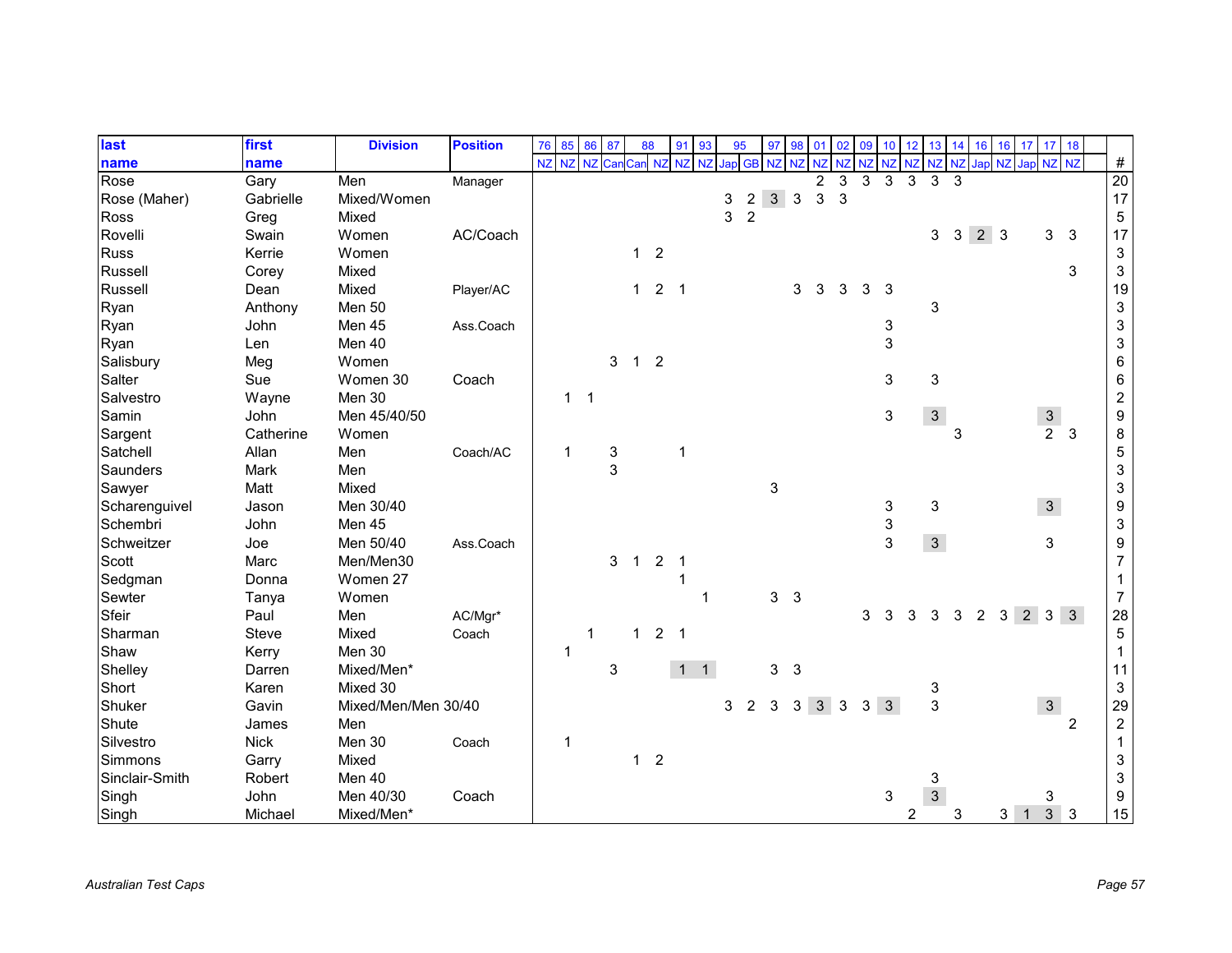| last                | first       | <b>Division</b>  | <b>Position</b> | 76 | 85        | 86           | 87 | 88                  |                | 91          | 93 | 95                 | 97 | 98          | 01             | 02           | 09             | 10           | 12             | 13                      | 14             | 16             | 16             | 17               | 17             | 18             |                           |
|---------------------|-------------|------------------|-----------------|----|-----------|--------------|----|---------------------|----------------|-------------|----|--------------------|----|-------------|----------------|--------------|----------------|--------------|----------------|-------------------------|----------------|----------------|----------------|------------------|----------------|----------------|---------------------------|
| name                | name        |                  |                 | NZ | NZ NZ Can |              |    | Car                 |                |             |    | NZ NZ NZ Jap GB NZ |    | <b>NZ</b>   | <b>NZ</b>      | <b>NZ</b>    | <b>NZ</b>      | NZ NZ        |                | NZ                      | N <sub>7</sub> | Japl           | NZ             | Jap NZ NZ        |                |                | $\#$                      |
| Slattery            | Peter       | Master           |                 |    |           |              |    |                     |                |             |    |                    |    |             |                |              |                |              |                |                         |                |                |                |                  |                |                | $\overline{3}$            |
| Smith               | Allan       | Master           |                 |    |           |              | 3  |                     |                |             |    |                    |    |             |                |              |                |              |                |                         |                |                |                |                  |                |                | $\ensuremath{\mathsf{3}}$ |
| Smith               | Amy         | Women 30         |                 |    |           |              |    |                     |                |             |    |                    |    |             |                |              |                | 3            |                | 3                       |                |                |                |                  |                |                | $\,6$                     |
| Smith               | Holly       | Women 30         |                 |    |           |              |    |                     |                |             |    |                    |    |             |                |              |                | 3            |                | 3                       |                |                |                |                  |                |                | $\,6\,$                   |
| Smith               | Justine     | Women/Mixed      |                 |    |           |              |    |                     |                |             | 1  |                    |    | $2 \quad 3$ |                |              |                |              |                |                         |                |                |                |                  |                |                | $\,6\,$                   |
| Smith               | Karen       | Women            |                 |    |           | $\mathbf{1}$ | 3  | $\mathbf{1}$        | $\overline{2}$ |             |    |                    |    |             |                |              |                |              |                |                         |                |                |                |                  |                |                | $\bf 8$                   |
| Smith               | Kellie      | Women            |                 |    |           |              |    |                     |                | 1           | 1  |                    |    |             |                |              |                |              |                |                         |                |                |                |                  |                |                | $\sqrt{2}$                |
| Solman              | Kim         | Mix30/Women      | Play/Mgr/AC*    |    |           |              |    |                     |                |             |    |                    |    |             |                |              |                |              |                | $\overline{c}$          |                | 2 <sup>1</sup> | $\mathbf{3}$   | $2 \overline{3}$ |                | 3              | 15                        |
| Sommerville         | Ray         | Men              |                 |    |           |              |    |                     |                | -1          |    |                    |    |             |                |              |                |              |                |                         |                |                |                |                  |                |                | $\mathbf{1}$              |
| Sonda               | Garry       | Mixed/Men/Men 30 |                 |    |           |              |    |                     |                |             |    |                    |    | 3           | $\mathbf{3}$   | $\mathbf{3}$ | 3              | $\mathbf{3}$ |                |                         |                |                |                |                  | 3              |                | $19$                      |
| Spacie              | Sarah       | Mixed/Women      |                 |    |           |              |    |                     |                |             |    |                    |    |             |                |              | 3              | 2            | $\overline{2}$ | $3 \overline{\smash)3}$ |                |                |                |                  |                |                | 13                        |
| Spargo              | Peter       | Men              |                 |    |           | $\mathbf 1$  |    |                     |                |             |    |                    |    |             |                |              |                |              |                |                         |                |                |                |                  |                |                | $\mathbf{1}$              |
| Sparke              | Joshua      | Mixed 30         |                 |    |           |              |    |                     |                |             |    |                    |    |             |                |              |                |              |                | 3                       |                |                |                |                  |                |                | $\ensuremath{\mathsf{3}}$ |
| Sparks              | Michael     | Mixed            | Player/AC       |    |           |              |    | $3 \quad 1 \quad 2$ |                |             |    |                    |    |             |                |              |                |              |                |                         |                |                |                |                  |                |                | $\,6$                     |
| Springfield         | Dean        | Men/Mixed*       |                 |    |           |              |    |                     |                |             |    |                    |    |             |                |              |                |              |                |                         | 3              |                | $1 \quad 3$    | $2 \mid 1$       |                |                | 10                        |
| Sproule             | Michael     | Men 50           |                 |    |           |              |    |                     |                |             |    |                    |    |             |                |              |                |              |                | 3                       |                |                |                |                  |                |                | $\ensuremath{\mathsf{3}}$ |
| Squires             | <b>Brad</b> | Men 40           |                 |    |           |              |    |                     |                |             |    |                    |    |             |                |              |                |              |                | 3                       |                |                |                |                  |                |                | $\ensuremath{\mathsf{3}}$ |
| Staff               | Kerry       | Women 27         |                 |    |           |              |    |                     |                | -1          |    |                    |    |             |                |              |                |              |                |                         |                |                |                |                  |                |                | $\mathbf{1}$              |
| Stanley             | lan         | Men              | AC/Coach        |    |           |              |    |                     |                |             |    |                    | 3  | $\sqrt{3}$  | 3 <sup>1</sup> | $\mathbf{3}$ |                |              |                |                         |                |                |                |                  |                |                | 12                        |
| Stanton             | Jason       | Men              |                 |    |           |              |    |                     |                |             |    |                    |    |             | 3              |              | 3              |              |                |                         |                |                |                |                  |                |                | $\,6\,$                   |
| Starr               | Terry       | Mixed            |                 |    |           | $\mathbf 1$  |    |                     |                |             |    |                    |    |             |                |              |                |              |                |                         |                |                |                |                  |                |                | $\mathbf 1$               |
| Staunton            | Kathy       | Mixed            |                 |    |           |              |    |                     |                | $\mathbf 1$ |    |                    |    |             |                |              |                |              |                |                         |                |                |                |                  |                |                | -1                        |
| Steinhardt          | Deborah     | Women 30         |                 |    |           |              |    |                     |                |             |    |                    |    |             |                |              |                | 3            |                |                         |                |                |                |                  |                |                | $\ensuremath{\mathsf{3}}$ |
| <b>Stevens</b>      | Katherine   | Mixed            |                 |    |           |              |    |                     |                |             |    |                    |    |             |                |              |                |              |                |                         |                |                | 3              |                  | $\overline{2}$ | $\overline{2}$ | $\overline{7}$            |
| Stoddart            | Peter       | Men              |                 |    |           |              |    |                     |                |             |    |                    |    |             |                | 3            |                |              |                |                         |                |                |                |                  |                |                | $\sqrt{3}$                |
| Stowe               | Jamie       | Men              |                 |    |           |              |    |                     |                |             |    |                    |    |             | 3              | $\mathbf{3}$ | 2 <sup>3</sup> |              |                |                         |                |                |                |                  |                |                | 11                        |
| Studdon             | Maddie      | Women            |                 |    |           |              |    |                     |                |             |    |                    |    |             |                |              |                |              |                |                         | 3              |                |                |                  |                |                | $\sqrt{3}$                |
| Sue See             | Kimberley   | Women            |                 |    |           |              |    |                     |                |             |    |                    |    |             |                |              |                |              |                |                         | 3              | 2              | 3              |                  | 3              | $\mathbf{3}$   | 14                        |
| Sutton              | Steve       | Mixed            |                 |    |           |              |    | 1 <sub>2</sub>      |                |             | 1  |                    |    |             |                |              |                |              |                |                         |                |                |                |                  |                |                | 4                         |
| Swain               | Darren      | Men 40           |                 |    |           |              |    |                     |                |             |    |                    |    |             |                |              |                |              |                | 3                       |                |                |                |                  |                |                | $\ensuremath{\mathsf{3}}$ |
| Sykes               | Emma        | Women            |                 |    |           |              |    |                     |                |             |    |                    |    |             |                |              |                |              |                |                         |                |                | $\overline{c}$ |                  |                |                | $\mathbf 2$               |
| Szutowicz           | Jurgen      | Master           |                 |    |           |              |    | $1 \quad 2$         |                |             |    |                    |    |             |                |              |                |              |                |                         |                |                |                |                  |                |                | $\mathsf 3$               |
| Tagliaferro         | Victor      | Men 30           |                 |    |           |              |    |                     |                |             |    |                    |    |             |                |              |                |              |                |                         |                |                |                |                  |                |                | 1                         |
| Takchi              | Steven      | Men 30           |                 |    |           |              |    |                     |                |             |    |                    |    |             |                |              |                |              |                |                         |                |                |                |                  | 3              |                | $\ensuremath{\mathsf{3}}$ |
| Tandek (Winchester) | Claire      | Women            |                 |    |           |              |    |                     |                |             |    |                    |    |             |                |              | 3              | $\mathbf{3}$ |                |                         | 3              |                |                |                  |                |                | 9                         |
| Tarlinton           | Chris       | Men 30           |                 |    |           |              |    |                     |                |             |    |                    |    |             |                |              |                | 3            |                |                         |                |                |                |                  |                |                | $\mathbf{3}$              |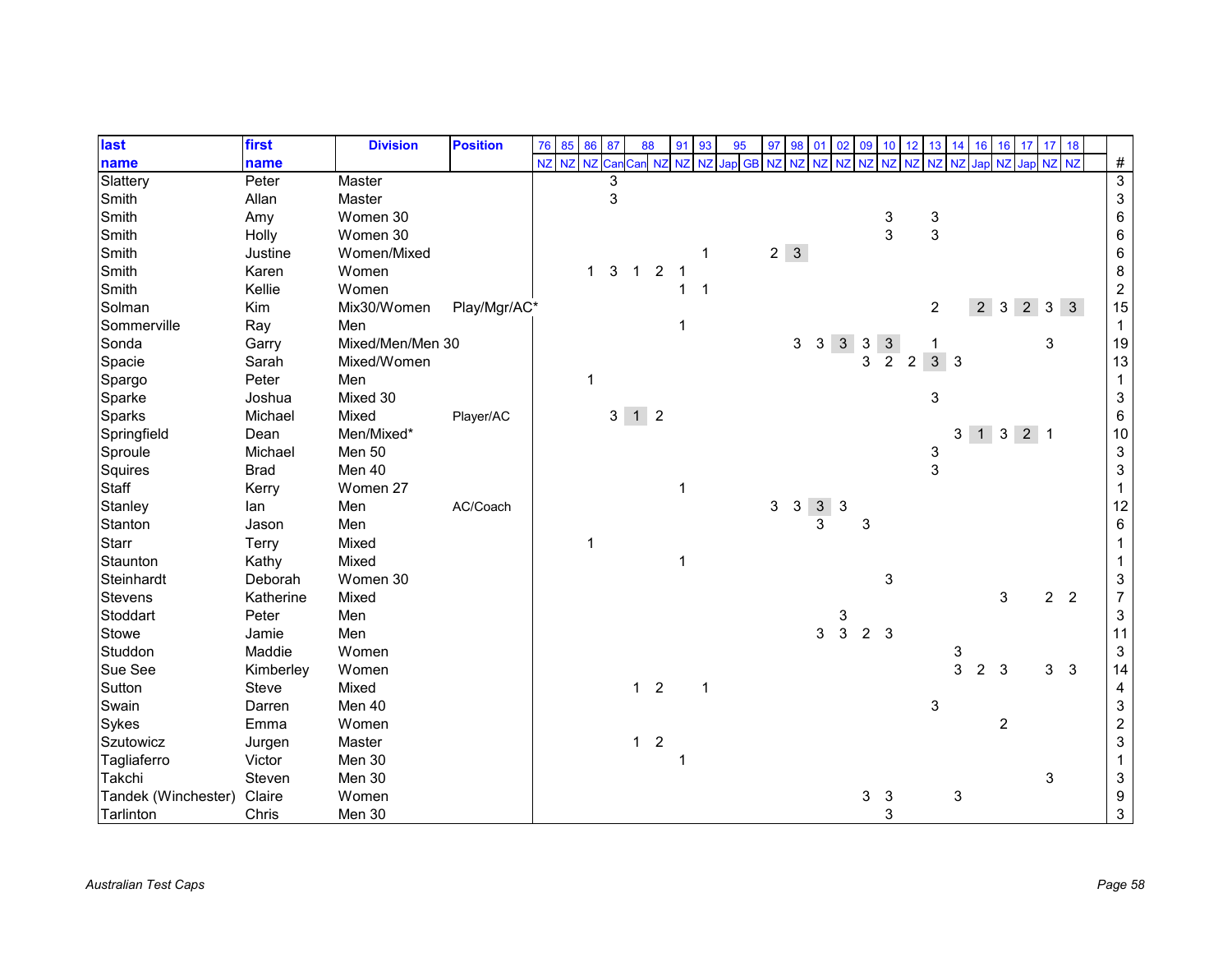| last            | first   | <b>Division</b> | <b>Position</b> | 76           | 85        | 86          | 87  | 88           |                | 91           | 93             | 95             |                | 97             | 98             | 01 02        |   | 09       | $10 \quad 12$ |                | 13                        | 14             | 16           | 16           | 17                  | 17 18          |              |                           |
|-----------------|---------|-----------------|-----------------|--------------|-----------|-------------|-----|--------------|----------------|--------------|----------------|----------------|----------------|----------------|----------------|--------------|---|----------|---------------|----------------|---------------------------|----------------|--------------|--------------|---------------------|----------------|--------------|---------------------------|
| name            | name    |                 |                 | NZ           | <b>NZ</b> | <b>NZ</b>   | Can | Can NZ       |                | <b>NZ</b>    | <b>NZ</b>      | Jap GB NZ      |                |                | <b>NZ</b>      | NZ NZ        |   | NZ NZ NZ |               |                | NZ                        | N <sub>7</sub> | Japl         | <b>NZ</b>    | Jap NZ NZ           |                |              | $\#$                      |
| Tavo            | Rebecca | Women           |                 |              |           |             |     |              |                |              |                |                |                |                |                |              |   |          | 3             |                |                           |                |              |              |                     |                |              | $\overline{3}$            |
| Taylor          | Dean    | Men 30/40       |                 |              |           |             |     |              |                |              |                |                |                |                |                |              |   |          | 3             |                | 3                         |                |              |              |                     | $\mathbf{3}$   |              | $\boldsymbol{9}$          |
| Taylor          | Erin    | Women 30        |                 |              |           |             |     |              |                |              |                |                |                |                |                |              |   |          |               |                | 3                         |                |              |              |                     |                |              | $\ensuremath{\mathsf{3}}$ |
| Taylor          | Gai     | Women           |                 |              |           | $\mathbf 1$ |     | $\mathbf{1}$ | $\overline{2}$ |              |                |                |                |                |                |              |   |          |               |                |                           |                |              |              |                     |                |              | $\overline{\mathbf{4}}$   |
| Taylor          | Greg    | Women 30        | Manager         |              |           |             |     |              |                |              |                |                |                |                |                |              |   |          |               |                | $\ensuremath{\mathsf{3}}$ |                |              |              |                     |                |              | $\ensuremath{\mathsf{3}}$ |
| Taylor          | Helen   | Women           |                 |              |           |             |     | 1            | $\overline{c}$ |              |                |                |                |                |                |              |   |          |               |                |                           |                |              |              |                     |                |              | $\ensuremath{\mathsf{3}}$ |
| Taylor          | John    | Women           | Ass.Coach       |              |           |             |     | $\mathbf{1}$ | $\overline{2}$ |              |                |                |                |                |                |              |   |          |               |                |                           |                |              |              |                     |                |              | $\ensuremath{\mathsf{3}}$ |
| Thoars          | Mike    | <b>Men 50</b>   |                 |              |           |             |     |              |                |              |                |                |                |                |                |              |   |          | 3             |                | 3                         |                |              |              |                     |                |              | $\,6\,$                   |
| Thomasson       | Paul    | Men 40          |                 |              |           |             |     |              |                |              |                |                |                |                |                |              |   |          | 3             |                |                           |                |              |              |                     |                |              | $\sqrt{3}$                |
| Thompson        | Cary    | Men 50          | Manager         |              |           |             |     |              |                |              |                |                |                |                |                |              |   |          | 3             |                |                           |                |              |              |                     |                |              | $\ensuremath{\mathsf{3}}$ |
| Thompson        | Dylan   | Mixed/Men*      |                 |              |           |             |     |              |                |              |                |                |                |                |                |              |   |          | 3             | $\mathbf{3}$   | $2^{\circ}2$              |                |              | $\mathbf{3}$ |                     |                | $\mathbf{3}$ | 16                        |
| Thompson        | Lee     | Men 35/Mixed    | Coach           |              |           |             |     |              |                | 1            | 1              | $\mathbf{3}$   | $\overline{2}$ | 3 <sub>3</sub> |                |              |   |          |               |                |                           |                |              |              |                     |                |              | 13                        |
| Thorogood       | Rodney  | Men/Mixed       |                 |              |           |             | 3   |              |                | $\mathbf{1}$ |                |                |                |                |                |              |   |          |               |                |                           |                |              |              |                     |                |              | $\overline{\mathbf{4}}$   |
| Thouard         | Leasha  | Women 30        |                 |              |           |             |     |              |                |              |                |                |                |                |                |              |   |          |               |                | 3                         |                |              |              |                     |                |              | $\ensuremath{\mathsf{3}}$ |
| <b>Tibbits</b>  | Mark    | Men 30          |                 |              |           |             |     |              |                |              |                |                |                |                |                |              |   |          |               |                | $\overline{2}$            |                |              |              |                     |                |              | $\frac{2}{7}$             |
| Toner           | Ciaran  | Mixed/Men*      |                 |              |           |             |     |              |                |              |                |                |                |                |                |              |   |          |               |                |                           |                |              |              | $3 \quad 2 \quad 2$ |                |              |                           |
| Tooher          | Tracey  | Mixed           | Ass Mgr         |              |           |             |     |              |                |              |                |                |                |                |                |              |   |          | 3             |                |                           |                |              |              |                     |                |              | $\ensuremath{\mathsf{3}}$ |
| Tooher          | William | Mixed           | Manager         |              |           |             |     |              |                |              |                |                |                |                |                |              |   |          | 3             |                |                           |                |              |              |                     |                |              | $\ensuremath{\mathsf{3}}$ |
| Toohey          | Gary    | Men             |                 |              |           |             |     | $\mathbf{1}$ | $\overline{c}$ |              |                |                |                |                |                |              |   |          |               |                |                           |                |              |              |                     |                |              | $\ensuremath{\mathsf{3}}$ |
| Toohey (Maher)  | Katrina | Women           |                 |              |           | $\mathbf 1$ |     |              |                | $\mathbf 1$  | $\overline{1}$ |                |                | 3 <sup>1</sup> | $\overline{3}$ |              |   |          |               |                |                           |                |              |              |                     |                |              | $\boldsymbol{9}$          |
| Tope            | Chris   | Master          |                 |              |           |             |     | $1\quad 2$   |                |              |                |                |                |                |                |              |   |          |               |                |                           |                |              |              |                     |                |              | $\ensuremath{\mathsf{3}}$ |
| Tope            | Matt    | Men             |                 |              |           |             |     |              |                |              |                |                |                |                |                |              |   |          |               | $\overline{c}$ | $\overline{c}$            | $\overline{2}$ |              |              |                     |                |              | $\,6\,$                   |
| Touma           | Trent   | Men/Mixed       |                 |              |           |             |     |              |                |              |                |                |                |                |                |              |   |          |               | 3              | 3                         | 3              | $\mathbf{1}$ | $\mathbf{3}$ |                     |                |              | 13                        |
| Townson         | Jared   | Mixed           |                 |              |           |             |     |              |                |              |                |                |                |                |                |              |   |          |               |                |                           |                |              |              |                     | 3              |              | $\ensuremath{\mathsf{3}}$ |
| Trad            | Tony    | Mixed/Men       | Coach           |              |           |             |     |              |                |              |                |                |                |                |                | 3            | 3 | 3        | 3             | 3              | 3                         | 3              | 2            | 3            | $\overline{2}$      | $\overline{3}$ | $\mathbf{3}$ | 34                        |
| Trenerry        | Keith   | Mixed           |                 |              |           |             |     | $\mathbf{1}$ | $\overline{2}$ |              |                |                |                |                |                |              |   |          |               |                |                           |                |              |              |                     |                |              | $\ensuremath{\mathsf{3}}$ |
| <b>Trickett</b> | Phil    | Master          |                 |              |           |             | 3   |              |                |              |                |                |                |                |                |              |   |          |               |                |                           |                |              |              |                     |                |              | $\ensuremath{\mathsf{3}}$ |
| Tump            | Jarod   | Mixed           |                 |              |           |             |     |              |                |              |                |                |                |                |                | $\mathbf{1}$ | 3 |          |               |                |                           |                |              |              |                     |                |              | 4                         |
| Turner          | Erin    | Women           |                 |              |           |             |     |              |                |              |                |                |                |                |                | 3            |   |          |               |                |                           |                |              |              |                     |                |              | $\sqrt{3}$                |
| Upton           | Tamika  | Women           |                 |              |           |             |     |              |                |              |                |                |                |                |                |              |   |          |               |                |                           |                |              |              |                     | $\mathbf{3}$   | $\sqrt{3}$   | $\,6$                     |
| Upton           | Tracey  | Women 30        |                 |              |           |             |     |              |                |              |                |                |                |                |                |              |   |          | 3             |                |                           |                |              |              |                     |                |              | $\sqrt{3}$                |
| Van der Kwast   | Elijah  | Men 30          |                 |              |           |             |     |              |                |              |                |                |                |                |                |              |   |          |               |                | 3                         |                |              |              |                     |                |              | $\mathsf 3$               |
| Vassalo         | Paula   | Women           |                 |              |           |             |     |              |                |              |                |                |                |                |                |              |   |          |               |                |                           |                |              |              |                     |                |              |                           |
| Vawden          | Ray     | Masters         | Coach           | $\mathbf{3}$ |           |             |     |              |                |              |                |                |                |                |                |              |   |          |               |                |                           |                |              |              |                     |                |              | $\sqrt{3}$                |
| Vickery         | Erin    | Women           |                 |              |           |             |     |              |                |              |                |                |                |                |                |              |   |          |               |                |                           |                |              |              |                     |                |              |                           |
| Villaba         | Tim     | Men/Mixed       |                 |              |           |             |     |              |                | 1            | 1              | 3 <sub>2</sub> |                |                |                |              |   |          |               |                |                           |                |              |              |                     |                |              | $\overline{7}$            |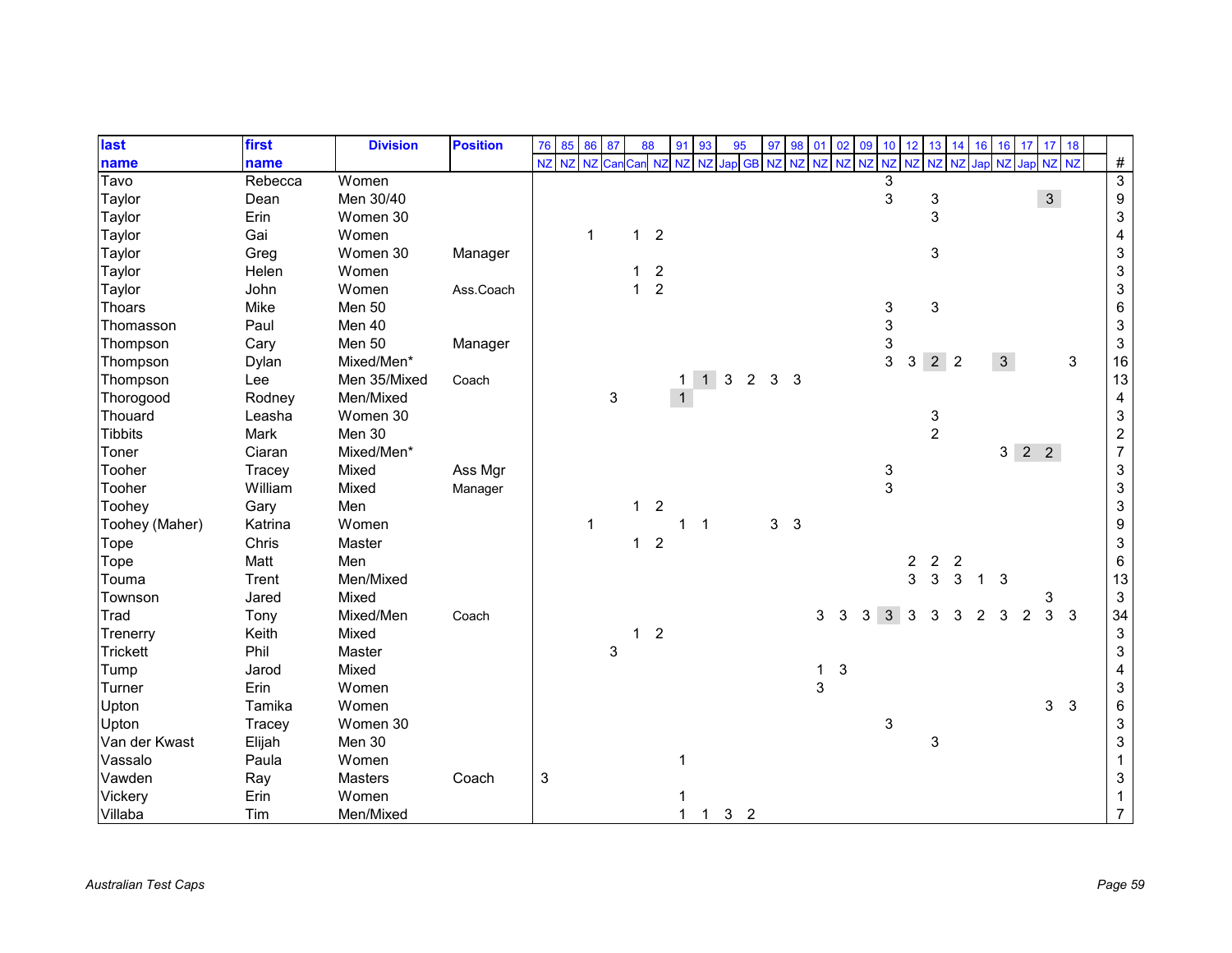| last           | first          | <b>Division</b> | <b>Position</b> | 76 | 85           | 86           | 87                  | 88           |                   | 91 | 93 | 95                     | 97             | 98             | 01 | 02        | 09             | 10             | 12           | 13             | 14 | 16             | 16 | 17        | 17 <sup>°</sup> | 18           |                           |
|----------------|----------------|-----------------|-----------------|----|--------------|--------------|---------------------|--------------|-------------------|----|----|------------------------|----------------|----------------|----|-----------|----------------|----------------|--------------|----------------|----|----------------|----|-----------|-----------------|--------------|---------------------------|
| name           | name           |                 |                 |    | NZ NZ NZ Can |              |                     |              |                   |    |    | Can NZ NZ NZ Jap GB NZ |                | NZ NZ          |    | <b>NZ</b> | <b>NZ</b>      | <b>NZ</b>      | <b>NZ</b>    | <b>NZ</b>      |    | Jap            | NZ | Jap NZ NZ |                 |              | $\#$                      |
| Vincent        | Anita          | Mixed           |                 |    |              |              |                     |              | $\overline{2}$    |    |    |                        |                |                |    |           |                |                |              |                |    |                |    |           |                 |              | $\overline{4}$            |
| Vincent        | Peter          | Men 35/40       | Coach           |    |              |              |                     |              |                   | 1  |    |                        |                |                |    |           |                |                |              | $\mathfrak{S}$ |    |                |    |           | 3               |              | $\boldsymbol{7}$          |
| Wakefield      | Gary           | Master          |                 |    |              |              |                     | $\mathbf{1}$ | $\sqrt{2}$        |    |    |                        |                |                |    |           |                |                |              |                |    |                |    |           |                 |              | $\ensuremath{\mathsf{3}}$ |
| Wakely         | Kirstie        | Women 30        |                 |    |              |              |                     |              |                   |    |    |                        |                |                |    |           |                | 3              |              |                |    |                |    |           |                 |              | $\ensuremath{\mathsf{3}}$ |
| Wakely         | Manu           | Men30/Mx/Mx30   | Ass.Coach       |    |              |              |                     |              |                   |    |    |                        |                |                |    |           |                | $\overline{3}$ | $\mathbf{3}$ | $\mathbf{3}$   |    |                |    |           |                 |              | $\boldsymbol{9}$          |
| Wall           | Ron            | Men 30/35       |                 |    | $1 \quad 1$  |              |                     |              | $1 \mid 2 \mid 1$ |    |    |                        |                |                |    |           |                |                |              |                |    |                |    |           |                 |              | $\,6$                     |
| Walsh          | David          | Mixed 30        |                 |    |              |              |                     |              |                   |    |    |                        |                |                |    |           |                |                |              | $\overline{c}$ |    |                |    |           |                 |              | $\boldsymbol{2}$          |
| Walters        | Andrea         | Women           | Manager         |    |              |              |                     |              |                   |    |    |                        |                |                |    | 3         |                |                |              |                |    |                |    |           |                 |              | $\ensuremath{\mathsf{3}}$ |
| Wandl          | Peter          | Men 45          |                 |    |              |              |                     |              |                   |    |    |                        |                |                |    |           |                | 3              |              |                |    |                |    |           |                 |              | $\ensuremath{\mathsf{3}}$ |
| Ward           | Dean           | Men 30          |                 |    |              |              |                     |              |                   | 1  |    |                        |                |                |    |           |                |                |              |                |    |                |    |           |                 |              | $\mathbf 1$               |
| Ward           | Neil           | Men             |                 |    |              |              |                     |              |                   |    |    |                        | 3              | 3              | 3  | 3         |                |                |              |                |    |                |    |           |                 |              | 12                        |
| Wardrobe       | Kylie          | Mixed           |                 |    |              |              |                     |              |                   |    |    |                        |                |                | 3  |           |                |                |              |                |    |                |    |           |                 |              | $\ensuremath{\mathsf{3}}$ |
| Warren         | Shannon        | Mixed 30        |                 |    |              |              |                     |              |                   |    |    |                        |                |                |    |           |                |                |              | 3              |    |                |    |           |                 |              | $\ensuremath{\mathsf{3}}$ |
| Watego         | Marikki        | Women           |                 |    |              |              |                     |              |                   |    |    |                        |                |                |    |           |                |                | 1            | 3              | 2  | $\overline{2}$ | 3  |           | 3               | $\mathbf{3}$ | 17                        |
| Watkins        | Peter          | Mixed           |                 |    |              |              |                     |              |                   |    |    |                        |                |                |    |           |                |                | 3            |                |    |                |    |           |                 |              | $\ensuremath{\mathsf{3}}$ |
| Wecker         | Pam            | Women 27        |                 |    |              |              |                     |              |                   | 1  |    |                        |                |                |    |           |                |                |              |                |    |                |    |           |                 |              | 1                         |
| Wellington     | Jeff           | Mixed           |                 |    |              |              |                     |              |                   |    |    |                        |                |                |    |           |                |                |              |                |    |                |    |           |                 |              |                           |
| White          | Bob            | Women/Mixed*    | Coach           |    |              | $\mathbf{1}$ | $3 \quad 1 \quad 2$ |              |                   |    |    |                        |                |                |    |           |                |                |              |                |    |                |    |           |                 |              | $\overline{7}$            |
| Wilbow         | Dean           | Mixed/Men 30    |                 |    |              |              |                     |              |                   |    |    |                        |                |                | 3  |           |                | 3              |              |                |    |                |    |           |                 |              | 6                         |
| Wilkinson      | <b>Bobette</b> | Women           | Manager         |    |              | 1            |                     |              |                   |    |    |                        |                |                |    |           |                |                |              |                |    |                |    |           |                 |              | $\mathbf 1$               |
| Wilkinson      | Natalie        | Mixed           |                 |    |              |              |                     |              |                   |    |    |                        | 3 <sup>1</sup> | $\overline{3}$ |    |           |                |                |              |                |    |                |    |           |                 |              | $\,6$                     |
| Willard        | Graham         | Master          |                 |    |              |              | 3                   |              |                   |    |    |                        |                |                |    |           |                |                |              |                |    |                |    |           |                 |              | $\ensuremath{\mathsf{3}}$ |
| Williams       | Fiona          | Women 30        |                 |    |              |              |                     |              |                   |    |    |                        |                |                |    |           |                |                |              | $\overline{c}$ |    |                |    |           |                 |              | $\boldsymbol{2}$          |
| Williams       | Jenne          | Women/Mixed     |                 |    |              |              |                     |              |                   |    |    | $1 \overline{3}$ 2     |                |                |    |           |                |                |              |                |    |                |    |           |                 |              | $\,6\,$                   |
| Williams       | Sharyn         | Women/Wom 30    |                 |    |              |              |                     |              |                   |    |    |                        | 3              | 3              | 3  | 3         | 3              |                |              | 3 <sup>1</sup> |    |                |    |           |                 |              | $18$                      |
| Williamson     | Vicki          | Women           |                 |    |              | $\mathbf 1$  |                     |              |                   |    |    |                        |                |                |    |           |                |                |              |                |    |                |    |           |                 |              | $\mathbf{1}$              |
| Willoughby     | Joel           | Men             |                 |    |              |              |                     |              |                   |    |    |                        |                |                |    |           | 3              |                |              |                |    |                |    |           |                 |              | $\sqrt{3}$                |
| Winchester     | Louise         | Women           |                 |    |              |              |                     |              |                   |    |    |                        |                |                | 3  | 3         | 3              | 3              |              | 3              | -3 |                |    |           |                 |              | 21                        |
| Winder         | Roxanne        | Women           |                 |    |              |              |                     |              |                   |    |    |                        |                |                |    |           | 3              |                |              |                |    |                |    |           |                 |              | $\ensuremath{\mathsf{3}}$ |
| Withers        | Daniel         | Men             |                 |    |              |              |                     |              |                   |    |    |                        |                |                |    |           | $\overline{2}$ | $\mathbf{3}$   | 3            | 3              |    |                |    |           |                 |              | 11                        |
| Womersley      | Stephen        | Men 50          |                 |    |              |              |                     |              |                   |    |    |                        |                |                |    |           |                |                |              |                |    |                |    |           | 3               |              | $\sqrt{3}$                |
| Wong           | Joanne         | Women           |                 |    |              |              |                     |              | $1 2 1 1$         |    |    |                        |                |                |    |           |                |                |              |                |    |                |    |           |                 |              | $\mathbf 5$               |
| Woods          | Kelly          | Women           |                 |    |              |              |                     |              |                   |    |    |                        |                |                | 3  | 3         | 3              |                | 3            |                |    |                |    |           |                 |              | 12                        |
| Woodward       | Mel            | Women 30        |                 |    |              |              |                     |              |                   |    |    |                        |                |                |    |           |                |                |              | 3              |    |                |    |           |                 |              | $\ensuremath{\mathsf{3}}$ |
| Woolcock (Coe) | Glenys         | Women           |                 |    |              | $1 \quad 3$  |                     |              |                   |    |    |                        |                |                |    |           |                |                |              |                |    |                |    |           |                 |              | 4                         |
| Worters        | Dianne         | Women           |                 |    |              |              |                     |              |                   |    |    |                        |                |                |    |           |                | 3              |              |                |    |                |    |           |                 |              | $\mathbf{3}$              |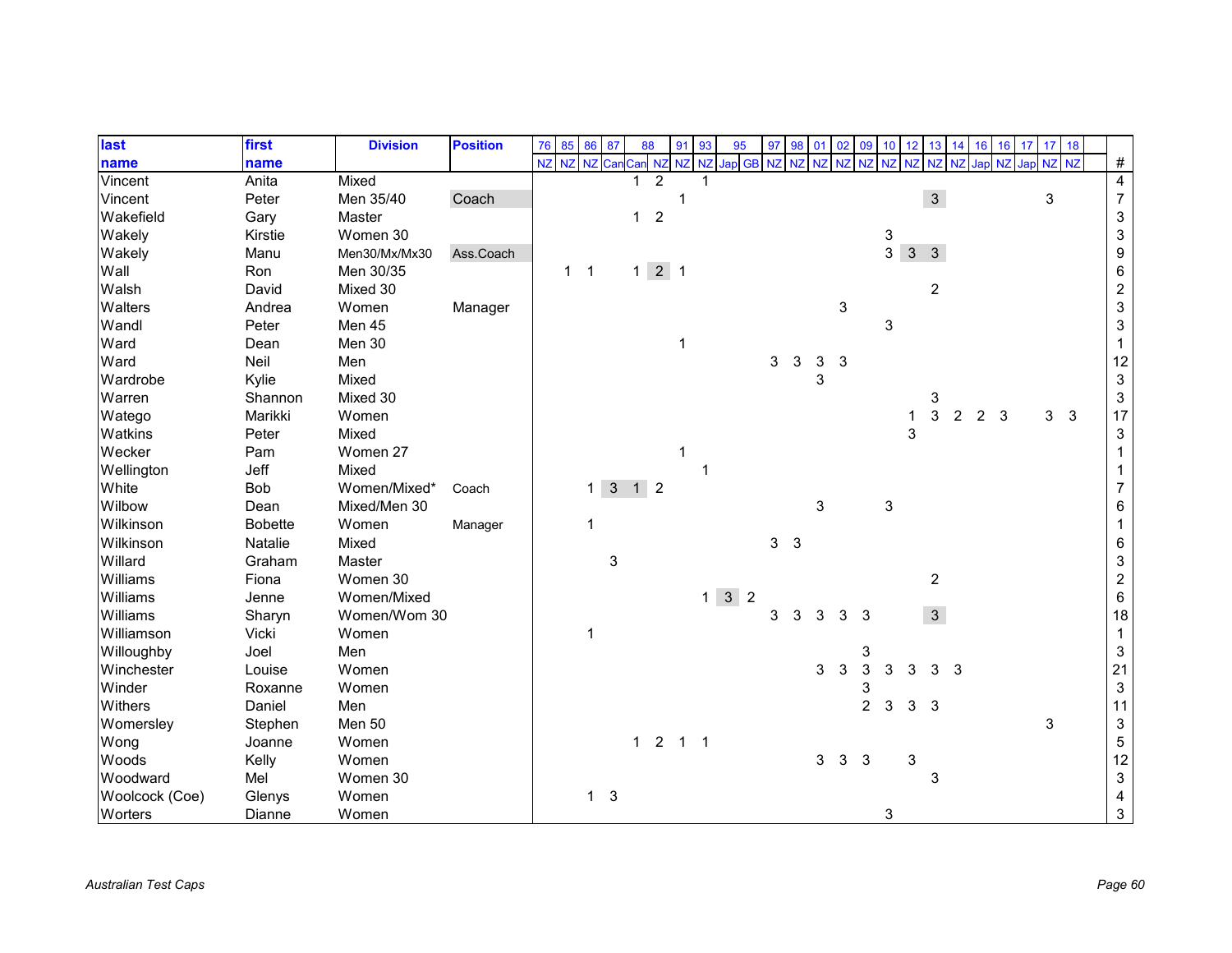| last         | first        | <b>Division</b> | <b>Position</b> | 76 85 86 87 |                |                | 88              | 91          | -93 | 95                                                                             | 97 | 98 01          |                | 02 09 |   |         | 13 | 16 | 16 | 71718 |  |                |
|--------------|--------------|-----------------|-----------------|-------------|----------------|----------------|-----------------|-------------|-----|--------------------------------------------------------------------------------|----|----------------|----------------|-------|---|---------|----|----|----|-------|--|----------------|
| name         | name         |                 |                 |             |                |                |                 |             |     | NZ NZ NZ CanCan NZ NZ NZ Jap GB NZ NZ NZ NZ NZ NZ NZ NZ NZ NZ Jap NZ Jap NZ NZ |    |                |                |       |   |         |    |    |    |       |  | #              |
| Yates        | <b>Brett</b> | Mixed/Men*      |                 |             | 3 <sup>1</sup> |                | $1\overline{2}$ |             |     |                                                                                |    |                |                |       |   |         |    |    |    |       |  | $\overline{ }$ |
| Yee          | Jason        | Mixed           |                 |             |                |                |                 |             |     |                                                                                |    |                | 3              |       |   |         |    |    |    |       |  | 3              |
| Yiangou      | Andy         | Master/Men 30   |                 |             | 3              | $\overline{1}$ |                 | $2 \quad 1$ |     |                                                                                |    |                |                |       |   |         |    |    |    |       |  |                |
| Young        | Greg         | Men/Men 50      |                 |             |                |                |                 |             |     |                                                                                |    |                |                |       | 3 |         | 3  |    |    |       |  | 8              |
| Zabielo      | Jason        | Men             |                 |             |                |                |                 |             |     |                                                                                |    | 3 <sub>3</sub> | 3 <sub>3</sub> |       |   |         |    |    |    |       |  | 12             |
| Zalunardo    | Mick         | Men             |                 |             |                |                |                 |             |     |                                                                                |    |                |                |       |   |         |    |    |    |       |  |                |
| Zanette      | David        | Men 30          |                 |             |                |                |                 |             |     |                                                                                |    |                |                |       |   |         |    |    |    | 3     |  | 3              |
| Zaremski     | Cara         | Mixed           |                 |             |                |                |                 |             |     |                                                                                |    |                |                |       |   |         | 3  |    |    |       |  | 3              |
| Ziade        | Anthony      | Men             |                 |             |                |                |                 |             |     |                                                                                |    |                |                |       |   | 3 3 3 3 |    |    |    |       |  | 12             |
| <b>Zitha</b> | Michael      | Men 40          | Ass Coach       |             |                |                |                 |             |     |                                                                                |    |                |                |       | 3 |         |    |    |    |       |  | 3              |
|              |              |                 |                 |             |                |                |                 |             |     |                                                                                |    |                |                |       |   |         |    |    |    |       |  |                |

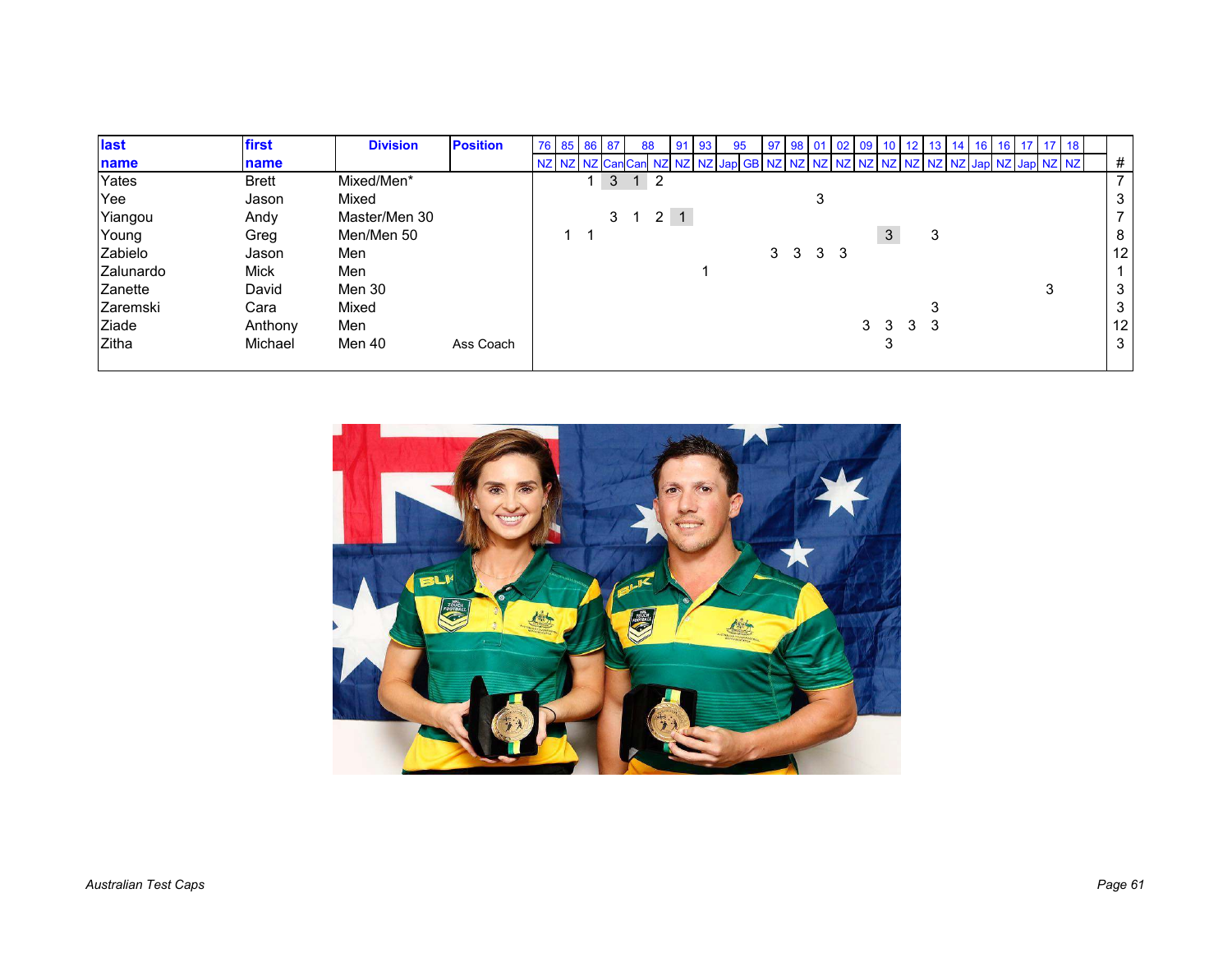### **European Caps Tri Series**

2002 - Cardiff, Wales 2004 - Jersey, Channel Islands

**All Nations Unofficial Tests**

2000 - Edinburgh, Scotland 2017 v Japan, Qld - Womens Open

2017 v New Zealand, Qld - Women 27

| <b>Most Other International Caps</b> |              |                 | <b>Position</b> | 00 | 02 <sub>1</sub> | 04 <sup>1</sup> | 05 | 17 |  | #  |
|--------------------------------------|--------------|-----------------|-----------------|----|-----------------|-----------------|----|----|--|----|
|                                      |              |                 |                 |    |                 |                 |    |    |  |    |
| Samin                                | John         | Men 30/40       |                 | 8  | 8               | 10              | 11 |    |  | 37 |
| Salter                               | Suzanne      | Women 35/30/35  | Coach           | 8  | 9               | 8               |    |    |  | 32 |
| Fitzroy                              | <b>Brian</b> | Men 30          |                 |    | 8               | 10              | 11 |    |  | 29 |
| Appo                                 | Harry        | Men 35/40/45    | Coach           |    | 8               | 6               |    |    |  | 28 |
| <b>Hawes</b>                         | Peter        | Men 40/35/40/45 |                 |    | 8               | 6               |    |    |  | 28 |
| Kitchingham                          | Tim          | Men 30/40       |                 | 8  | 8               |                 | 11 |    |  | 27 |
| Coffey                               | Dennis       | Men 30          | Coach           |    | 8               |                 | 11 |    |  | 26 |
| <b>Roberts</b>                       | Lindy        | Women 35/30     |                 | 8  | 9               | 8               |    |    |  | 25 |
| Smidt                                | Michelle     | Women 35/30     |                 | 8  | 9               | 8               |    |    |  | 25 |
|                                      |              |                 |                 |    |                 |                 |    |    |  |    |

| <b>Surname</b> | <b>First Name</b> | <b>Division</b>     | <b>Position</b> | 00             | 02 | 04 | 05               | 17             |  | #              |
|----------------|-------------------|---------------------|-----------------|----------------|----|----|------------------|----------------|--|----------------|
|                |                   |                     |                 |                |    |    |                  |                |  |                |
| Acton          | John              | Men 45              |                 | 7              | 8  |    |                  |                |  | 15             |
| Adams          | Greg              | <b>Men 35</b>       | Manager         |                | 8  |    |                  |                |  | 8              |
| Adams          | Joanne            | Women 30            | Manager         |                |    | 8  | 7                |                |  | 15             |
| Almaou         | Milad             | Men 30              |                 |                |    |    | 8                |                |  | 8              |
| Appo           | Harry             | Men 35/40/45        | Coach           | $\overline{7}$ | 8  | 6  | $\overline{7}$   |                |  | 28             |
| Bambury        | Wayne             | Men                 | Ass Ch          |                |    |    | 10               |                |  | 10             |
| Barbaro        | Don               | Men 40              |                 |                |    | 6  |                  |                |  | 6              |
| Barclay        | Matt              | Men 30              |                 |                |    | 10 | 8                |                |  | 18             |
| <b>Barrett</b> | Barbra            | Mixed 30            |                 |                | 8  |    |                  |                |  | 8              |
| <b>Barrett</b> | Suzy              | Women 30/Mixed      |                 |                |    | 8  | $\boldsymbol{9}$ |                |  | 17             |
| <b>Bastian</b> | Ray               | Men 40/45           |                 |                | 8  | 6  | $\overline{7}$   |                |  | 21             |
| Beasley        | Alex              | Men 30              |                 |                |    | 10 |                  |                |  | 10             |
| <b>Behnke</b>  | <b>Bob</b>        | Men 40/45           |                 | $\overline{7}$ |    |    | 7                |                |  | 14             |
| Benfield       | Chris             | Men 30              |                 |                |    |    | 8                |                |  | 8              |
| <b>Best</b>    | Ricki             | Mixed               |                 |                |    |    | 9                |                |  | 9              |
| <b>Bieck</b>   | Greg              | Men 45              |                 | $\overline{7}$ |    |    |                  |                |  | 7              |
| <b>Bond</b>    | Greg              | <b>Mixed 30/M35</b> |                 |                | 8  | 6  |                  |                |  | 14             |
| Borg           | Charles           | Men 30              | Ass Ch          |                |    |    | 8                |                |  | 8              |
| <b>Bradley</b> | Chris             | Men 30              |                 | 8              |    |    |                  |                |  | 8              |
| <b>Brady</b>   | Paul              | Men 40              |                 | $\overline{7}$ |    |    |                  |                |  | 7              |
| <b>Breen</b>   | Michelle          | Mixed 30            |                 |                | 8  |    |                  |                |  | 8              |
| <b>Brennan</b> | Wayne             | Men 45              |                 |                |    |    | $\overline{7}$   |                |  | 7              |
| <b>Brown</b>   | <b>Brian</b>      | <b>Men 35</b>       |                 |                | 8  |    |                  |                |  | 8              |
| Callahan       | Simon             | Men 40              |                 |                | 8  |    |                  |                |  | 8              |
| Campbell       | Elizabeth         | Women               |                 |                |    |    |                  | $\overline{2}$ |  | $\overline{2}$ |
| Carter         | Michael           | Mixed 30            |                 |                |    |    | 8                |                |  | 8              |
| Carulli        | Danny             | Men 40              |                 |                |    |    | 11               |                |  | 11             |
| Cato           | Marcus            | Men 45              | Play/Mgr        |                |    | 6  | $\overline{7}$   |                |  | 13             |
| Chelephy       | Yvonne            | Women 30            |                 |                | 9  |    |                  |                |  | 9              |
| Chessell       | <b>Belinda</b>    | Mixed 30            |                 |                |    |    | 8                |                |  | 8              |
| Cheung         | David             | Men 40              |                 |                |    |    | 11               |                |  | 11             |
| Cheung         | Jeff              | Men 45              |                 |                |    |    | 7                |                |  | 7              |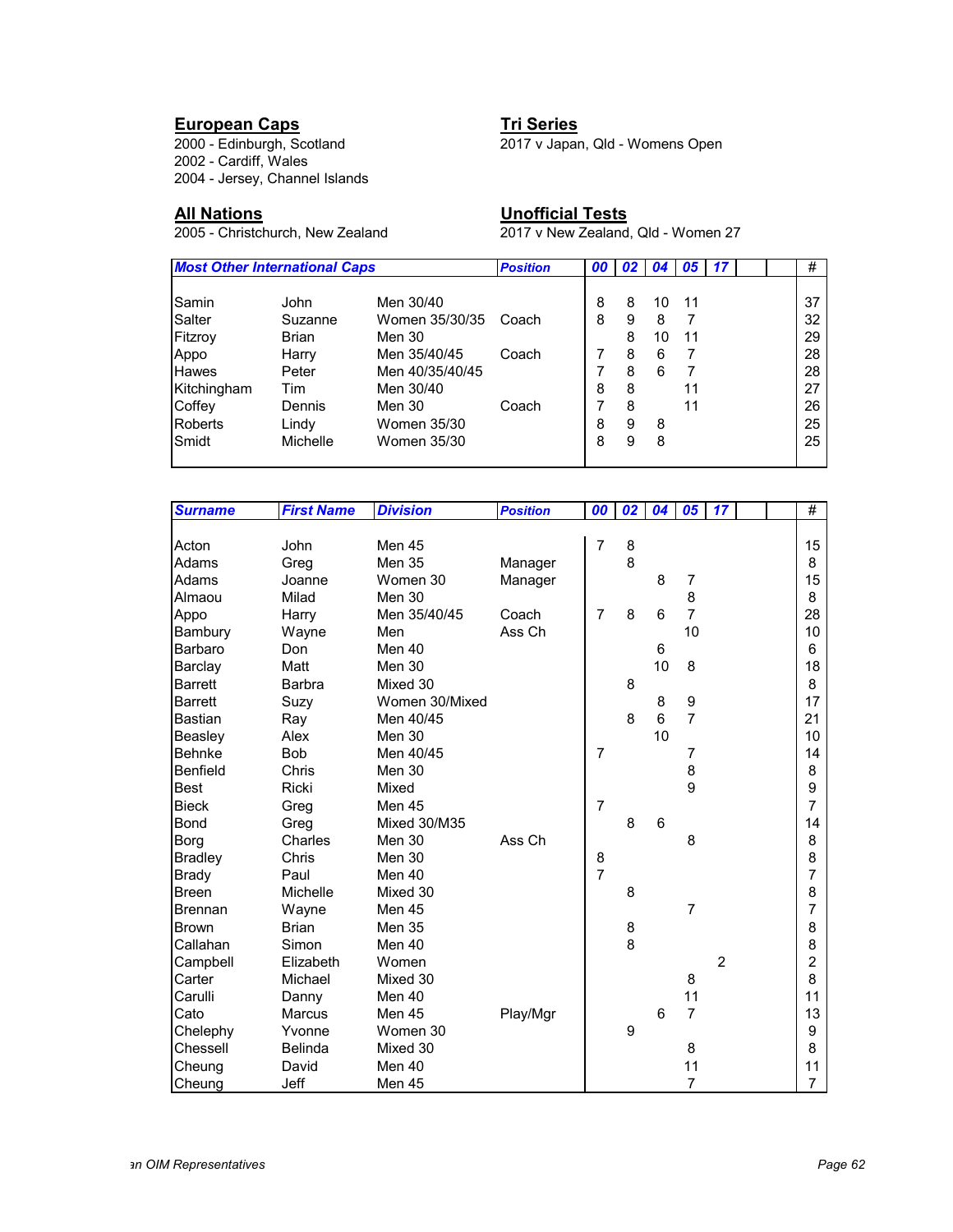| <b>Surname</b>   | <b>First Name</b> | <b>Division</b> | <b>Position</b> | 00             | 02               | 04 | $\overline{\overline{\mathbf{05}}}$ | $\overline{17}$ |  | #               |
|------------------|-------------------|-----------------|-----------------|----------------|------------------|----|-------------------------------------|-----------------|--|-----------------|
| Cheung           | Michael           | Men 30/40       |                 | 8              |                  |    | 11                                  |                 |  | $\overline{19}$ |
| Choy             | Moses             | Mixed 30        | Manager         |                |                  |    | 8                                   |                 |  | 8               |
| Christostomos    | Charles           | Men 40          |                 |                | 8                |    |                                     |                 |  | 8               |
| Clarence         | Elisabeth         | Women 27        |                 |                |                  |    |                                     | 3               |  | 3               |
| Clarke           | Garry             | Men 40/35       |                 | $\overline{7}$ | 8                |    |                                     |                 |  | 15              |
| Clune            | John              | Men 35          |                 |                | 8                |    |                                     |                 |  | 8               |
| Coffey           | Dennis            | Men 30          | Coach           | $\overline{7}$ | 8                |    | 11                                  |                 |  | 26              |
| Cole             | Willy             | Men 35          |                 |                |                  | 6  |                                     |                 |  | 6               |
| Collins          | David             | Men 30          | Coach           |                |                  |    | 8                                   |                 |  | 8               |
| Collins          | John              | Women 30        | Coach           |                |                  |    | $\overline{7}$                      |                 |  | 7               |
| Collins          | Judy              | Women 30        |                 |                |                  |    | $\overline{7}$                      |                 |  | 7               |
| Collins          | Mark              | Men 30          | Manager         |                |                  |    | 8                                   |                 |  | 8               |
| Collins          | Steve             | Men 40          |                 |                | 8                | 6  |                                     |                 |  | 14              |
| Conry            | Tracey            | Women 35        |                 | 8              |                  |    |                                     |                 |  | 8               |
| Cooper           | Shane             | Men 30          |                 | 8              | 8                |    |                                     |                 |  | 16              |
| Corby            | Graeme            | <b>Men 35</b>   |                 |                | 8                | 6  |                                     |                 |  | 14              |
| Corti            | Silvana           | Women 30        |                 |                |                  |    | $\overline{7}$                      |                 |  | $\overline{7}$  |
| Cox              | Russell           | Men 30          |                 |                | 8                |    |                                     |                 |  | 8               |
| Cross            | Lance             | Men 30          |                 |                |                  | 10 |                                     |                 |  | 10              |
| Crossley         | Kylie             | Women 35        |                 |                |                  |    | 7                                   |                 |  | $\overline{7}$  |
| Crowe            | Madison           | Women           |                 |                |                  |    |                                     | $\overline{c}$  |  | $\overline{c}$  |
| Cullen           | Stephen           | Men 35          |                 |                |                  | 6  |                                     |                 |  | 6               |
| Cummins          | <b>Brady</b>      | Men 35          |                 |                | 8                |    |                                     |                 |  | 8               |
| Curran           | Maree             | Women 30        |                 |                |                  |    | $\overline{7}$                      |                 |  | 7               |
| Curran           | Matthew           | Men             |                 |                |                  |    | 10                                  |                 |  | 10              |
| Danswan          | Scott             | Men 30          |                 |                |                  |    | 8                                   |                 |  | 8               |
| Daskalovski      | Alison            | Women 35        |                 |                |                  |    | $\overline{7}$                      |                 |  | 7               |
| David            | Augustine         | Men 35          | Ass Ch          |                | 8                | 6  |                                     |                 |  | 14              |
| David            | Sophie            | Mixed 30        |                 |                |                  |    | 8                                   |                 |  | 8               |
| Davis            | Alan              | Men 45          |                 |                |                  |    | $\overline{7}$                      |                 |  | 7               |
| Davis            | Danielle          | Women           |                 |                |                  |    |                                     | 1               |  | 1               |
| Davis            | Megan             | Mixed 30        |                 |                | 8                |    |                                     |                 |  | 8               |
| Davis            | Rachelle          | Women           |                 |                |                  |    |                                     | 1               |  | 1               |
| Dawson           | Phil              | Mixed 30        | Coach           |                |                  |    | 8                                   |                 |  | 8               |
| Dawson           | Troy              | Mixed 30        |                 | 7              |                  |    |                                     |                 |  | 7               |
| Day              | Allison           | Women 35        |                 |                |                  |    | $\overline{7}$                      |                 |  | $\overline{7}$  |
| Dayberg-Muir     | Drummayne         | Men             |                 |                |                  |    | 10                                  |                 |  | 10              |
| De La Cruz       | Bo                | Women           |                 |                |                  |    | 9                                   | 3               |  | 12              |
| Dennis           | Melinda           | Women 27        |                 |                |                  |    |                                     | 3               |  | 3               |
| Desbois          | Heather           | Women 35/30/35  |                 | 8              | 9                |    | $\boldsymbol{7}$                    |                 |  | 24              |
| Doyle            | Kerrie            | Women 30/Mixed  |                 |                | $\boldsymbol{9}$ |    | 9                                   |                 |  | 18              |
| Draws            | Barry             | Men 40/45       |                 |                | 8                | 6  | $\overline{7}$                      |                 |  | 21              |
| Draws            | Corey             | Men 30          | Manager         |                | 8                | 10 |                                     |                 |  | 18              |
| <b>Dudeck</b>    | Anthony           | Men 30          |                 |                |                  | 10 |                                     |                 |  | 10              |
| Duncan           | Craig             | Mixed 30        |                 |                | 8                |    |                                     |                 |  | 8               |
| Dyball           | Hannah            | Women           |                 |                |                  |    |                                     | $\overline{c}$  |  | $\overline{c}$  |
| Elliott          | Dave              | Men 35          |                 |                |                  |    | 7                                   |                 |  | $\overline{7}$  |
| Eltachki         | Tony              | Men 30          |                 | 8              | 8                |    | 8                                   |                 |  | 24              |
| English          | Greg              | Men 35          |                 |                |                  |    | $\overline{7}$                      |                 |  | $\overline{7}$  |
|                  |                   | Women 30        |                 |                |                  |    | $\overline{7}$                      |                 |  | $\overline{7}$  |
| English<br>Evans | Jody<br>Michelle  | Women 27        |                 |                |                  |    |                                     | 3               |  | 3               |
| Farhat           | Michael           | Men 30          |                 |                |                  |    | 8                                   |                 |  | 8               |
| Farrow           |                   |                 |                 |                |                  |    | 10                                  |                 |  |                 |
| Farrow           | Ashley<br>Chris   | Men<br>Men      |                 |                |                  |    | 10 <sup>1</sup>                     |                 |  | 10<br>10        |
|                  |                   | Women 30        |                 |                | 9                |    |                                     |                 |  | 9               |
| Finn             | Eva               |                 |                 |                |                  |    |                                     |                 |  |                 |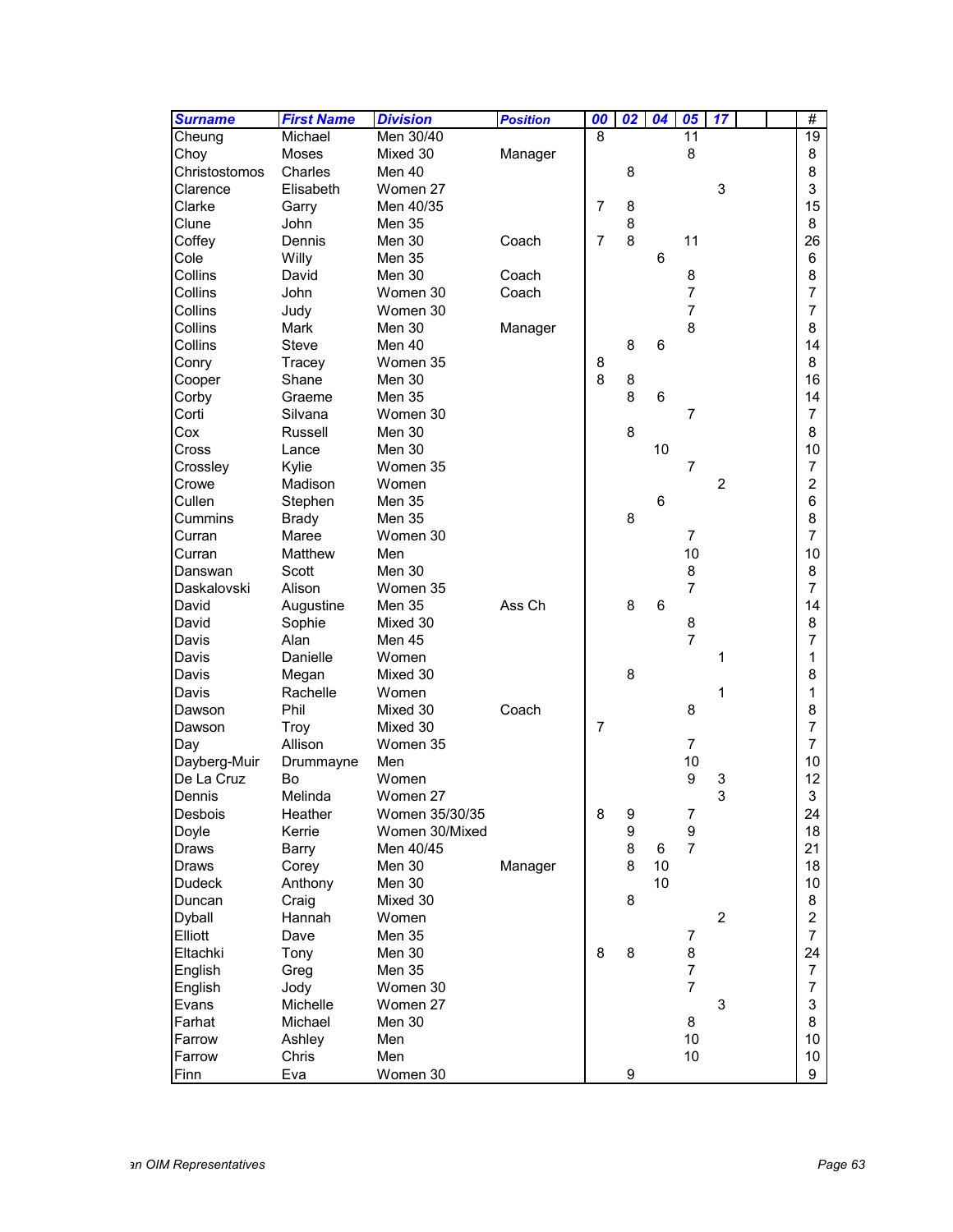| <b>Surname</b>          | <b>First Name</b> | <b>Division</b>   | <b>Position</b> | 00             | $\overline{02}$ | 04 | 05             | 17 |  | #                   |
|-------------------------|-------------------|-------------------|-----------------|----------------|-----------------|----|----------------|----|--|---------------------|
| Fisher                  | Lawrence          | Mixed 30          |                 |                |                 |    | 8              |    |  | 8                   |
| Fisher                  | Mary-Anne         | Women 30          |                 |                |                 |    | $\overline{7}$ |    |  | $\overline{7}$      |
| Fitzroy                 | <b>Brian</b>      | Men 30            |                 |                | 8               | 10 | 11             |    |  | 29                  |
| Fitzroy                 | Julie             | Women 30          | Ass Ch          |                | 9               |    |                |    |  | 9                   |
| Fitzsimmons             | Lisa              | Women 30          |                 |                | 9               |    |                |    |  | 9                   |
| Flett                   | Kevin             | Men 35            |                 |                | 8               | 6  | 7              |    |  | 21                  |
| <b>Flowers</b>          | Phil              | Men 45            |                 | 7              |                 |    |                |    |  | 7                   |
| Fong                    | Amy               | Mixed             |                 |                |                 |    | 9              |    |  | 9                   |
| Forlonge                | Carol             | Women 35/30       |                 | 8              |                 | 8  |                |    |  | 16                  |
| Foxe                    | Charles           | Men 45            |                 | $\overline{7}$ |                 |    |                |    |  | $\overline{7}$      |
| Fraser                  | Donna             | Mixed 30/Wom30    |                 | $\overline{7}$ | 9               | 8  |                |    |  | 24                  |
| Gallagher               | Michael           | Men 45            |                 | $\overline{7}$ |                 |    |                |    |  | $\overline{7}$      |
| Gallen                  | Garry             | Men 40            | Play/Coach      | $\overline{7}$ | 8               |    |                |    |  | 15                  |
| Gander                  | Russell           | Mixed 30/M40      | Mgr/AC          | $\overline{7}$ | 8               | 6  |                |    |  | 21                  |
| Gann                    | <b>Steve</b>      | Mixed 30/Wom35    | Coach/AC        | $\overline{7}$ | 8               |    | $\overline{7}$ |    |  | 22                  |
| Gavin                   | Keiran            | Men 40            |                 | $\overline{7}$ |                 |    |                |    |  | $\overline{7}$      |
| Geldhart                | Rebecca           | Mixed 30          |                 |                | 8               |    |                |    |  | 8                   |
| Georgiou                | John              | <b>Men 35</b>     |                 |                |                 |    | $\overline{7}$ |    |  | 7                   |
| Giteau                  | Kristy            | Women 27          |                 |                |                 |    |                | 3  |  | 3                   |
| Gleeson                 | Wayne             | Mixed 30          |                 |                |                 |    | 8              |    |  | 8                   |
| Goodwin                 | Danny             | Women 27          | Coach           |                |                 |    |                | 3  |  | 3                   |
| Goodwin                 | Kelly             | Women 27          |                 |                |                 |    |                | 3  |  | 3                   |
| Graham                  | Peter             | Women 35          | Manager         |                |                 |    | $\overline{7}$ |    |  | 7                   |
| Grant                   | Tim               | Men 30            |                 |                |                 | 10 |                |    |  | 10                  |
| Grant                   | Wayne             | Mixed 30          |                 |                |                 |    | 8              |    |  | 8                   |
| Gray                    | Mick              | Women 27          | Ass Coach       |                |                 |    |                | 3  |  | 3                   |
| Gray                    | Sharon            | Women 30          |                 |                |                 |    | 7              |    |  | 7                   |
| Grech                   | <b>Belinda</b>    | Mixed             |                 |                |                 |    | 9              |    |  | 9                   |
| Green                   | Cherie            | Women 30          |                 |                | 9               |    |                |    |  | 9                   |
| Green                   | Craig             | Men 30/Mixed30    |                 |                |                 | 10 | 8              |    |  | 18                  |
| Greenwood               | Cherie            | Women 35          |                 | 8              |                 |    |                |    |  | 8                   |
| Greenwood               | <b>Natalie</b>    | Mixed 30          |                 | $\overline{7}$ |                 |    |                |    |  | $\overline{7}$      |
| Griffith                | Kevin             | Men 40            |                 |                | 8               | 6  |                |    |  | 14                  |
| Gyemore                 | Philip            | Men               |                 |                |                 |    | 10             |    |  | 10                  |
| Haller                  | Kurt              | Men 30            |                 |                |                 | 10 |                |    |  | 10                  |
| Hammett                 | <b>Belinda</b>    | Women 27          |                 |                |                 |    |                | 3  |  | 3                   |
| Hanson                  | <b>Brain</b>      | Men 45            |                 | $\overline{7}$ |                 |    |                |    |  | $\overline{7}$      |
| Hargrave                | Michael           | Men 40            |                 |                |                 |    | 11             |    |  | 11                  |
| Harriman                | Sharlene          | Women             |                 |                |                 |    | 9              |    |  | 9                   |
|                         |                   | Men 40            |                 |                |                 | 6  |                |    |  |                     |
| Harris<br><b>Hastie</b> | Grant             | Men 30/35         |                 |                |                 | 10 | 7              |    |  | 6<br>17             |
| Hatfield                | Troy<br>Robert    | Men 40            |                 |                |                 |    | 11             |    |  | 11                  |
|                         |                   |                   |                 | $\overline{7}$ | 8               | 6  | $\overline{7}$ |    |  | 28                  |
| Hawes<br>Hegedus        | Peter<br>Karen    | Men 40/35/40/45   |                 |                |                 |    | $\overline{7}$ |    |  |                     |
|                         |                   | Women 35          |                 | 8              |                 |    |                |    |  | $\overline{7}$      |
| Hennessey               | Debbie            | Women 35<br>Women |                 |                |                 |    |                | 2  |  | 8<br>$\overline{c}$ |
| Hennessey<br>Hipperson  | Emily             |                   |                 |                |                 |    |                |    |  |                     |
|                         | Rhonda            | Mixed 30          | Manager         |                | 8               |    |                |    |  | 8                   |
| Hodkinson               | Paul              | Men 35            |                 |                | 8               |    |                |    |  | 8                   |
| Holden                  | Rachel            | Women             |                 |                |                 |    | 9              |    |  | 9                   |
| Horder                  | Laurie            | Men 30            |                 | 8              |                 |    |                |    |  | 8                   |
| Hornery                 | Cristy            | Women 30          |                 |                |                 |    | 7              |    |  | $\overline{7}$      |
| House                   | Tammy             | Women 35          |                 |                |                 |    | $\overline{7}$ |    |  | 7                   |
| Howard                  | John              | Men 30            | Coach           | 8              |                 |    |                |    |  | 8                   |
| Howard                  | Sue               | Men 40            | Manager         | 7              |                 |    |                |    |  | 7                   |
| Hughes                  | Steve             | Men 35            |                 |                |                 | 6  |                |    |  | 6                   |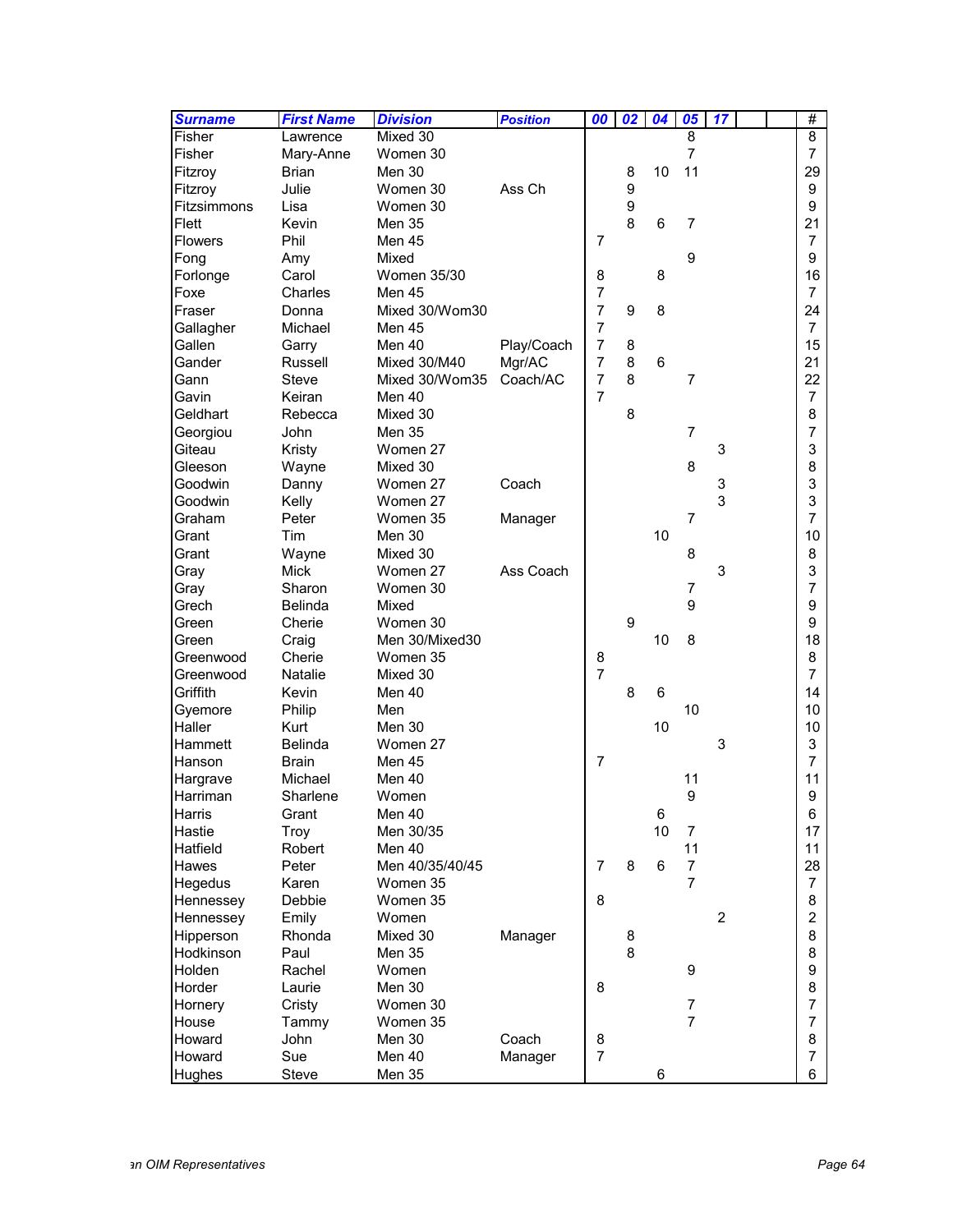| <b>Surname</b>  | <b>First Name</b> | <b>Division</b>   | <b>Position</b> | 00                               | $\overline{\mathbf{02}}$ | 04 | 05               | 17             |  | #                       |
|-----------------|-------------------|-------------------|-----------------|----------------------------------|--------------------------|----|------------------|----------------|--|-------------------------|
| <b>Hurst</b>    | Jeff              | Men 40            |                 |                                  | 8                        |    |                  |                |  | $\overline{8}$          |
| Inglis          | Kirsty            | Women 35          |                 |                                  |                          |    | $\overline{7}$   |                |  | $\overline{7}$          |
| Jackson         | Barry             | <b>Men 35</b>     | Ass Ch          |                                  |                          |    | $\overline{7}$   |                |  | $\overline{7}$          |
| Jansson         | Mark              | Men 35            |                 |                                  |                          | 6  |                  |                |  | 6                       |
| Jarrett         | Philip            | Men 30            |                 |                                  | 8                        |    | 8                |                |  | 16                      |
| Jenkins         | Wade              | Men 35            | Manager         |                                  |                          |    | $\overline{7}$   |                |  | $\overline{7}$          |
| Johnson         | David             | Mixed 30          |                 | 7                                |                          |    |                  |                |  | $\overline{7}$          |
| Jones           | Nathan            | Mixed             |                 |                                  |                          |    | 9                |                |  | 9                       |
| Jonson          | Michael           | Men 40            |                 |                                  | 8                        |    |                  |                |  | 8                       |
| Jordan          | lan               | Men 30            |                 |                                  | 8                        |    |                  |                |  | 8                       |
| Judd            | Amanda            | Women             |                 |                                  |                          |    | $\boldsymbol{9}$ |                |  | 9                       |
| Judd            | Kristy            | Women             |                 |                                  |                          |    | 9                |                |  | 9                       |
| Kable           | Warren            | Men 40            |                 |                                  |                          | 6  |                  |                |  | 6                       |
| Kafoa           | David             | Men 30            |                 |                                  |                          | 10 |                  |                |  | 10                      |
| Kearney         | Ashleigh          | Women             |                 |                                  |                          |    |                  | $\overline{2}$ |  | $\overline{c}$          |
| Kearney         | Doreen            | Women 35          |                 | 8                                |                          |    |                  |                |  | 8                       |
| Kennedy         | Kelly             | Women 27          |                 |                                  |                          |    |                  | 3              |  | 3                       |
| Kent            | Karen             | Women 30          |                 |                                  |                          | 8  |                  |                |  | 8                       |
| Kim             | Sojun             | Men 30            |                 | 8                                | 8                        |    |                  |                |  | 16                      |
| Kitchingham     | Tim               | Men 30/40         |                 | 8                                | 8                        |    | 11               |                |  | 27                      |
| Knights         | Graham            | Men 30            |                 |                                  |                          |    | 8                |                |  | 8                       |
| Knox            | Ross              | Men 40            |                 | $\overline{7}$                   |                          |    |                  |                |  | $\overline{7}$          |
| Koch            | Mark              | Men 40            |                 |                                  |                          |    | 11               |                |  | 11                      |
| Kronk           | Terri             | Women 35          |                 |                                  |                          |    | $\overline{7}$   |                |  | $\overline{7}$          |
| Lacaze          | Anthony           | Men 35            |                 |                                  | 8                        |    |                  |                |  | 8                       |
| Lacaze          | Tony              | Men 40            |                 | $\overline{7}$                   |                          |    |                  |                |  | 7                       |
| Lampton         | Lawrence          | Mixed 30          |                 |                                  | 8                        |    |                  |                |  | 8                       |
| Langbridge      | Sheralee          | Women 35          |                 |                                  |                          |    | 7                |                |  | $\overline{7}$          |
| Lannella        | Tony              | Men 35            |                 |                                  |                          |    | $\overline{7}$   |                |  | $\overline{7}$          |
| Lapham          | Stacey            | Women             |                 |                                  |                          |    | 9                |                |  | 9                       |
| Lee             | Janet             | Mixed 30          |                 |                                  | 8                        |    |                  |                |  | 8                       |
| <b>Lennon</b>   | Michael           | Men 30            |                 |                                  |                          | 10 |                  |                |  | 10                      |
| Leonard         | Mark              | <b>Men 35</b>     |                 |                                  |                          |    | 7                |                |  | $\overline{7}$          |
| Lotoa           | Pule              | <b>Men 35</b>     |                 |                                  |                          |    | 7                |                |  | 7                       |
| Lovett          | Michael           | Women 30          | Ass Ch          |                                  |                          |    | $\overline{7}$   |                |  | 7                       |
| Luland          | Rickey            | Men 45            | Ass Ch          |                                  |                          |    | $\overline{7}$   |                |  | $\overline{7}$          |
| Luland          | Ricky             | Men 40/30         | AC/Coach        |                                  | 8                        | 10 |                  |                |  | 18                      |
| MacGregor       | Robbie            | Mixed 30/Men30    |                 | $\overline{7}$                   | 8                        |    |                  |                |  | 15                      |
| Mack            | Michael           | Men 40            |                 |                                  |                          |    | 11               |                |  | 11                      |
| Macpherson      | Tracey            | Women 30          |                 |                                  |                          | 8  |                  |                |  | 8                       |
| Madders         |                   | Mixed             | Coach           |                                  |                          |    | 9                |                |  | 9                       |
| Maddick         | Gary<br>Hayley    | Women             |                 |                                  |                          |    |                  | $\overline{c}$ |  | $\overline{\mathbf{c}}$ |
| Maher           |                   | Mixed             |                 |                                  |                          |    | 9                |                |  | 9                       |
| Mahoney         | Domnique<br>Lisa  | Women 30          |                 |                                  |                          | 8  | $\overline{7}$   |                |  | 15                      |
|                 |                   |                   |                 |                                  |                          |    |                  |                |  |                         |
| Major           | Barbara           | Men 40/45         | Manager         | $\overline{7}$<br>$\overline{7}$ | 8<br>8                   |    |                  |                |  | 15<br>15                |
| Major           | Dieter            | Men 45/40         |                 |                                  |                          |    | 9                |                |  |                         |
| Matcham         | Shelley           | Women             |                 |                                  |                          |    |                  |                |  | 9                       |
| <b>McCall</b>   | Jessica           | Women<br>Women 27 |                 |                                  |                          |    |                  | 2<br>3         |  | $\overline{c}$          |
| McCall          | Melissa           |                   |                 |                                  |                          |    |                  |                |  | 3                       |
| McClay          | Jane              | Mixed 30          |                 |                                  | 8                        |    |                  |                |  | 8                       |
| <b>McCullen</b> | Ben               | Mixed             |                 |                                  |                          |    | 9                |                |  | 9                       |
| McDonald        | Michael           | Men 35            | Coach           |                                  |                          |    | $\overline{7}$   |                |  | $\overline{7}$          |
| <b>McGhie</b>   | <b>Jeff</b>       | Men 40/35/45      |                 | $\overline{7}$                   | 8                        |    | $\overline{7}$   |                |  | 22                      |
| <b>McGill</b>   | Donna             | Men 45            |                 | $\overline{7}$                   |                          |    |                  |                |  | $\overline{7}$          |
| McGovern        | Paul              | Men 40            |                 |                                  | 8                        |    |                  |                |  | 8                       |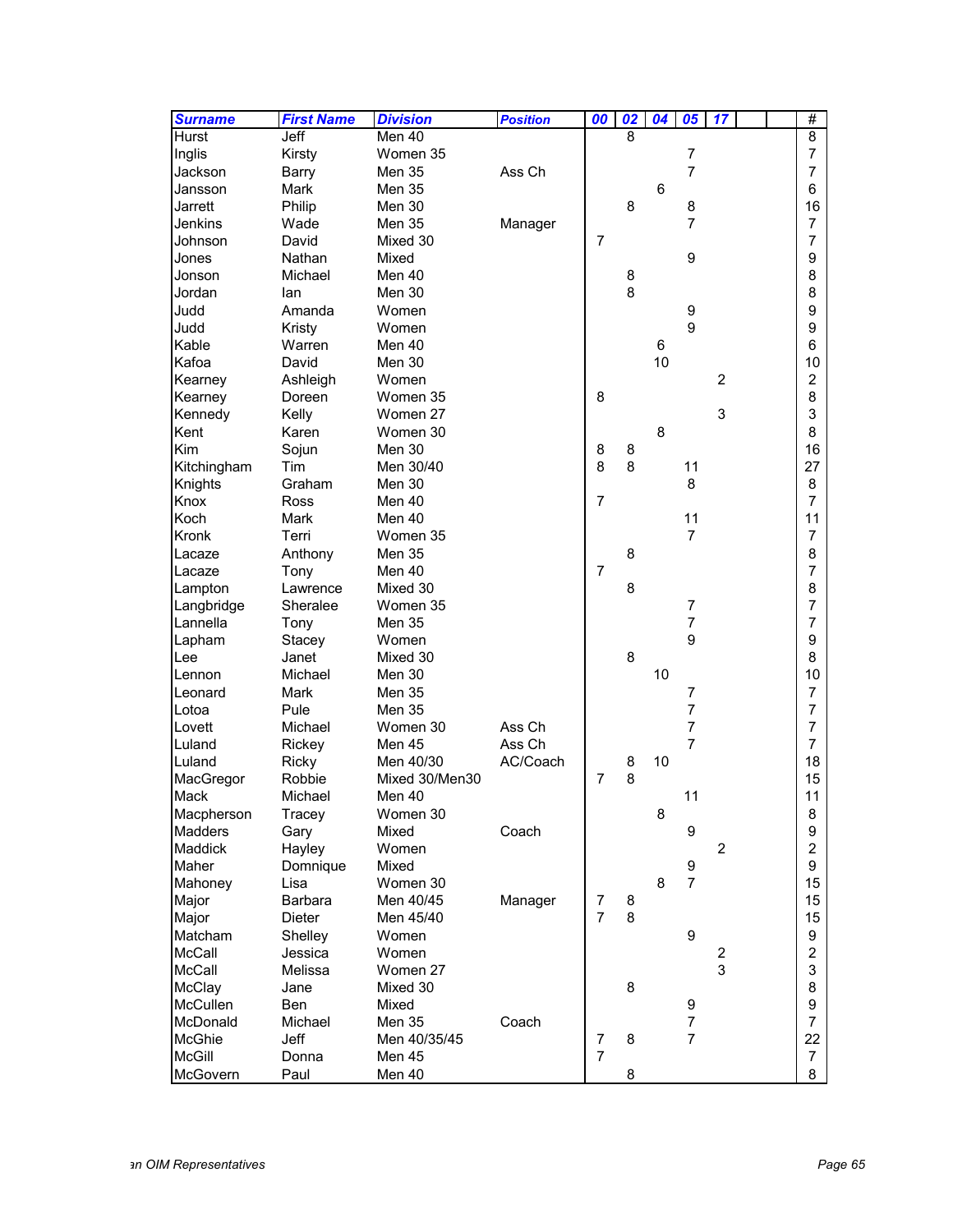| <b>Surname</b>        | <b>First Name</b> | <b>Division</b>    | <b>Position</b> | 00             | $\overline{02}$ | 04 | 05             | $\overline{17}$ |  | #              |
|-----------------------|-------------------|--------------------|-----------------|----------------|-----------------|----|----------------|-----------------|--|----------------|
| McIlveen              | Teena             | Mixed              |                 |                |                 |    | 9              |                 |  | $\overline{9}$ |
| McKenna               | John              | Men 40             |                 | $\overline{7}$ |                 |    |                |                 |  | $\overline{7}$ |
| McLean                | Dave              | Men 40             |                 |                |                 | 6  |                |                 |  | 6              |
| McLean                | Mary              | Women 27           |                 |                |                 |    |                | 3               |  | 3              |
| McLean                | William           | <b>Men 35</b>      |                 |                | 8               |    | 7              |                 |  | 15             |
| McLeod                | Corey             | <b>Men 35</b>      |                 |                |                 |    | $\overline{7}$ |                 |  | 7              |
| Meally                | Graham            | Women 35           | Manager         | 8              |                 |    |                |                 |  | 8              |
| <b>Melville</b>       | <b>Kim</b>        | Women 30           |                 |                |                 |    | $\overline{7}$ |                 |  | 7              |
| <b>Merrill</b>        | David             | Mixed 30           |                 |                | 8               |    |                |                 |  | 8              |
| Miller                | Lisa              | Women 35           |                 |                |                 |    | $\overline{7}$ |                 |  | 7              |
| <b>Mills</b>          | <b>Brent</b>      | Mixed 30/M30       |                 |                | 8               | 10 |                |                 |  | 18             |
| Minney                | Simon             | Men 30             |                 | 8              |                 |    |                |                 |  | 8              |
| Mitchell              | Justin            | Mixed              |                 |                |                 |    | 9              |                 |  | 9              |
| Mitchell              | Scott             | Men                |                 |                |                 |    | 10             |                 |  | 10             |
| Mitchell              | Tanya             | Women 30           |                 |                |                 | 8  |                |                 |  | 8              |
| Morgan                | Troy              | Men 30             |                 |                |                 |    | 8              |                 |  | 8              |
| <b>Morrow</b>         | Craig             | Mixed 30/Women     | Play/Mgr        |                |                 |    | 8              | $\overline{a}$  |  | 10             |
| Morrow                | Deirdre           | Women 27           | Manager         |                |                 |    |                | 3               |  | 3              |
| Mortimer              | Joanne            | Women 30           |                 |                |                 | 8  |                |                 |  | 8              |
| Moujalli              | John              | <b>Men 35</b>      |                 |                |                 |    | 7              |                 |  | 7              |
| Mounsey               | Annette           | Women 35           |                 |                |                 |    | $\overline{7}$ |                 |  | 7              |
| Mulhally              | Chelsey           | Women 30           |                 |                | 9               |    |                |                 |  | 9              |
| Munro                 | William           | Men 40             |                 | $\overline{7}$ |                 |    |                |                 |  | 7              |
| Murphy (Clarke) Renee |                   | Women              | Manager         |                |                 |    | 9              |                 |  | 9              |
| Murray                | Gerad             | <b>Men 35</b>      |                 |                |                 | 6  |                |                 |  | 6              |
| Nepe                  | Erena             | Mixed 30           |                 | $\overline{7}$ |                 |    |                |                 |  | 7              |
| Newman                | Gary              | Men 40             |                 |                | 8               |    |                |                 |  | 8              |
| <b>Nicholls</b>       | Craig             | <b>Men 35</b>      |                 |                |                 |    | $\overline{7}$ |                 |  | 7              |
| <b>Nichols</b>        | <b>Mark</b>       | Men 40             |                 | 7              |                 |    |                |                 |  | 7              |
| Nolan                 | David             | Men 30             |                 |                | 8               |    |                |                 |  | 8              |
| Nolan                 | Monique           | Mixed 30           |                 | $\overline{7}$ |                 |    |                |                 |  | 7              |
| Norman                | Kerry             | Women              | Coach           |                |                 |    | 9              |                 |  | 9              |
| O'Halloran            | Bronwyn           | Mixed 30           |                 | $\overline{7}$ |                 |    |                |                 |  | 7              |
| O'Keefe               | Gerard            | Men 30             |                 |                |                 |    | 8              |                 |  | 8              |
| Oliver                | Rebecca           | Women 27           |                 |                |                 |    |                | 3               |  | 3              |
| Ornelas               | George            | Men 35             |                 |                |                 |    | 7              |                 |  | 7              |
| Paton                 | Anthony           | Mixed 30           |                 |                | 8               |    |                |                 |  | 8              |
| Patrick               | Jacky             | Mixed 30           |                 | 7              |                 |    | 8              |                 |  | 15             |
| Patterson             | Linda             | <b>Women 35/30</b> |                 | 8              |                 | 8  |                |                 |  | 16             |
| Paul                  | Healey            | Men 40             |                 |                |                 | 6  |                |                 |  | 6              |
| Paull                 | Kim               | Mixed 30           |                 | 7              |                 |    |                |                 |  | 7              |
| Peace                 | Geoff             | Mixed 30           |                 | $\overline{7}$ |                 |    |                |                 |  | 7              |
| Pearsall              | Michael           | Men 45             |                 |                |                 |    | 7              |                 |  | 7              |
| Peattie               | Laura             | Mixed/Women        |                 |                |                 |    |                | 1               |  | 1              |
| Pilz                  | Neil              | Men 45             |                 | $\overline{7}$ |                 |    |                |                 |  | 7              |
| Pitfield              | Melissa           | Women              |                 |                |                 |    | 9              |                 |  | 9              |
| Pomponio              | Giulio            | Men 45/40          |                 | $\overline{7}$ |                 | 6  |                |                 |  | 13             |
| Potter                | Gary              | Men 40             |                 |                | 8               |    |                |                 |  | 8              |
| Potts                 | Debbie            | Women 35           |                 |                |                 |    | 7              |                 |  | 7              |
| Powell                | Jason             | Mixed 30           |                 |                |                 |    | 8              |                 |  | 8              |
| Prowse                | Micahel           | Men 40/45          |                 | $\overline{7}$ |                 |    | $\overline{7}$ |                 |  | 14             |
| Randall               | Renee             | Women 30           |                 |                |                 |    | $\overline{7}$ |                 |  | 7              |
| Ridder                | Paul              | Men 35             |                 |                |                 | 6  |                |                 |  | 6              |
| Ring                  | Cathy             | Women 30           |                 |                |                 |    | $\overline{7}$ |                 |  | 7              |
| Roberts               | Ben               | Men                |                 |                |                 |    | 10             |                 |  | 10             |
|                       |                   |                    |                 |                |                 |    |                |                 |  |                |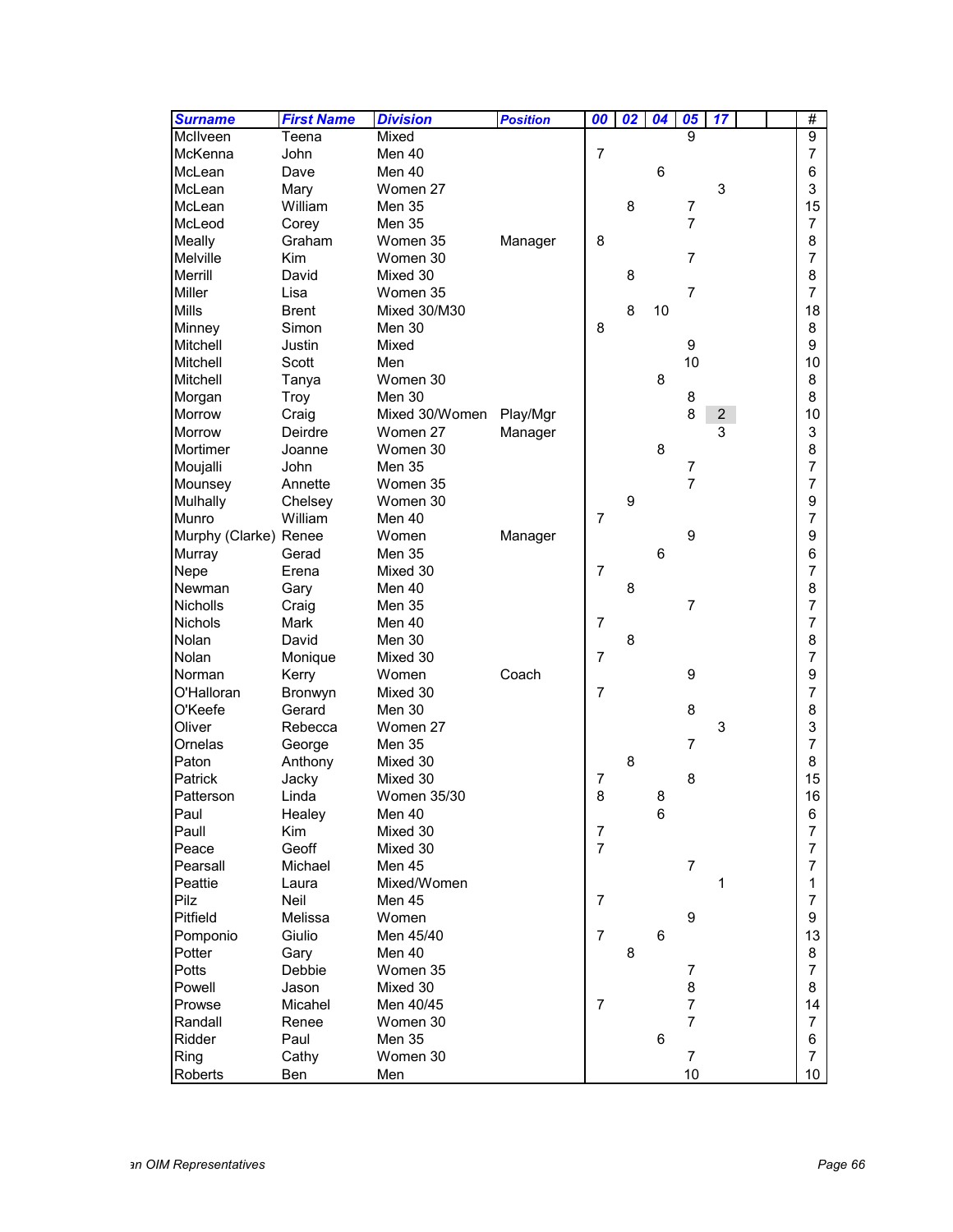| <b>Surname</b>   | <b>First Name</b> | <b>Division</b> | <b>Position</b> | 00             | $\overline{02}$  | 04 | 05             | 17             |  | #              |
|------------------|-------------------|-----------------|-----------------|----------------|------------------|----|----------------|----------------|--|----------------|
| <b>Roberts</b>   | David             | Men 30          |                 |                |                  |    | 8              |                |  | $\overline{8}$ |
| <b>Roberts</b>   | Lindy             | Women 35/30     |                 | 8              | 9                | 8  |                |                |  | 25             |
| Robinson         | Ben               | Men             |                 |                |                  |    | 10             |                |  | 10             |
| Rodgers          | Samantha          | Mixed/Women     |                 |                |                  |    |                | $\overline{2}$ |  | $\overline{2}$ |
| Rogerson         | Peta              | Women           |                 |                |                  |    | 9              |                |  | 9              |
| Rose             | Gary              | Men 30/Men      | Manager         | 8              |                  |    | 10             |                |  | 18             |
| Rose             | Jann              | Women 35/30     |                 | 8              |                  | 8  |                |                |  | 16             |
| Rovelli          | Swain             | Women           | Coach           |                |                  |    |                | $\overline{2}$ |  | $\overline{2}$ |
| Rushworth        | Daniel            | Mixed           |                 |                |                  |    | 9              |                |  | 9              |
| Russell          | Dean              | Women           | Ass Ch          |                |                  |    | 9              |                |  | 9              |
| Ryan             | Len               | <b>Men 35</b>   |                 |                |                  |    | $\overline{7}$ |                |  | 7              |
| Salter           | Suzanne           | Women 35/30/35  | Coach           | 8              | 9                | 8  | $\overline{7}$ |                |  | 32             |
| Samin            | John              | Men 30/40       |                 | 8              | 8                | 10 | 11             |                |  | 37             |
| Sargent          | Catherine         | Women           |                 |                |                  |    |                | 2              |  | $\overline{2}$ |
| Saunders         | lan               | Men 40          |                 |                |                  | 6  |                |                |  | 6              |
| Savvoudis        | Athanasia         | Women 30        |                 |                |                  |    | $\overline{7}$ |                |  | 7              |
| Scharenguivel    | Jason             | Men 30          |                 |                |                  |    | 8              |                |  | 8              |
| Schembri         | John              | Men 30/35       |                 |                | 8                | 6  |                |                |  | 14             |
| <b>Schlitter</b> | Janelle           | Mixed 30        |                 |                | 8                |    |                |                |  | 8              |
| Searle           | Bill              | Mixed 30        |                 | 7              |                  |    |                |                |  | $\overline{7}$ |
| Shefford         | Peter             | Mixed 30        | Ass Ch          |                |                  |    | 8              |                |  | 8              |
| Shipman          | Anne-Maree        | Women 35        |                 |                |                  |    | $\overline{7}$ |                |  | $\overline{7}$ |
| Shuker           | Gavin             | Men             |                 |                |                  |    | 10             |                |  | 10             |
| Simmons          | Gary              | Men 45          |                 |                |                  |    | $\overline{7}$ |                |  | $\overline{7}$ |
| <b>Simms</b>     | Cate              | Women 35        |                 | 8              |                  |    |                |                |  | 8              |
| Singh            | <b>John</b>       | Men 40          | Ass Ch          |                |                  |    | 11             |                |  | 11             |
| Skwarko          | Amanda            | Women 27        |                 |                |                  |    |                | 3              |  | 3              |
| Slinger          | Sean              | Men 35          |                 |                |                  |    | 7              |                |  | $\overline{7}$ |
| Small            | Kylie             | Women 30        |                 |                |                  |    | $\overline{7}$ |                |  | $\overline{7}$ |
| Smidt            | Michelle          | Women 35/30     |                 | 8              | $\boldsymbol{9}$ | 8  |                |                |  | 25             |
| Smith            | Andrew            | Mixed 30        |                 |                | 8                |    |                |                |  | 8              |
| Smith            | Ray               | Men 30          |                 | 8              |                  |    |                |                |  | 8              |
| Snook            | Greg              | Men 40/45       |                 |                | 8                |    | $\overline{7}$ |                |  | 15             |
| Sonda            | Garry             | Men             |                 |                |                  |    | 10             |                |  | 10             |
| Sonda            | Maria             | Women 30        |                 |                |                  |    | 7              |                |  | 7              |
| Sorrensen        | Stephanie         | Mixed           |                 |                |                  |    | 9              |                |  | 9              |
| Spear            | <b>Therese</b>    | Women 30        |                 |                | 9                |    |                |                |  | 9              |
| Springfield      | Mark              | Men 30          |                 | 8              |                  |    |                |                |  | 8              |
| Stanford         | Megan             | Women 30        |                 |                | 9                | 8  |                |                |  | 17             |
| Stanley          | Nikki             | Women 27        |                 |                |                  |    |                | 3              |  | 3              |
| Stanton          | Jason             | Men             |                 |                |                  |    | 10             |                |  | 10             |
| Steedman         | Warren            | Men 35          |                 |                |                  | 6  |                |                |  | 6              |
| <b>Steele</b>    | Mary              | Mixed           |                 |                |                  |    | 9              |                |  | 9              |
| Steinhardt       | Deborah           | Mixed 30        |                 |                |                  |    | 8              |                |  | 8              |
| Stergio          | Andrew            | Men 30          |                 |                | 8                |    |                |                |  | 8              |
| Sterling         | Chris             | Women 35        |                 | 8              |                  |    |                |                |  | 8              |
| Stoddart         | Peter             | Men             |                 |                |                  |    | 10             |                |  | 10             |
| <b>Stowe</b>     | Jamie             | Men             |                 |                |                  |    | 10             |                |  | 10             |
| Strachan         | Trevor            | Men 40          |                 |                |                  |    | 11             |                |  | 11             |
| <b>Stunt</b>     | <b>Bob</b>        | Men 40          | Manager         |                |                  | 6  |                |                |  | 6              |
| Sue See          | Kimberley         | Women           |                 |                |                  |    |                | $\overline{2}$ |  | $\overline{a}$ |
| Syles            | Julie             | Women 35        |                 |                |                  |    | $\overline{7}$ |                |  | $\overline{7}$ |
| Sylvester        | Terry             | Mixed 30/Men35  |                 | $\overline{7}$ | 8                |    |                |                |  | 15             |
| Synnott          | Ashley            | Men 40          | Manager         |                |                  |    | 11             |                |  | 11             |
| Syron            | Stewart           | Men 30          |                 |                | 8                |    |                |                |  | 8              |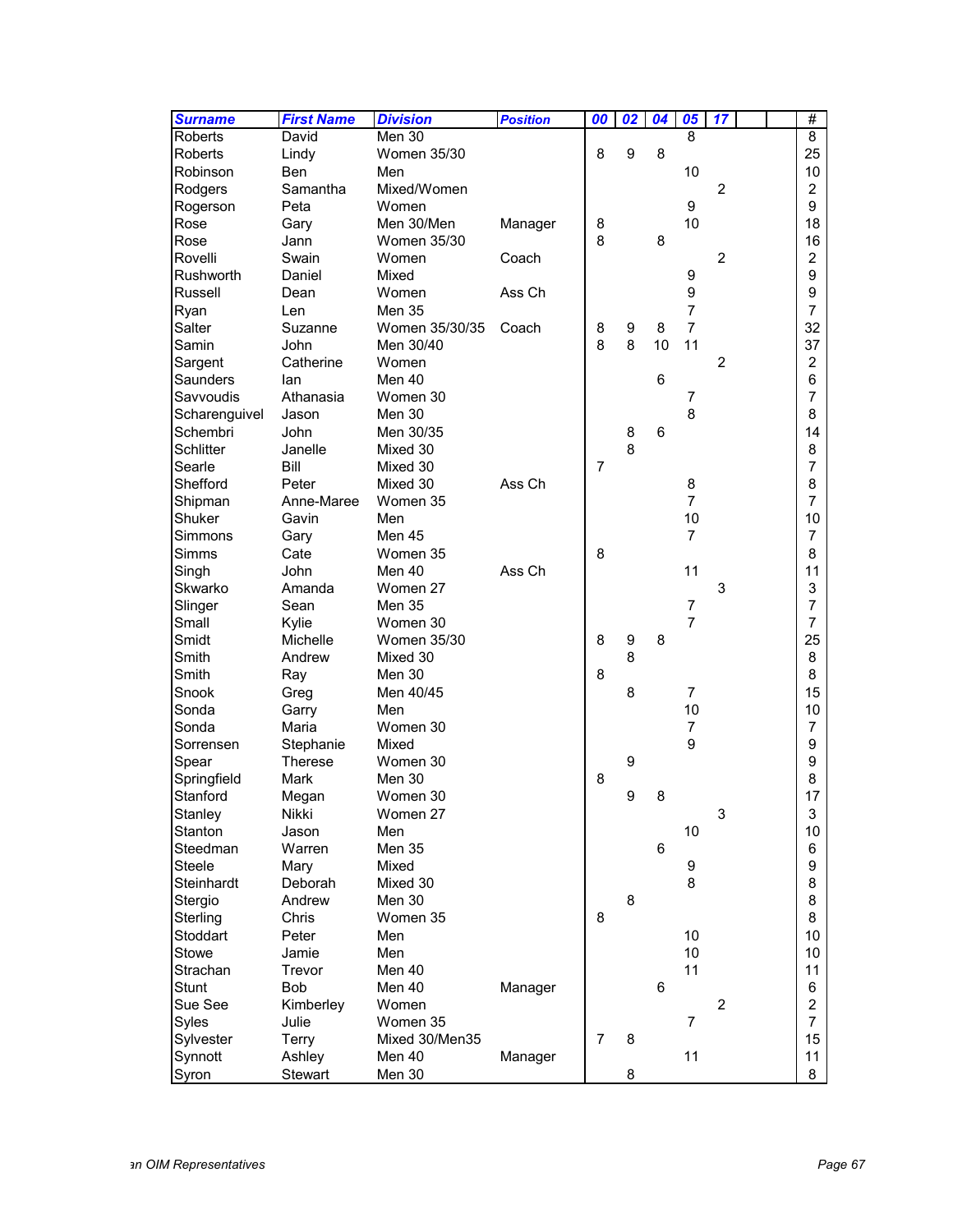| <b>Surname</b>   | <b>First Name</b> | <b>Division</b> | <b>Position</b> | 00             | $\overline{02}$ | 04 | 05             | 17             |  | #              |
|------------------|-------------------|-----------------|-----------------|----------------|-----------------|----|----------------|----------------|--|----------------|
| Taylor           | Andrew            | <b>Men 35</b>   |                 |                |                 | 6  |                |                |  | $\overline{6}$ |
| Taylor           | Ashley            | Men 40          |                 |                |                 |    | 11             |                |  | 11             |
| Taylor           | Dean              | Men 30          |                 |                |                 |    | 8              |                |  | 8              |
| Tempest          | Garry             | Men 45          |                 | $\overline{7}$ |                 |    |                |                |  | $\overline{7}$ |
| Tennent          | Karen             | Women 35        |                 | 8              |                 |    |                |                |  | 8              |
| Thirkell         | <b>Norm</b>       | Men 45          |                 | $\overline{7}$ |                 |    |                |                |  | $\overline{7}$ |
| Tomlin           | <b>Steve</b>      | <b>Men 35</b>   |                 |                | 8               |    |                |                |  | 8              |
| Tope             | Matthew           | Mixed           |                 |                |                 |    | 9              |                |  | 9              |
| Trad             | Tony              | Men             | Coach           |                |                 |    | 10             |                |  | 10             |
| Tump             | Jarod             | Mixed           |                 |                |                 |    | 9              |                |  | 9              |
| Upton            | Tamika            | Women           |                 |                |                 |    |                | $\overline{2}$ |  | $\overline{c}$ |
| Urry             | Desley            | Women 35        |                 | 8              |                 |    |                |                |  | 8              |
| Velo             | Peter             | Men 40          |                 |                |                 |    | 11             |                |  | 11             |
| <b>Viellaris</b> | Craig             | Men 30          |                 |                |                 | 10 |                |                |  | 10             |
| Walsh            | Carly             | Women 27        |                 |                |                 |    |                | 3              |  | 3              |
| Walters          | Andrea            | Mixed           | Manager         |                |                 |    | 9              |                |  | 9              |
| Wandl            | Peter             | Men 40          |                 |                |                 |    | 11             |                |  | 11             |
| Watego           | Marikki           | Women           |                 |                |                 |    |                | $\overline{2}$ |  | $\overline{2}$ |
| Watts            | Allen             | Mixed 30        |                 |                |                 |    | 8              |                |  | 8              |
| Weatherill       | Robert            | <b>Men 35</b>   |                 |                |                 |    | $\overline{7}$ |                |  | $\overline{7}$ |
| Wilbow           | Dean              | Mixed           |                 |                |                 |    | 9              |                |  | 9              |
| Wiles            | <b>Kim</b>        | Women 30        |                 |                | 9               |    |                |                |  | 9              |
| Williams         | Adam              | Men 30          |                 | 8              |                 |    |                |                |  | 8              |
| Williams         | Sharyn            | Women           |                 |                |                 |    | 9              |                |  | 9              |
| Wilson           | lan               | Men 40          |                 |                | 8               |    |                |                |  | 8              |
| Winchester       | Claire            | Women           |                 |                |                 |    | 9              |                |  | 9              |
| Winchester       | Louise            | Women           |                 |                |                 |    | 9              |                |  | 9              |
| Winder           | Roxy              | Women           |                 |                |                 |    | 9              |                |  | 9              |
| Wondergem        | <b>John</b>       | Men 40          |                 |                |                 | 6  |                |                |  | 6              |
| Woods            | Kelly             | Women           |                 |                |                 |    | 9              |                |  | 9              |
| Yee              | Jason             | Men 30          |                 |                |                 |    | 8              |                |  | 8              |
| Ziade            | Anthony           | Men             |                 |                |                 |    | 10             |                |  | 10             |

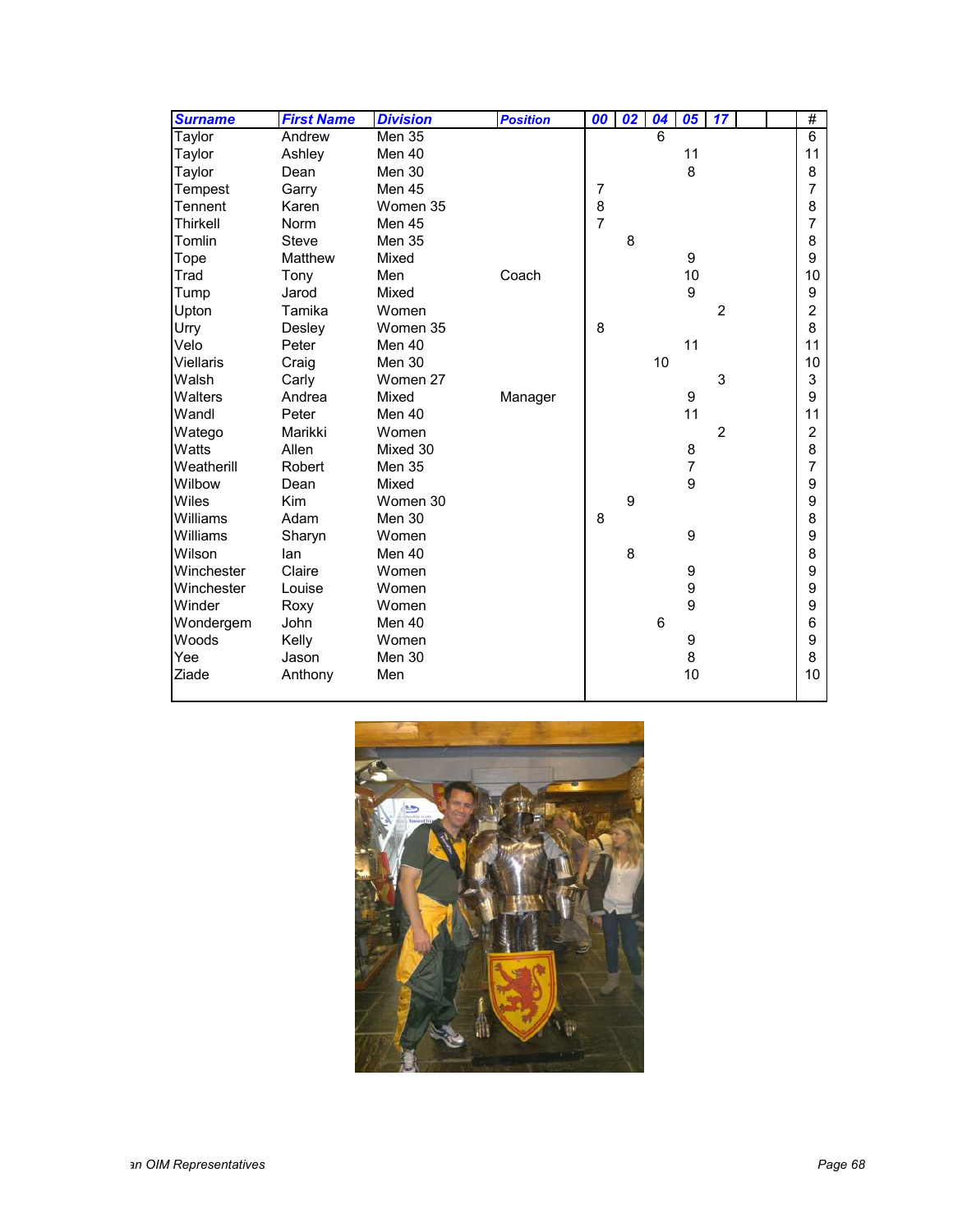# **Australian Officials & Support Staff**

| last name          | first      | <b>Position</b>         | <b>Event</b> |    |    |       |    |        | <b>Years</b> |    |    |    |  |
|--------------------|------------|-------------------------|--------------|----|----|-------|----|--------|--------------|----|----|----|--|
|                    |            |                         |              |    |    |       |    |        |              |    |    |    |  |
| Arnold             | Tim        | <b>Tour Official</b>    | Т            | 17 |    |       |    |        |              |    |    |    |  |
| <b>Atkins</b>      | Laurie     | Physio                  | <b>OIM</b>   | 05 |    |       |    |        |              |    |    |    |  |
| Atkinson           | Lauren     | <b>Staff</b>            | T/WC         | 13 |    | 14 15 |    |        |              |    |    |    |  |
| <b>Banks</b>       | karley     | <b>High Performance</b> | Т            | 14 |    |       |    |        |              |    |    |    |  |
| Bell               | Peter      | <b>Head Coach</b>       | Т            | 13 |    |       |    |        |              |    |    |    |  |
| <b>Black</b>       | Georgia    | Physio                  | <b>WC</b>    | 11 |    |       |    |        |              |    |    |    |  |
| Bowen              | Ryne       | Staff                   | т            | 17 |    |       |    |        |              |    |    |    |  |
| <b>Broadbent</b>   | Michael    | Photographer            | OIM/WC       | 02 | 04 | 07    |    |        |              |    |    |    |  |
| <b>Brown</b>       | Edward     | Medical                 | т            | 13 | 16 |       |    |        |              |    |    |    |  |
| <b>Brown</b>       | Tim        | Medical                 | WC/T         | 95 | 97 | 99    | 95 | 97     | 98           |    |    |    |  |
| <b>Buckmaster</b>  | Julian     | Event Support TD        | Τ            | 16 | 17 |       |    |        |              |    |    |    |  |
| <b>Burns</b>       | Hugh       | Medical                 | <b>WC</b>    | 15 |    |       |    |        |              |    |    |    |  |
| Colaco             | Jan        | Physio                  | <b>WC</b>    | 07 |    |       |    |        |              |    |    |    |  |
| Connolly           | Ronald     | Director/Official       | T/WC         | 13 | 15 |       |    |        |              |    |    |    |  |
| Cunningham         | Stephen    | Medical                 | OIM/WC       | 02 | 04 | 05    | 07 | 11     | 15           |    |    |    |  |
| Cunningham         | Stephen    | Medical                 | Т            | 09 | 10 | 12    | 13 | 14     | 16           | 17 |    |    |  |
| Davidson (de Rosa) | Jo         | Physio                  | T/WC/OIM     | 93 | 95 | 95    | 99 | $00\,$ |              |    |    |    |  |
| Del Monte          | Peter      | <b>Tour Manager</b>     | <b>OIM</b>   | 00 | 04 | 05    |    |        |              |    |    |    |  |
| <b>Diack</b>       | David      | <b>Tour Official</b>    | <b>WC</b>    | 15 |    |       |    |        |              |    |    |    |  |
| Douglas            | Cameron    | Staff                   | Т            | 17 |    |       |    |        |              |    |    |    |  |
| <b>Drinkwater</b>  | Anne       | Medical                 | <b>WC</b>    | 15 |    |       |    |        |              |    |    |    |  |
| <b>Dykes</b>       | <b>Bob</b> | <b>Tour Leader</b>      | т            | 76 |    |       |    |        |              |    |    |    |  |
| Eaton              | Glenn      | Photographer            | WC/T         | 11 | 15 | 09    | 10 | 12     | 13           | 14 |    |    |  |
| Eddy               | Louise     | Physio                  | WC/T/OIM     | 99 | 07 | 01    | 02 | 04     | 05           |    |    |    |  |
| Foran              | Garry      | <b>Tour Official</b>    | т            | 17 |    |       |    |        |              |    |    |    |  |
| Francis            | Garvin     | Medical                 | T/WC         | 98 | 99 |       |    |        |              |    |    |    |  |
| Giles              | Martin     | Physio                  | OIM/T        | 00 | 01 |       |    |        |              |    |    |    |  |
| Grant              | Wayne      | <b>High Performance</b> | WC/T         | 11 | 15 | 13    | 14 | 16     | 18           |    |    |    |  |
| Gray               | Cathy      | <b>HP Monitor</b>       | WC/T         | 07 | 11 | 15    | 12 | 13     | 14           | 16 | 17 | 18 |  |
| Gregor             | Maddison   | Staff                   | T.           | 17 |    |       |    |        |              |    |    |    |  |
| Guthrie            | Maree      | Ass Tour Mgr            | <b>WC</b>    | 99 |    |       |    |        |              |    |    |    |  |
| Hamilton           | Thomas     | Medical                 | T.           | 17 | 18 |       |    |        |              |    |    |    |  |
| Hanson             | Fran       | Ass Tour Mgr            | <b>WC</b>    | 91 |    |       |    |        |              |    |    |    |  |
| Hay                | Rob        | Medical                 | т            | 16 |    |       |    |        |              |    |    |    |  |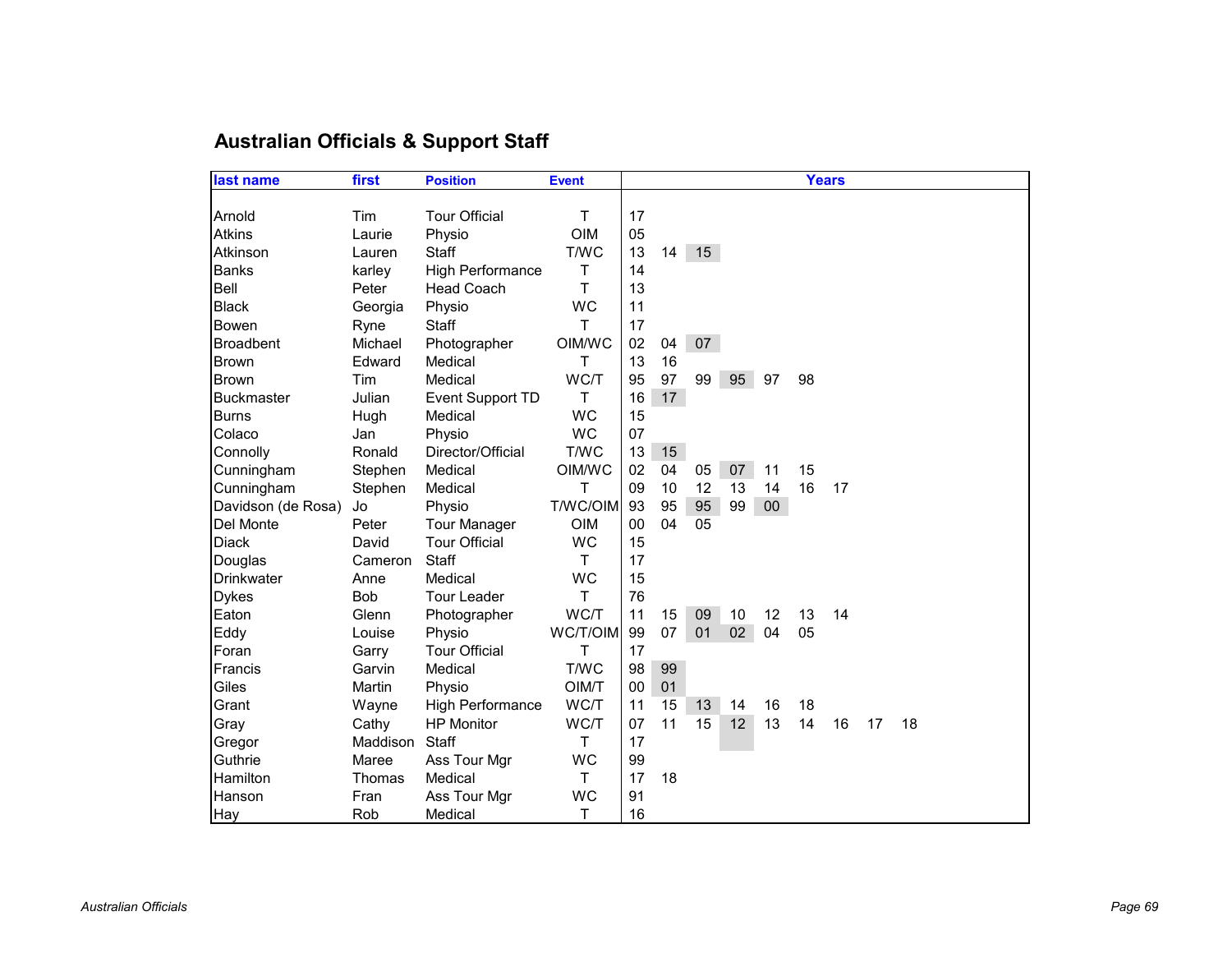| last name       | first             | <b>Position</b>        | <b>Event</b> |    |    |                 |    |    |    | <b>Years</b> |
|-----------------|-------------------|------------------------|--------------|----|----|-----------------|----|----|----|--------------|
| Hayes           | Glenn             | <b>Tour Official</b>   | <b>WC</b>    | 15 |    |                 |    |    |    |              |
| Holroyd         | Jude              | Medical                | T            | 13 |    |                 |    |    |    |              |
| Holroyd         | Stephanie Medical |                        | T/WC         | 14 | 15 |                 |    |    |    |              |
| Hoy             | Rob               | Medical                | WC/T         | 07 | 11 | 15              | 12 | 13 | 17 | 18           |
| Imer            | Adam              | Medical                | T/WC         | 13 | 15 |                 |    |    |    |              |
| Irons           | Matt              | <b>Tour Operations</b> | T            | 16 |    |                 |    |    |    |              |
| Jaffe           | Martin            | Doctor                 | OIM/WC/T     | 02 | 07 | 11              | 09 | 12 | 14 | 17           |
| Jennings        | Anthony           | Staff                  | T            | 17 |    |                 |    |    |    |              |
| Ker             | Gwyne             | Ass Tour Mgr           | <b>OIM</b>   | 00 | 02 | 04              |    |    |    |              |
| Ker             | William           | <b>Tour Manager</b>    | <b>OIM</b>   | 02 |    |                 |    |    |    |              |
| Kolenko         | Daniel            | <b>Tour Official</b>   | <b>WC</b>    | 15 |    |                 |    |    |    |              |
| Lovett          | Michael           | <b>Head Coach</b>      | T.           | 13 |    |                 |    |    |    |              |
| Madge           | Darrell           | Physio                 | WC/OIM       | 99 | 07 | 05              |    |    |    |              |
| Maguire         | Colm              | Head Coach/CEO         | WC/T         | 07 | 16 |                 |    |    |    |              |
| Maguire         | Marianne          | Leadership Yeam        | Τ            | 16 |    |                 |    |    |    |              |
| Mansfield       | Davina            | <b>Team Managers</b>   | $\top$       | 16 |    |                 |    |    |    |              |
| <b>Mathews</b>  | Charlie           | Referee:               | Τ            | 76 |    |                 |    |    |    |              |
| Mills           | Jo                | Liasion                | Τ            | 16 |    |                 |    |    |    |              |
| Mitchell        | Peter             | Physio                 | <b>WC</b>    | 99 |    |                 |    |    |    |              |
| Morley          | Danielle          | Medical                | T/WC         | 13 | 15 |                 |    |    |    |              |
| Peattie         | Sarah             | Mentor                 | <b>WC</b>    | 15 |    |                 |    |    |    |              |
| Prassad         | Rohit             | Player mentor          | T            | 14 |    |                 |    |    |    |              |
| Pratt           | Jon               | <b>Tour Manager</b>    | <b>OIM</b>   | 05 |    |                 |    |    |    |              |
| Pritchard       | Lauren            | Media                  | WC/T         | 11 | 12 | 13              | 16 |    |    |              |
| <b>Richards</b> | Eden              | <b>Staff</b>           | T.           | 17 |    |                 |    |    |    |              |
| Roffey          | Kara              | Physio                 | OIM/WC       | 05 | 15 |                 |    |    |    |              |
| Simpson         | Mitchell          | Staff                  | т            | 13 |    |                 |    |    |    |              |
| Smith           | Adam              | Medical                | WC/T         | 11 | 13 |                 |    |    |    |              |
| Spear           | Mark              | Staff                  | WC/T         | 11 | 12 |                 |    |    |    |              |
| <b>Steel</b>    | Tara              | Resource Mgr           | WC/T         | 11 | 15 | 12 <sup>7</sup> | 13 | 14 | 16 | 18           |
| Stephens        | Angela            | Medical                | T/WC         | 98 | 99 |                 |    |    |    |              |
| Stowe           | Jamie             | Mentor                 | Т            | 13 | 14 |                 |    |    |    |              |
| Taylor          | <b>Beth</b>       | Analysis               | T            | 18 |    |                 |    |    |    |              |
| Topp            | Peter             | <b>Tour Manager</b>    | <b>WC</b>    | 99 |    |                 |    |    |    |              |
| Townsend        | Shane             | Medical                | OIM/WC/T     | 05 | 07 | 11              | 15 | 13 |    |              |
| Trad            | Tony              | <b>Head Coach</b>      | т            | 13 |    |                 |    |    |    |              |
| Ward            | <b>Belinda</b>    | Physio                 | <b>WC</b>    | 07 |    |                 |    |    |    |              |
| Watts           | <b>Bruce</b>      | Medical                | OIM          | 04 | 05 |                 |    |    |    |              |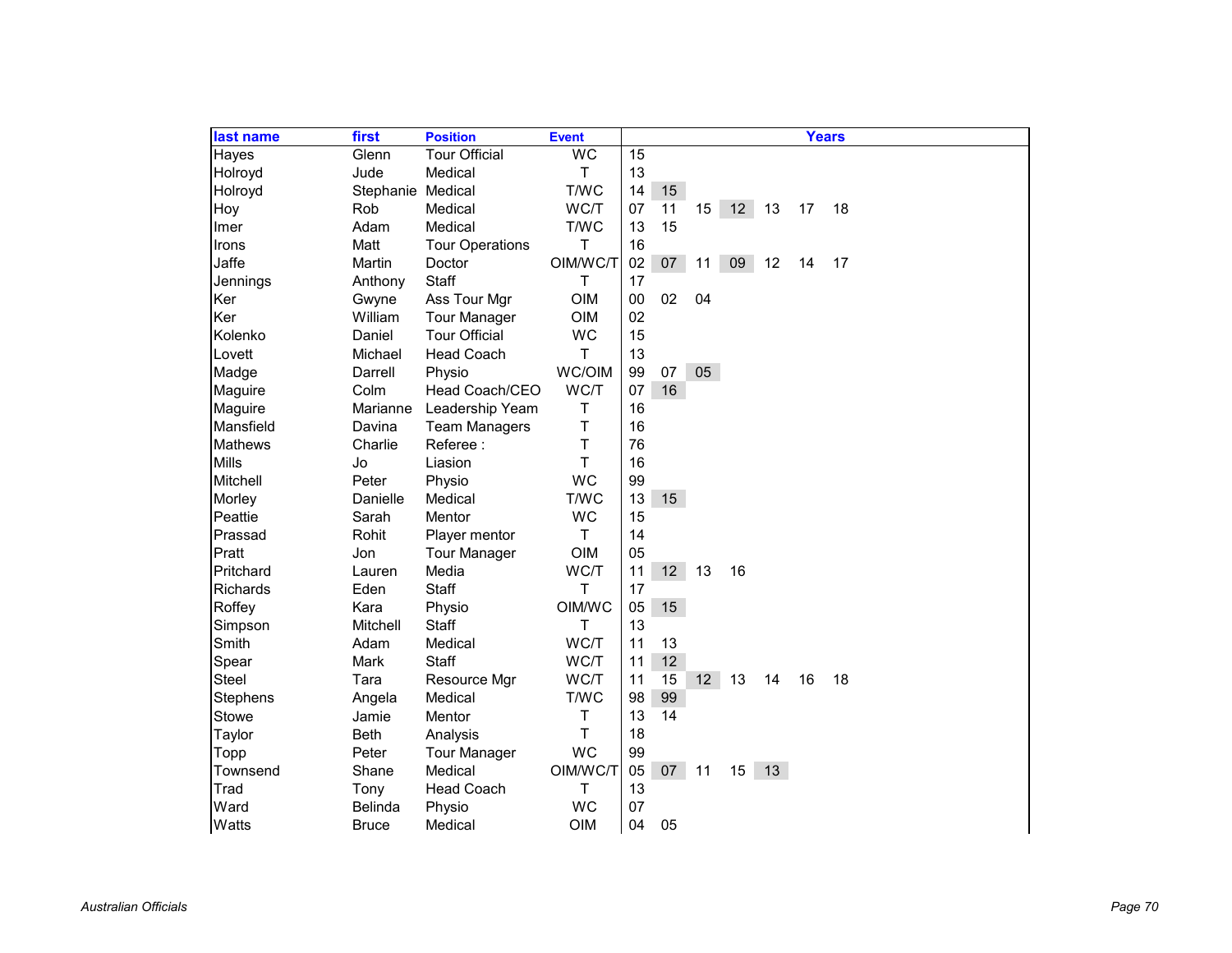| last name | first        | <b>Position</b>       | <b>Event</b> |     | Years |
|-----------|--------------|-----------------------|--------------|-----|-------|
| Wild      | Tim          | Events Mgr            |              | 17  |       |
| Wilson    | <b>Miles</b> | <b>Tour Official</b>  | WC           | 15  |       |
| Wisbey    | Ben          | <b>Sports Science</b> | <b>WC</b>    | -07 |       |
| Wisdom    | Ben          | Physio                | <b>OIM</b>   | 05  |       |
| Wise      | Rod          | Ass Tour Mgr          | <b>WC</b>    | -07 |       |
| Ye        | Julia        | Staff                 |              | 17  | 18    |
| Zinetti   | Zoe          | <b>Events Mgr</b>     |              | 17  |       |
|           |              |                       |              |     |       |

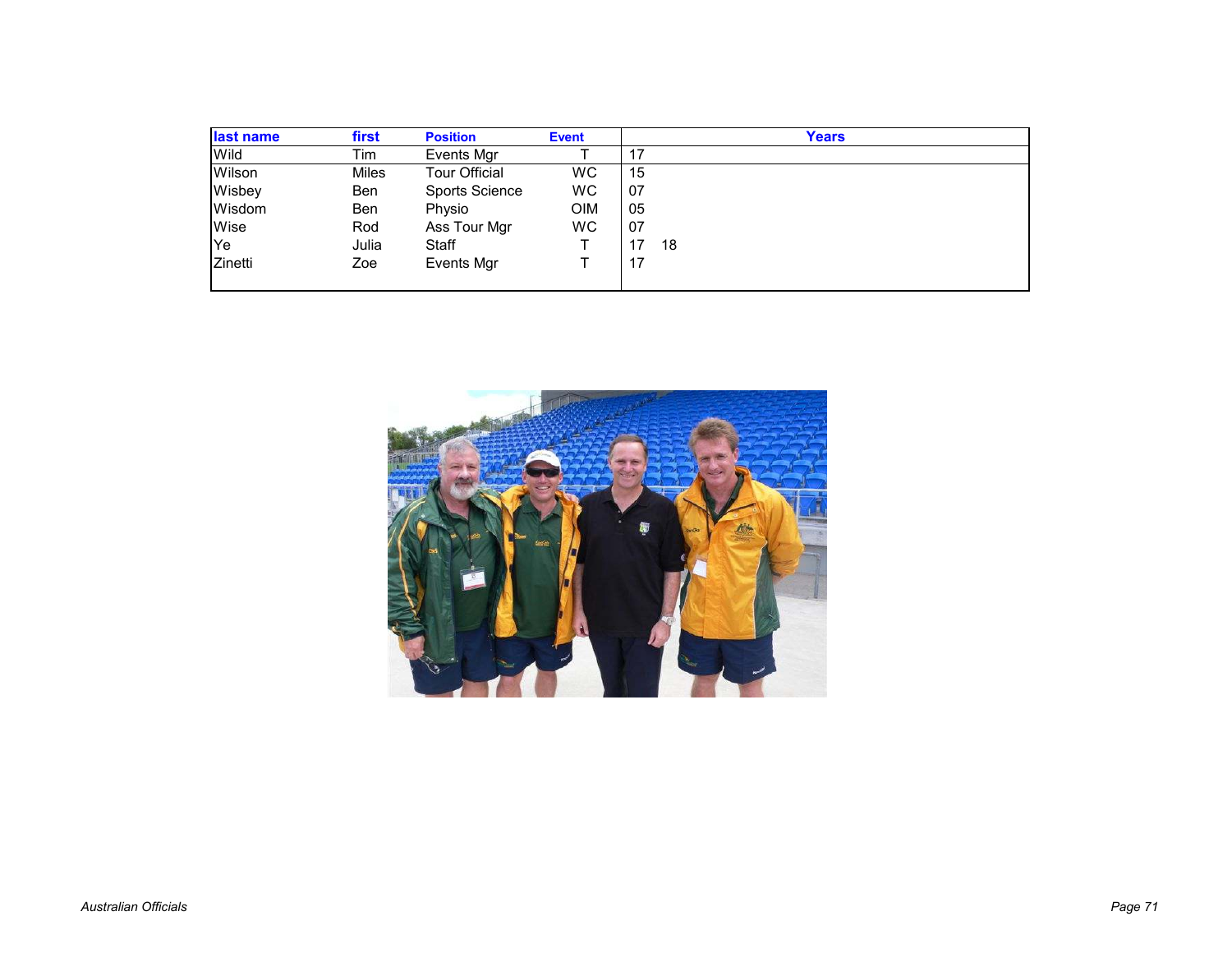## **AUSTRALIAN TRANS TASMAN TEST CAPS**

| 1976 New Zealand - Masters                      | 2009 Wollongong - Men, Women, Mixed                          |
|-------------------------------------------------|--------------------------------------------------------------|
| 1985 Melbourne - Men, Men30                     | 2010 Waitakere City - Men, Women, Mixed                      |
| 1986 Auckland - Men, Women, Mixed, Men30        | 2010 Townsville - Men 30, 40, 45, 50, Women 30               |
| 1988 Southport - Men, Women, Mixed, Masters     | 2012 Mudgee - Men, Women, Mixed                              |
| 1991 Hamilton - Men, Women, Mixed, Men30, Men35 | 2013 Auckland - Men Women Mixe, Men/Women/Mixed 30 Men 40/50 |
| 1993 Tempe - Men, Women, Mixed                  | 2014 Mudgee - Men, Women, Mixed                              |
| 1997 Brisbane - Men, Women, Mixed               | 2016 Auckland - Men, Women, Mixed                            |
| 1998 Auckland - Men, Women, Mixed               | 2017 Kawana Waters - Men, Women, Mixed                       |
| 2001 Hamilton - Men, Women, Mixed               | 2017 Kawana Waters - Men 30, 40, 50                          |
| 2002 Coffs Harbour - Men, Women, Mixed          | 2018 Rotorua - Men, Women, Mixed                             |
|                                                 |                                                              |

| <b>Leading Test Representatives</b> |                 |                        | <b>Position</b> | 76 I |  |  | 85 86 88 91 93 97 98 01 02 |   |   |                |   | 09            | 10             |   | $12$ 13 |   |   | 14 16 17 18 |   | #  |
|-------------------------------------|-----------------|------------------------|-----------------|------|--|--|----------------------------|---|---|----------------|---|---------------|----------------|---|---------|---|---|-------------|---|----|
|                                     |                 |                        |                 |      |  |  |                            |   |   |                |   |               |                |   |         |   |   |             |   |    |
| Trad                                | Tony            | Mixed/Men              | Coach           |      |  |  |                            |   |   | 3              | 3 | 3             | 3              | 3 | 3       | 3 | 3 | 3           | 3 | 30 |
| Lovett                              | Michael         | Women/Mixed            | AC/Coach        |      |  |  |                            |   |   |                |   | 3             | 3              | 3 | 3       | 3 | 3 | 3           | 3 | 24 |
| Sfeir                               | Paul            | Men                    | AC/Mgr*         |      |  |  |                            |   |   |                |   | 3             | 3              | 3 | 3       | 3 | 3 | 3           | 3 | 24 |
| Shuker                              | Gavin           | Mixed/Men/Men 30/40    |                 |      |  |  |                            | 3 | 3 | 3 <sup>2</sup> | 3 | 3             | 3              |   | 3       |   |   | 3           |   | 24 |
| <b>Brierty</b>                      | Stuart          | Men                    |                 |      |  |  |                            |   |   |                |   | $\mathcal{P}$ | 3              | 3 | 3       | 3 | 3 | 3           | 2 | 22 |
| <b>Buckley</b>                      | Scott           | Mixed/Men              |                 |      |  |  |                            |   |   |                |   | 3             | $\overline{2}$ | 3 | 3       | 3 | 3 | 2           | 3 | 22 |
| Bell                                | Peter           | Women                  | Coach           |      |  |  |                            | 3 | 3 | 3              | 3 |               |                | 3 | 3       | 3 |   |             |   | 21 |
| Good                                | <b>Nicholas</b> | Men                    |                 |      |  |  |                            |   |   |                |   |               | 3              | 3 | 3       | 3 | 3 | 3           | 3 | 21 |
| Gyemore                             | Philip          | Men/Men30/Wom Play /AC |                 |      |  |  |                            |   |   |                | 3 |               | $\mathfrak{S}$ |   | 3       | 3 | 3 | 3           | 3 | 21 |
| Hennessey                           | Dylan           | Men                    |                 |      |  |  |                            |   |   |                |   | 3             | 3              | 3 | 3       | 3 | 3 |             | 3 | 21 |
| Winchester                          | Louise          | Women                  |                 |      |  |  |                            |   |   | 3              | 3 | 3             | 3              | 3 | 3       | 3 |   |             |   | 21 |
| <b>Prowse</b>                       | Matthew         | Men                    |                 |      |  |  |                            |   |   |                |   | $\mathcal{P}$ | 3              | 3 | 3       | 3 | 3 | 3           |   | 20 |
| Rose                                | Gary            | Men                    | Manager         |      |  |  |                            |   |   | 2              | 3 | 3             | 3              | 3 | 3       | 3 |   |             |   | 20 |
|                                     |                 |                        |                 |      |  |  |                            |   |   |                |   |               |                |   |         |   |   |             |   |    |

| last name | <b>first name</b> | <b>Division</b> | <b>Position</b> |   | 76   85   86   88   91   93   97   98   01   02   09   10   12 |  |  |  |  |  | 13 14 16 |  | 17   18 | #  |
|-----------|-------------------|-----------------|-----------------|---|----------------------------------------------------------------|--|--|--|--|--|----------|--|---------|----|
|           |                   |                 |                 |   |                                                                |  |  |  |  |  |          |  |         |    |
| Adams     | Joev              | Masters         | Manager         | J |                                                                |  |  |  |  |  |          |  |         | 3  |
| Addison   | Rachael           | Women           |                 |   |                                                                |  |  |  |  |  |          |  |         | J  |
| Ager      | <b>Bruce</b>      | Men 45/50       | Coach           |   |                                                                |  |  |  |  |  |          |  |         | -6 |
| Ainsley   | Kathryn           | Mixed           |                 |   |                                                                |  |  |  |  |  |          |  |         |    |
| Aistrope  | Gavle             | Women 27        |                 |   |                                                                |  |  |  |  |  |          |  |         |    |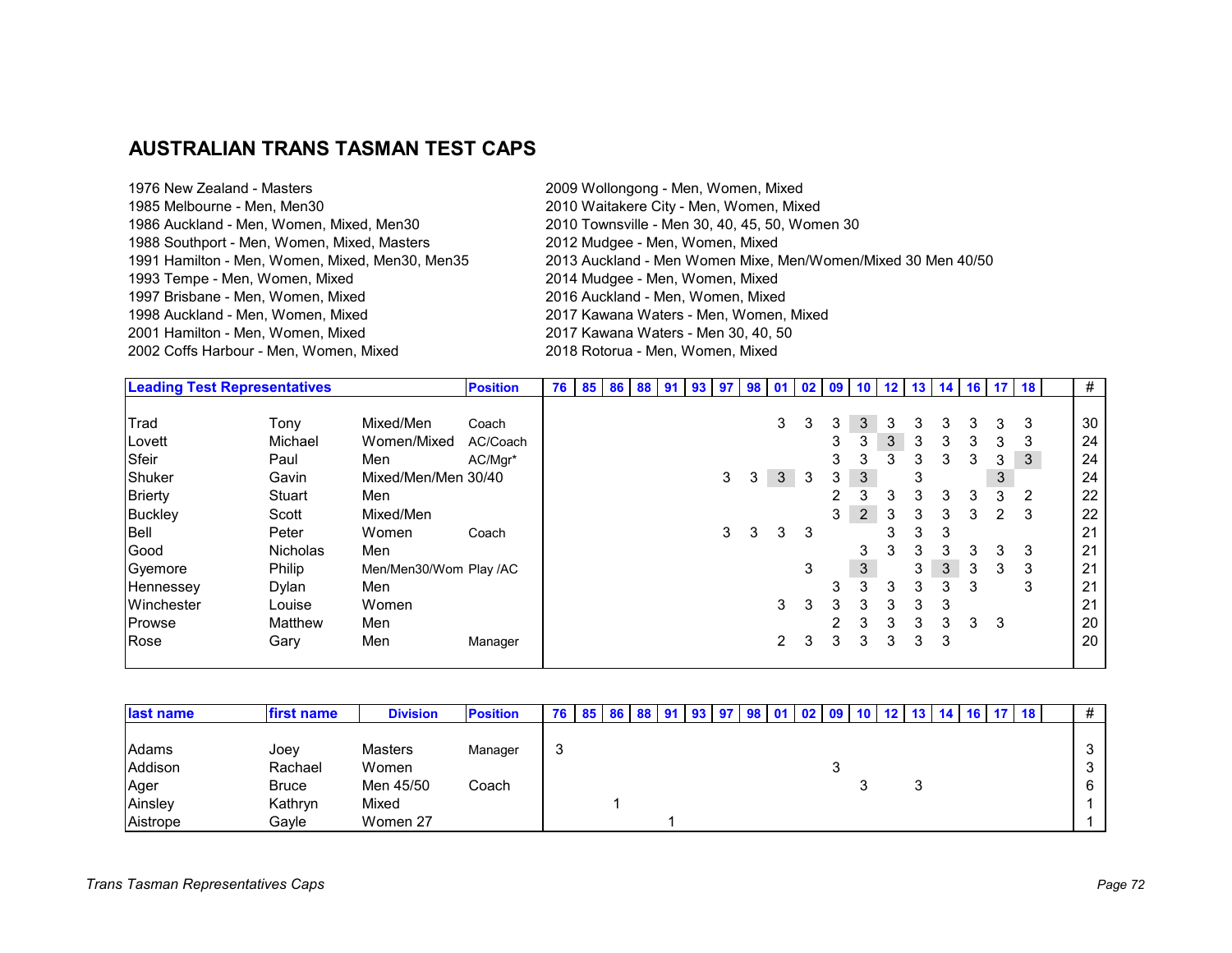| last name         | first name | <b>Division</b> | <b>Position</b> | 76 | 85           | 86             | 88             | 91                      | 93          | 97 | 98 01         |                | 02 | 09 | 10            | 12 | 13 | 14 | 16 | 17           | 18             | $\#$           |
|-------------------|------------|-----------------|-----------------|----|--------------|----------------|----------------|-------------------------|-------------|----|---------------|----------------|----|----|---------------|----|----|----|----|--------------|----------------|----------------|
| Allen             | Melinda    | Mixed 30        |                 |    |              |                |                |                         |             |    |               |                |    |    |               |    | 3  |    |    |              |                | $\overline{3}$ |
| Amos              | David      | Men 50          | Manager         |    |              |                |                |                         |             |    |               |                |    |    |               |    | 3  |    |    | $\mathbf{3}$ |                | 6              |
| Arnott            | Tracey     | Mixed           |                 |    |              |                | $\sqrt{2}$     |                         |             |    |               |                |    |    |               |    |    |    |    |              |                | $\overline{c}$ |
| Asford            | Ken        | Mixed           |                 |    |              | 1              |                |                         |             |    |               |                |    |    |               |    |    |    |    |              |                | 1              |
| Ashley            | Candice    | Mixed           |                 |    |              |                |                |                         |             |    |               |                |    | 3  |               |    |    |    |    |              |                | 3              |
| Auken             | Tarryn     | Women           |                 |    |              |                |                |                         |             |    |               |                |    |    |               |    |    |    |    |              | $\overline{c}$ | $\overline{2}$ |
| Ayoub             | Amir       | Men 50          |                 |    |              |                |                |                         |             |    |               |                |    |    |               |    | 3  |    |    | 3            |                | 6              |
| Ayoub             | Sam        | Mixed/Men       | Ass Coach       |    |              |                | $\overline{2}$ | $\mathbf 1$             | $\mathbf 1$ |    |               | 3 <sup>1</sup> | 3  |    |               |    |    |    |    |              |                | 10             |
| Azzopardi         | Charles    | <b>Masters</b>  |                 | 3  |              |                |                |                         |             |    |               |                |    |    |               |    |    |    |    |              |                | 3              |
| Baartz            | Don        | Men 50          |                 |    |              |                |                |                         |             |    |               |                |    |    | $\frac{3}{3}$ |    | 3  |    |    |              |                | 6              |
| Baartz            | Michael    | Mixed           |                 |    |              |                |                |                         |             |    |               |                |    |    |               |    |    |    |    |              |                | 3              |
| Bambury           | Wayne      | Men/Mixed       |                 |    |              |                |                |                         | 1           |    | $\frac{3}{3}$ |                |    |    |               |    |    |    |    |              |                | 4              |
| Bambury (Teskera) | Nadina     | Mixed           |                 |    |              |                |                |                         |             |    |               | 3              | 3  |    |               |    |    |    |    |              |                | 9              |
| <b>Banks</b>      | Karley     | Women           | Ass Coach       |    |              |                |                |                         |             |    |               |                |    |    |               |    | 3  |    |    |              |                | 3              |
| <b>Barakat</b>    | Rob        | Men 40          |                 |    |              |                |                |                         |             |    |               |                |    |    | 3             |    |    |    |    |              |                | 3              |
| <b>Barnwell</b>   | Lyle       | Men 40          | Manager         |    |              |                |                |                         |             |    |               |                |    |    |               |    | 3  |    |    | 3            |                | 6              |
| Baron             | Greg       | Men             |                 |    | $\mathbf 1$  |                |                |                         |             |    |               |                |    |    |               |    |    |    |    |              |                | 1              |
| Barr              | Angela     | Mixed/Women     |                 |    |              |                |                |                         |             | 1  |               | 3              | 3  |    |               |    |    |    |    |              |                | 7              |
| Barr              | Catherine  | Women           |                 |    |              |                |                |                         |             | 3  | $\sqrt{3}$    |                |    |    |               |    |    |    |    |              |                | 6              |
| <b>Barrett</b>    | Barbra     | Mixed           | Manager         |    |              |                |                | 1                       |             |    |               |                |    |    |               |    |    |    |    |              |                |                |
| Barton            | Daniel     | Men             |                 |    |              |                |                |                         |             |    |               |                |    |    |               | 3  |    |    | 3  | 3            |                | 9              |
| Barton            | Paul       | Men             |                 |    | $\mathbf{1}$ |                |                |                         |             |    |               |                |    |    |               |    |    |    |    |              |                | 1              |
| <b>Basford</b>    | Laura      | Women           |                 |    |              |                | $\sqrt{2}$     |                         |             |    |               |                |    |    |               |    |    |    |    |              |                | $\overline{c}$ |
| <b>Basile</b>     | Eddie      | Mixed/Men       |                 |    |              | 1              |                | $\overline{\mathbf{c}}$ |             |    |               |                |    |    |               |    |    |    |    |              |                | 3              |
| <b>Batchelor</b>  | Theresa    | Women 27        |                 |    |              |                |                | 1                       |             |    |               |                |    |    |               |    |    |    |    |              |                |                |
| <b>Beacroft</b>   | Craig      | Mixed 30        |                 |    |              |                |                |                         |             |    |               |                |    |    |               |    | 3  |    |    |              |                | 3              |
| Beale             | Shane      | Men 50          |                 |    |              |                |                |                         |             |    |               |                |    |    |               |    | 3  |    |    | 3            |                | 6              |
| Beauchamp         | Pat        | Men 30          |                 |    |              | $\overline{1}$ |                |                         |             |    |               |                |    |    |               |    |    |    |    |              |                |                |
| <b>Beck</b>       | Nicole     | Women           |                 |    |              |                |                |                         |             |    |               |                |    | 1  |               |    |    |    |    |              |                |                |
| <b>Behnke</b>     | Bob        | Men 50          |                 |    |              |                |                |                         |             |    |               |                |    |    | 3             |    |    |    |    |              |                | 3              |
| Beitzel           | Kathy      | Women 27        |                 |    |              |                |                | 1                       |             |    |               |                |    |    |               |    |    |    |    |              |                | 1              |
| Bell              | Peter      | Women           | Coach           |    |              |                |                |                         |             | 3  | 3             | 3              | 3  |    |               | 3  | 3  | 3  |    |              |                | 21             |
| Belling           | Dianne     | Women           |                 |    |              |                | $\overline{c}$ |                         |             |    |               |                |    |    |               |    |    |    |    |              |                | $\overline{2}$ |
| Benbow            | Jayden     | Men/Mixed*      |                 |    |              |                |                |                         |             |    |               |                |    |    |               |    |    |    | 3  | $\mathbf{3}$ | 2 <sup>7</sup> | 8              |
| Benfield          | Chris      | Men 40          |                 |    |              |                |                |                         |             |    |               |                |    |    |               |    |    |    |    | 3            |                | 3              |
| <b>Berry</b>      | Judy       | Mixed           |                 |    |              |                |                |                         | 1           |    |               |                |    |    |               |    |    |    |    |              |                | 1              |
| <b>Bhullar</b>    | Jassy      | Men 40          | Ass Coach       |    |              |                |                |                         |             |    |               |                |    |    |               |    |    |    |    | 3            |                | 3              |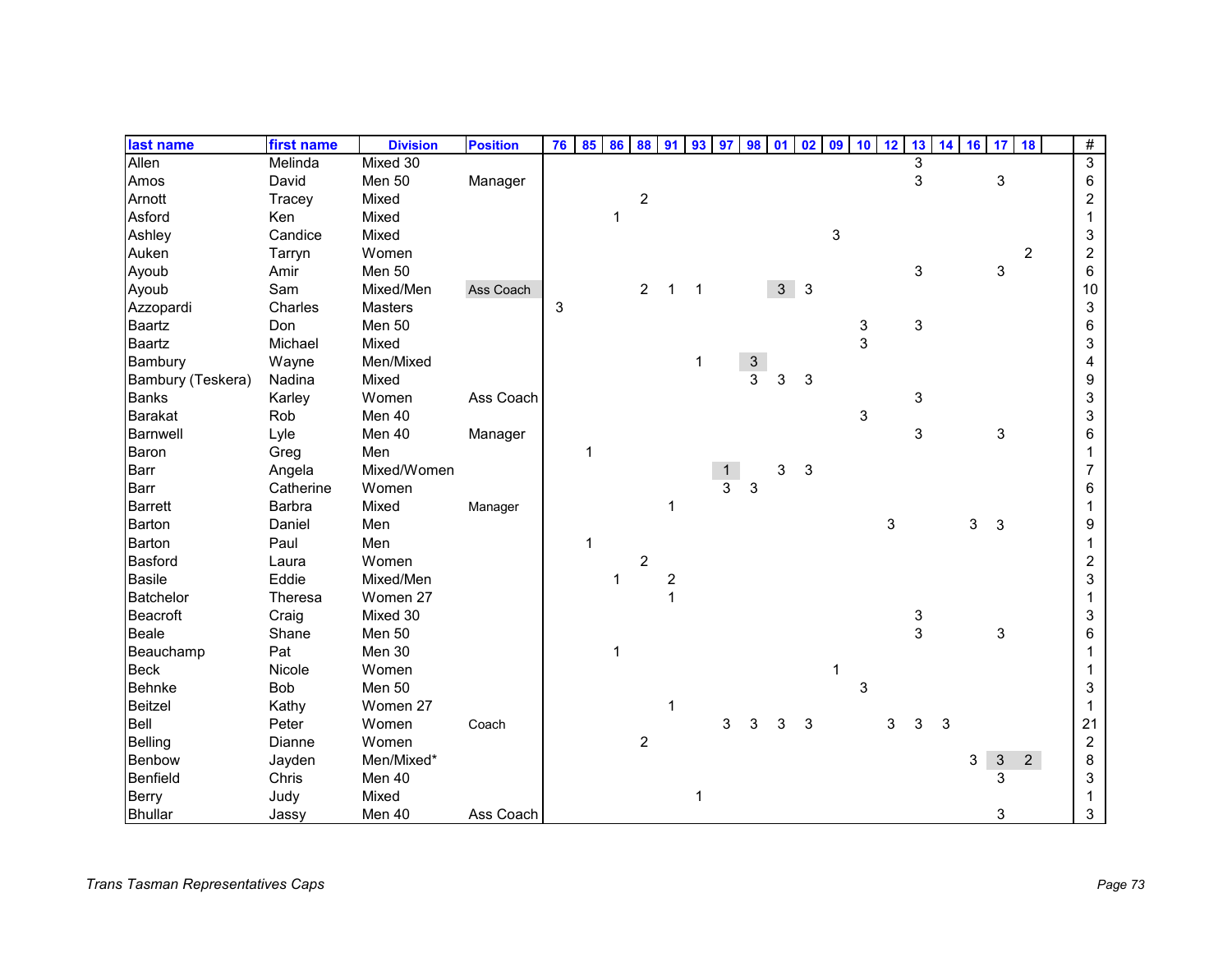| last name              | first name | <b>Division</b> | <b>Position</b> | 76 | 85 | 86 88        |                  | 91           | 93 97        |   |   | 98 01 | 02 | 09             | 10             | 12             | 13             | 14             |                | $16$ 17        | 18             | $\#$                    |
|------------------------|------------|-----------------|-----------------|----|----|--------------|------------------|--------------|--------------|---|---|-------|----|----------------|----------------|----------------|----------------|----------------|----------------|----------------|----------------|-------------------------|
| <b>Biddolph</b>        | Debbie     | Mixed           |                 |    |    |              |                  |              |              |   |   |       |    |                |                |                |                |                |                |                |                | $\mathbf{1}$            |
| <b>Bird</b>            | Matt       | Men             |                 |    |    |              |                  |              |              |   |   |       |    |                | 3              |                |                |                |                |                |                | 3                       |
| <b>Bishop</b>          | Willie     | Men/Men 30      |                 |    |    |              |                  |              |              |   |   |       |    |                |                | 2              | 3              | $\overline{c}$ |                | $\mathbf{3}$   |                | 10                      |
| <b>Biskup</b>          | Joe        | Men 40          |                 |    |    |              |                  |              |              |   |   |       |    |                | 3              |                | 3              |                |                |                |                | 6                       |
| <b>Black</b>           | Jamie      | Men             |                 |    |    |              |                  |              | 1            |   |   |       |    |                |                |                |                |                |                |                |                | 1                       |
| <b>Black (Gregory)</b> | Stacey     | Mixed           |                 |    |    | $\mathbf{1}$ | $\overline{2}$   | $\mathbf 1$  | $\mathbf{1}$ |   |   |       |    |                |                |                |                |                |                |                |                | 5                       |
| Blackwood              | James      | Mixed/Men       |                 |    |    |              |                  |              |              |   |   |       |    |                |                |                |                |                | $\overline{a}$ | 3              | $\mathbf{3}$   | 8                       |
| <b>Boland</b>          | Mark       | Men             |                 |    |    | $\mathbf{1}$ | $\overline{2}$   |              | 1            | 1 | 3 |       |    |                |                |                |                |                |                |                |                | 8                       |
| <b>Boland</b>          | Michelle   | Mixed           |                 |    |    |              |                  |              | 1            |   |   |       |    |                |                |                |                |                |                |                |                | 1                       |
| <b>Boss</b>            | Kristin    | Mixed/Women     |                 |    |    |              |                  |              |              |   |   |       |    |                | 1.             | 3 <sup>1</sup> | $\mathbf{3}$   | 3              |                |                |                | 10                      |
| <b>Boston</b>          | Karon      | Women           | Manager         |    |    |              |                  |              |              |   |   |       |    | 3              |                |                |                |                |                |                |                | 3                       |
| <b>Bourne</b>          | Amanda     | Women 30        |                 |    |    |              |                  |              |              |   |   |       |    |                | 3              |                |                |                |                |                |                | 3                       |
| <b>Bowring</b>         | Andrea     | Women           |                 |    |    |              | $\overline{c}$   |              |              |   |   |       |    |                |                |                |                |                |                |                |                | $\overline{c}$          |
| Brannighan             | Arthur     | <b>Masters</b>  |                 | 3  |    |              |                  |              |              |   |   |       |    |                |                |                |                |                |                |                |                | 3                       |
| <b>Breaden</b>         | Karen      | Women 27        |                 |    |    |              |                  | 1            |              |   |   |       |    |                |                |                |                |                |                |                |                |                         |
| <b>Brennan</b>         | Kristy     | Mixed           |                 |    |    |              |                  |              |              |   |   |       |    |                |                | $\overline{c}$ | 3              | $\overline{c}$ |                |                |                | 7                       |
| <b>Brennan</b>         | Wayne      | Men 50          |                 |    |    |              |                  |              |              |   |   |       |    |                | 3              |                |                |                |                |                |                | 3                       |
| <b>Brierty</b>         | Stuart     | Men             |                 |    |    |              |                  |              |              |   |   |       |    | $\overline{2}$ | 3              | 3              | 3              | 3              | 3              | 3              | $\overline{c}$ | 22                      |
| <b>Brindell</b>        | Robert     | Men             |                 |    |    |              | $\overline{2}$   | $\mathbf{1}$ |              | 3 | 3 |       |    |                |                |                |                |                |                |                |                | $\boldsymbol{9}$        |
| <b>Brisby</b>          | Samuel     | Men/Mixed('13)  |                 |    |    |              |                  |              |              |   |   |       |    |                | 2              |                | $\overline{4}$ | 3              |                | $\overline{c}$ |                | 11                      |
| <b>Brown</b>           | Debra      | Women 27        |                 |    |    |              |                  | 1            |              |   |   |       |    |                |                |                |                |                |                |                |                | 1                       |
| <b>Browne</b>          | Christian  | Men 40          |                 |    |    |              |                  |              |              |   |   |       |    |                |                |                | 3              |                |                |                |                | 3                       |
| <b>Bucholz</b>         | Karen      | Women           |                 |    |    |              | $\overline{c}$   |              |              |   |   |       |    |                |                |                |                |                |                |                |                | $\overline{\mathbf{c}}$ |
| <b>Buckland</b>        | Peter      | Master          |                 |    |    |              | $\boldsymbol{2}$ |              |              |   |   |       |    |                |                |                |                |                |                |                |                | $\overline{c}$          |
| <b>Buckley</b>         | Scott      | Mixed/Men       |                 |    |    |              |                  |              |              |   |   |       |    | 3              | $\overline{2}$ | 3              | 3              | 3              | 3              | 2              | 3              | 22                      |
| <b>Buckmaster</b>      | Julian     | Mixed/Men       |                 |    |    |              |                  | $2 \quad 1$  |              |   |   |       |    |                |                |                |                |                |                |                |                | 3                       |
| Buhagiar               | Emmanuel   | Men 50          | Coach           |    |    |              |                  |              |              |   |   |       |    |                | 3              |                |                |                |                |                |                | 3                       |
| <b>Bundy</b>           | Scott      | Mixed/Men       |                 |    |    |              |                  |              |              |   |   |       |    |                |                |                |                | 3              | 2              | 3              | 3              | 11                      |
| <b>Burdett</b>         | Amanda     | Women 30        |                 |    |    |              |                  |              |              |   |   |       |    |                | 3              |                |                |                |                |                |                | 3                       |
| <b>Burke</b>           | Michael    | Men             |                 |    |    | 1            |                  |              |              |   |   |       |    |                |                |                |                |                |                |                |                |                         |
| <b>Burns</b>           | Jonathon   | Men 30          |                 |    |    |              |                  | 1            |              |   |   |       |    |                |                |                |                |                |                |                |                |                         |
| <b>Butt</b>            | Robert     | Men 35          |                 |    |    |              |                  | 1            |              |   |   |       |    |                |                |                |                |                |                |                |                |                         |
| Callanan               | Tony       | Men 30          |                 |    |    | 1            |                  |              |              |   |   |       |    |                |                |                |                |                |                |                |                |                         |
| Campbell               | Elizabeth  | Women           |                 |    |    |              |                  |              |              |   |   |       |    |                |                |                |                | 2              | 3              | 3              | 3              | 11                      |
| Cannon                 | Samantha   | Women 30        |                 |    |    |              |                  |              |              |   |   |       |    |                |                |                | 3              |                |                |                |                | 3                       |
| Cant                   | Derrick    | Mixed 30        |                 |    |    |              |                  |              |              |   |   |       |    |                |                |                | 3              |                |                |                |                | 3                       |
| Carberry               | Dennis     | Master          |                 |    |    |              | $\overline{2}$   |              |              |   |   |       |    |                |                |                |                |                |                |                |                | $\overline{2}$          |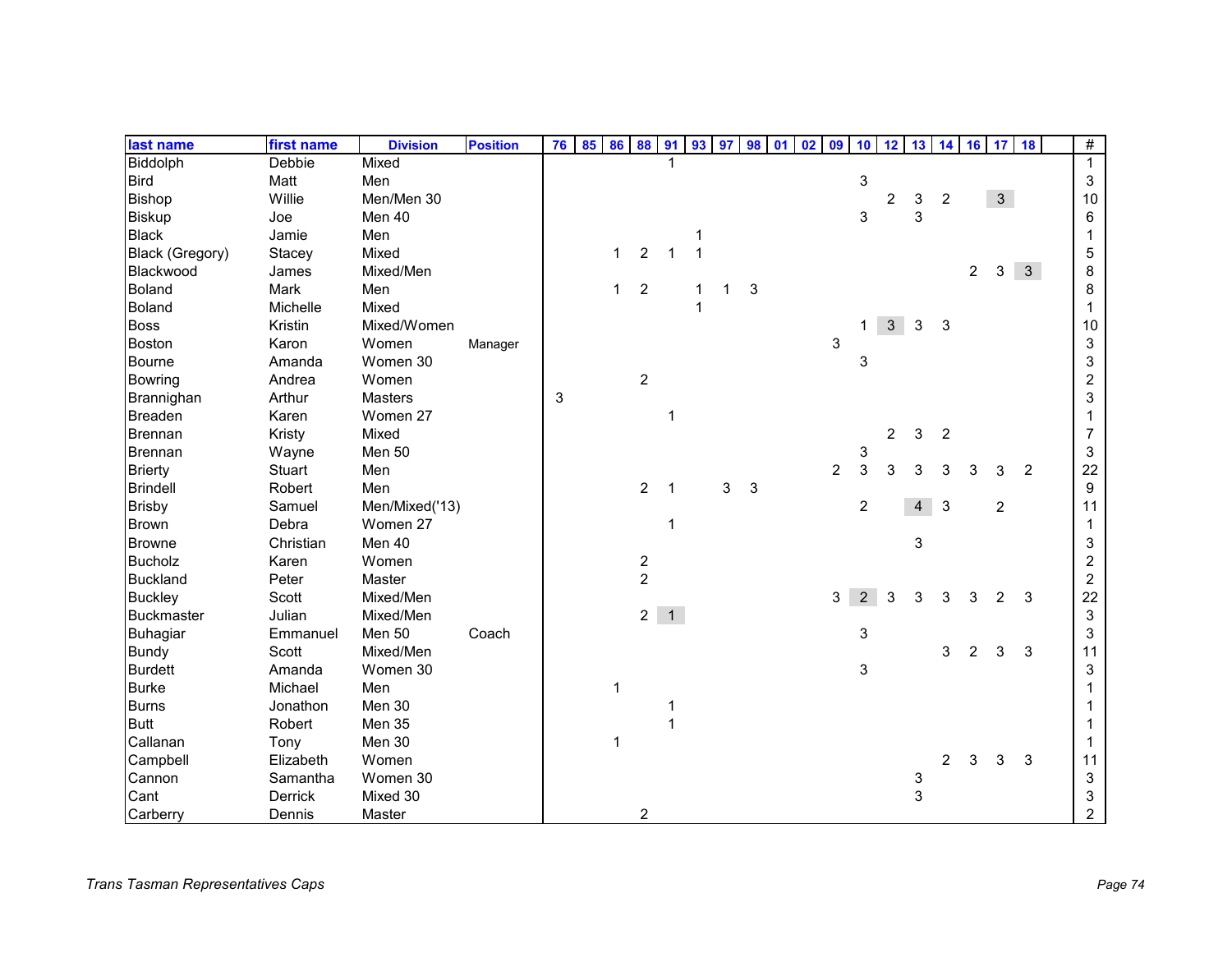| last name       | first name | <b>Division</b> | <b>Position</b> | 76                      | 85           | 86           | 88             | 91           | 93 | 97             | 98             | 01             | 02         | 09             | 10             | 12 | 13             | 14 | 16             | 17             | 18             | #                       |
|-----------------|------------|-----------------|-----------------|-------------------------|--------------|--------------|----------------|--------------|----|----------------|----------------|----------------|------------|----------------|----------------|----|----------------|----|----------------|----------------|----------------|-------------------------|
| Carson          | Don        | <b>Masters</b>  |                 | $\overline{\mathbf{3}}$ |              |              |                |              |    |                |                |                |            |                |                |    |                |    |                |                |                | $\overline{3}$          |
| Caslick         | Charlotte  | Women           |                 |                         |              |              |                |              |    |                |                |                |            |                |                | 3  | 3              |    |                |                |                | 6                       |
| Castle          | Karina     | Mixed/Women     |                 |                         |              |              |                |              |    | 3              | 2 <sup>1</sup> | 3              | $\sqrt{3}$ |                |                |    |                |    |                |                |                | 11                      |
| Cattell         | John       | Men 35          |                 |                         |              |              |                | $\mathbf{1}$ |    |                |                |                |            |                |                |    |                |    |                |                |                | 1                       |
| Chaffey         | Jason      | Mixed           |                 |                         |              |              |                |              |    | 3              |                |                |            |                |                |    |                |    |                |                |                | 3                       |
| Chan            | Jamie      | Mixed           |                 |                         |              |              |                |              |    |                |                |                |            | $\overline{2}$ | 3              | 3  |                |    |                |                |                | 8                       |
| Chapman         | Michael    | Mixed           |                 |                         |              |              |                |              |    |                |                |                |            |                |                | 3  | $\overline{2}$ |    |                |                |                | 5                       |
| Chenhall        | Barry      | Mixed           |                 |                         |              |              |                |              |    |                | $\overline{2}$ |                |            |                |                |    |                |    |                |                |                | $\overline{\mathbf{c}}$ |
| Cherry          | Emilee     | Women           |                 |                         |              |              |                |              |    |                |                |                |            |                | $\overline{c}$ | 3  |                |    |                |                |                | 5                       |
| Chesher         | Glen       | Men 30          |                 |                         |              |              |                | 1            |    |                |                |                |            |                |                |    |                |    |                |                |                | 1                       |
| Chesterton      | Rebecca    | Mixed           |                 |                         |              |              |                |              |    | $\overline{2}$ | $\mathbf{3}$   |                |            |                |                |    |                |    |                |                |                | 5                       |
| Cheung          | David      | Men 45/50       |                 |                         |              |              |                |              |    |                |                |                |            |                | $\mathbf{3}$   |    | $\mathbf{3}$   |    |                |                |                | 6                       |
| Cheung          | Jeff       | Men 45/50       |                 |                         |              |              |                |              |    |                |                |                |            |                | 3              |    | $\mathbf{3}$   |    |                |                |                | 6                       |
| Chilby          | Ron        | Men 35          |                 |                         |              |              |                | $\mathbf 1$  |    |                |                |                |            |                |                |    |                |    |                |                |                |                         |
| Christopher     | John       | Men             |                 |                         | $\mathbf{1}$ | $\mathbf{1}$ |                |              |    |                |                |                |            |                |                |    |                |    |                |                |                | 2                       |
| Christopher     | Michael    | Men             |                 |                         |              |              |                |              | 1  |                |                |                |            |                |                |    |                |    |                |                |                | 1                       |
| Clancy          | Graeme     | Men 30          |                 |                         |              |              |                |              |    |                |                |                |            |                |                |    |                |    |                | 3              |                | 3                       |
| Clark           | Renee      | Women           |                 |                         |              |              |                |              | 1  | $\overline{c}$ | $\mathbf{3}$   |                |            |                |                |    |                |    |                |                |                | 6                       |
| Clarke          | Garry      | Men 35          |                 |                         |              |              |                | 1            |    |                |                |                |            |                |                |    |                |    |                |                |                |                         |
| <b>Clements</b> | Steve      | Men 30          |                 |                         |              | $\mathbf{1}$ |                |              |    |                |                |                |            |                |                |    |                |    |                |                |                |                         |
| Clifford        | Tayla      | Women           |                 |                         |              |              |                |              |    |                |                |                |            |                |                |    |                |    | $\overline{c}$ |                | $\overline{c}$ | 4                       |
| Cobham          | Paul       | Women           | Ass Coach       |                         |              |              |                |              |    |                |                |                |            |                |                |    |                |    |                |                | 3              | 3                       |
| Coe             | David      | Men 35          | Manager         |                         |              |              |                | 1            |    |                |                |                |            |                |                |    |                |    |                |                |                | 1                       |
| Coffey          | Dennis     | Master          |                 |                         |              |              | $\overline{2}$ |              |    |                |                |                |            |                |                |    |                |    |                |                |                | $\overline{c}$          |
| Collins         | Scott      | Men 50          |                 |                         |              |              |                |              |    |                |                |                |            |                |                |    |                |    |                | 3              |                | 3                       |
| Congoo          | Kristian   | Mixed           |                 |                         |              |              |                |              |    |                |                |                |            |                |                |    | 3              |    |                |                |                | 3                       |
| Connolly        | Ron        | Men 30          | Manager         |                         |              |              |                |              |    |                |                |                |            |                | 3              |    |                |    |                |                |                | 3                       |
| Coombes         | Karyn      | Women           |                 |                         |              | $\mathbf{1}$ |                |              |    |                |                |                |            |                |                |    |                |    |                |                |                |                         |
| Cooms           | Traci Ann  | Mixed           |                 |                         |              |              |                | 1            |    |                |                |                |            |                |                |    |                |    |                |                |                |                         |
| Costello        | Justin     | Mixed/Men       |                 |                         |              |              |                |              |    |                |                |                |            |                |                |    |                |    |                | 3              | $\mathbf{3}$   | 6                       |
| Coward          | Anthony    | <b>Masters</b>  |                 | 3                       |              |              |                |              |    |                |                |                |            |                |                |    |                |    |                |                |                | 3                       |
| Cox             | Khanui     | Men 30          |                 |                         |              |              |                |              |    |                |                |                |            |                |                |    |                |    |                | 3              |                | 3                       |
| Creighton       | Justin     | Mixed           | Ass Coach       |                         |              |              |                |              |    |                |                |                |            |                |                |    |                | 3  | 3              | 3              | 3              | 12                      |
| Cridland        | Justin     | Mixed           |                 |                         |              |              |                |              |    |                |                |                |            |                |                |    |                |    |                |                | $\overline{2}$ | 2                       |
| Cronin          | Vince      | Men 30          |                 |                         |              |              |                |              |    |                |                |                |            |                |                |    |                |    |                |                |                | 1                       |
| Crowe           | Madison    | Women           |                 |                         |              |              |                |              |    |                |                |                |            |                |                |    |                |    |                | $\overline{2}$ | $\overline{2}$ | 4                       |
| Curran          | Matthew    | Mixed/Men/Men30 |                 |                         |              |              |                |              |    |                |                | 3 <sup>1</sup> | 3          |                |                |    | $\mathbf{3}$   |    |                |                |                | 9                       |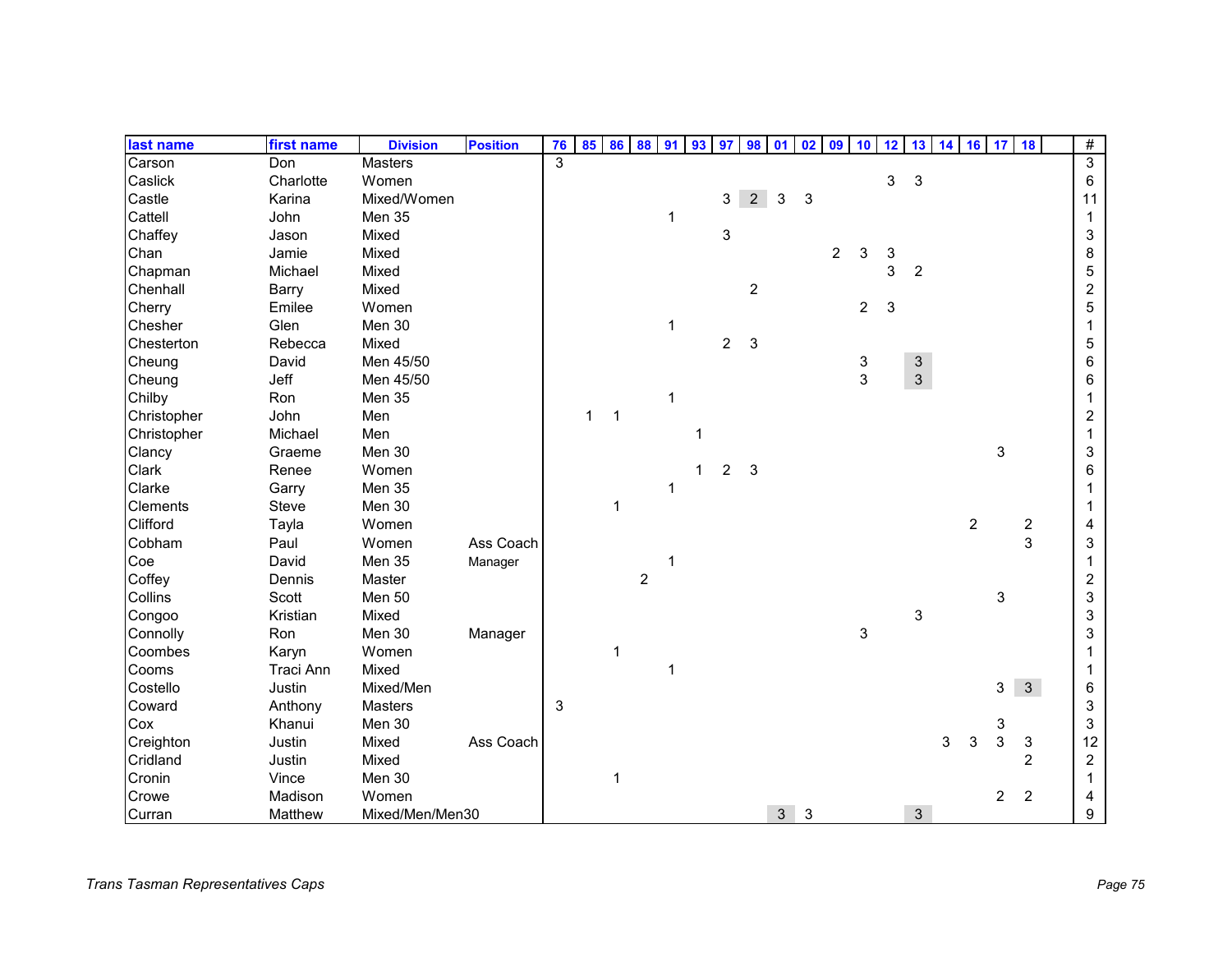| last name         | first name | <b>Division</b> | <b>Position</b> | 76 | 85           | 86           | 88             | 91 | 93                      | 97             | 98 | 01             | 02            | 09             | 10            | 12             | 13 14                     |   |                | $16 \overline{17}$ | 18 | $\#$           |
|-------------------|------------|-----------------|-----------------|----|--------------|--------------|----------------|----|-------------------------|----------------|----|----------------|---------------|----------------|---------------|----------------|---------------------------|---|----------------|--------------------|----|----------------|
| Currie            | Darren     | Men             |                 |    |              |              |                |    |                         | $\overline{2}$ | 3  |                |               |                |               |                |                           |   |                |                    |    | $\overline{5}$ |
| Curtis            | Dominiquie | Women           |                 |    |              |              |                |    | $\mathbf 1$             |                |    |                |               |                |               |                |                           |   |                |                    |    | 1              |
| Curtis            | Katie      | Mixed/Women*    |                 |    |              |              |                |    |                         | 3              | 3  | 2 <sup>7</sup> | $\mathbf{3}$  |                |               |                |                           |   |                |                    |    | 11             |
| Dacey-Aiken       | Zoe        | Mixed           |                 |    |              |              |                |    |                         |                |    |                |               | 3              | 3             |                |                           |   |                |                    |    | 6              |
| Dallas            | Paul       | Men 50          |                 |    |              |              |                |    |                         |                |    |                |               |                | 3             |                |                           |   |                |                    |    | 3              |
| Dalton            | John       | Men 30          |                 |    |              |              |                |    |                         |                |    |                |               |                | 3             |                |                           |   |                |                    |    | 3              |
| Daly              | Paul       | Men 30          |                 |    | $\mathbf{1}$ |              |                |    |                         |                |    |                |               |                |               |                |                           |   |                |                    |    |                |
| Danswan           | Scott      | Men 30          |                 |    |              |              |                |    |                         |                |    |                |               |                | 3             |                |                           |   |                |                    |    | 3              |
| Dart              | Paul       | Men             |                 |    |              |              |                |    | $\overline{\mathbf{1}}$ |                |    |                |               |                |               |                |                           |   |                |                    |    |                |
| Davidson          | Trevor     | Men 30          |                 |    | 1            |              |                |    |                         |                |    |                |               |                |               |                |                           |   |                |                    |    | 1              |
| Davis             | Danielle   | Women           |                 |    |              |              |                |    |                         |                |    |                |               |                |               |                |                           | 3 | 3              | 2                  | 3  | 11             |
| Davis             | Rachelle   | Women           |                 |    |              |              |                |    |                         |                |    |                |               |                |               |                |                           |   | $\overline{2}$ | 3                  | 3  | 8              |
| Day               | Robin      | Men 50          |                 |    |              |              |                |    |                         |                |    |                |               |                |               |                |                           |   |                | 3                  |    | 3              |
| Dayberg-Muir      | Dramayne   | Mixed/Men       |                 |    |              |              |                |    |                         |                |    |                | $\frac{3}{3}$ | $\mathfrak{S}$ | $\sqrt{3}$    |                |                           | 3 |                |                    |    | 12             |
| De La Cruz        | Bo         | Women           |                 |    |              |              |                |    |                         |                |    | 3              |               | 3              | 3             |                |                           |   |                |                    |    | 12             |
| Deegan            | Terry      | Men             |                 |    |              |              |                |    |                         |                |    |                |               |                | 3             | $\overline{2}$ |                           | 3 | $\overline{2}$ |                    |    | 10             |
| Devitt            | Greg       | Men             |                 |    |              | 1            |                |    |                         |                |    |                |               |                |               |                |                           |   |                |                    |    | 1              |
| Devonshire        | Michael    | Men 30          |                 |    |              |              |                |    |                         |                |    |                |               |                |               |                | $\ensuremath{\mathsf{3}}$ |   |                |                    |    | 3              |
| Dixon             | John       | Men 30          | Coach           |    |              | $\mathbf{1}$ |                |    |                         |                |    |                |               |                |               |                |                           |   |                |                    |    | 1              |
| <b>Dobbins</b>    | Ashleigh   | Women           |                 |    |              |              |                |    |                         |                |    |                |               |                | $\frac{3}{3}$ |                |                           |   |                |                    |    | 3              |
| Donohoe           | Noel       | Men 45/Mix30    | Manager         |    |              |              |                |    |                         |                |    |                |               |                |               |                | $\ensuremath{\mathsf{3}}$ |   |                |                    |    | 6              |
| <b>Dorsett</b>    | Karamea    | Mixed           | Manager         |    |              |              |                |    |                         | 3              |    | 3              | 3             |                |               |                |                           |   |                |                    |    | 9              |
| Dowling           | Graham     | Men 35          |                 |    |              |              |                | 1  |                         |                |    |                |               |                |               |                |                           |   |                |                    |    |                |
| Doyle             | Angela     | Mixed           |                 |    |              |              |                |    |                         |                |    | 1              |               |                |               |                |                           |   |                |                    |    |                |
| <b>Dudeck</b>     | Anthony    | Men 40          |                 |    |              |              |                |    |                         |                |    |                |               |                | 3             |                | 3                         |   |                |                    |    | 6              |
| Duell             | Shane      | Men             |                 |    |              |              |                |    |                         |                |    | 3              |               |                |               |                |                           |   |                |                    |    | 3              |
| Duff              | Gordon     | Men 30          | Manager         |    | 1            |              |                |    |                         |                |    |                |               |                |               |                |                           |   |                |                    |    |                |
| Duguid            | Derek      | Men 45/50       |                 |    |              |              |                |    |                         |                |    |                |               |                | 3             |                |                           |   |                | 3                  |    | 6              |
| <b>Dwyer</b>      | Michael    | Men/Women       | Coach/AC        |    |              |              | $\overline{c}$ |    |                         |                |    |                |               |                |               |                |                           |   |                |                    |    | $\overline{c}$ |
| <b>Dyball</b>     | Hannah     | Women           |                 |    |              |              |                |    |                         |                |    |                |               |                |               |                |                           |   | 3              | 3                  | 3  | 9              |
| Egan              | Debby      | Women           |                 |    |              |              |                | 1  | 1                       |                |    |                |               |                |               |                |                           |   |                |                    |    | $\overline{c}$ |
| Egan              | Mark       | Women           | Coach           |    |              |              |                | 1  | $\overline{1}$          |                |    |                |               |                |               |                |                           |   |                |                    |    | $\overline{c}$ |
| Elliott           | David      | Men 45          |                 |    |              |              |                |    |                         |                |    |                |               |                | 3             |                |                           |   |                |                    |    | 3              |
| Elliott           | Tina       | Women           |                 |    |              |              |                |    |                         |                |    | 3              | 3             |                |               |                |                           |   |                |                    |    | 6              |
| Eltakchi          | Tony       | Mixed/Men 40    |                 |    |              |              |                |    |                         |                |    |                | 3             | 3              | 3             |                |                           |   |                | 3 <sup>1</sup>     |    | 12             |
| English           | Greg       | Mixed           |                 |    |              |              |                |    |                         |                | 3  |                |               |                |               |                |                           |   |                |                    |    | 4              |
| English (Collins) | Jody       | Women           |                 |    |              |              |                |    |                         | 3              | 3  |                |               |                |               |                |                           |   |                |                    |    | 8              |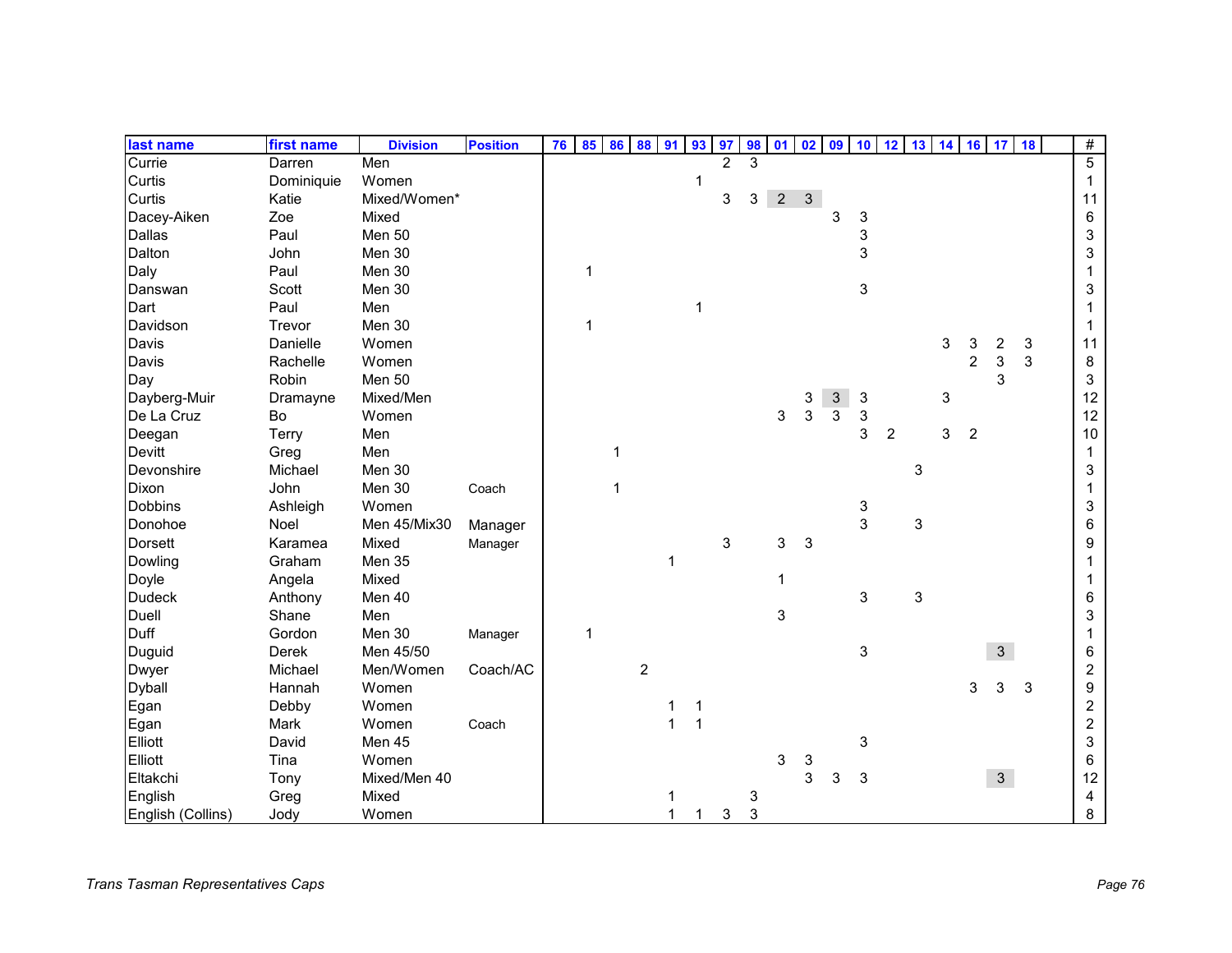| last name   | first name   | <b>Division</b> | <b>Position</b> | 76 | 85 | 86           | 88             | 91             | 93 | 97             | 98           | 01             | 02 | 09             | 10           | 12             | 13             |                | 14 16 17 18 |                |                | #                       |
|-------------|--------------|-----------------|-----------------|----|----|--------------|----------------|----------------|----|----------------|--------------|----------------|----|----------------|--------------|----------------|----------------|----------------|-------------|----------------|----------------|-------------------------|
| Englund     | Neil         | <b>Master</b>   | Manager         |    |    |              | $\overline{2}$ |                |    |                |              |                |    |                |              |                |                |                |             |                |                | $\overline{2}$          |
| Etherden    | Ron          | Mixed           | Manager         |    |    |              | $\overline{c}$ |                |    |                |              |                |    |                |              |                |                |                |             |                |                | $\boldsymbol{2}$        |
| Etheridge   | Gemma        | Mixed           |                 |    |    |              |                |                |    |                |              |                |    |                |              | $\overline{c}$ |                |                |             |                |                | $\boldsymbol{2}$        |
| Etheridge   | Nikki        | Mixed           |                 |    |    |              |                |                |    |                |              |                |    | $\overline{2}$ | 1            | $\overline{3}$ |                |                |             |                |                | 6                       |
| Eyles       | Tom          | Men 30          |                 |    |    |              |                |                |    |                |              |                |    |                |              |                |                |                |             | 3              |                | 3                       |
| Fahim       | Adam         | Men 30/40       |                 |    |    |              |                |                |    |                |              |                |    |                | 3            |                | $\sqrt{3}$     |                |             | $\mathfrak{Z}$ |                | 9                       |
| Farah       | Paul         | Men             | Manager         |    |    |              |                |                |    |                |              |                |    |                |              |                |                |                |             |                | 3              | 3                       |
| Farrow      | Ash          | Men             |                 |    |    |              |                |                |    |                |              |                |    | 3              |              |                |                |                |             |                |                | 3                       |
| Farrow      | Chris        | Men             |                 |    |    |              |                |                |    |                |              | 3              | 3  | 3              |              |                |                |                |             |                |                | 9                       |
| Feldman     | Kevin        | Men 35          |                 |    |    |              |                | 1              |    |                |              |                |    |                |              |                |                |                |             |                |                |                         |
| Ferro       | Alex         | Men 45          |                 |    |    |              |                |                |    |                |              |                |    |                | 3            |                |                |                |             |                |                | 3                       |
| Field       | Cheryl-Lea   | Mixed           | Manager         |    |    |              | 2              | $\mathbf 1$    |    |                |              |                |    |                |              |                |                |                |             |                |                | 3                       |
| Fletcher    | Martin       | Men 35          |                 |    |    |              |                | 1              |    |                |              |                |    |                |              |                |                |                |             |                |                |                         |
| Forno       | Darryl       | Women           | Ass Coach       |    |    |              |                | $\mathbf{1}$   |    |                |              |                |    |                |              |                |                |                |             |                |                |                         |
| Forrester   | Paul         | Mixed           |                 |    |    |              |                |                |    |                |              | 3              | 3  |                |              |                |                |                |             |                |                | 6                       |
| Forrester   | Peter        | Men             | Ass.Coach       |    |    |              |                |                |    |                |              |                |    | 3              | 3            |                |                |                |             |                |                | 6                       |
| Foster      | Corey        | Mixed/Men       |                 |    |    |              |                | 1 <sup>1</sup> | 1  | $\overline{2}$ |              |                |    |                |              |                |                |                |             |                |                | 4                       |
| Francis     | Shaun        | Men             |                 |    |    |              |                |                |    |                |              |                |    |                |              |                |                |                | 3           | 3              | 3              | 9                       |
| Frederiksen | Shane        | Mixed/Men       |                 |    |    |              |                |                |    | 3              | $\mathbf{3}$ |                |    |                |              |                |                |                |             |                |                | 6                       |
| Friend      | Kirsten      | Women 30        |                 |    |    |              |                |                |    |                |              |                |    |                |              |                | $\overline{2}$ |                |             |                |                | $\overline{c}$          |
| Fritsch     | Megan        | Women 30        |                 |    |    |              |                |                |    |                |              |                |    |                | 3            |                |                |                |             |                |                | 3                       |
| Frizzell    | Jodie        | Women 30        |                 |    |    |              |                |                |    |                |              |                |    |                | 3            |                |                |                |             |                |                | 3                       |
| Frost       | Christian    | Mixed           |                 |    |    |              |                |                |    |                |              |                |    | 3              | $\mathbf{3}$ |                |                |                |             |                |                | 6                       |
| Galea       | Andrew       | Mixed/Men       |                 |    |    |              |                |                |    | 1              | $\mathbf{3}$ | $\overline{c}$ | 3  |                |              |                |                |                |             |                |                | 9                       |
| Gardiner    | Janice       | Mixed           | Manager         |    |    | $\mathbf 1$  |                |                |    |                |              |                |    |                |              |                |                |                |             |                |                |                         |
| Garlick     | Terry        | Masters         |                 | 3  |    |              |                |                |    |                |              |                |    |                |              |                |                |                |             |                |                | 3                       |
| Gibson      | Barry        | Men 40          |                 |    |    |              |                |                |    |                |              |                |    |                | 3            |                | 3              |                |             |                |                | 6                       |
| Giebel      | Mark         | Men             |                 |    |    | $\mathbf{1}$ | $\overline{2}$ |                |    |                |              |                |    |                |              |                |                |                |             |                |                | 3                       |
| Gilbertson  | Mathew       | Mixed           | Manager         |    |    |              |                |                |    |                |              |                |    |                |              | 3              | 3              | 3              |             |                |                | 9                       |
| Giles       | Garry        | Women 27        | Ass Coach       |    |    |              |                | 1              |    |                |              |                |    |                |              |                |                |                |             |                |                | 1                       |
| Gillard     | <b>Brett</b> | Men 45/50       |                 |    |    |              |                |                |    |                |              |                |    |                | 3            |                | 3 <sup>1</sup> |                |             | 3              |                | 9                       |
| Glanville   | Warren       | <b>Masters</b>  | Manager         | 3  |    |              |                |                |    |                |              |                |    |                |              |                |                |                |             |                |                | 3                       |
| Glazebrook  | Tim          | Mixed           |                 |    |    |              |                |                |    |                |              |                |    |                |              |                |                |                |             | $\overline{2}$ | $\overline{2}$ | 4                       |
| Gleeson     | Wayne        | Men 40          |                 |    |    |              |                |                |    |                |              |                |    |                |              |                |                |                |             | 3              |                | 3                       |
| Good        | Nicholas     | Men             |                 |    |    |              |                |                |    |                |              |                |    |                | 3            | 3              | 3              | 3              | 3           | 3              | 3              | 21                      |
| Good        | Tim          | Men             |                 |    |    |              |                |                |    |                |              |                |    |                |              |                |                | $\overline{c}$ |             |                |                | $\overline{\mathbf{c}}$ |
| Gorman      | Cathy        | Mixed           |                 |    |    |              | $\overline{c}$ |                |    |                |              |                |    |                |              |                |                |                |             |                |                | $\overline{2}$          |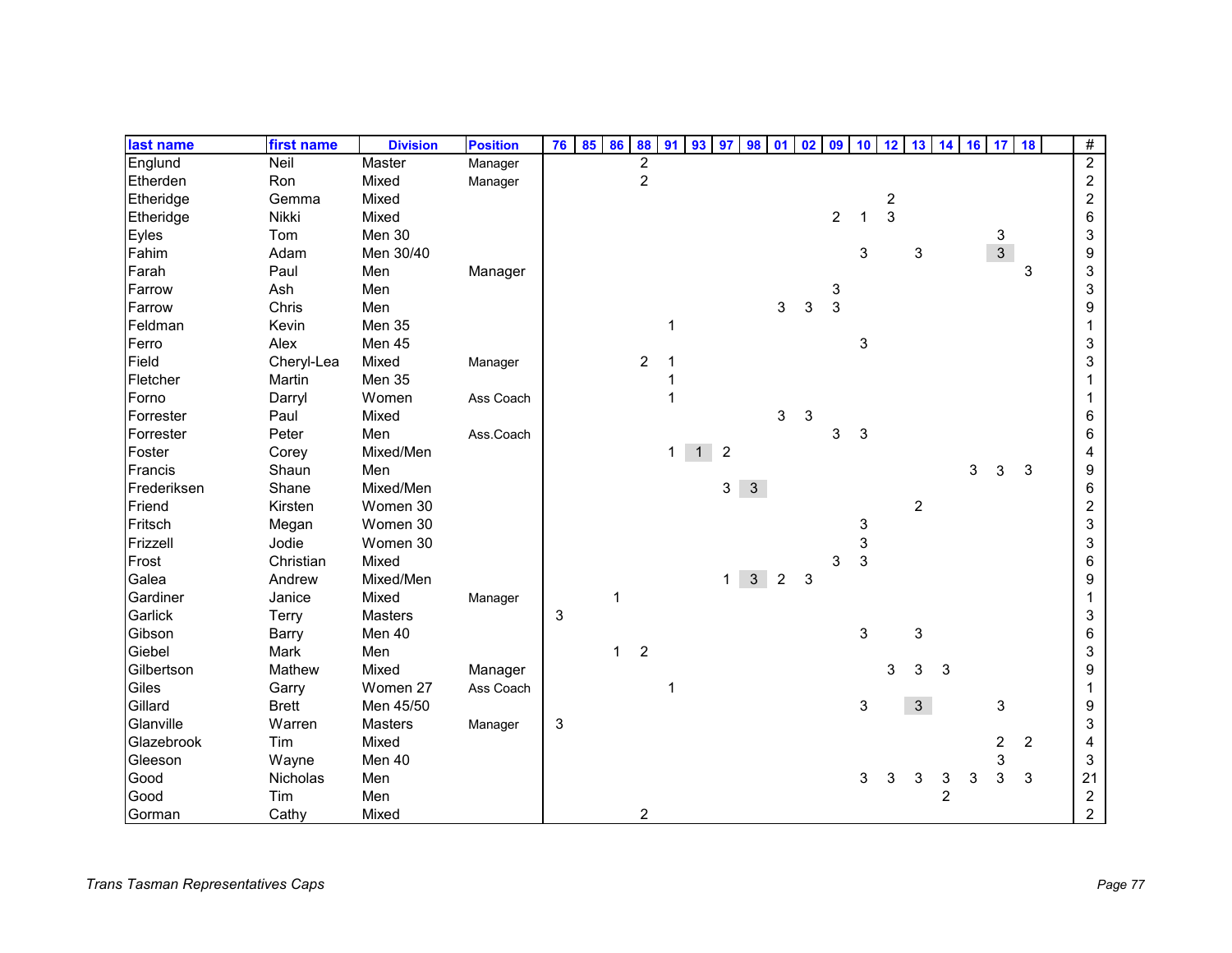| last name        | first name  | <b>Division</b>        | <b>Position</b> | 76 | 85           | 86 88       |                  | 91           | 93             | 97             | 98             | 01 | 02 <sub>2</sub> | 09 | 10                      |   | 12 13 14 16 17 18 |   |   |                |   | $\#$             |
|------------------|-------------|------------------------|-----------------|----|--------------|-------------|------------------|--------------|----------------|----------------|----------------|----|-----------------|----|-------------------------|---|-------------------|---|---|----------------|---|------------------|
| Graham           | Peter       | Women 30               | Manager         |    |              |             |                  |              |                |                |                |    |                 |    | $\overline{\mathbf{3}}$ |   |                   |   |   |                |   | $\overline{3}$   |
| Gray             | Leanne      | Mixed                  |                 |    |              |             |                  |              |                |                | $\overline{c}$ |    |                 |    |                         |   |                   |   |   |                |   | $\overline{c}$   |
| Gray             | <b>Mick</b> | Women 30               | Ass Coach       |    |              |             |                  |              |                |                |                |    |                 |    |                         |   | 3                 |   |   |                |   | 3                |
| Green            | Cody        | Men                    |                 |    |              |             |                  |              |                |                |                |    |                 |    |                         |   |                   |   |   | $\overline{c}$ |   | 2                |
| Grehan           | Patrick     | Men                    |                 |    |              |             |                  | 1            | $\mathbf{1}$   |                |                |    |                 |    |                         |   |                   |   |   |                |   | $\overline{c}$   |
| Grigg            | Ray         | Master                 |                 |    |              |             | $\boldsymbol{2}$ |              |                |                |                |    |                 |    |                         |   |                   |   |   |                |   | $\overline{c}$   |
| Grundy           | Kym         | Women                  |                 |    |              |             | $\overline{2}$   |              |                |                |                |    |                 |    |                         |   |                   |   |   |                |   | $\boldsymbol{2}$ |
| Gyemore          | Philip      | Men/Men30/Wom Play /AC |                 |    |              |             |                  |              |                |                |                |    | 3               |    | $\mathbf{3}$            |   | 3                 | 3 | 3 | 3              | 3 | 21               |
| Hagarty          | Anita       | Women 30               | Ass.Coach       |    |              |             |                  |              |                |                |                |    |                 |    | 3                       |   |                   |   |   |                |   | 3                |
| Hall             | Alison      | Mixed                  |                 |    |              |             |                  |              |                | $\overline{c}$ |                |    |                 |    |                         |   |                   |   |   |                |   | $\overline{c}$   |
| Hall             | Cameron     | Mixed                  |                 |    |              |             |                  |              | 1              |                |                |    |                 |    |                         |   |                   |   |   |                |   | 1                |
| Halpin           | Stephanie   | Women                  |                 |    |              |             |                  |              |                |                |                |    |                 |    | $\overline{2}$          |   |                   |   |   |                |   | 2                |
| Hanson           | Fran        | Women                  | Manager         |    |              |             |                  |              |                |                | 3              |    |                 |    |                         |   |                   |   |   |                |   | 3                |
| Hanson           | Lars        | Men 40                 |                 |    |              |             |                  |              |                |                |                |    |                 |    |                         |   |                   |   |   | 3              |   | 3                |
| Hanson           | Ron         | Masters                |                 | 3  |              |             |                  |              |                |                |                |    |                 |    |                         |   |                   |   |   |                |   | 3                |
| Hardy            | Lynelle     | Women                  |                 |    |              |             |                  | $\mathbf{1}$ | $\overline{1}$ |                |                |    |                 |    |                         |   |                   |   |   |                |   | $\overline{c}$   |
| Harriman         | Sharelene   | Mixed                  |                 |    |              |             |                  |              |                |                |                |    | 3               |    |                         |   |                   |   |   |                |   | 3                |
| Harrington       | Adrian      | Men 50                 |                 |    |              |             |                  |              |                |                |                |    |                 |    |                         |   |                   |   |   | 3              |   | 3                |
| Harrington       | Gregory     | Men 30                 |                 |    |              |             |                  |              |                |                |                |    |                 |    |                         |   |                   |   |   | 3              |   | 3                |
| Harrington       | Mark        | Mixed                  | Manager         |    |              |             |                  |              |                |                |                |    |                 |    |                         |   |                   |   | 3 | 3              |   | 6                |
| Harrington       | Peter       | Men 30                 |                 |    | $\mathbf{1}$ | $\mathbf 1$ |                  |              |                |                |                |    |                 |    |                         |   |                   |   |   |                |   | $\overline{c}$   |
| Harris-Walker    | Keith       | Master                 | Player/AC       |    |              |             | $\overline{2}$   | 1            | $\mathbf 1$    |                |                |    |                 |    |                         |   |                   |   |   |                |   | 4                |
| Hart             | Reg         | Mixed                  | Ass Coach       |    |              |             |                  | 1            |                |                |                |    |                 |    |                         |   |                   |   |   |                |   |                  |
| Haslem           | Glenn       | Mixed                  |                 |    |              | 1           |                  |              |                |                |                |    |                 |    |                         |   |                   |   |   |                |   |                  |
| Hastie           | Kate        | Mixed                  |                 |    |              |             |                  |              | 1              |                |                |    |                 |    |                         |   |                   |   |   |                |   |                  |
| Hastie           | Troy        | Men 40                 |                 |    |              |             |                  |              |                |                |                |    |                 |    | 3                       |   |                   |   |   |                |   | 3                |
| <b>Hawes</b>     | Peter       | Men 50                 |                 |    |              |             |                  |              |                |                |                |    |                 |    | 3                       |   |                   |   |   |                |   | 3                |
| Hawthorn         | Phil        | Master                 | Ass Coach       |    |              |             | $\overline{c}$   |              |                |                |                |    |                 |    |                         |   |                   |   |   |                |   | $\overline{c}$   |
| Hayes            | Glenn       | Men                    | Manager         |    |              |             |                  |              |                |                |                |    |                 |    |                         |   |                   |   | 3 |                |   | 3                |
| Hearnden         | Mark        | Mixed/Men 50           |                 |    |              | 1           |                  | 1            |                |                |                |    |                 |    |                         |   |                   |   |   | 3              |   | 5                |
| Heiniger         | Ashley      | Men                    |                 |    |              |             |                  |              | $\mathbf 1$    |                |                |    |                 |    |                         |   |                   |   |   |                |   | 1                |
| Henderson        | Renee       | Mixed                  |                 |    |              |             |                  |              |                |                |                |    | 3               |    |                         |   |                   |   |   |                |   | 3                |
| Hennessey        | Dylan       | Men                    |                 |    |              |             |                  |              |                |                |                |    |                 | 3  | 3                       | 3 | 3                 | 3 | 3 |                | 3 | 21               |
| Hennessey        | Emily       | Women                  |                 |    |              |             |                  |              |                |                |                |    |                 |    |                         |   | 3                 |   |   | 3              |   | 6                |
| Henry            | Neil        | Men                    |                 |    |              | 1           |                  |              |                |                |                |    |                 |    |                         |   |                   |   |   |                |   | 1                |
| Hickey           | Kev         | Men 50                 |                 |    |              |             |                  |              |                |                |                |    |                 |    | 3                       |   |                   |   |   |                |   | 3                |
| Hilder (Lambert) | Kylie       | Mixed                  |                 |    |              |             |                  |              |                |                |                | 3  | 3               |    |                         | 3 | 3                 | 3 |   |                |   | 15               |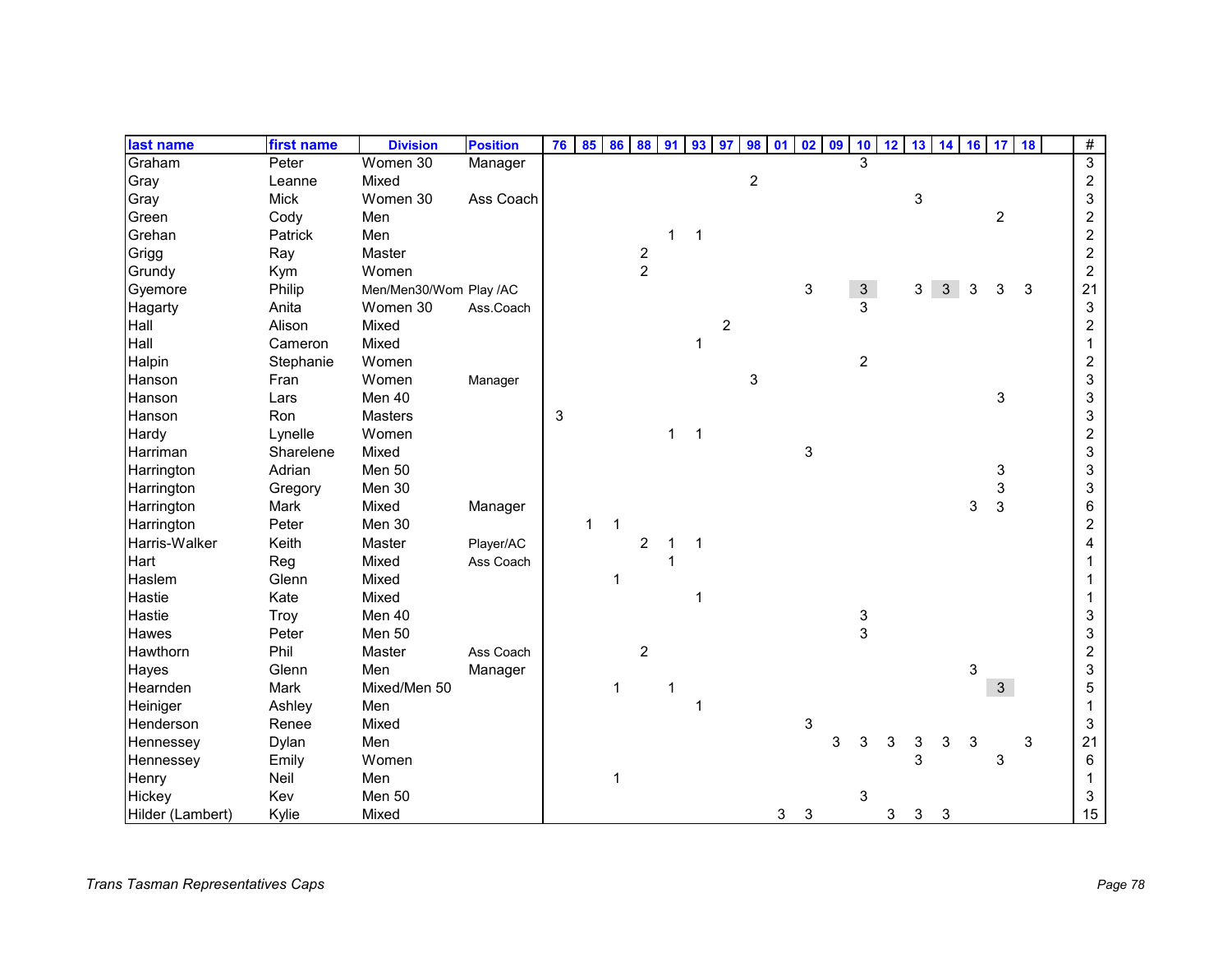| last name     | first name    | <b>Division</b> | <b>Position</b> | 76 | 85           | 86           | 88                      | 91           | 93          | 97 | 98 | 01             | 0 <sup>2</sup> | 09               | 10                        | 12          | $13 \mid 14$              |   | 16             | 17 18          |                | #                       |
|---------------|---------------|-----------------|-----------------|----|--------------|--------------|-------------------------|--------------|-------------|----|----|----------------|----------------|------------------|---------------------------|-------------|---------------------------|---|----------------|----------------|----------------|-------------------------|
| Hill          | Leanne        | Mixed           |                 |    |              |              |                         |              |             |    |    |                |                |                  |                           |             |                           |   |                |                |                | 1                       |
| Hitch         | Jenna         | Women           |                 |    |              |              |                         |              |             |    |    |                |                |                  |                           | $\mathbf 1$ |                           |   |                |                |                | 1                       |
| Hoch          | Cormac        | Men             |                 |    |              |              |                         |              |             |    |    |                |                |                  |                           |             |                           |   |                | 3              |                | 3                       |
| Hoch          | Lachlan       | Mixed           |                 |    |              |              |                         |              |             |    |    |                |                |                  |                           |             |                           |   |                |                | 3              | 3                       |
| Holden        | <b>Brad</b>   | Mixed           |                 |    |              |              |                         |              |             |    |    | $\overline{2}$ | 3              |                  |                           |             |                           |   |                |                |                | 5                       |
| Holdsworth    | Chris         | Mixed           |                 |    |              |              |                         |              | $\mathbf 1$ |    |    |                |                |                  |                           |             |                           |   |                |                |                |                         |
| <b>Hollis</b> | Amanda        | Mixed 30        |                 |    |              |              |                         |              |             |    |    |                |                |                  |                           |             | 3                         |   |                |                |                | 3                       |
| Hope          | Amy           | Mixed           |                 |    |              |              |                         |              |             |    |    |                |                | 3                |                           |             |                           |   |                |                |                | 3                       |
| Hopkin        | Emily         | Women           |                 |    |              |              |                         |              |             |    |    |                |                | $\mathbf{1}$     | 3                         |             |                           |   |                |                |                | 4                       |
| Hopkin        | Samantha      | Women           |                 |    |              |              |                         |              |             |    |    |                |                | $\boldsymbol{2}$ |                           |             |                           | 3 | 3              |                |                | 8                       |
| Hornery       | Mark          | Men             |                 |    | 1            |              |                         |              |             |    |    |                |                |                  |                           |             |                           |   |                |                |                |                         |
| Howard        | Tony          | Mixed           |                 |    |              |              |                         | 1            |             |    |    |                |                |                  |                           |             |                           |   |                |                |                |                         |
| Hudson        | Leanne        | Women 27        |                 |    |              |              |                         | $\mathbf{1}$ |             |    |    |                |                |                  |                           |             |                           |   |                |                |                |                         |
| Hughes        | <b>Brett</b>  | Mixed           |                 |    |              |              |                         |              |             |    |    |                |                |                  | 3                         |             |                           |   |                |                |                | 6                       |
| Hughes        | Sandra        | Mixed           | Manager         |    |              |              |                         |              |             |    |    |                |                | $\frac{3}{3}$    |                           |             |                           |   |                |                |                | 3                       |
| Hunt          | Jason         | Mixed           |                 |    |              |              |                         |              | 1           |    |    |                |                |                  |                           |             |                           |   |                |                |                |                         |
| Hunter        | John          | Men             |                 |    |              |              | $\overline{c}$          |              |             |    |    |                |                |                  |                           |             |                           |   |                |                |                | 2                       |
| Hutchinson    | Terry         | Men             |                 |    | 1            | 1            |                         |              |             |    |    |                |                |                  |                           |             |                           |   |                |                |                | $\overline{c}$          |
| Inskip        | Jenny         | Women           |                 |    |              | 1            |                         |              |             |    |    |                |                |                  |                           |             |                           |   |                |                |                |                         |
| Ireland       | Judith        | Mixed           |                 |    |              |              |                         | 1            |             |    |    |                |                |                  |                           |             |                           |   |                |                |                |                         |
| Irvine        | <b>Mick</b>   | Men 30          |                 |    |              |              |                         |              |             |    |    |                |                |                  | $\ensuremath{\mathsf{3}}$ |             | $\ensuremath{\mathsf{3}}$ |   |                |                |                | 6                       |
| Jacks         | Donna         | Women           |                 |    |              | 1            |                         |              |             |    |    |                |                |                  |                           |             |                           |   |                |                |                |                         |
| Jacks         | Terry         | Men             |                 |    | 1            | $\mathbf{1}$ |                         |              |             |    |    |                |                |                  |                           |             |                           |   |                |                |                | 2                       |
| Jackson       | David         | Men 35          |                 |    |              |              |                         | 1            |             |    |    |                |                |                  |                           |             |                           |   |                |                |                |                         |
| James         | <b>Brooke</b> | Women 30        |                 |    |              |              |                         |              |             |    |    |                |                |                  | $\ensuremath{\mathsf{3}}$ |             | 3                         |   |                |                |                | 6                       |
| Jarrett       | Philip        | Men 40          |                 |    |              |              |                         |              |             |    |    |                |                |                  |                           |             |                           |   |                | 3              |                | 3                       |
| Jeffs         | Rachael       | Women           |                 |    |              |              |                         |              |             |    |    |                |                |                  |                           |             |                           |   |                |                | $\overline{2}$ | $\overline{\mathbf{c}}$ |
| Job           | Anthony       | Men/Men30       |                 |    | $\mathbf{1}$ |              |                         | 1            |             |    |    |                |                |                  |                           |             |                           |   |                |                |                | $\overline{\mathbf{c}}$ |
| Johnston      | Kellie        | Women 30        |                 |    |              |              |                         |              |             |    |    |                |                |                  | $\ensuremath{\mathsf{3}}$ |             |                           |   |                |                |                | 3                       |
| Johnston      | Trevor        | Master          |                 |    |              |              | $\overline{\mathbf{c}}$ |              |             |    |    |                |                |                  |                           |             |                           |   |                |                |                | 2                       |
| Johnstone     | Mia           | Women           |                 |    |              |              |                         |              |             |    |    |                |                |                  |                           |             |                           |   | $\overline{c}$ |                |                | $\overline{c}$          |
| Jolly         | Trevor        | Men 45          |                 |    |              |              |                         |              |             |    |    |                |                |                  | 3                         |             |                           |   |                |                |                | 3                       |
| Jones         | Aaron         | Men 30          |                 |    |              |              |                         |              |             |    |    |                |                |                  |                           |             | 3                         |   |                | 3              |                | 6                       |
| Jones         | Nathan        | Men/Men 30      |                 |    |              |              |                         |              |             |    |    |                |                | 3                | 3                         |             |                           |   |                | $\overline{3}$ |                | 9                       |
| Jonson        | Chris         | Men 30          |                 |    |              |              |                         |              |             |    |    |                |                |                  | 3                         |             |                           |   |                |                |                | 3                       |
| Jonson        | Michael       | Master          |                 |    |              |              | $\overline{\mathbf{c}}$ |              |             |    |    |                |                |                  |                           |             |                           |   |                |                |                | $\overline{\mathbf{c}}$ |
| Jonson        | Paul          | Men 30          |                 |    | 1            | 1            |                         |              |             |    |    |                |                |                  |                           |             |                           |   |                |                |                | $\overline{2}$          |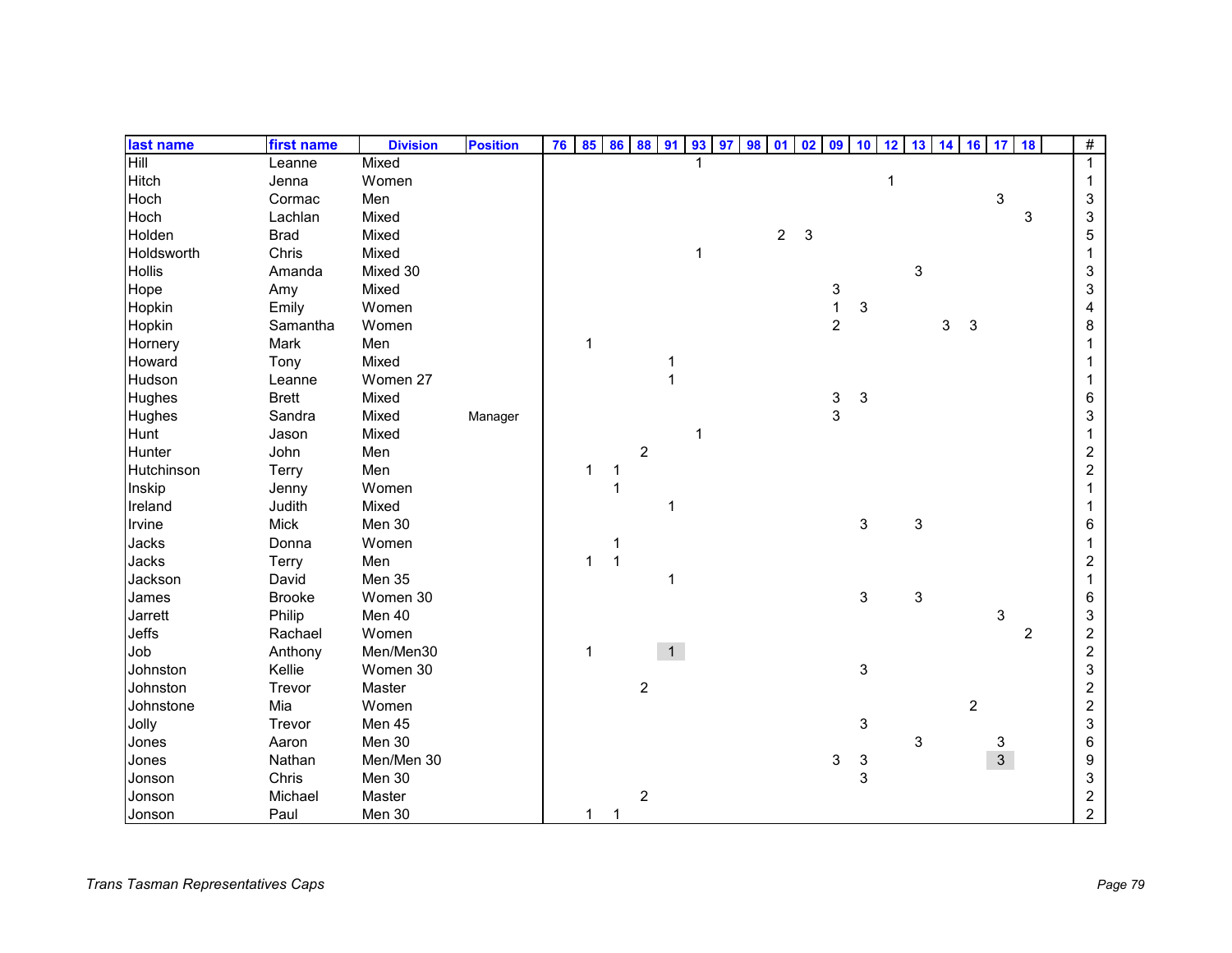| last name   | first name  | <b>Division</b> | <b>Position</b> | 76 | 85           | 86           | 88             | 91             | 93          | 97             | 98             | 01           | 02 | 09             | 10                        | 12             | 13             | 14          |                | 16 17                   | 18 | $\overline{\#}$  |
|-------------|-------------|-----------------|-----------------|----|--------------|--------------|----------------|----------------|-------------|----------------|----------------|--------------|----|----------------|---------------------------|----------------|----------------|-------------|----------------|-------------------------|----|------------------|
| Jordan      | lan         | Men 40          |                 |    |              |              |                |                |             |                |                |              |    |                | $\overline{\mathbf{3}}$   |                |                |             |                |                         |    | $\overline{3}$   |
| Judd        | Amanda      | Women           | Player/AC       |    |              |              |                |                |             | 3              | 3              | 3            | 3  | $\sqrt{3}$     |                           |                |                |             |                |                         |    | 15               |
| Judd        | Kristy      | Women           |                 |    |              |              |                |                |             | 3              | 3              | 3            |    | $\overline{3}$ |                           | 3              |                |             |                |                         |    | 15               |
| Judge       | Cyril       | Masters         |                 | 3  |              |              |                |                |             |                |                |              |    |                |                           |                |                |             |                |                         |    | 3                |
| Kafoa       | David       | Men 45/50       |                 |    |              |              |                |                |             |                |                |              |    |                | $\ensuremath{\mathsf{3}}$ |                |                |             |                | $\mathbf{3}$            |    | 6                |
| Kara        | Ashely      | Mixed           | Manager         |    |              |              |                |                |             |                |                |              |    |                |                           |                |                |             |                |                         | 3  | 3                |
| Karki       | Otto        | Men             |                 |    |              | $\mathbf 1$  |                |                |             |                |                |              |    |                |                           |                |                |             |                |                         |    | 1                |
| Kay         | Alison      | Mixed           |                 |    |              |              |                |                |             | 3              | 3              | $\sqrt{3}$   |    |                |                           |                |                |             |                |                         |    | 9                |
| Kearney     | Ashleigh    | Women           |                 |    |              |              |                |                |             |                |                |              |    |                |                           |                |                |             | $\overline{c}$ | $\overline{\mathbf{c}}$ | 3  | $\overline{7}$   |
| Keleher     | Ron         | Men 50          |                 |    |              |              |                |                |             |                |                |              |    |                |                           |                |                |             |                | 3                       |    | 3                |
| Kennedy     | Chris       | Men 35          |                 |    |              |              |                | 1              |             |                |                |              |    |                |                           |                |                |             |                |                         |    |                  |
| Ker         | Gwynne      | Women 27        | Manager         |    |              |              |                |                |             |                |                |              |    |                |                           |                |                |             |                |                         |    |                  |
| Khurshed    | Kamie       | Men 35          |                 |    |              |              |                | 1              |             |                |                |              |    |                |                           |                |                |             |                |                         |    |                  |
| Kildare     | Robin       | Men 40          |                 |    |              |              |                |                |             |                |                |              |    |                | 3                         |                | 3              |             |                |                         |    | 6                |
| Kiley       | Ray         | Mixed           |                 |    |              |              | $\overline{c}$ |                |             |                |                |              |    |                |                           |                |                |             |                |                         |    | $\overline{c}$   |
| Kitchingham | Tim         | Men 45/50       |                 |    |              |              |                |                |             |                |                |              |    |                | 3                         |                | 3 <sup>7</sup> |             |                | 3                       |    | 9                |
| Knapp       | Debbie      | Mixed/Women     |                 |    |              |              |                |                |             |                | 3 <sup>1</sup> | $\mathbf{3}$ |    |                |                           |                |                |             |                |                         |    | 6                |
| Knight      | Dave        | Master          |                 |    |              |              | $\overline{c}$ |                |             |                |                |              |    |                |                           |                |                |             |                |                         |    | $\boldsymbol{2}$ |
| Knowles     | Peter       | Men 50          |                 |    |              |              |                |                |             |                |                |              |    |                | $\overline{c}$            |                |                |             |                |                         |    | $\overline{c}$   |
| Kolenko     | Stephen     | Men 30          |                 |    |              |              |                | 1              |             |                |                |              |    |                |                           |                |                |             |                |                         |    | 1                |
| Kolovos     | Elisha      | Women           |                 |    |              |              |                |                |             | $\overline{c}$ | $\mathbf{3}$   |              |    |                |                           |                |                |             |                |                         |    | 5                |
| Lam         | Adrian      | Men             |                 |    |              |              |                | 1              |             |                |                |              |    |                |                           |                |                |             |                |                         |    |                  |
| Landsberg   | Daryl       | Master          |                 |    |              |              | $\sqrt{2}$     |                |             |                |                |              |    |                |                           |                |                |             |                |                         |    | 2                |
| Lane        | Owen        | Men             |                 |    | 1            |              |                |                |             |                |                |              |    |                |                           |                |                |             |                |                         |    | 1                |
| Lang        | Simon       | Mixed           |                 |    |              |              |                |                |             |                |                |              |    |                |                           |                |                | 3           | 3              | $\sqrt{3}$              | 3  | 12               |
| Langbridge  | Alex        | Mixed           |                 |    |              |              |                |                |             |                |                |              |    |                |                           |                |                |             |                |                         | 3  | 3                |
| Langlands   | Sue         | Mixed           | Manager         |    |              |              |                |                | $\mathbf 1$ |                |                |              |    |                |                           |                |                |             |                |                         |    |                  |
| Lapham      | Stacey      | Mixed           |                 |    |              |              |                |                |             |                |                |              | 3  | 3              | 3                         |                |                |             |                |                         |    | 9                |
| Larcombe    | Ron         | Men 30          | Coach           |    |              |              |                |                |             |                |                |              |    |                | 3                         |                |                |             |                |                         |    | 3                |
| Law         | Michael     | Mixed/Men       |                 |    |              |              |                |                |             |                |                |              |    |                |                           | $\overline{c}$ | 3              | $2^{\circ}$ |                |                         | 3  | 10               |
| Lawless     | Garry       | Men/Men30/50    |                 |    | $\mathbf{1}$ | $\mathbf{1}$ | $\overline{a}$ | $\overline{1}$ |             |                |                |              |    |                | $\mathfrak{S}$            |                | 3              |             |                |                         |    | 11               |
| Lawrence    | Ray         | Master          |                 |    |              |              | $\overline{2}$ |                |             |                |                |              |    |                |                           |                |                |             |                |                         |    | $\boldsymbol{2}$ |
| Lazarus     | Peter       | Men 30          |                 |    | 1            |              |                |                |             |                |                |              |    |                |                           |                |                |             |                |                         |    | $\boldsymbol{2}$ |
| Lennon      | <b>Mick</b> | Men 40          |                 |    |              |              |                |                |             |                |                |              |    |                | 3                         |                | 3              |             |                |                         |    | 6                |
| Leonard     | Mark        | Men 40          |                 |    |              |              |                |                |             |                |                |              |    |                | 3                         |                |                |             |                |                         |    | 3                |
| Lewis       | Peter       | Men 30          |                 |    |              | 1            |                |                |             |                |                |              |    |                |                           |                |                |             |                |                         |    |                  |
| Lewis       | Rick        | Mixed           |                 |    |              |              |                |                |             |                |                |              |    |                |                           |                |                |             |                |                         |    |                  |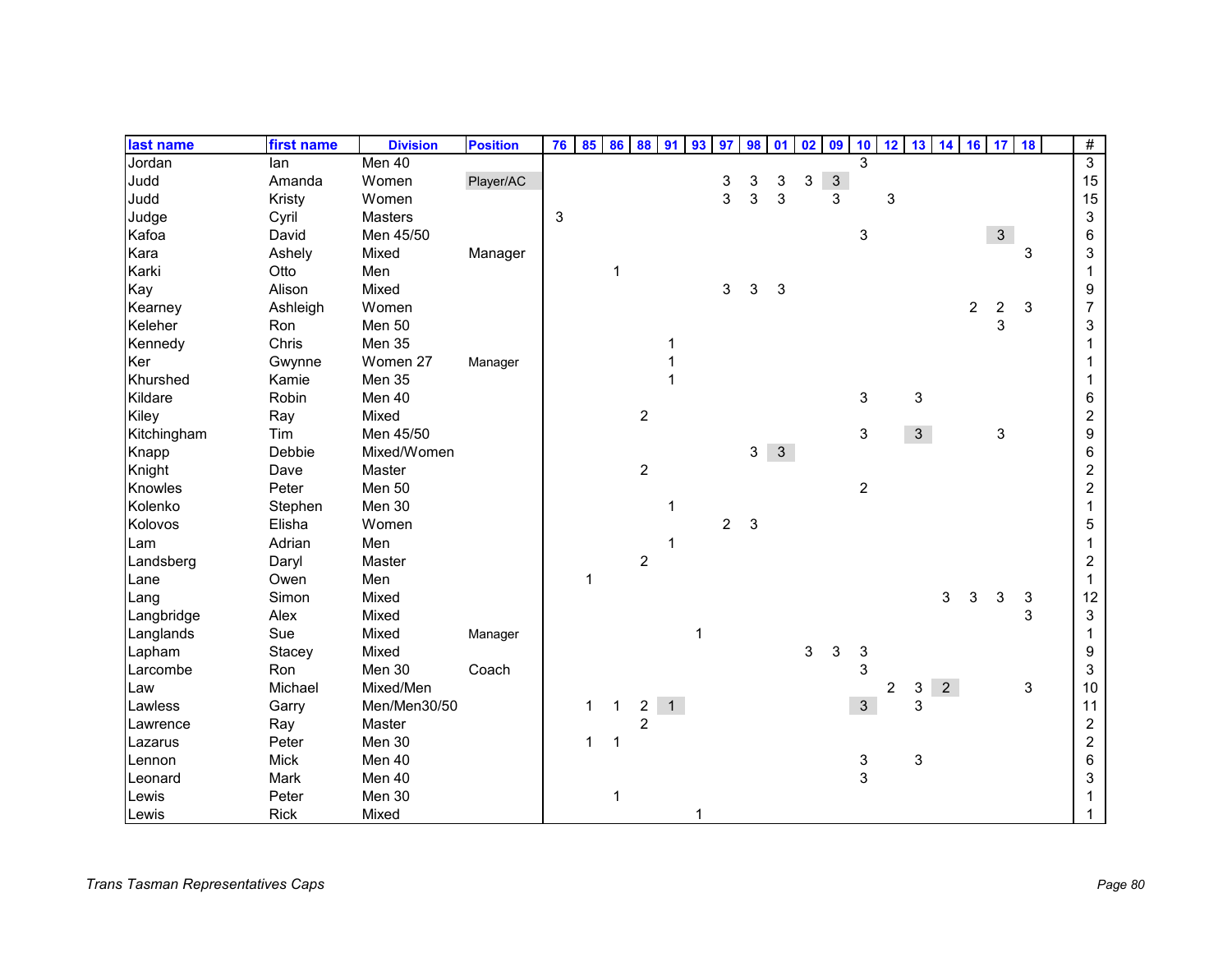| last name                  | first name   | <b>Division</b> | <b>Position</b> | 76 | 85 | 86 | 88               | 91           | 93 | 97 | 98 <sup>1</sup> | 01 | 02             | 09             | 10             | 12             | 13             |              | 14 16          | 17             | 18             | #                         |
|----------------------------|--------------|-----------------|-----------------|----|----|----|------------------|--------------|----|----|-----------------|----|----------------|----------------|----------------|----------------|----------------|--------------|----------------|----------------|----------------|---------------------------|
| Liddell                    | Jeff         | Men 30          |                 |    |    |    |                  |              |    |    |                 |    |                |                |                |                |                |              |                |                |                | $\mathbf{1}$              |
| Loane                      | Carmel       | Mixed           |                 |    |    |    |                  |              |    |    |                 |    |                |                |                |                |                |              |                |                |                | 1                         |
| Lockhead                   | Cathryn      | Mixed           |                 |    |    | 1  | $\overline{c}$   |              |    |    |                 |    |                |                |                |                |                |              |                |                |                | 3                         |
| Lollback                   | Adam         | Men             |                 |    |    |    |                  |              |    |    |                 |    |                |                |                |                |                |              |                |                |                | 1                         |
| Lorger                     | Warren       | Men 30          |                 |    |    |    |                  |              |    |    |                 |    |                |                |                |                | 3              |              |                |                |                | 3                         |
| Love                       | Jayden       | Men             |                 |    |    |    |                  |              |    |    |                 |    |                |                |                |                |                |              | $\overline{c}$ |                |                | $\overline{2}$            |
| Lovett                     | Michael      | Women/Mixed     | AC/Coach        |    |    |    |                  |              |    |    |                 |    |                | 3              | 3              | $\mathfrak{S}$ | 3              | 3            | 3              | 3              | 3              | 24                        |
| Lugg                       | <b>Brad</b>  | Mixed 30        |                 |    |    |    |                  |              |    |    |                 |    |                |                |                |                | 3              |              |                |                |                | $\ensuremath{\mathsf{3}}$ |
| Lukins                     | Chris        | Men             |                 |    |    |    |                  |              |    |    |                 |    |                |                | $\frac{2}{3}$  |                |                |              |                |                |                | $\overline{\mathbf{c}}$   |
| Lyons                      | Cliff        | Men 45          |                 |    |    |    |                  |              |    |    |                 |    |                |                |                |                |                |              |                |                |                | 3                         |
| Macpherson                 | Don          | Men 30          |                 |    |    |    |                  | $\mathbf{1}$ |    |    |                 |    |                |                |                |                |                |              |                |                |                |                           |
| MacRae                     | Paul         | Men 30          |                 |    |    | 1  |                  |              |    |    |                 |    |                |                |                |                |                |              |                |                |                |                           |
| <b>Madders</b>             | <b>Brent</b> | Men/Mixed       |                 |    |    |    |                  |              |    |    |                 | 1. | 3 <sup>1</sup> |                |                |                |                |              |                |                |                | 4                         |
| <b>Madders</b>             | Craig        | Men/Men 40      |                 |    |    |    |                  |              |    | 3  | 3               | 3  |                |                |                |                |                |              |                | 3 <sup>1</sup> |                | 12                        |
| <b>Madders</b>             | Jenny        | Women 27        |                 |    |    |    |                  | 1            |    |    |                 |    |                |                |                |                |                |              |                |                |                | 1                         |
| Madders (Freshwater Sharyn |              | Women           |                 |    |    |    |                  |              |    |    |                 |    | 3              |                |                |                |                |              |                |                |                | 3                         |
| Maddick                    | Hayley       | Women           |                 |    |    |    |                  |              |    |    |                 |    |                |                |                |                |                |              | $\overline{2}$ | 3              | 3              | 8                         |
| Mahoney                    | Fiona        | Women 27        |                 |    |    |    |                  |              |    |    |                 |    |                |                |                |                |                |              |                |                |                | 1                         |
| Malcolm                    | Judy         | Women/Wom27     |                 |    |    |    | $\overline{2}$   | $\mathbf{1}$ |    |    |                 |    |                |                |                |                |                |              |                |                |                | 3                         |
| Malcolm                    | Troy         | Men/Mixed       |                 |    |    |    |                  |              |    |    |                 |    | 3              | $\mathfrak{S}$ |                | $\overline{c}$ |                |              |                |                |                | 8                         |
| Mann                       | Julian       | Mixed/Men       |                 |    |    | 1  |                  | $\mathbf 1$  |    |    |                 |    |                |                |                |                |                |              |                |                |                | 2                         |
| <b>Marinos</b>             | Jim          | Men             |                 |    |    |    |                  | $\mathbf{1}$ |    |    |                 |    |                |                |                |                |                |              |                |                |                |                           |
| Marsh                      | Cherie       | Women 30        |                 |    |    |    |                  |              |    |    |                 |    |                |                | 3              |                |                |              |                |                |                | 3                         |
| Marshall-King              | Jordan       | Men             |                 |    |    |    |                  |              |    |    |                 |    |                |                |                |                |                |              | 3              | 3              | 3              | 9                         |
| Martin                     | Gizelle      | Wom/Mix/Wom30   |                 |    |    |    |                  |              | 1  | 3  | 3               |    |                |                | $\overline{3}$ |                | 3              |              |                |                |                | 13                        |
| Martin                     | Jason        | Men 30          | Assistant       |    |    |    |                  |              |    |    |                 |    |                |                |                |                |                |              |                | 3              |                | 3                         |
| <b>Martin</b>              | Sharon       | Mixed/Women     | Manager         |    |    |    |                  |              |    |    |                 | 3  | 3              |                |                |                | 3 <sup>1</sup> | $\mathbf{3}$ |                |                |                | 12                        |
| Masache                    | Madalitso    | Men             |                 |    |    |    |                  |              |    |    |                 |    |                |                |                |                |                |              |                |                | $\overline{c}$ | $\overline{c}$            |
| Matcham                    | Shelley      | Women           | Ass Coach       |    |    |    |                  |              |    |    |                 | 3  | 3              | 3              |                | $\mathbf{3}$   |                |              |                |                |                | 12                        |
| <b>Matthews</b>            | Kevin        | Men 30          |                 |    |    |    | $\overline{c}$   |              |    |    |                 |    |                |                |                |                |                |              |                |                |                | $\overline{2}$            |
| May                        | Ron          | Masters         |                 | 3  |    |    |                  |              |    |    |                 |    |                |                |                |                |                |              |                |                |                | 3                         |
| Maynard                    | Greg         | Mixed           | Ass Coach       |    |    |    |                  |              |    | 3  |                 |    |                |                |                |                |                |              |                |                |                | 3                         |
| Mazzarella                 | Julie        | Mixed           |                 |    |    |    | $\overline{c}$   |              |    |    |                 |    |                |                |                |                |                |              |                |                |                | 2                         |
| McAnelly                   | Hayley       | Mixed           |                 |    |    |    |                  |              |    |    |                 |    |                |                | 3              |                |                |              |                |                |                | 4                         |
| McCall                     | Jessica      | Women           |                 |    |    |    |                  |              |    |    |                 |    |                |                | 3              | 3              | 3              | 3            |                | $\overline{c}$ | 3              | 17                        |
| McCall                     | Mick         | Men/Men 50      | AC/Coach        |    |    |    | $\boldsymbol{2}$ |              |    |    |                 |    |                |                | $\mathbf{3}$   |                | $\mathbf{3}$   |              |                | 3 <sup>7</sup> |                | 11                        |
| McCarthy                   | Trish        | Women 30        |                 |    |    |    |                  |              |    |    |                 |    |                |                |                |                | 3              |              |                |                |                | 3                         |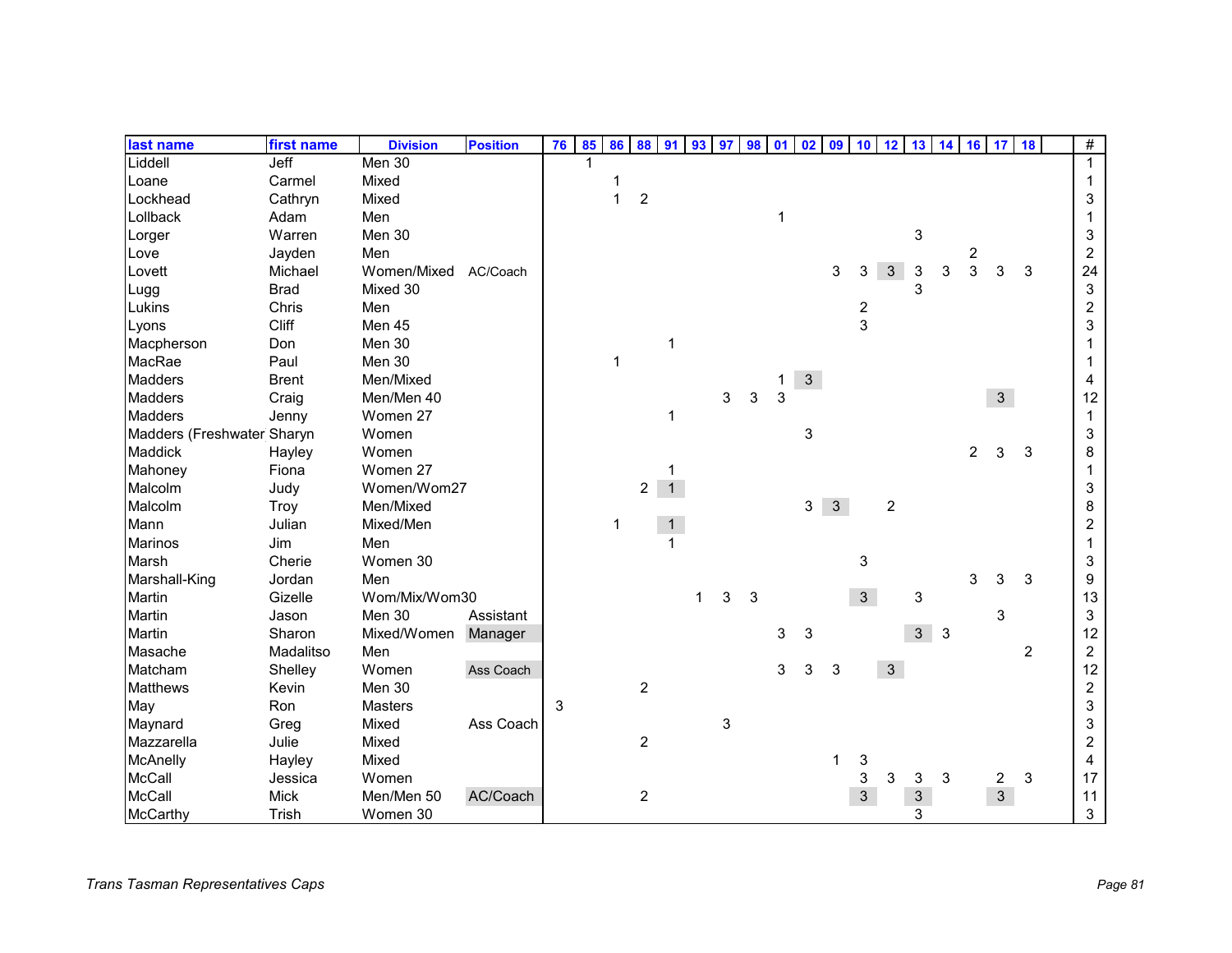| last name         | first name     | <b>Division</b> | <b>Position</b> | 76 | 85 | 86 | 88               | 91           | 93             | 97 | 98 |   | $01$ 02 | 09             | 10             | 12 | 13                        | 14             |   | $16$ 17                   | 18 | $\#$           |
|-------------------|----------------|-----------------|-----------------|----|----|----|------------------|--------------|----------------|----|----|---|---------|----------------|----------------|----|---------------------------|----------------|---|---------------------------|----|----------------|
| <b>McCullen</b>   | Ben            | Mixed           |                 |    |    |    |                  |              |                |    |    |   |         |                |                |    |                           |                |   |                           |    | $\mathbf{1}$   |
| McDonald          | <b>Brandon</b> | Men 45          |                 |    |    |    |                  |              |                |    |    |   |         |                | 3              |    |                           |                |   |                           |    | 3              |
| McDonald          | David          | Men 50          |                 |    |    |    |                  |              |                |    |    |   |         |                |                |    | $\ensuremath{\mathsf{3}}$ |                |   | $\ensuremath{\mathsf{3}}$ |    | 6              |
| McDonald          | Gavin          | Men             |                 |    |    |    |                  |              |                |    | 3  | 3 |         |                |                |    |                           |                |   |                           |    | 6              |
| McDonald          | Hayley         | Mixed 30        |                 |    |    |    |                  |              |                |    |    |   |         |                |                |    | $\ensuremath{\mathsf{3}}$ |                |   |                           |    | 3              |
| McDonald          | <b>Mick</b>    | Mixed 30        | Coach           |    |    |    |                  |              |                |    |    |   |         |                |                |    | 3                         |                |   |                           |    | 3              |
| McDonald          | Trent          | Men             |                 |    |    |    |                  |              |                | 3  | 3  | 3 | 3       |                |                |    |                           |                |   |                           |    | 12             |
| <b>McGennity</b>  | Kelly          | Women           |                 |    |    |    |                  |              |                |    |    |   |         | $\overline{c}$ | 3              |    |                           |                |   |                           |    | 5              |
| <b>McGovern</b>   | Michael        | Mixed           |                 |    |    |    |                  |              |                | 3  | 3  |   |         |                |                |    |                           |                |   |                           |    | 6              |
| <b>McGrath</b>    | Michael        | Men 40/30       | Manager         |    |    |    |                  |              |                |    |    |   |         |                | 3              |    | 3 <sup>1</sup>            |                |   | $\ensuremath{\mathsf{3}}$ |    | 9              |
| McHugh            | Nicole         | Women           |                 |    |    |    |                  |              |                |    |    |   |         |                | 3              | 3  |                           |                |   |                           |    | 6              |
| McIlveen          | Teena          | Women           |                 |    |    |    |                  |              |                |    |    |   |         | 3              | 3              |    |                           |                |   |                           |    | 6              |
| McKay             | M.             | <b>Masters</b>  |                 | 3  |    |    |                  |              |                |    |    |   |         |                |                |    |                           |                |   |                           |    | 3              |
| McKenna           | John           | Men 50          |                 |    |    |    |                  |              |                |    |    |   |         |                | 3              |    |                           |                |   |                           |    | 3              |
| McLean            | Alison         | Women           |                 |    |    | 1  |                  |              |                |    |    |   |         |                |                |    |                           |                |   |                           |    |                |
| McLean            | Hamish         | Mixed 30        | Ass Coach       |    |    |    |                  |              |                |    |    |   |         |                |                |    | 3                         |                |   |                           |    | 3              |
| McLean            | Judy           | Women 27        |                 |    |    |    |                  | 1            |                |    |    |   |         |                |                |    |                           |                |   |                           |    |                |
| McLean            | William        | Men 50          |                 |    |    |    |                  |              |                |    |    |   |         |                |                |    | 3                         |                |   |                           |    | 3              |
| McLeod            | Scott          | Mixed           | Ass.Coach       |    |    |    |                  |              |                |    |    |   |         | 3              |                |    |                           |                |   |                           |    | 4              |
| McMah (Guthrie)   | Melinda        | Mixed           |                 |    |    |    |                  |              |                | 3  |    | 3 |         |                |                |    |                           |                |   |                           |    | 6              |
| McMahon           | Terry          | Masters         |                 | 3  |    |    |                  |              |                |    |    |   |         |                |                |    |                           |                |   |                           |    | 3              |
| <b>McManus</b>    | Dean           | Men 30          |                 |    |    |    |                  | 1            |                |    |    |   |         |                |                |    |                           |                |   |                           |    |                |
| McNeven           | Peter          | Men             | Mgr/Coach       |    |    | 1  | $\boldsymbol{2}$ | $\mathbf{1}$ | $\mathbf 1$    | 3  | 3  |   |         |                |                |    |                           |                |   |                           |    | 12             |
| <b>McPhillips</b> | Trevor         | Men 35/50       |                 |    |    |    |                  |              |                |    |    |   |         |                | 3 <sup>7</sup> |    |                           |                |   |                           |    | 4              |
| McTaggart         | Cristie        | Women 30        |                 |    |    |    |                  |              |                |    |    |   |         |                |                |    | 3                         |                |   |                           |    | 3              |
| McWhirter         | Susan          | Women           |                 |    |    |    |                  |              |                |    |    |   |         |                |                |    |                           |                |   |                           |    |                |
| <b>Meakes</b>     | Yasmin         | Mixed/Women     |                 |    |    |    |                  |              |                |    |    |   |         |                |                |    |                           | $\overline{2}$ | 3 |                           |    | 5              |
| Messingham        | Chris          | Men             |                 |    | 1  |    |                  |              |                |    |    |   |         |                |                |    |                           |                |   |                           |    | 1              |
| Michealopolous    | Patricia       | Mixed/Women*    |                 |    |    |    |                  |              |                |    |    |   |         |                |                |    | 3                         | 2              | 3 | $\overline{2}$            |    | 10             |
| Millen            | Janine         | Women           |                 |    |    |    |                  | 1            | $\overline{1}$ |    |    |   |         |                |                |    |                           |                |   |                           |    | $\overline{c}$ |
| Miller            | Kristy         | Mixed 30        |                 |    |    |    |                  |              |                |    |    |   |         |                |                |    | $\ensuremath{\mathsf{3}}$ |                |   |                           |    | 3              |
| <b>Mills</b>      | Jackson        | Mixed           |                 |    |    |    |                  |              |                |    |    |   |         |                |                |    |                           |                |   | 3                         |    | 3              |
| Milne             | Ron            | Master          |                 |    |    |    | $\overline{c}$   |              |                |    |    |   |         |                |                |    |                           |                |   |                           |    | $\overline{c}$ |
| Minervini         | Carol          | Women           |                 |    |    |    |                  | 1            |                |    |    |   |         |                |                |    |                           |                |   |                           |    |                |
| Mitchell          | <b>Brad</b>    | Men 30/40       |                 |    |    |    |                  |              |                |    |    |   |         |                |                |    | 3                         |                |   | 3 <sup>7</sup>            |    | 6              |
| Mitchell          | Justin         | Mixed           |                 |    |    |    |                  |              |                |    |    |   |         |                |                |    |                           | 3              |   |                           |    | 3              |
| Mitchell          | Nicole         | Women 30        |                 |    |    |    |                  |              |                |    |    |   |         |                |                |    | $\overline{c}$            |                |   |                           |    | $\overline{2}$ |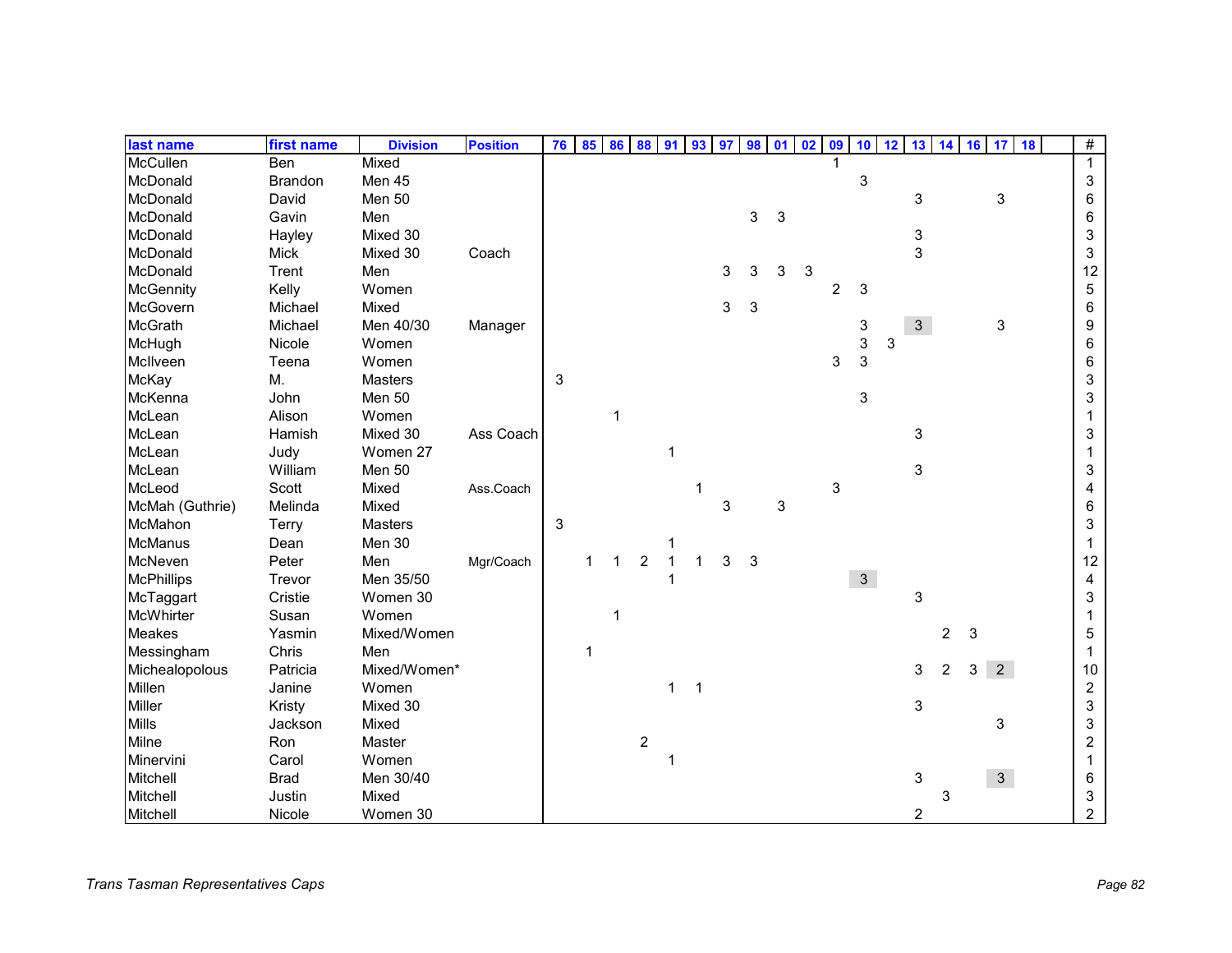| last name       | first name    | <b>Division</b>         | <b>Position</b> | 76 | 85 | 86           | 88                      | 91           | 93          | 97             | 98 01 |                | 02           | 09             | 10                      | 12             | 13                      |                | 14 16                     | 17                        | 18             | #              |
|-----------------|---------------|-------------------------|-----------------|----|----|--------------|-------------------------|--------------|-------------|----------------|-------|----------------|--------------|----------------|-------------------------|----------------|-------------------------|----------------|---------------------------|---------------------------|----------------|----------------|
| Mitchell-Cowan  | Sharon        | Women                   | Play/C/AC       |    |    |              | $\overline{2}$          | $\mathbf{1}$ |             |                |       |                |              |                |                         |                |                         |                |                           |                           |                | $\overline{4}$ |
| Moffatt         | John          | Mixed                   |                 |    |    |              |                         | 1            |             |                |       |                |              |                |                         |                |                         |                |                           |                           |                | 1              |
| Moffit          | Hayden        | Mixed                   |                 |    |    |              |                         |              |             |                |       |                |              |                |                         |                |                         |                |                           |                           | $\overline{c}$ | $\overline{c}$ |
| Moran           | Trevor        | Men 30                  |                 |    |    |              |                         |              |             |                |       |                |              |                |                         |                |                         |                |                           | 3                         |                | 3              |
| Morgan          | Cobie         | Mixed                   |                 |    |    |              |                         |              |             |                |       |                |              |                | $\overline{\mathbf{c}}$ |                |                         |                |                           |                           |                | $\overline{c}$ |
| Morgan          | <b>Troy</b>   | Men 40                  |                 |    |    |              |                         |              |             |                |       |                |              |                | 3                       |                | 3                       |                |                           | 3                         |                | 9              |
| <b>Morris</b>   | Steve         | Men 30                  |                 |    |    |              |                         | 1            |             |                |       |                |              |                |                         |                |                         |                |                           |                           |                | 1              |
| Morrison        | Bernie        | Mixed                   | Coach           |    |    |              |                         |              |             |                |       |                |              | 3              | 3                       |                |                         |                |                           |                           |                | 6              |
| Morrow          | Craig         | Women                   | AC/Mgr          |    |    |              |                         |              |             |                |       |                |              |                |                         |                |                         |                | 3                         | $\ensuremath{\mathsf{3}}$ |                | 6              |
| Mortimer        | Elin          | Mixed                   |                 |    |    |              |                         |              |             |                |       |                |              |                |                         |                | 3                       | 2              | 3                         | 3                         | 3              | 14             |
| <b>Moss</b>     | <b>Brian</b>  | Men 30                  | Manager         |    |    |              |                         | 1            |             |                |       |                |              |                |                         |                |                         |                |                           |                           |                | 1              |
| Mounsey         | <b>Bianca</b> | Women                   |                 |    |    |              |                         |              |             |                |       |                |              |                |                         | 1              |                         |                |                           |                           |                | 1              |
| Moussa          | Michael       | Mixed/Women             | Ass Coach       |    |    |              |                         |              |             |                |       |                |              |                |                         |                | 3                       | 3              | 3                         |                           | 3              | 12             |
| Moylan          | Benjamin      | Mixed/Men               |                 |    |    |              |                         |              |             |                |       |                |              | 3              | 3                       | $\mathbf{3}$   | $\overline{2}$          | $\overline{2}$ | 3                         | 3                         |                | 19             |
| Mueller         | Steven        | Men                     |                 |    |    |              |                         | $\mathbf{1}$ |             |                |       |                |              |                |                         |                |                         |                |                           |                           |                | 1              |
| Murphy          | Dean          | Men 30                  |                 |    |    |              |                         |              |             |                |       |                |              |                | 3                       |                | 3                       |                |                           |                           |                | 6              |
| Murphy          | Steve         | Men                     |                 |    |    |              |                         |              |             | 3              | 3     |                |              |                |                         |                |                         |                |                           |                           |                | 7              |
| Murphy (Clarke) | Renee         | Women                   |                 |    |    |              |                         |              | 1           | $\overline{2}$ | 3     |                | 3            |                |                         |                |                         |                |                           |                           |                | 9              |
| Mutch           | Dianne        | Mixed                   |                 |    |    | $\mathbf{1}$ |                         |              |             |                |       |                |              |                |                         |                |                         |                |                           |                           |                |                |
| Nader           | Anthony       | Mixed 30                |                 |    |    |              |                         |              |             |                |       |                |              |                |                         |                | $\overline{\mathbf{c}}$ |                |                           |                           |                | 2              |
| Nakhla          | Robert        | Men                     |                 |    |    |              |                         |              |             |                |       |                |              | $\overline{2}$ |                         | $\overline{c}$ | 3                       | 3              | 3                         |                           | $\overline{2}$ | 15             |
| <b>Neal</b>     | Lisa          | Women                   |                 |    |    | $\mathbf{1}$ | $\boldsymbol{2}$        |              |             |                |       |                |              |                |                         |                |                         |                |                           |                           |                | 3              |
| Neilsen         | Rosemary      | Mixed                   |                 |    |    |              |                         |              |             |                |       |                |              |                |                         |                |                         |                |                           |                           |                | 1              |
| Neumann         | Geoff         | Mixed                   |                 |    |    |              | $\overline{c}$          |              |             |                |       |                |              |                |                         |                |                         |                |                           |                           |                | 2              |
| Newman          | Greg          | Mix/Tour                | Mgr/AC          |    |    |              |                         | 1            | $\mathbf 1$ | 3              |       |                |              |                |                         |                |                         |                |                           |                           |                | 5              |
| Nicholas        | Zara          | Mixed                   |                 |    |    |              |                         |              |             |                |       |                |              |                |                         |                |                         |                | 3                         | 3                         | 3              | 9              |
| <b>Nicholls</b> | Cameron       | Men/Mixed               |                 |    |    |              |                         |              |             |                |       |                |              |                |                         | $\overline{2}$ | 3                       | 3              | $\ensuremath{\mathsf{3}}$ |                           |                | 11             |
| <b>Nicholls</b> | Cameron       | Mixed                   |                 |    |    |              |                         |              |             |                |       |                |              |                |                         |                |                         |                | 3                         |                           | 3              | $\overline{7}$ |
| Noble           | Des           | Men 30                  | Coach           |    |    |              |                         | 1            |             |                |       |                |              |                |                         |                |                         |                |                           |                           |                | 1              |
| Nolan           | Dave          | Men30/Men/Mix Ass Coach |                 |    |    |              |                         |              |             |                |       |                |              |                | 3                       |                |                         | 3              | $\mathfrak{S}$            | 3                         | 3              | 15             |
| Norford         | Debbie        | Women                   |                 |    |    |              | 2                       | -1           |             |                |       |                |              |                |                         |                |                         |                |                           |                           |                | 3              |
| Norford         | Mark          | Mixed                   |                 |    |    |              |                         | 1            |             |                |       |                |              |                |                         |                |                         |                |                           |                           |                |                |
| Norman          | Greg          | Men/Men35               |                 |    |    |              | $\overline{\mathbf{c}}$ | 1            |             |                |       |                |              |                |                         |                |                         |                |                           |                           |                | 3              |
| Norman          | Kerry         | Women                   | Mgr/AC/Ch       |    |    |              | $\overline{2}$          |              |             | 3 <sup>1</sup> |       | 3 <sup>1</sup> | $\mathbf{3}$ | $\mathfrak{S}$ | 3                       |                |                         |                |                           |                           |                | 18             |
| Norman          | Peter         | Mixed/Men               |                 |    |    |              |                         |              |             |                |       |                |              |                | 3                       |                | 3 <sup>1</sup>          | $\overline{2}$ | 3                         | 3                         | 3              | 17             |
| Notley          | Scott         | Men/Men 40              |                 |    |    |              | 2                       |              |             | 3              | 3     |                |              |                | $\mathbf{3}$            |                |                         |                |                           |                           |                | 13             |
| Nowotny         | Kurt          | Mixed                   |                 |    |    |              |                         |              |             |                |       | 3              | 3            |                |                         |                |                         |                |                           |                           |                | 6              |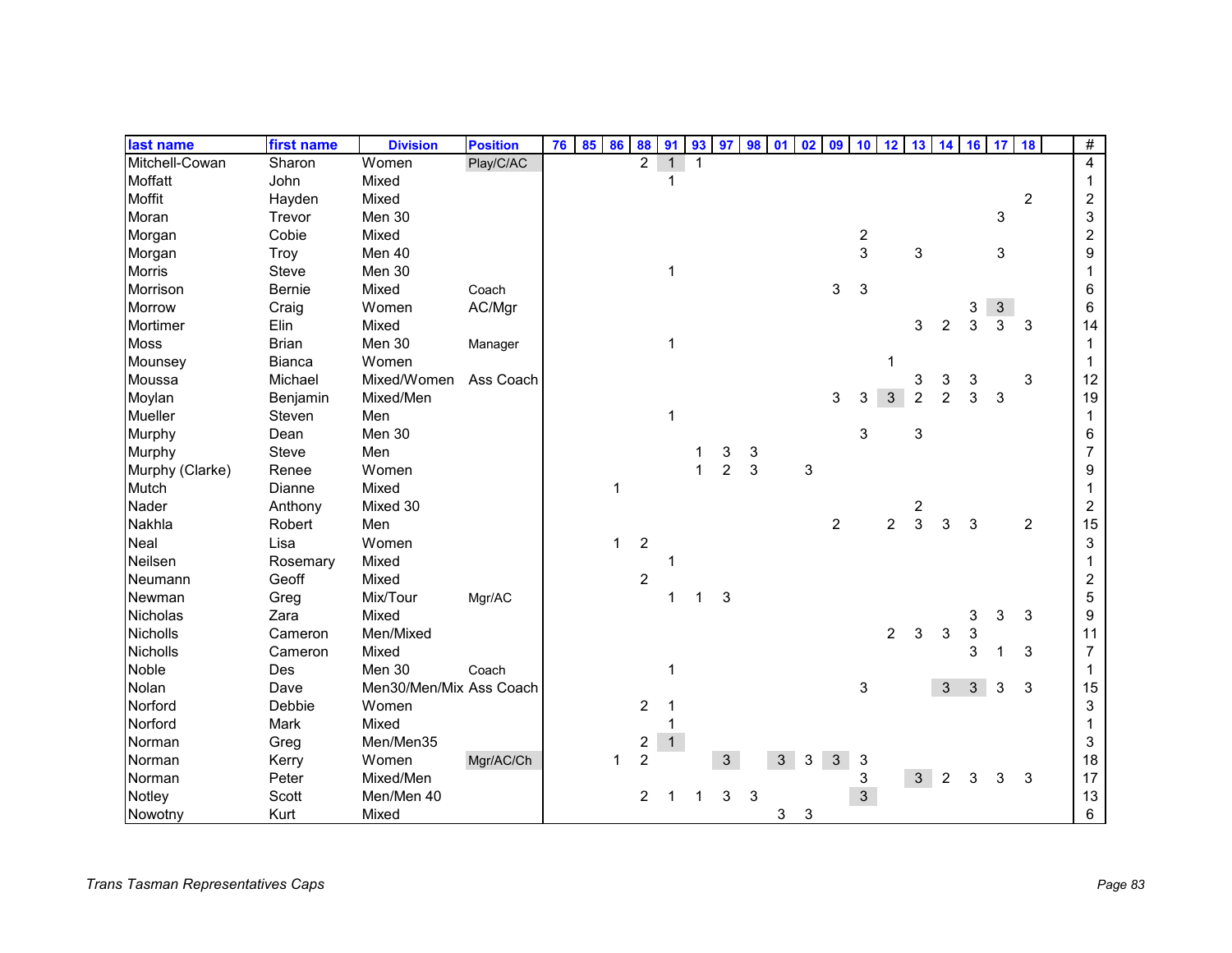| last name        | first name     | <b>Division</b> | <b>Position</b> | 76 | 85           | 86           | 88             | 91           | 93           | 97             | 98         | 01             | 02 | 09             | 10 | 12             |                           |                |                | 13 14 16 17 18 |                | $\#$                    |
|------------------|----------------|-----------------|-----------------|----|--------------|--------------|----------------|--------------|--------------|----------------|------------|----------------|----|----------------|----|----------------|---------------------------|----------------|----------------|----------------|----------------|-------------------------|
| Oberleuter       | Lawrence       | Mixed           |                 |    |              |              |                |              |              |                |            |                |    |                |    |                | 3                         |                |                |                |                | $\overline{3}$          |
| O'Brien          | Kathy          | Mixed           | Manager         |    |              |              |                |              |              |                | 3          |                |    |                |    |                |                           |                |                |                |                | 3                       |
| O'Brien          | Tim            | Men             |                 |    | 1            |              |                |              |              |                |            |                |    |                |    |                |                           |                |                |                |                | 1                       |
| O'Connor         | Donna          | Women 27        | Ass.Coach       |    |              |              |                | 1            |              | 3              | $\sqrt{3}$ |                |    |                |    |                |                           |                |                |                |                | 7                       |
| O'Keefe          | Alicia         | Women/Mixed     |                 |    |              |              |                | $\mathbf{1}$ | $\mathbf{1}$ |                |            |                |    |                |    |                |                           |                |                |                |                | $\overline{\mathbf{c}}$ |
| O'Keeffe         | Gerrard        | Men 40          |                 |    |              |              |                |              |              |                |            |                |    |                |    |                | $\ensuremath{\mathsf{3}}$ |                |                | 3              |                | 6                       |
| Oldham           | Paulette       | Women           |                 |    |              |              |                | 1            |              |                |            |                |    |                |    |                |                           |                |                |                |                | 1                       |
| Opie-Lukins      | Leah           | Mixed           |                 |    |              |              |                |              |              |                |            |                |    |                |    |                | 3                         |                | $\mathbf{1}$   | 3              | 2              | 9                       |
| O'Shanesy        | <b>Brenton</b> | Men             |                 |    |              |              |                |              |              | $\overline{a}$ | 3          |                |    |                |    |                |                           |                |                |                |                | 5                       |
| Ostwald          | Mark           | Men 30          |                 |    |              | $\mathbf 1$  |                |              |              |                |            |                |    |                |    |                |                           |                |                |                |                |                         |
| Page             | <b>Barrie</b>  | Men 30          |                 |    |              |              |                | 1            |              |                |            |                |    |                |    |                |                           |                |                |                |                |                         |
| Paine            | Kerry          | Mixed           |                 |    |              | $\mathbf{1}$ |                |              |              |                |            |                |    |                |    |                |                           |                |                |                |                |                         |
| Palau            | Jonathan       | Men             |                 |    |              |              |                |              |              |                |            |                |    |                |    | $\overline{2}$ | 3                         |                |                | 3              |                | 8                       |
| Parker           | Paige          | Mixed           |                 |    |              |              |                |              |              |                |            |                |    |                |    |                |                           |                | $\overline{2}$ | $\overline{2}$ | 3              | $\overline{7}$          |
| Parkes           | Janelle        | Women           | Manager         |    |              |              |                |              |              |                |            | 3              |    |                |    |                |                           |                |                |                |                | 3                       |
| Pashley          | Jeff           | Men             |                 |    |              |              | $\overline{c}$ |              |              |                |            |                |    |                |    |                |                           |                |                |                |                | $\overline{c}$          |
| Patterson        | P              | <b>Masters</b>  |                 | 3  |              |              |                |              |              |                |            |                |    |                |    |                |                           |                |                |                |                | 3                       |
| Paxton           | Sue            | Women           |                 |    |              | $\mathbf{1}$ |                |              |              |                |            |                |    |                |    |                |                           |                |                |                |                | 1                       |
| Pearsall         | <b>Mick</b>    | Men 50          |                 |    |              |              |                |              |              |                |            |                |    |                | 3  |                |                           |                |                |                |                | 3                       |
| Peattie          | Laura          | Mixed/Women     |                 |    |              |              |                |              |              |                |            |                |    |                |    |                |                           | 3              | 3              | 3              |                | 9                       |
| Peattie          | Sarah          | Mixed/Women     |                 |    |              |              |                |              |              |                |            |                |    |                |    | 3              | $\mathbf{3}$              |                |                |                |                | $\overline{7}$          |
| Penfold          | Murray         | Masters         |                 | 3  |              |              |                |              |              |                |            |                |    |                |    |                |                           |                |                |                |                | 3                       |
| Penny-Wilbow     | Liz            | Women 30        |                 |    |              |              |                |              |              |                |            |                |    |                | 3  |                |                           |                |                |                |                | 3                       |
| Percy            | Leah           | Women/Mixed     |                 |    |              |              |                |              |              |                |            |                |    |                |    | 3              | 3                         | $\overline{c}$ | 3              | $2^{\circ}$    | $\overline{2}$ | 15                      |
| Peters           | Melissa        | Women           |                 |    |              |              |                |              |              |                |            |                |    |                |    |                | 3                         |                |                |                |                | 3                       |
| Pierce           | Craig          | Men             |                 |    |              |              |                | $\mathbf{1}$ |              | 3              | 3          | $\overline{c}$ |    |                |    |                |                           |                |                |                |                | 9                       |
| Pierce           | Lachlan        | Men             |                 |    |              |              |                |              |              |                |            |                |    |                |    |                |                           |                | 3              |                |                | 3                       |
| Pitfield (Galea) | Melissa        | Women           |                 |    |              |              |                |              |              | $\overline{2}$ | 3          | 3              | 3  |                | 3  |                |                           |                |                |                |                | 14                      |
| Plath            | Alison         | Women 30        |                 |    |              |              |                |              |              |                |            |                |    |                |    |                | 3                         |                |                |                |                | 3                       |
| Pollock          | Ryan           | Mixed           |                 |    |              |              |                |              |              |                |            |                |    | 3              | 3  |                |                           |                |                |                |                | 6                       |
| Prasad           | Rohit          | Mixed           |                 |    |              |              |                |              |              |                |            |                |    |                |    | 3              | 3                         |                |                |                |                | 6                       |
| Pratt            | Rod            | Master          |                 |    |              |              | $\overline{c}$ |              |              |                |            |                |    |                |    |                |                           |                |                |                |                | 2                       |
| Prichard         | Robert         | Men 30          |                 |    | $\mathbf{1}$ |              |                |              |              |                |            |                |    |                |    |                |                           |                |                |                |                |                         |
| Prince           | Scott          | Men 30          |                 |    |              |              |                |              |              |                |            |                |    |                |    |                |                           |                |                | 3              |                | 3                       |
| Prince           | Stephen        | Mixed 30        |                 |    |              |              |                |              |              |                |            |                |    |                |    |                | 3                         |                |                |                |                | 3                       |
| Prowse           | Matthew        | Men             |                 |    |              |              |                |              |              |                |            |                |    | $\overline{2}$ | 3  | 3              | 3                         | 3              | 3              | 3              |                | 20                      |
| Pryde            | Adam           | Mixed           |                 |    |              |              |                |              |              |                |            |                |    |                |    |                |                           |                | $\overline{c}$ | 3              | $\overline{2}$ | $\overline{7}$          |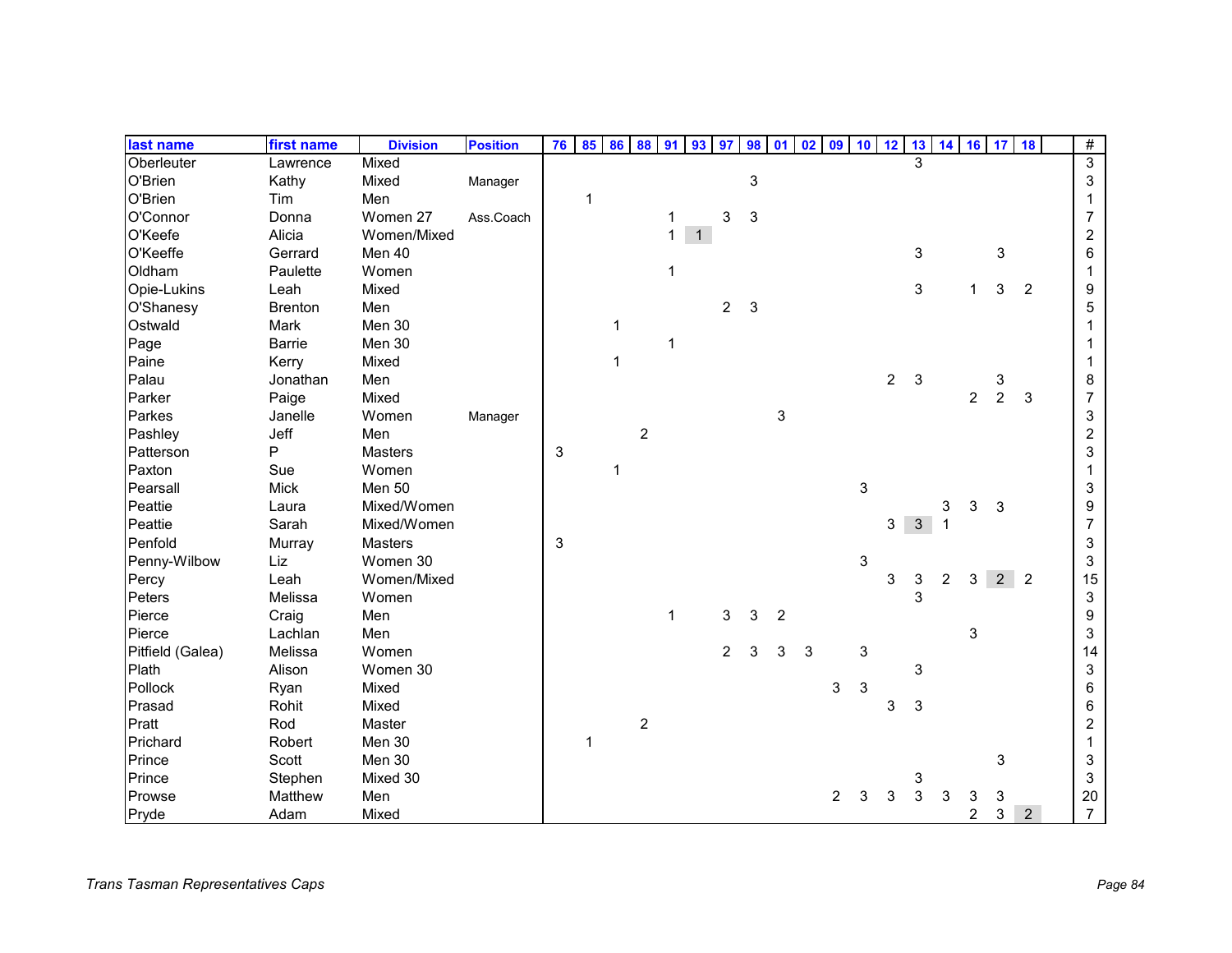| last name       | first name   | <b>Division</b> | <b>Position</b> | 76 | 85 | 86           | 88             | 91           | 93          |                | 97 98 01     |   | 02 | 09 | 10                        | 12 | 13             | 14             | 16         | 17             | 18 | $\#$           |
|-----------------|--------------|-----------------|-----------------|----|----|--------------|----------------|--------------|-------------|----------------|--------------|---|----|----|---------------------------|----|----------------|----------------|------------|----------------|----|----------------|
| Purdy           | Anne         | Mixed           |                 |    |    |              | $\overline{2}$ |              |             |                |              |   |    |    |                           |    |                |                |            |                |    | $\overline{2}$ |
| Quince          | Kirsty       | Women           |                 |    |    |              |                |              |             |                |              |   |    |    |                           | 3  | 3              |                |            |                |    | $\,6$          |
| Quinlan         | Ashleigh     | Women           |                 |    |    |              |                |              |             |                |              |   |    |    |                           | 3  | 3              | $\overline{2}$ |            |                |    | 8              |
| Quinlivan       | Tommy        | Men 30          |                 |    |    |              |                |              |             |                |              |   |    |    |                           |    |                |                |            | 3              |    | 3              |
| Quirk           | Alicia       | Women           |                 |    |    |              |                |              |             |                |              |   |    |    | $\overline{2}$            | 3  | 3              |                |            |                |    | 8              |
| Raper           | Dave         | Men             |                 |    |    |              |                |              |             | 3              |              |   |    |    |                           |    |                |                |            |                |    | 3              |
| Reardon         | Jarrad       | Men 40          |                 |    |    |              |                |              |             |                |              |   |    |    |                           |    | 3              |                |            |                |    | 3              |
| Reid            | Peter        | Men 30          | Manager         |    |    | $\mathbf{1}$ |                |              |             |                |              |   |    |    |                           |    |                |                |            |                |    | 1              |
| Reid            | Rachael      | Mixed           |                 |    |    |              |                |              |             |                |              |   | 3  |    |                           |    |                |                |            |                |    | 3              |
| Rey             | Sebastian    | Mixed/Men 30    |                 |    |    |              |                |              |             |                |              |   |    |    |                           | 3  | 3              | $\sqrt{3}$     |            | 3 <sup>1</sup> |    | 12             |
| Reynolds        | Barry        | Masters         |                 | 3  |    |              |                |              |             |                |              |   |    |    |                           |    |                |                |            |                |    | 3              |
| Reynolds        | Warren       | Men             |                 |    |    | 1            | $\overline{c}$ |              |             |                |              |   |    |    |                           |    |                |                |            |                |    | 3              |
| Reynoldson      | Darren       | Men 40          |                 |    |    |              |                |              |             |                |              |   |    |    |                           |    |                |                |            | 3              |    | 3              |
| <b>Richards</b> | Glenn        | Men 30          |                 |    |    |              |                | 1            |             |                |              |   |    |    |                           |    |                |                |            |                |    | 1              |
| Rigby           | Shane        | Men/Men 40      |                 |    |    |              |                | $\mathbf{1}$ | 1           | $\overline{2}$ |              |   |    |    | 2 <sup>1</sup>            |    |                |                |            |                |    | 6              |
| <b>Roberts</b>  | Bev          | Women           | Manager         |    |    |              |                |              |             |                |              |   |    |    |                           |    |                |                |            |                |    | 1              |
| Roberts         | Dave         | Mixed/Men30/40  |                 |    |    |              |                |              |             |                |              | 3 |    |    | $\ensuremath{\mathsf{3}}$ |    | 3              |                |            |                |    | 9              |
| Roberts         | Stephen      | Men             |                 |    |    |              |                |              |             |                |              |   |    | 3  | $\overline{3}$            | 3  | $\overline{3}$ | 3              |            |                |    | 15             |
| Robinson        | Ben          | Mixed           |                 |    |    |              |                |              |             |                |              | 3 | 3  |    |                           |    |                |                |            |                |    | 6              |
| Robinson        | Reginald     | Masters         |                 | 3  |    |              |                |              |             |                |              |   |    |    |                           |    |                |                |            |                |    | 3              |
| Rodgers         | Samantha     | Mixed/Women     |                 |    |    |              |                |              |             |                |              |   |    |    |                           |    |                | $\overline{a}$ | $\sqrt{3}$ | 3              | 3  | 11             |
| Rogers          | Graham       | Men             | Coach           |    |    | $\mathbf{1}$ | $\overline{c}$ |              |             |                |              |   |    |    |                           |    |                |                |            |                |    | 3              |
| Rogers          | lan          | Men             | Manager         |    |    |              |                | 1            | $\mathbf 1$ | 3              | $\mathbf{3}$ |   |    |    |                           |    |                |                |            |                |    | 8              |
| Rogers          | Ken          | Master          |                 |    |    |              | $\overline{c}$ |              |             |                |              |   |    |    |                           |    |                |                |            |                |    | 2              |
| Rogerson        | Peta         | Women           |                 |    |    |              |                |              |             |                |              |   |    | 3  | 3                         | 3  | 3              | 3              |            |                |    | 15             |
| Rooney          | <b>Brian</b> | Master          | Coach           |    |    |              | $\overline{c}$ |              |             |                |              |   |    |    |                           |    |                |                |            |                |    | $\overline{2}$ |
| Rose            | Gary         | Men             | Manager         |    |    |              |                |              |             |                |              | 2 | 3  | 3  | 3                         | 3  | 3              | 3              |            |                |    | 20             |
| Rose (Maher)    | Gabrielle    | Mixed/Women     |                 |    |    |              |                |              |             | 3 <sup>1</sup> | 3            | 3 | 3  |    |                           |    |                |                |            |                |    | 12             |
| Rovelli         | Swain        | Women           | AC/Coach        |    |    |              |                |              |             |                |              |   |    |    |                           |    | 3              | 3              | 3          | 3              | 3  | 15             |
| <b>Russ</b>     | Kerrie       | Women           |                 |    |    |              | $\overline{c}$ |              |             |                |              |   |    |    |                           |    |                |                |            |                |    | $\overline{2}$ |
| Russell         | Corey        | Mixed           |                 |    |    |              |                |              |             |                |              |   |    |    |                           |    |                |                |            |                | 3  | 3              |
| Russell         | Dean         | Mixed           | Player/AC       |    |    |              | $\overline{2}$ | 1            |             |                | 3            | 3 | 3  | 3  | 3                         |    |                |                |            |                |    | 18             |
| Ryan            | Anthony      | Men 50          |                 |    |    |              |                |              |             |                |              |   |    |    |                           |    | 3              |                |            |                |    | 3              |
| Ryan            | John         | Men 45          | Ass.Coach       |    |    |              |                |              |             |                |              |   |    |    | 3                         |    |                |                |            |                |    | 3              |
| Ryan            | Len          | Men 40          |                 |    |    |              |                |              |             |                |              |   |    |    | 3                         |    |                |                |            |                |    | 3              |
| Salisbury       | Meg          | Women           |                 |    |    |              | $\sqrt{2}$     |              |             |                |              |   |    |    |                           |    |                |                |            |                |    | 2              |
| Salter          | Sue          | Women 30        | Coach           |    |    |              |                |              |             |                |              |   |    |    | 3                         |    | 3              |                |            |                |    | 6              |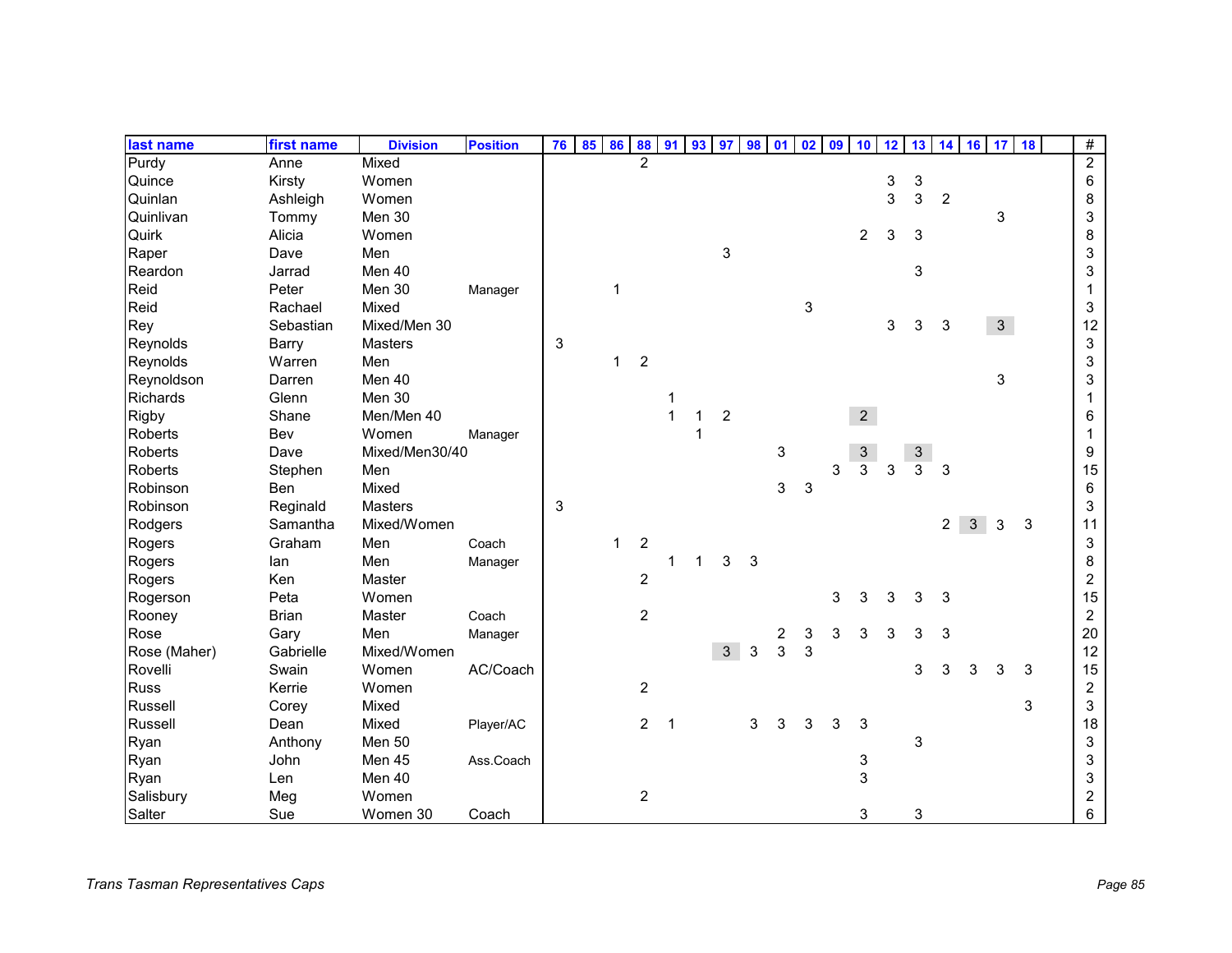| last name      | first name  | <b>Division</b>     | <b>Position</b> | 76 | 85           | 86           | 88             | 91           | 93           | 97             | 98           | 01             | 02             | 09           | 10             | 12             | 13             | 14 | 16 | 17             | 18             | $\#$           |  |
|----------------|-------------|---------------------|-----------------|----|--------------|--------------|----------------|--------------|--------------|----------------|--------------|----------------|----------------|--------------|----------------|----------------|----------------|----|----|----------------|----------------|----------------|--|
| Salvestro      | Wayne       | Men 30              |                 |    | 1            |              |                |              |              |                |              |                |                |              |                |                |                |    |    |                |                | $\overline{2}$ |  |
| Samin          | John        | Men 45/40/50        |                 |    |              |              |                |              |              |                |              |                |                |              | 3              |                | 3 <sup>7</sup> |    |    | $\frac{3}{2}$  |                | 9              |  |
| Sargent        | Catherine   | Women               |                 |    |              |              |                |              |              |                |              |                |                |              |                |                |                | 3  |    |                | 3              | 8              |  |
| Satchell       | Allan       | Men                 | Coach/AC        |    | $\mathbf{1}$ |              |                | $\mathbf{1}$ |              |                |              |                |                |              |                |                |                |    |    |                |                | $\overline{c}$ |  |
| Sawyer         | Matt        | Mixed               |                 |    |              |              |                |              |              | 3              |              |                |                |              |                |                |                |    |    |                |                | 3              |  |
| Scharenguivel  | Jason       | Men 30/40           |                 |    |              |              |                |              |              |                |              |                |                |              | 3              |                | 3              |    |    | $\mathbf{3}$   |                | 9              |  |
| Schembri       | John        | Men 45              |                 |    |              |              |                |              |              |                |              |                |                |              | 3              |                |                |    |    |                |                | 3              |  |
| Schweitzer     | Joe         | Men 50/40           | Ass.Coach       |    |              |              |                |              |              |                |              |                |                |              | 3              |                | $\mathbf{3}$   |    |    | 3              |                | 9              |  |
| Scott          | Marc        | Men/Men30           |                 |    |              |              | $\overline{c}$ | -1           |              |                |              |                |                |              |                |                |                |    |    |                |                | 3              |  |
| Sedgman        | Donna       | Women 27            |                 |    |              |              |                | 1            |              |                |              |                |                |              |                |                |                |    |    |                |                |                |  |
| Sewter         | Tanya       | Women               |                 |    |              |              |                |              |              | 3              | 3            |                |                |              |                |                |                |    |    |                |                | $\overline{7}$ |  |
| Sfeir          | Paul        | Men                 | AC/Mgr*         |    |              |              |                |              |              |                |              |                |                | 3            | 3              | 3              | 3              | 3  | 3  | 3              | 3              | 24             |  |
| Sharman        | Steve       | Mixed               | Coach           |    |              | $\mathbf{1}$ | $\overline{2}$ | $\mathbf 1$  |              |                |              |                |                |              |                |                |                |    |    |                |                | 4              |  |
| Shaw           | Kerry       | Men 30              |                 |    | 1            |              |                |              |              |                |              |                |                |              |                |                |                |    |    |                |                |                |  |
| Shelley        | Darren      | Mixed/Men*          |                 |    |              |              |                | $\mathbf{1}$ | $\mathbf{1}$ | 3              | 3            |                |                |              |                |                |                |    |    |                |                | 8              |  |
| Short          | Karen       | Mixed 30            |                 |    |              |              |                |              |              |                |              |                |                |              |                |                | 3              |    |    |                |                | 3              |  |
| Shuker         | Gavin       | Mixed/Men/Men 30/40 |                 |    |              |              |                |              |              | 3              | 3            | 3 <sup>1</sup> | 3              | 3            | $\mathbf{3}$   |                | 3              |    |    | 3 <sup>1</sup> |                | 24             |  |
| Shute          | James       | Men                 |                 |    |              |              |                |              |              |                |              |                |                |              |                |                |                |    |    |                | $\overline{2}$ | $\overline{c}$ |  |
| Silvestro      | <b>Nick</b> | Men 30              | Coach           |    | $\mathbf{1}$ |              |                |              |              |                |              |                |                |              |                |                |                |    |    |                |                | 1              |  |
| Simmons        | Garry       | Mixed               |                 |    |              |              | $\overline{c}$ |              |              |                |              |                |                |              |                |                |                |    |    |                |                | $\overline{c}$ |  |
| Sinclair-Smith | Robert      | Men 40              |                 |    |              |              |                |              |              |                |              |                |                |              |                |                | 3              |    |    |                |                | 3              |  |
| Singh          | John        | Men 40/30           | Coach           |    |              |              |                |              |              |                |              |                |                |              | 3              |                | 3              |    |    | 3              |                | 9              |  |
| Singh          | Michael     | Mixed/Men*          |                 |    |              |              |                |              |              |                |              |                |                |              |                | $\overline{2}$ |                | 3  | 3  | $\overline{3}$ | 3              | 14             |  |
| Smith          | Amy         | Women 30            |                 |    |              |              |                |              |              |                |              |                |                |              | 3              |                | 3              |    |    |                |                | 6              |  |
| Smith          | Holly       | Women 30            |                 |    |              |              |                |              |              |                |              |                |                |              | 3              |                | 3              |    |    |                |                | 6              |  |
| Smith          | Justine     | Women/Mixed         |                 |    |              |              |                |              | $\mathbf{1}$ | $\overline{2}$ | $\mathbf{3}$ |                |                |              |                |                |                |    |    |                |                | 6              |  |
| Smith          | Karen       | Women               |                 |    |              | $\mathbf{1}$ | $\sqrt{2}$     | $\mathbf 1$  |              |                |              |                |                |              |                |                |                |    |    |                |                | 4              |  |
| Smith          | Kellie      | Women               |                 |    |              |              |                | 1            | 1            |                |              |                |                |              |                |                |                |    |    |                |                | $\overline{c}$ |  |
| Solman         | Kim         | Mix30/Women         | Play/Mgr/AC*    |    |              |              |                |              |              |                |              |                |                |              |                |                | $\overline{c}$ |    | 3  | 3              | $\mathbf{3}$   | 11             |  |
| Sommerville    | Ray         | Men                 |                 |    |              |              |                | 1            |              |                |              |                |                |              |                |                |                |    |    |                |                | $\mathbf{1}$   |  |
| Sonda          | Garry       | Mixed/Men/Men 30    |                 |    |              |              |                |              |              |                | 3            | 3              | 3 <sup>7</sup> | $\mathbf{3}$ | $\mathbf{3}$   |                | 1              |    |    | 3              |                | 19             |  |
| Spacie         | Sarah       | Mixed/Women         |                 |    |              |              |                |              |              |                |              |                |                | 3            | $\overline{c}$ | $\overline{c}$ | $\mathbf{3}$   | 3  |    |                |                | 13             |  |
| Spargo         | Peter       | Men                 |                 |    |              | 1            |                |              |              |                |              |                |                |              |                |                |                |    |    |                |                | 1              |  |
| Sparke         | Joshua      | Mixed 30            |                 |    |              |              |                |              |              |                |              |                |                |              |                |                | 3              |    |    |                |                | 3              |  |
| Sparks         | Michael     | Mixed               | Player/AC       |    |              |              | $\overline{2}$ |              |              |                |              |                |                |              |                |                |                |    |    |                |                | $\overline{c}$ |  |
| Springfield    | Dean        | Men/Mixed*          |                 |    |              |              |                |              |              |                |              |                |                |              |                |                |                | 3  | 3  | 1              |                | $\overline{7}$ |  |
| Sproule        | Michael     | Men 50              |                 |    |              |              |                |              |              |                |              |                |                |              |                |                | 3              |    |    |                |                | 3              |  |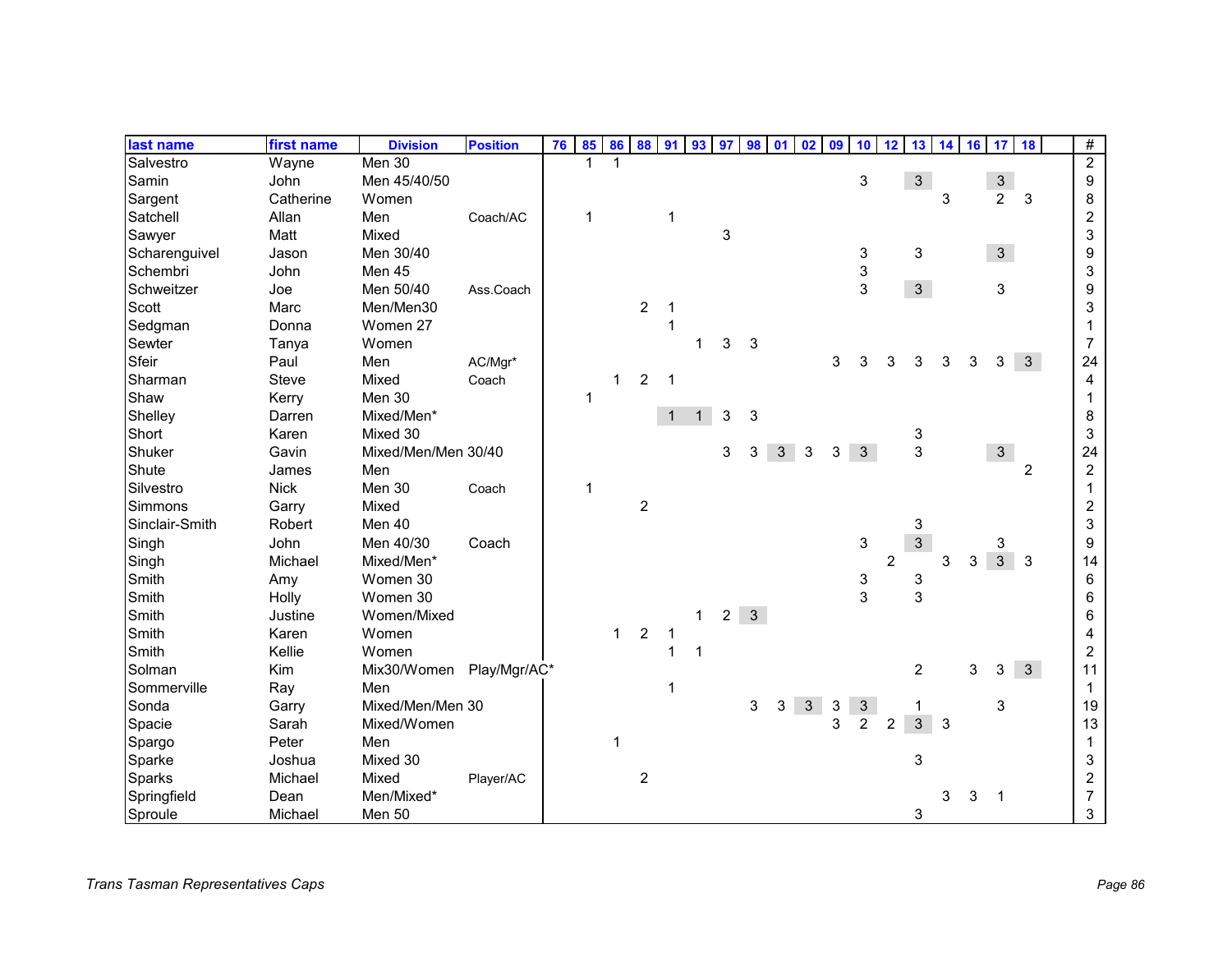| last name                  | first name  | <b>Division</b> | <b>Position</b> | 76 | 85 | 86           | 88             | 91          | 93           | 97 | 98         |                | $01$ $02$  | 09             | 10 <sup>1</sup> | 12 | 13                        |   |                | 14 16 17 18    |                | $\#$           |
|----------------------------|-------------|-----------------|-----------------|----|----|--------------|----------------|-------------|--------------|----|------------|----------------|------------|----------------|-----------------|----|---------------------------|---|----------------|----------------|----------------|----------------|
| Squires                    | <b>Brad</b> | Men 40          |                 |    |    |              |                |             |              |    |            |                |            |                |                 |    | $\overline{\mathbf{3}}$   |   |                |                |                | $\overline{3}$ |
| Staff                      | Kerry       | Women 27        |                 |    |    |              |                | $\mathbf 1$ |              |    |            |                |            |                |                 |    |                           |   |                |                |                | $\mathbf{1}$   |
| Stanley                    | lan         | Men             | AC/Coach        |    |    |              |                |             |              | 3  | 3          | 3 <sup>1</sup> | $\sqrt{3}$ |                |                 |    |                           |   |                |                |                | 12             |
| Stanton                    | Jason       | Men             |                 |    |    |              |                |             |              |    |            | 3              |            | 3              |                 |    |                           |   |                |                |                | 6              |
| <b>Starr</b>               | Terry       | Mixed           |                 |    |    | $\mathbf{1}$ |                |             |              |    |            |                |            |                |                 |    |                           |   |                |                |                |                |
| Staunton                   | Kathy       | Mixed           |                 |    |    |              |                | 1           |              |    |            |                |            |                |                 |    |                           |   |                |                |                |                |
| Steinhardt                 | Deborah     | Women 30        |                 |    |    |              |                |             |              |    |            |                |            |                | 3               |    |                           |   |                |                |                | 3              |
| <b>Stevens</b>             | Katherine   | Mixed           |                 |    |    |              |                |             |              |    |            |                |            |                |                 |    |                           |   | 3              | $\overline{c}$ | $\overline{2}$ | $\overline{7}$ |
| Stoddart                   | Peter       | Men             |                 |    |    |              |                |             |              |    |            |                | 3          |                |                 |    |                           |   |                |                |                | 3              |
| Stowe                      | Jamie       | Men             |                 |    |    |              |                |             |              |    |            | 3              | 3          | $\overline{c}$ | 3               |    |                           |   |                |                |                | 11             |
| Studdon                    | Maddie      | Women           |                 |    |    |              |                |             |              |    |            |                |            |                |                 |    |                           | 3 |                |                |                | 3              |
| Sue See                    | Kimberley   | Women           |                 |    |    |              |                |             |              |    |            |                |            |                |                 |    |                           | 3 | 3              | 3              | 3              | 12             |
| Sutton                     | Steve       | Mixed           |                 |    |    |              | $\overline{2}$ |             | $\mathbf{1}$ |    |            |                |            |                |                 |    |                           |   |                |                |                | 3              |
| Swain                      | Darren      | Men 40          |                 |    |    |              |                |             |              |    |            |                |            |                |                 |    | 3                         |   |                |                |                | 3              |
| Sykes                      | Emma        | Women           |                 |    |    |              |                |             |              |    |            |                |            |                |                 |    |                           |   | $\overline{c}$ |                |                | $\overline{c}$ |
| Szutowicz                  | Jurgen      | Master          |                 |    |    |              | $\overline{c}$ |             |              |    |            |                |            |                |                 |    |                           |   |                |                |                | $\overline{c}$ |
| Tagliaferro                | Victor      | Men 30          |                 |    |    |              |                | 1           |              |    |            |                |            |                |                 |    |                           |   |                |                |                |                |
| Takchi                     | Steven      | Men 30          |                 |    |    |              |                |             |              |    |            |                |            |                |                 |    |                           |   |                | 3              |                | 3              |
| Tandek (Winchester) Claire |             | Women           |                 |    |    |              |                |             |              |    |            |                |            | 3              | 3               |    |                           | 3 |                |                |                | 9              |
| Tarlinton                  | Chris       | Men 30          |                 |    |    |              |                |             |              |    |            |                |            |                | 3               |    |                           |   |                |                |                | 3              |
| Tavo                       | Rebecca     | Women           |                 |    |    |              |                |             |              |    |            |                |            |                | 3               |    |                           |   |                |                |                | 3              |
| Taylor                     | Dean        | Men 30/40       |                 |    |    |              |                |             |              |    |            |                |            |                | 3               |    | $\ensuremath{\mathsf{3}}$ |   |                | $\mathbf{3}$   |                | 9              |
| Taylor                     | Erin        | Women 30        |                 |    |    |              |                |             |              |    |            |                |            |                |                 |    | $\mathbf{3}$              |   |                |                |                | 3              |
| Taylor                     | Gai         | Women           |                 |    |    | $\mathbf{1}$ | $\sqrt{2}$     |             |              |    |            |                |            |                |                 |    |                           |   |                |                |                | 3              |
| Taylor                     | Greg        | Women 30        | Manager         |    |    |              |                |             |              |    |            |                |            |                |                 |    | $\ensuremath{\mathsf{3}}$ |   |                |                |                | 3              |
| Taylor                     | Helen       | Women           |                 |    |    |              | $\frac{2}{2}$  |             |              |    |            |                |            |                |                 |    |                           |   |                |                |                | $\overline{c}$ |
| Taylor                     | John        | Women           | Ass.Coach       |    |    |              |                |             |              |    |            |                |            |                |                 |    |                           |   |                |                |                | $\overline{c}$ |
| Thoars                     | Mike        | Men 50          |                 |    |    |              |                |             |              |    |            |                |            |                | 3               |    | $\ensuremath{\mathsf{3}}$ |   |                |                |                | 6              |
| Thomasson                  | Paul        | Men 40          |                 |    |    |              |                |             |              |    |            |                |            |                | 3               |    |                           |   |                |                |                | 3              |
| Thompson                   | Cary        | Men 50          | Manager         |    |    |              |                |             |              |    |            |                |            |                | 3               |    |                           |   |                |                |                | 3              |
| Thompson                   | Dylan       | Mixed/Men*      |                 |    |    |              |                |             |              |    |            |                |            |                | 3               | 3  | $\overline{2}$            | 2 | 3              |                | 3              | 16             |
| Thompson                   | Lee         | Men 35/Mixed    | Coach           |    |    |              |                |             | 1            | 3  | $\sqrt{3}$ |                |            |                |                 |    |                           |   |                |                |                | 8              |
| Thorogood                  | Rodney      | Men/Mixed       |                 |    |    |              |                | 1           |              |    |            |                |            |                |                 |    |                           |   |                |                |                |                |
| Thouard                    | Leasha      | Women 30        |                 |    |    |              |                |             |              |    |            |                |            |                |                 |    | 3                         |   |                |                |                | 3              |
| <b>Tibbits</b>             | Mark        | Men 30          |                 |    |    |              |                |             |              |    |            |                |            |                |                 |    | $\overline{c}$            |   |                |                |                | $\overline{c}$ |
| Toner                      | Ciaran      | Mixed/Men*      |                 |    |    |              |                |             |              |    |            |                |            |                |                 |    |                           |   | 3 <sup>1</sup> | $\overline{2}$ |                | 5              |
| Tooher                     | Tracey      | Mixed           | Ass Mgr         |    |    |              |                |             |              |    |            |                |            |                | 3               |    |                           |   |                |                |                | 3              |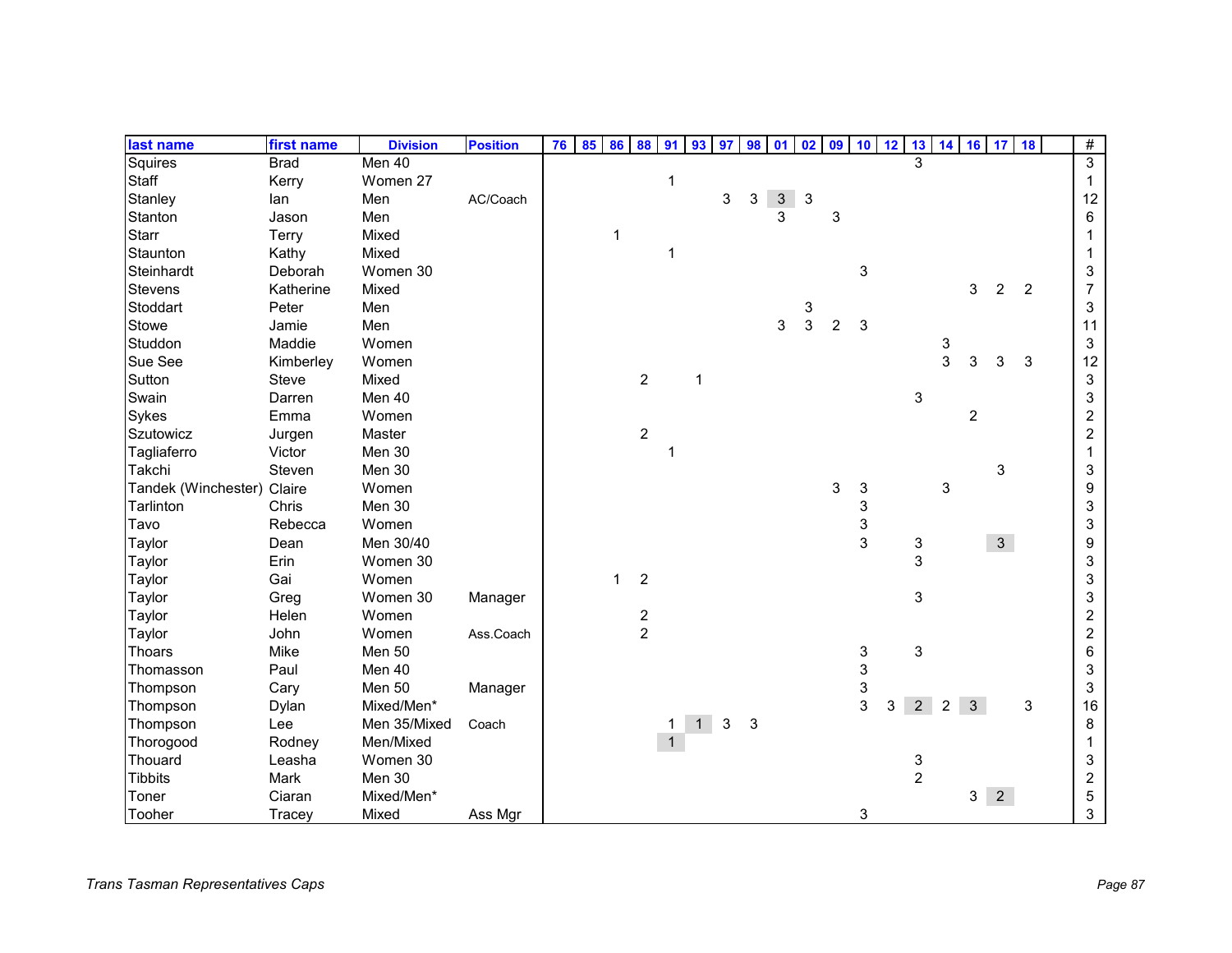| last name      | first name | <b>Division</b>    | <b>Position</b> | 76 | 85 | 86 | 88               | 91                       | 93 | 97 | <b>98</b>    | 01 | 02         | 09 | 10 | 12                      |                | 13 14 16 17      |              |   | 18 | $\overline{\#}$  |
|----------------|------------|--------------------|-----------------|----|----|----|------------------|--------------------------|----|----|--------------|----|------------|----|----|-------------------------|----------------|------------------|--------------|---|----|------------------|
| Tooher         | William    | Mixed              | Manager         |    |    |    |                  |                          |    |    |              |    |            |    | 3  |                         |                |                  |              |   |    | $\overline{3}$   |
| Toohey         | Gary       | Men                |                 |    |    |    | $\sqrt{2}$       |                          |    |    |              |    |            |    |    |                         |                |                  |              |   |    | $\overline{c}$   |
| Toohey (Maher) | Katrina    | Women              |                 |    |    | 1  |                  | 1                        | 1  | 3  | $\mathbf{3}$ |    |            |    |    |                         |                |                  |              |   |    | $\boldsymbol{9}$ |
| Tope           | Chris      | Master             |                 |    |    |    | $\overline{c}$   |                          |    |    |              |    |            |    |    |                         |                |                  |              |   |    | $\overline{c}$   |
| Tope           | Matt       | Men                |                 |    |    |    |                  |                          |    |    |              |    |            |    |    | $\overline{\mathbf{c}}$ | $\overline{c}$ | $\boldsymbol{2}$ |              |   |    | 6                |
| Touma          | Trent      | Men/Mixed          |                 |    |    |    |                  |                          |    |    |              |    |            |    |    | $\overline{3}$          | 3              | 3                | $\mathbf{3}$ |   |    | 12               |
| Townson        | Jared      | Mixed              |                 |    |    |    |                  |                          |    |    |              |    |            |    |    |                         |                |                  |              | 3 |    | 3                |
| Trad           | Tony       | Mixed/Men          | Coach           |    |    |    |                  |                          |    |    |              | 3  | 3          | 3  | 3  | 3                       | 3              | 3                | 3            | 3 | 3  | 30               |
| Trenerry       | Keith      | Mixed              |                 |    |    |    | $\overline{c}$   |                          |    |    |              |    |            |    |    |                         |                |                  |              |   |    | $\overline{c}$   |
| Tump           | Jarod      | Mixed              |                 |    |    |    |                  |                          |    |    |              | 1  | $\sqrt{3}$ |    |    |                         |                |                  |              |   |    | 4                |
| Turner         | Erin       | Women              |                 |    |    |    |                  |                          |    |    |              | 3  |            |    |    |                         |                |                  |              |   |    | 3                |
| Upton          | Tamika     | Women              |                 |    |    |    |                  |                          |    |    |              |    |            |    |    |                         |                |                  |              | 3 | 3  | 6                |
| Upton          | Tracey     | Women 30           |                 |    |    |    |                  |                          |    |    |              |    |            |    | 3  |                         |                |                  |              |   |    | 3                |
| Van der Kwast  | Elijah     | Men 30             |                 |    |    |    |                  |                          |    |    |              |    |            |    |    |                         | 3              |                  |              |   |    | 3                |
| Vassalo        | Paula      | Women              |                 |    |    |    |                  | $\mathbf{1}$             |    |    |              |    |            |    |    |                         |                |                  |              |   |    |                  |
| Vawden         | Ray        | <b>Masters</b>     | Coach           | 3  |    |    |                  |                          |    |    |              |    |            |    |    |                         |                |                  |              |   |    | 3                |
| Vickery        | Erin       | Women              |                 |    |    |    |                  |                          |    |    |              |    |            |    |    |                         |                |                  |              |   |    |                  |
| Villaba        | Tim        | Men/Mixed          |                 |    |    |    |                  |                          |    |    |              |    |            |    |    |                         |                |                  |              |   |    | 2                |
| Vincent        | Anita      | Mixed              |                 |    |    |    | $\overline{c}$   |                          | 1  |    |              |    |            |    |    |                         |                |                  |              |   |    | 3                |
| Vincent        | Peter      | Men 35/40          | Coach           |    |    |    |                  | 1                        |    |    |              |    |            |    |    |                         | 3 <sup>1</sup> |                  |              | 3 |    | $\overline{7}$   |
| Wakefield      | Gary       | Master             |                 |    |    |    | $\overline{c}$   |                          |    |    |              |    |            |    |    |                         |                |                  |              |   |    | $\boldsymbol{2}$ |
| Wakely         | Kirstie    | Women 30           |                 |    |    |    |                  |                          |    |    |              |    |            |    | 3  |                         |                |                  |              |   |    | 3                |
| Wakely         | Manu       | Men30/Mx/Mx30      | Ass.Coach       |    |    |    |                  |                          |    |    |              |    |            |    | 3  | 3                       | $\mathbf{3}$   |                  |              |   |    | 9                |
| Wall           | Ron        | Men 30/35          |                 |    | 1  | 1  | 2 <sup>7</sup>   | $\overline{\phantom{0}}$ |    |    |              |    |            |    |    |                         |                |                  |              |   |    | 5                |
| Walsh          | David      | Mixed 30           |                 |    |    |    |                  |                          |    |    |              |    |            |    |    |                         | $\overline{c}$ |                  |              |   |    | $\overline{c}$   |
| Walters        | Andrea     | Women              | Manager         |    |    |    |                  |                          |    |    |              |    | 3          |    |    |                         |                |                  |              |   |    | 3                |
| Wandl          | Peter      | Men 45             |                 |    |    |    |                  |                          |    |    |              |    |            |    | 3  |                         |                |                  |              |   |    | 3                |
| Ward           | Dean       | Men 30             |                 |    |    |    |                  | 1                        |    |    |              |    |            |    |    |                         |                |                  |              |   |    |                  |
| Ward           | Neil       | Men                |                 |    |    |    |                  |                          |    | 3  | 3            | 3  | 3          |    |    |                         |                |                  |              |   |    | 12               |
| Wardrobe       | Kylie      | Mixed              |                 |    |    |    |                  |                          |    |    |              | 3  |            |    |    |                         |                |                  |              |   |    | 3                |
| Warren         | Shannon    | Mixed 30           |                 |    |    |    |                  |                          |    |    |              |    |            |    |    |                         | 3              |                  |              |   |    | 3                |
| Watego         | Marikki    | Women              |                 |    |    |    |                  |                          |    |    |              |    |            |    |    | 1                       | 3              | $\overline{2}$   | 3            | 3 | 3  | 15               |
| Watkins        | Peter      | Mixed              |                 |    |    |    |                  |                          |    |    |              |    |            |    |    | 3                       |                |                  |              |   |    | 3                |
| Wecker         | Pam        | Women 27           |                 |    |    |    |                  | 1                        |    |    |              |    |            |    |    |                         |                |                  |              |   |    |                  |
| Wellington     | Jeff       | Mixed              |                 |    |    |    |                  |                          | 1  |    |              |    |            |    |    |                         |                |                  |              |   |    |                  |
| White          | Bob        | Women/Mixed* Coach |                 |    |    | 1  | $\boldsymbol{2}$ |                          |    |    |              |    |            |    |    |                         |                |                  |              |   |    | 3                |
|                |            |                    |                 |    |    |    |                  |                          |    |    |              |    |            |    |    |                         |                |                  |              |   |    |                  |